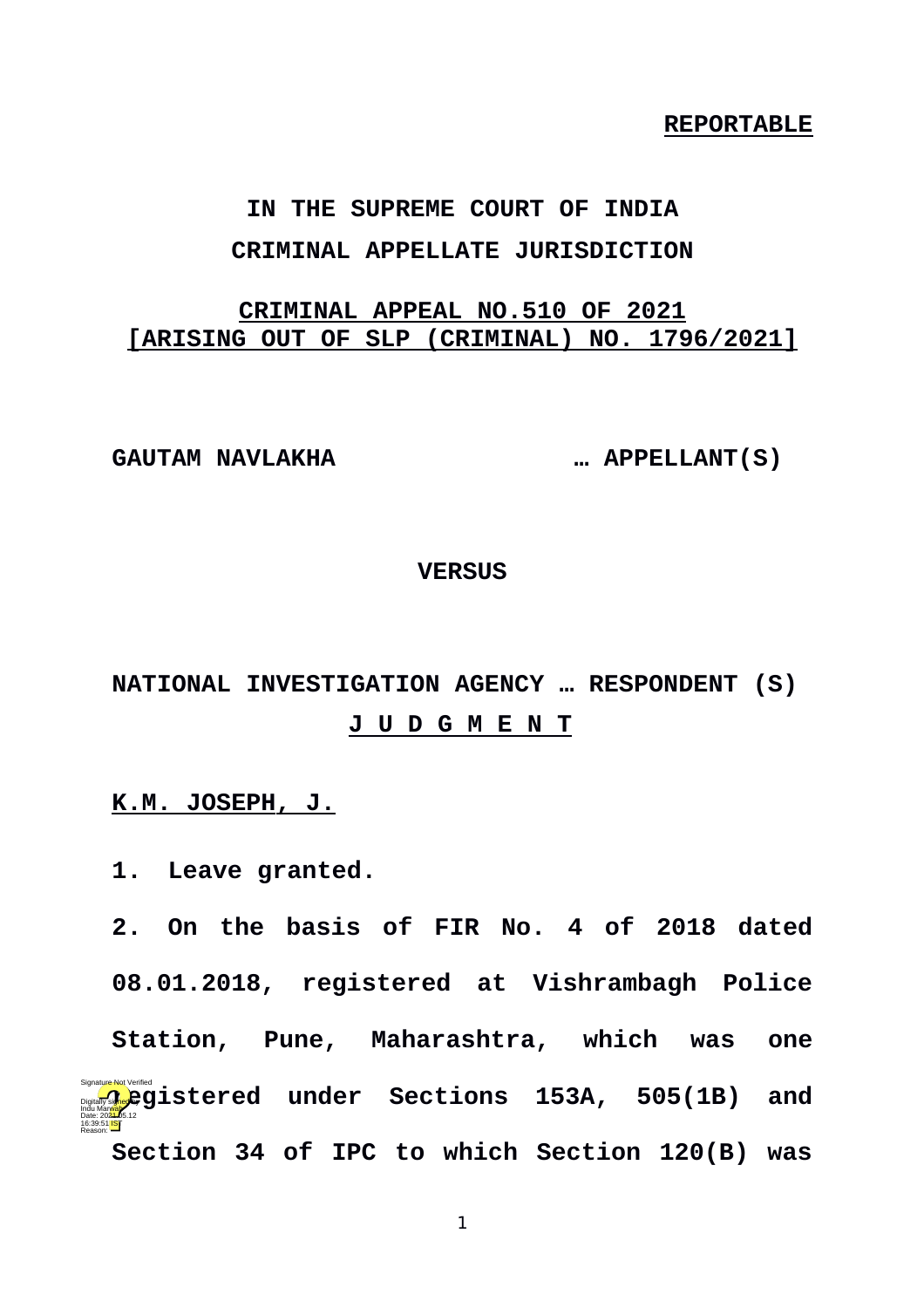**added on 06.03.2018 and still further into which, Sections 13, 16, 17, 18, 18B, 20, 38 and 40 of the Unlawful Activities (Prevention) Act, 1967 (hereinafter referred to as 'the UAPA', for short), were added on 17.05.2018, and, in which FIR, the name of the appellant was added on 22.08.2018, the appellant came to be arrested from his residence in Delhi on 28.08.2018. The appellant moved Writ Petition No. 2559 of 2018 seeking a Writ of Habeas Corpus in the High Court of Delhi. The High Court, apart from issuing notice,** *inter alia***, ordered that no further precipitate action of removing the appellant from Delhi be taken till the matter was taken at 04:00 P.M.. The Order was passed at 02:45 P.M.. In the meantime, the CMM at Saket, Delhi disposed of an Application seeking transit remand with the following Order:**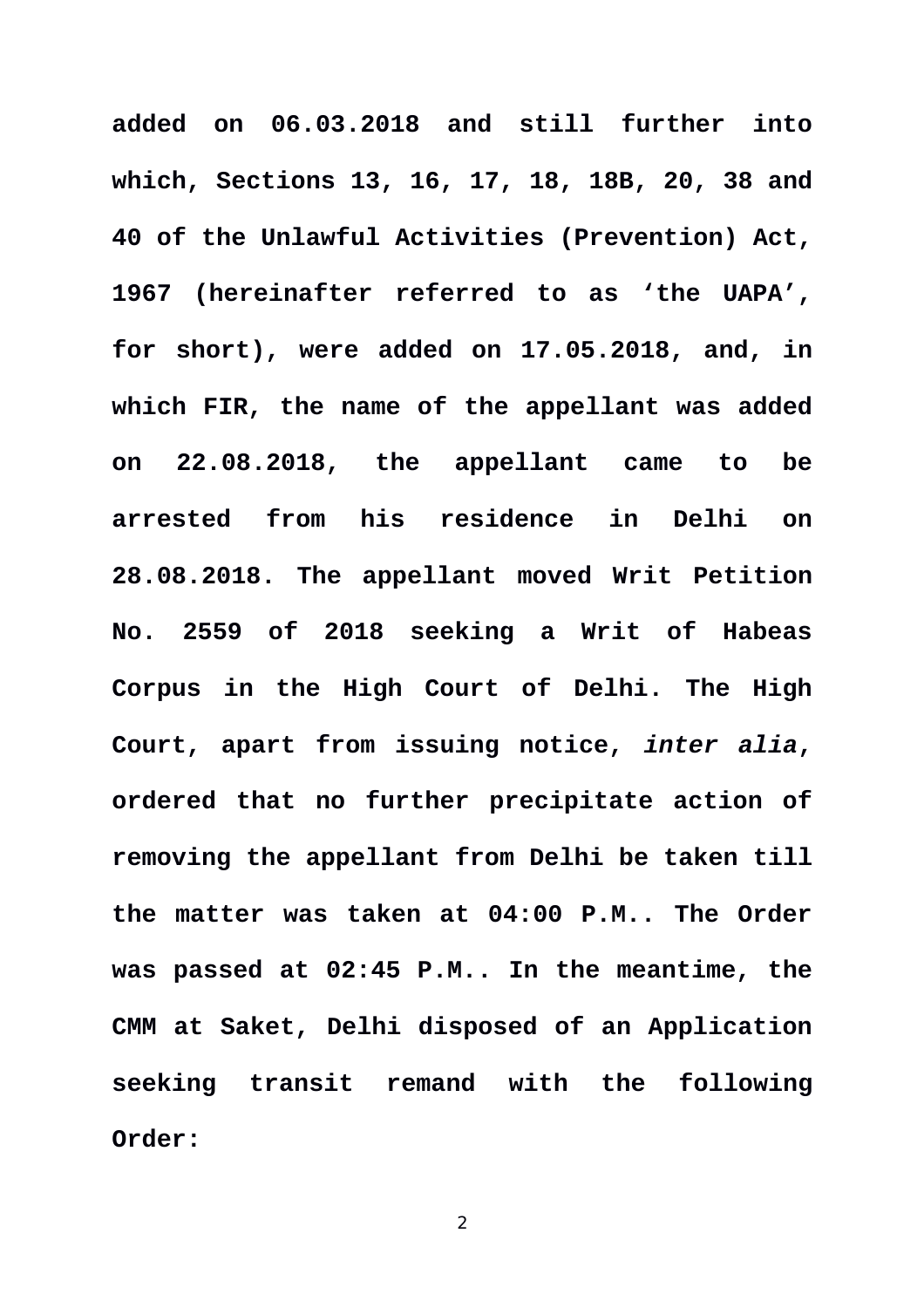**"FIR No. 4/18**

**PS: Vishrambagh, Pune, Maharashtra U/s: 153A/505(1)(B)/117/341PC & u/s 13/15/17/18/185/20/39/40 of Unlawful Activities Prevention Act.**

**State Vs. Gautam Pratap Navlakha**

**28.08.2018**

**Present: Sh. Jagdamba Pandey, Ld. APP for the State**

> **IO Assistant Police Inspector Sushil V. Bobde alongwith ACP Ganesh Gawade and DCP Bachchan Singh Inspector Sanjay Gupta, PS Special Cell, Lodhi Colony, New Delhi. Accused Gautam Pratap Navlakha**

**produced in Police custody.**

**Sh. Om Prakash, Ld. LAC for the accused.**

**This is a handwritten application preferred by the 10 Assistant Police Inspector Sushil V. Bodbe seeking transit remand of two days the above noted accused persons. The identity of 10 as a police officer of P Vishrambagh, Pune, Maharashtra is established upto my satisfaction upon his having shown his identity card.**

**Heard. It is submitted by the IO that above noted accused is required in above noted case FIR registered at PS Vishrambagh, Pune, Maharashtra and has been arrested from his house at Kalkaji, Delhi. It is further submitted by the IO that the accused has been arrested without warrant and he is**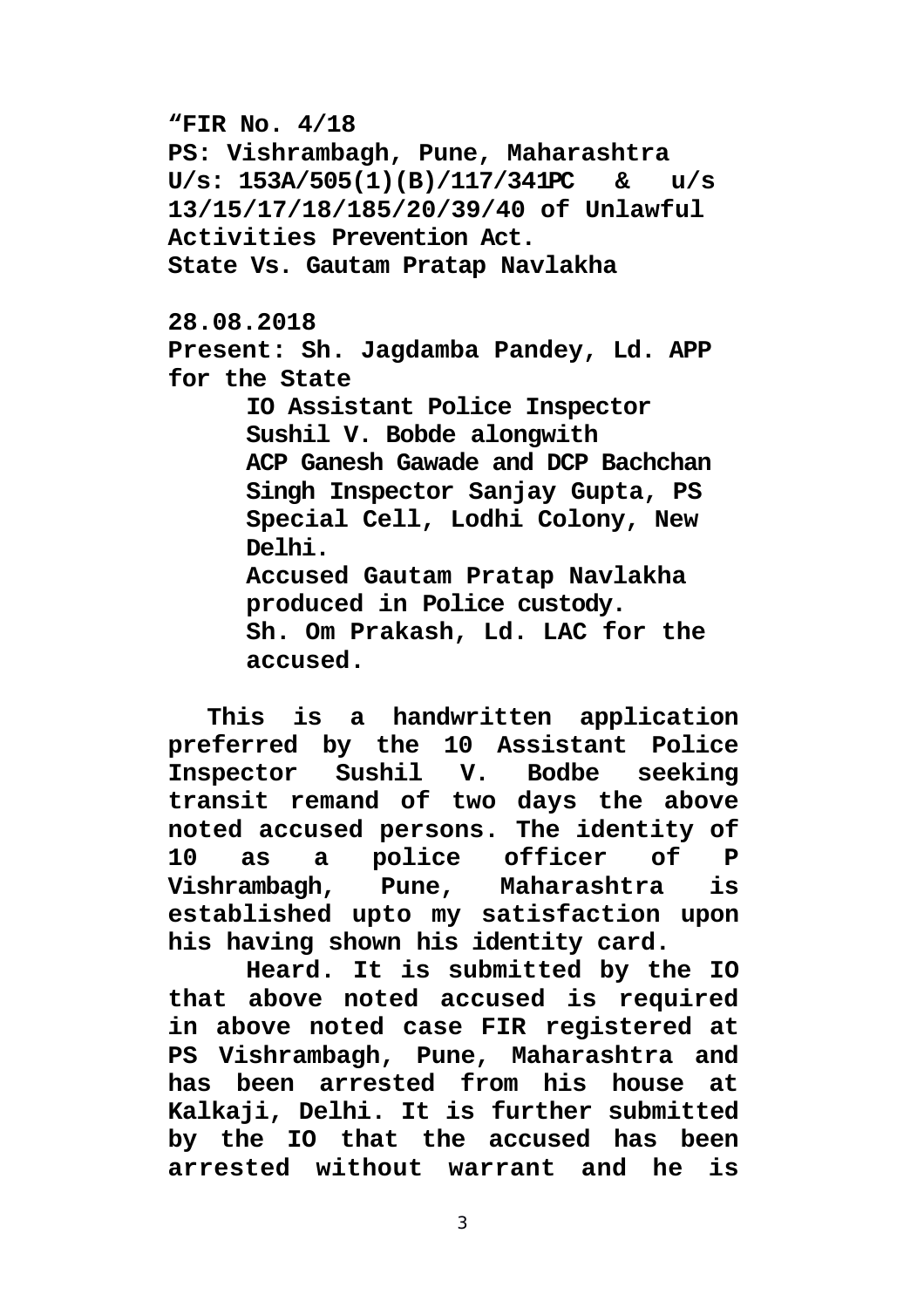**required to be produced before** Court i.e. Court of Ld. **Special Court, Shivaji Nagar, Pune, Maharashtra and therefore, his transit remand may be granted.**

**Heard. Considered. I have given my thoughtful consideration to the submissions made by the IO and the APP for the State.**

**As per the police papers, FIR No 4/18 has been registered under sections 153A/505(1)(B)/117/34 IPC & u/s 13/16/17/18/18B/20/39/40 of Unlawful Activities Prevention Act at police station Vishronbagh, Pune, Maharashtra wherein the accused is required. As per the arrest memo the accused namely Gautam Pratap Navlakha was arrested on 28.08.2018 at. 2.15 pm at Kalkajl, Delhi. Intimation of arrest of accused has been given to his partner/friend.**

**As the accused is required for further investigation of the case, therefore, his transit remand Is granted till 30.08.2018. The accused be produced before the concerned Ld. Special Court, Shivaji Nagar, Pune, Maharashtra on or before 30.08.2018 without fail. Accused be got medically examined as per rules and the directions of the Hon'ble Supreme Court. A copy of this order be given dasti to the Investigating Officer.**

**Application of transit remand is disposed of accordingly. Necessary record be maintained by the Ahlmad.**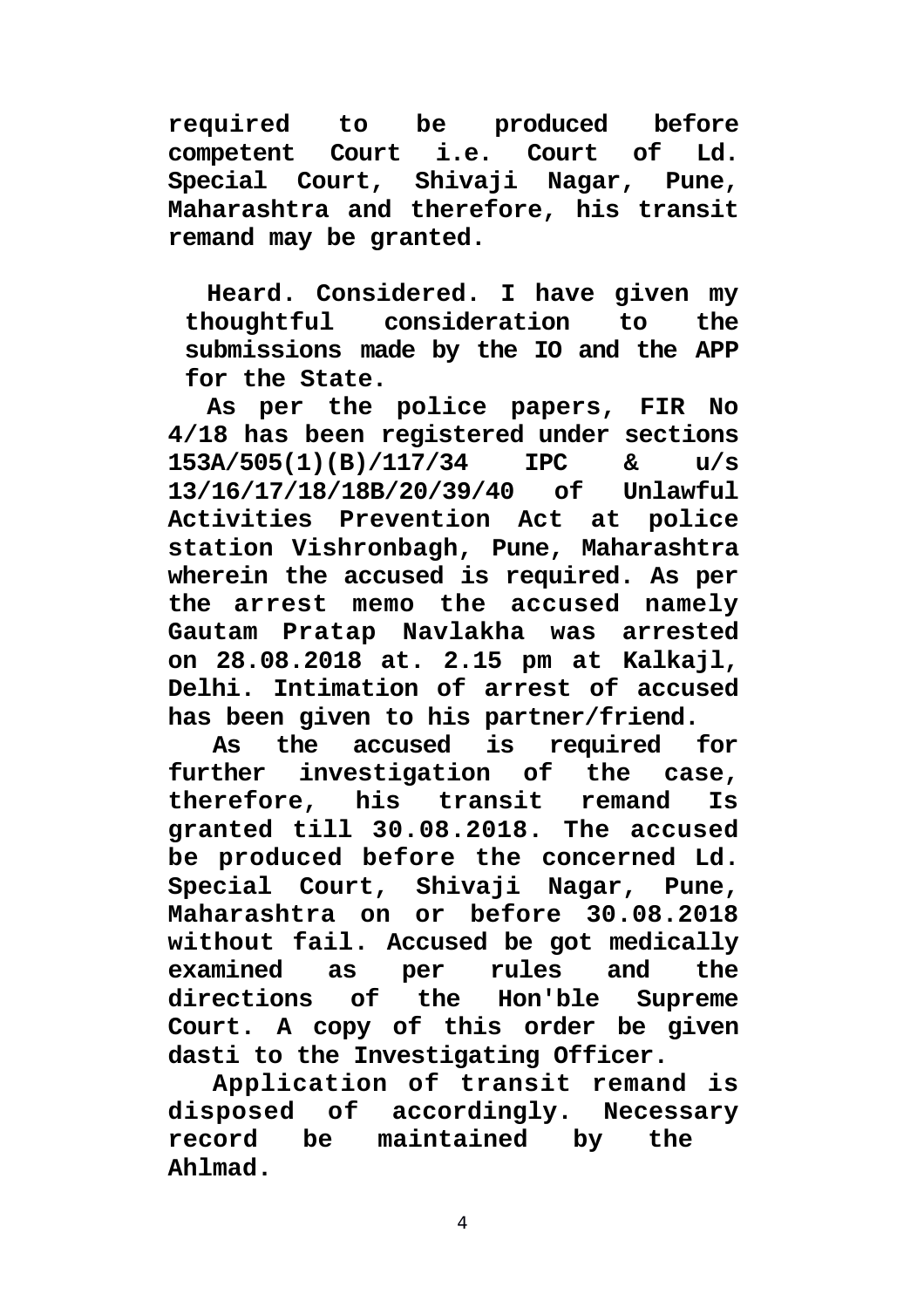**(Manish Khurana) Commissioner/SE/ District Court, Saket New.Delh1/28.08.2018" 3. Thereafter, when the Writ Petition, filed by the appellant before the High Court, came up at 04.00 P.M., the High Court passed the following Order on 28.08.2018:**

> **"2. Court is informed at 4 pm by Mr. Rahul Mehra, learned Standing Counsel for the State that an order was passed today by the learned Metropolitan Magistrate (CMM), South East District, Saket in the post lunch session granting transit remand for producing the Petitioner before the learned Special Court, Shivaji Nagar, Pune on or before 30th August, 2018.**

> **3. The Court is also shown the documents produced before the learned CMM most of which (including FIR No. 4 of 2018 registered at Police Station Vishrambagh, Pune) are in Marathi language and only the application filed for transit remand before the learned CMM is in Hindi. However, it is not possible to make out from these documents what precisely the case against the petitioner is.**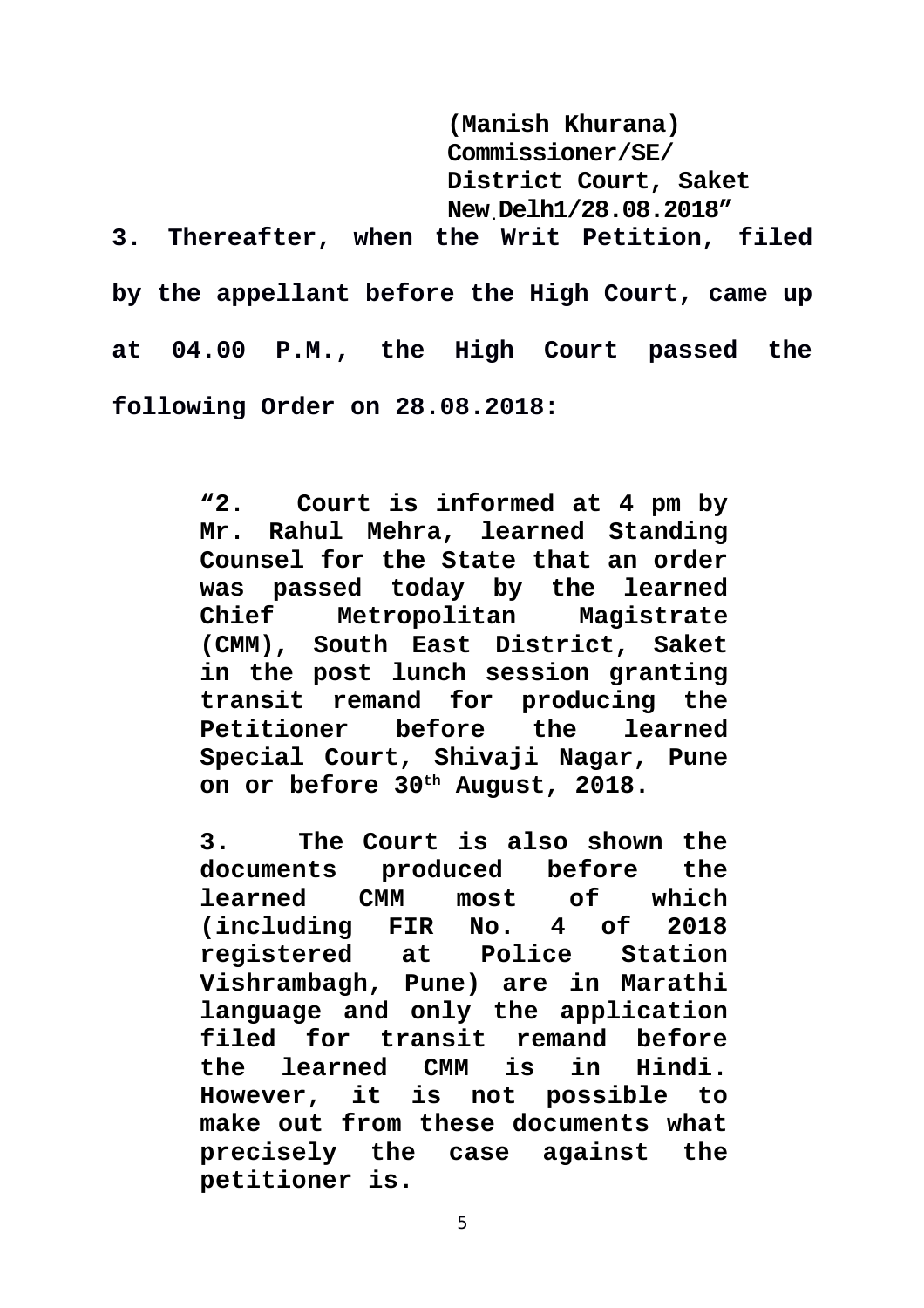**4. Since it is already 4.30 pm, the Court considers it appropriate to direct that pursuant to the order dated 28th August, 2018 of the learned CMM, the petitioner will not be taken away from Delhi and this case will be taken up as the first case tomorrow morning.**

**5.Translations of all the documents produced before the CMM be provided to this Court tomorrow.**

**6. The petitioner shall, in the meanwhile, be kept at the same place from where the was picked up with two guards of the Special Cell, Delhi Police along with local Police that was originally here to arrest the petitioner, outside the house. Barring his lawyers, and the ordinary residents of the house, the petitioner shall not meet any other persons or step out of the premises till further orders."**

**4. A Writ Petition was filed in the Supreme Court as Writ Petition (Criminal) Diary No. 32319 of 2018 on the next day. This Writ**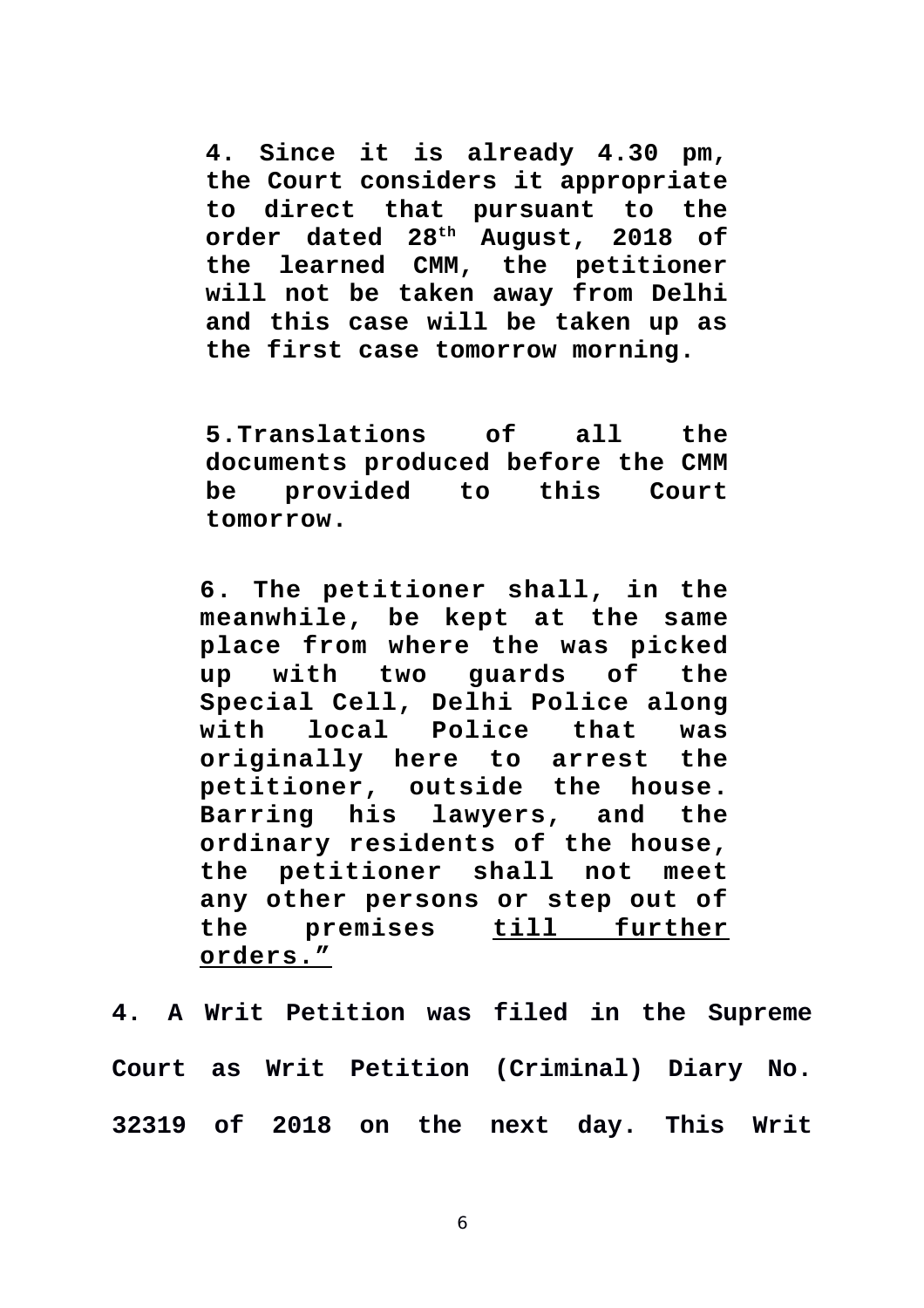<span id="page-6-0"></span>**Petition was filed by five illustrious persons in their own fields, as is observed by this Court in the Judgment, which is reported in** *Romila Thapar and Others vs. Union of India and others[1](#page-6-0)***. The subject matter of the Writ Petition was the allegedly high-handed action of the Maharashtra Police and the arrest of five Activists which included the appellant on 28.08.2018 from their homes. The relief sought by the Writ Petitioners was to ensure a credible investigation into the arrest of the five Human Rights Activists. Interim orders were passed in the Writ Petition by this Court, under which, the benefit of house arrest of the appellant, inter alia, was also ordered to be extended to others. The order of house arrest of appellant was extended. The relief sought for, namely, an independent investigation in the Writ Petition, filed in this Court, was** 1 **(2018) 10 SCC 753**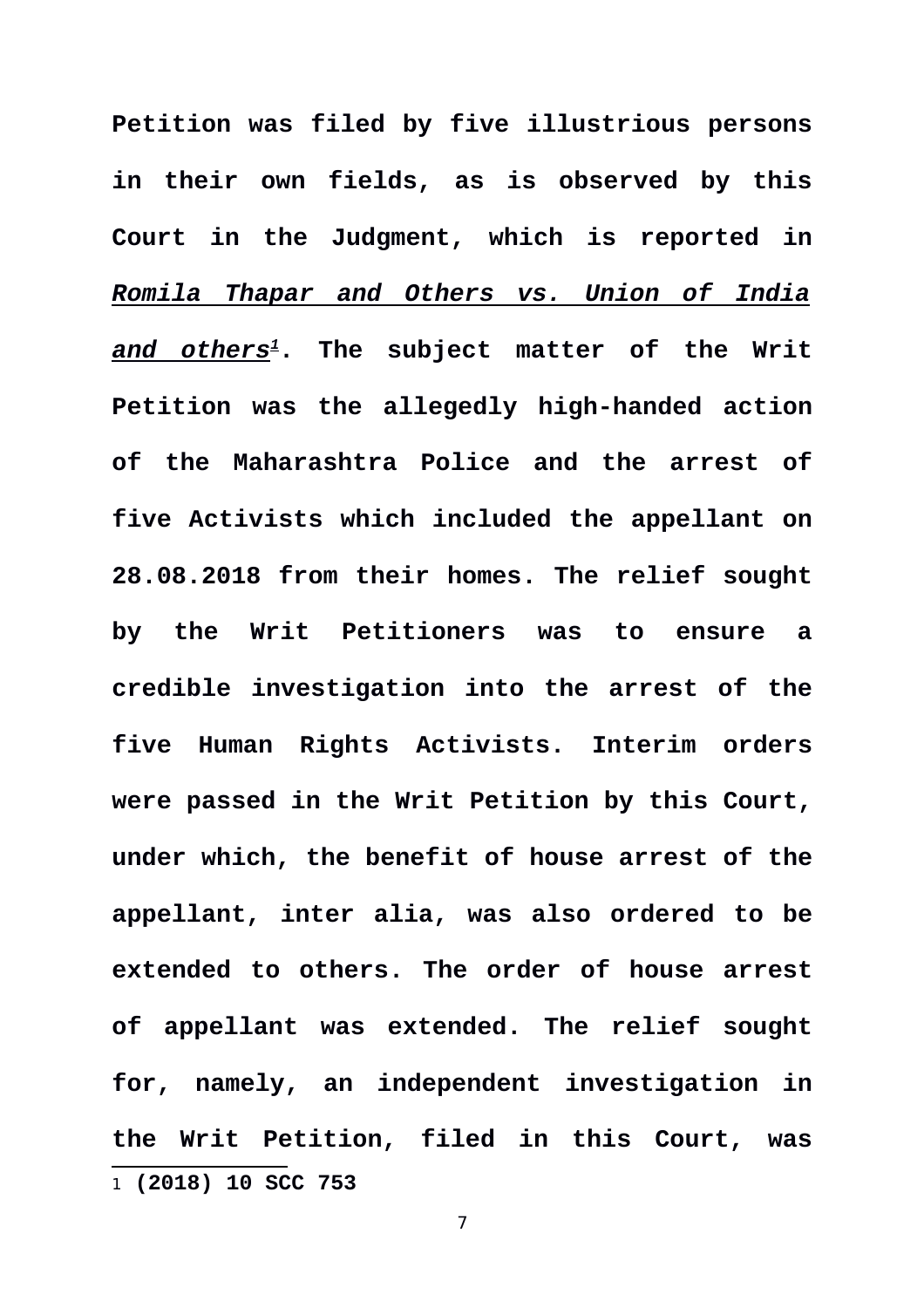**rejected by the majority of Judges with Dr. D.Y. Chandrachud, J., dissenting. We notice paragraph-40, which reads as follows:**

> **"40. Accordingly, this writ** petition is disposed of **liberty to the accused concerned to take recourse to appropriate remedy as may be permissible in law. The interim order passed by this Court on 29-8-2018 (Romila Thapar v. Union of India, 2018** SCC OnLine SC **continue for a period of four weeks to enable the accused to move the court concerned. The said proceedings shall be decided on its own merits uninfluenced by any observation made judgment, which is limited to the reliefs claimed in the writ petition to transfer investigation to an independent investigating agency and/or court-monitored investigation. The investigating officer is** proceed against the<br>**incerned as per law. accused concerned as per law. All the accompanying applications are also disposed of in terms of this judgment."**

**5. This Judgment was rendered on 28.09.2018 by this Court. Thereafter, the Writ Petition, filed by the appellant, before the High Court of Delhi, was allowed. We may, at once notice,**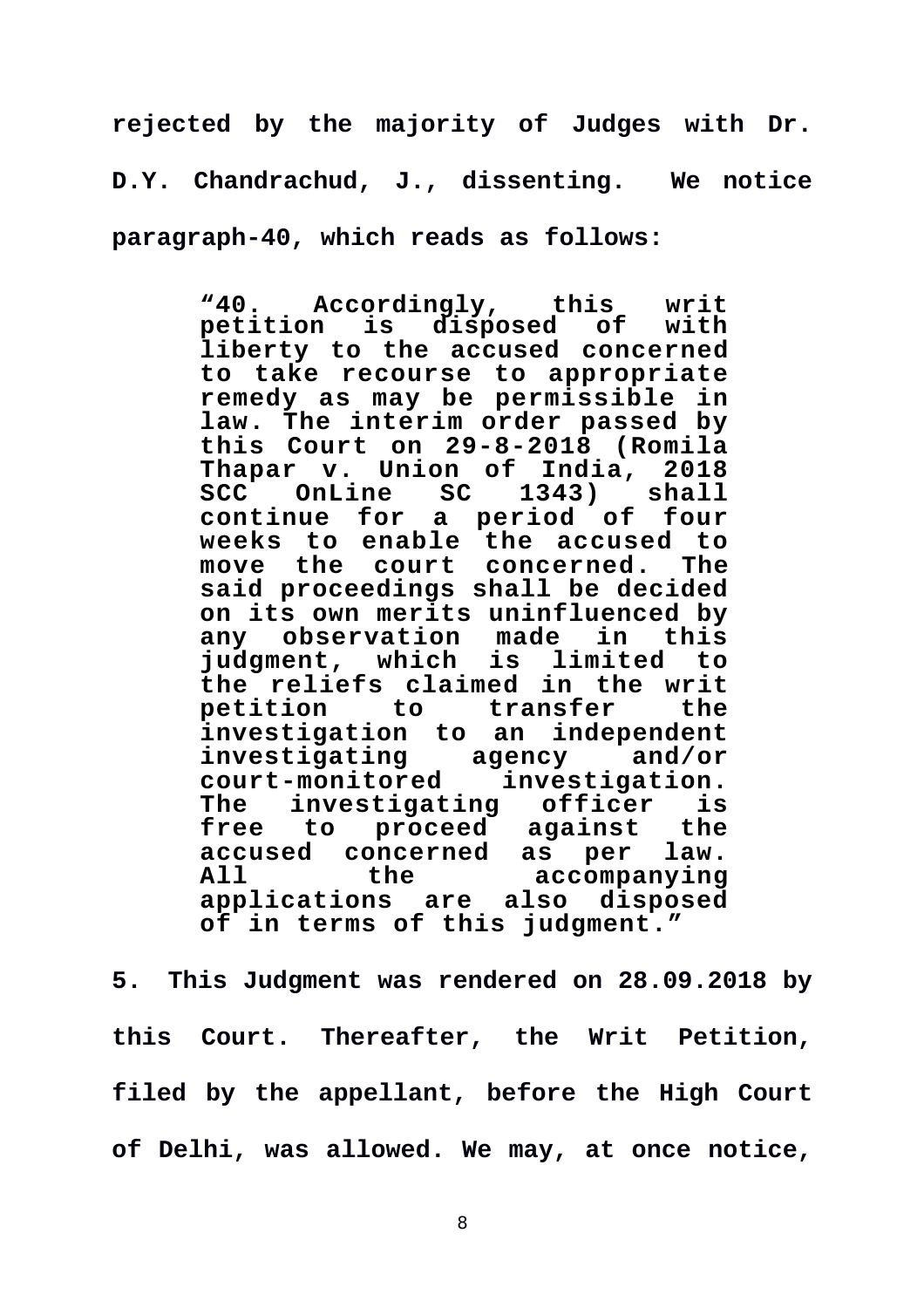**that the relief sought in the Writ Petition was initially one seeking a Writ of Habeas Corpus. Thereafter, the Court came to be concerned with the legality of the Order of transit remand passed by the CMM, which we have adverted to. We may notice only, paragraphs-28 and 29, 30 and 31 of judgment dated 01.10.2018:**

> **"28. With there being several non-compliances of the mandatory requirement of Article 22(1), Article 22(2) of the Constitution and Section 167 read with Section 57 and 41(1)(ba) of the Cr PC, which are mandatory in nature, it is obvious to this Court** that the order passed by the **learned CMM on 28th August, 2 0 1 8 g r a n t i n g t r a n s i t remand to the Petitioner is unsustainable in law. The said order is accordingly hereby set aside.**

> **29.In view of Section 56 read with Section 57 Cr PC, in the absence of the remand order of the learned CMM, the detention of the Petitioner, which has clearly exceeded 24**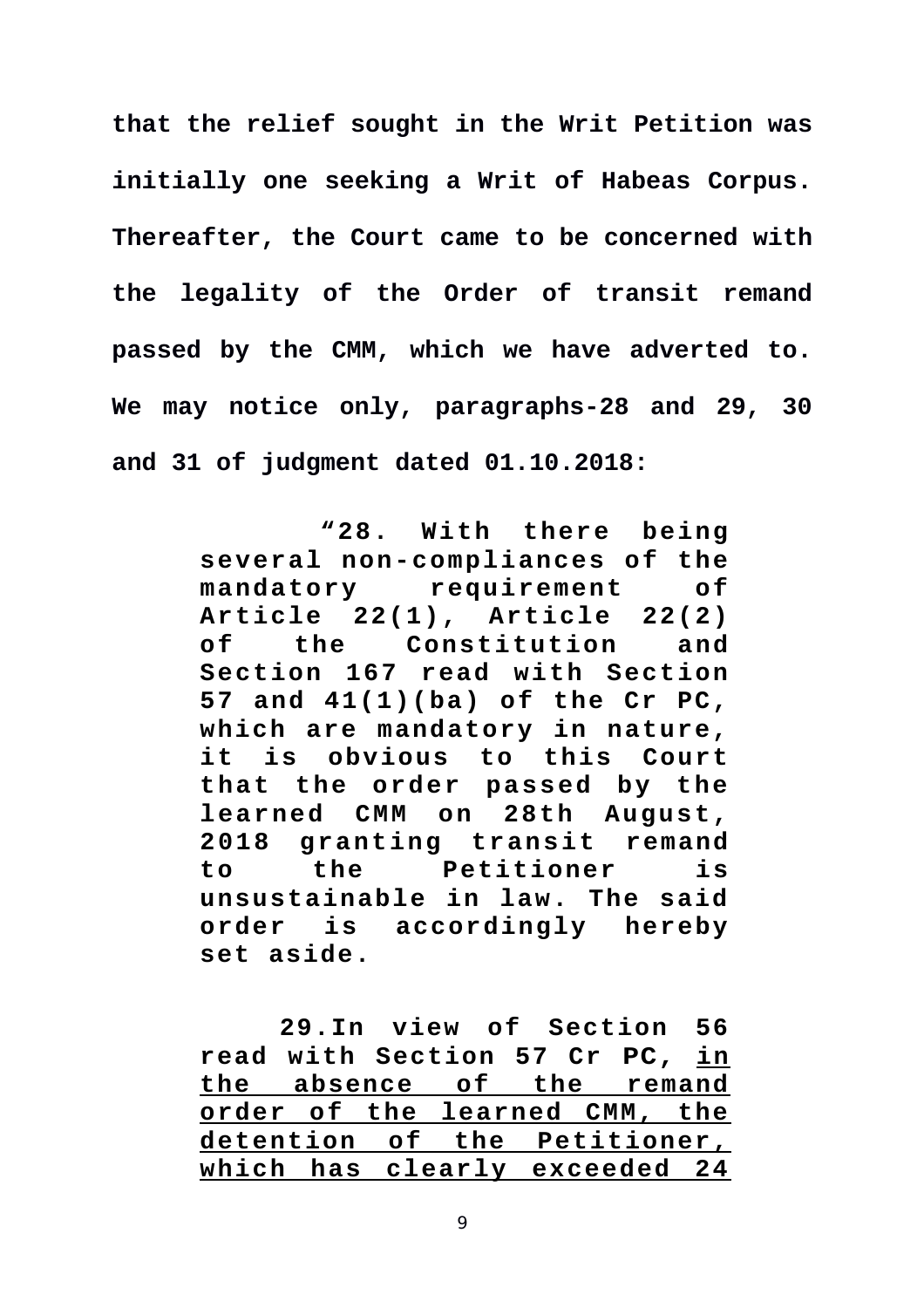**hours, is again untenable in law. Consequently, the house arrest of the Petitioner comes to** *an***end as of now.**

**30. It is clarified that this order will not preclude the State of Maharashtra from proceeding further in accordance with law.**

**31. At this stage, Mr. Navare submits that this Court should extend the house arrest of the Petitioner by two more days since the Supreme Court had itself extended his house arrest for four weeks. This submission overlooks the fact that the Supreme Court had extended the Petitioner's house arrest only in order to enable him to** avail of the remedies that were permissible to him in **a c c o r d a n c e w i t h l a w . A s f a r** as the present Petitioner is **concerned, the fact that this writ petition filed by him was already pending before this Court, was noticed by the Supreme Court and it was made** clear that he is free to pursue this remedy among<br>others in accordance with in accordance with **law.** The extension of his **house arrest by the Supreme** was only for that limited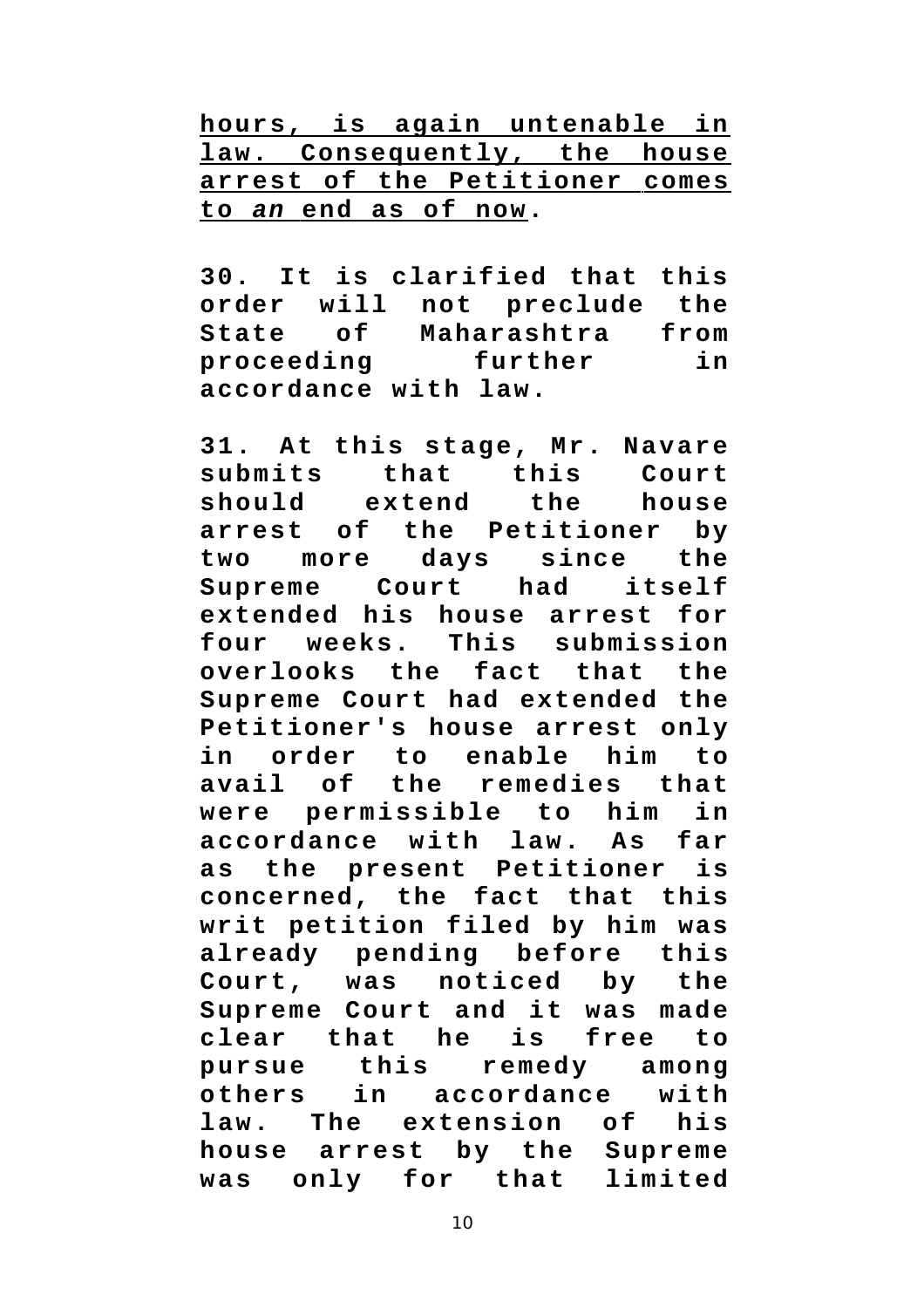**p ur po se . Consequently, this Court is unable to accede to the request of Mr. Navare." (Emphasis supplied)**

**6. The appellant filed Writ Petition No. 4425 of 2018 dated 05.10.2018 for quashing the FIR. The High Court protected the appellant from arrest during the pendency of the said Writ Petition. Charge-sheet was filed against the appellant's co-accused on 15.11.2018. Then, this is followed-up by a supplementary chargesheet against the co-accused on 21.02.2019. On 13.09.2019, the High Court of Bombay dismissed the Writ Petition filed by appellant against the FIR. The interim protection from arrest was, however, extended by three weeks. The Special Leave Petition filed by appellant, as SLP (Criminal) No. 8862 of 2019, came to be disposed of by acceding to the request of the appellant that the appellant may apply for**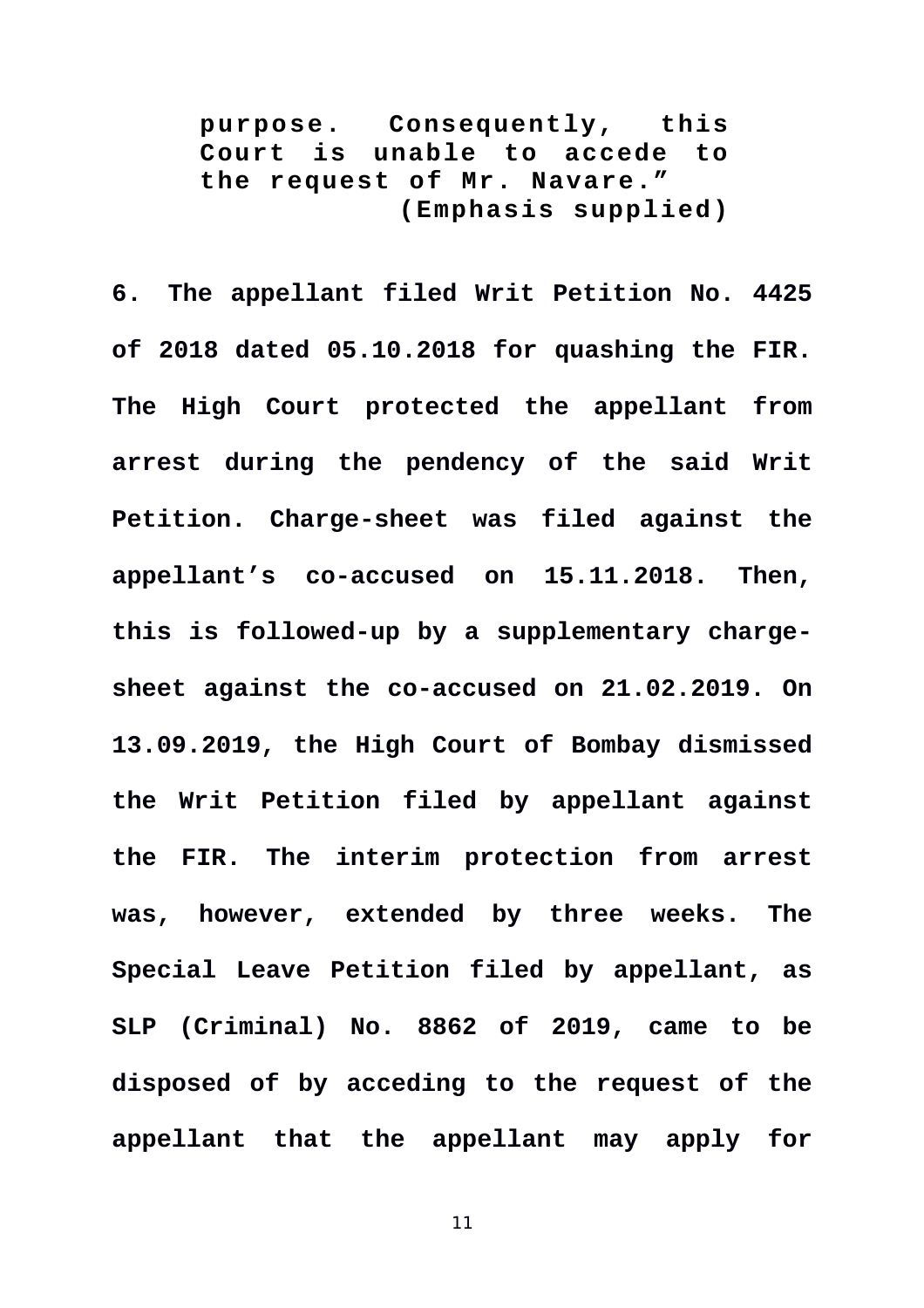**anticipatory bail before the competent Court. The Court extended the interim protection, which was given to the appellant for another period of four weeks, from 15.10.2019 and he was given liberty to apply for regular/anticipatory bail. The Application seeking anticipatory bail came to be dismissed by the Sessions Court by Order dated 12.11.2019.** 

**7. The Appellant approached the High Court of Bombay seeking anticipatory bail, which was declined by Order dated 14.02.2020. However, the High Court granted protection from arrest for four weeks. The Special Leave Petition filed, challenging the Order by the High Court, came to be disposed of by Order dated 16.03.2020. By the said Order, this Court dismissed the Special Leave Petition. In its Order, this Court noticed that since the**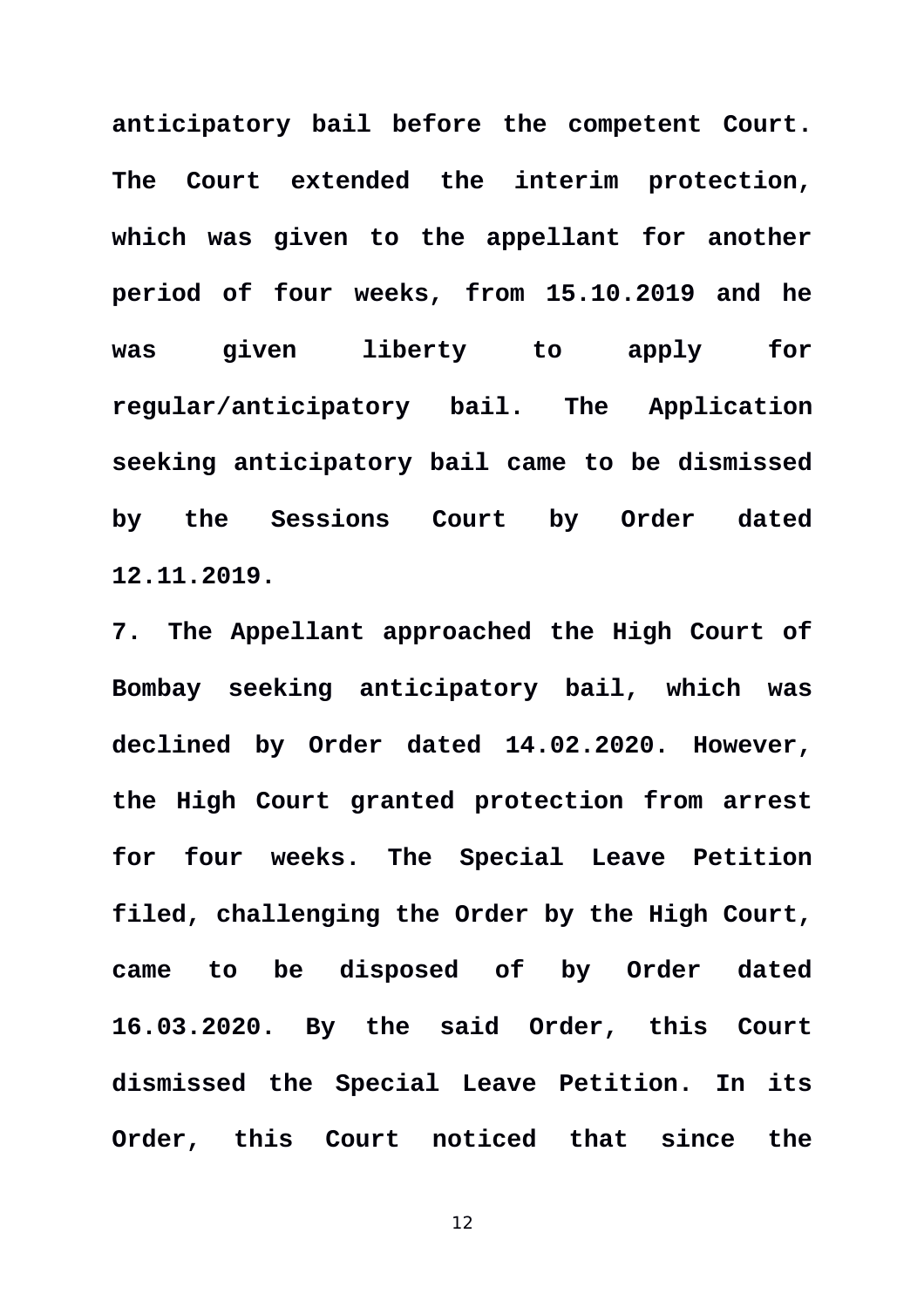**appellant had enjoyed protection for approximately one and a half years, three weeks' time was granted to surrender. It is, thereafter, that on 08.04.2020, this Court extended the time by a period of one week for surrendering and, accordingly, on 14.04.2020, the appellant surrendered before the NIA, Delhi. On 15.04.2020, seven days police custody was granted by the Sessions Court, New Delhi. On 21.04.2020, the further remand of seven days was ordered. Before the expiry of the appellant's policy custody, he was remanded to judicial custody on 25.04.2020. The appellant was transferred to Mumbai on 26.05.2020 and he was remanded to judicial custody. It is, thereafter, that the appellant moved for default bail on 11.06.2020. In calculating the period of custody for the purpose of filing the Application for default bail, the appellant,**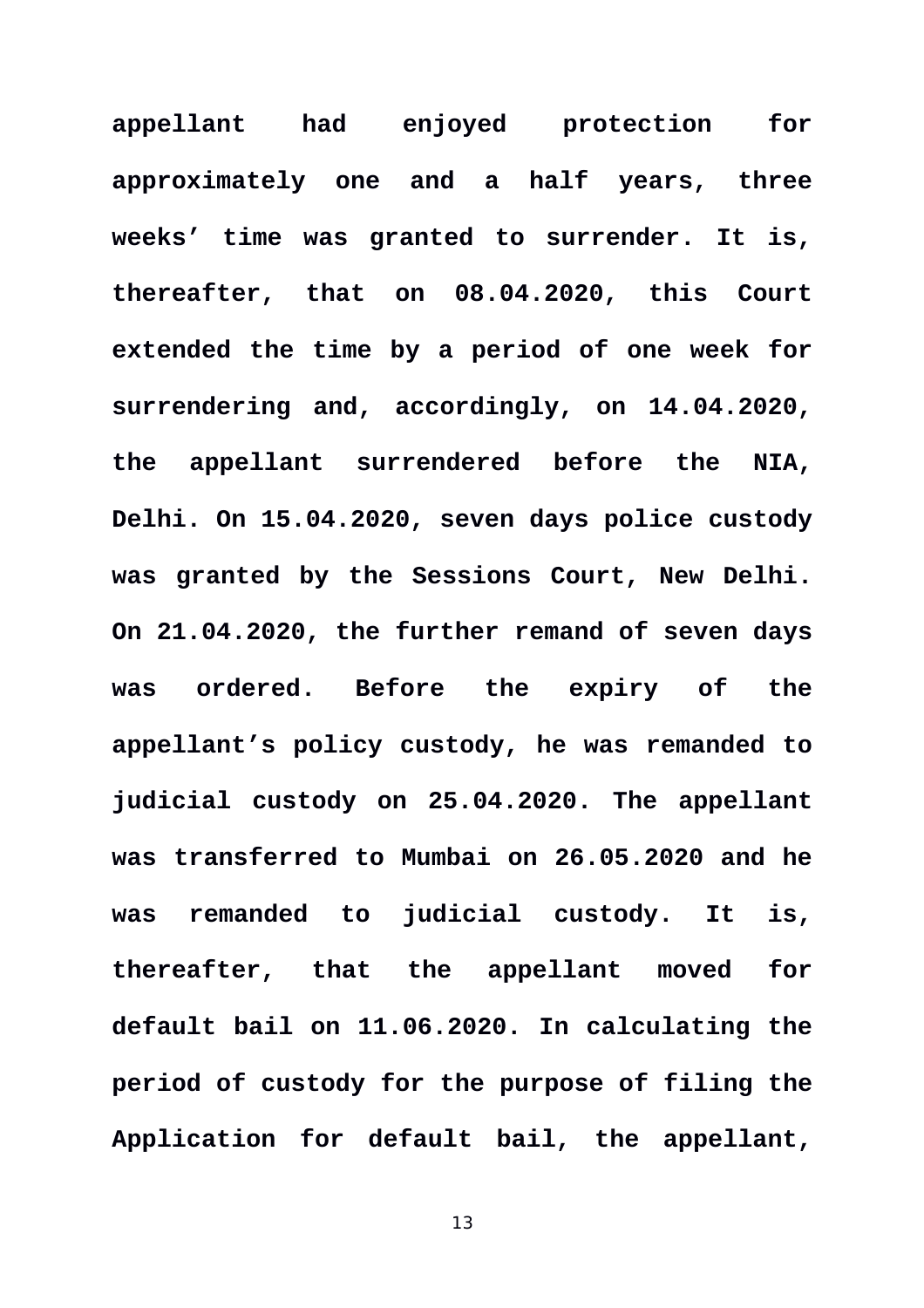**included the period of 34 days of house arrest from 28.08.2018 to 01.10.2018. Further, eleven days of custody with the NIA from 15.04.2020 till 25.04.2020 and forty-eight days in Tihar Jail, Delhi and Taloja Jail, Mumbai from 25.04.2020 to 12.06.2020 (judicial custody), were also added. The NIA, it would appear, filed Application for extension of time to file charge-sheet after 110 days of custody on 29.06.2020. The NIA Special Court, before which the Application for default bail was moved, rejected the Application on 12.07.2020. The appellant preferred an Appeal before the High Court of Bombay challenging the Order dated 12.07.2020. On 09.10.2020, the NIA filed the charge-sheet against the appellant,** *inter alia***. By the impugned Order dated 08.02.2021, the High Court of Bombay, dismissed the Appeal,**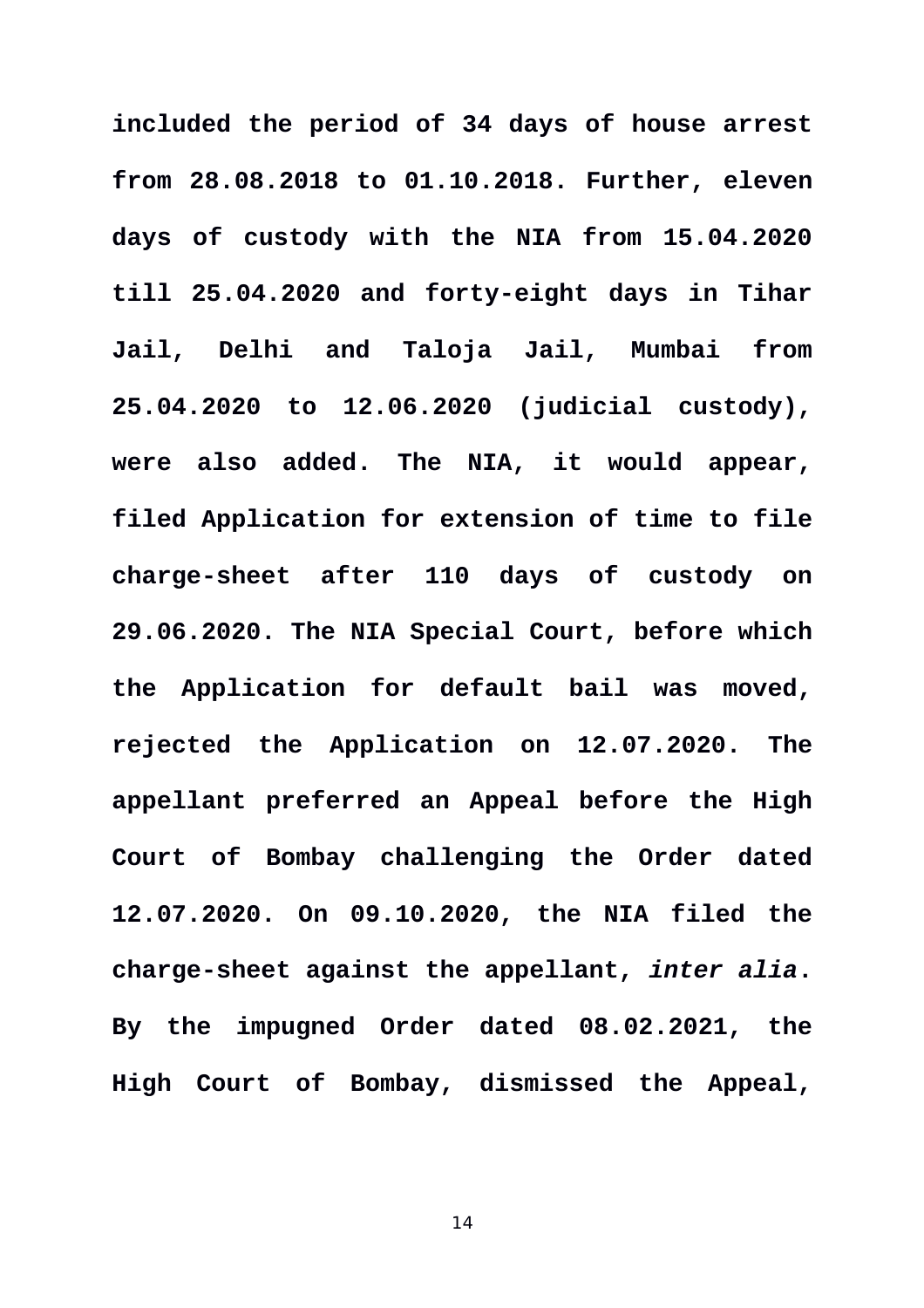**which was filed under Section 21 of the NIA Act.**

**8. We heard Shri Kapil Sibal, learned Senior Counsel as also Smt. Nitya Ramakrishnan, learned Senior Counsel assisted by Shri Shadan Farasat for the appellant and Shri S.V. Raju, learned Additional Solicitor General, on behalf of the respondent.** 

### **THE FINDINGS IN THE IMPUGNED ORDER**

**9. During the period of the house arrest, the appellant was not supposed to meet anyone, barring his lawyers and ordinary residents of the house. He could not step out of the premises. There were to be two Guards of the Special Cell of Delhi Police outside the house. The Investigating Agency/Investigating Officer did not have any access to him or occasion to interrogate him. The Transit Remand Order being stayed, it could not be said that the appellant**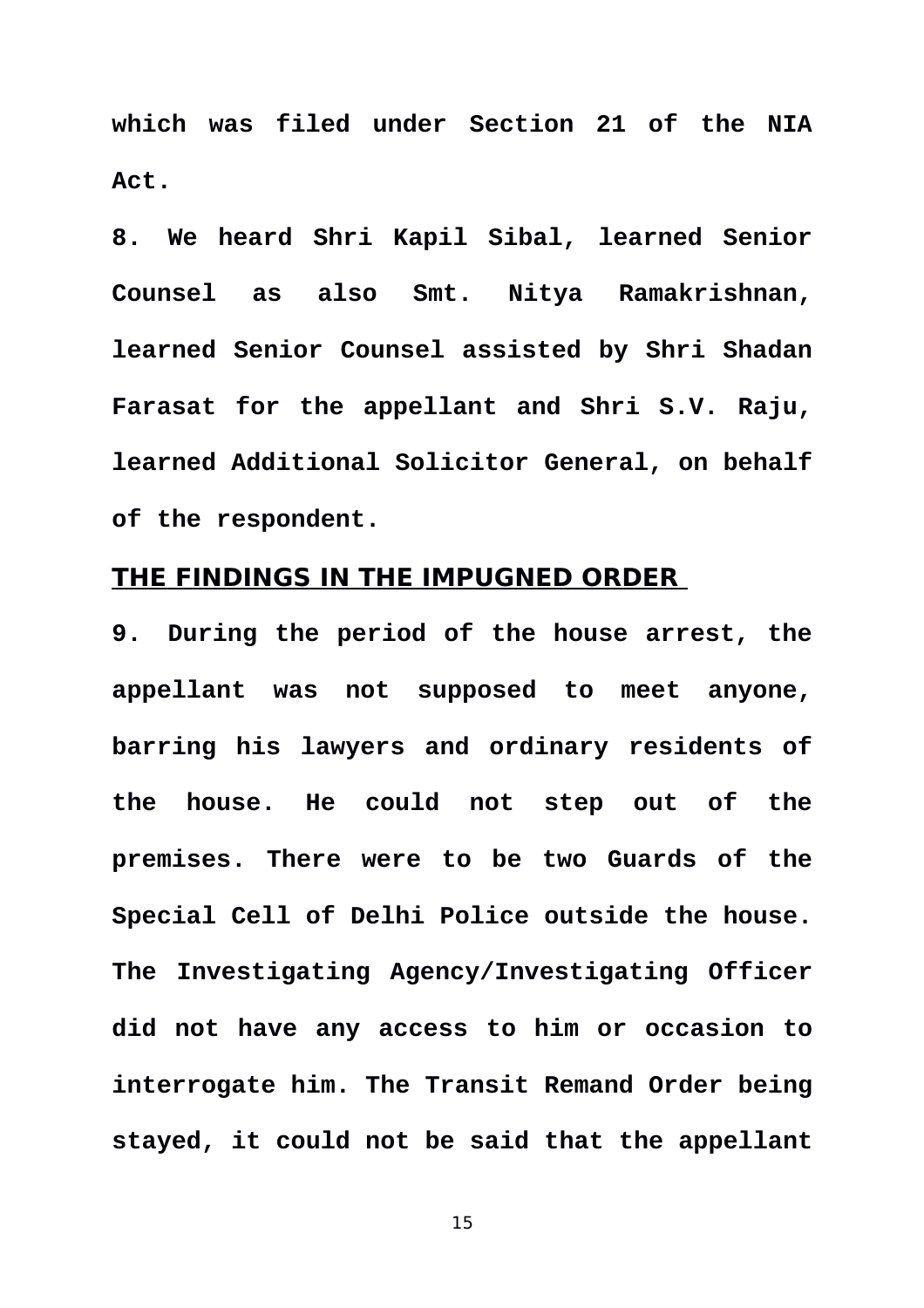**was under the detention of the Police for investigation. Under Section 167(2) of the Code of Criminal Procedure, 1973 (hereinafter referred to as 'the CrPC', for short), the Magistrate has to authorise the detention. The High Court having stayed the transit remand and finally having set aside the transit remand, thereby holding the detention to be illegal, there was no authorised detention by an Order of the Magistrate. Therefore, the appellant cannot claim the benefit of default bail. It is an indispensable requirement to claim the benefit of default bail that the detention of the accused has to be authorised by the Magistrate. The authorisation by the Magistrate having been declared illegal, the detention itself was illegal. The said period (house arrest custody) cannot be treated as authorised custody under Section 167(2) of the**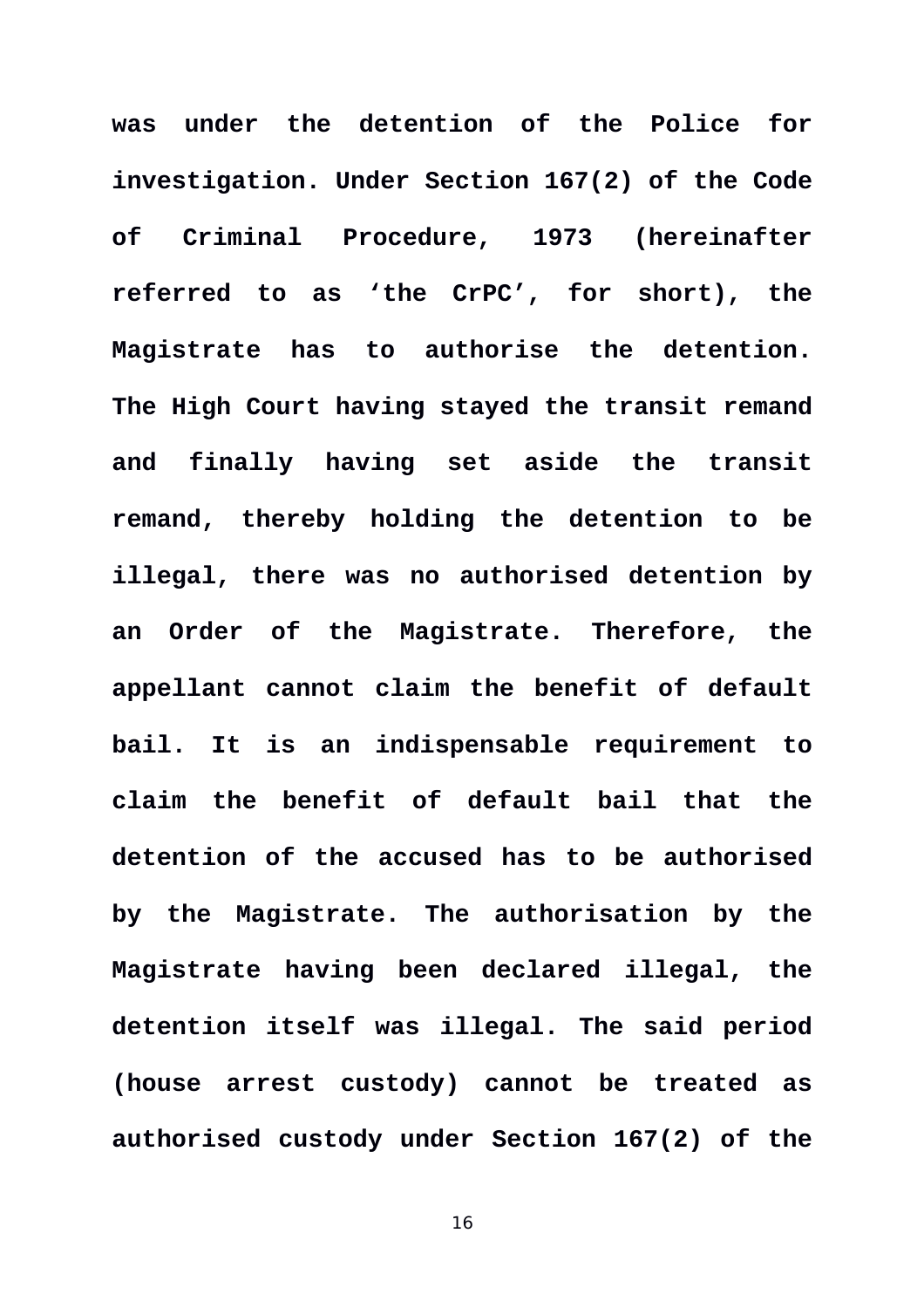<span id="page-16-0"></span>**CrPC. The Court drew support from decision of this Court which is reported in** *Chaganti Satyanarayan & Ors. v. State of Andhra Pradesh[2](#page-16-0)***, to hold that the period of 90 days will commence only from the date of remand and not from any anterior date in spite of the fact that the accused may have been taken into custody earlier. The Court held that it was not possible for it to hold that every detention, which may have resulted in deprivation of liberty of the accused, to be an authorised detention under Section 167(2) of the Cr.P.C.** *Sans* **any valid authorisation of the Magistrate, detaining the appellant, he was not entitled to default bail. Thus, the Court took the view that the period, when the appellant was under the house arrest,** *i.e.***, 28.08.2018 to 01.10.2018, had to be excluded. After the High Court of Delhi set aside the Transit Remand** 2 **(1986) 3 SCC 141**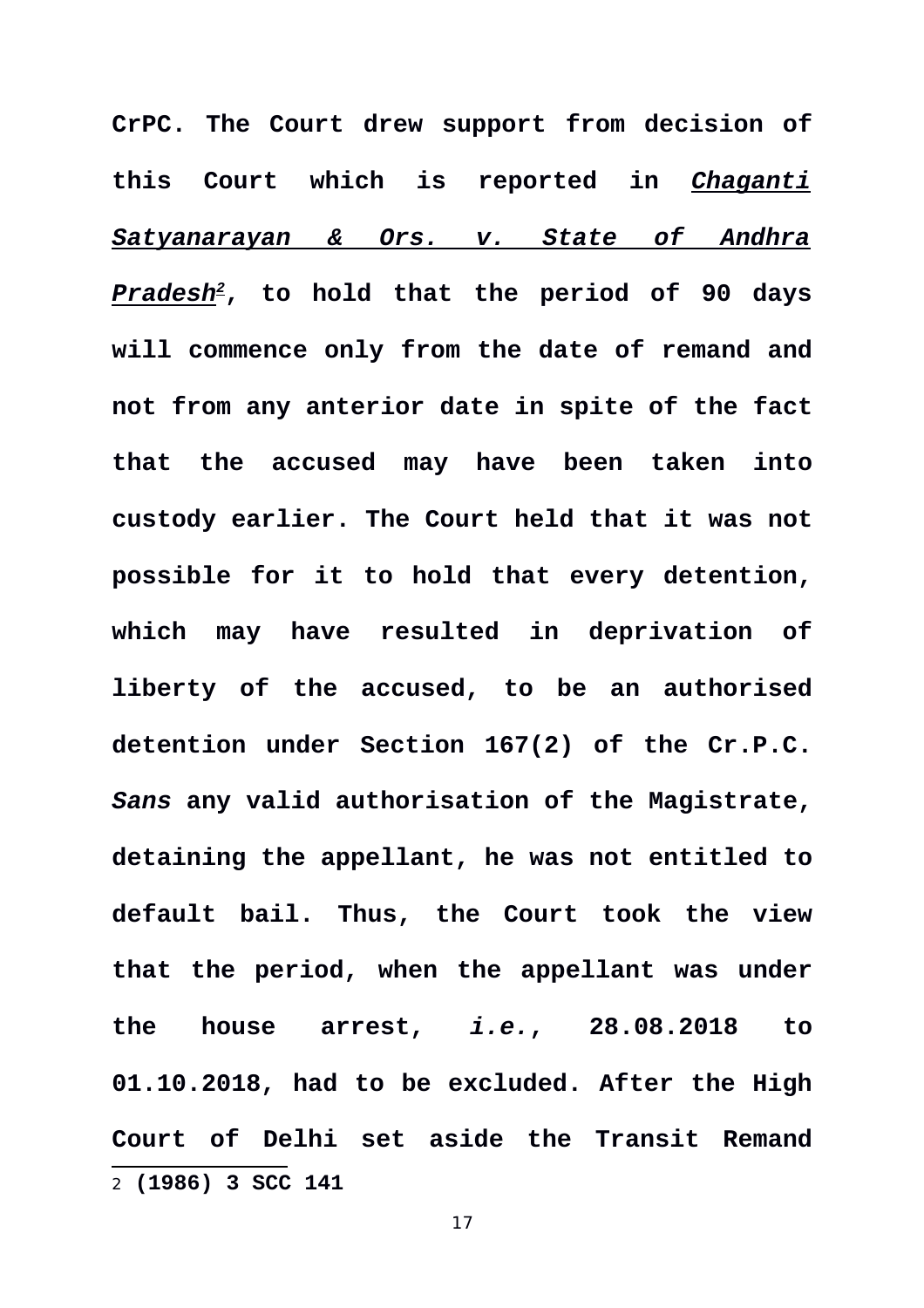**Order, it was noted that the appellant had applied for anticipatory bail, which was rejected at all stages and, ultimately, the appellant surrendered only on 14.04.2020. It was based on the said surrender that the Magistrate authorised police custody.**

# **SUBMISSIONS OF THE APPELLANT**

**10. The learned Senior Counsel for the appellant contended that there is no substance in the reasoning of the High Court that the period of 34 days, during which, the appellant was under house arrest, could not be included within the period of 90 days, for the reason that the Investigating Officer did not have access to the appellant, and it is untenable. It was contended that nothing prevented the Officers from interrogating the appellant/investigating the matter, if need be, after obtaining the leave of the High Court of**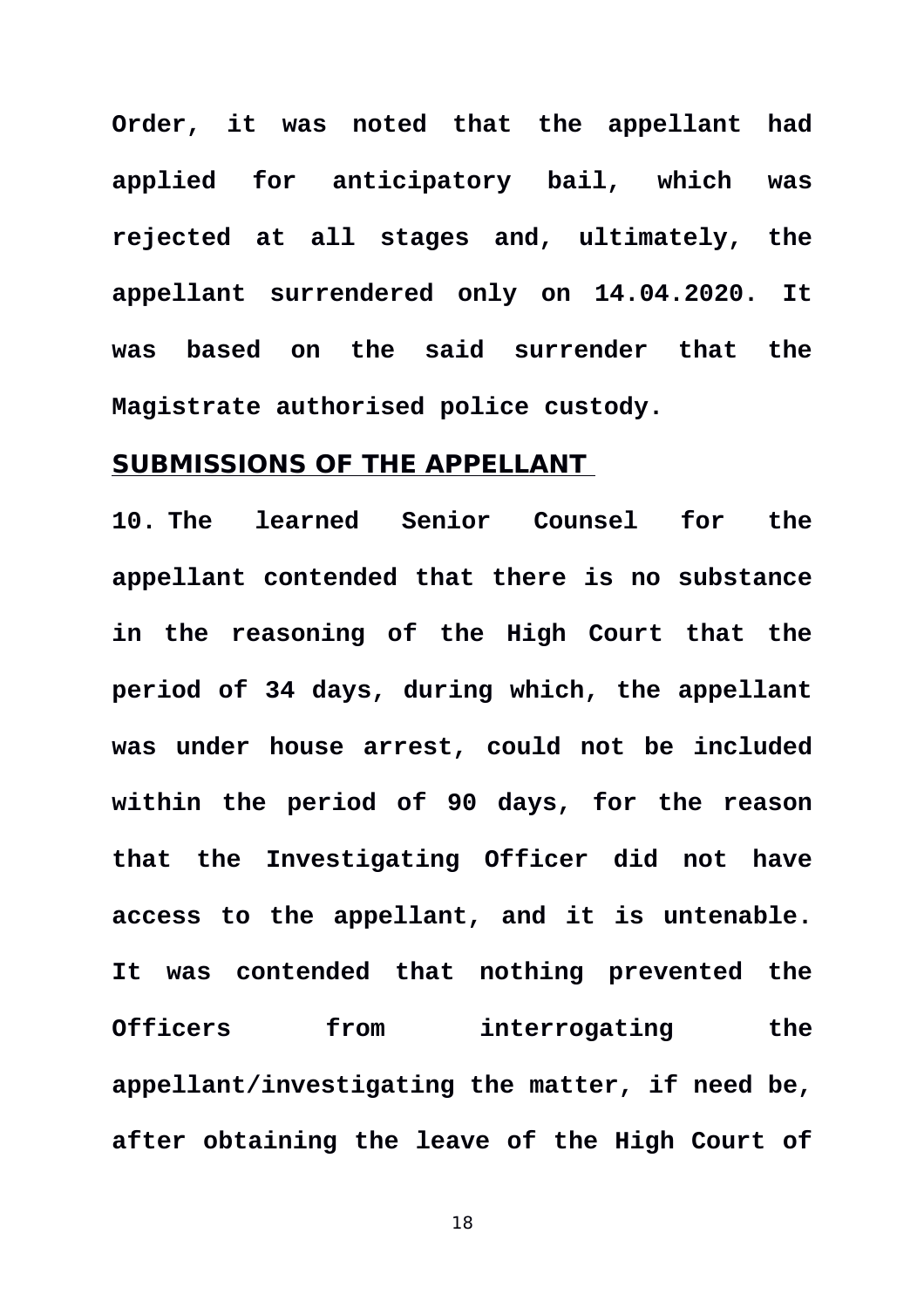**Delhi. It the appellant's contention that under Section 167 of the CrPC, what is contemplated is granting of such custody by the Magistrate, as he thinks fit. The provision does not contemplate access to the Police for interrogation as a condition. It is pointed out that it is open to the Magistrate and it is often so done that right from the first day of remand, what is granted is judicial custody, wherein Police have no access to the accused. However, such judicial custody is reckoned for calculating the period for considering an Application for default bail. Still further, it is pointed out that under Section 43D(2)(b), of UAPA Police Custody can be sought at any time. It is further contended that there was no stay of investigation. The two conditions required for attracting Section 167 are pointed out to be as follows: (a) A person is arrested under**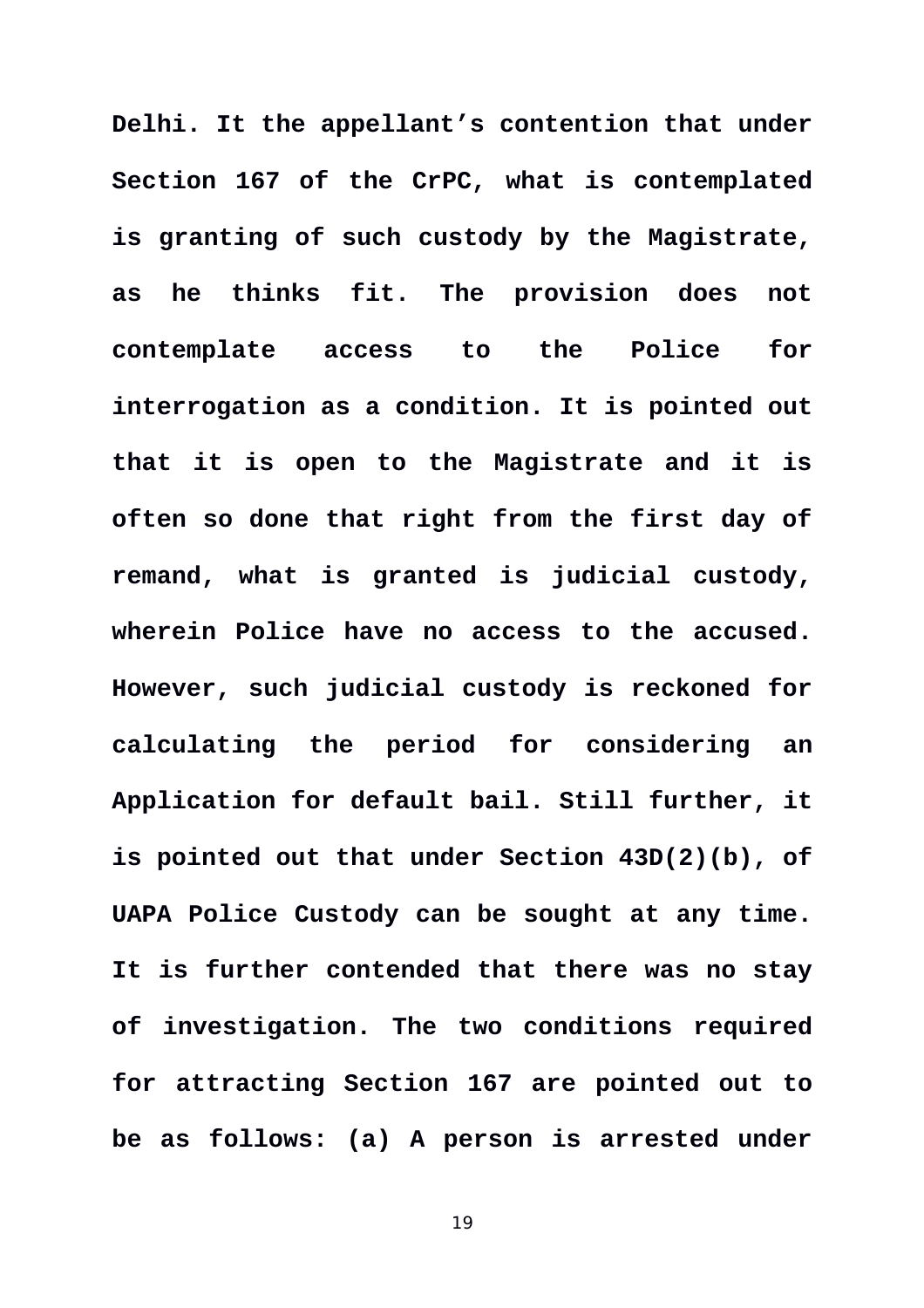**Section 57 of the Cr.P.C. while investigating a cognisable offence and (b) he is produced before a Magistrate after his arrest. It is contended that in the case of the appellant, both the conditions were fulfilled having regard to the fact that the appellant stood arrested on 28.08.2018 and he was produced before the Magistrate for the remand. It was next contended that the fact that the High Court of Delhi finally set aside the said remand and held that the detention was illegal, was an untenable ground to hold that there was no remand under Section 167 of the CrPC. Appellant lay store by the Order of the High Court of Delhi, wherein it had concluded that the house arrest of the appellant 'comes to an end as of now'. It is contended that the Court has not treated the period of house arrest as either nonest or void. Custody, it is pointed**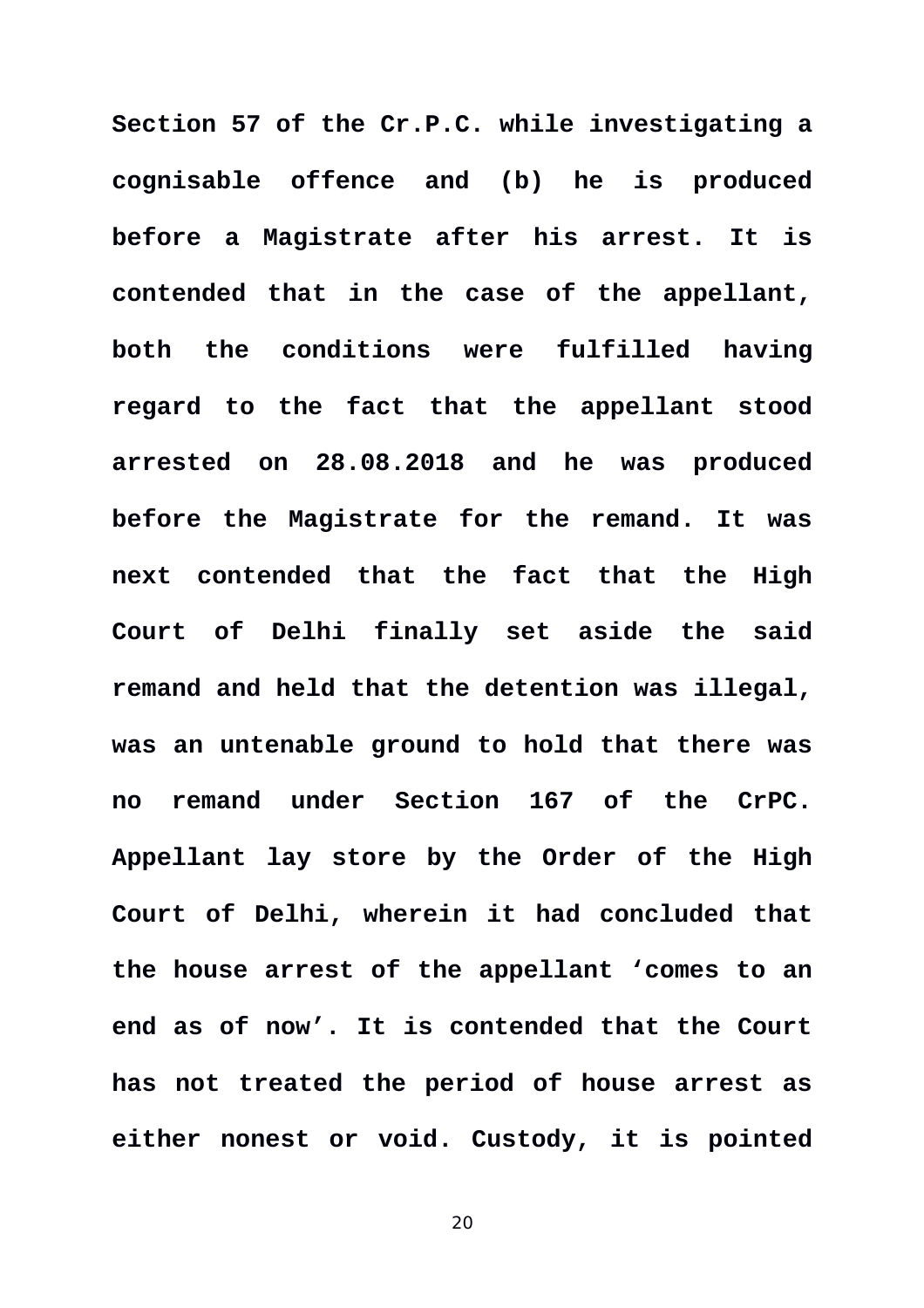**out, was authorised by the Magistrate under Section 167. It was extended by a modification by the High Court and, thereafter, by this Court. The High Court of Delhi, it is pointed out, only stayed the transit and not the remand Order. The Court only modified the nature of the remand,** *i.e.***, from transit in Police custody to within the confines of the appellant's house. The detention, being found to be illegal, cannot wipe out the period of detention. The Order of the High Court of Delhi, providing for house arrest can only be sourced from Section 167 of the CrPC. What is required under Section 167 of the CrPC is the total period of custody which can include broken periods and the custody need not be one continuous lot. It is contended that Section 167 does not distinguish between transit or other remand. The remand, be it a transit**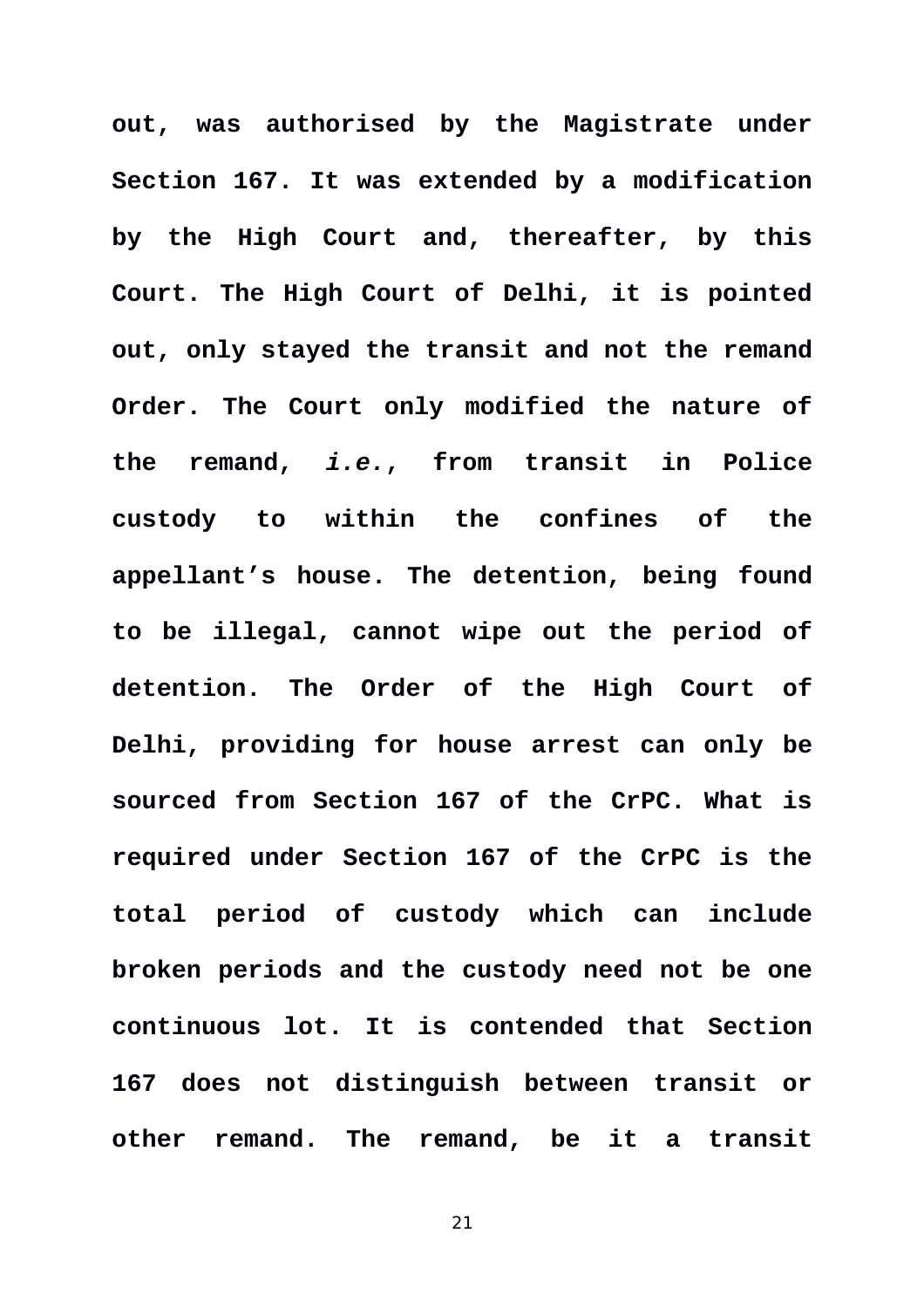**remand, has to be sourced to Section 167 of the Cr.P.C. and there is no other provision for the transit remand. The High Court has itself found that appellant was in custody when he was under the house arrest. It is then pointed out that the High Court did not have any inherent power to place a person in custody. In this case the power can only, therefore, be what flows from Section 167 of the CrPC. It is the Order of transit remand which occasioned the custody. It was contended that the High Court or any superior Court can modify or change the nature of the Magisterial remand. The modified nature of the remand by the High Court of Delhi and this Court was never set aside.** 

# **SUBMISSIONS OF THE RESPONDENT**

**11. Mr. S.V. Raju, learned Additional Solicitor General would support the order of the High Court:-**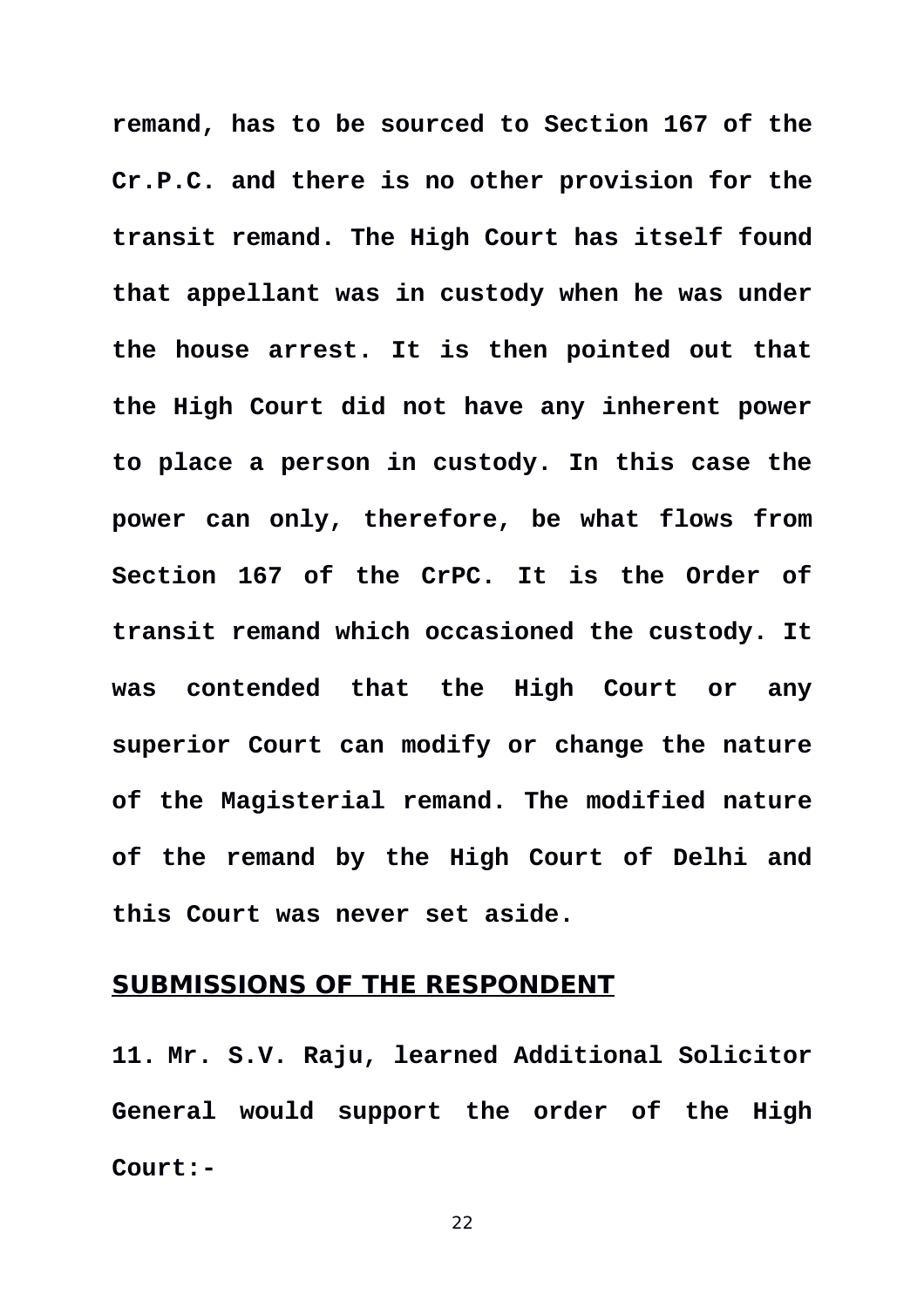a. **He points out that at the time when the writ petition was filed in the High Court of Delhi seeking a writ of habeas corpus, the order of transit remand had not been passed by the CMM, Saket.** 

b. **In his application seeking for anticipatory bail, the appellant had sought through his pleadings to project the need to be protected. The protection was granted which was continued in various proceedings as already noticed.** 

c. **Reliance is placed on the bar under Section 43(D)(4) of UAPA against the grant of anticipatory bail.**

**d. He referred to paragraph 12 of the order rejecting appellant's plea for anticipatory bail. It is pointed out that it was the case of the appellant that this Court had protected his liberty by granting**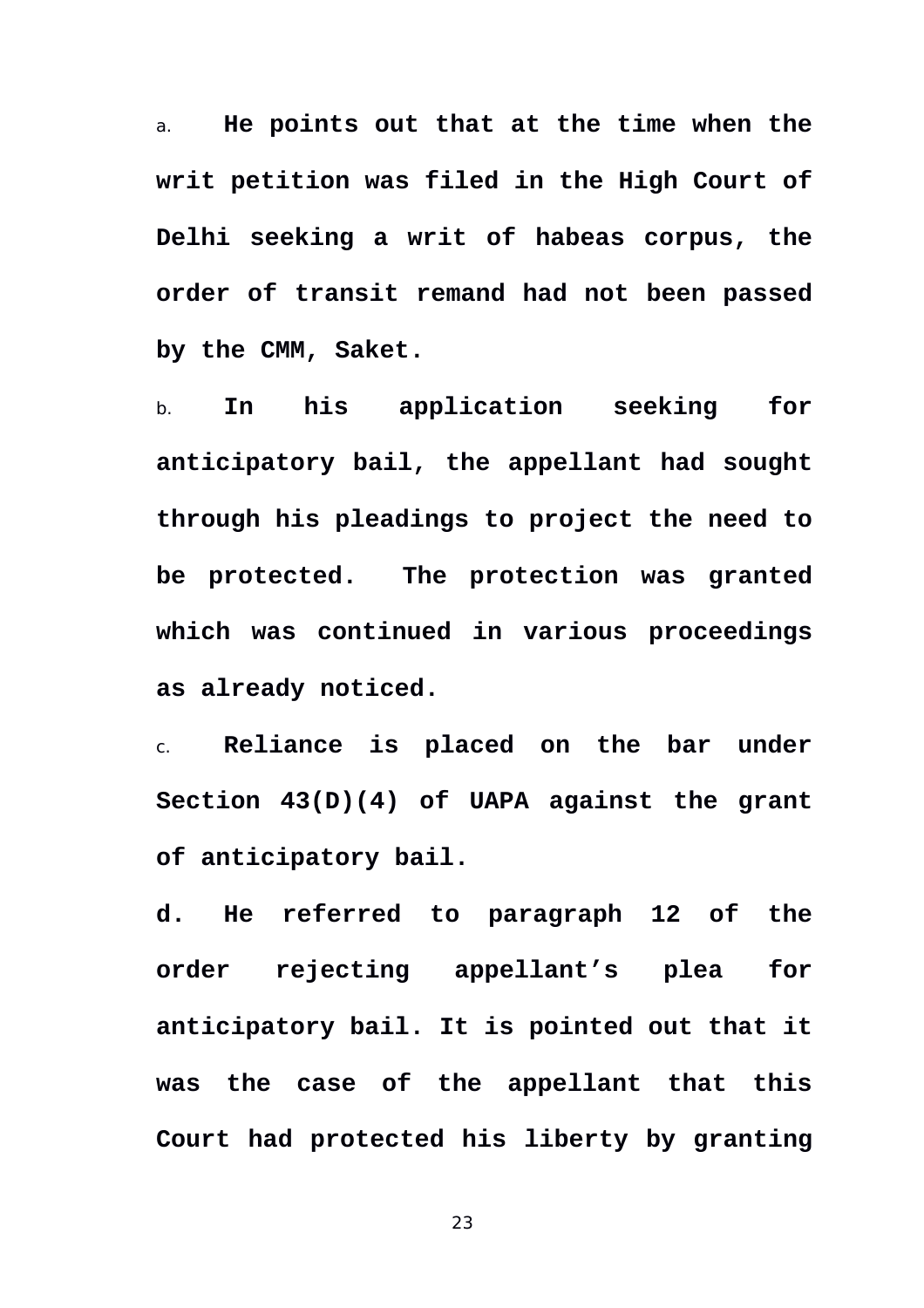**house arrest** *inter alia.* **The meat of the matter is that it was understood by the appellant himself that the house arrest was a protection from custody and therefore it could not be understood as custody within the meaning of Section 167 of the Code of Criminal Procedure. In short, house arrest was permitted in exercise of the extraordinary powers available to this Court.**

**12. It is further pointed out that house arrest according to the appellant itself was unknown to the code. It is further the case of the respondent that an accused who is remanded to custody under Section 167 of the Cr.P.C. cannot come out of the custody unless he is bailed out or unless he is acquitted. There is no bail in favour of the appellant. He was also not remanded to judicial custody. The so-called**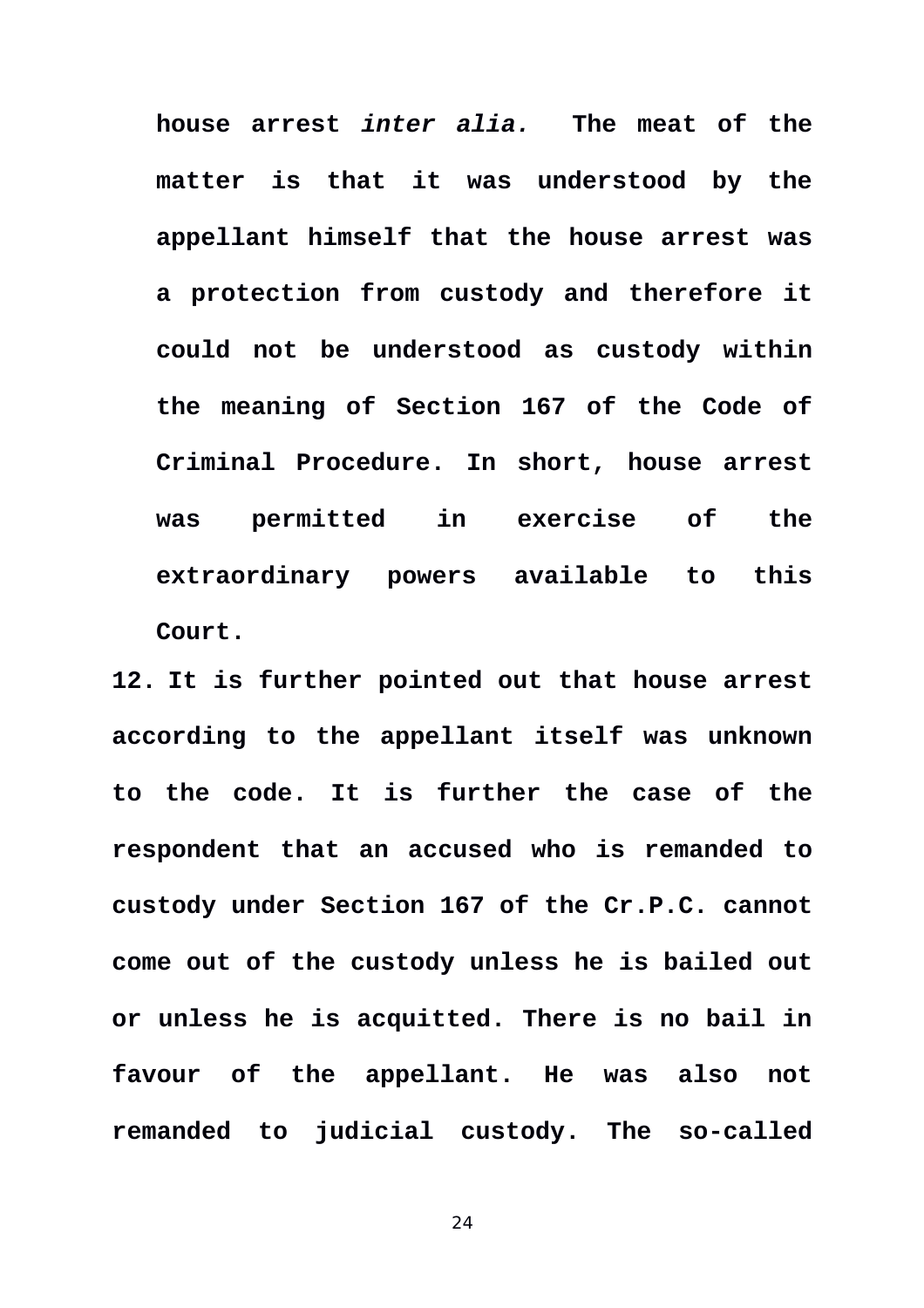**custody during the house arrest, in other words, was not custody or detention within the meaning of Section 167 of the Cr.P.C. It also was not a police custody because the investigating agency had no access to the accused during this period. Thus, a period of 34 days in house arrest was neither judicial custody nor police custody as provided in Section 167 of the Cr.P.C. The order of the High Court is relied upon to point out that the Court contemplated that the house arrest came to an end with the judgment. The fact that the High Court did not grant bail when it pronounced the judgment on 1.10.2018, would go to show that it was not an order passed under Section 167 of the Cr.P.C. The contention which found favour with the High Court is reiterated, namely, with its judgment on 01.10.2018, the Court has set the clock back and treated the**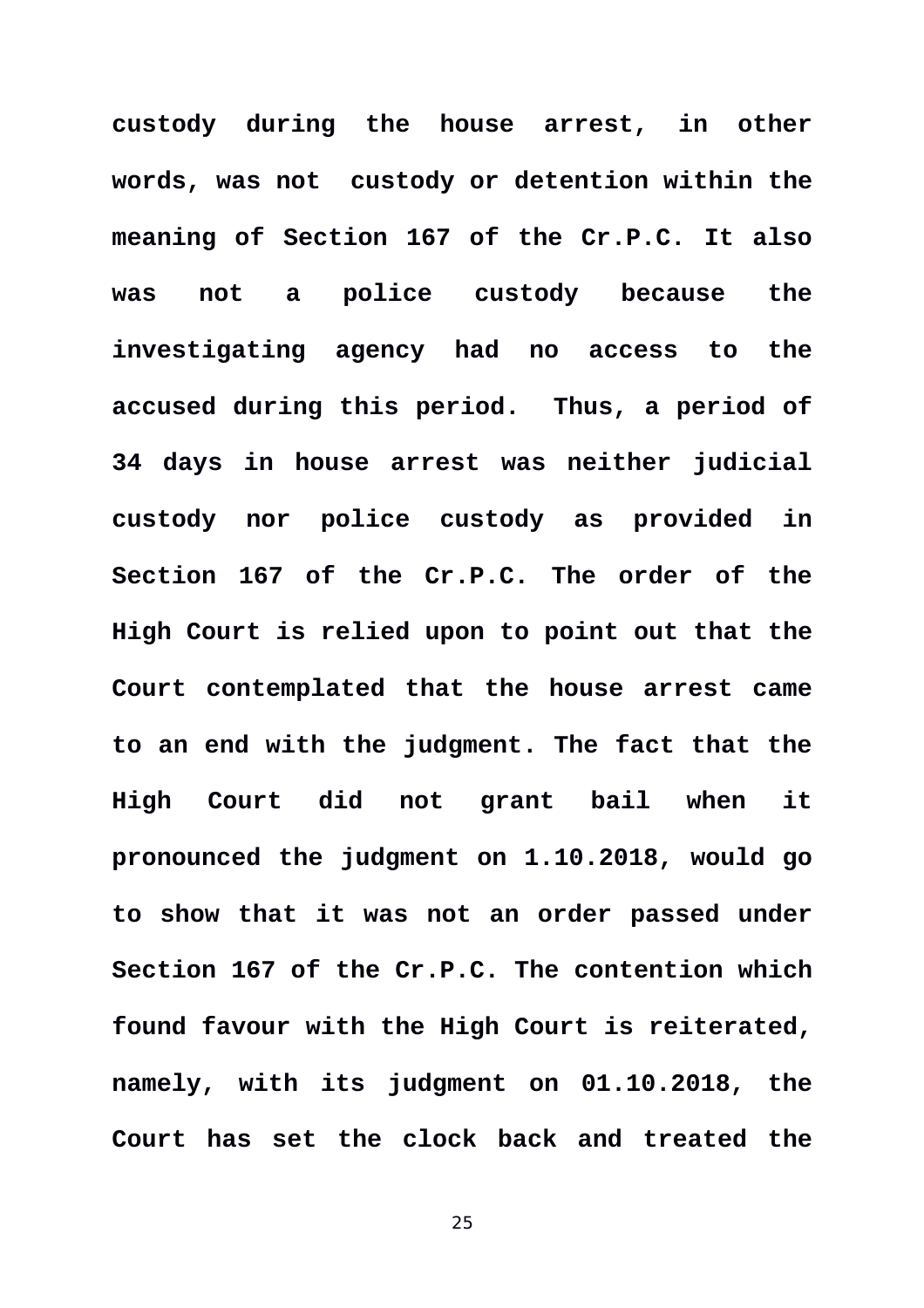**arrest of the appellant as** *non-est***. This is for the reason that the appellant was not bailed out. He was not placed in judicial custody. With the house arrest coming to an end, the appellant became a free person, entitled to apply for anticipatory bail which he availed of. The application for anticipatory bail presupposes that the arrest on 28.08.2018 was** *non-est* **since a person could not be arrested for an offence twice. By refusing anticipatory bail, the Courts including this Court permitted the arrest of the appellant for the same offences for which he was arrested earlier. This indicates that the earlier proceedings were treated as** *non-est* **for all practical purposes. The surrender by the appellant estopped the appellant from projecting the house arrest as custody within the meaning of Section 167 of the Cr.P.C. The order passed by**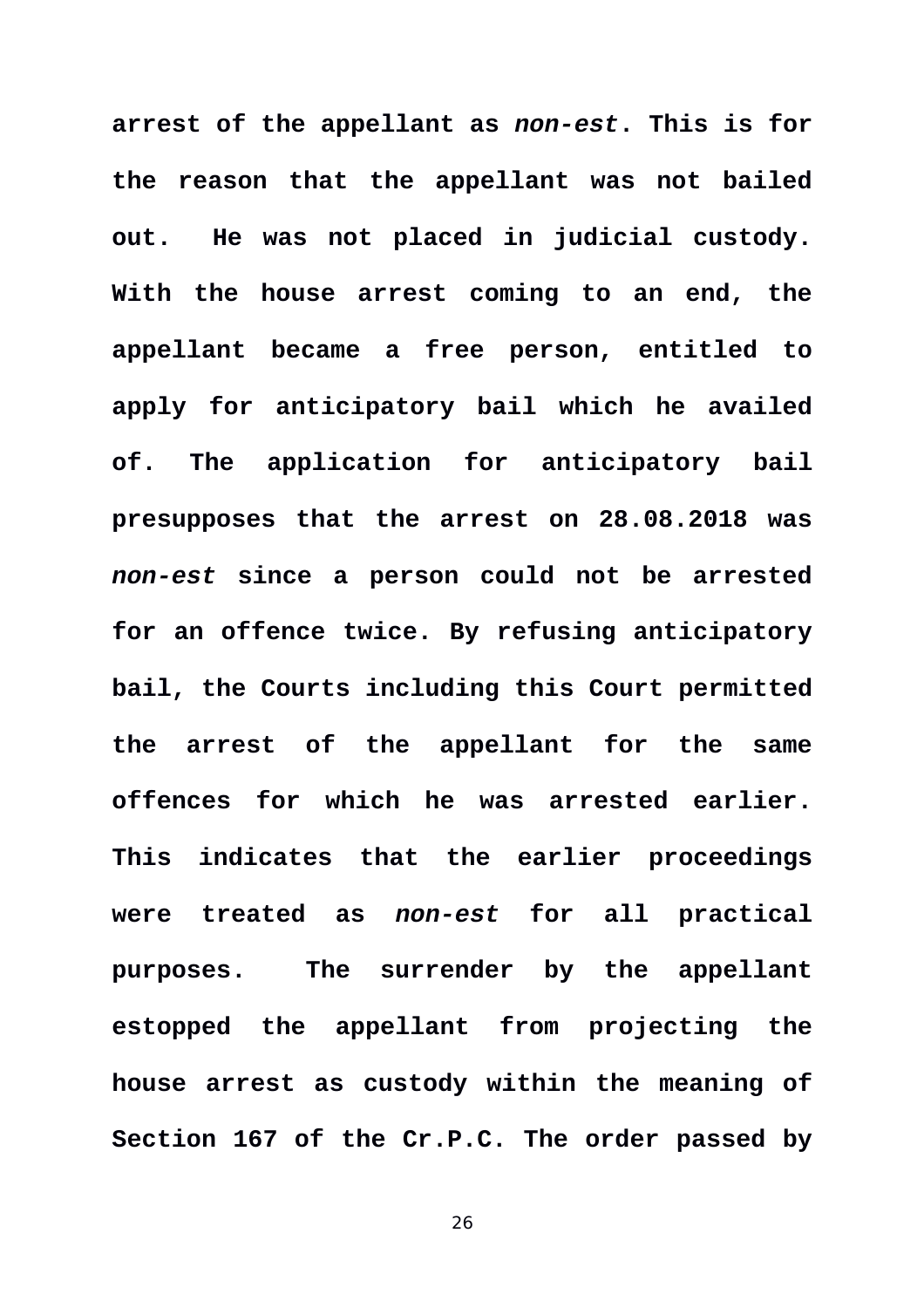**CMM, Saket was only an order for production and not an order for detention in custody. Reading Section 167 alongwith Sections 56 and 57 of the Cr.P.C., it is pointed out that the order of transit remand is to be understood as an order extending the period of arrest of 24 hours for the purpose of facilitating the production of accused before the competent Magistrate which in this case, was the competent Court located at Pune. Sections 56, 57 and 167 is relied upon to contend that since there is a duty to produce an arrested person within 24 hours, Section 57 provided for a special order under Section 167 for such detention beyond 24 hours for production of the accused before the competent Court. Orders are ordinarily passed under this Section 167 are either orders of police remand or orders remanding an accused to judicial custody. The**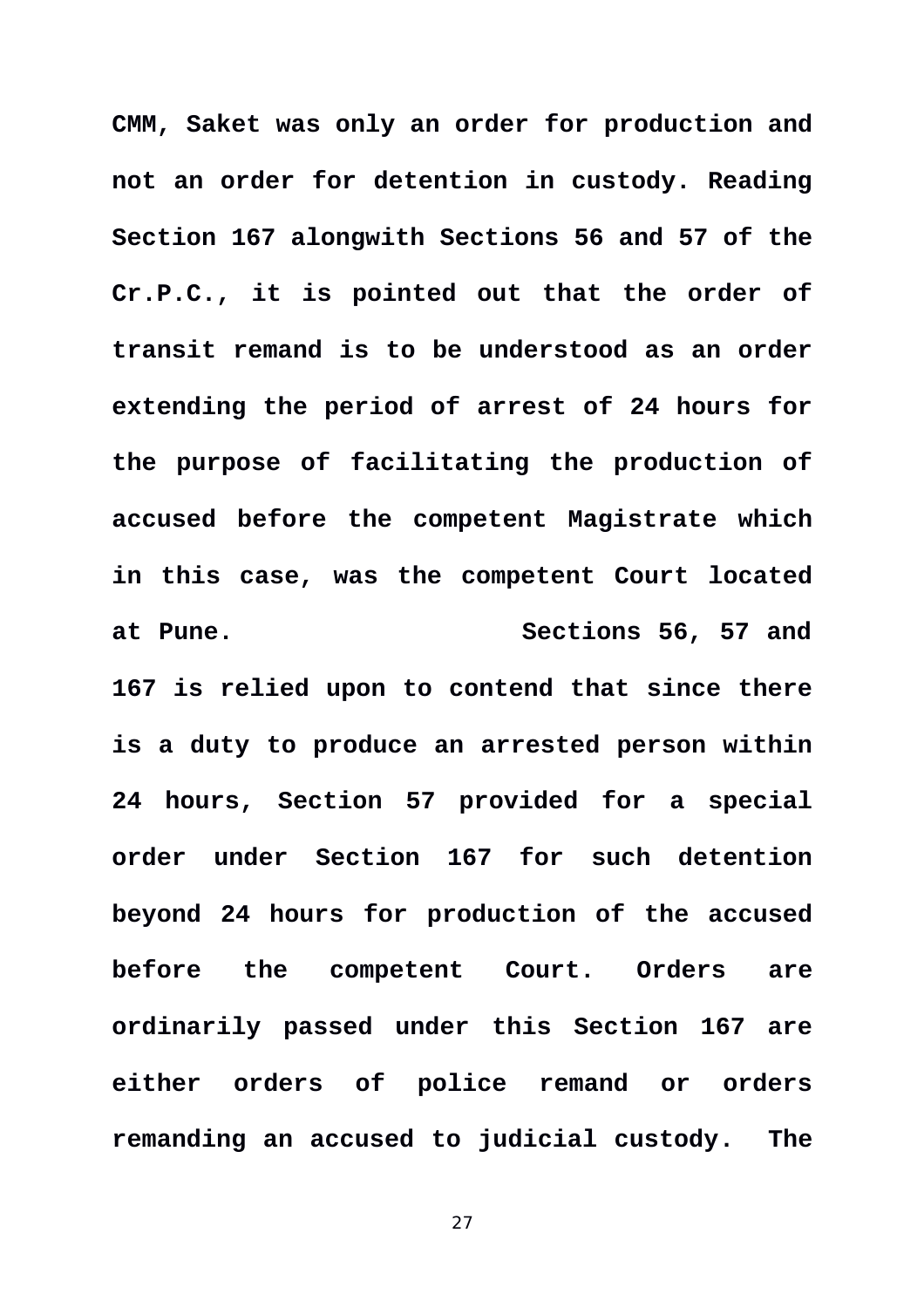**special order referred to in Section 57 is the order forwarding the accused to a Magistrate having jurisdiction to either try the case or commit the accused. In a case where an accused is presented before a Magistrate not having such jurisdiction, the Magistrate has no authority or power to remand an accused to judicial custody. Therefore, the order of transit remand is not an order for the purpose of including the period in computing 90 days and it is only a production order. At any rate, it is pointed out that the order of Saket Court (transit order), even if it is considered to be an order under Section 167 of Cr.PC, it was hardly in force for a couple of hours till the Delhi High Court stayed the same around 4.00 p.m. on the very day. Even if this period of 1 day is included for the purpose of computing the period of 90 days, the appellant would not**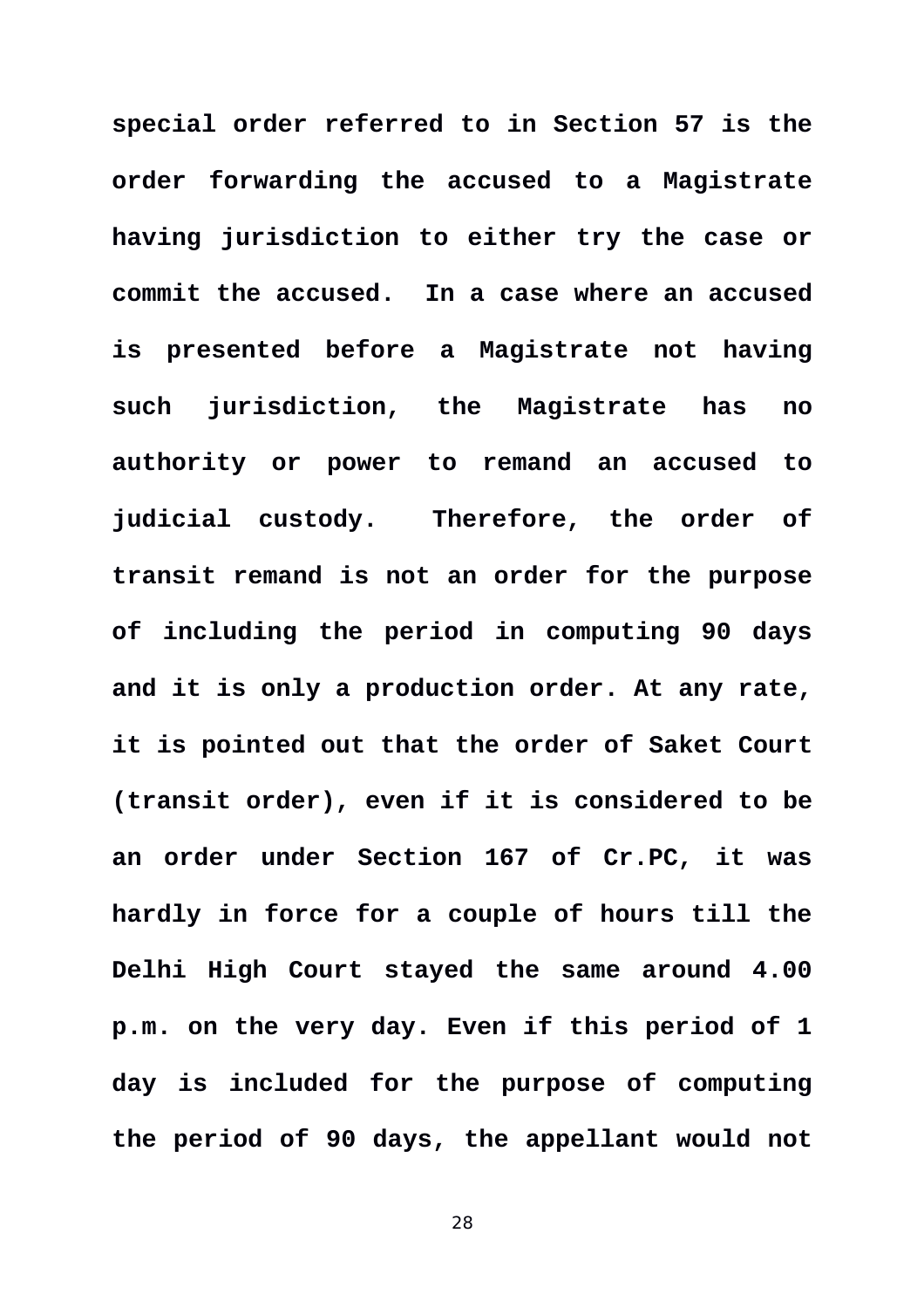**become entitled to default bail. It is further the case of the respondent that the interpretation adopted by the appellant would render police custody under Section 167 illusory.** 

**13. The investigating authorities would be deprived of the opportunity for custodial interrogation during the first 15 days or 30 days in case of UAPA offences. The interpretation which frustrates a fair investigation under the statute should be avoided.** 

**14. Act of Court should not negatively impact the investigating agency- the maxim "Actus curiae neminem gravabit" would apply in the present case.** 

**15. The order passed by the High Court of Delhi in the writ petition seeking habeas corpus was not an order under Section 167 of the Cr.P.C.**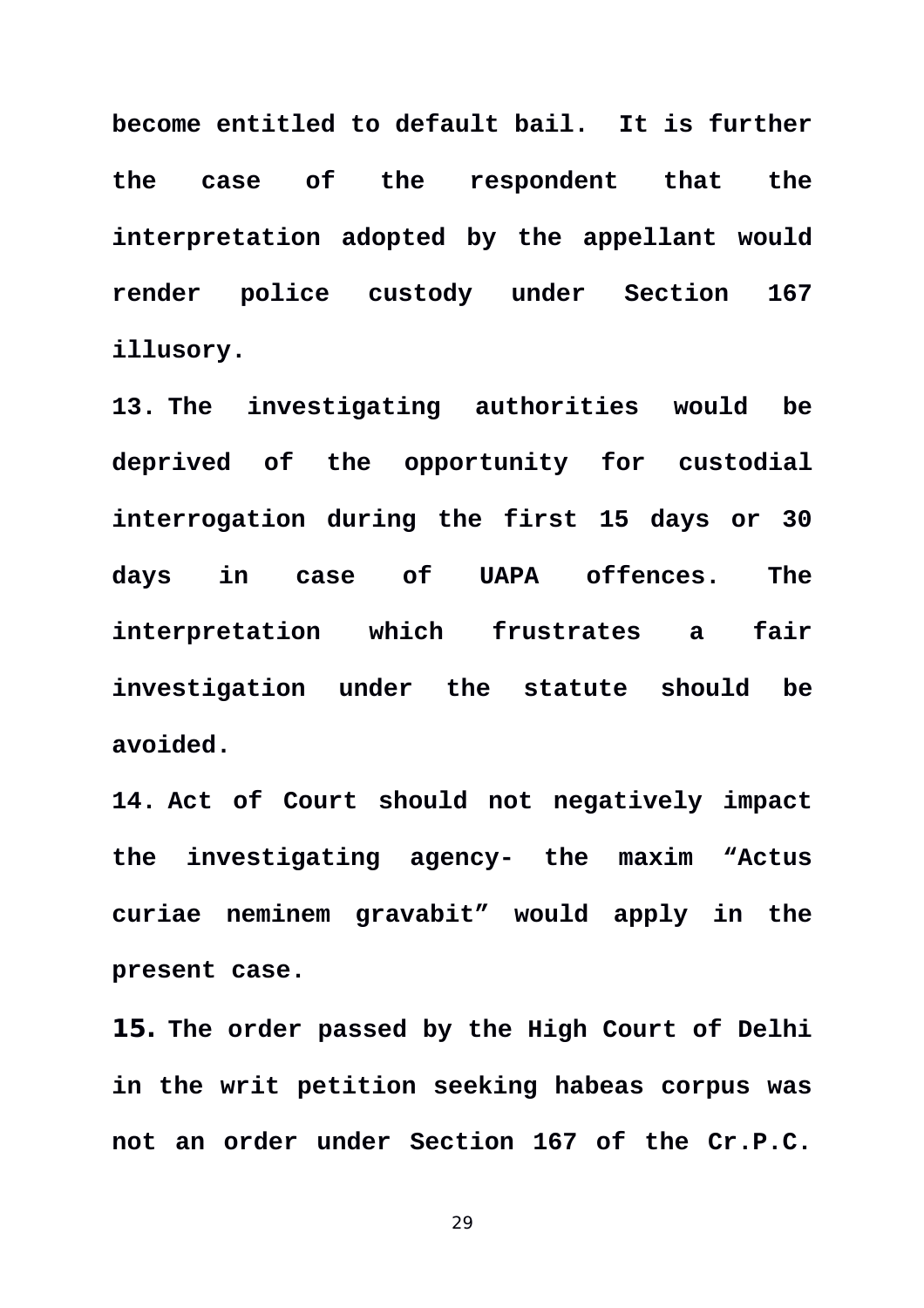**If the submission of the appellant is accepted, it would mean that the appellant was remanded to police custody after 30 days i.e., on 15.04.2020 and 21.04.2020. The appellant never objected to the same. This clearly shows that the present contention of the appellant is a mere after thought. The period of arrest has to be excluded and the period has to be reckoned from the date of production. The submission is based on the decision of this Court in** *Chaganti Satyanarayana(supra)***. This is after treating 15.04.2020 to be the date of production.**

### **ANALYSIS**

**16. Though the final question to be answered is whether the period of 34 days spent in house arrest by the appellant is to be counted towards the period of 90 days under Section 167**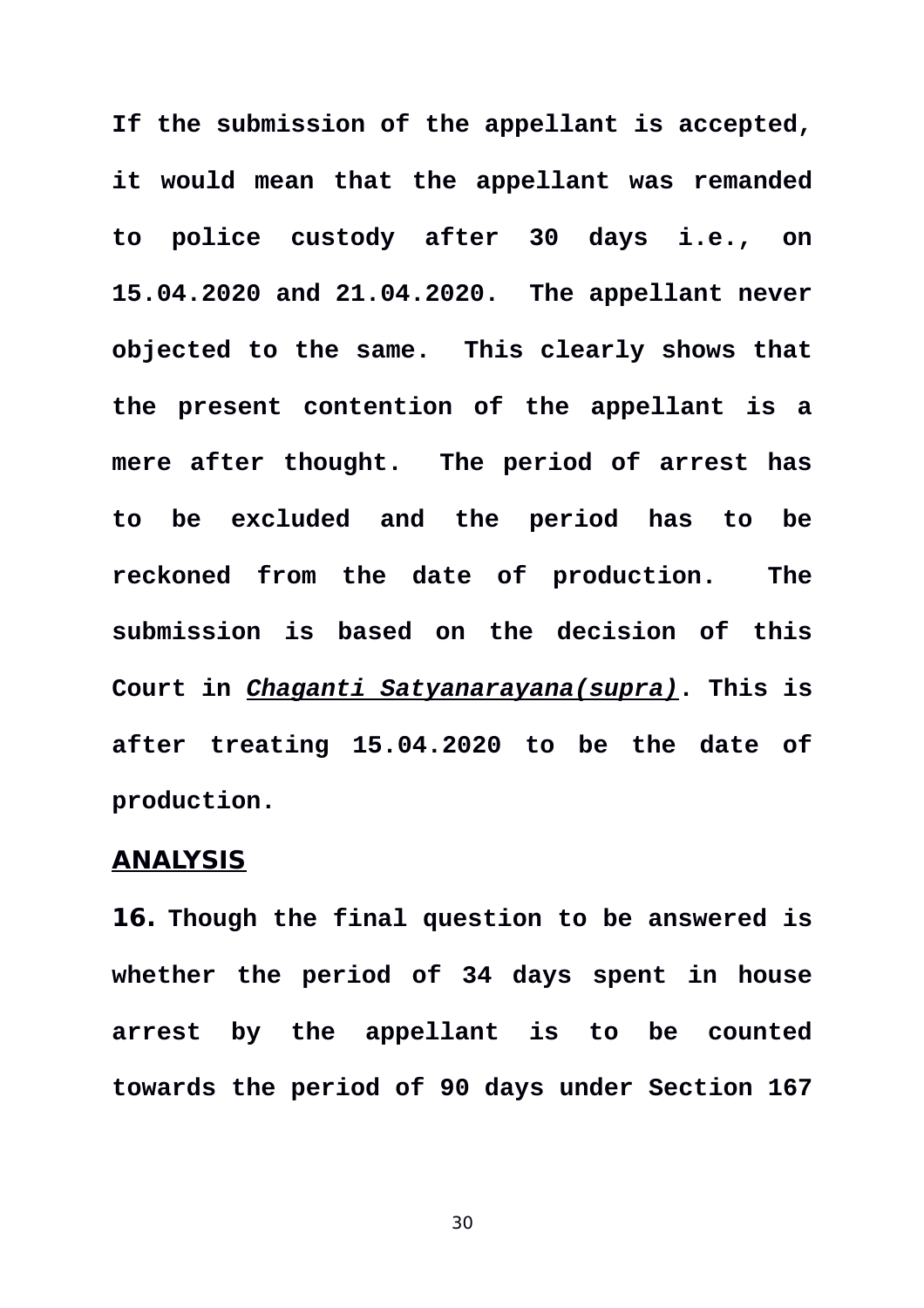**Cr.P.C., several issues arise which we articulate as follows:** 

**1) What is the nature of an order of transit remand? Is it an order passed under Section 167 of the Cr.PC.?**

**2) What is the nature of the interim order dated 28.08.2018 passed in the writ petition by the appellant in the High Court of Delhi as extended? Are these orders passed under Section 167 of the Cr.P.C.?**

**3) What is the effect of the judgment of the High Court of Delhi dated 1.10.2018 wherein the arrest of the appellant and the transit remand are found illegal?**

**4) Does the House arrest of the appellant amount to police custody or judicial custody? Can there be an order for custody other than police custody and judicial custody under Section 167 Cr.P.C.? Is House**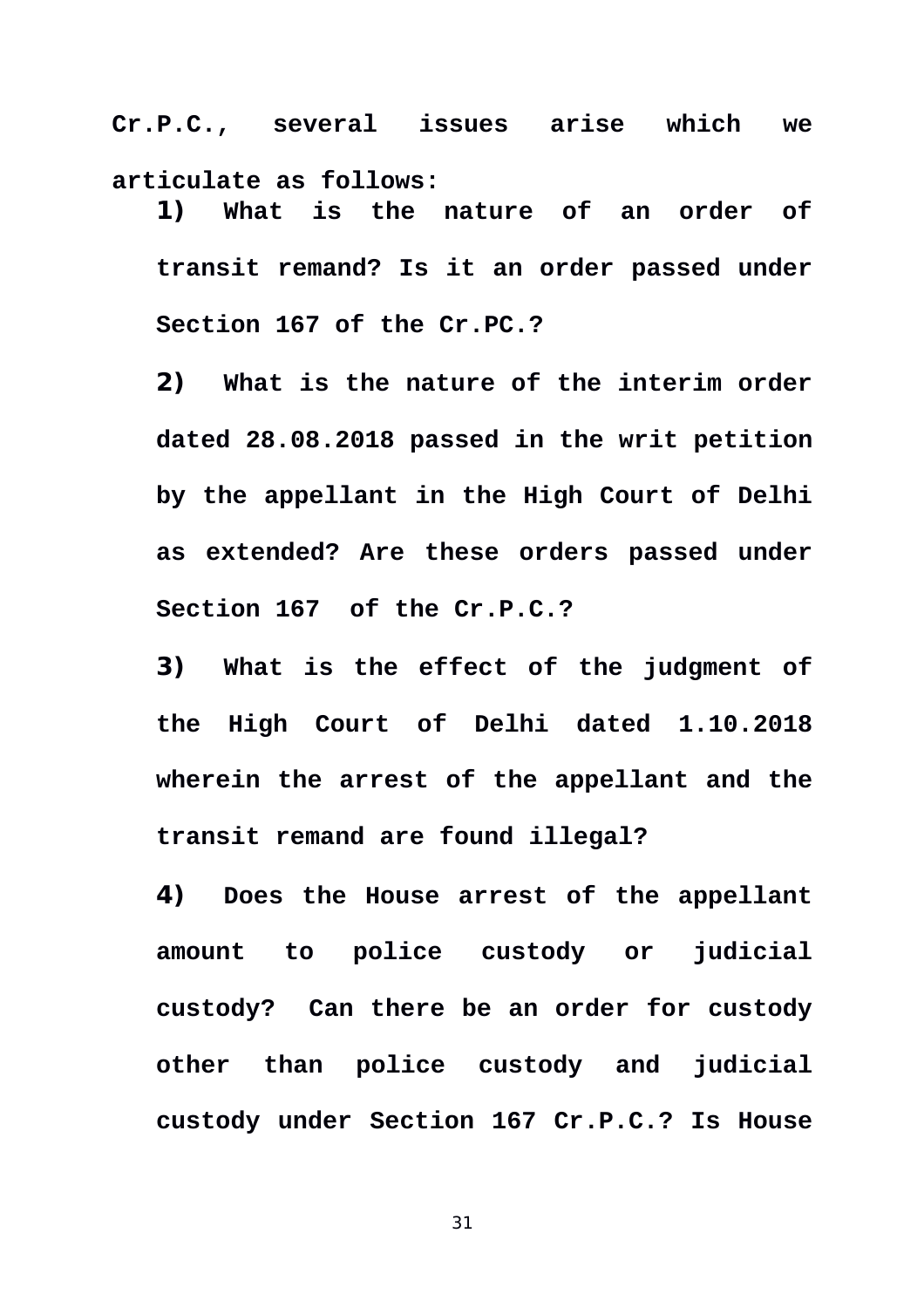**arrest custody within the embrace of Section 167 of Cr.P.C.?**

**5) Is the House arrest of the appellant not custody under Section 167 of the Cr.P.C. on the score that the appellant could not be interrogated by the competent investigating officer?**

**6) What is the effect of the appellant being in police custody from 15.4.2020 till 25.4.2020 and the alleged acquiescence of the appellant in the order and the custody undergone by the appellant?**

**7) Whether broken periods of custody otherwise traceable to Section 167 Cr.P.C. suffice to piece together the total maximum period of custody permitted beyond which the right to default bail arises or whether the law giver has envisaged only custody which is continuous?**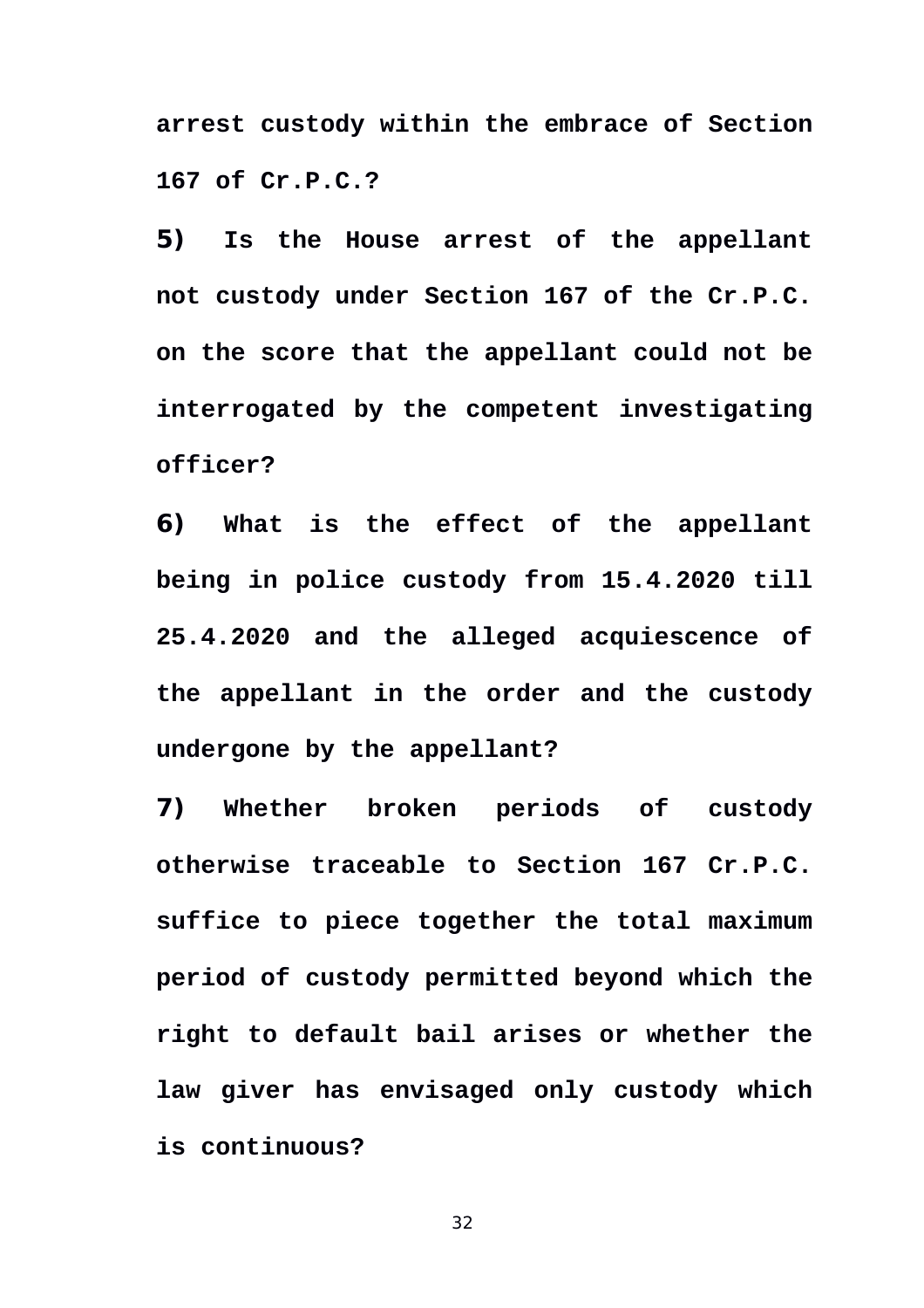**8) What is the impact of mandate of Article 21 and Article 22 of the Constitution?**

**17. Before we deal with the various issues, it is necessary to note certain salient features of the Constitution, Cr.P.C. and also Unlawful Activities (Prevention) Act (UAPA).** 

**18. Article 21 of the Constitution incorporates invaluable fundamental rights insofar as it declares that no person shall be deprived of his life or personal liberty except according to procedure established by law. Article 22 (1) and (2) read as follows:** 

> **"2. Protection against arrest and detention in certain cases**

> **[\(1\)](https://indiankanoon.org/doc/1293832/) No person who is arrested shall be detained in custody without being informed, as soon as may be, of the grounds for such arrest nor shall he be denied the right to consult, and to be defended by, a legal practitioner of his choice**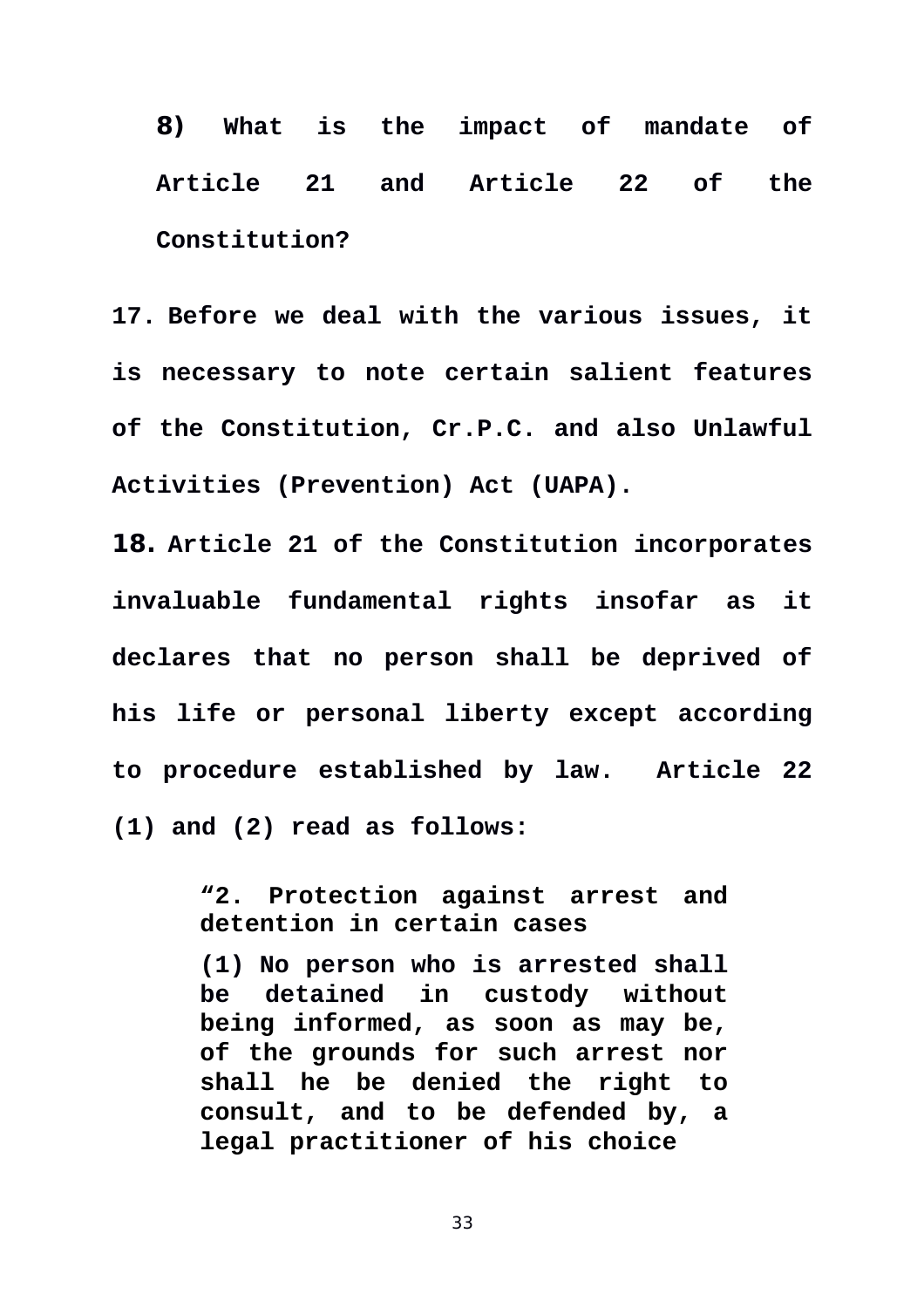**[\(2\)](https://indiankanoon.org/doc/1371971/) Every person who is arrested and detained in custody shall be produced before the nearest magistrate within a period of twenty-four hours of such arrest excluding the time necessary for the journey from the place of arrest to the court of the magistrate and no such person shall be detained in custody beyond the said period without the authority of a magistrate"**

**19. Chapter V of the Cr.P.C. deals with "Arrest of Persons". Section 41 deals with situations in which any police officer may arrest any person without an order from a Magistrate or without a warrant. Section 41 (1)(a) to 41 (1) (d) provides for safeguards to avoid arbitrary arrest and also confer certain rights on the person arrested. They were inserted by Act 5 of 2009 with effect from 1.11.2010. Section 43 Cr.P.C. provides for power to arrest even by a private person and the procedure to be**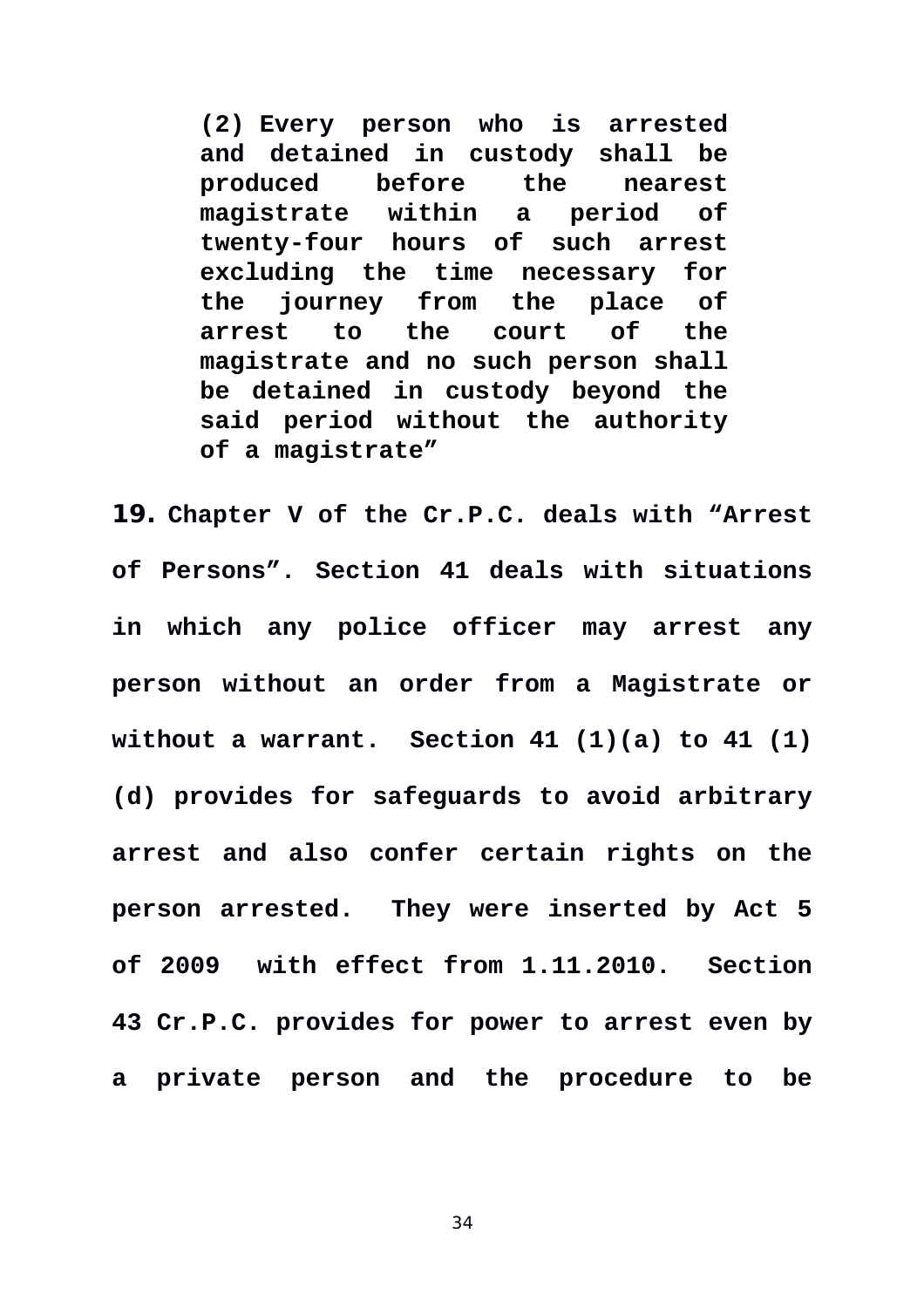**followed in such case. Section 48 Cr.P.C. reads as follows:** 

> **"48. Pursuit of offenders into other jurisdictions. A police officer may, for the purpose of arresting without warrant any person whom he is authorised to arrest, pursue such person into any place in India."**

**20. Sections 56 and 57 Cr.P.C. are also relevant and we refer to the same.** 

> **"56. Person arrested to be taken before Magistrate officer in charge of police station. - A police officer making an arrest without warrant shall, without unnecessary delay and subject to the provisions herein contained as to bail, take or send the person arrested before a Magistrate having jurisdiction in the case, or before the officer in charge of a police station.**

> **57. Person arrested not to be detained more than twenty- four hours. - No police officer shall detain in custody a person arrested without warrant for a longer period than under all the circumstances of the case is reasonable, and such period shall not, in the absence of**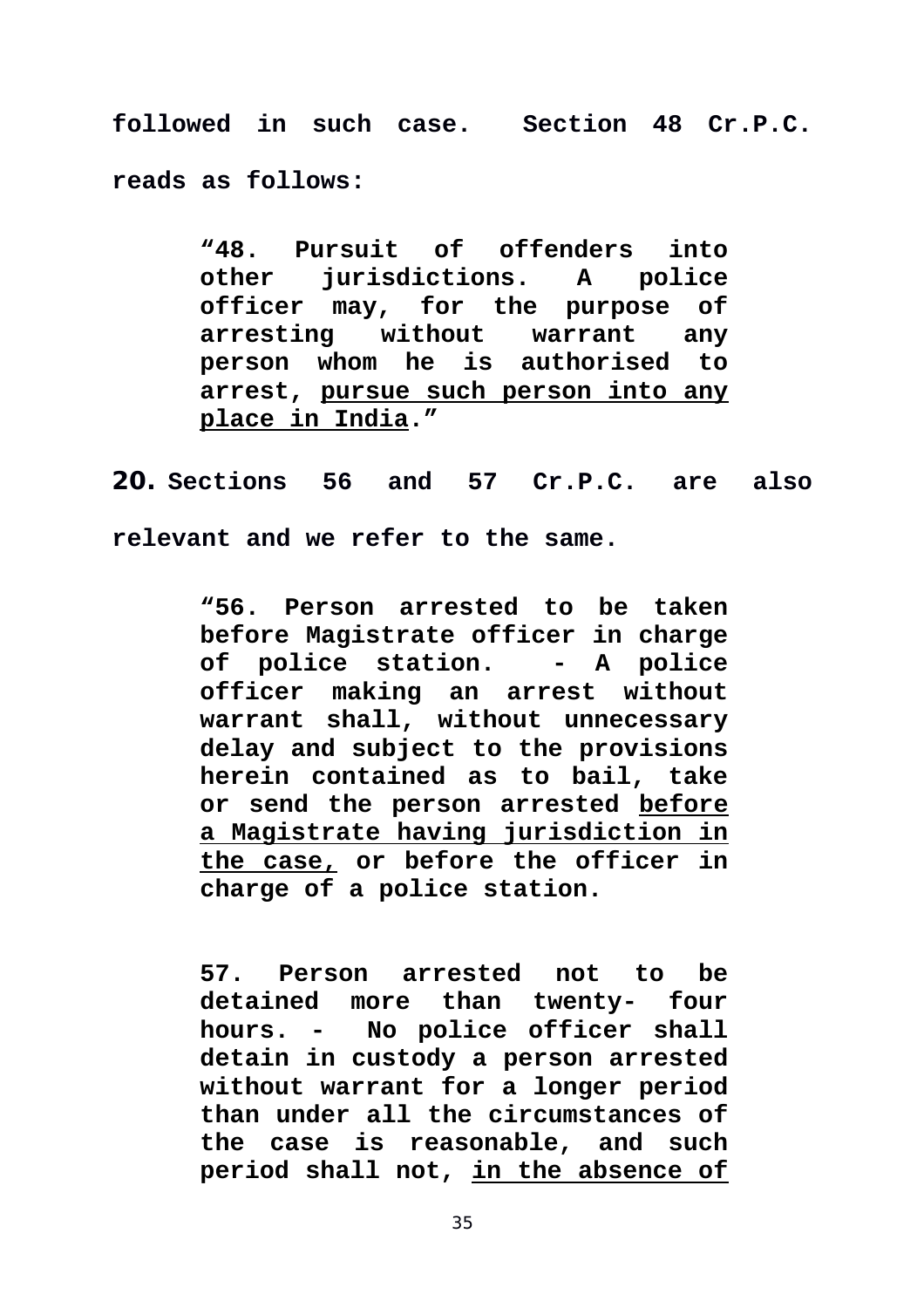**a special order of a Magistrate under section 167, exceed twentyfour hours exclusive of the time necessary for the journey from the place of arrest to the Magistrate' s Court."**

**21. Chapter VI deals with** *Processes to compel Appearance***. Part A of Chapter VI deals with Summons. Part B deals with** *Warrant of arrest***. Warrant of arrest contemplated are those issued by a court under Cr.P.C. Section 76 Cr.P.C. reads as follows:** 

> **"76. Person arrested to be brought before Court without delay. The police officer or other person executing a warrant of arrest shall (subject to the provisions of section 71 as to security) without unnecessary delay bring the person arrested before the Court before which he is required by law to produce such person:**

> **Provided that such delay shall not, in any case, exceed twenty- four hours exclusive of the time necessary for the journey from the place of arrest to the Magistrate's Court."**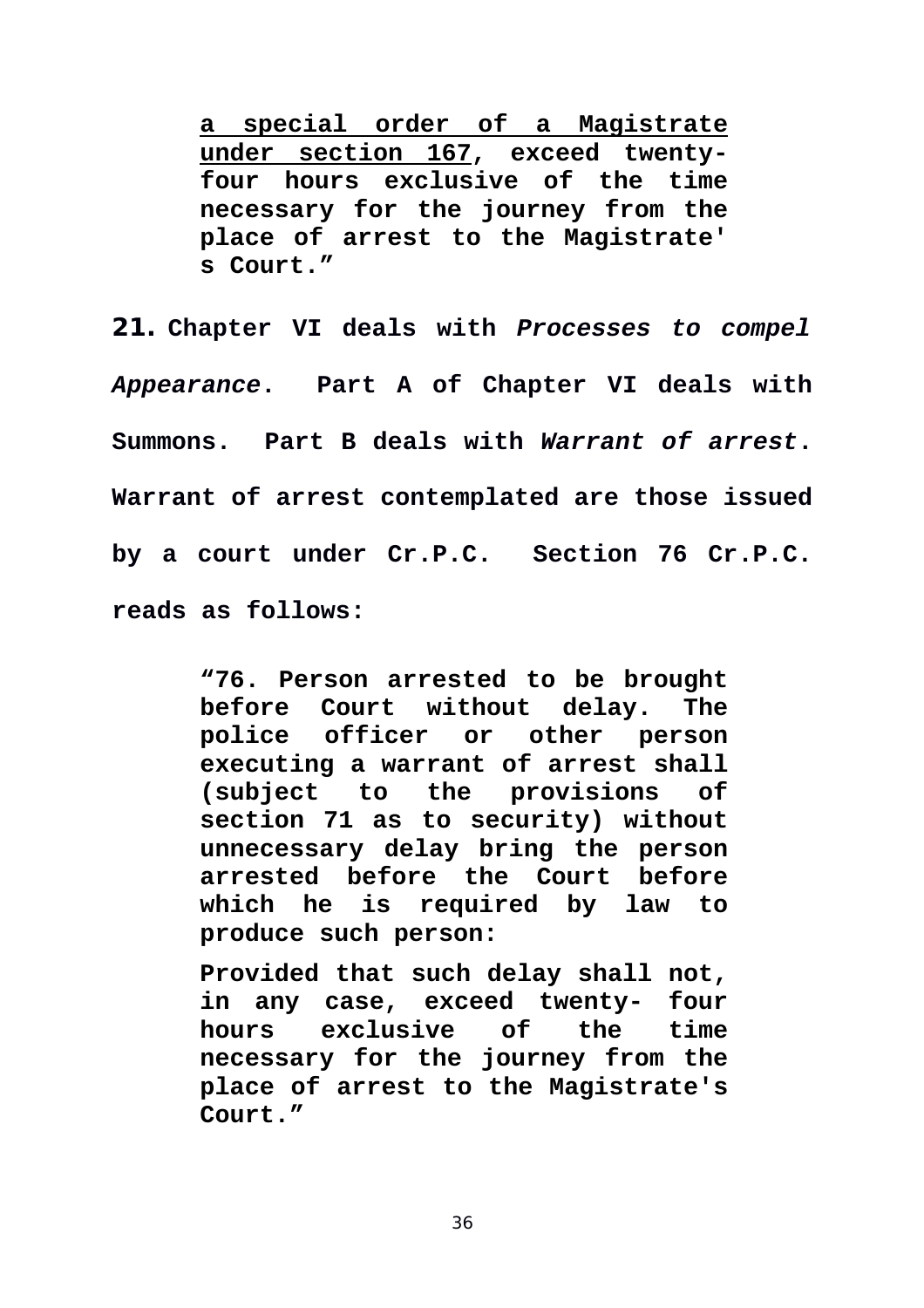**22. Under Section 77 Cr.P.C., a warrant of arrest may be executed at any place in India. Chapter XII deals with** *Information to the Police and their Powers to Investigate***. The mandatory duty of police officer to register first information report has been elaborately considered by a Constitution Bench of this Court in the decision reported in** *Lalita Kumari vs* **.** *Government of Uttar Pradesh and others[3](#page-36-0).* 

**23. Section 156 Cr.P.C. reads as follows:** 

**"156. Police officer' s power to investigate cognizable case.**

**[\(1\)](https://indiankanoon.org/doc/51689/) Any officer in charge of a police station may, without the order of a Magistrate, investigate any cognizable case which a Court having jurisdiction over the local area within the limits of such station would have power to inquire into or try under the provisions of Chapter XIII.**

<span id="page-36-0"></span>**[\(2\)](https://indiankanoon.org/doc/1252798/) No proceeding of a police officer in any such case shall at** 3 **(2014) 2 SCC 1**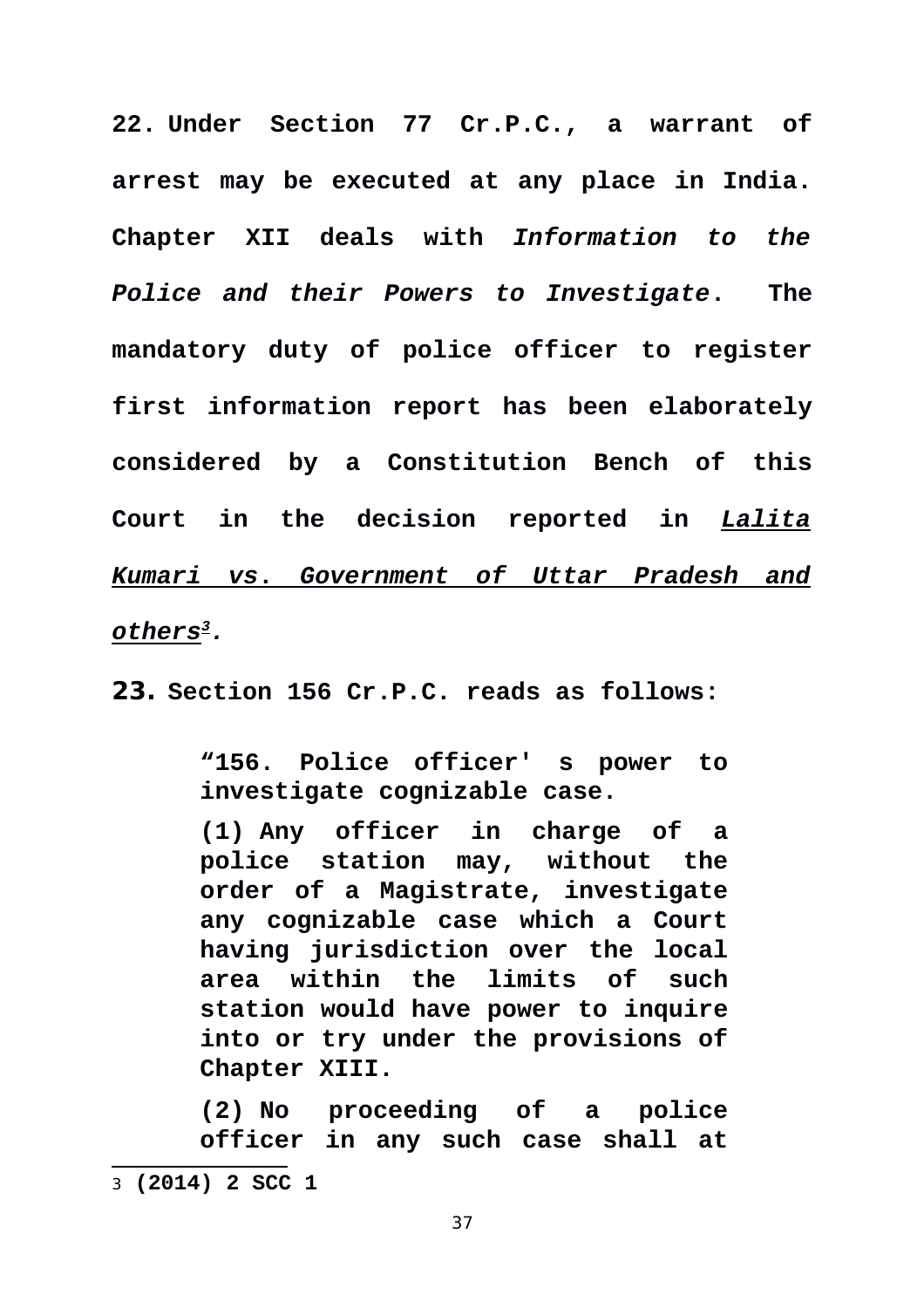**any stage be called in question on the ground that the case was one which such officer was not empowered under this section to investigate.**

**[\(3\)](https://indiankanoon.org/doc/99487/) Any Magistrate empowered under section 190 may order such an investigation as above- mentioned."**

**24. Under Section 156 Cr.P.C., any police officer in charge of a police station can without order of a Magistrate investigate any cognizable case which a court having jurisdiction over the local area within the limits of such station have the power to try. Section 157 deals with** *Procedure for investigation***. The said provision contemplates** *inter alia* **the power to proceed, to the spot, to investigate the facts and circumstance of the case, and if necessary, take measures for the discovery and arrest of the offender. It is also pertinent to notice Section 167 Cr.P.C. It reads as under:**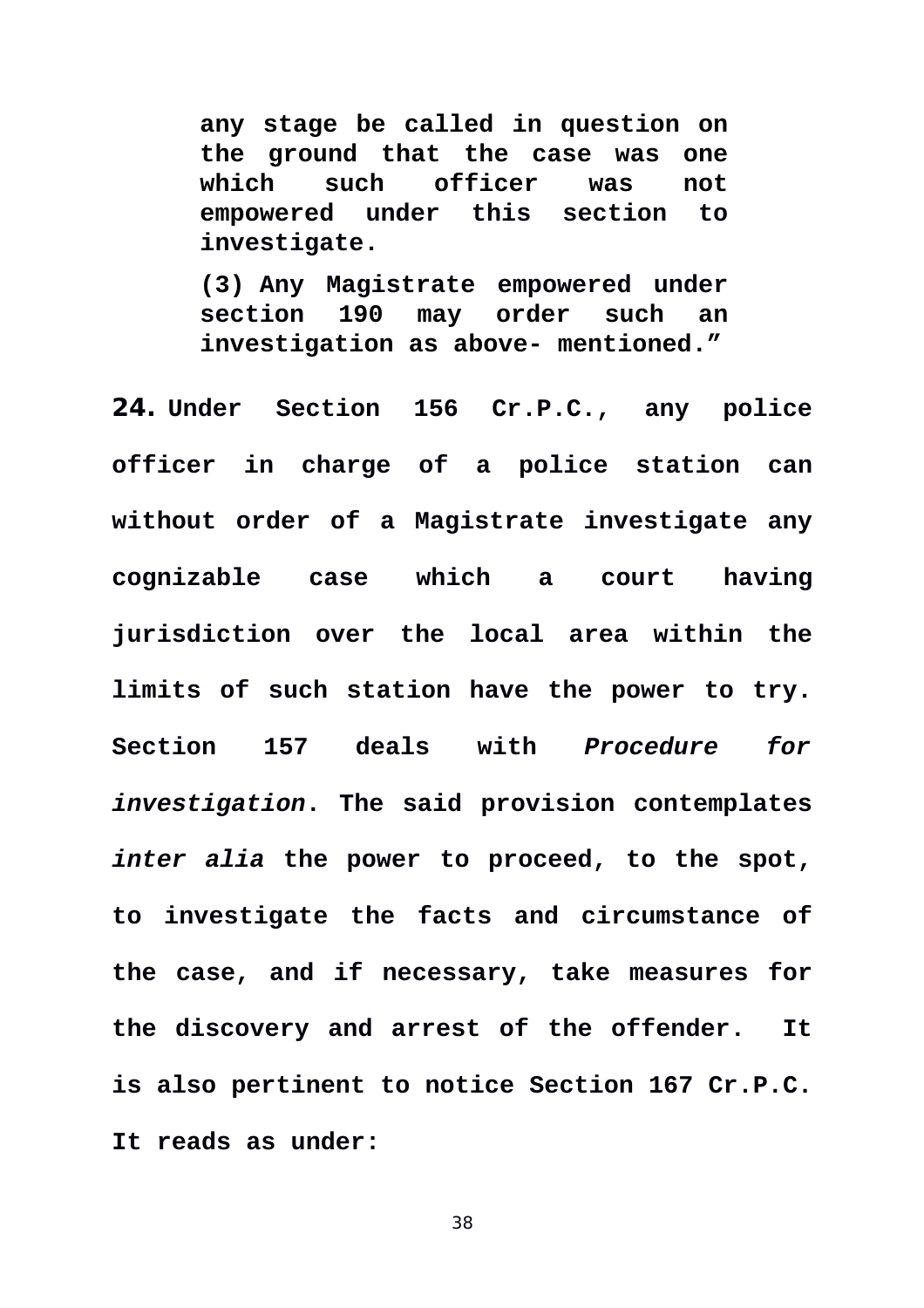**"167. Procedure when investigation cannot be completed in twenty-four hours.—(1) Whenever any person is arrested and detained in custody, and it appears that the investigation cannot be completed within the period of twenty-four hours fixed by Section 57, and there are grounds for believing that the accusation or information is well-founded, the officer in charge of the police station or the police officer making the investigation, if he is not below the rank of sub-inspector, shall forthwith transmit to the nearest Judicial Magistrate a copy of the entries in the diary hereinafter prescribed relating to the case, and shall at the same time forward the accused to such Magistrate.**

**(2) The Magistrate to whom an accused person is forwarded under this section may, whether he has or has not jurisdiction to try the case, from time to time, authorise the detention of the accused in such custody as such Magistrate thinks fit, for a term not exceeding fifteen days in the whole; and if he has no jurisdiction to try the case or**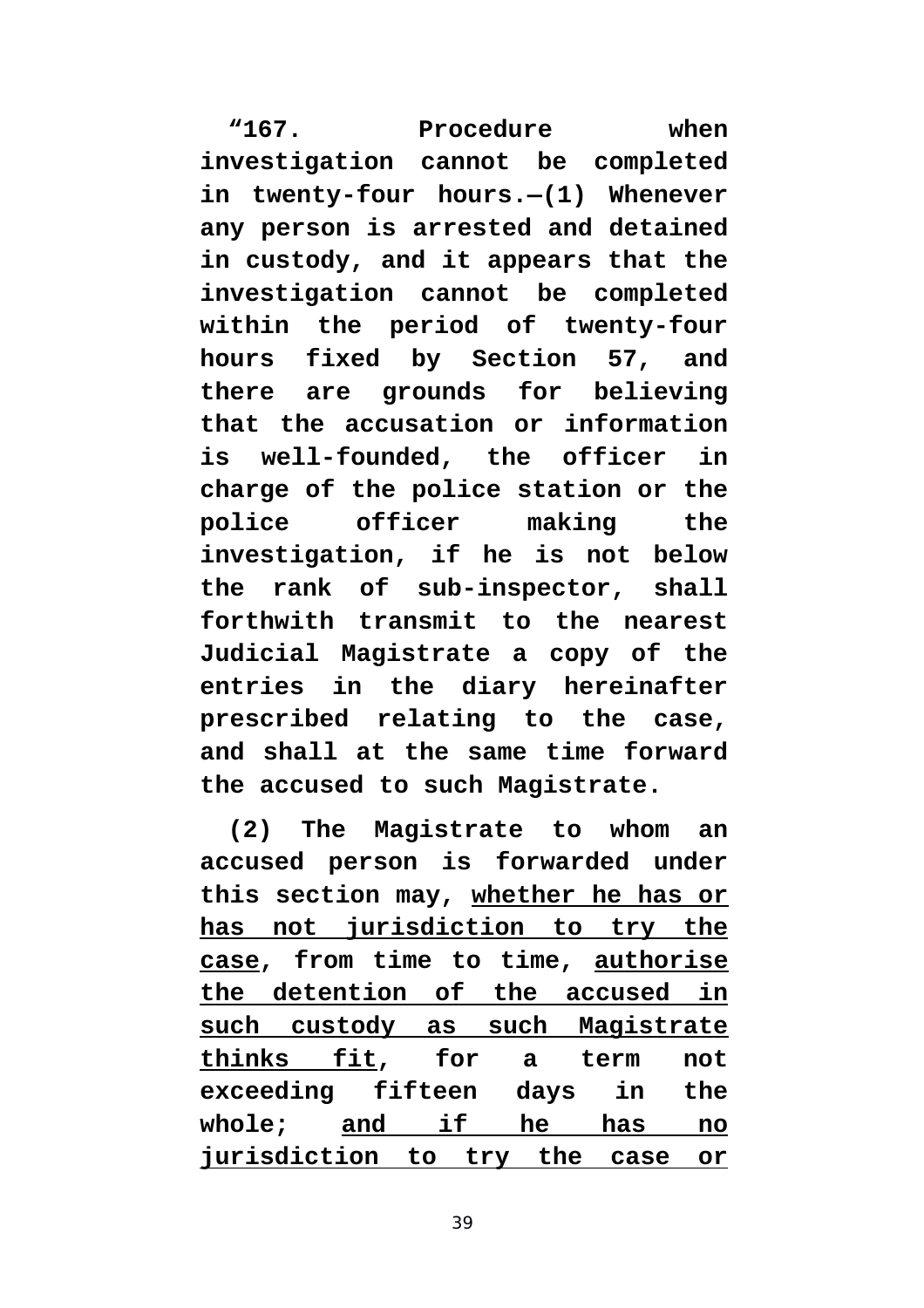**commit it for trial, and considers further detention unnecessary, he may order the accused to be forwarded to a Magistrate having such jurisdiction:**

**Provided that—**

 **[(***a***) the Magistrate may authorise the detention of the accused person, otherwise than in the custody of the police, beyond the period of fifteen days, if he is satisfied that adequate grounds exist for doing so, but no Magistrate shall authorise the detention of the accused person in custody under this paragraph for a total period exceeding, —**

- **(***i***) ninety days, where the investigation relates to an offence punishable with death, imprisonment for life or imprisonment for a term of not less than ten years;**
- **(***ii***) sixty days, where the investigation relates to any other offence, and, on the expiry of the said period of ninety days, or sixty days, as the case may be, the accused person shall be released on bail if he is prepared to and does furnish bail, and every person released on bail under this subsection shall be deemed to be so released under the provisions of**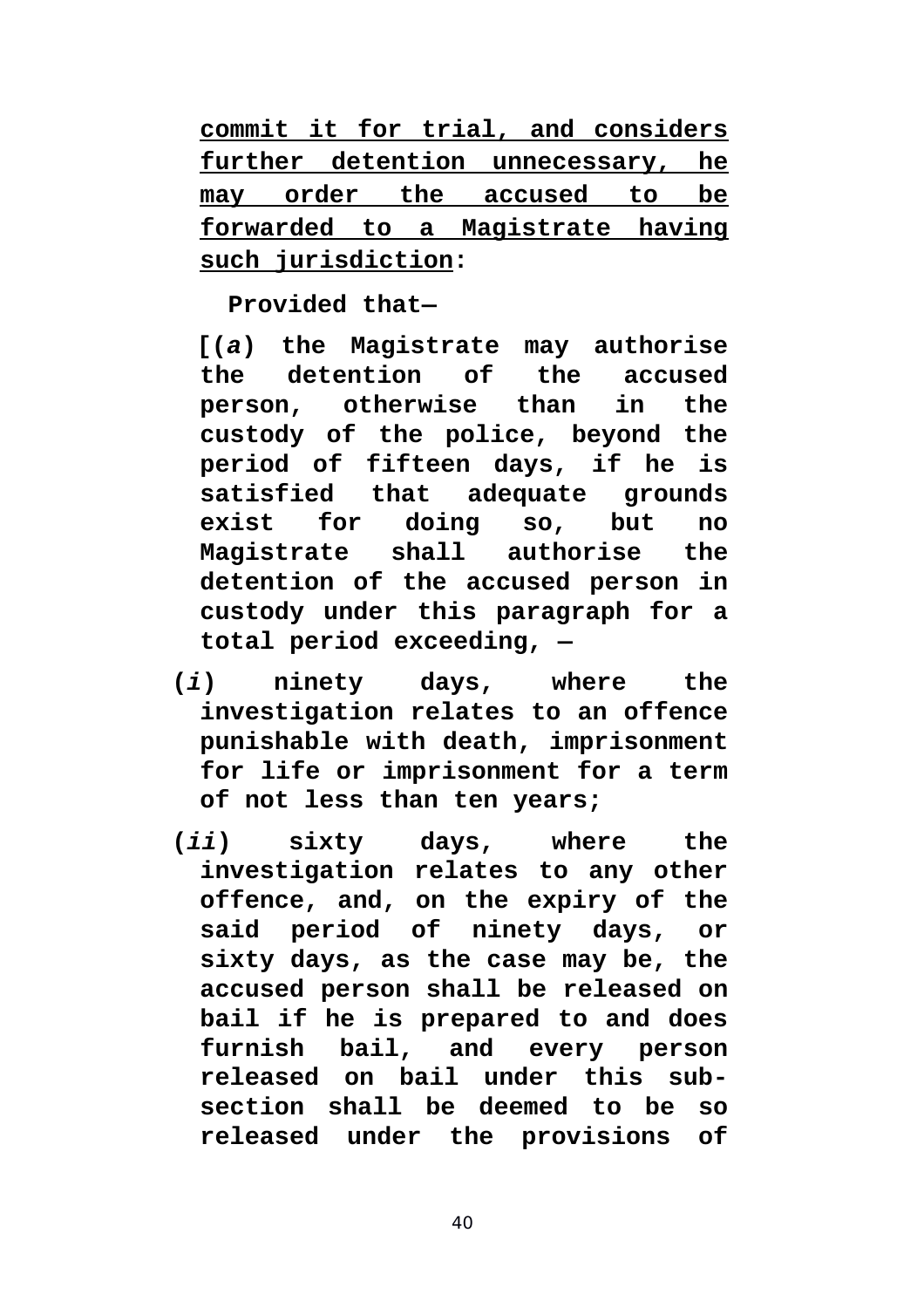**Chapter XXXIII for the purposes of that Chapter;]**

 **[(***b***) no Magistrate shall authorise detention of the accused in custody of the police under this section unless the accused is produced before him in person for the first time and subsequently every time till the accused remains in the custody of the police, but the Magistrate may extend further detention in judicial custody on production of the accused either in person or through the medium of electronic video linkage;]**

**(***c***) no Magistrate of the second class, not specially empowered in this behalf by the High Court, shall authorise detention in the custody of the police.**

 **[***Explanation I***.—For the avoidance of doubts, it is hereby declared that, notwithstanding the expiry of the period specified in paragraph (***a***), the accused shall be detained in custody so long as he does not furnish bail.]**

 **[***Explanation II***. —If any question arises whether an accused person was produced before the Magistrate as required under clause (***b***), the production of the accused person may be proved by his**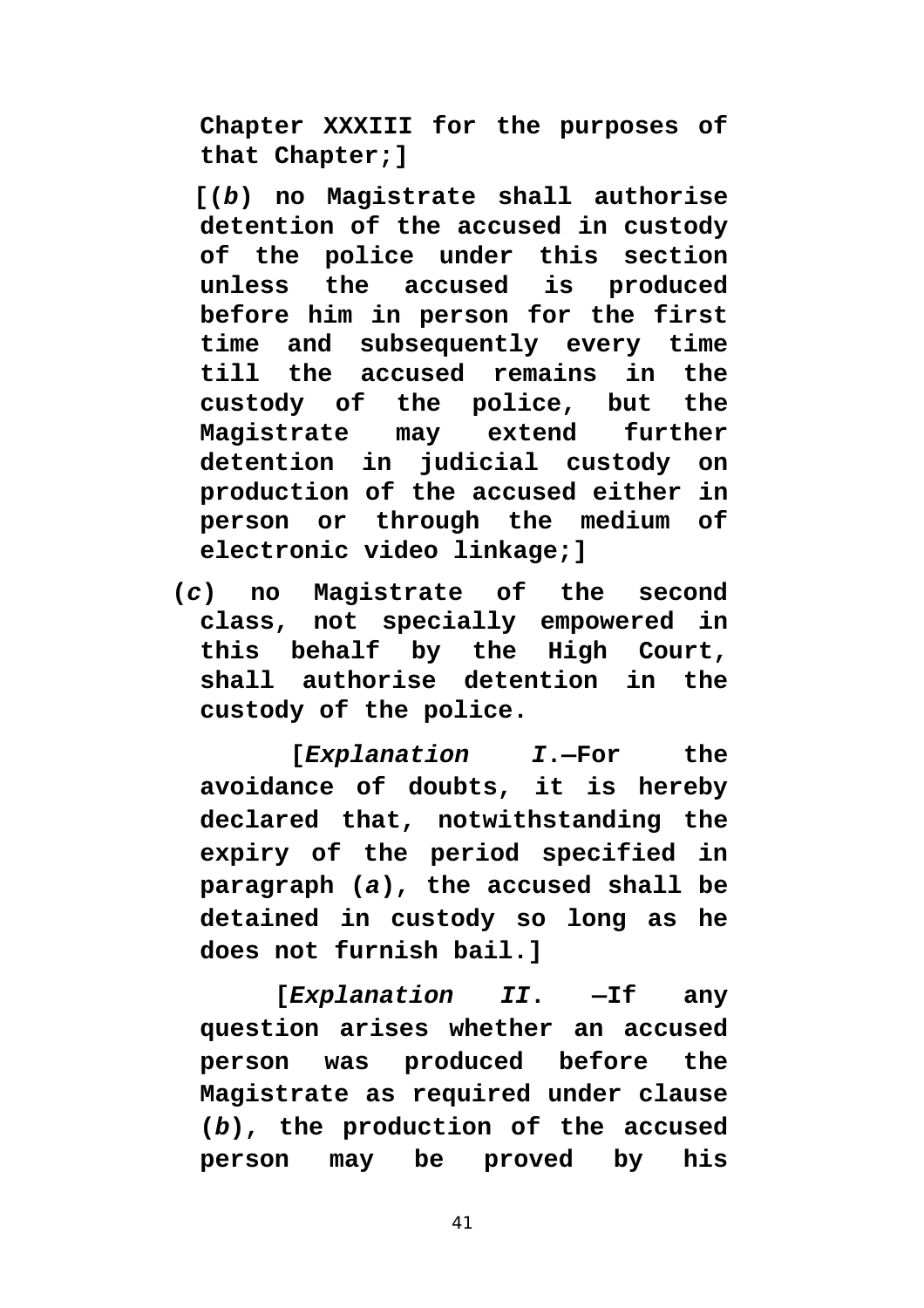**signature on the order authorising detention or by the order certified by the Magistrate as to production of the accused person through the medium of electronic video linkage, as the case may be:]**

 **[Provided further that in case of a woman under eighteen years of age, the detention shall be authorised to be in the custody of a remand home or recognised social institution.]**

 **[(2-A) Notwithstanding anything contained in sub-section (1) or sub-section (2), the officer in charge of the police station or the police officer making the investigation, if he is not below the rank of a sub-inspector, may, where a Judicial Magistrate is not available, transmit to the nearest Executive Magistrate, on whom the powers of a Judicial Magistrate, or Metropolitan Magistrate have been conferred, a copy of the entry in the diary hereinafter prescribed relating to the case, and shall, at the same time, forward the accused to such Executive Magistrate, and thereupon such Executive Magistrate, may, for reasons to be recorded in writing, authorise the**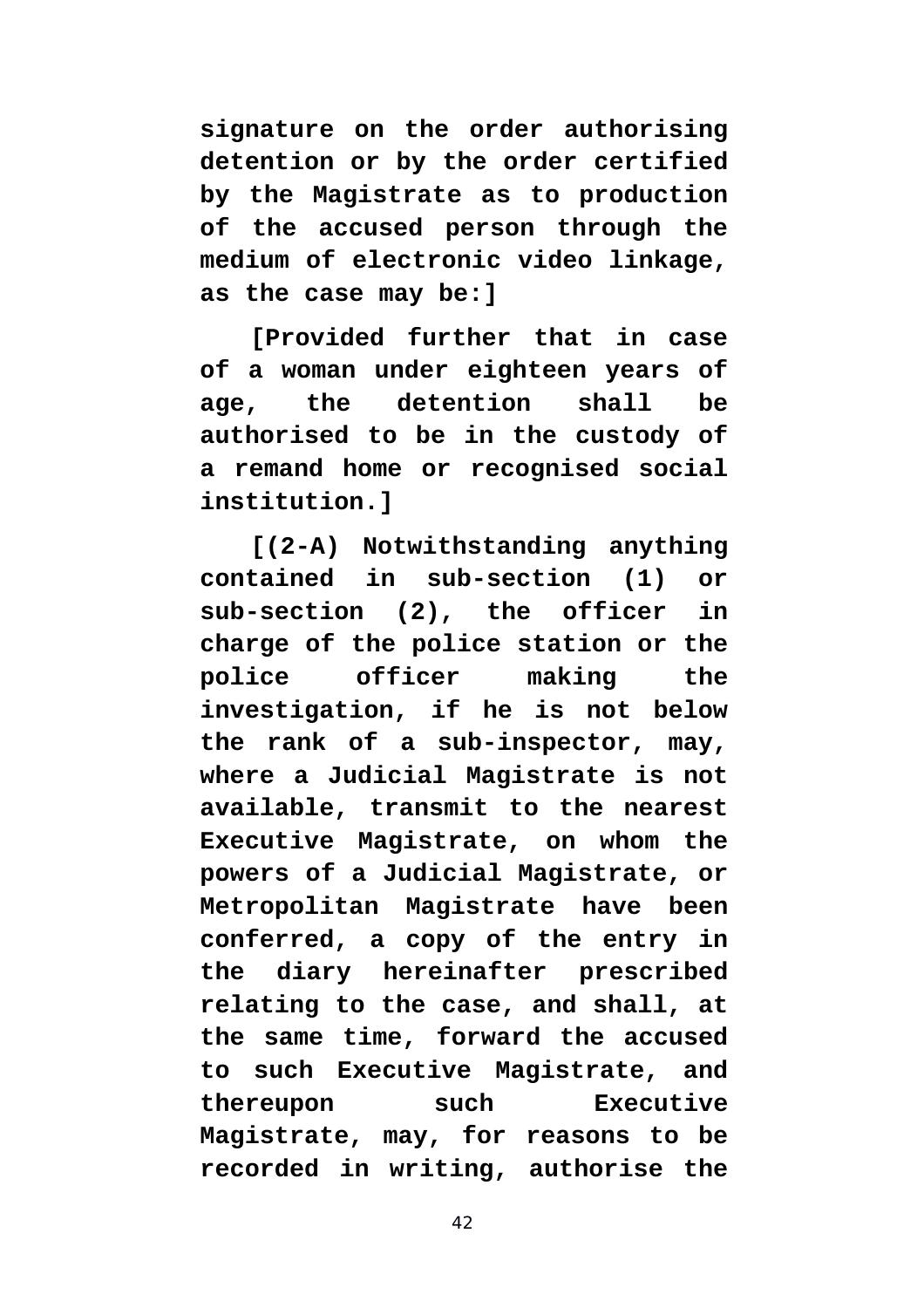**detention of the accused person in such custody as he may think fit for a term not exceeding seven days in the aggregate; and, on the expiry of the period of detention so authorised, the accused person shall be released on bail except where an order for further detention of the accused person has been made by a Magistrate competent to make such order; and, where an order for such further detention is made, the period during which the accused person was detained in custody under the orders made by an Executive Magistrate under this sub-section, shall be taken into account in computing the period specified in paragraph (***a***) of the proviso to sub-section (2):**

**Provided that before the expiry of the period aforesaid, the Executive Magistrate shall transmit to the nearest Judicial Magistrate the records of the case together with a copy of the entries in the diary relating to the case which was transmitted to him by the officer in charge of the police station or the police officer making the investigation, as the case may be.]**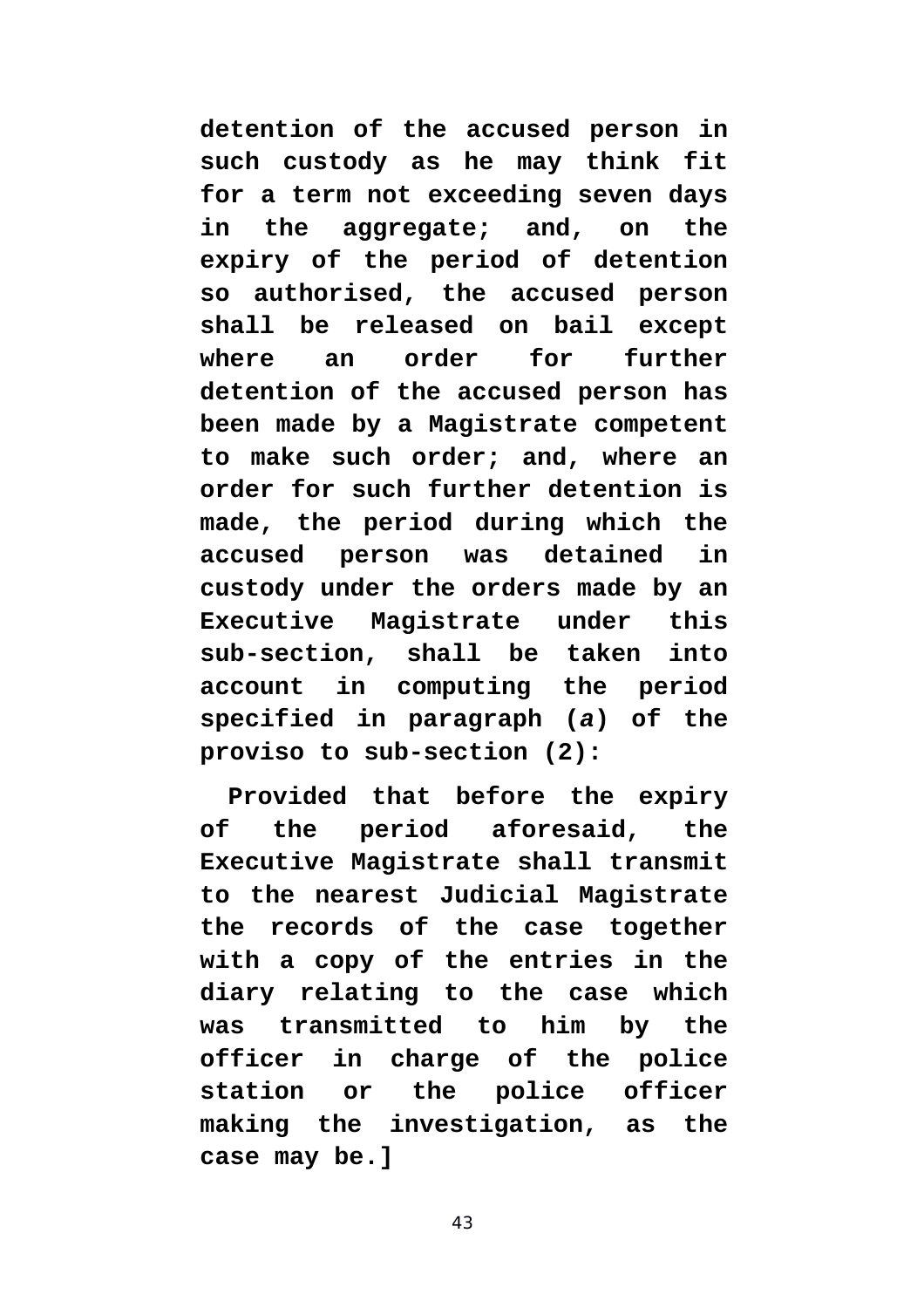**(3) A Magistrate authorising under this section detention in the custody of the police shall record his reasons for so doing.**

**(4) Any Magistrate other than the Chief Judicial Magistrate making such order shall forward a copy of his order, with his reasons for making it to the Chief Judicial Magistrate.**

**(5) If in any case triable by Magistrate as a summons-case, the investigation is not concluded within a period of six months from the date on which the accused was arrested, the Magistrate shall make an order stopping further investigation into the offence unless the officer making the investigation satisfies the Magistrate that for special reasons and in the interests of justice the continuation of the investigation beyond the period of six months is necessary.**

**(6) Where any order stopping further investigation into an offence has been made under subsection (5), the Sessions Judge may, if he is satisfied, on an**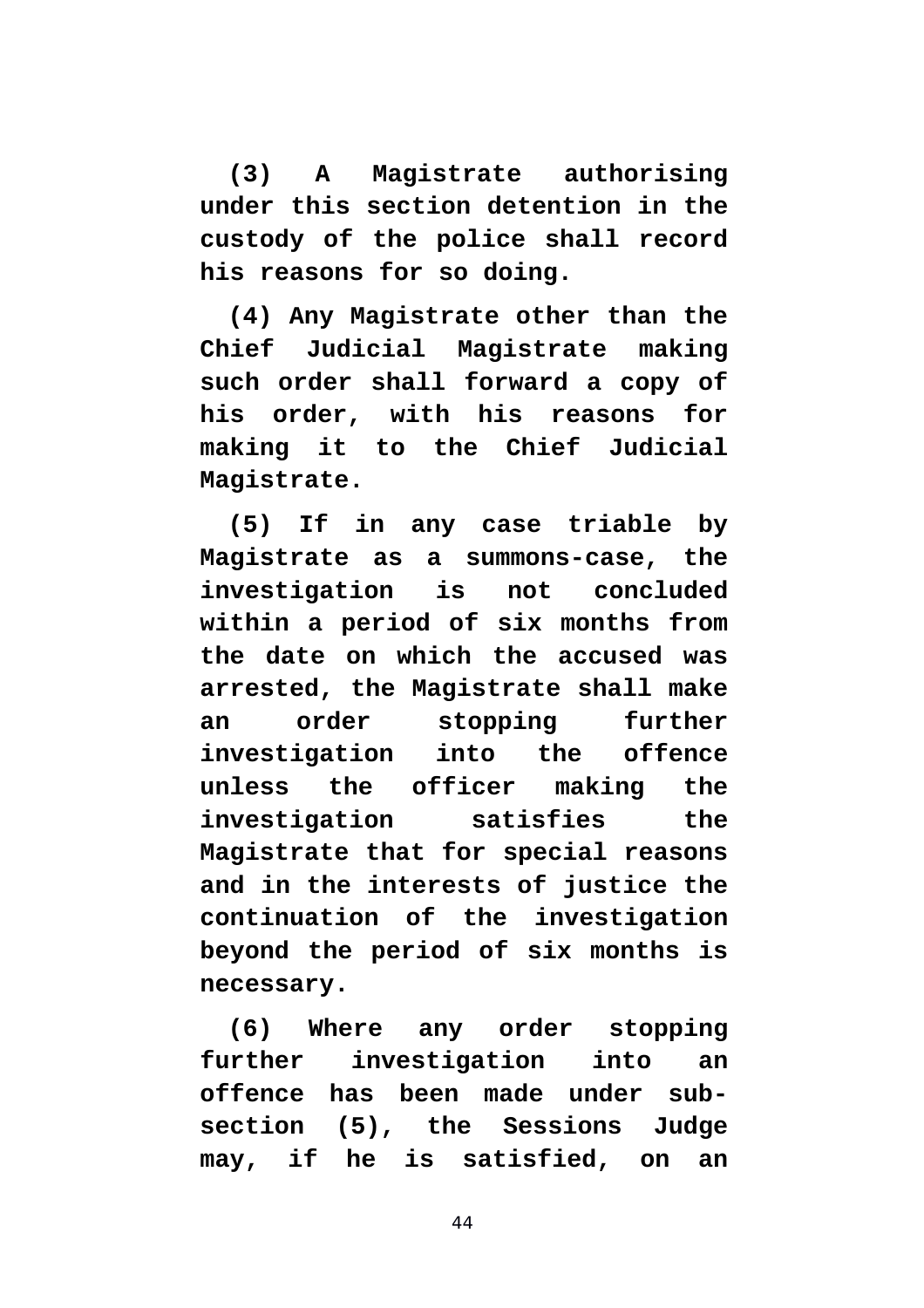**application made to him or otherwise, that further investigation into the offence ought to be made, vacate the order made under sub-section (5) and direct further investigation to be made into the offence subject to such directions with regard to bail and other matters as he may specify."**

**25. Section 43(D) (2) of UAPA provides for the modified application of Section 167.** 

**26. In** *State of Punjab v. Ajaib Singh[4](#page-44-0)***, the court had to deal with ambit of Article of 22(1) and also the scope of the expression "arrest" contained therein.** 

> **"16. Broadly speaking, arrests may be classified into two categories, namely, arrests under warrants issued by a court and arrests otherwise than under such warrants. As to the first category of arrest, Sections 75 to 86 collected under sub-heading "B-Warrant of Arrest" in Chapter VI of the Code of Criminal Procedure deal with arrests in execution of warrants issued by a court under**

<span id="page-44-0"></span><sup>4</sup> **AIR 1953 SC 10**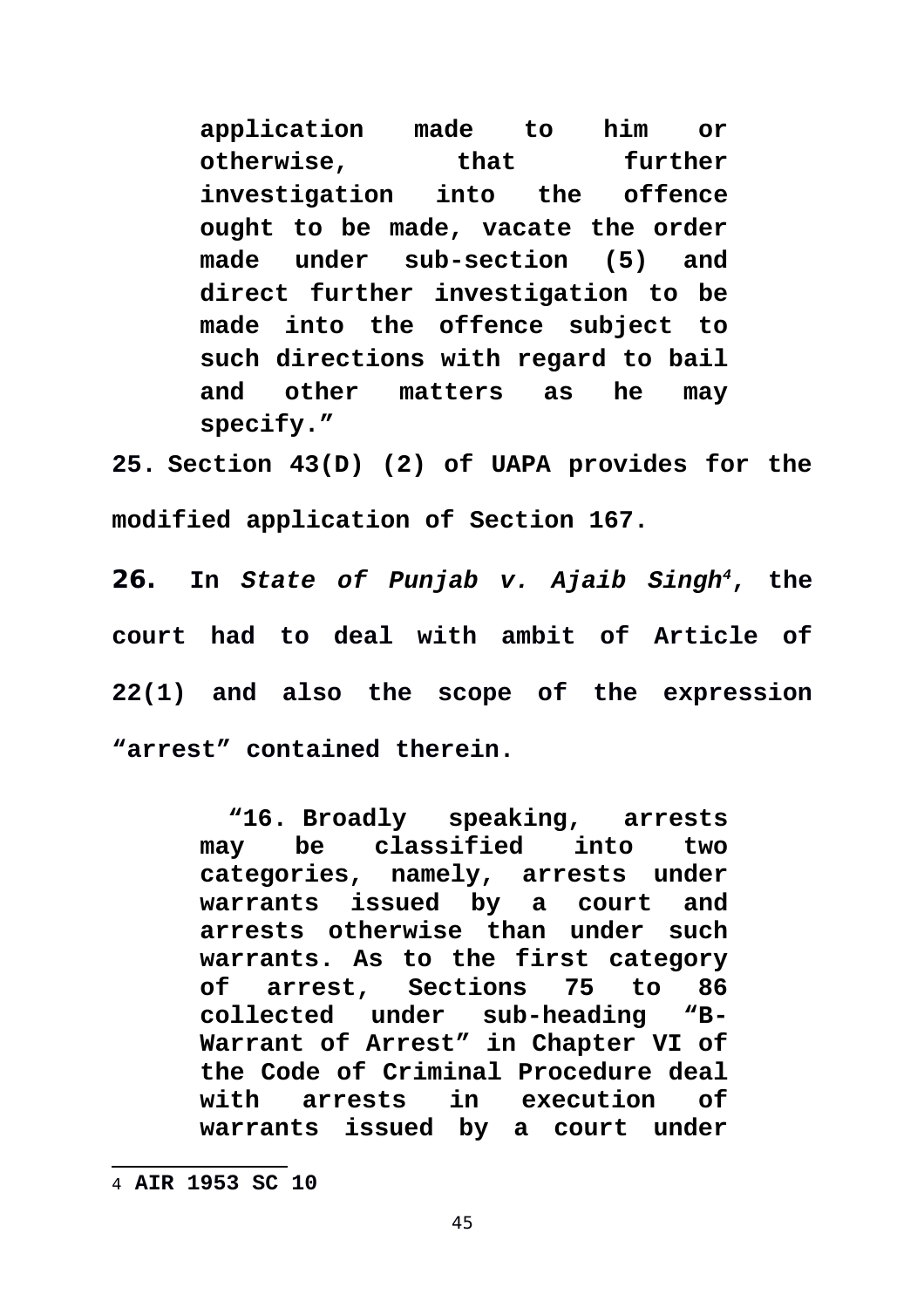**that Code. Section 75 prescribes that such a warrant must be in writing signed by the presiding officer, or in the case of a Bench of Magistrates, by any Member of such Bench and bear the seal of the court. Form No. II of Schedule V to the Code is a form of warrant for the arrest of an accused person. The warrant quite clearly has to state that the person to be arrested stands charged with a certain offence. Form No. VII of that Schedule is used to bring up a witness. The warrant itself recites that the court issuing it has good and sufficient reason to believe that the witness will not attend as a witness unless compelled to do so. The point to be noted is that in either case the warrant ex facie sets out the reason for the arrest, namely, that the person to be arrested has committed or is suspected to have committed or is likely to commit some offence. In short, the warrant contains a clear accusation against the person to be arrested. Section 80 requires that the police officer or other person executing a warrant must notify the substance thereof to the person to be arrested, and, if so required, shall show him the warrant. It is thus abundantly clear that the person to be arrested is informed of the grounds for his arrest before he is actually arrested.**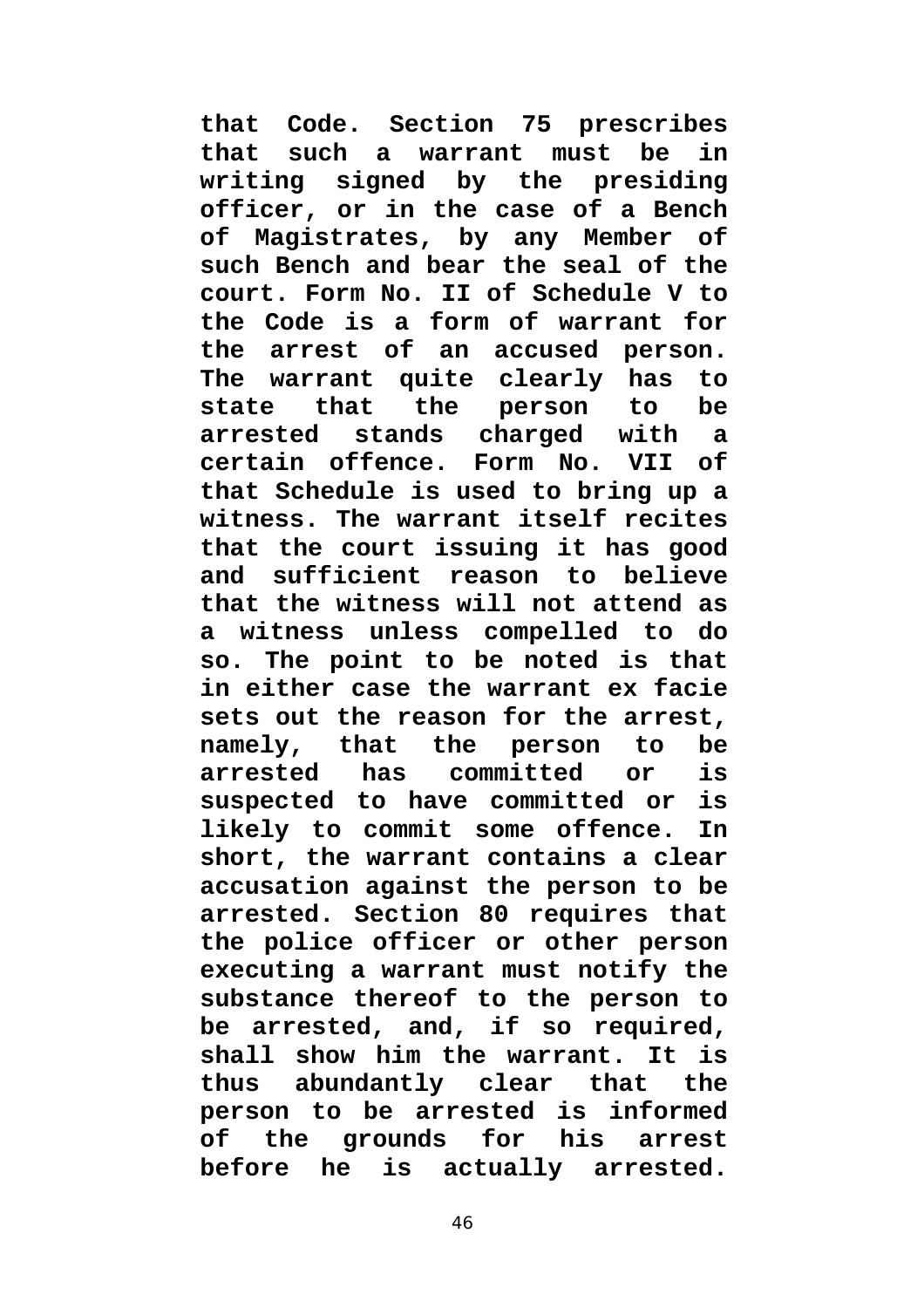**Then comes Section 81 which runs thus:**

**"The police officer or other person executing a warrant of arrest shall (subject to the provisions of Section 76 as to security) without unnecessary delay bring the person arrested before the court before which he is required by law to produce such person."**

**17. Apart from the Code of Criminal Procedure, there are other statutes which provide for arrest in execution of a warrant of arrest issued by a court. To take one example, Order 38 Rule 1 of the Code of Civil Procedure authorises the court to issue a warrant for the arrest of a defendant before judgment in certain circumstances. Form No. 1 in Appendix F sets out the terms of such a warrant. It clearly recites that it has been proved to the satisfaction of the court that there is probable cause for belief that the Defendant 1s about to do one or other of the things mentioned in Rule 1. The court may under Section 55 read with Order 21 Rule 38, issue a warrant for the arrest of the judgment-debtor in execution of the decree. Form 13 sets out the terms of such a warrant. The warrant recites the decree and the failure of the judgment-debtor to pay the**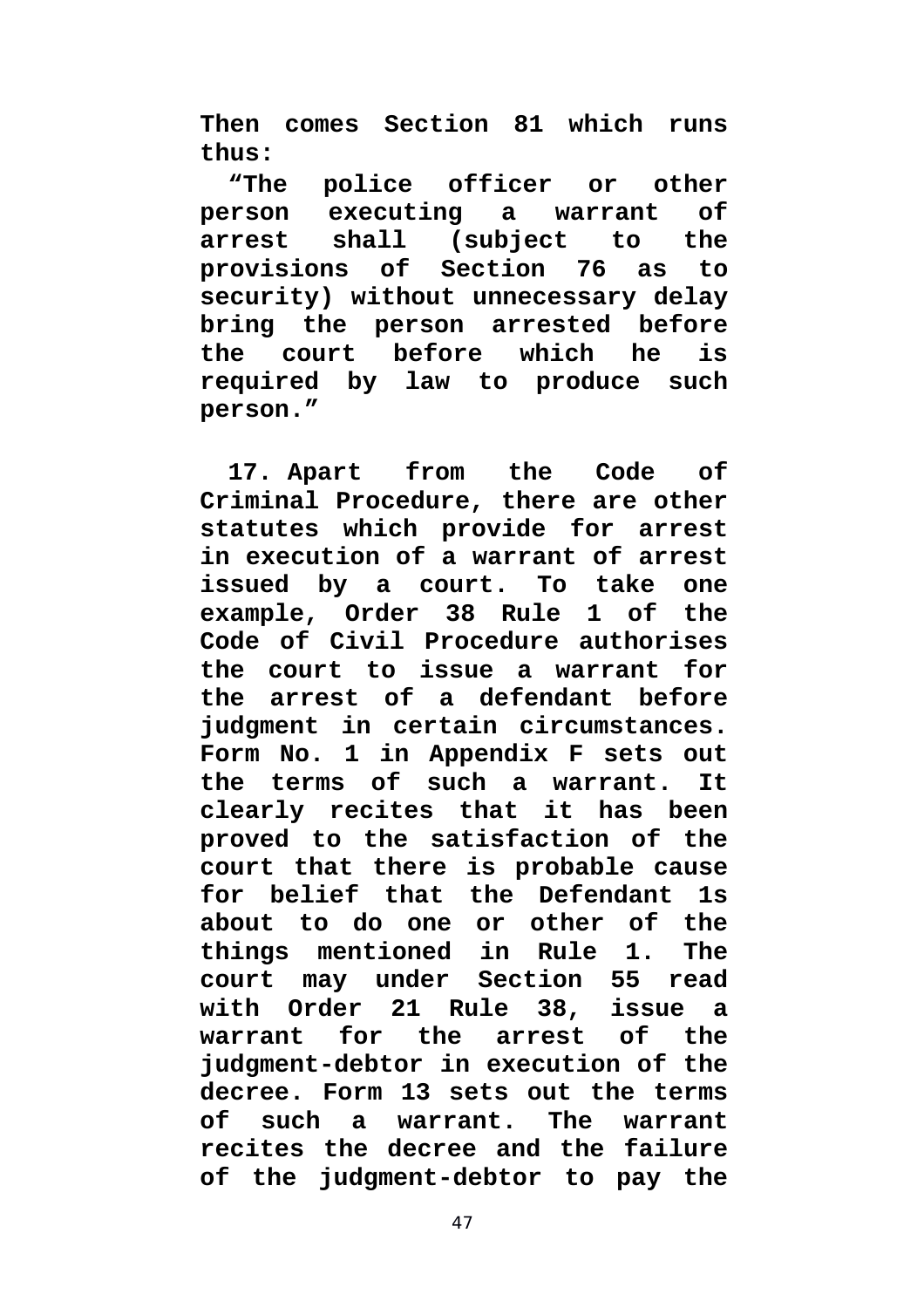**decretal amount to the decreeholder and directs the bailiff of the court to arrest the defaulting judgment-debtor, unless he pays up the decretal amount with costs and to bring him before the court with all convenient speed. The point to be noted is that, as in the case of a warrant of arrest issued by a court under the Code of Criminal Procedure, a warrant of arrest issued by a court under the Code of Civil Procedure quite plainly discloses the reason for the arrest in that it sets out an accusation of default, apprehended or actual, and that the person to be arrested is made acquainted with the reasons for his arrest before he is actually arrested."**

**Also in para 20, this Court laid down as**

**follows:-**

**"20. Turning now to Article 22(1) and (2), we have to ascertain whether its protection extends to both categories of arrests mentioned above, and, if not, then which one of them comes within its protection. There can be no manner of doubt that arrests without warrants issued by a court call for greater protection than do arrests under such warrants. The provision that the arrested person should**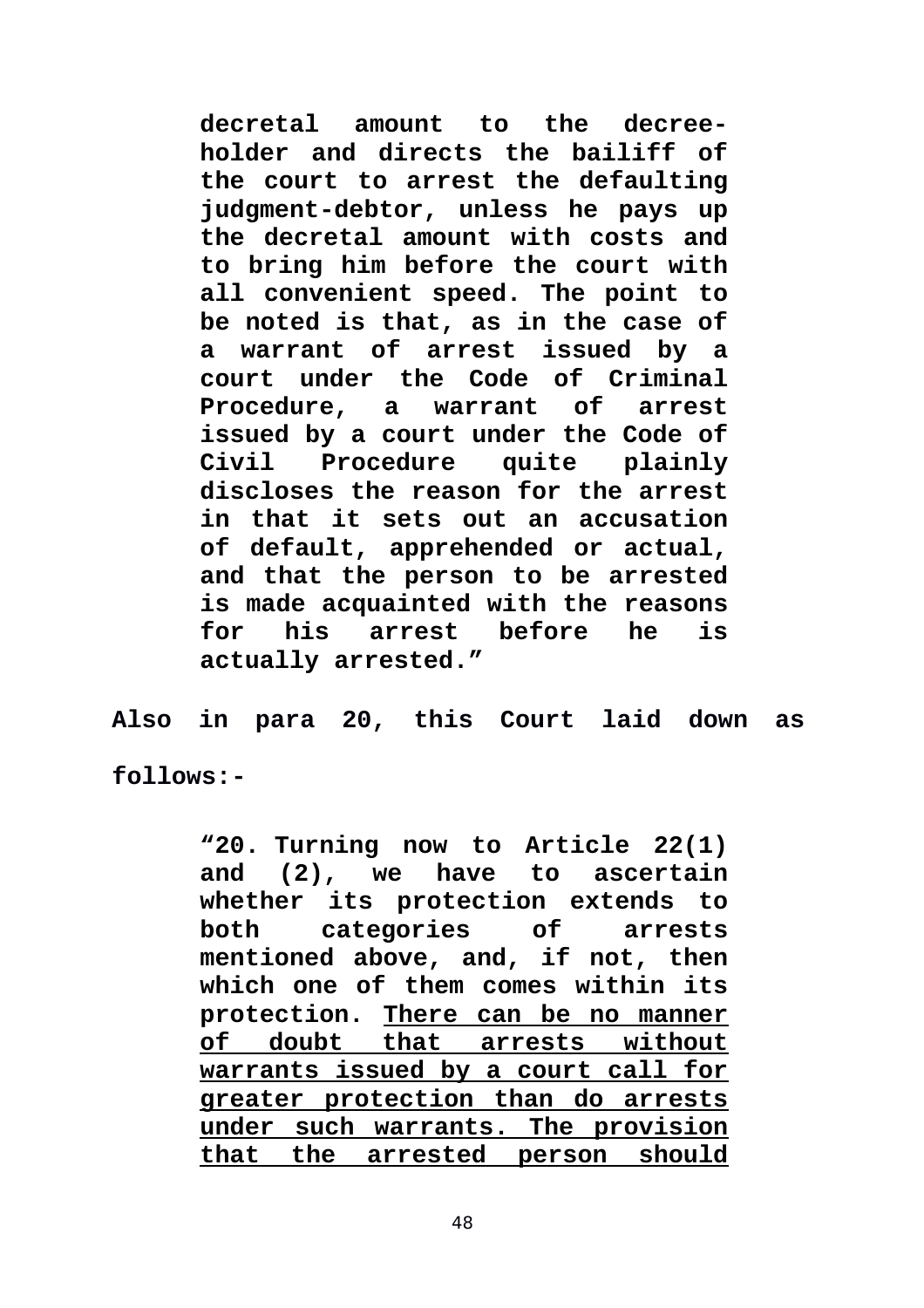**within 24 hours be produced before the nearest Magistrate is particularly desirable in the case of arrest otherwise than under a warrant issued by the court, for it ensures the immediate application of a judicial mind to the legal authority of the person making the arrest and the regularity of the procedure adopted by him. In the case of arrest under a warrant issued by a court, the judicial mind had already been applied to the case when the warrant was issued and, therefore, there is less reason for making such production in that case a matter of a substantive fundamental right. It is also perfectly plain that the language of Article 22(2) has been practically copied from Sections 60 and 61 of the Code of Criminal Procedure which admittedly prescribe the procedure to be followed after a person has been arrested without warrant. The requirement of Article 22(1) that no person who is arrested shall be detained in custody without being informed, as soon as may be, of the grounds for such arrest indicates that the clause really contemplates an arrest without a warrant of court, for, as already noted, a person arrested under a court's warrant is made acquainted with the grounds of his arrest before the arrest is actually effected. There**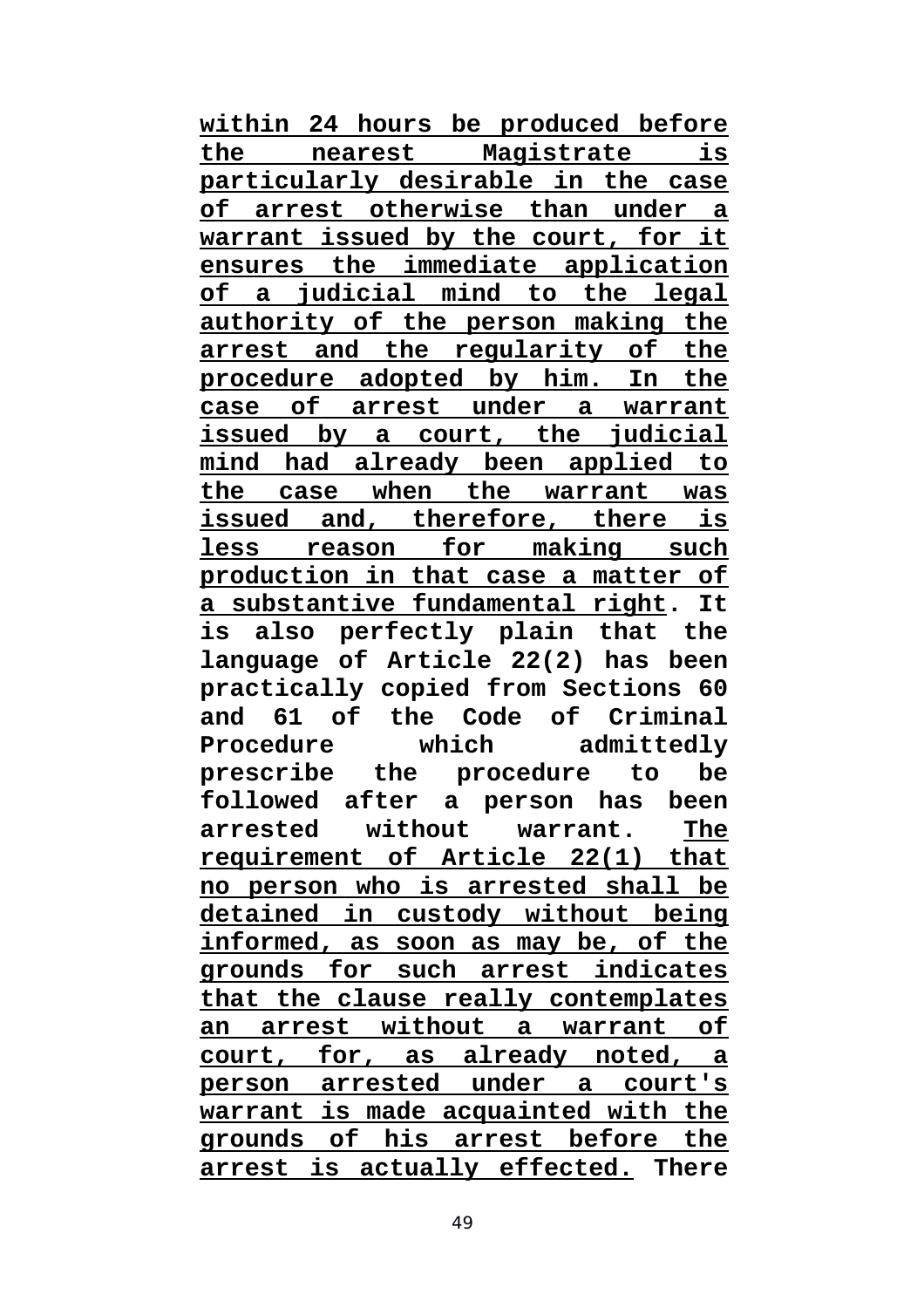**can be no doubt that the right to consult a legal practitioner of his choice is to enable the arrested person to be advised about the legality or sufficiency of the grounds for his arrest. The right of the arrested person to be defended by a legal practitioner of his choice postulates that there is an accusation against him against which he has to be defended. The language of Article 22(1) and (2) indicates that the fundamental right conferred by it gives protection against such arrests as are effected otherwise than under a warrant issued by a court on the allegation or accusation that the arrested person has, or is suspected to have, committed, or is about or likely to commit an act of a criminal or quasi-criminal nature or some activity prejudicial to the public or the State interest. In other words, there is indication in the language of Article 22(1) and (2) that it was designed to give protection against the act of the executive or other non-judicial authority. The** *Blitz case* **(Petition No. 75 of 1952), on which Sri Dadachanji relies, proceeds on this very view, for there the arrest was made on a warrant issued, not by a court, but, by the Speaker of State Legislature and the arrest was made on the distinct accusation of the arrested person being guilty of**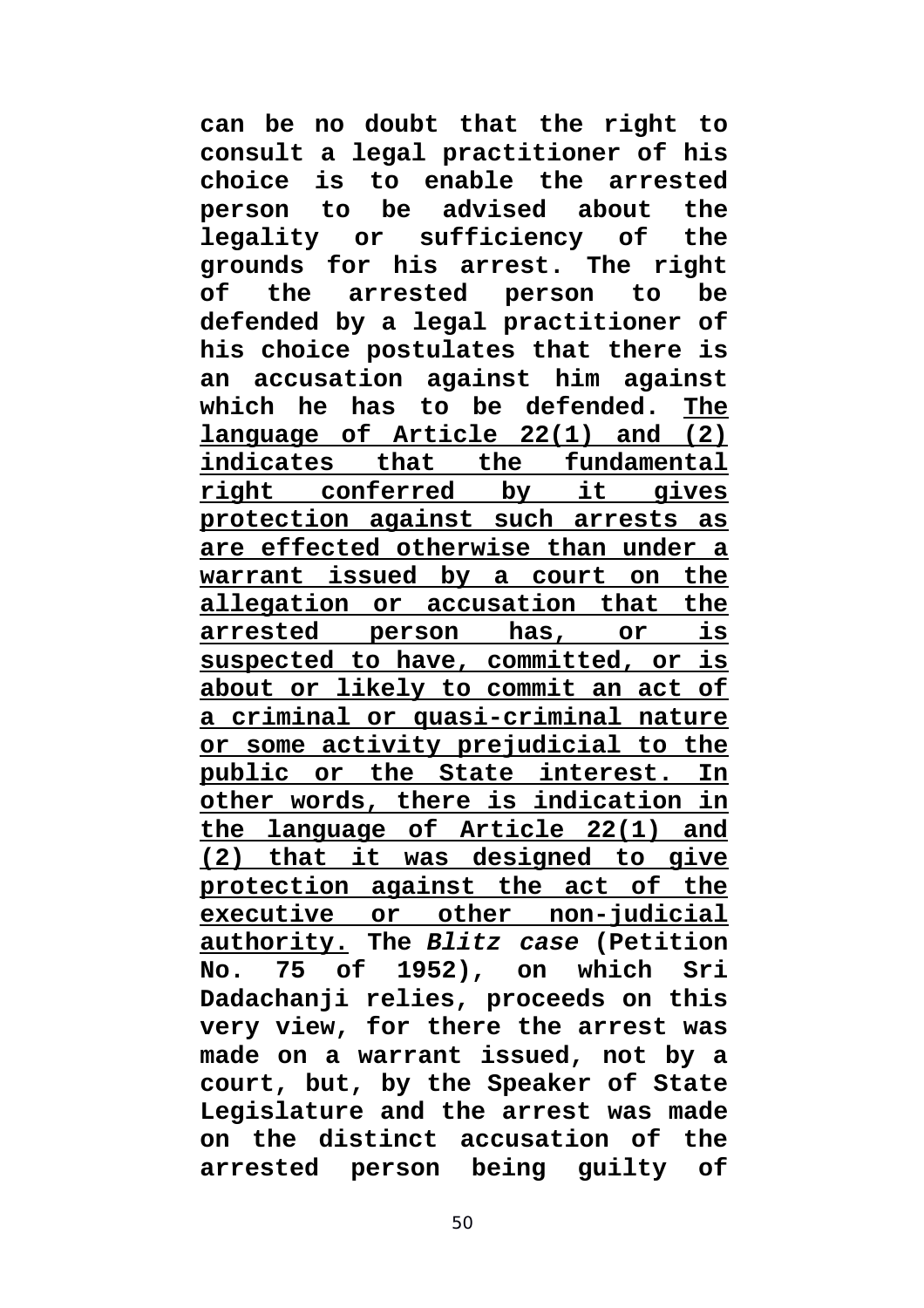**contempt of the legislature. It is not, however, our purpose, nor do we consider it desirable, to attempt a precise and meticulous enunciation of the scope and ambit of this fundamental right or to enumerate exhaustively the cases that come within its protection. Whatever else may come within the purview of Article 22(1) and (2), suffice it to say for the purposes of this case, that we are satisfied that the physical restraint put upon an abducted person in the process of recovering and taking that person into custody without any allegation or accusation of any actual or suspected or apprehended commission by that person of any offence of a criminal or quasicriminal nature or of any act prejudicial to the State or the public interest, and delivery of that person to the custody of the officer in charge of the nearest camp under Section 4 of the impugned Act cannot be regarded as arrest and detention within the meaning of Article 22(1) and (2). In our view, the learned Judges of the High Court over-simplified the matter while construing the article, possibly because the considerations hereinbefore adverted to were not pointedly brought to their attention."**

**[Emphasis supplied]**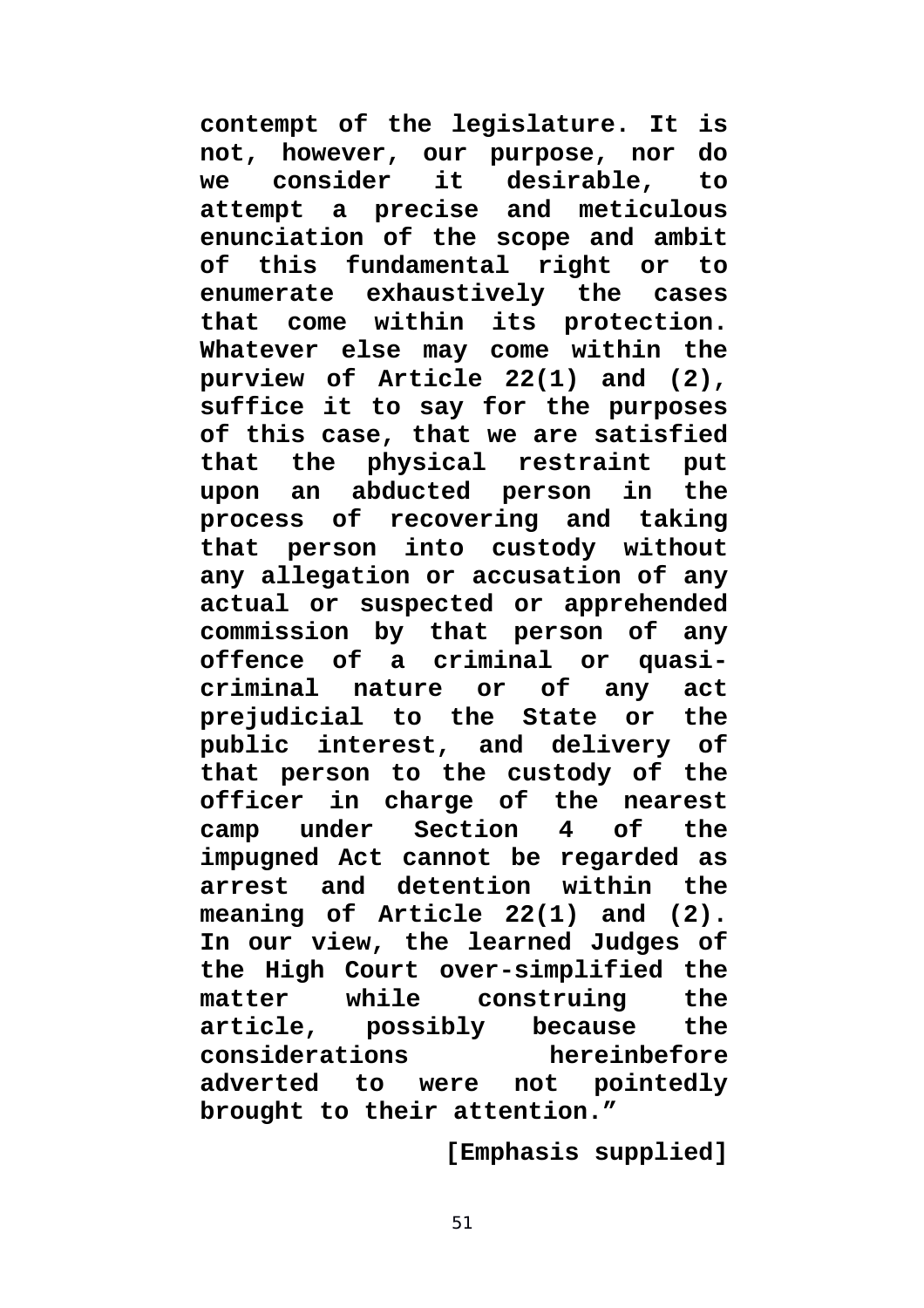**27. It will be noted that with the proviso in the Cr.P.C., 1973, in Section 76, in the case of arrest under a warrant, the person is to be produced before the Court within 24 hours with the exclusion of time taken for travelling. Such a proviso was absent in Section (81) of the Cr.P.C., 1898 which was considered by the Court.** 

**28. In** *State of U.P. v. Abdul Samad[5](#page-51-0)***, the respondents who were husband and wife were arrested for non-compliance with the order of deportation passed against them. They were sent to Amritsar for being deported to Pakistan. They were produced before the Magistrate on 23rd July, 1960 at 10.00 A.M. who ordered them to be kept in the Civil Lines Police Station. They were brought back to Lucknow on the 25th July 1960 based on a message from the High**

<span id="page-51-0"></span><sup>5</sup> **AIR 1962 SC 1506**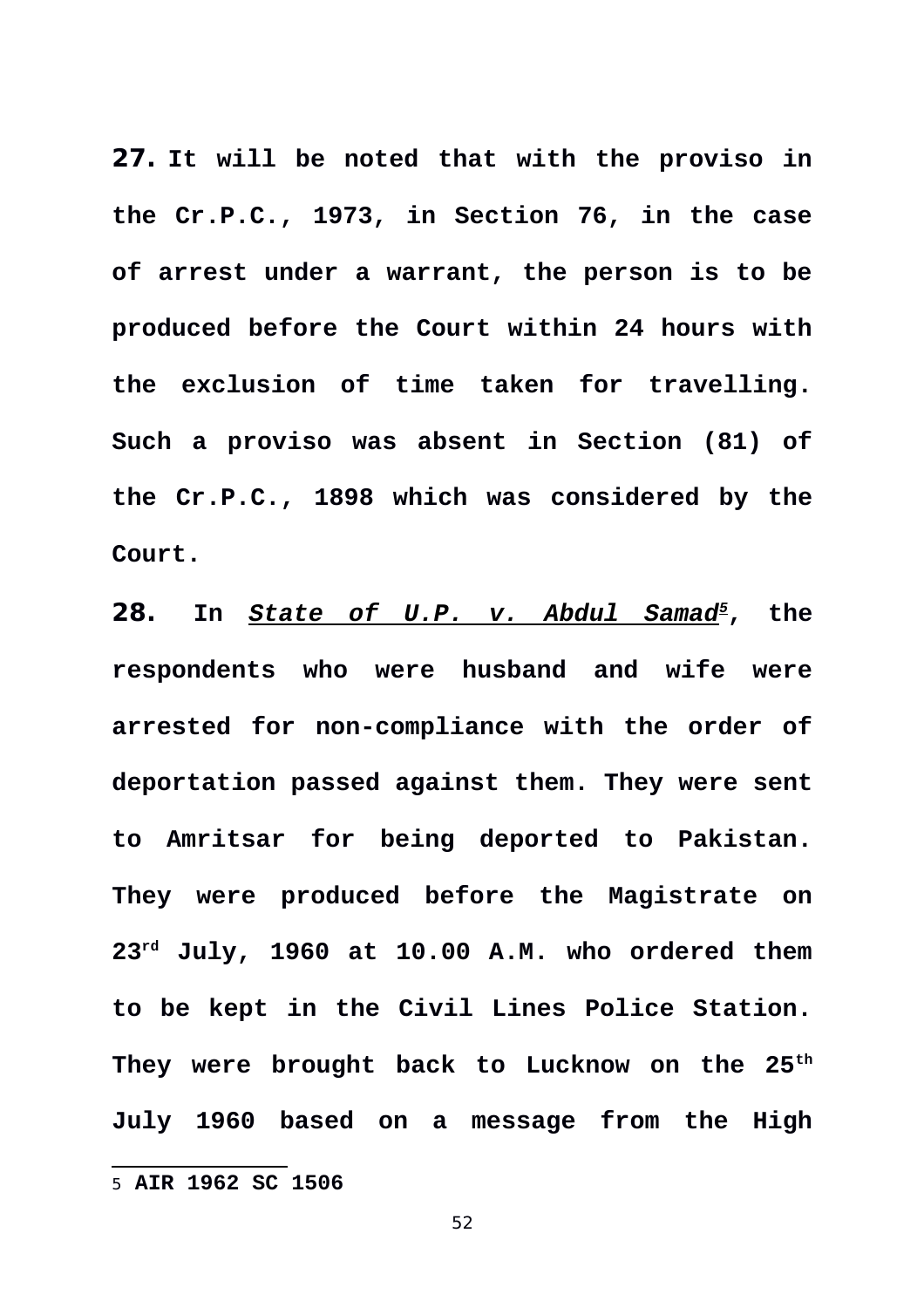**Court of Allahabad requiring their production and they were produced before the Deputy Registrar, High Court who directed them to be produced on the next day of the morning. The court which was dealing with the writ of Habeas Corpus by the respondents directed the respondents be produced the next day. On 28th July 1960, the High court focussing on the second period i.e. 25th July 1960 to 2.00 p.m. 27th July, 1960 found that during this period the respondents having not being produced before a Magistrate within 24 hours of the commencement of the custody the detention was found to be violative of Article 22(2). It is on these facts the majority (Justice K. Subba Roa -dissenting)held as follows:** 

> **"….It is very difficult to appreciate what exactly either of the learned Judges had in mind in making these observations holding that the guarantee under Article 22(2) had been violated. During the**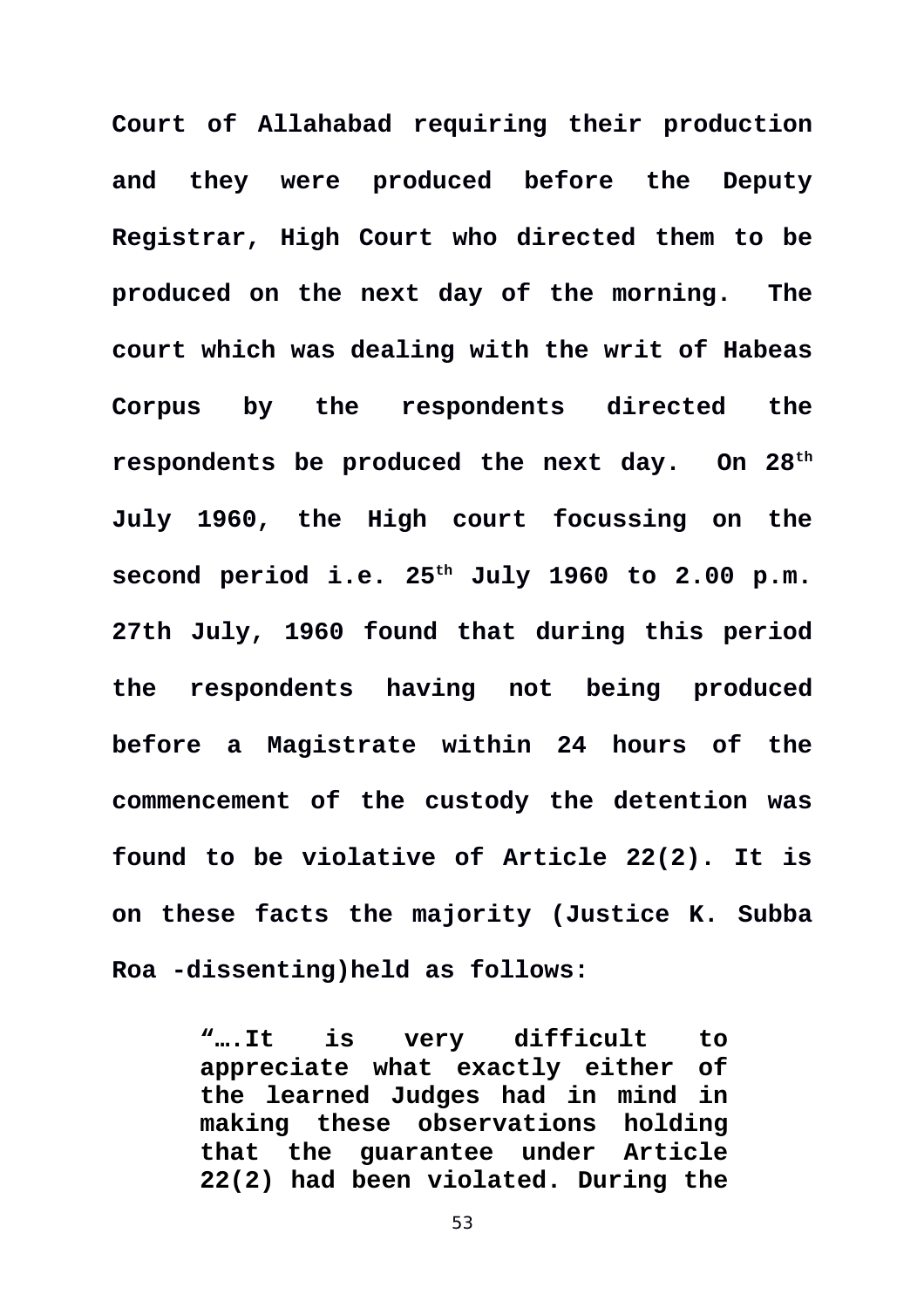**"second stage" at which the learned Judges held that the detention has been illegal because of a violation of Article 22(2), the facts were these: The respondents had been brought back to Lucknow on a message requiring their production before the High Court. They reached Lucknow on the 25th at 1 p.m. and were produced at 3 p.m. the same day i.e. within two hours of reaching Lucknow before the Deputy Registrar. The Deputy Registrar had directed their production the next day and they were accordingly so produced. Even taking it that the Deputy Registrar was not a judicial authority such as the learned Judges had in mind, the respondents had been produced on 26th morning at 10.15 a.m. before the learned Judges when they were at liberty to make any order regarding the custody which they considered proper and the time when they were produced before the Judges was admittedly not beyond 24 hours from the time the respondents reached Lucknow. On the 26th the learned Judges who took part in the final decision passed an order directing the production of the respondents on July 27, 1960 at 2 p.m. which obviously permitted the previous custody to be continued till further orders. They were produced accordingly at 2 p.m. on that day and by a further order of July 27,**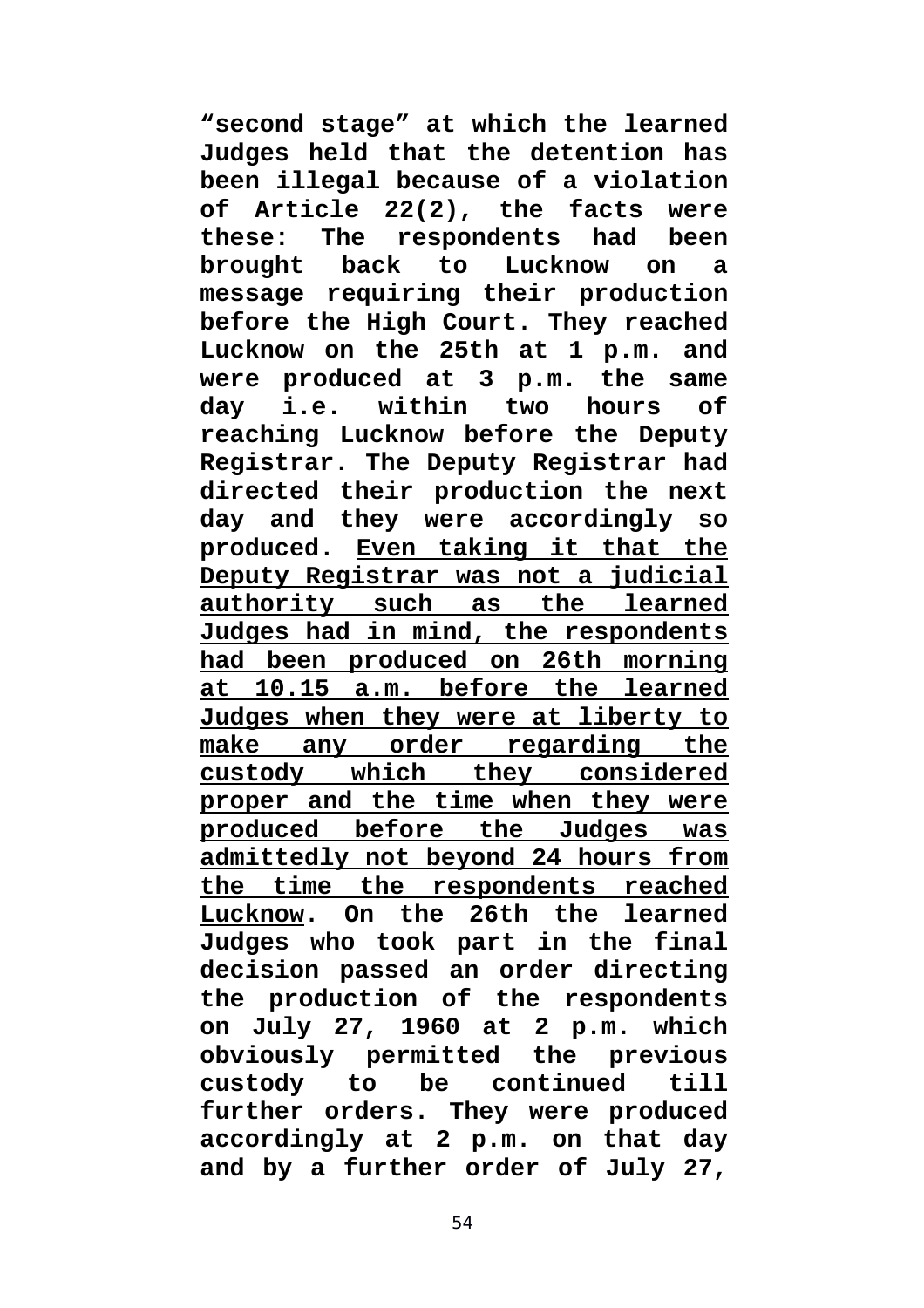**1960 the learned Judges had directed the release of the respondents on bail and in pursuance of this order the respondents had been released on July 27, 1960 itself. In these circumstances we are at a loss to understand which is the period during "the second stage" or "on the 27th", when the respondents could be said to have been illegally detained for more than 24 hours without production before a judicial authority as required by Article 22(2). We would add that even if Article 22(2) were construed to require that a person arrested and detained has to be produced before a Magistrate every 24 hours during his detention, a meaning which it assuredly cannot bear, though it is not clear to us whether the learned Judges did not understand the article to require this, even such a requirement was satisfied in this case as the respondents were during "the second stage" produced before the High Court itself "for suitable orders" on the 26th and again on the 27th. We have no desire to comment further on this judgment of the learned Judges except to say that there was no justification whatsoever for the finding on the basis of which the learned Judges directed the release of the respondents."**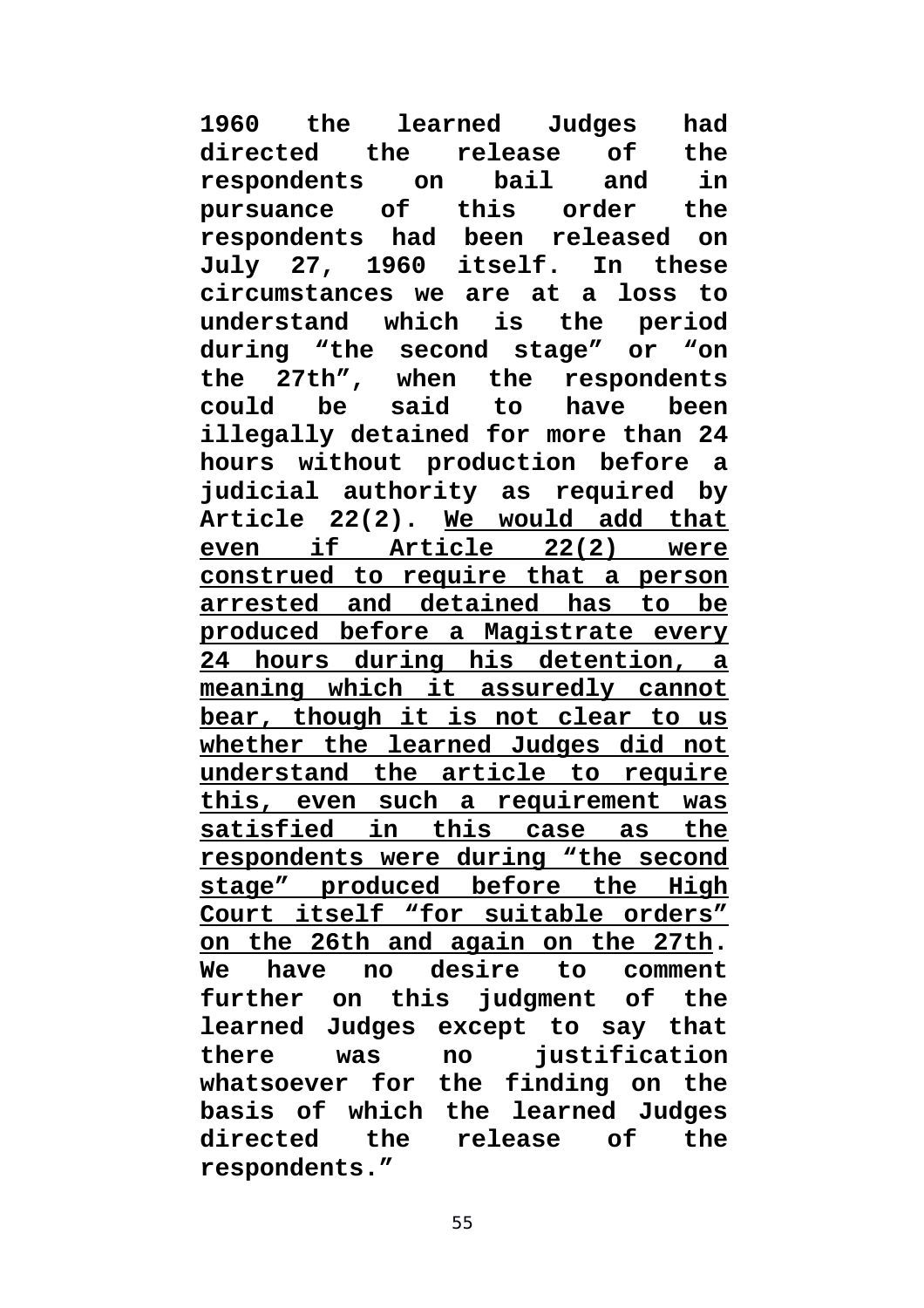## **[Emphasis**

## **supplied]**

**29. The aforesaid reasoning is not inapposite in the context of Respondent's case that only a Magistrate can authorize detention under Section 167 Cr.PC.** 

## **PROCEEDINGS IN THE HIGH COURT OF DELHI**

**30. The writ petition filed by the appellant was mentioned before the Chief Justice of the Court on 28.08.2018 at 2:15 p.m. From the judgment, it is further clear that it was taken up at 2:45 p.m. on the same day. The Court initially ordered that 'no precipitate action be taken' of removing the appellant till the matter was taken up again at 4:00 p.m. In the meantime, it would appear that in the transit remand application moved by the Maharashtra police, the CMM, Saket passed the order on the**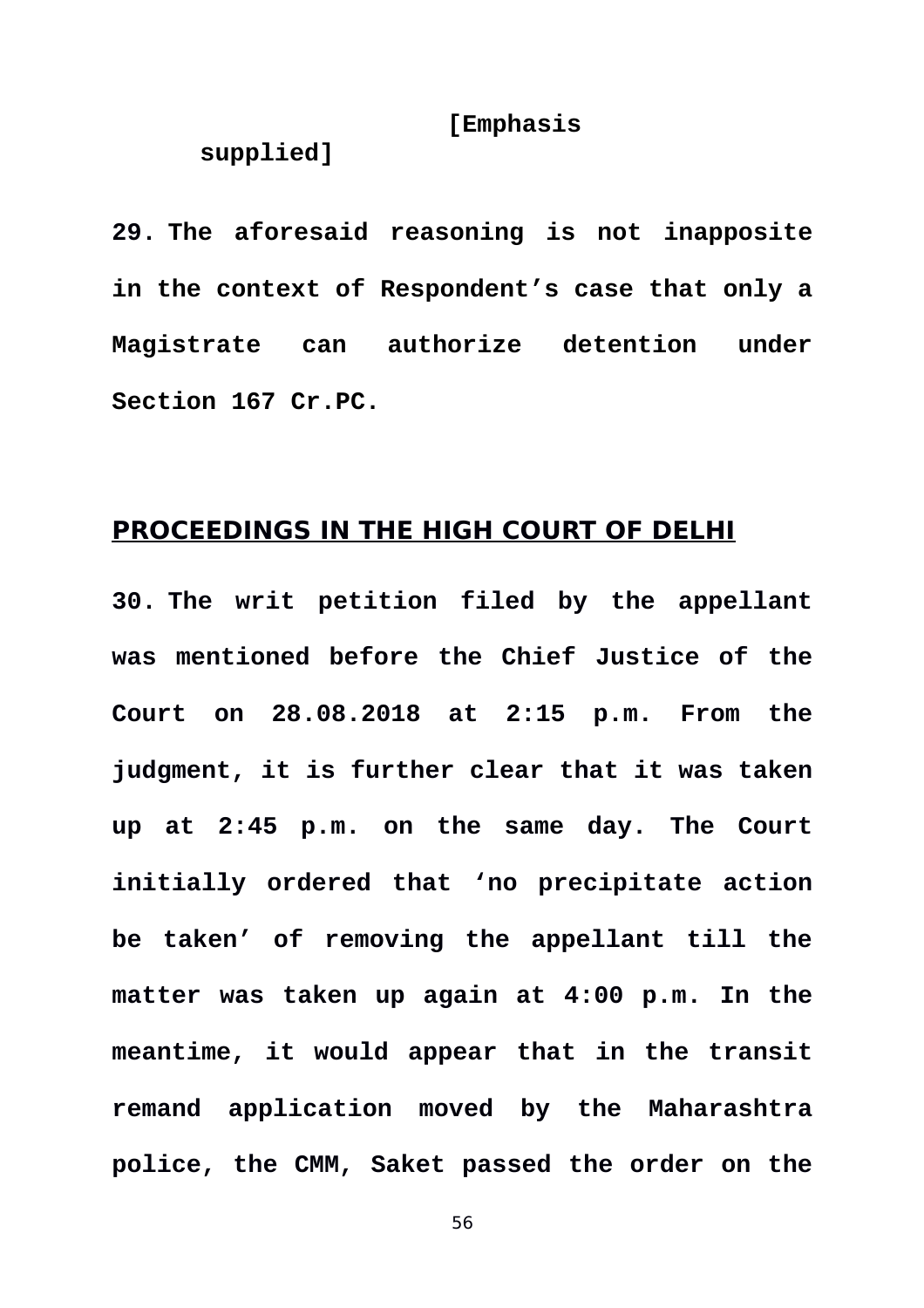**transit remand application which we have extracted.** 

**31. We have also noticed the contents of the order which was passed at 4:00 p.m. on 28.08.2018. The perusal of the judgment further reveals that the counsel for the state of Maharashtra, in fact, raised the preliminary objection to the maintainability of the writ. It reads as follows: -** 

> **"6. Mr. Vinay Navare, learned counsel appearing for the State of Maharashtra, raised a preliminary objection to the maintainability of the present writ petition relying on the recent judgment dated 5 th September 2018 of a three judge bench of the Supreme Court in Crl. A. 1124 of 2018 (***State of Maharashtra* **v.** *Tasneem Rizwan Siddiquee***). He submitted that the Supreme Court has, in said decision, reiterated the settled position in law, as explained in the decisions in** *Manubhai Ratilal Patel* **v.** *State of Gujarat***, (2013) 1 SCC 314 and** *Saurabh Kumar* **v.** *Jailor, Koneil Jail***, (2014) 13 SCC 436, that once**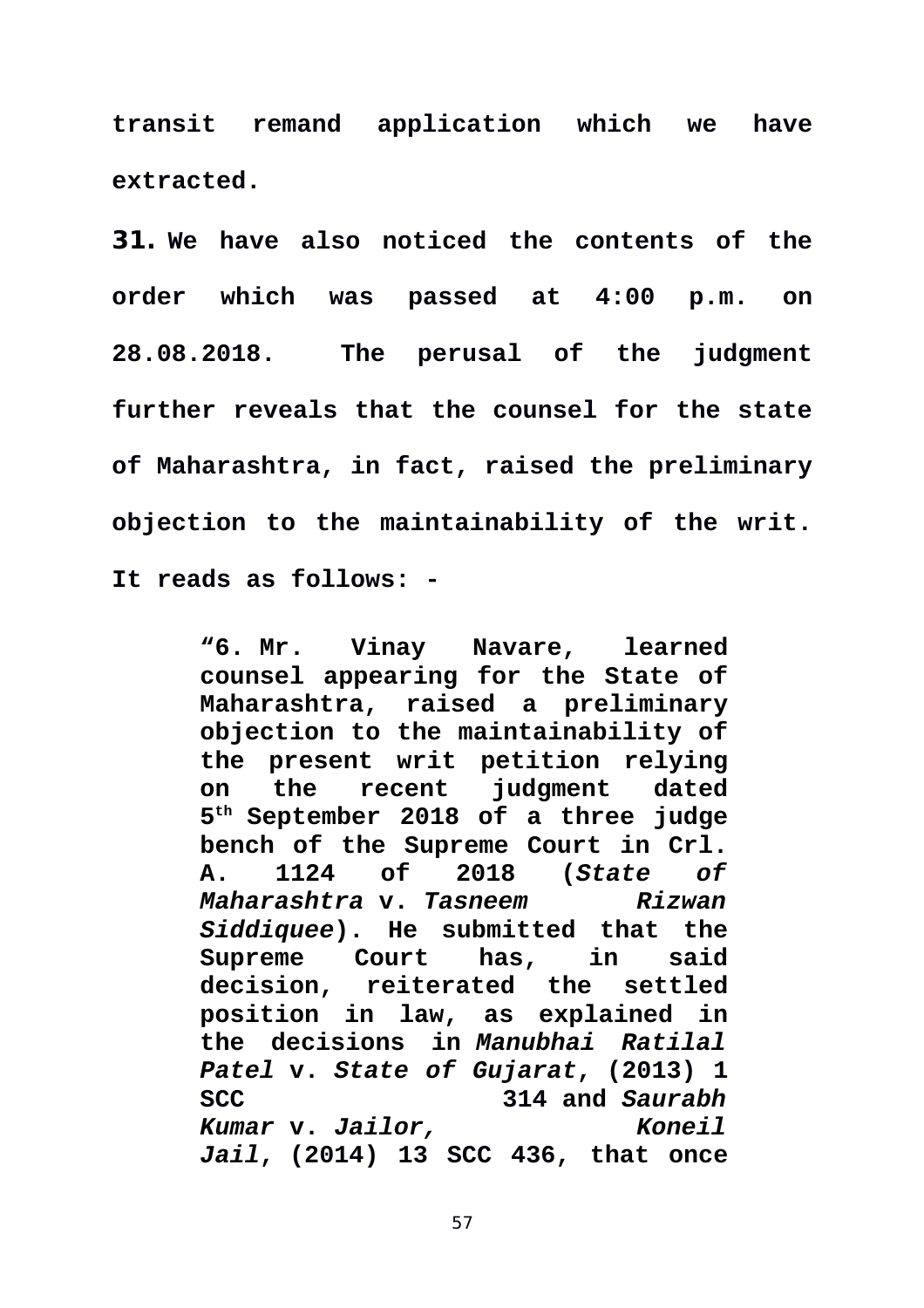**a person is in judicial custody pursuant to a remand order passed by a magistrate in connection with an offence under investigation, a writ of** *habeas corpus* **is not maintainable."**

**32. The High Court tides over this objection by holding as follows: -** 

> **"9. On the question of the maintainability of the present petition, as already noticed earlier, this Court had even prior to the learned CMM passing the order on the remand application directed at around 2.45 pm on 28th August 2018 that "no further precipitate action of removing the Petitioner from Delhi be taken till the matter be again taken up at 4 pm." Mr. Rahul Mehra, learned Standing Counsel for the State (NCT of Delhi) informed the Court that he had conveyed the aforementioned interim order to the concerned police officials at 2.54 pm on 28th August 2018. While it is not clear if the learned CMM was actually informed of this Court's interim order, the arrest memo of the Petitioner shows that he was arrested at 2.15 pm at his**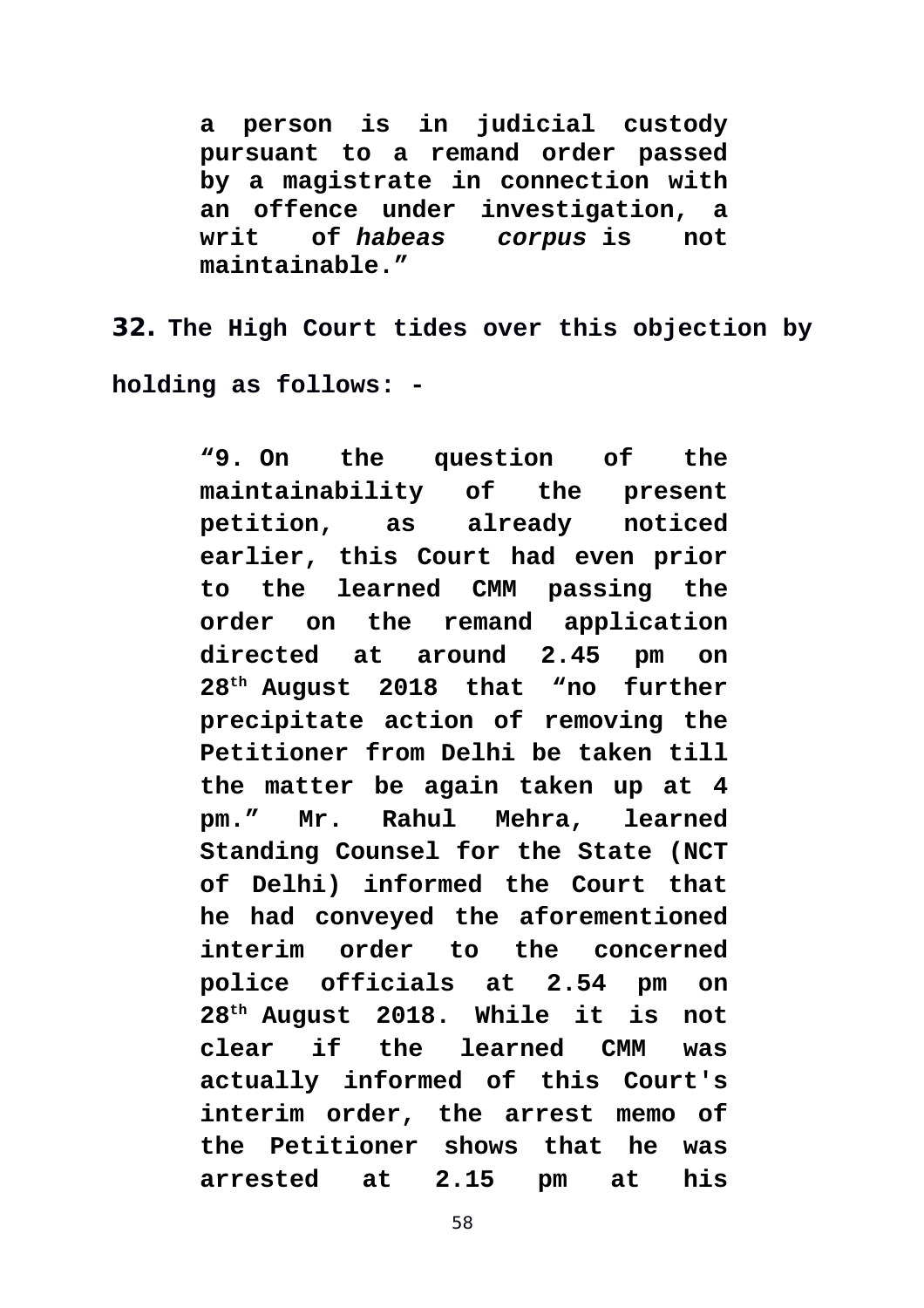**residence in Nehru Enclave. Given a reasonable time taken to reach the Saket Court complex, it is unlikely that the learned CMM heard the matter, perused the remand application and then passed the order before 2.45 pm, i.e. before this Court passed the interim order.**

**10. Consequently, when the present** *habeas corpus* **petition was entertained and the above interim order was passed by this Court, there was no order of the learned CMM granting transit remand of the Petitioner. In each of the aforementioned decisions cited by Mr. Navlakha the entertaining of the** *habeas corpus* **petition by the High Court was subsequent to the transit remand order passed by the concerned Judicial Magistrate. This one factor distinguishes the present case from the above cases. Consequently, this Court rejects the preliminary objection raised by Mr. Navakre as to the maintainability of the present writ petition."**

**33. The High Court, thereafter, proceeded to find that even before a Magistrate, before whom**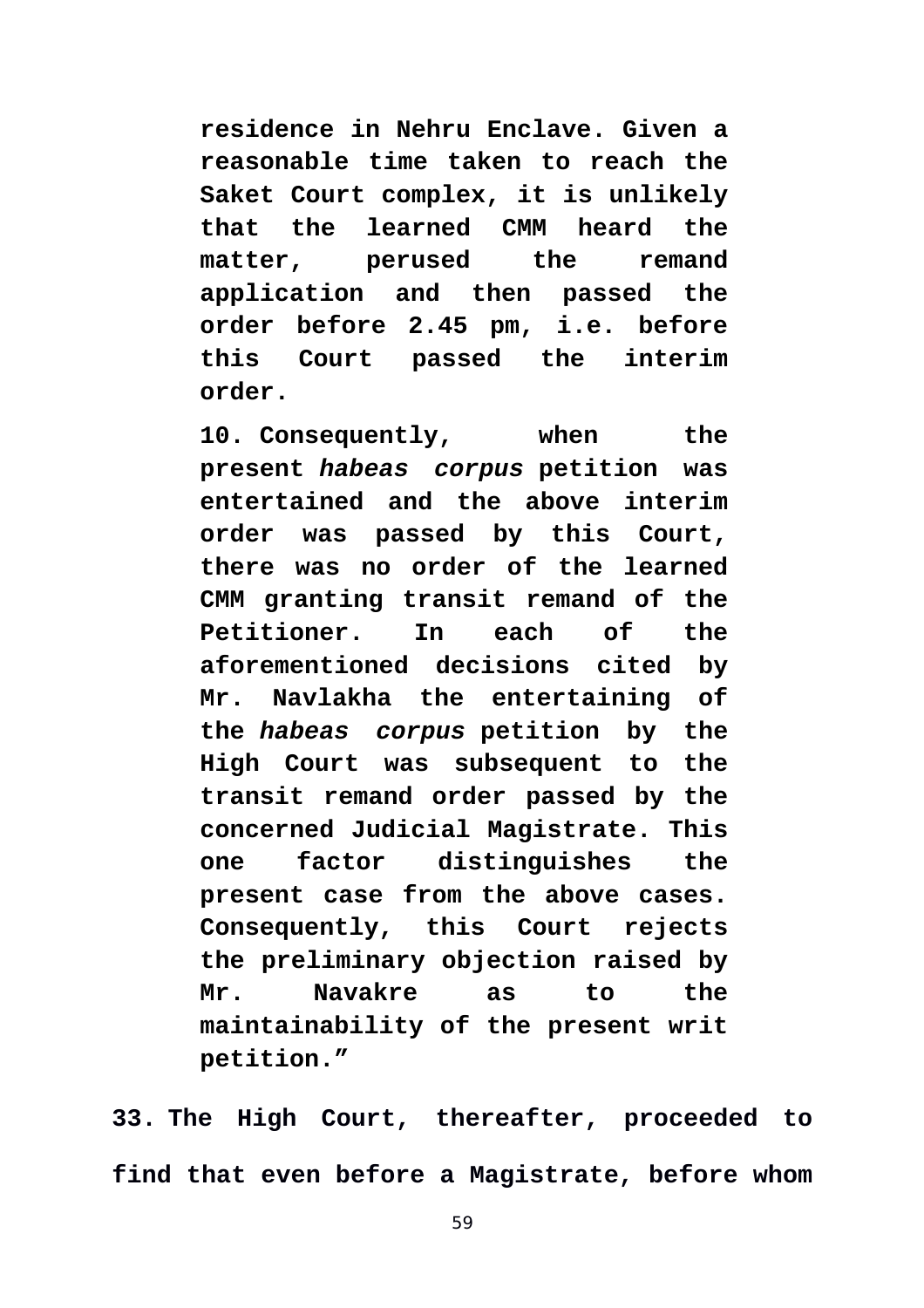**the transit remand application is filed, the mandatory requirement of Section 167 is that the entries in the case diary should be produced, is applicable. He is required to apply his mind to ensure there exists material in the form of entries to justify the prayer for transit remand. While the Magistrate examining the transit remand application is not required to go into the adequacy of the material, he is obliged to satisfy himself from about the existence of the material. He further found that the Magistrate is bound to ask the arrested person whether in fact, he has been informed about the grounds of arrest and whether he requires to consult and be defended by any legal practitioner of his choice. Though, a duty lawyer empanelled under the Legal Services Authority Act, 1987 was shown representing the appellant, the High Court**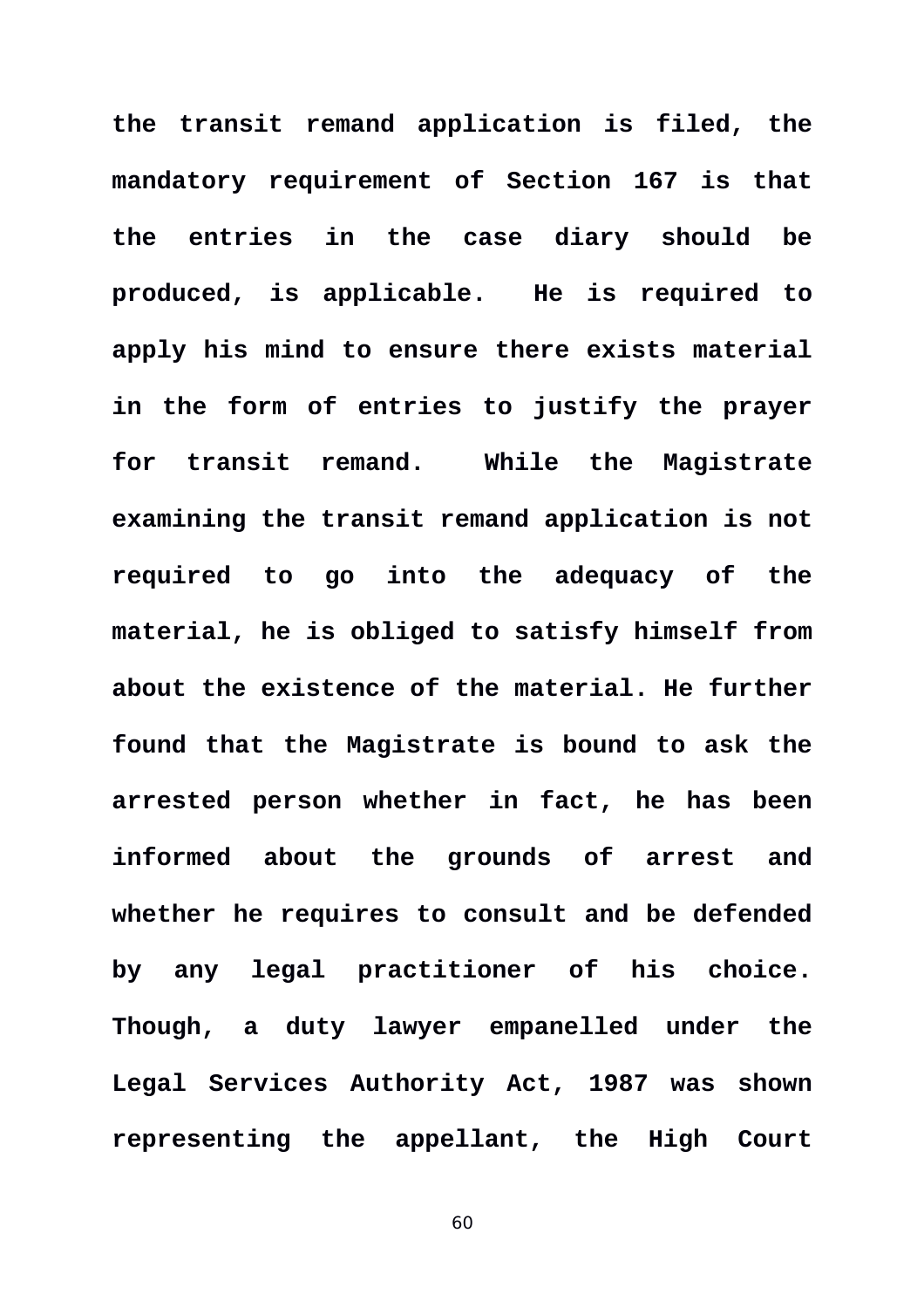**noticed that the Magistrate did not ask the counsel of the arrested person whether he was informed about the grounds of arrest and whether he asked to consult and be defended by the legal practitioner of his choice. The High Court emphasized that this requirement does not get diluted only because the proceedings are for transit remand. It was found be the mandate under Article 22(1) of the Constitution. The appearance of the duty lawyer was found to be essentially cosmetic and not in the true spirit of Article 22(1).****The materials in the case diary were found to be written in the Marathi language. It was found undisputed that the Magistrate was not conversant with the Marathi language. This disabled the Magistrate from appreciating whether the requirements under Section 41(1)(b)(a) of the Cr.P.C. stood satisfied. It is thereafter noticed that the**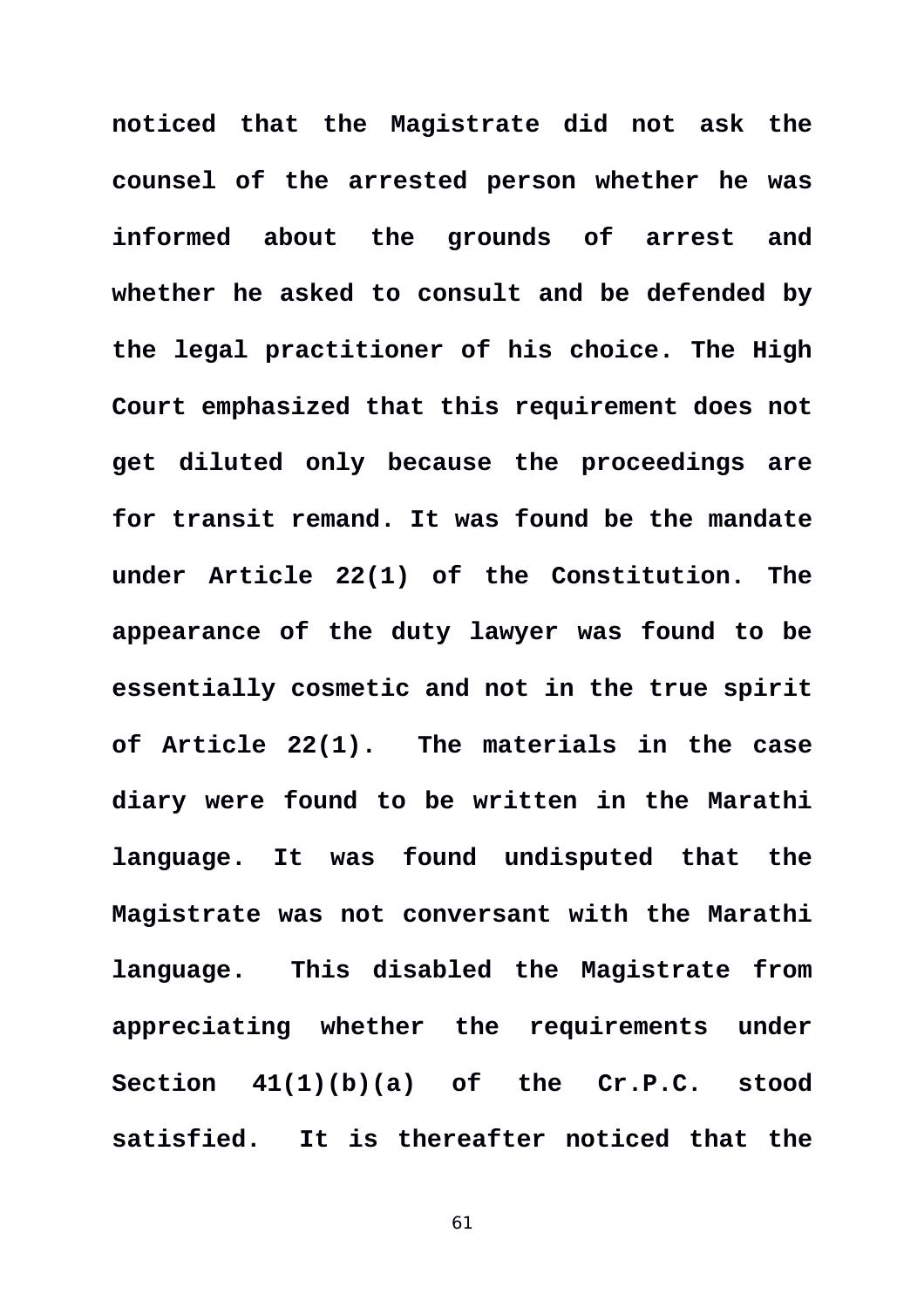**Court disposed of the writ petition with the findings and the directions as noted in paragraphs 28, 29, 30 and 31 which we have already extracted.** 

**34. The SLP against the judgment was disposed of as follows on 11.08.2020:** 

> **"Heard the learned Solicitor General and the learned counsel appearing in the matter at length.**

> **The learned Solicitor General has submitted that the High Court should not have interfered in the matter and the order should not have been passed and it is palpably illegal. Ms. Nithya Ramakrishnan, learned counsel, has submitted that the order is absolutely correct and there is no ground to make any interference in the order.**

> **Be that as it may, the exercise is academic in nature and the accused have surrendered on 14.04.2020, pursuant to the order passed by this Court on 08.04.2020. We do not propose to go into the rival submissions, as the petitions have been rendered infructuous for practical purposes.**

> **However, we direct that the impugned order shall not be treated**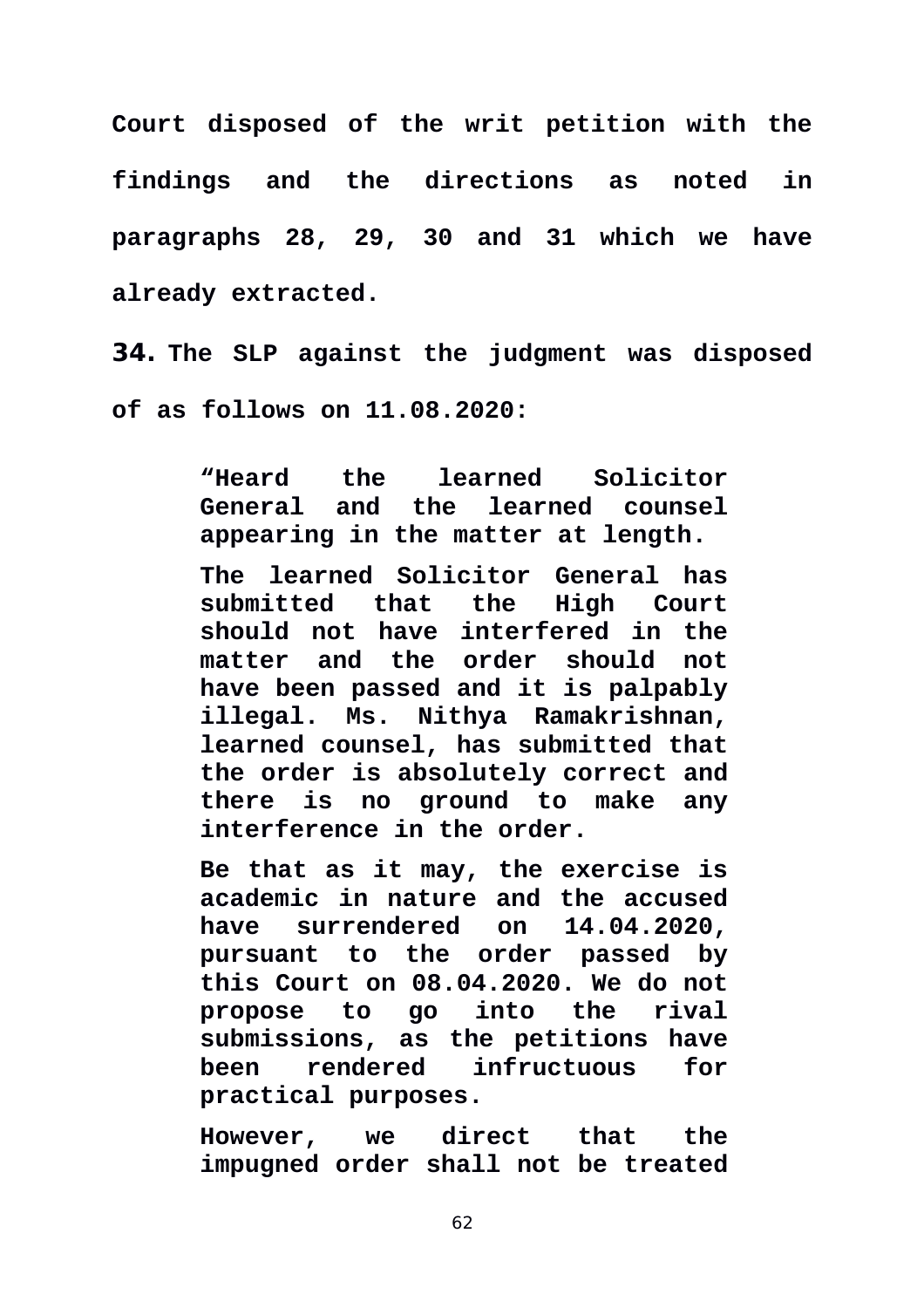**as a precedent for any other case, questions of law are kept open.** 

**The Special Leave Petitions and the pending interlocutory application(s), if any, is/are disposed of."**

## **NATURE OF HOUSE ARREST**

**35. The High Court in the impugned order has itself found that the period of 34 days spent in house arrest by the appellant amounted to custody. We, however, consider it necessary to articulate our views regarding the nature of house arrest.** 

**36. In an article "A Brief History of House Arrest and Electronic Monitoring" by J. Robert Lilly and Richard A. Ball, we find the following discussion:-**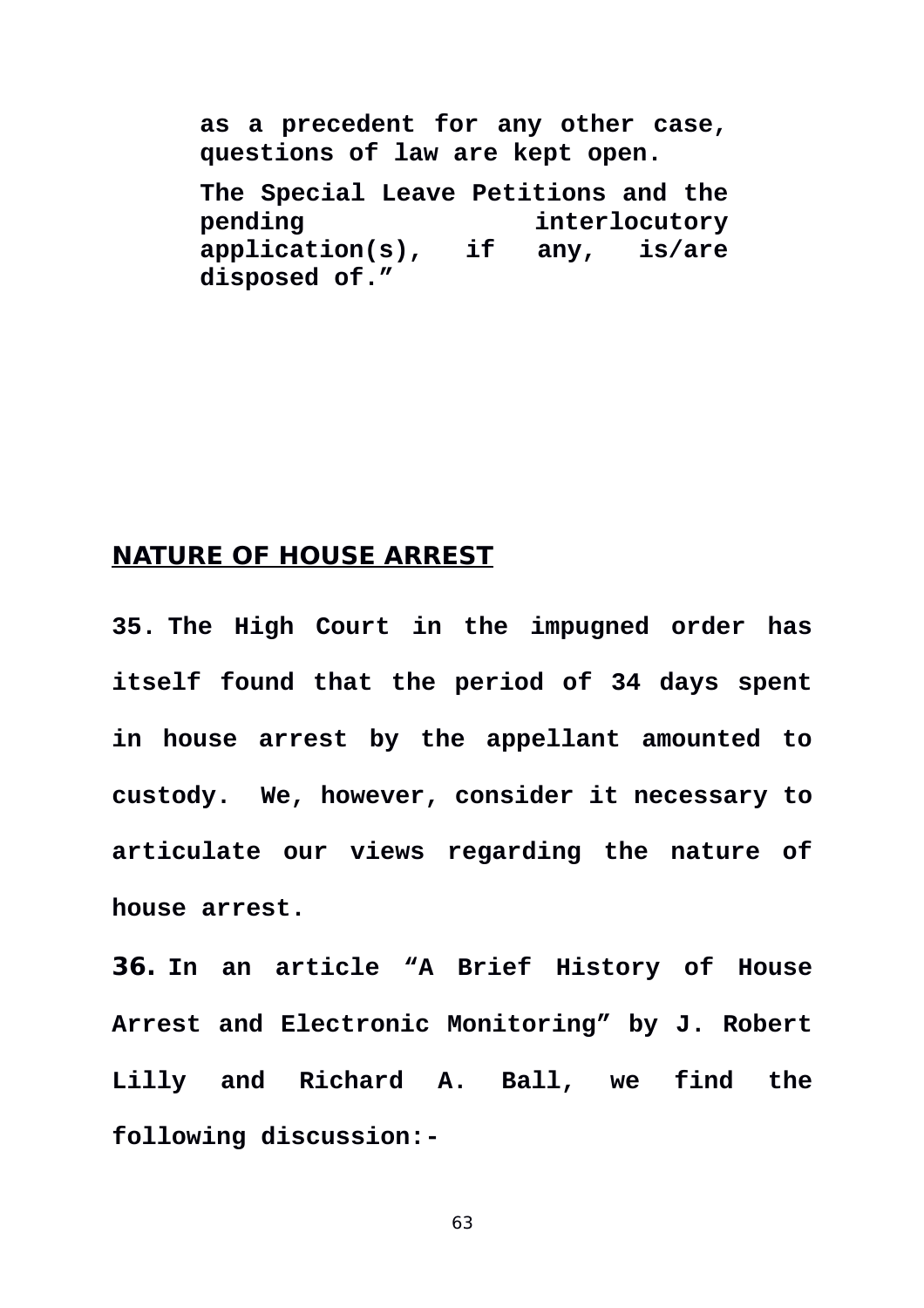**"HOME CONFINEMENT "House arrest" has a long history dating at least to St. Paul the Apostle, who is reported to have been placed under "house arrest" (custodia libera) in Rome at about the age of 60. St. Paul's sentence lasted two years during which time he paid rent and earned his keep as a tent maker, thus avoiding becoming a ward of the church or state. While it would go far beyond the historical record to claim that St. Paul was the first person to pay for his keep under conditions of house arrest, it is interesting to note that many of today's "house arrest" programs expect their clients to pay supervision fees, restitution, and their living expenses. Galileo Galilei, the Florentine philosopher, physicist, and astronomer, also experienced "house arrest" after a "second condemnation" trial in Rome in 1633. After the trial, he returned to Florence and house arrest for the rest of his life. More recently, Czar Nicholas II of Russia and his family were kept under house arrest in 1917 until their deaths in 1918. This history is a cause for concern among some because of the traditional use of the practice as a means of silencing political dissent. South Africa, for example, has a long history of control through**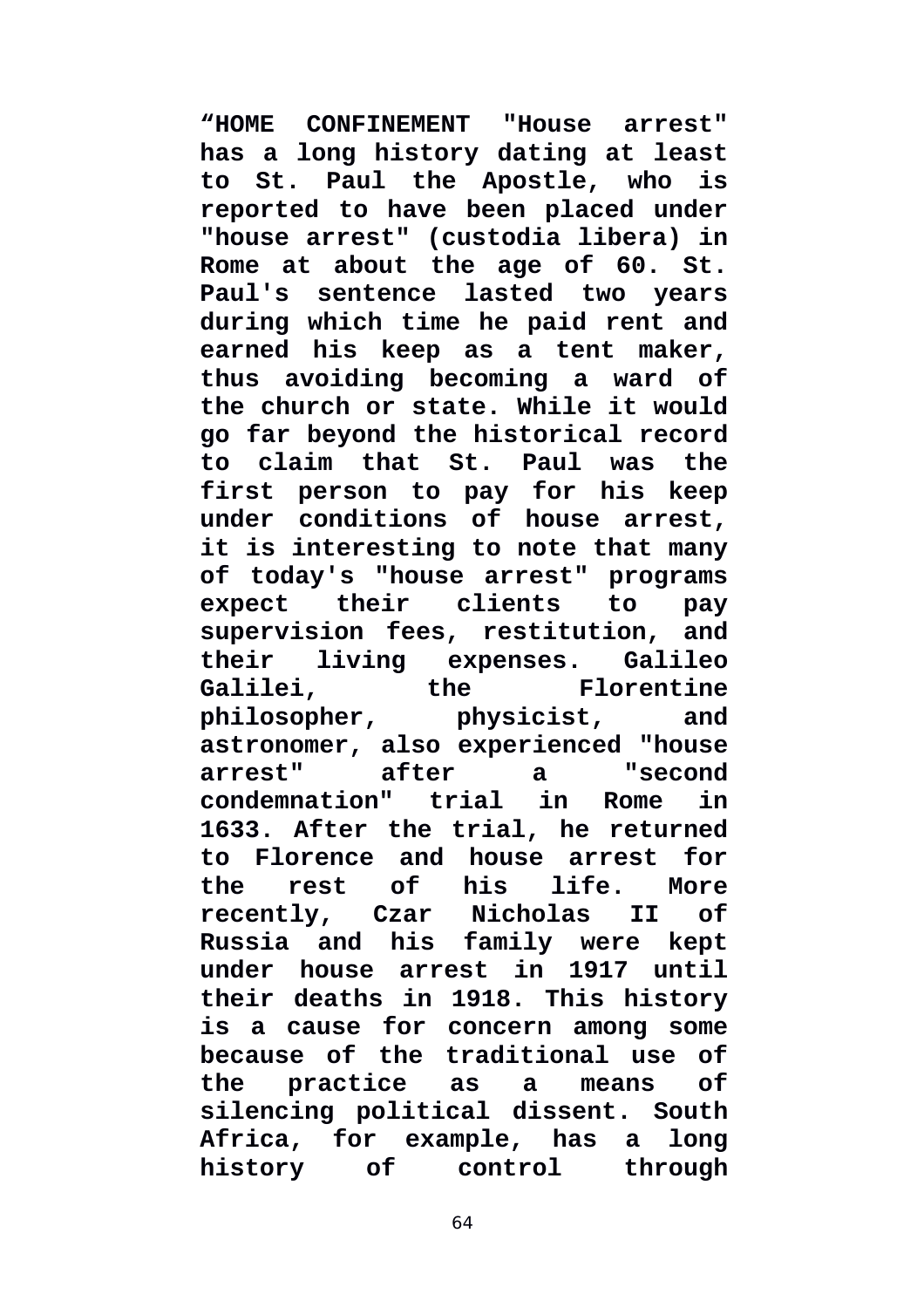**"banning" and societies found in Poland, South Korea, India, and the Soviet Union are known to employ "house arrest" primarily to deal with troublesome political dissenters. On the other hand, France introduced the concept of control judiciare in 1970 as a fairly straightforward form of pretrial detention involving a provision that employed home confinement as an alternative for common offenders. In 1975, Italy initiated a policy of affidamento in provo ai servizio sociale (trial custody), which may be described as a form of parole following a shock period of three months incarceration. Other European countries have also experimented with some manner of home confinement as a means of dealing with a variety of offenders. The traditional use of "house arrest" should not in itself become a rationale for rejecting it. In the United States, "home detention" had been put in practice in St. Louis as early as 1971.**

**Home confinement as a policy for use with adult offenders began to draw more attention in 1983 with the delivery of two different papers on the subject, passage of the Correctional Reform Act, and the use of an "electronic bracelet" to monitor compliance with home confinement on the part of an**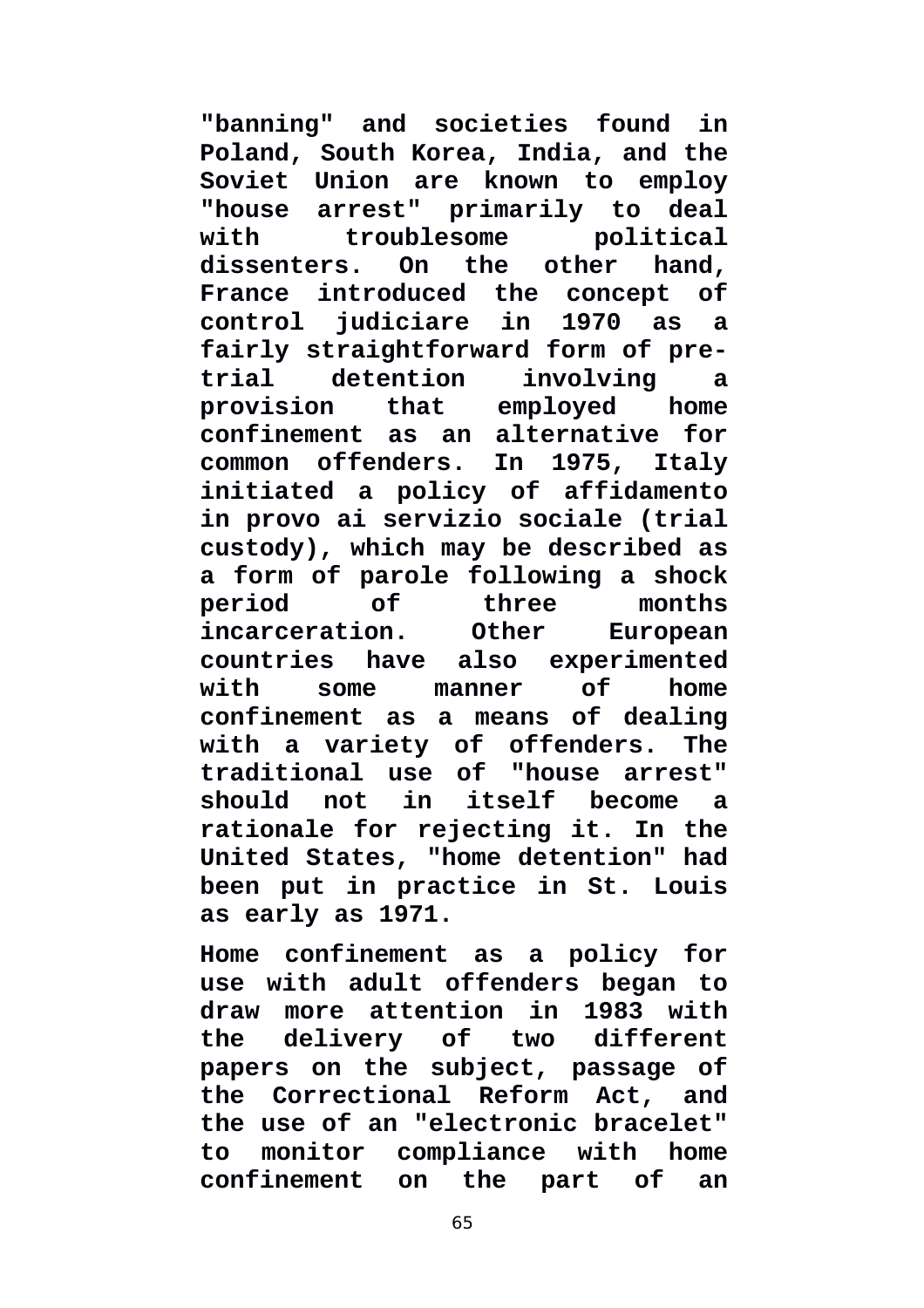**offender in New Mexico. The latter was inspired by a New Mexico district court judge, who read a comic strip where "Spiderman" was being tracked by a transmitter fixed to his wrist. The judge approached an engineer, who designed a device consisting of an electronic bracelet approximately the size of a pack of cigarettes that emitted an electronic signal that was picked up by a receiver placed in a home telephone. This bracelet could be strapped to the ankle of an offender in such a way that if he or she moved more than approximately 150 feet from the home telephone, the transmission signal would be broken, alerting authorities that the offender had left the premises. Officials in New Mexico gave approval for trial use of the device and a research project funded by the National Institute of Justice eventually reported successful results with this "electronic monitoring."** 

**37. In the United States, in December 1985, one Ms. Murphy stood convicted in a case of insurance fraud. She could have been packed off to a jail for a maximum period of 50 years. Instead, the Federal Judge placed her under**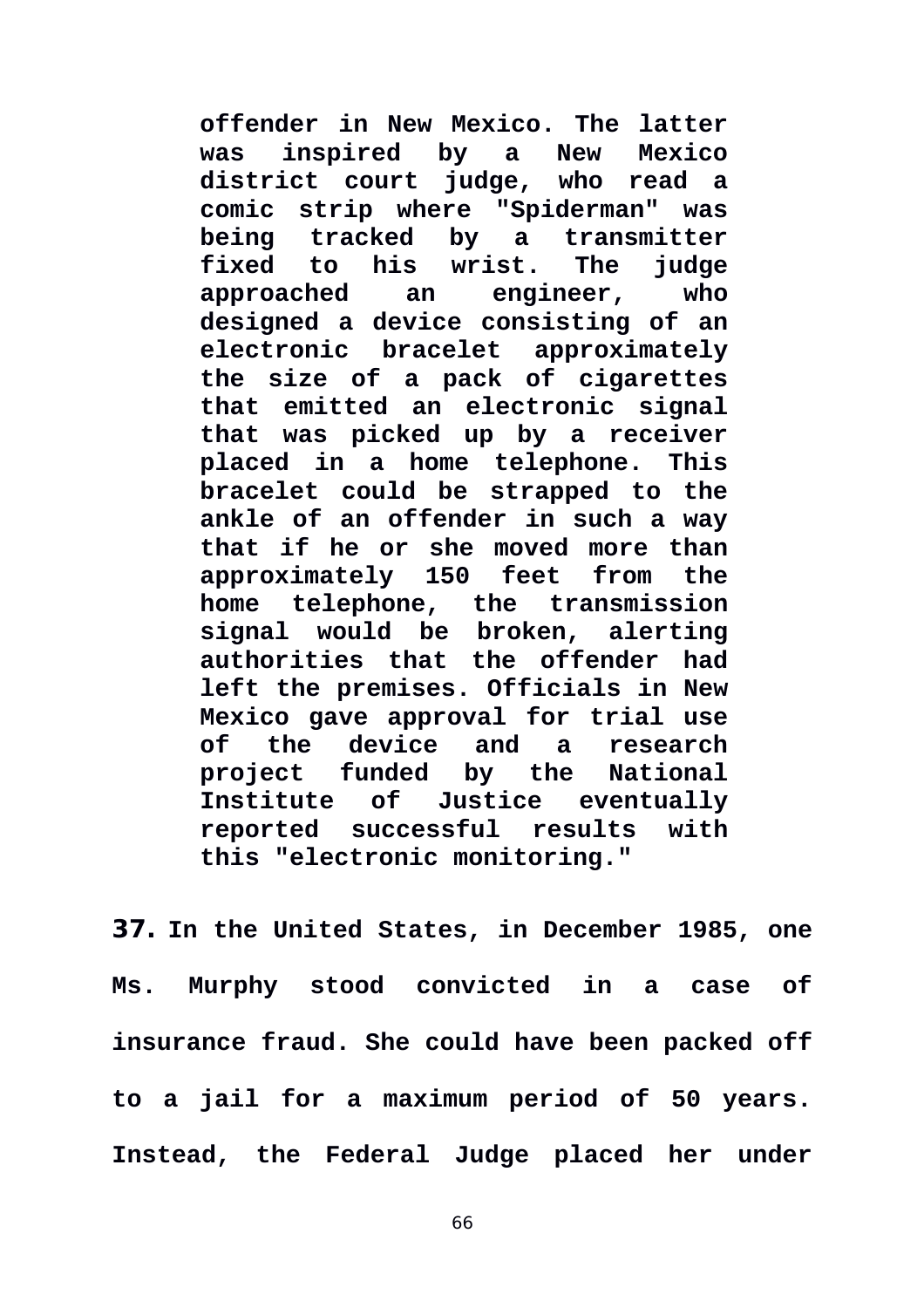**house arrest (See 108 F.R.D. 437, 439 (E.D.N.Y. 1985). This is what the Federal Judge** *inter alia* **ordered: -** 

> **"The sentencing of Maureen Murphy requires, in the court's opinion, a sentence not heretofore used in this District and almost never used in the country in the federal court. It is used elsewhere in the world and is considered by some to be highly objectionable. The difference, however, is that in other countries it is used to repress political dis- sent and before trial. Here it will be used after a full trial where the defendant has been found guilty of a serious offense. The penalty is house arrest."**

**She was allowed to leave her apartment only for medical reasons, employment, religious services or to conduct essential food shopping. House arrest has been employed in the United States essentially as an intermediate level penal sanction. In other words, upon being found guilty instead of sentencing the convict to a**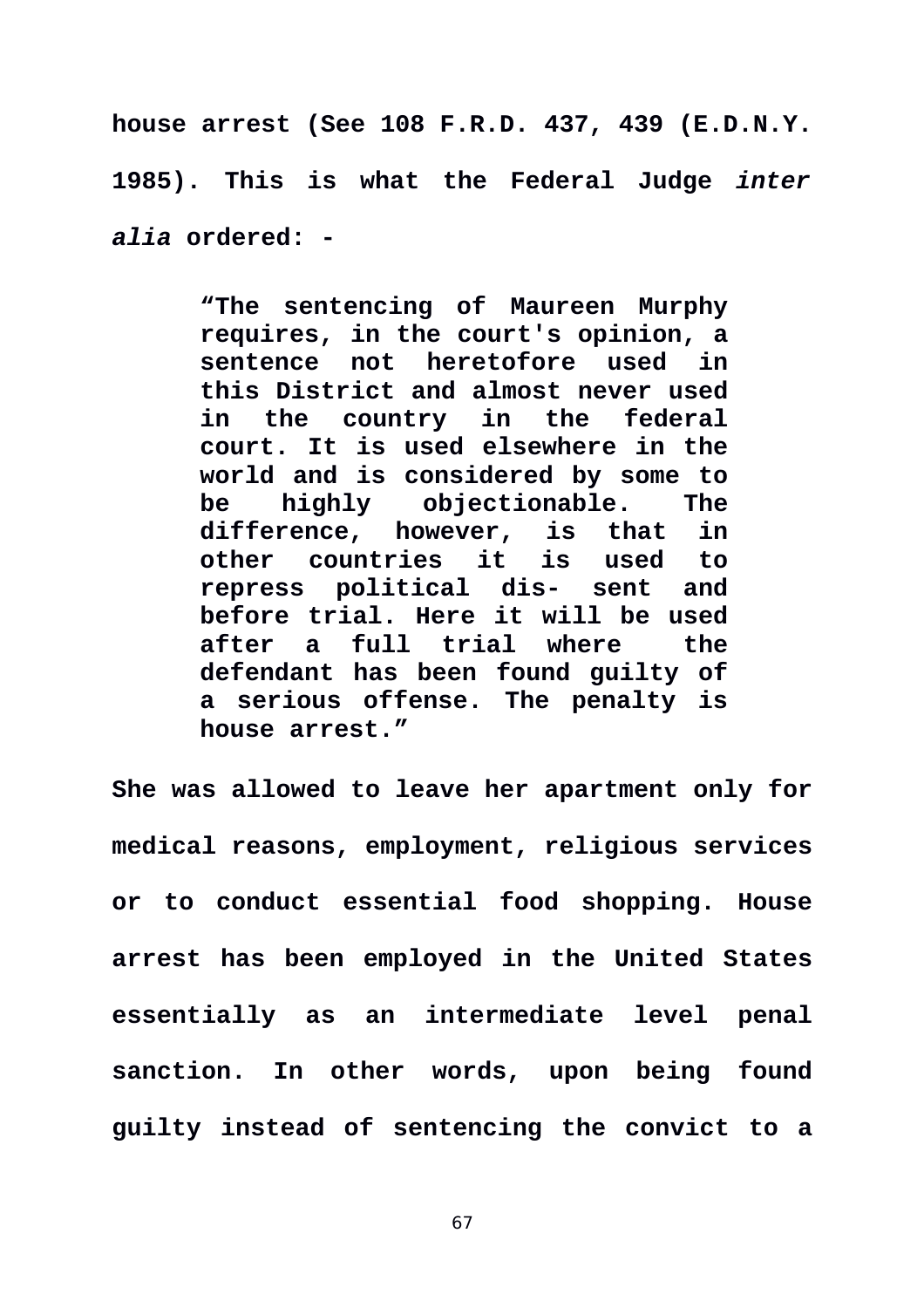**term in prison and in lieu of incarceration, as a condition of probation, the convict is compelled to confine himself to his place of residence. Interestingly, consistent with the constitutional protection afforded under United States constitution, the house arrest does not visit the convict with an absolute restriction from leaving his home. In the article "House Arrest", a critical analysis of an intermediate level penal sanction by Jeffrey N. Hurwitz, we notice the following:-**

> **"House arrest is a form of intensive law enforcement supervision characterized by confinement to the offender's place of residence with permission to leave only for explicit, preauthorized purposes. Generally, it is imposed as a penal sanction in lieu of incarceration and mandated by the sentencing judge as a condition of probation. In Florida, however, house arrest is considered a criminal sanction entirely separate from probation. In addition, at least one jurisdiction has reported using**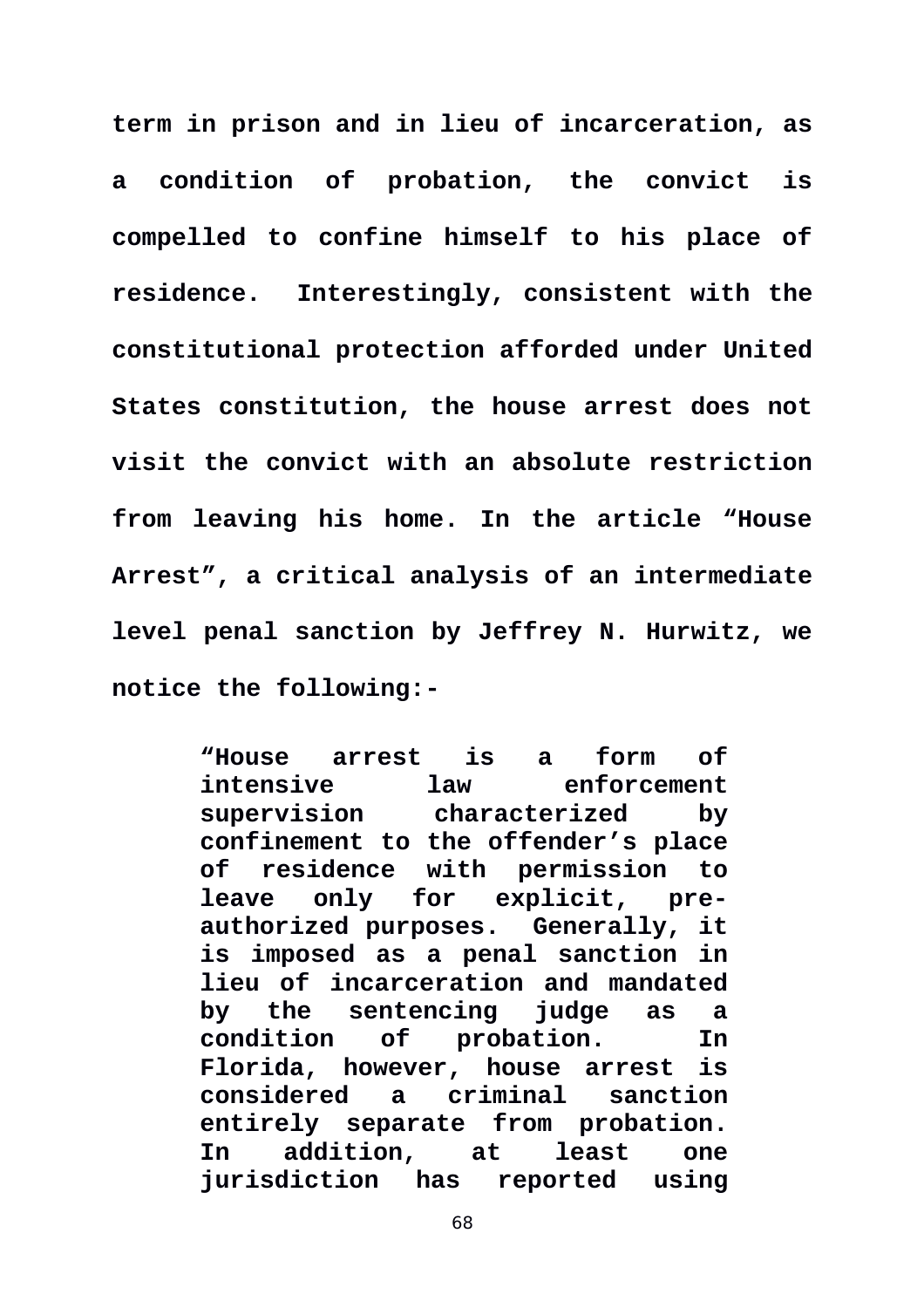**house arrest for individuals who have been released on their own recognizance while awaiting trial.** 

**For example, a number of states and counties have recently added intensive supervision to probation programs in order to provide an intermediate punishment in lieu of incarceration for selected offenders. Many of the reported conditions of intensive supervision strategies are similar or even identical to those imposed as part of the house arrest sanction. For example, multiple weekly contacts between offenders and probation officers, as well as mandatory employment, may be common to both control techniques.**

**The unique restriction on the offender's freedom to leave home is the distinguishing feature of the house arrest sanction. Although other heightened surveillance sanctions generally include strict curfews, house arrest allows the offender to leave her residence only for specific purposes, unless time spent away from home is used for pre-authorized ends, the offender risks detention and incarceration.**

**The Florida Community Control statute mandates that the court impose "intensive supervision and surveillance for an offender placed into community control, which may**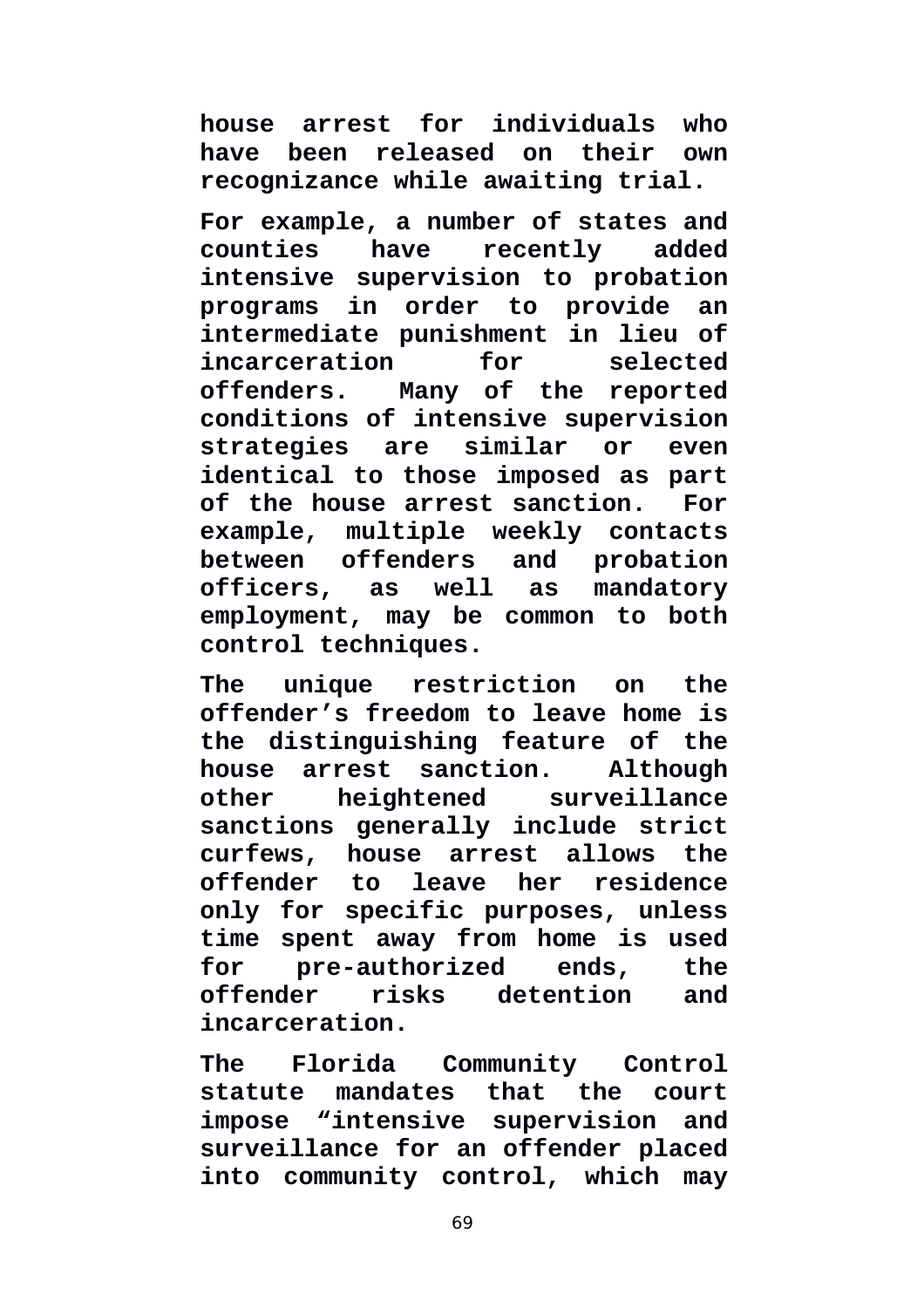**include … confinement to an agreedupon residence during hours away from employment and public service activities. The Florida law has classified three tiers of permissible travel, ranked according to the purposes for spending time away from the site of confinement. "Essential travel" includes travel for work, religious expression, vocational or educational training, selfimprovement programming, public service, and scheduled appointments with the supervising officer. Movement from the home oriented toward "the fulfilment of the basic needs of the community controllee" is considered "acceptable travel. All three types of travel must be approved in advance, although movements for family emergencies may occur without pre-authorization provided that they are reported no later than the following day."**

**We may also notice the following discussion in**

**the said article: -**

**"While the conditions of house arrest imposed in Murphy are highly restrictive, another federally imposed home confinement pro- gram establishes even greater control. In United States v. Wayte3 the defendant was**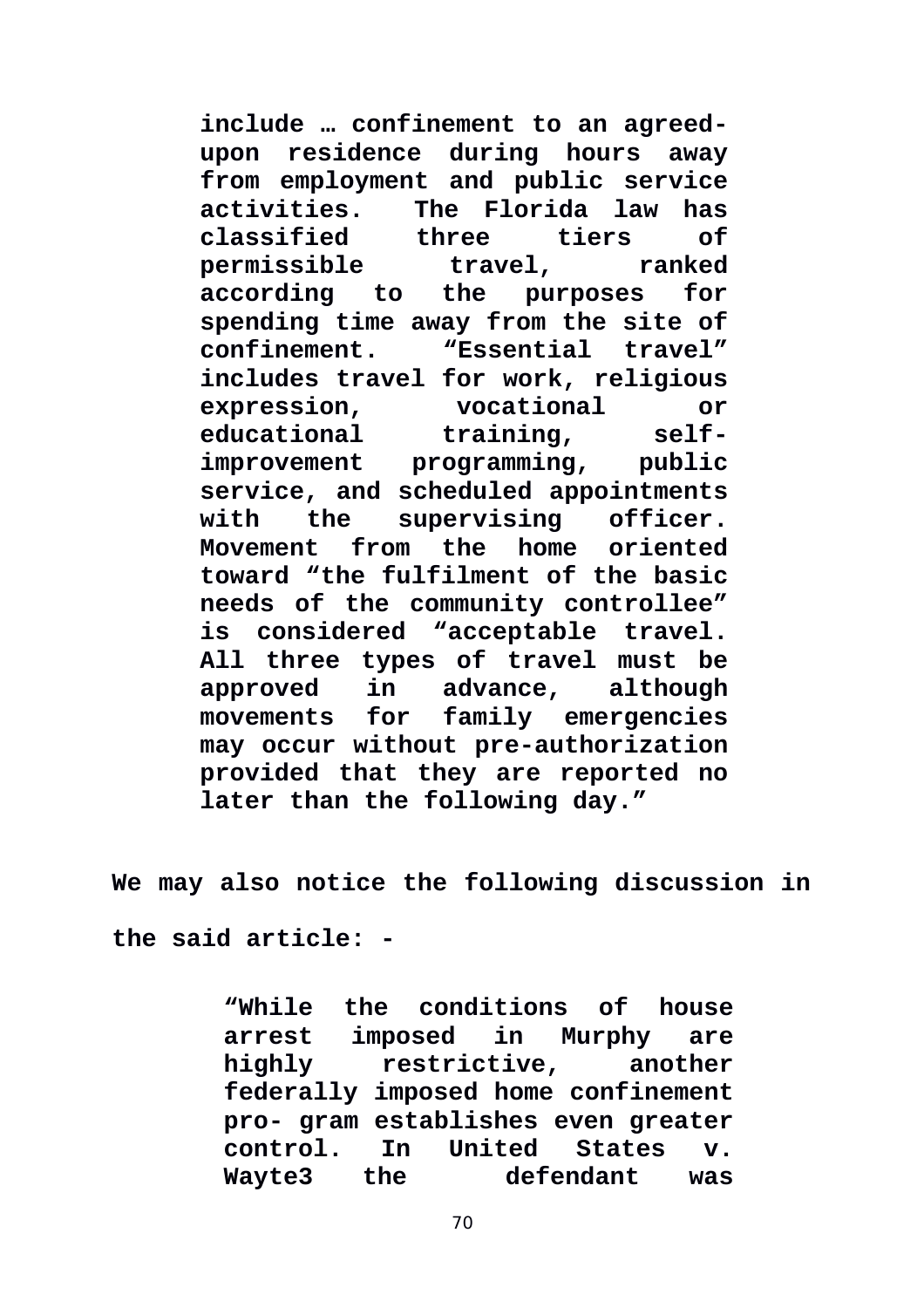**convicted for failure to register with the Selective Service System." The imposition of sentence was suspended and the defendant was placed on probation for six months. The court ordered that the entire probationary period be spent under house arrest at the residence of Wayte's grandmother, and that Wayte be allowed to leave his site of confinement only for "emergency purposes with the permission of the probation officer."3" The house arrest regime in Wayte is the most restrictive yet reported. Because Wayte is unable to leave home at all, he is precluded from obtaining outside employment. All travel from his site of confinement must be only in response to a life-threatening crisis; apparently, even movement for religious expression must be approved by the probation officer as an emergency. He is functionally isolated and removed from the outside world, as if he were incarcerated, his wife acts as his intermediary with the community."** 

**38. In the caption "the goals of house arrest", we notice the following discussion: -**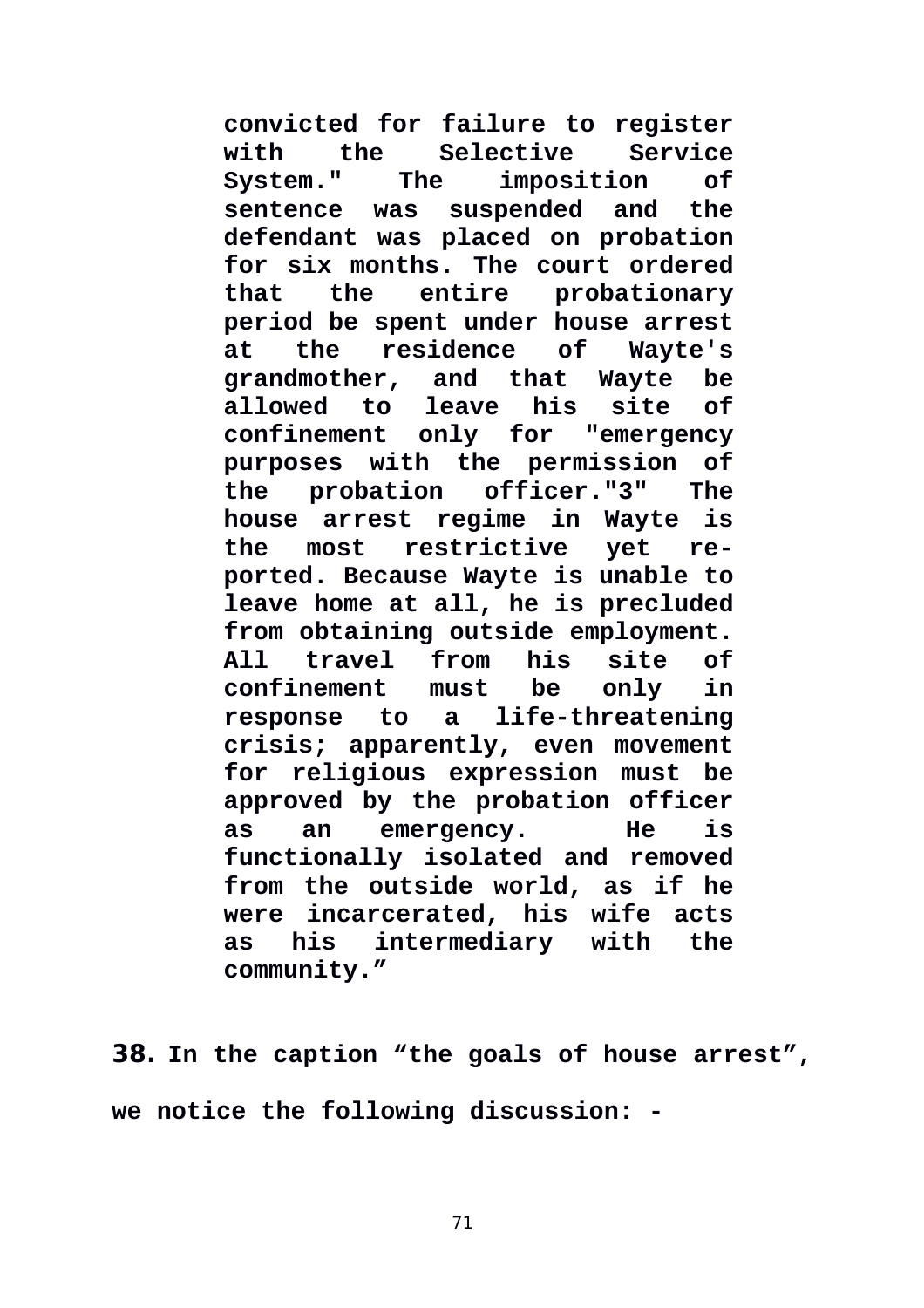**"Yet house arrest, generally imposed as a special condition of probation, includes a distinctly retributive component.42 The sentencing court in Murphy describes the incorporation of retribution, humiliation, and deterrence into the traditionally palliative scheme of probation: There will be some people who will believe that this sentence is much too lenient. Others will believe it too humiliating. Public humiliation is a part of the punishment .... In many respects the colonial use of stocks and the equivalent punishment in other societies served a useful goal in providing swift social disapproval as a deterrent. It is obvious that some form of this disapproval is required under modern conditions."**

**39. Among the advantages which have been perceived in promoting the house arrest, have been avoidance of overcrowding of the prisons and also cost saving. However, concerns have also emerged in regard to the issues arising out of the proper supervision of house arrest.**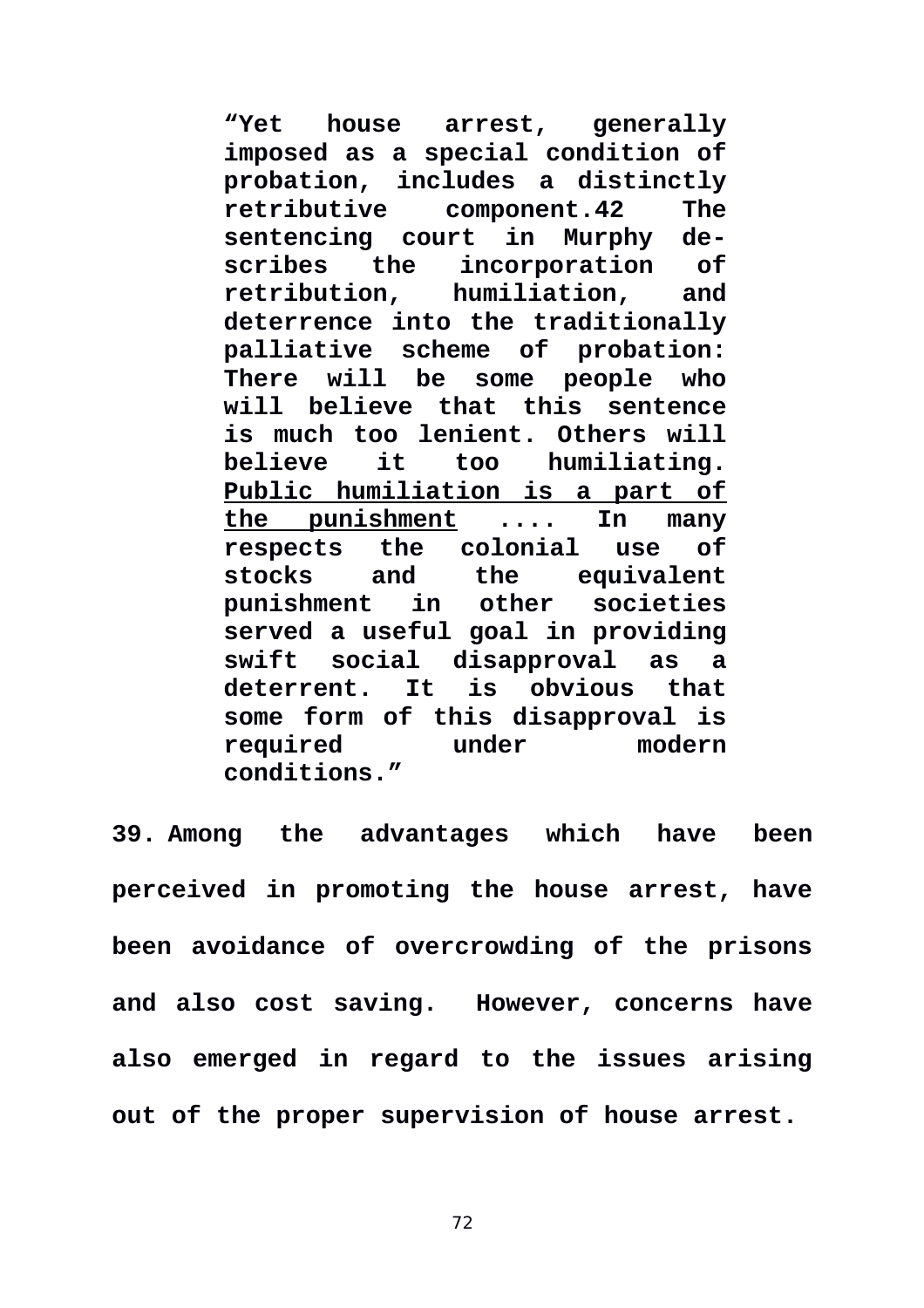**40. The said article goes on to describe house arrest as a community based probationary sanction. We may also notice the following discussion under the heading of waiver and probation being an act of grace: -** 

> **"Moreover, because of the particularly restrictive nature of home confinement, the implicated constitutional right might not be waivable. For example, if a confinee's housing is substandard, home confinement imposed by the state may violate the eighth amendment ban on cruel and unusual punishment. Similarly, it is likely that the offender might sacrifice a right that is not alienable to the state. If a regime of home confinement does not include access to a house of worship, the state will have coerced from the offender a waiver or transfer of the inalienable right to freedom of worship guaranteed by the free exercise clause of the first amendment. [Refer to decision by EC. Also refer to Russian.]"**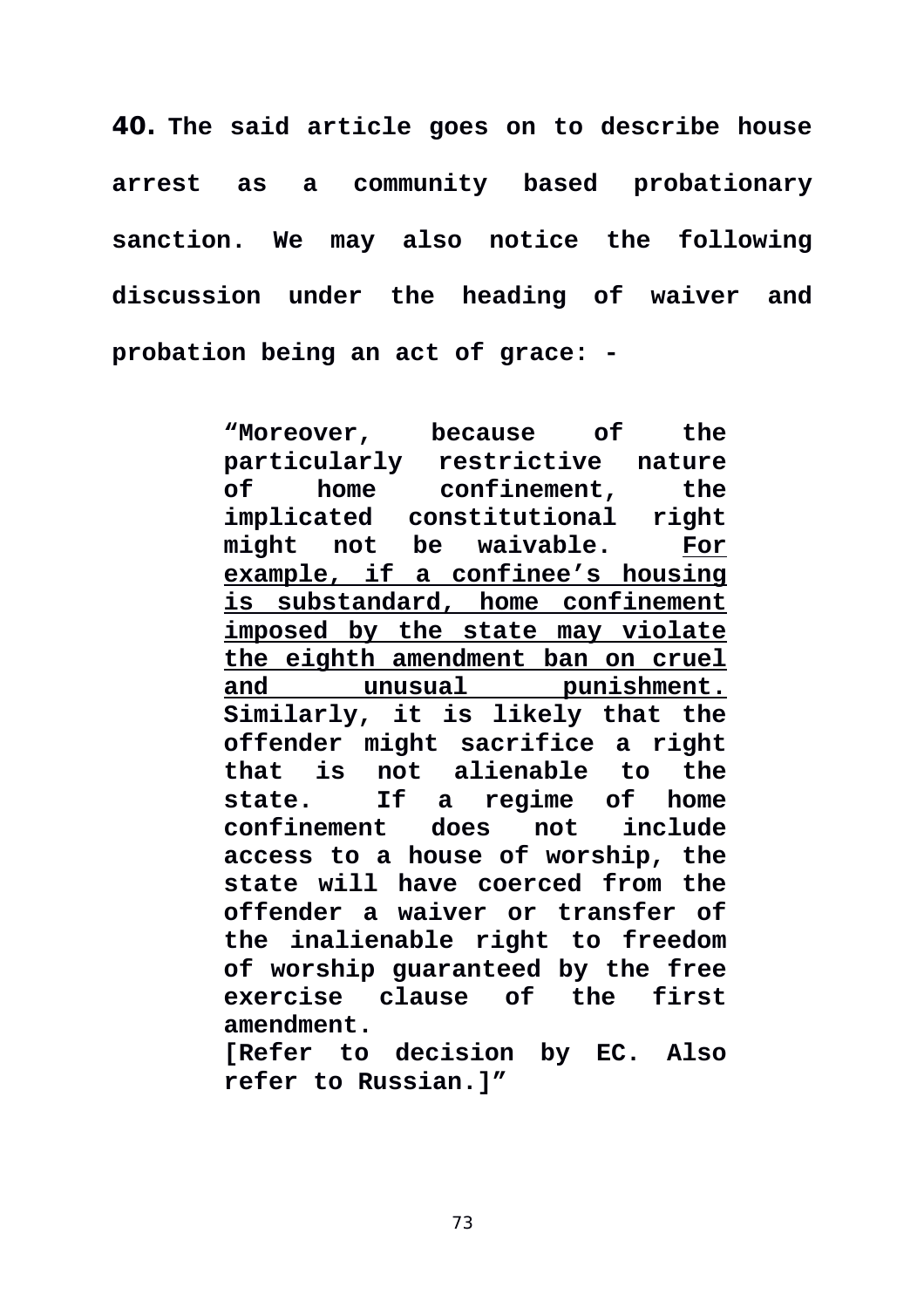**41. It will be noticed that ordinarily in the United States, house arrest is ordered after the trial is conducted and an accused is found guilty. No doubt, it has also been resorted in respect of juveniles even during the pendency of the proceedings against him.** 

**42. In** *Buzadji v. Moldova***; 398 Butterworths Human Rights Cases 42, the European Court of Human Rights (Grand Chamber), was dealing with a case against the Republic of Moldova lodged under Article 34 of the Convention for the Protection of Human Rights and Fundamental Freedoms, 1950. Dealing with the questions, whether the applicant is deprived of liberty and whether the applicant had waived his right to liberty, i***nter alia,* **the Court held as follows:-** 

> **"As it does in many other areas, the court insists in its case law on an autonomous interpretation of**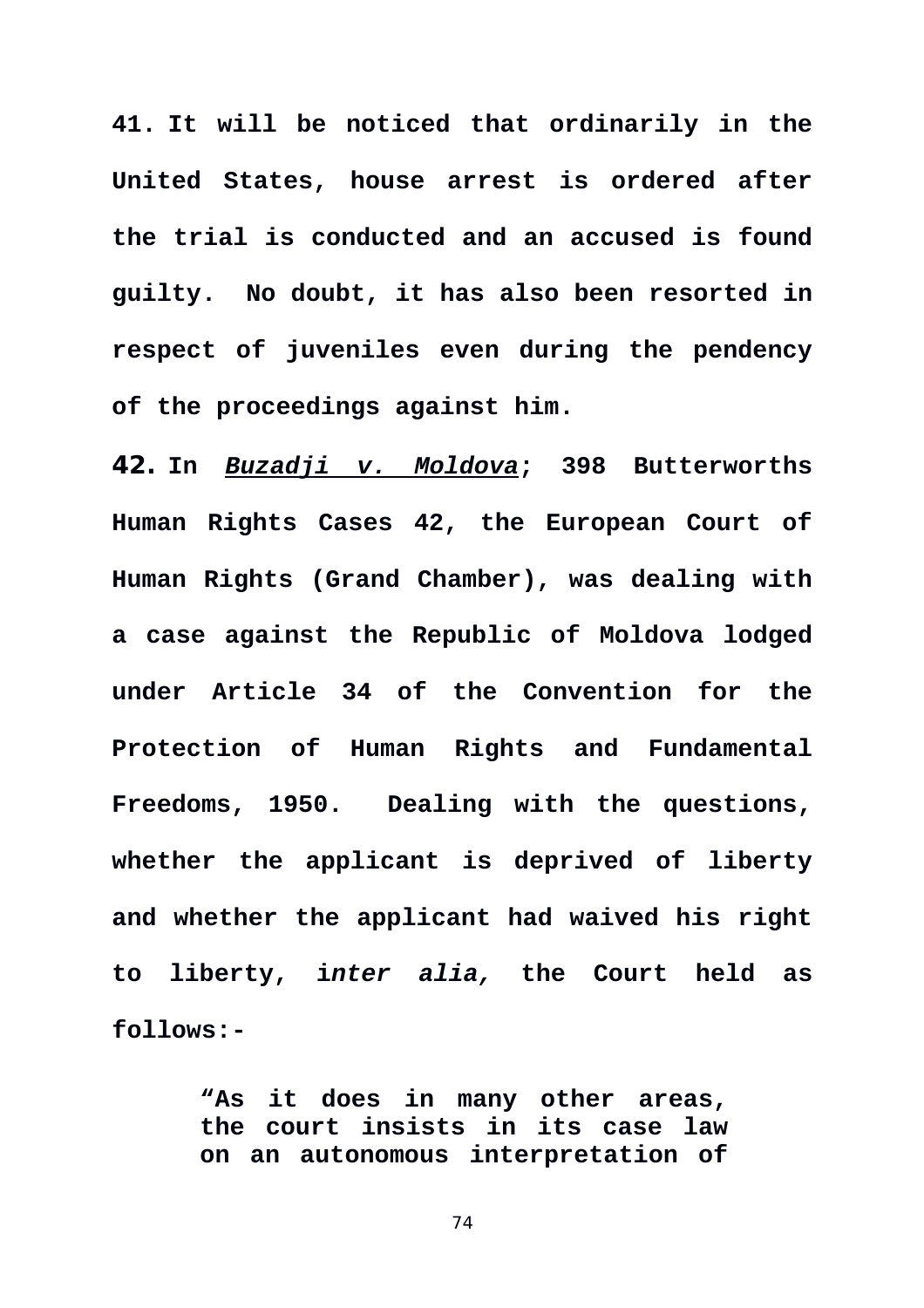**the notion of deprivation of liberty. A systematic reading of the Convention shows that mere restrictions on the liberty of movement are not covered by art 5 but fall under art 2(1) of Protocol No 4. However, the distinction between the restriction of movement and the deprivation of liberty is merely one of degree or intensity, and not one of nature or substance. In order to determine whether someone has been 'deprived of his liberty' within the meaning of art 5, the starting point must be the concrete situation and account must be taken of a whole range of criteria such as the type, duration, effects and manner of implementation of the measure in question (see Guzzardi v Italy (1980) 3 EHRR 333, [1980] ECHR 7367/76, paras 92–93).** 

**According to the court's case law (see, among many others, Mancini v Italy (App no 44955/98) (judgment, 2 August), para 17; Lavents v Latvia (App no 58442/00) (judgment, 28 November 2002), paras 64–66; Nikolova v Bulgaria (No 2) [2004] ECHR 40896/98, para 60; Ninescu v Moldova (App no 47306/07) (judgment, 15 July 2014), para 53; and Delijorgji v Albania [2015] ECHR 6858/11, para 75), house arrest is considered, in view of its degree and intensity, to amount to deprivation of liberty within**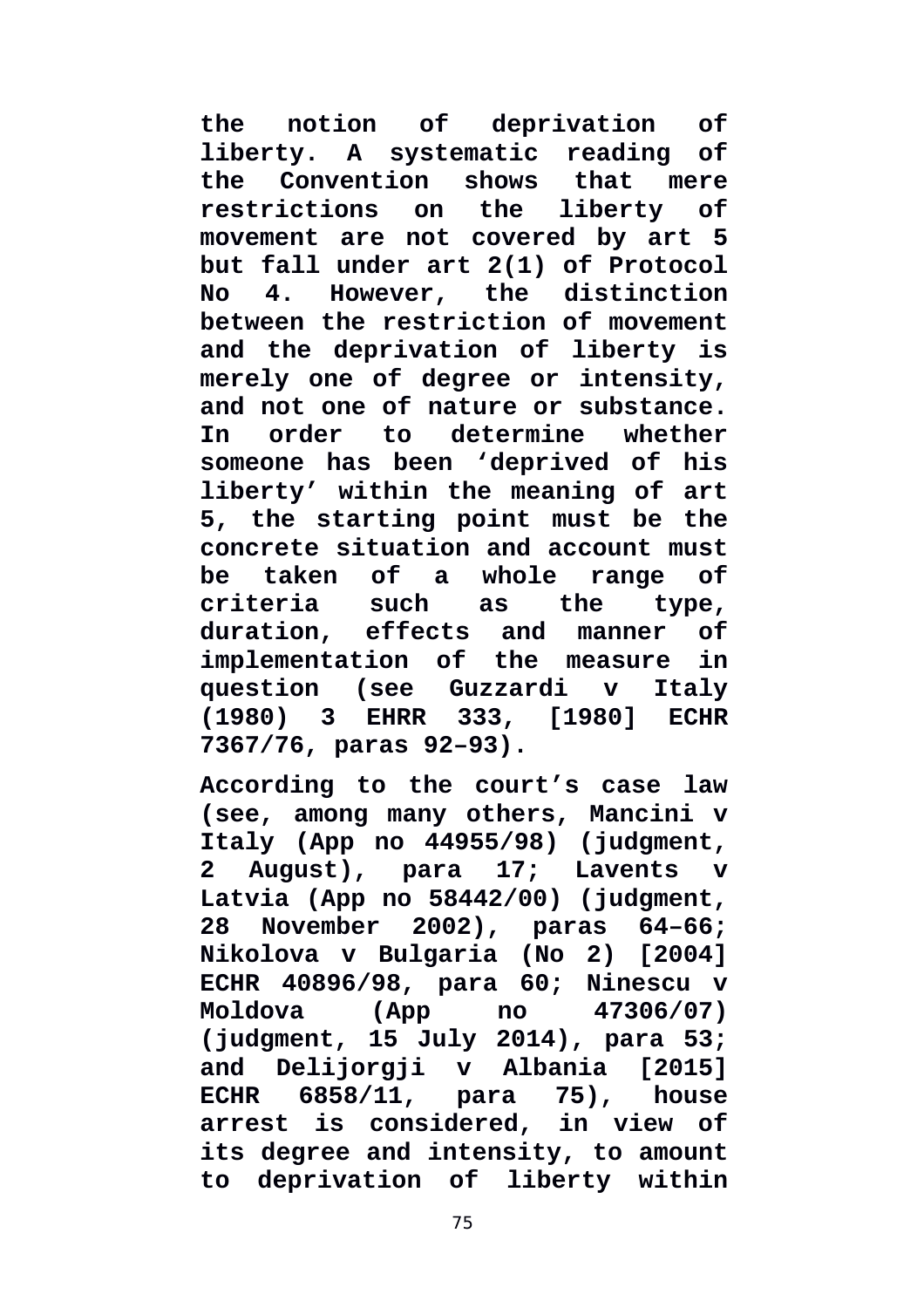**the meaning of art 5 of the Convention.** 

**In Storck v Germany (2005) 43 EHRR 96, [2005] ECHR 61603/00, para 75 the court held that the right to liberty is too important in a 'democratic society' within the meaning of the Convention for a person to lose the benefit of the protection of the Convention for the sole reason that he gives himself up to be taken into detention. Detention might violate art 5 even though the person concerned might have agreed to it (see De Wilde v Belgium (1971) 1 EHRR 373, [1971] ECHR 2832/66, para 65)."**

**We may also notice:-**

**"The government submitted that lesser reasons were required in order to justify house arrest than detention in an ordinary remand facility because the former measure was more lenient than the latter.** 

**It is true that in most cases house arrest implies fewer restrictions and a lesser degree of suffering or inconvenience for the detainee than ordinary detention in prison. That is the case because detention in custody requires integrating the individual into a new and sometimes**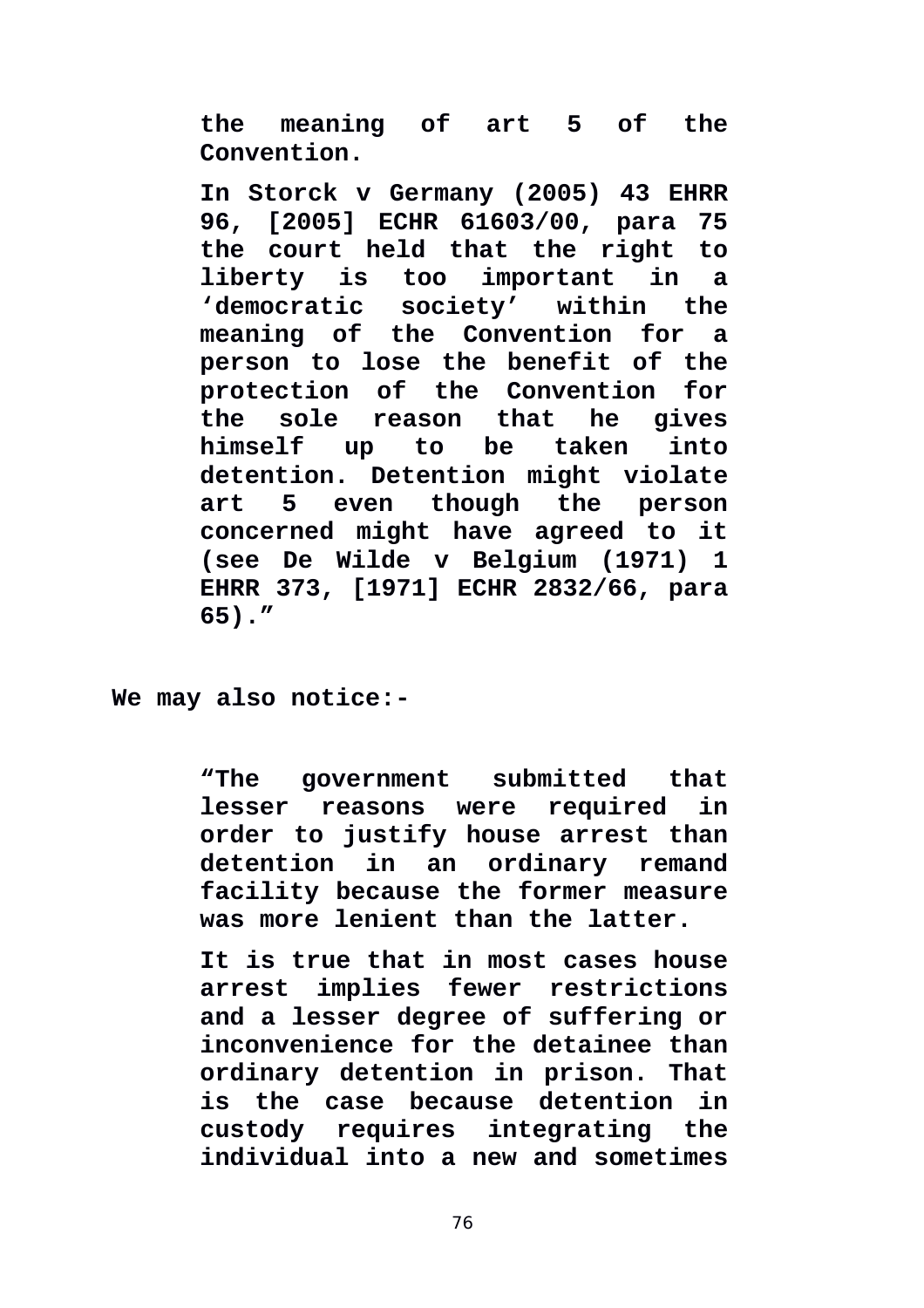**hostile environment, sharing of activities and resources with other inmates, observing discipline and being subjected to supervision of varying degrees by the authorities twenty-four hours a day. For example, detainees cannot freely choose when to go to sleep, when to take their meals, when to attend to their personal hygiene needs or when to perform outdoor exercise or other activities. Therefore, when faced with a choice between imprisonment in a detention facility and house arrest, as in the present case, most individuals would normally opt for the latter.** 

**However, the court notes that no distinction of regime between different types of detention was made in the Letellier principles (see para 92, above). It further reiterates that in Lavents (cited above), where the court was called upon to examine the relevance and sufficiency of reasons for depriving the applicant of liberty pending trial for a considerable period of time, the respondent government had unsuccessfully argued that different criteria ought to apply to the assessment of the reasons for the impugned restriction on liberty as the applicant had been detained not only in prison but also been held in house arrest and in hospital. The court dismissed the argument,**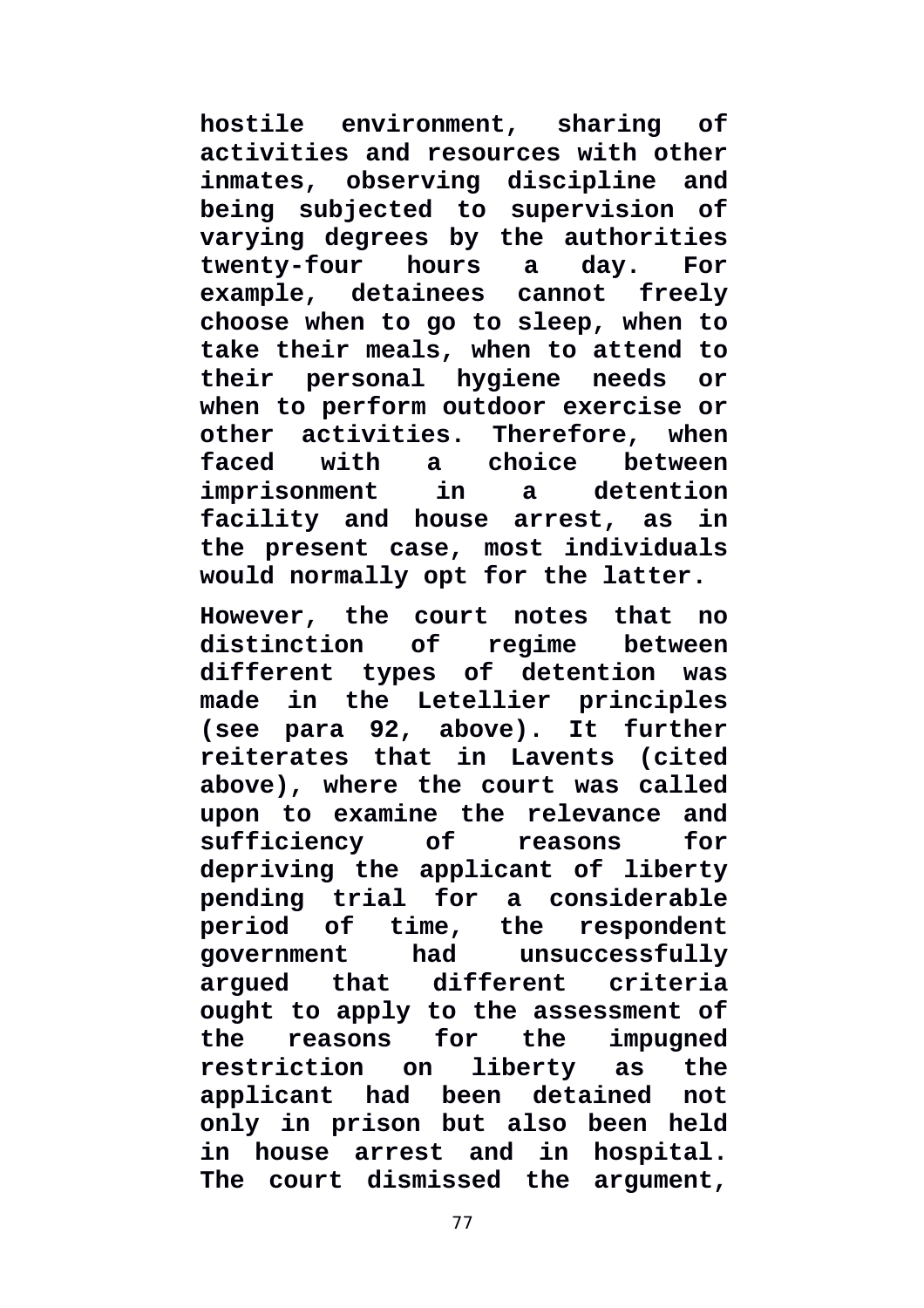**stating that art 5 did not regulate the conditions of detention, referring to the approach previously adopted in Mancini (cited above) and other cases cited therein. The court went on to specify that the notions of 'degree' and 'intensity' in the case law, as criteria for the applicability of art 5, referred only to the degree of restrictions to the liberty of movement, not to the differences in comfort or in the internal regime in different places of detention. Thus, the court proceeded to apply the same criteria for the entire period of deprivation of liberty, irrespective of the place where the applicant was detained."**

### **HOUSE ARREST IN INDIA**

**43. In India, the concept of house arrest has its roots in laws providing for preventive detention. Section 5 of the National Security Act, 1980, is a law providing for preventive detention. Section 5 reads as follows:-** 

> **"5. Power to regulate place and conditions of detention.—Every person in respect of whom a**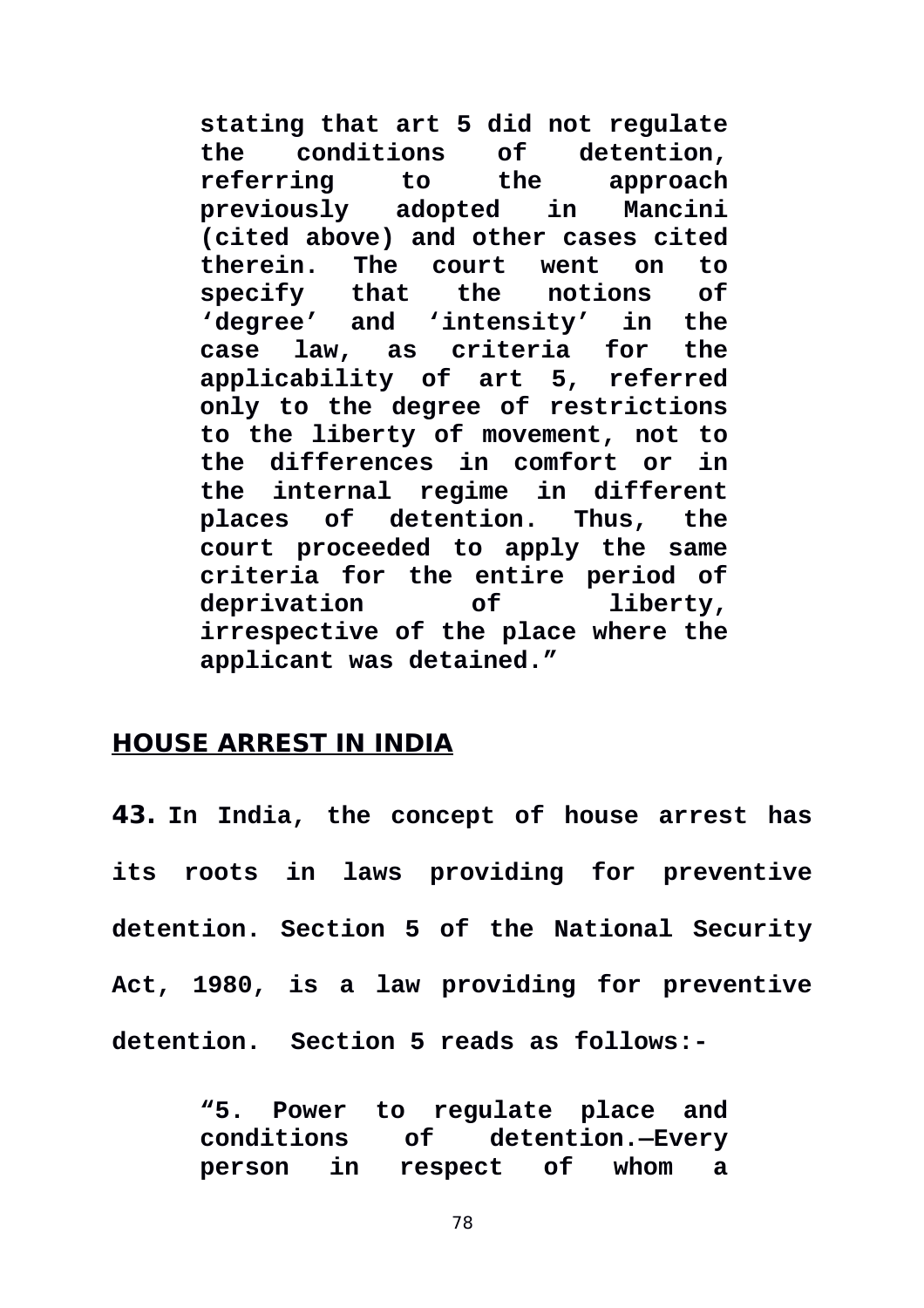**detention order has been made shall be liable—**

**[\(a\)](https://indiankanoon.org/doc/833773/) to be detained in such place and under such conditions, including conditions as to maintenance, discipline and punishment for breaches of discipline, as the appropriate Government may, by general or special order, specify; and**

**[\(b\)](https://indiankanoon.org/doc/1690941/) to be removed from one place of detention to another place of detention, whether within the same State or in another State, by order of the appropriate Government: Provided that no order shall be made by a State Government under clause (b) for the removal of a person from one State to another State except with the consent of the Government of that other State."**

**Article 22(3) reads as follows: -**

**"22(3).Nothing in clauses (1) and (2) shall apply**

**(a) to any person who for the time being is an enemy alien; or**

**(b) to any person who is arrested or detained under any law providing for preventive detention."**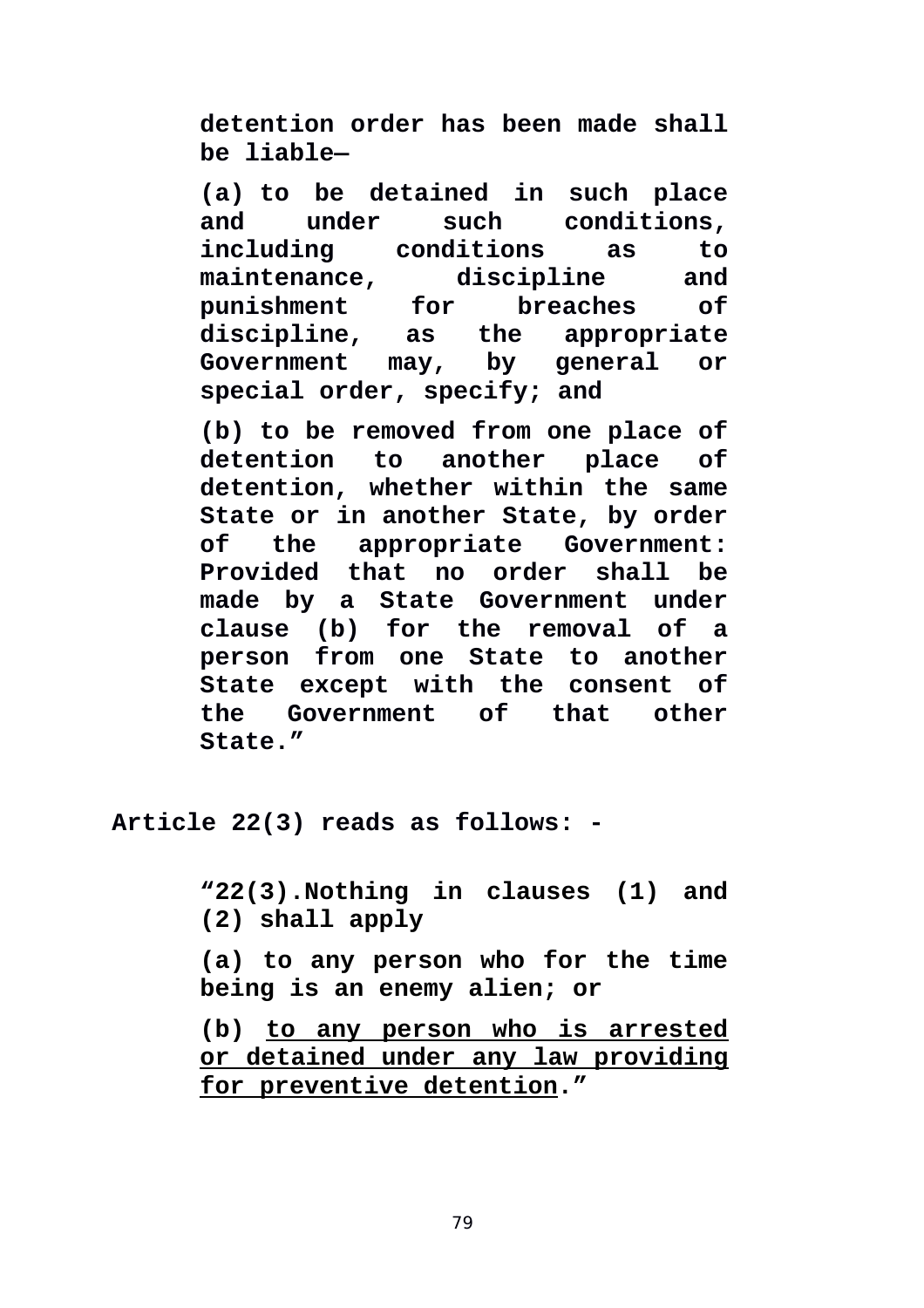**Thus, the safeguards under Article 22(1) and Article 22(2) are not available under a law providing for preventive detention.** 

**44. We notice that** *State of Rajasthan and Ors. vs. Shamsher Singh[6](#page-79-0)* **was a case under the said act. It was a case where the High Court had after quashing the order of detention on certain grounds gave certain directions. The detenu was to be released from the central jail but thereafter it was directed that the detenu be placed under house arrest or in place like Dak Bungalow or Circuit House with members of his family consisting of his wife and children. The authorities were to permit interview with other relatives also if the detenu was kept outside the house. This Court allowed the appeal of the state finding that the requirements of law in relation to detention**

<span id="page-79-0"></span><sup>6</sup> **AIR (1985) SC 1082**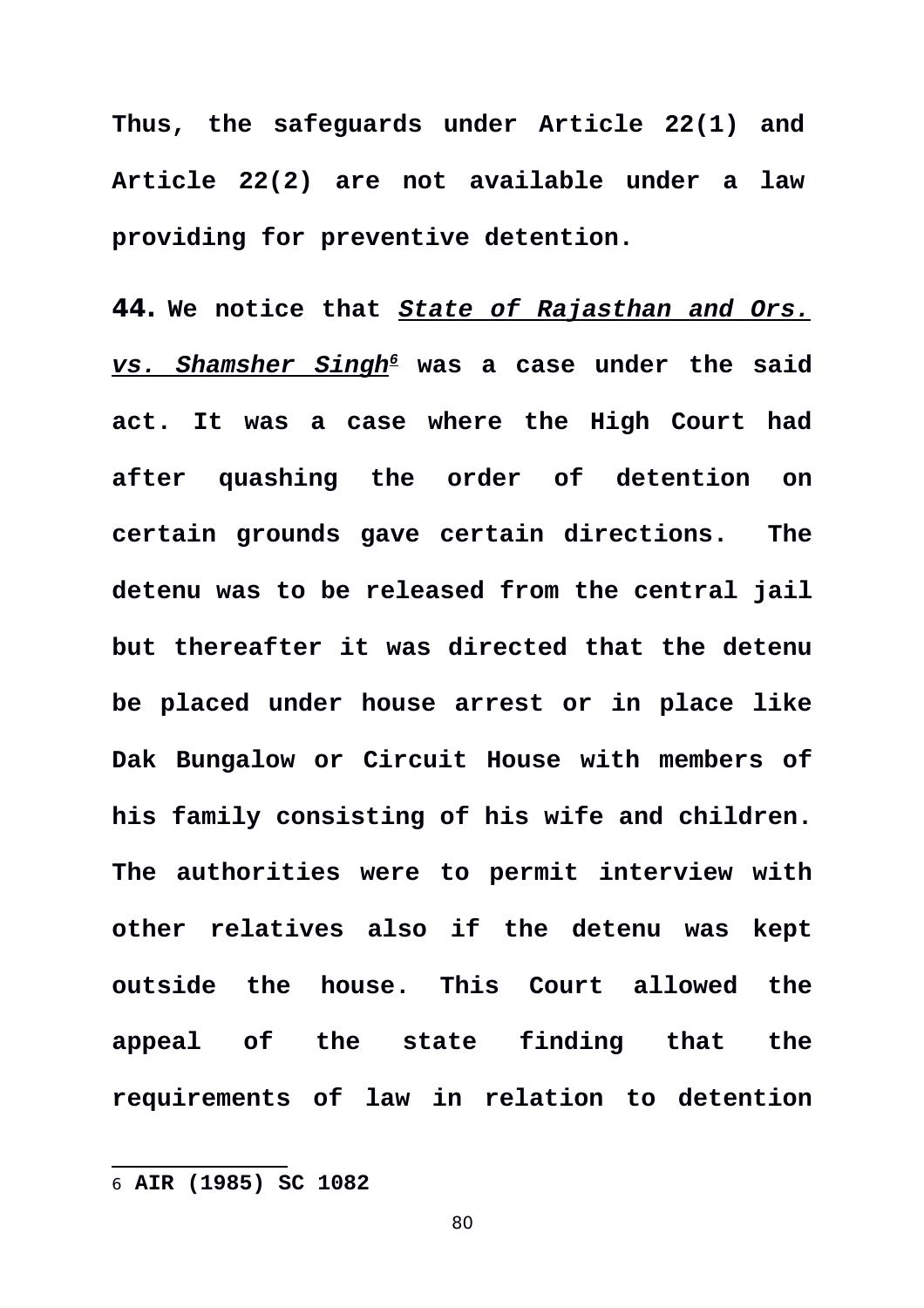**had been complied with and the detention was wrongly quashed. In** *A.K. Roy and Ors. vs. Union of India (UOI) and Ors***. [7](#page-80-0) a Constitution Bench also dealt with the issue relating to preventive detention and house arrest in the said context. We may notice only paragraph 74.** 

> **"74. By Section 5, every person in respect of whom a detention order has been made is liable-**

> **a. to be detained in such place and under such conditions, including conditions as to maintainance, discipline and punishment for breaches of discipline, as the appropriate Government may, by general or special order, specify: and**

> **b. to be removed from one place of detention to another place of detention, whether in the same State or another State, by order of the appropriate Government.**

> **The objection of the petitioners to these provisions on the ground of their unreasonableness is not wholly without substance. Laws of preventive detention cannot, by the back-door, introduce procedural measures of a punitive kind.**

<span id="page-80-0"></span><sup>7</sup> **AIR (1982) SC 710**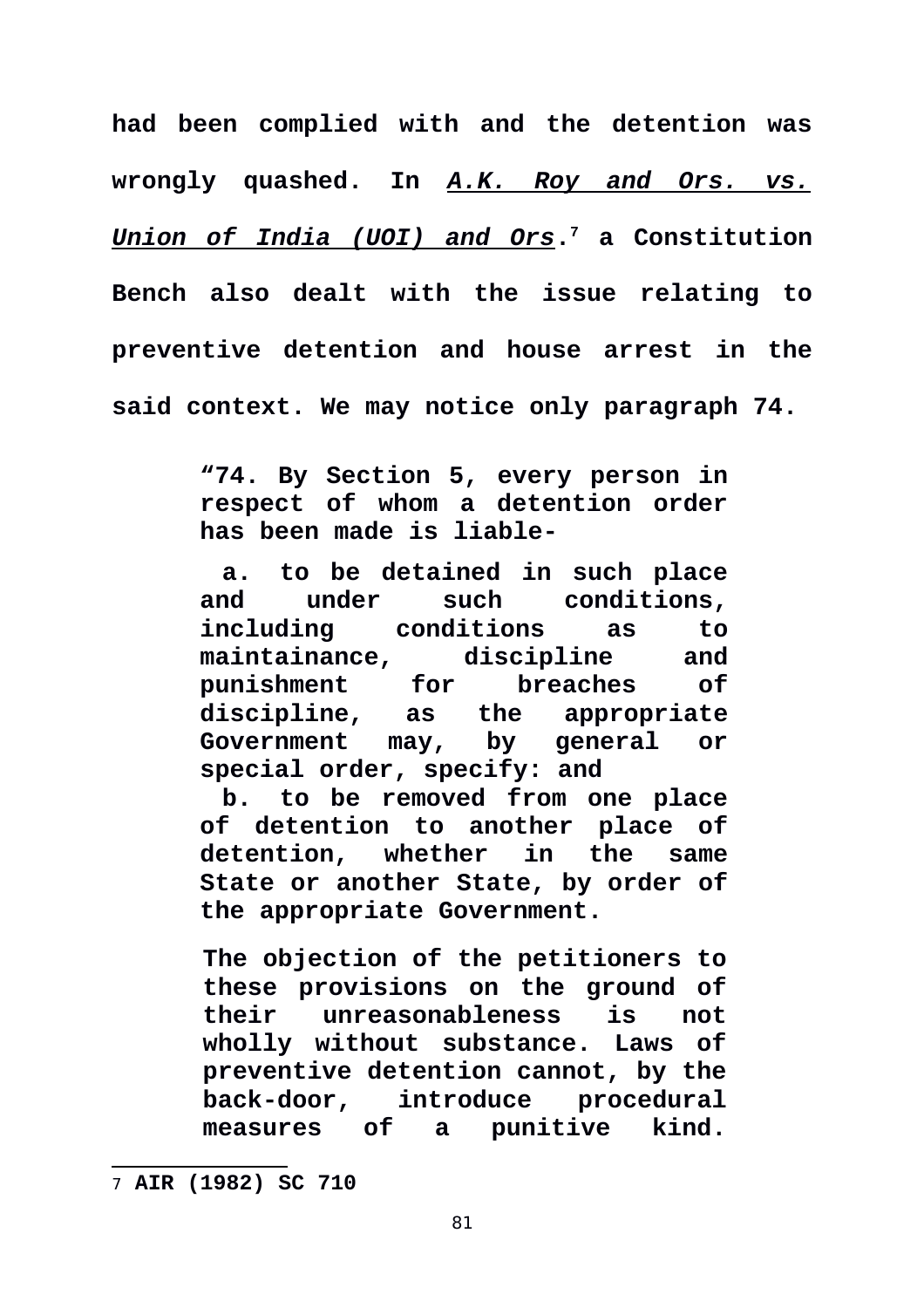**Detention without trial is an evil to be suffered, but to no greater extent and in no greater measure than is minimally necessary in the interest of the country and the community. It is neither fair nor just that a detenu should have to suffer detention in "such place" as the Government may specify. The normal rule has to be that the detenu will be kept in detention in a place which is within the environs of his or her ordinary place of residence. If a person ordinarily resides in Delhi, to keep him in detention in a far off place like Madras or Calcutta is a punitive measure by itself which, in matters of preventive detention at any rate, is not to be encouraged. Besides, keeping a person in detention in a place other than the one where he habitually resides makes it impossible for his friends and relatives to meet him or for the detenu to claim the advantage of facilities like having his own food. The requirements of administrative convenience, safety and security may justify in a given case the transfer of a detenu to a place other than that where he ordinarily resides, but that can only be by way of an exception and not as a matter of general rule. Even when a detenu is required to be kept in or transferred to a**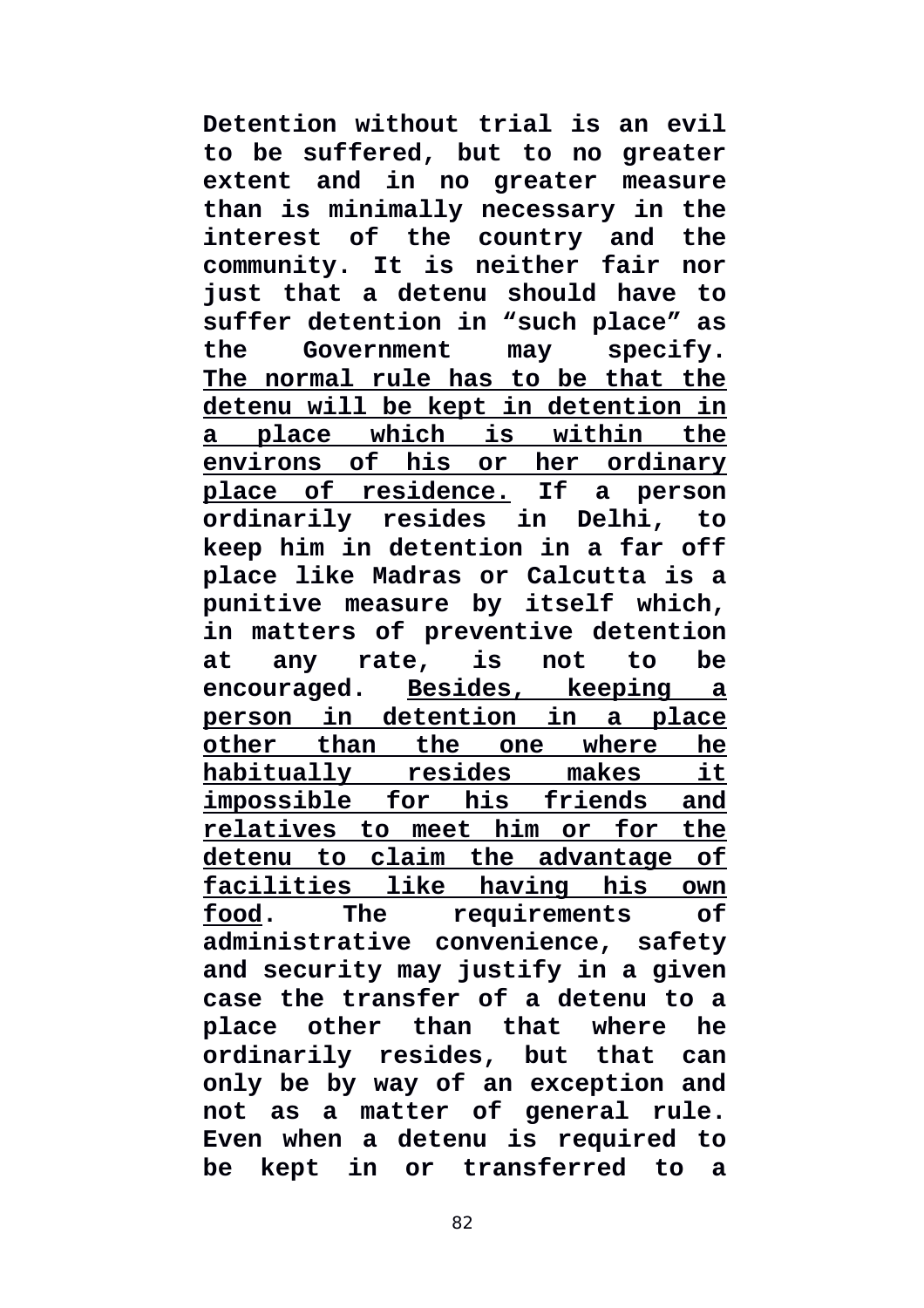**place which is other than his usual place of residence, he ought not to be sent to any far-off place which, by the very reason of its distance, is likely to deprive him of the facilities to which he is entitled. Whatever smacks of punishment must be scrupulous avoided in matters of preventive detention."** 

**45. Thus 'house arrests' have been resorted to in India, in the context of law relating to 'preventive detention'. What is however relevant is that preventive detention is also a form of forced detention. House arrest is also custody and forced detention.** 

**46. As to whether such detention would qualify as custody under Section 167 will be considered when we discuss the provision relating to set off under Section 428 of Cr.P.C.** 

#### **A LOOK AT PRISONS IN INDIA**

**47. The executive summary published by the National Crime Records Bureau for 2019 is as follows: -**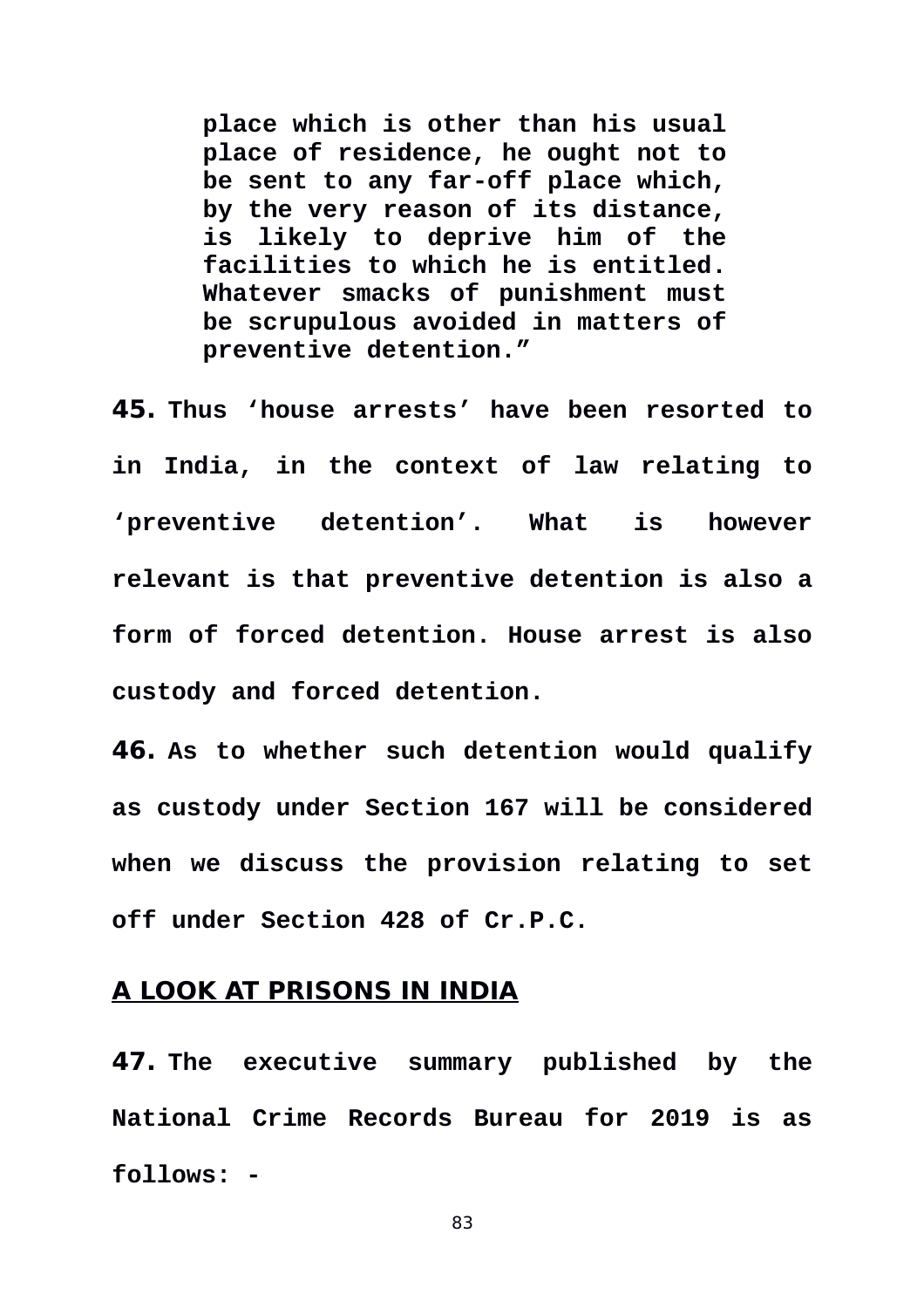## **"Prison Statistics India – 2019 Executive Summary**

| Year | No. of prisons | Capacity<br>Actual | NO.              | of $\vert$ 0 ccupancy<br>rate |
|------|----------------|--------------------|------------------|-------------------------------|
|      |                | of Priosns         | <b>Prisoners</b> | at   at   the end of          |
|      |                |                    | of l<br>the end  | the year                      |
|      |                |                    | the year         |                               |
| 2017 | 1,361          | 3, 91, 574         | 4,50,696         | 115.1%                        |
| 2018 | 1,339          | 3,96,223           | 4,66,084         | 117.6%                        |
| 2019 | 1,350          | 4,03,739           | 4,78,600         | 118.5%                        |

#### **Prisons – Types & Occupancy**

**1. The total number of prisons at national level has increased from 1,339 in 2018 to 1,350 in 2019, having increased by 0.82%.** 

**2. The 1,350 prisons in the country consist of 617 Sub Jails, 410 District Jails, 144 Central Jails, 86 Open Jails, 41 Special Jails, 31 Women Jails, 19 Borstal School and 2 Other than the above Jails.** 

**3. The highest number of jails was reported in Rajasthan (144) followed by Tamil Nadu (141), Madhya Pradesh (131), Andhra Pradesh (106), Karnataka (104) and Odisha (91). These Six (6) States together cover 53.11 % of total jails in the country as on 31st December, 2019.** 

**4. Delhi has reported the highest number of Central jails (14) in the country. States/UTs like Arunachal Pradesh, Meghalaya, A & N Island, D & N Haveli, Daman & Diu and**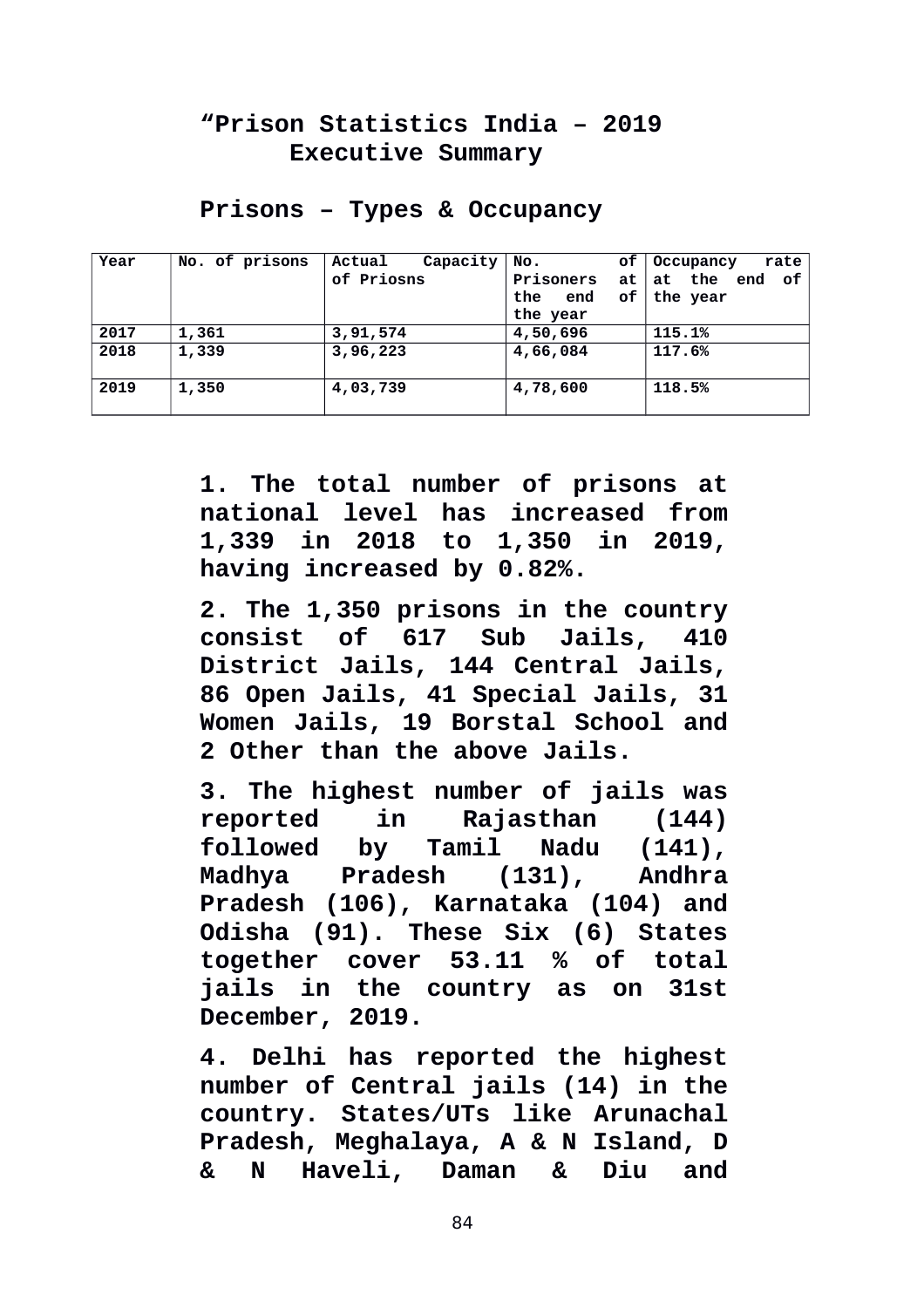**Lakshadweep have no central Jail as on 31st December, 2019.** 

**5. Uttar Pradesh has reported the highest number of District jails (62). States/UTs like Goa, Chandigarh, D & N Haveli, Daman & Diu, Delhi, Lakshadweep and Puducherry have no District Jail as on 31st December, 2019.** 

**6. Tamil Nadu has reported highest number of Sub-jails (96). States/UTs like Arunachal Pradesh, Goa, Haryana, Meghalaya, Mizoram, Nagaland, Sikkim, Chandigarh and Delhi have no sub-jail in their States/UTs, as on 31st December, 2019.**

**7. Only 15 States/UTs were having Women Jails (31 Women Jails) with a total capacity of 6,511 in India. These States/UTs (number of Jails, Inmates Capacity) are – Rajasthan (7) (1048), Tamil Nadu (5) (2018), Kerala (3) (232), Andhra Pradesh (2) (280), Bihar (2) (152), Gujarat (2) (410), Delhi (2) (648), Karnataka(1) (100), Maharashtra(1) (262), Mizoram (1) (90), Odisha(1) (55), Punjab(1) (320), Telangana(1) (250), Uttar Pradesh(1) (420) and West Bengal(1) (226) and The rest of 21 States/ UTs have no separate Women Jail as on 31st December, 2019.** 

**8. The actual capacity of prisons has increased from 3,96,223 in 2018**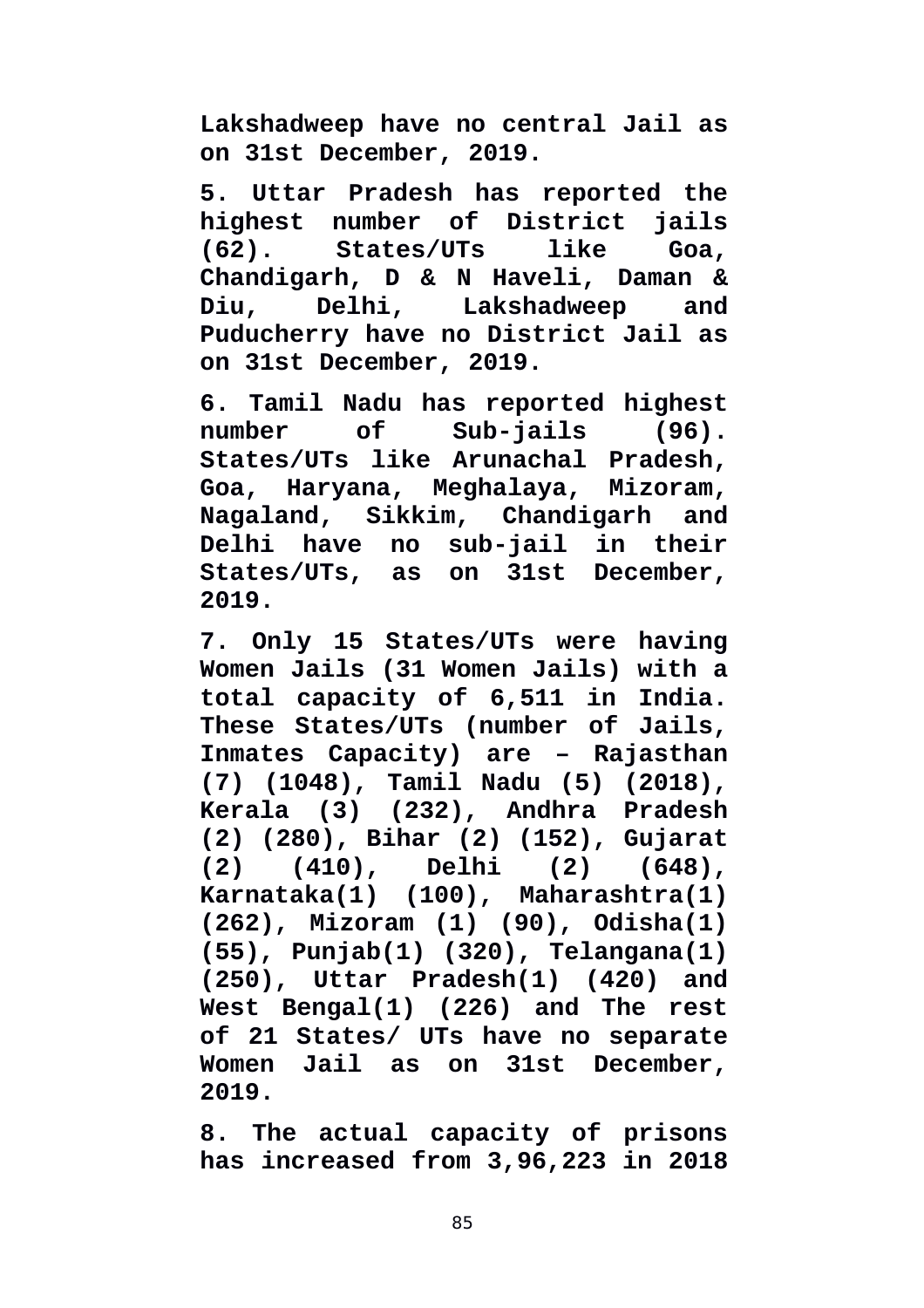**to 4,03,739 in 2019 (as on 31st December of each year), having increased by 1.90%. Number of prisoners lodged in various jails has increased from 4,66,084 in 2018 to 4,78,600 in 2019 (as on 31st December of each year), having increased by 2.69% during the period.** 

**9. Out of the total capacity 4,03,739 in 1,350 prisons in 2019, the Central Jails of the country were having the highest capacity of inmates (1,77,618) followed by the District Jails (capacity of 1,58,986 inmates) and the Sub Jails (capacity of 45,071 inmates). Among the other types of jails, Special Jails, Open Jails and Women Jails were having a capacity of 7,262, 6,113 and 6,511 inmates respectively as on 31st December, 2019. The highest number of inmates were lodged in Central Jails (2,20,021) followed by District Jails (2,06,217) and Sub Jails (38,030) as on 31st December, 2019. The number of inmates in Women Jails were 3,652.** 

**10.Uttar Pradesh has reported the highest capacity in their jails (capacity of 60,340 inmates in 72 jails contributing 14.95% of total capacity) followed by Bihar (capacity of 42,222 inmates in 59 Jails contributing 10.46% of total capacity) and Madhya Pradesh**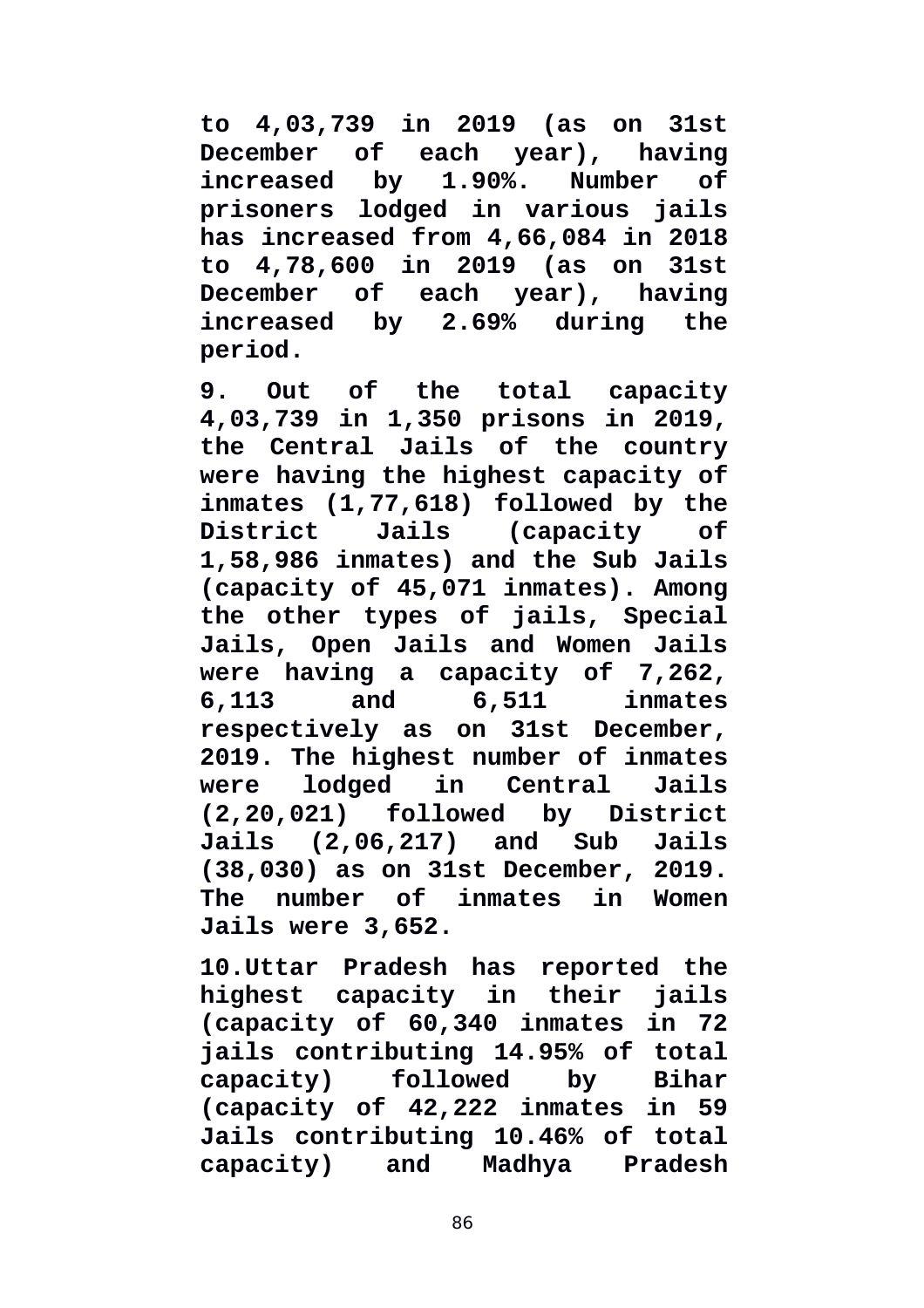**(capacity of 28,718 inmates in 131 jails contributing 7.1% of total capacity).** 

**11.Out of the 4,78,600 prisoners, 4,58,687 were male prisoners and 19,913 were female prisoners.** 

**12.The occupancy rate has increased from 117.6% in 2018 to 118.5% in 2019 (as on 31st December of each year).** 

**13.The highest occupancy rate was in District Jails (129.7%) followed by Central Jails (123.9%) and Sub Jails (84.4%). The occupancy rate in Women Jails was 56.1% as on 31st December, 2019.**

**14.Uttar Pradesh has reported the highest number of prisoners (1,01,297) in its jails contributing 21.2% followed by Madhya Pradesh (44,603), Bihar (39,814), Maharashtra (36,798), Punjab (24,174) and West Bengal (23,092) as on 31st December, 2019. These States together are contributing around 56.4% of total prisoners in the country.** 

**15.Delhi has reported the highest occupancy rate (174.9%) followed by Uttar Pradesh (167.9%) and Uttarakhand (159.0%) as on 31st December, 2019.** 

**16.The capacity in 31 Women Jails was 6,511 with the actual number of women prisoners in these Women**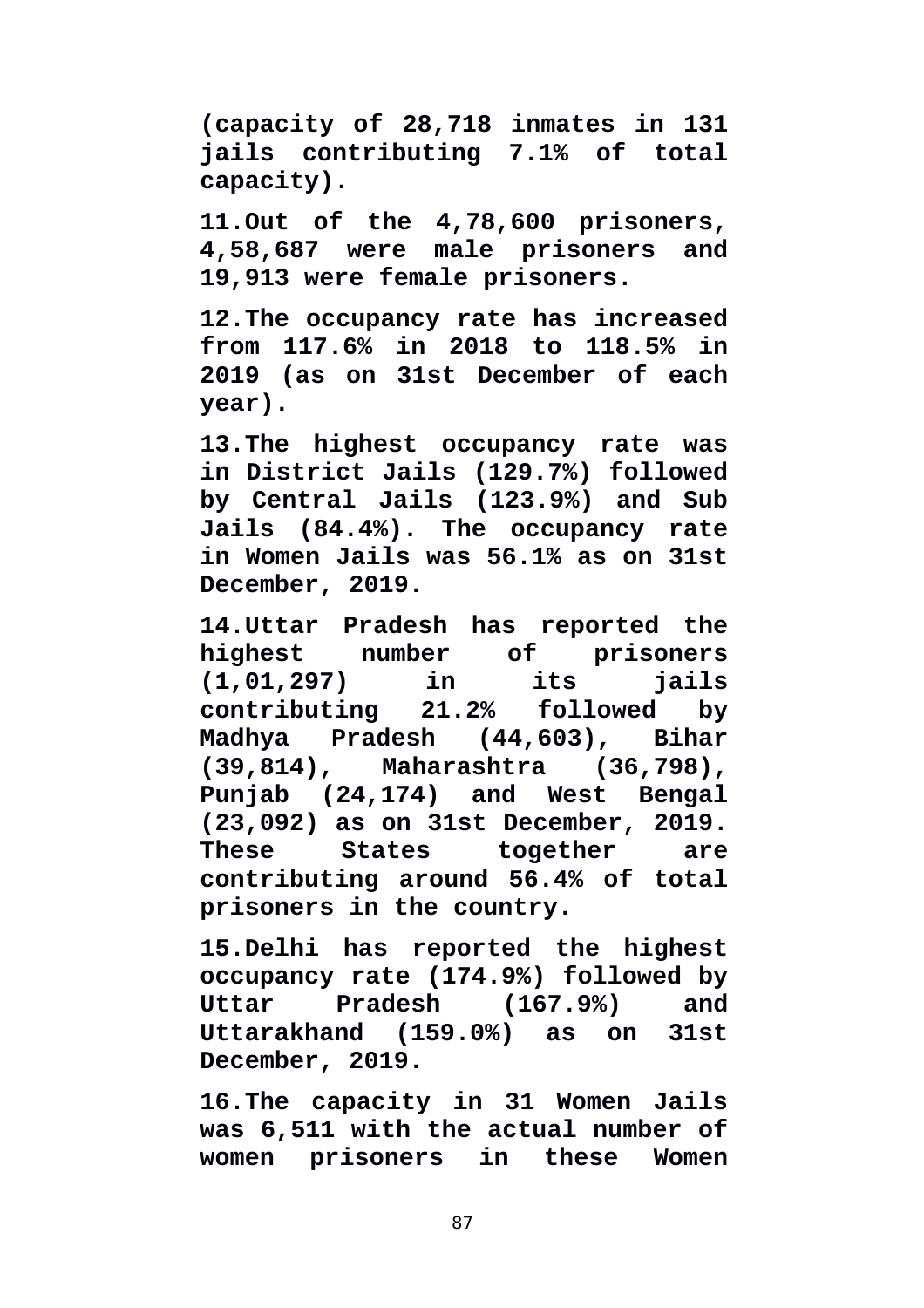**Jails was 3,652 (Occupancy Rate: 56.1%). The capacity of Women Inmates in other types of Jail (i.e. except Women Jails) was 21,192 with the actual number of women inmates in these jails was 16,261 (Occupancy Rate: 76.7%) as on 31st December, 2019.** 

**17.Uttarakhand has reported the highest female occupancy rate (170.1%) followed by Chhattisgarh (136.1%) and Uttar Pradesh (127.3%). However, the highest number of female inmates were confined in the Jails of Uttar Pradesh (4,174) followed by Madhya Pradesh (1,758) and Maharashtra (1,569).**

### **Prisoners – Types & Demography**

| Year | No. of convicts | No. of undertrial $\textsf{No}.$<br>prisoners | Detenues | of No. of other Total<br>inmates | οf<br>no.<br>prisoners |
|------|-----------------|-----------------------------------------------|----------|----------------------------------|------------------------|
| 2017 | 1,39,149        | 3,08,718                                      | 2,136    | 693                              | 4,50,696               |
| 2018 | 1,39,488        | 3, 23, 537                                    | 2,384    | 675                              | 4,66,084               |
| 2019 | 1,44,125        | 3,30,487                                      | 3,223    | 765                              | 4,78,600               |

**1. During the year 2019, a total of 18,86,092 inmates were admitted in various jails of the country.**

 **2. A total of (4,78,600) prisoners as on 31st December, 2019 were confined in various jails across the country. The number of Convicts, Undertrial inmates and Detenues were reported as 1,44,125, 3,30,487 and 3,223 respectively**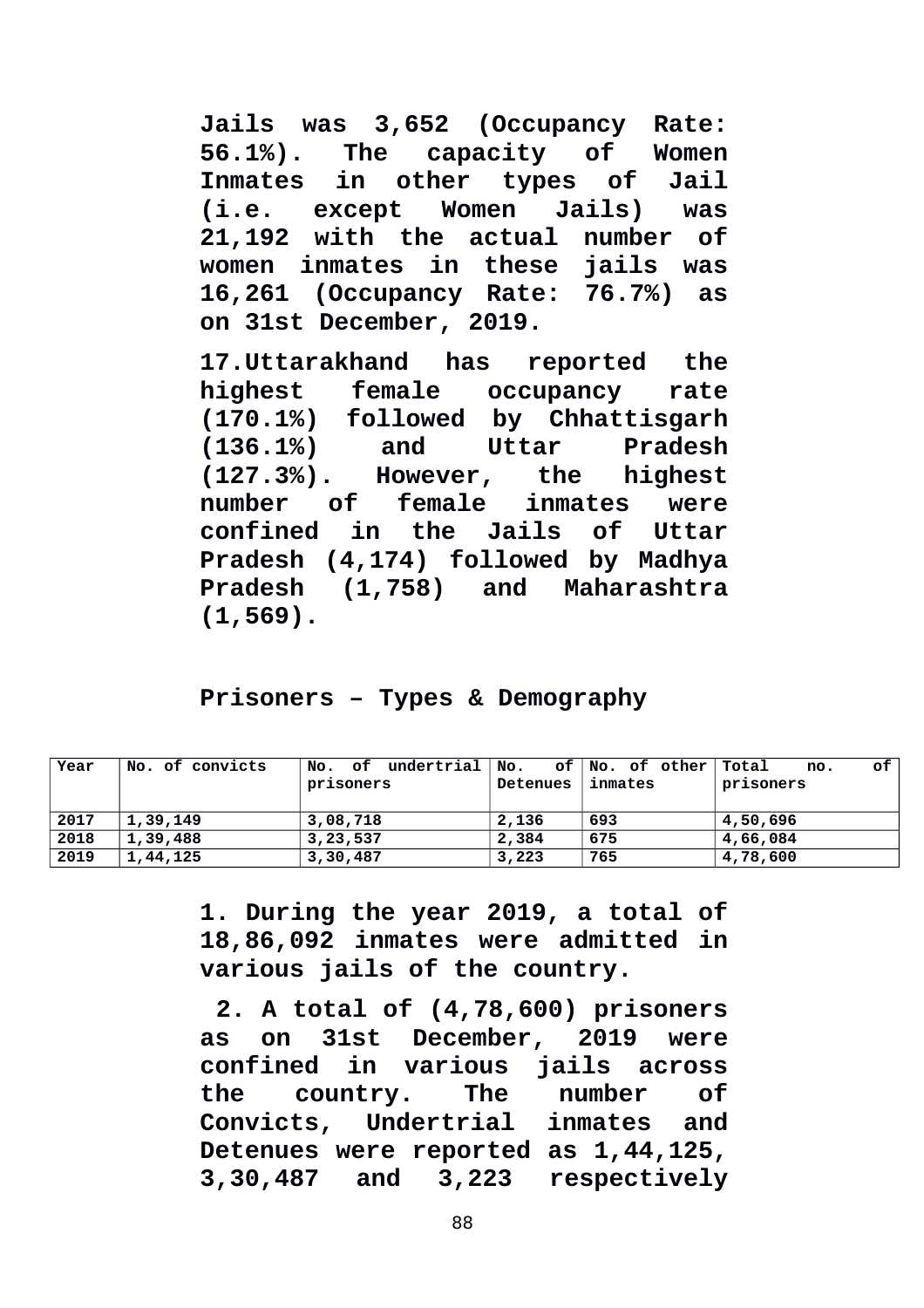**accounting for 30.11%, 69.05% and 0.67% respectively at the end of 2019. Other prisoners accounted for 0.2% (765 prisoners) of total prisoners.**

**3. Convicted Prisoners** 

**a. The number of convicted prisoners has increased from 1,39,488 in 2018 to 1,44,125 in 2019 (as on 31st December of each year), having increased by 3.32% during the period.**

 **b. Out of total 1,44,125 convicts, the highest number of convicted prisoners were lodged in Central Jails (66.2%, 95,470 convicts) followed by District Jails (27.0%, 38,846 convicts) and Open Jails (3.0%, 4,288 convicts) as on 31st December,2019.** 

**c. Uttar Pradesh has reported the maximum number of convicts (19.2%, 27,612 convicts) in the country followed by Madhya Pradesh (14.1%, 20,253 convicts) and Maharashtra (6.3%, 9,096 convicts) at the end of 2019.** 

**d. Among the 1,44,125 convicts, 325 were civil convicts.** 

**4. Undertrial Prisoners** 

**a. The number of undertrial prisoners has increased from 3,23,537 in 2018 to 3,30,487 in 2019 (as on 31st December of each**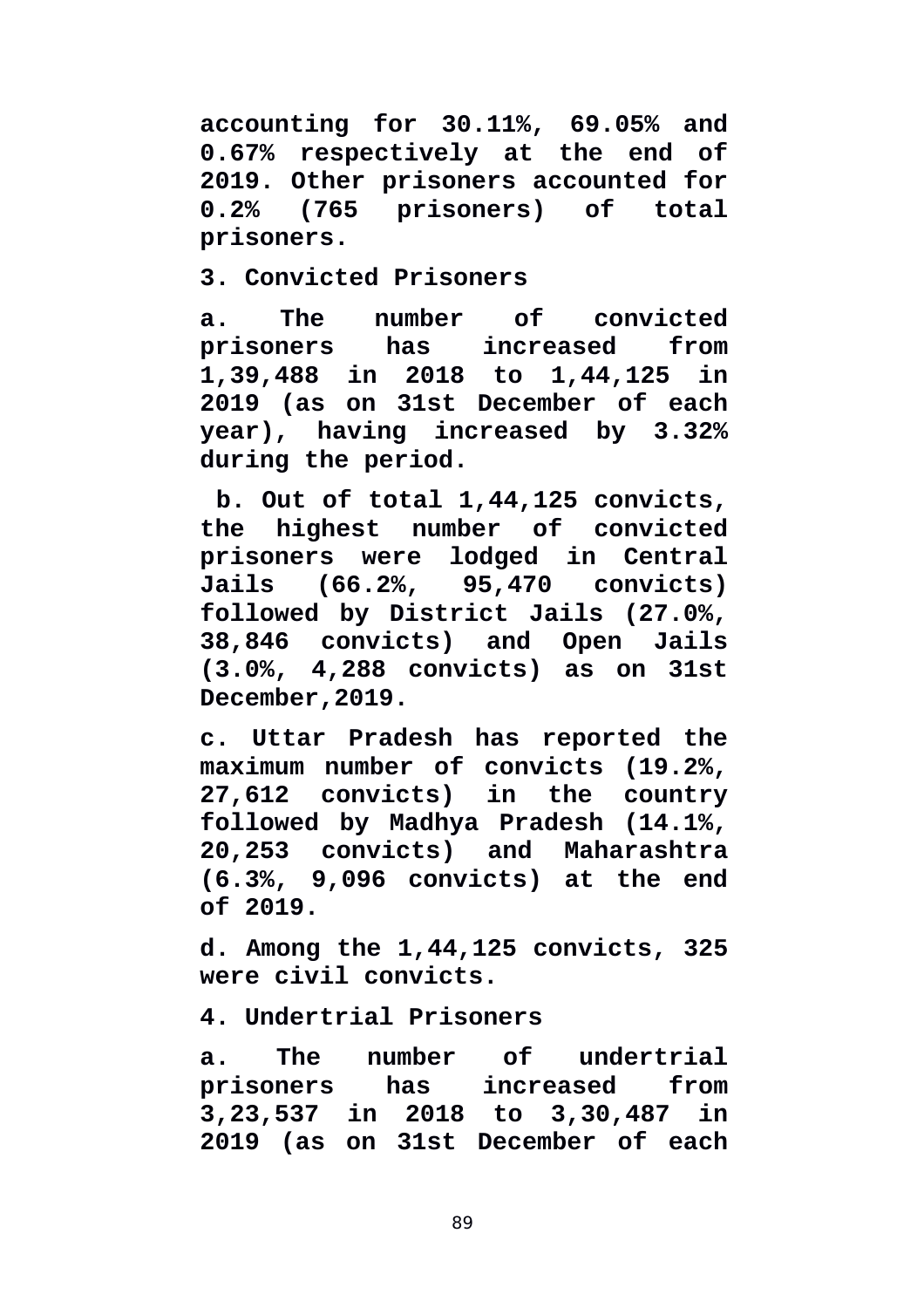**year), having increased by 2.15% during this period.** 

**b. Among the 3,30,487 undertrial prisoners, the highest number of undertrial prisoners was lodged in District Jails(50.5%, 1,66,917 undertrials) followed by Central Jails(36.7%, 1,21,342 undertrials) and Sub Jails(10.6%, 35,059 undertrials) as on 31st December, 2019.** 

**c. Uttar Pradesh has reported the maximum number of undertrials (22.2%, 73,418 undertrials) in the country followed by Bihar (9.5%, 31,275 undertrials) and Maharashtra (8.3%, 27,557 undertrials) at the end of 2019.** 

**d. Among the 3,30,487 undertrial prisoners, only 91 were civil inmates.** 

**5. Detenues** 

**a. The number of detenues has increased from 2,384 in 2018 to 3,223 in 2019 (as on 31st December of each year), having increased by 35.19% during this period.** 

**b. Among the 3,223 detenues, the highest number of detenues were lodged in Central Jails (81.4%, 2,622 detenues) followed by District Jails (9.9%, 318 detenues) and Special Jails (6.1%, 196 detenues) as on 31st December,2019.**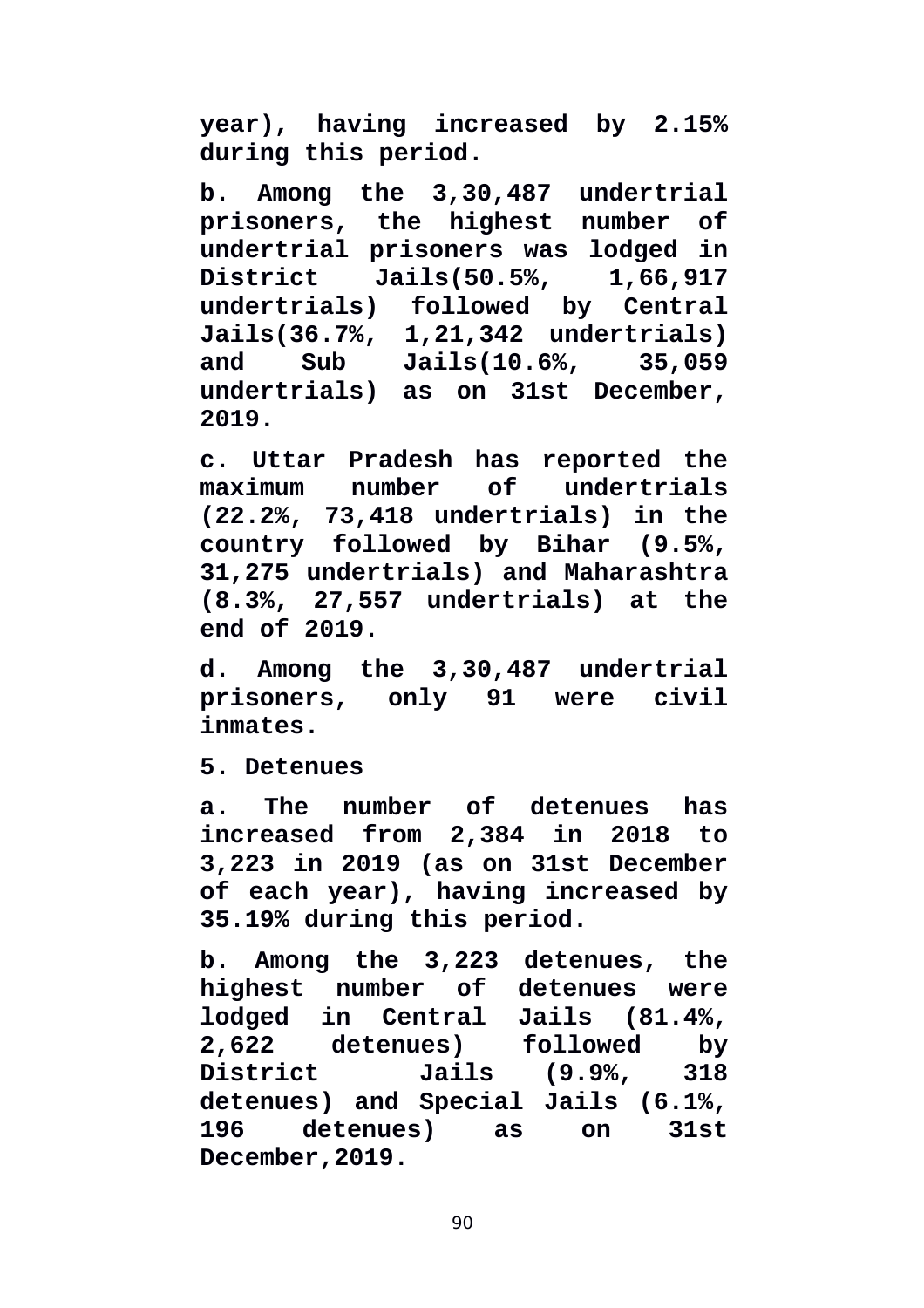**c. Tamil Nadu has reported the maximum number of detenues (38.5%, 1,240) in the country followed by Gujarat (21.7%, 698) and Jammu & Kashmir (12.5%, 404) at the end of 2019.**

**6. Women Prisoners with Children** 

**a. There were 1,543 women prisoners with 1,779 children as on 31st December, 2019.** 

**b. Among these women prisoners, 1,212 women prisoners were undertrial prisoners who were accompanied by 1,409 children and 325 convicted prisoners who were accompanied by 363 children.** 

**7. Age-group of the Prisoners** 

**a. As on 31st December, 2019 the maximum number of inmates (2,07,942 inmates, 43.4%) were belonging to the age group 18- 30 years followed by the age group 30- 50 years (2,07,104 inmates, 43.3%).** 

**b. 63,336 inmates (13.2%) were belonging to the age group above 50 years.** 

**c. 218 inmates belonged to the age group of 16-18 years.** 

**8. Education** 

**a. Among the 4,78,600 prisoners, literacy profile of 1,98,872 (41.6%) prisoners was Below Class X, 1,03,036 (21.5%) prisoners were**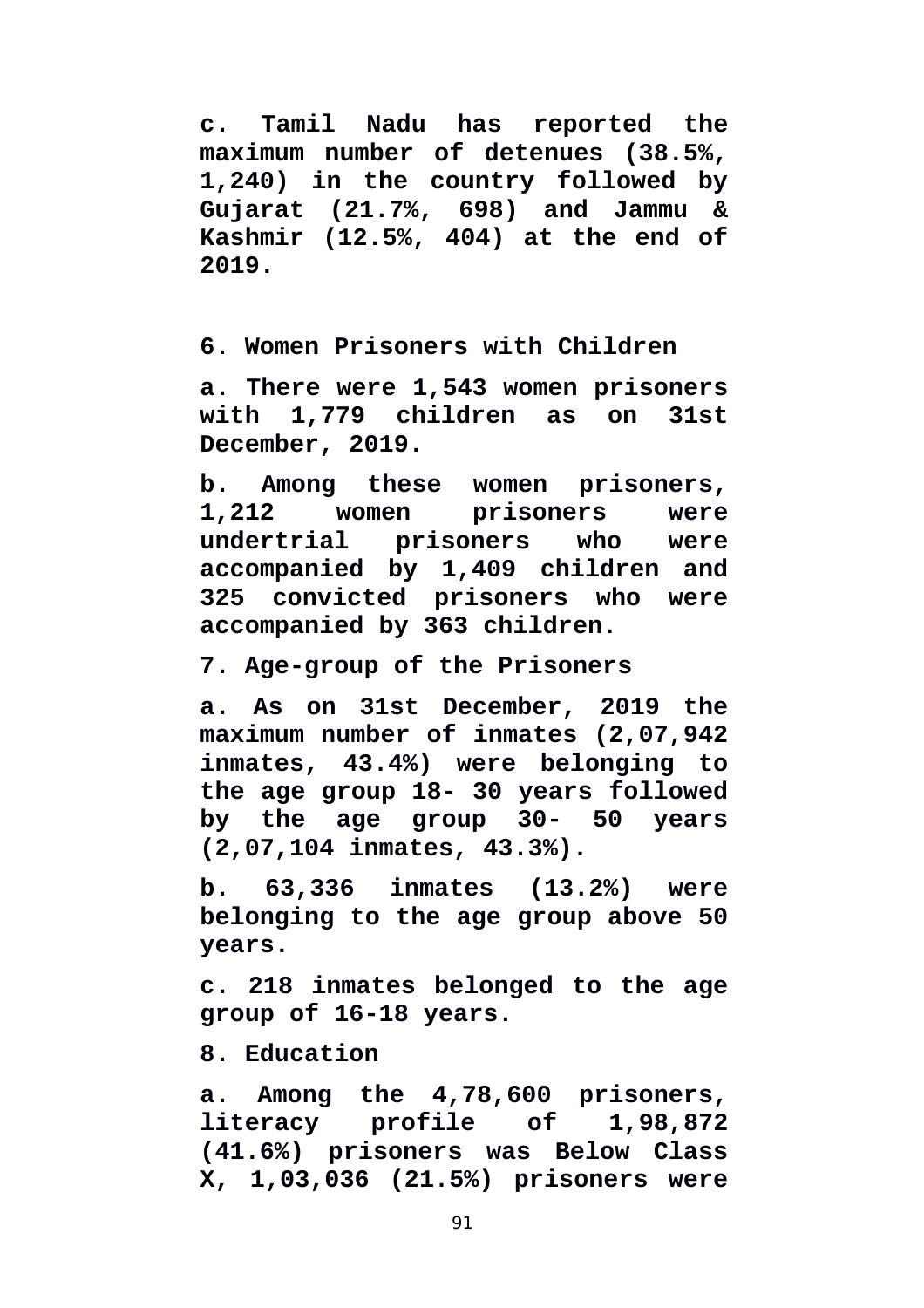**Class X & above but below Graduation, 30,201 (6.3%) prisoners were having a Degree, 8,085 (1.7%) prisoners were Post Graduates and 5,677 (1.2%) prisoners were Technical Diploma/Degree holders.** 

**b. A total of 1,32,729 (27.7%) prisoners were Illiterate.** 

**9. Domicile of Origin of Prisoners** 

**a. Among the 4,78,600 prisoners as on 31st December, 2019, around 90.8% (4,34,564 inmates) of prisoners belonged to the State followed by prisoners belonging to the Other States (8.0%, 38,428 inmates) and prisoners belonging to the Other Country (1.2%, 5,608 inmates).** 

**b. Among the 1,44,125 convicts, 92.4% convicts (1,33,228 inmates) belonged to the State while 6.1% (8,726 inmates) and 1.5% (2,171 inmates) belonged to the Other States and Other Country respectively.** 

**c. Haryana has reported the most number of other State domicile convicts (15.5%, 1,353 convicts) followed by Delhi (9.8%, 855 convicts) and Maharashtra (9.2%, 800 convicts) as on 31st December, 2019.** 

**d. Among the 3,30,487 undertrial prisoners, 90.2% (2,98,208 inmates) belonged to the State while 8.9%**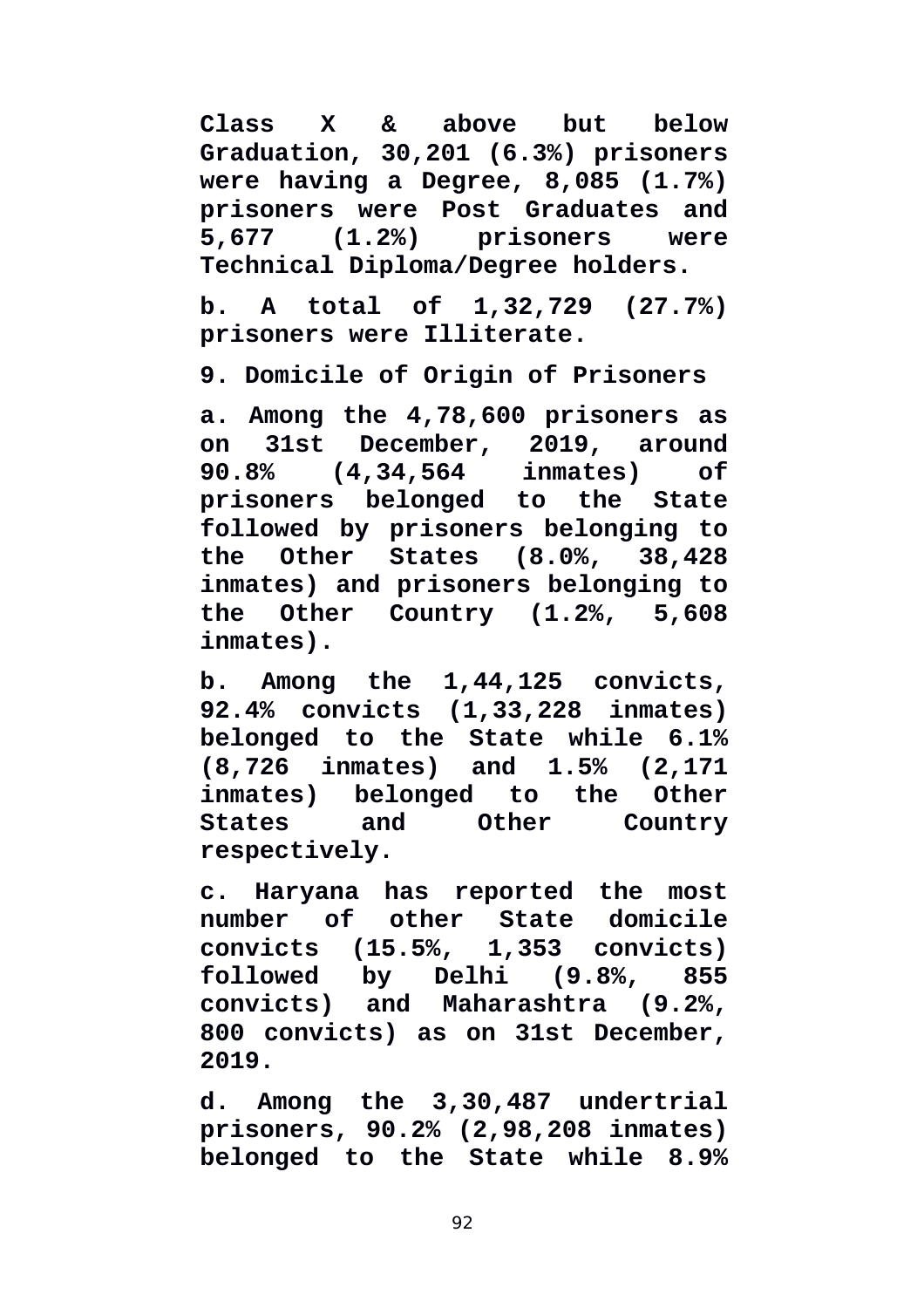**(29,300 inmates) and 0.9% (2,979 inmates) belonged to the Other States and Other Country respectively.** 

**e. Maharashtra has reported the highest number of undertrial prisoners of other states (16.0%, 4,675 inmates) followed by Uttar Pradesh (11.8%, 3,470 inmates) and Delhi (11.8%, 3,453 inmates) at the end of 2019.**

**Foreign Prisoners**

| $\sqrt{2}$ Year | No. of prisons at No. of foreign Share of |           | foreign   |  |
|-----------------|-------------------------------------------|-----------|-----------|--|
|                 | the end of the year                       | prisoners | prisoners |  |
| 2017            | 4,50,696                                  | 4,917     | 1.1%      |  |
| 2018            | 4,66,084                                  | 5,168     | $1.1\%$   |  |
| 2019            | 4,78,600                                  | 5,608     | 1.2%      |  |

**1. The number of prisoners of foreign nationality (as on 31st December of each year) has increased from 5,168 in 2018 to 5,608 in 2019, having increased by 8.51% during this period.** 

**2. The percentage share of foreign prisoners out of total prisoners has increased from 1.1% in 2018 to 1.2% in 2019 (as on 31st December of each year).** 

**3. Among 5,608 prisoners of foreign nationality at the end of 2019, 4,776 were Males and 832 were females.**

**4. Among these foreign national prisoners, 38.7% (2,171 inmates)**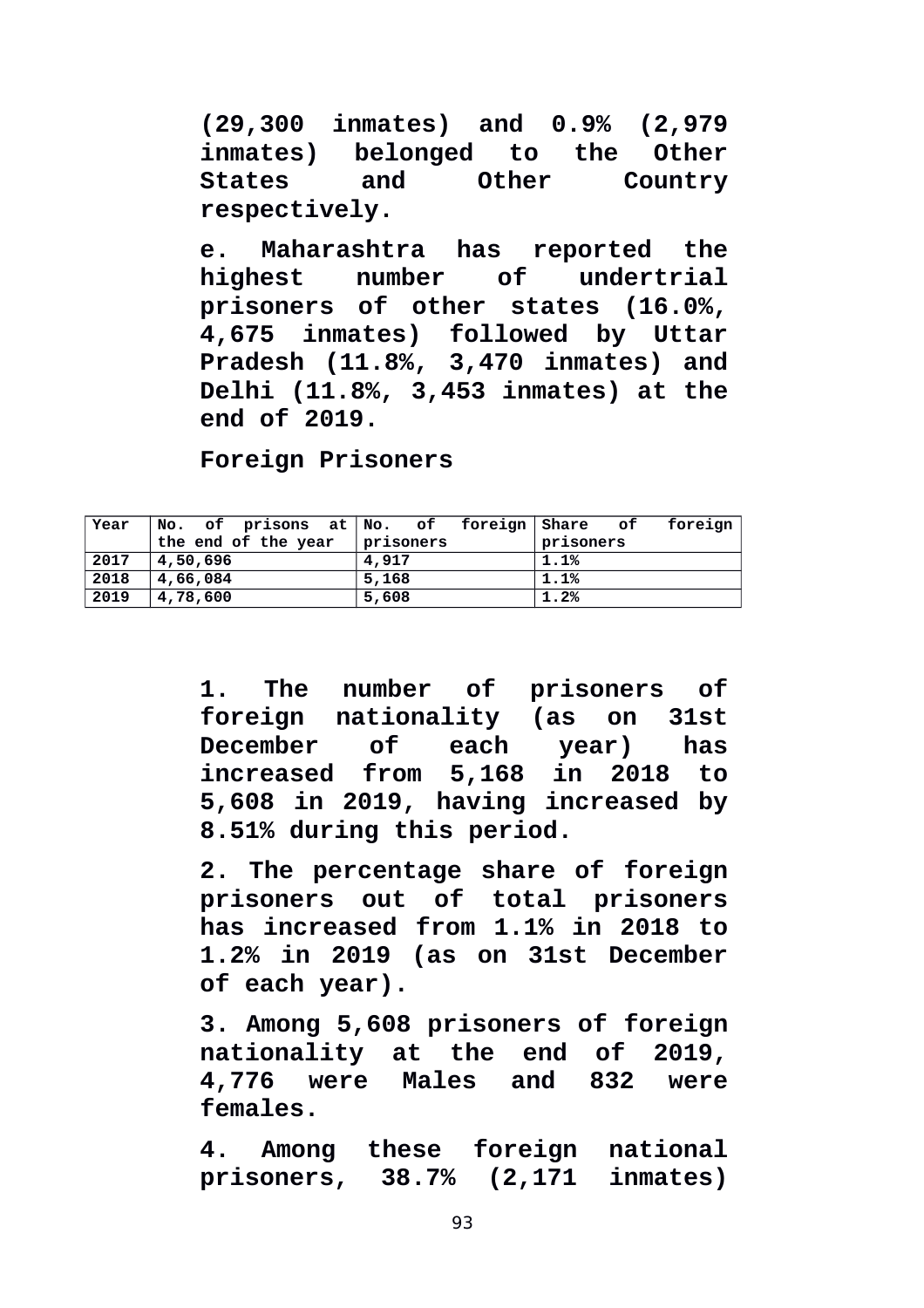**were Convicts, 53.1% (2,979 inmates) were Undertrials and 0.7% (40 inmates) were Detenues.** 

**5. Among the foreign convicts, the highest number of foreign convicts were from Bangladesh (67.7%, 1,470 convicts) followed by Nepal (10.5%, 228 convicts) and Myanmar (7.1%,155 convicts) at the end of 2019.** 

**Prison – Budget & Infrastructure** 

**1. The total budget for the financial year 2019-20 for all prisons in the country was ` 6818.1 Crore. The actual expenditure was ` 5958.3 Crore which is 87.39% of total annual budget for FY 2019-20.**

**2. A total of ` 2060.96 Crore was spent on inmates during FY 2019-20 which is almost 34.59% of total annual expenditure of all prisons for FY 2019-20.** 

**3. Almost 47.9% (` 986.18 Crore) of total expenses on inmates were spent on Food followed by 4.3% (` 89.48 Crore) on Medical matters, 1.0% (` 20.27 Crore) on welfare activities, 1.1 %(` 22.56 Crore) on Clothing and 1.2% (` 24.20 Crore) on Vocational/ Educational trainings.** 

**4. Among all the States/UTs, out of total expenditure, Haryana has spent the highest share of expenditure on inmates (100.0%, ` 272.62 Crore) followed by Andhra**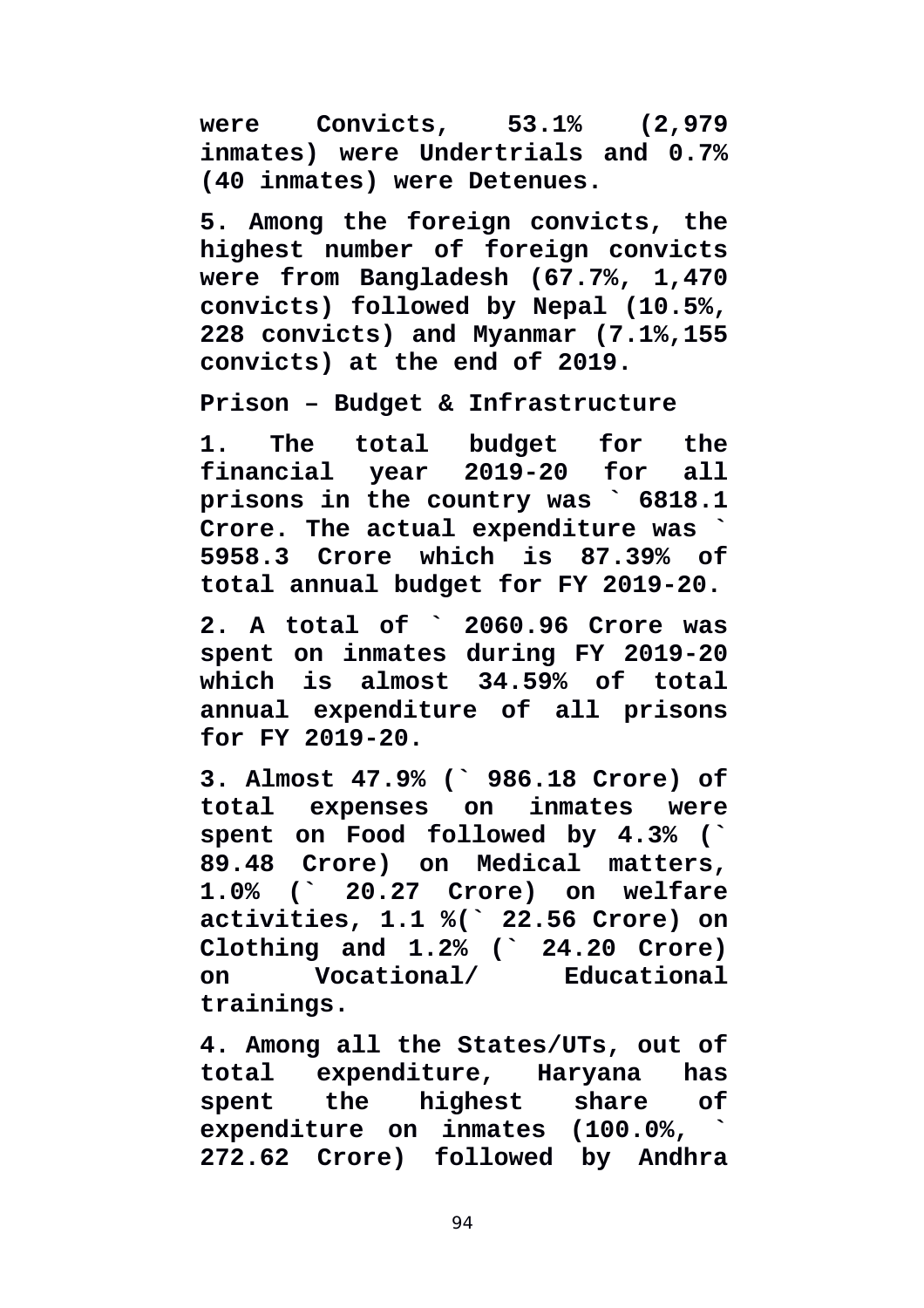**Pradesh (88.1%, ` 152.24 Crore) and Delhi (66.2%, ` 310.02 Crore) during the Financial Year 2019-20.** 

**5. Among the 1,350 prisons, 269 prisons were renovated/expanded during 2019.** 

**6. Among the 1,350 prisons, 808 prisons were having Video Conference facility as on 31st December 2019.**

 **7. A total of 33,537 quarters were available against the actual staff strength of 60,787 as on 31st December, 2019."**

**48. According to the data published by the National Crime Records Bureau (NCRB) the conditions relating to jails and prisoners is fairly alarming. There were a total number of 1350 prisons as of the year 2019. 1350 prisons consists of 617 Sub Jails, 410 District Jails, 144 Central Jails, 86 Open Jails, 41 Special Jails, 31 Women Jails, 19 Borstal School and 2 Other than the above jails.** 

**49. A perusal of the executive summary would reveal an alarming state of affairs as far as**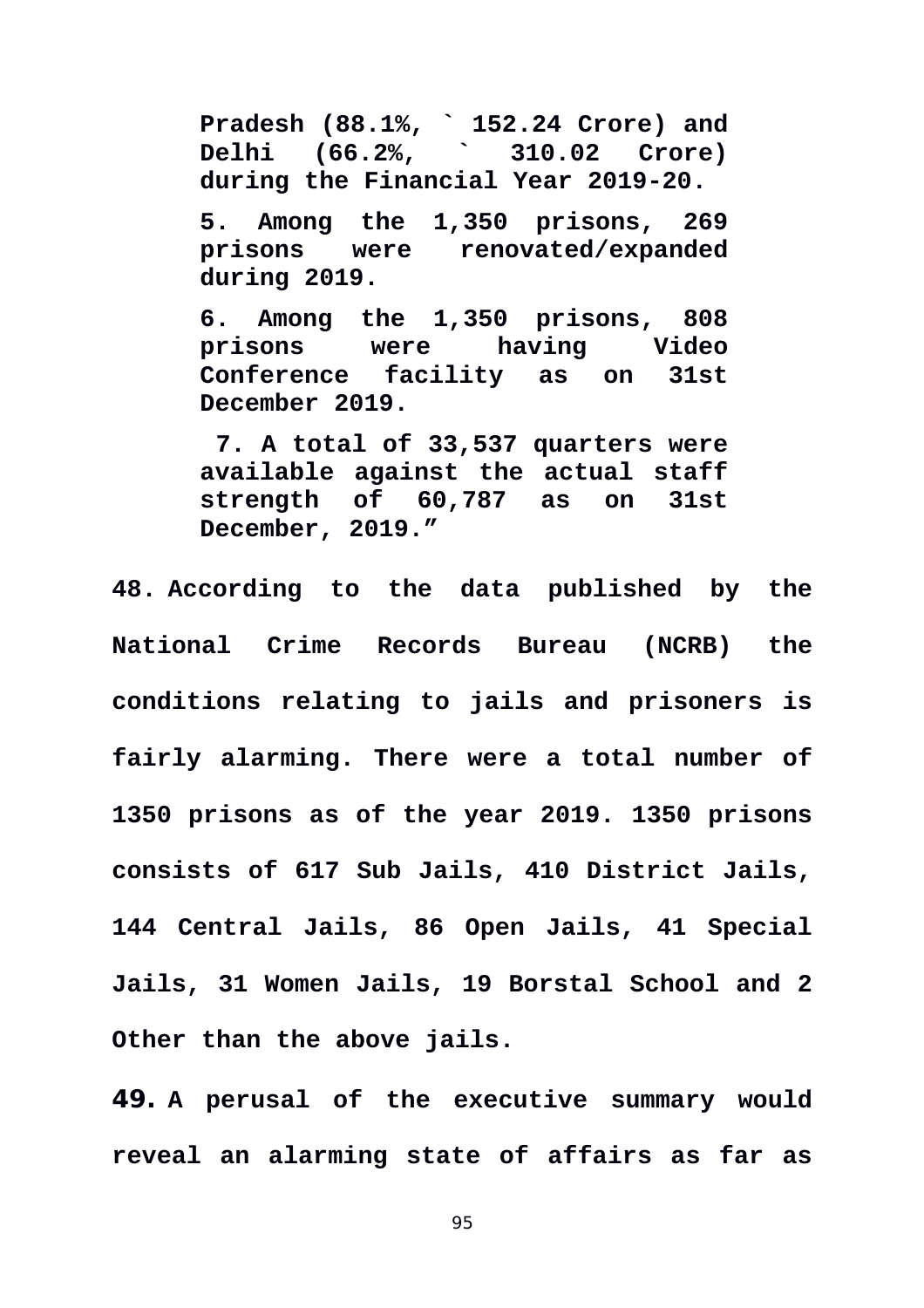**occupancy rate is concerned. It has climbed to 118.5 percent in 2019 as on 31st December. The occupancy rate is alarming for male prisoners. In fact, during 2019, a total of 18,86,092 inmates were admitted in the jails. The figure of 4,78,600 prisoners as on 31st December, 2019 is the figure obviously after considering the number of prisoners who would have been inter alia bailed out. The number of under trial prisoners in 2019 was 3,30,487 which in fact constituted 69.05 per cent of the total no. of prisoners. Delhi had the highest occupancy rate of 174.9 percent followed by Uttar Pradesh which came second with 167.9 percent. This means that in Delhi a prison which was meant to be occupied by 100 persons, was used for accommodating 174 persons. We cannot also be oblivious to the fact that the figures represent the official version.**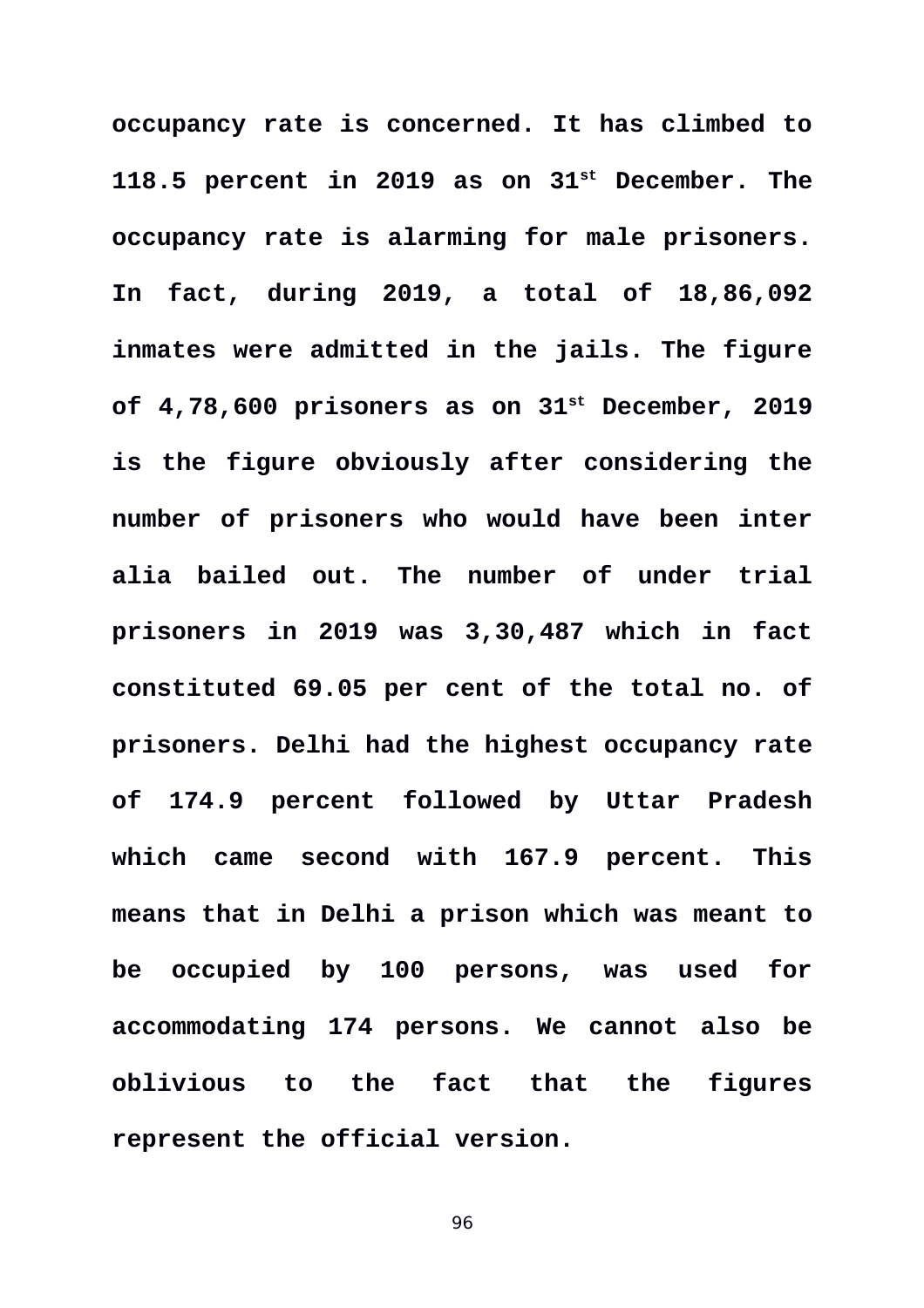**50. There is a tremendous amount of overcrowding in jails in India. Secondly, a very large sum (Rs. 6818.1 crore) was the budget on prisons. Both aspects are relevant in the context of the possibilities that house arrest offer.** 

<span id="page-96-0"></span>**51. In the context of the rights conferred on citizens under Article 19 which are essentially constitutional freedoms or rather the enumerated rights as explained by this Court in** *Maneka Gandhi vs. Union of India, [8](#page-96-0)* **when a citizen is placed on house arrest, which has the effect of depriving him of any freedom, it will not only be custody but it would involve depriving citizens under custody of the fundamental freedoms unless such freedoms are specifically protected. A person has a fundamental right to move in any part of the country. It is obvious that in the case of a** 8 **AIR 1978 SC 597**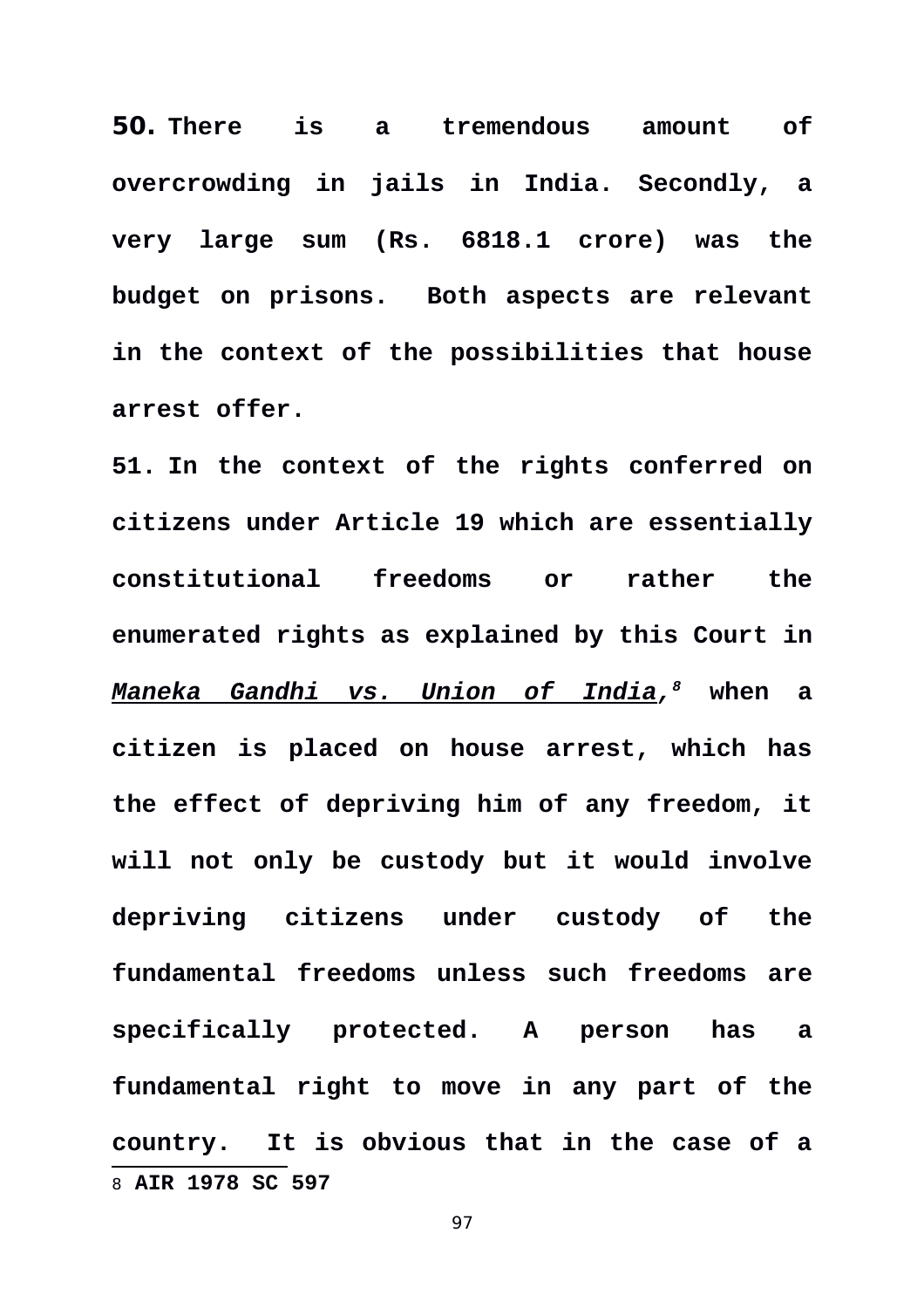**person undergoing a house arrest and in the teeth of an absolute prohibition, in the facts of the case forbidding the appellant from moving outside his home, the hallmark of custody described in the case of incarceration is equally present. Personal liberty perhaps is the most important of all values recognized as such under the constitution. It is to be jealously guarded from any encroachment, save where such intrusion has the clear sanction of law. The expression "procedure established by law" has received an expansive and liberal exposition in decisions of this Court commencing from Maneka Gandhi(supra). Right to personal liberty is the birth right of every human being. The right under Article 21 is undoubtedly available to citizens and noncitizens. While personal liberty is a wide expression capable of encompassing within its**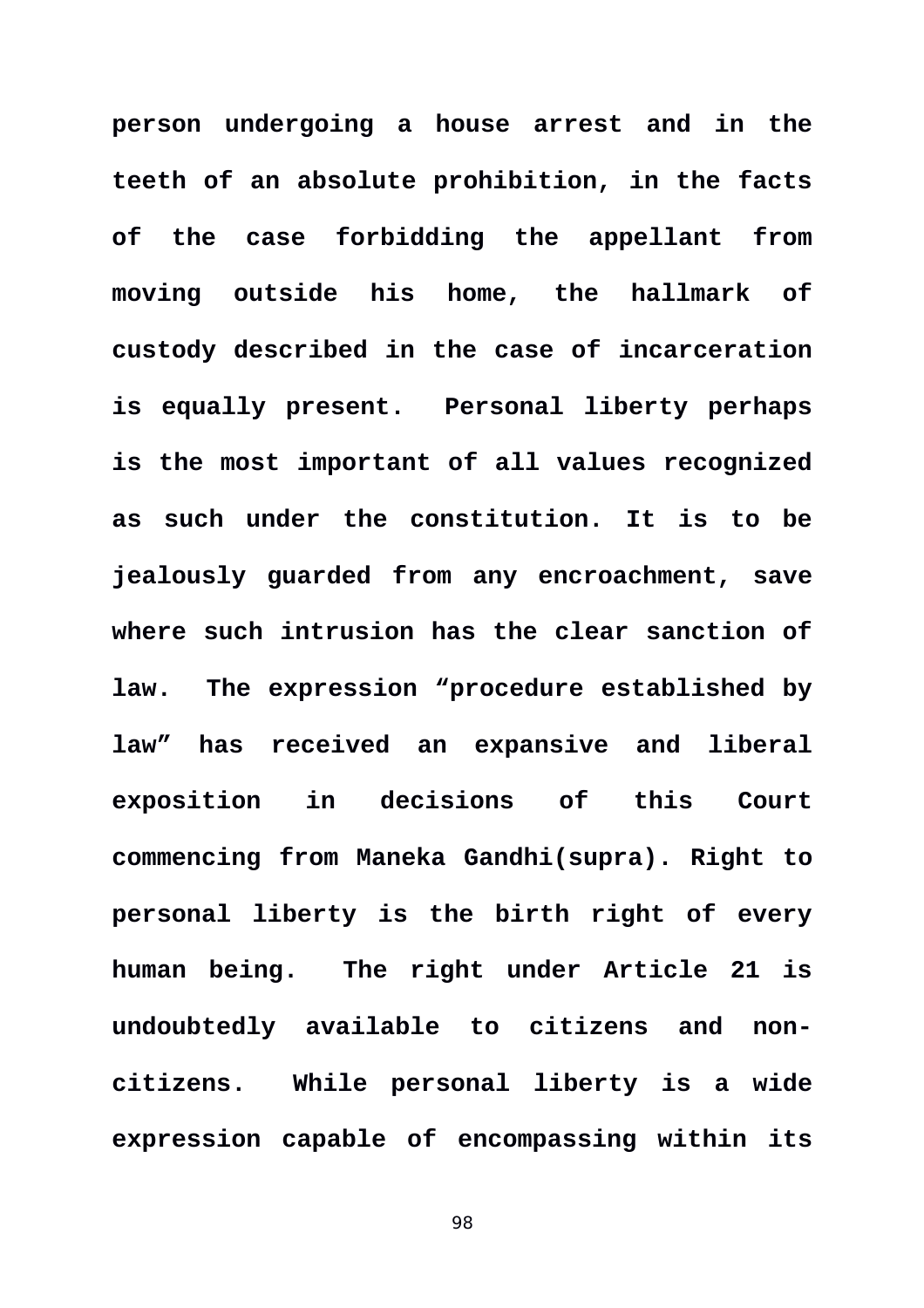**fold, many elements apart from the right to be protected against the deprivation of liberty in the sense of the freedom from all kinds of restraints imposed on a person, the irreducible core of personal liberty, undoubtedly, consist of the freedom against compelled living in forced custody.** 

**52. Here we bear in mind the concept of negative liberty. In the celebrated lecture, "Two Concepts of Liberty" by Isaiah Berlin, he states as follows,** *inter alia***:-** 

> **"The notion of 'negative' freedom I am normally said to be free to the degree to which no human being interferes with my activity. Political liberty in this sense is simply the area within which a man can do what he wants. If I am prevented by other persons from doing what I want I am to that degree unfree; and if the area within which I can do what I want is contracted by other men beyond a certain minimum, I can be described as being coerced, or, it may be, enslaved. Coercion of not,**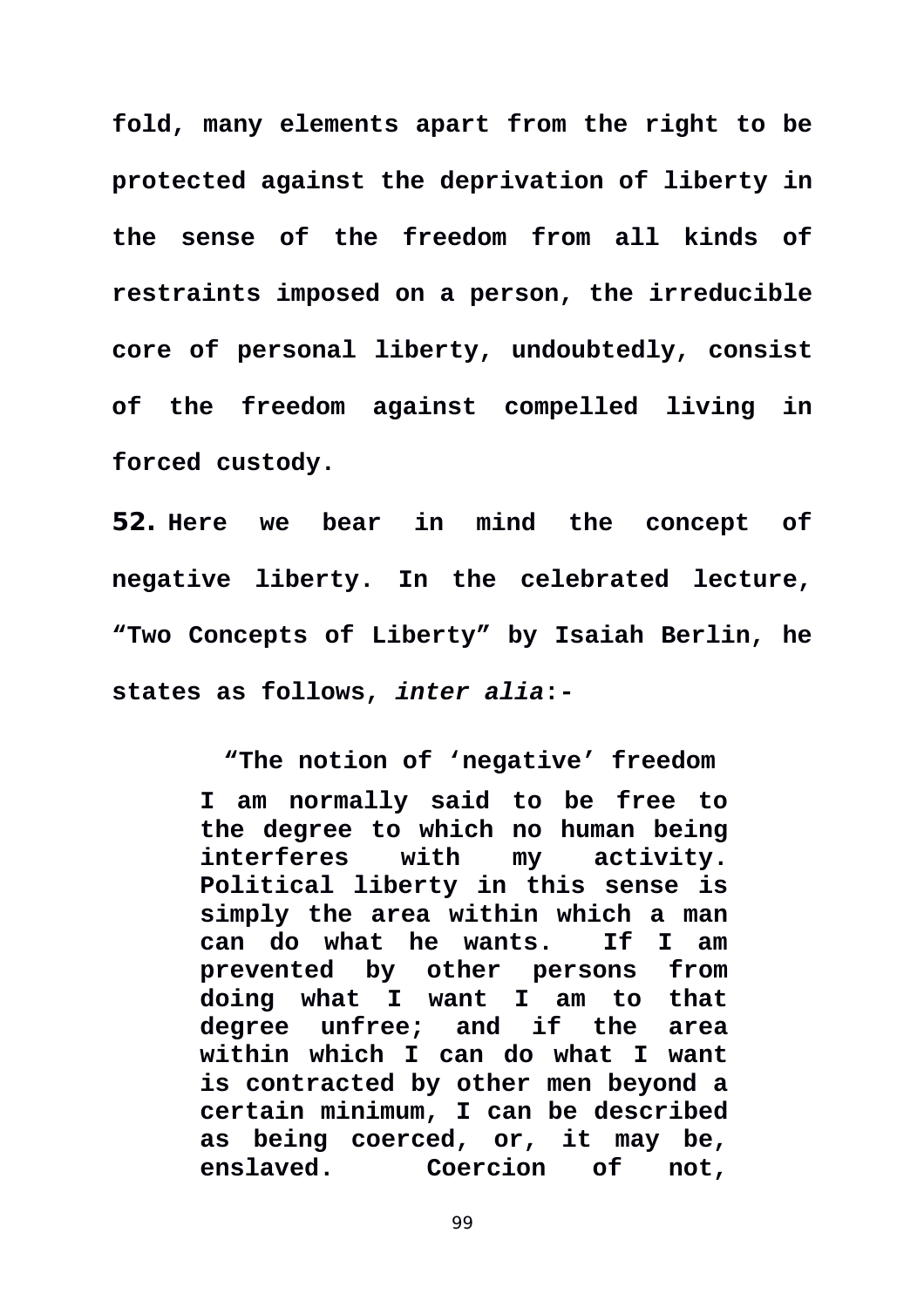**however, a term that covers every form of inability. If I say that I am unable to jump more than 10 feet in the air, or cannot read because I am blind or cannot understand the darker pages of Hegel, it would be eccentric to say that I am to that degree enslaved or coerced. Coercion implies the deliberate interference of other human beings within the area in which I wish to act. You lack political liberty or freedom only if you are prevented from attaining your goal by human beings. Mere incapacity to attain your goal is not lack of political freedom. This is brought out by the use of such modern expressions as 'economic freedom' and its counterpart, 'economic slavery'. It is argued, very plausibly, that if a man is too poor to afford something on which there is no legal ban- a loaf of bread, a journey round the world, recourse to the law courts- he is as little free to have it as he would be if it were forbidden him by law. If my poverty were a kind of disease, which prevented me from buying bread or paying for the journey round the world, or getting my case heard, as lameness prevents me from running, this inability would not naturally be described as a lack of freedom at all, least of all political freedom. It is only because I believe that my inability**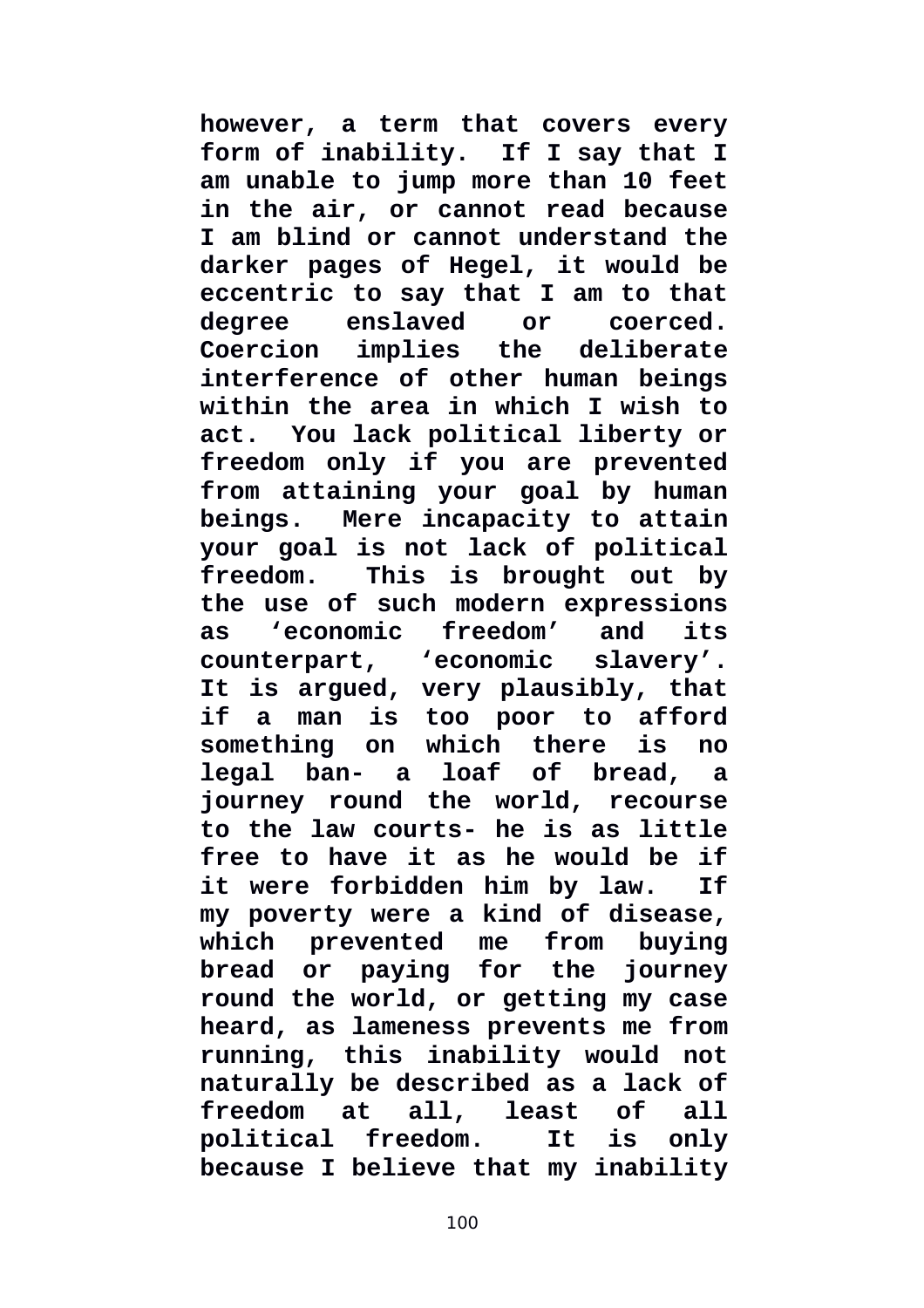**to get what I want is due to the fact that other human beings have made arrangements whereby I am, whereas others are not, prevented from having enough money with which to pay for it, that I think myself a victim of coercion or slavery. In other words, this use of the term depends on a particular social and economic theory about the causes of my poverty or weakness. If my lack of means is due to my lack of mental or physical capacity, then I begin to speak of being deprived of freedom (and not simply of poverty) only if I accept the theory. If, in addition, I believe that I am being kept in want by a definite arrangement which I consider unjust or unfair, I speak of economic slavery or oppression. 'The nature of things does not madden us, only ill will does', said Rousseau. The criterion of oppression is the part that I believe to be played by other human beings, directly or in** frustrating my **wishes. By being free in this sense I mean not being interfered with by others. The wider the area of non-interference the wider my freedom."** 

**53. In fact, personal liberty is interlinked with the right to life itself. It is an**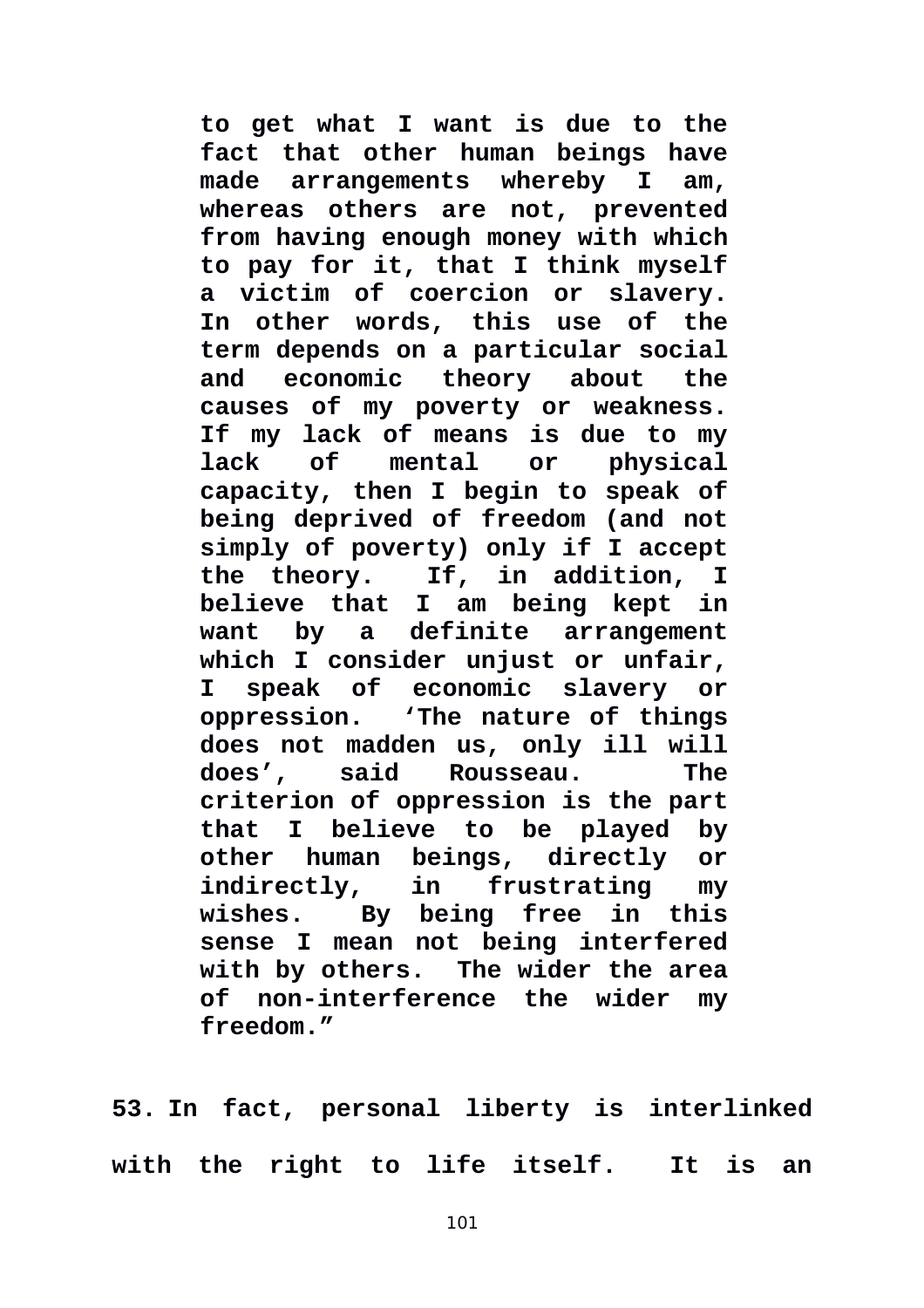**inseparable part without which the right to life itself is deprived of its content and meaning. The right to life and personal liberty is essentially also based on the principle that men in regard to fundamental rights be treated equal and that no man or a group of men, even organized as a state under which he lives can deprive him except without infringing the right to be treated equally unless there is a legitimate sanction of law. Personal liberty of its members must continue to remain the most cherished goal of any civilized state and its interference with the same must be confined to those cases where it is sanctioned by the law and genuinely needed. The court would lean in favour of upholding this precious, inalienable and immutable value. 54. We have noticed that in the United States ordinarily, house arrest follows a conviction**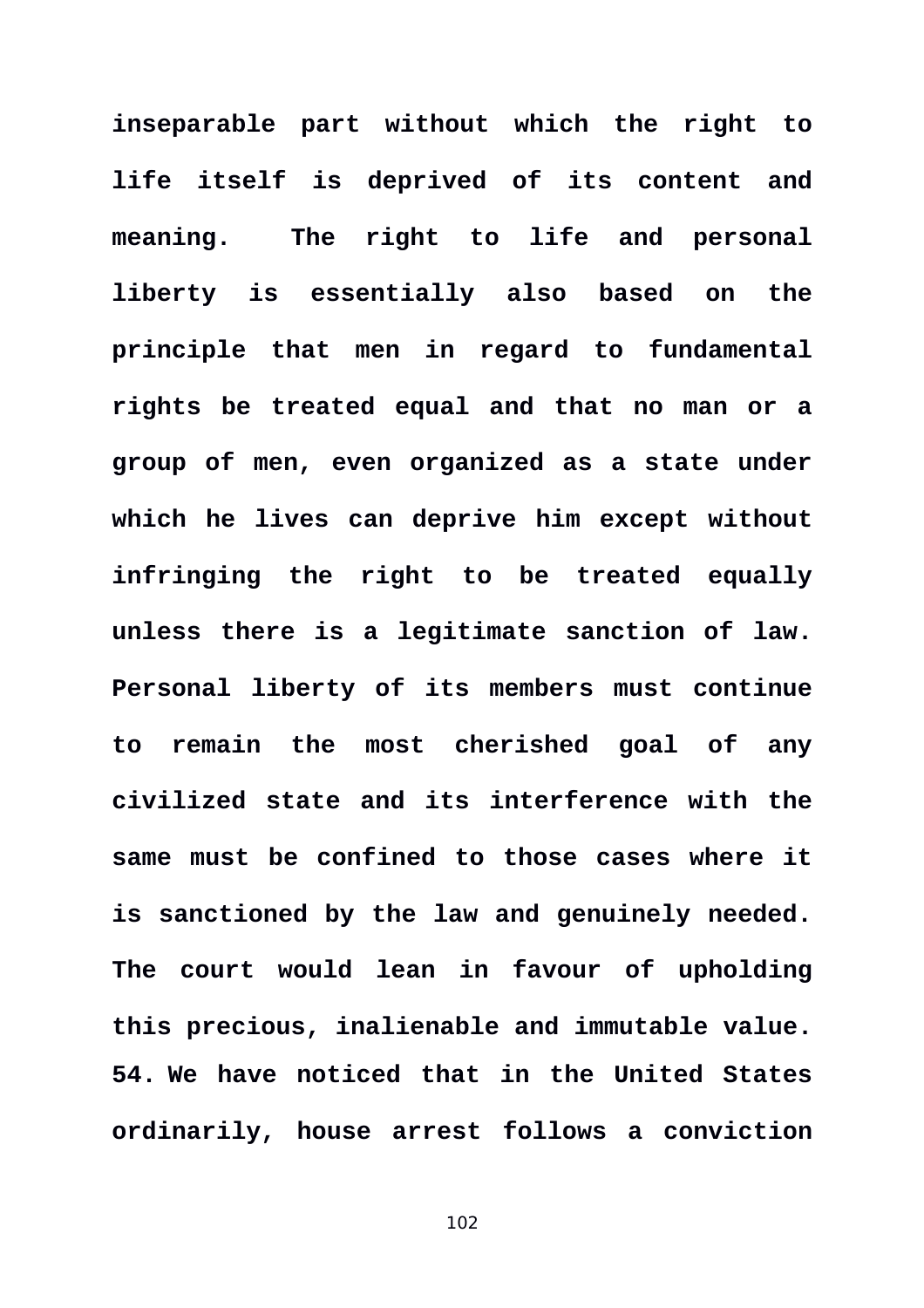**and is a choice which is available to the Courts to send a person to house arrest which is in lieu of a jail sentence.** 

**55. We will use this opportunity to echo the argument of Sh. Kapil Sibal, learned senior counsel for the appellant that no Court even if it is the High Court has any inherent power to deprive any person of his personal liberty by placing him under house arrest. Placing a person in custody depriving him of his rights which would include his fundamental rights as he would stand deprived of on giving effect to the term of house arrest, would amount to a completely illegal exercise, were it not for the fact that the High Court must be treated as having exercised powers available to a Judge under Section 167 of the Cr.P.C. Thus, runs the argument.**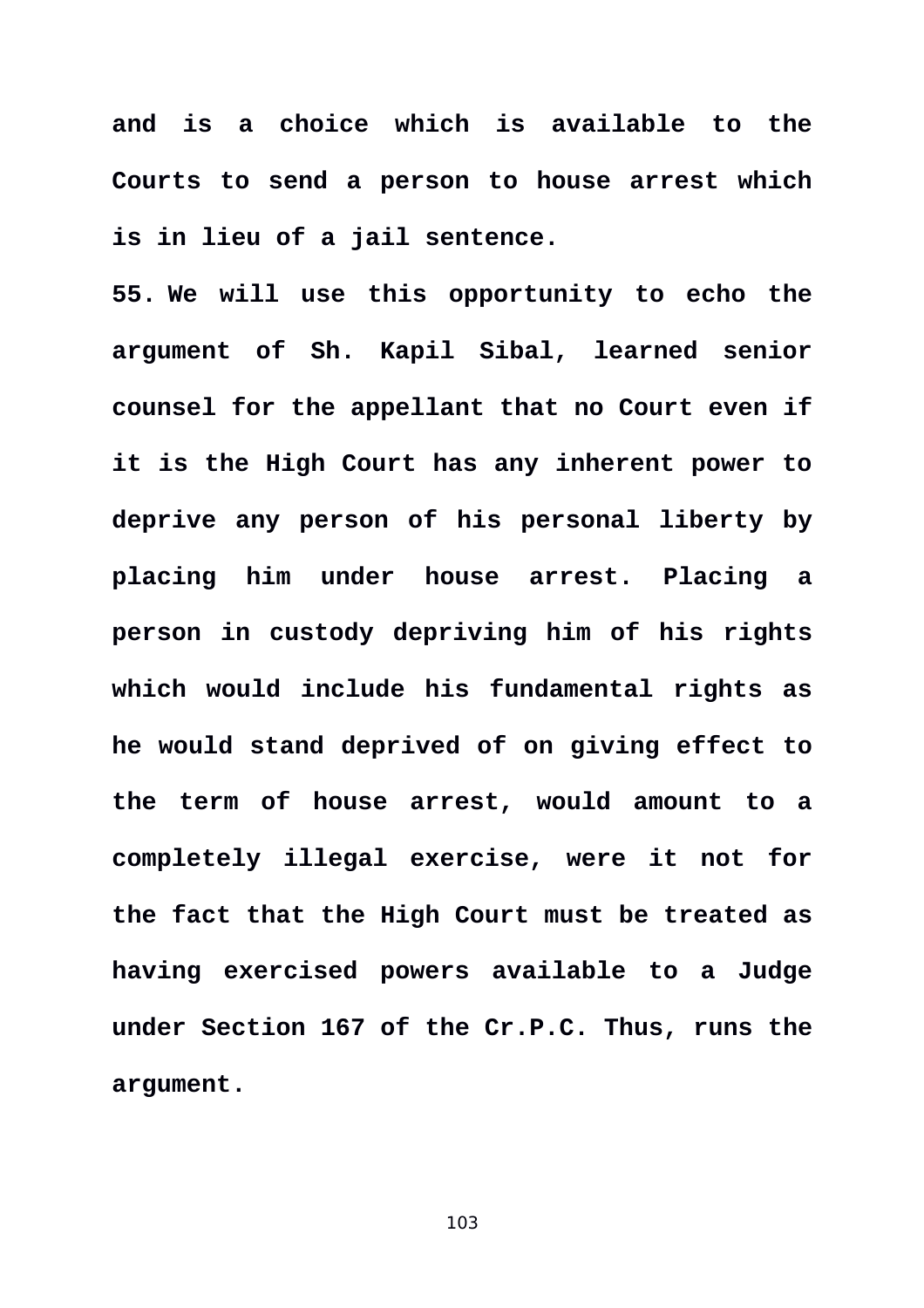# **THE REMEDIES OPEN TO AN ACCUSED IN THE CASE OF REMAND UNDER SECTION 167 OF THE CR.P.C.**

**56. In** *State rep. by Inspector of Police and others vs. N.M.T. Joy Immaculate[9](#page-103-0)***, a bench of 3 learned judges considered the question of maintainability of a revision under Section 397 of the Cr.P.C. against an order of remand. We notice para 13 which reads as follows:** 

> **"(13) Section 167 Cr.PC. empowers a Judicial Magistrate to authorise the detention of an accused in the custody of police. Section 209 Cr.P.C. confers power upon a Magistrate to remand an accused to custody until the case has been committed to the Court of Session and also until the conclusion of the trial. Section 309 Cr.PC. confers power upon a court to remand an accused to custody after taking cognisance of an offence or during commencement of trial when it finds it necessary to adjourn the enquiry or trial. The order of remand has no bearing on the proceedings of the trial itself nor can it have any effect on the ultimate decision of the case. If**

<span id="page-103-0"></span><sup>9</sup> **(2004) 5 SCC 729**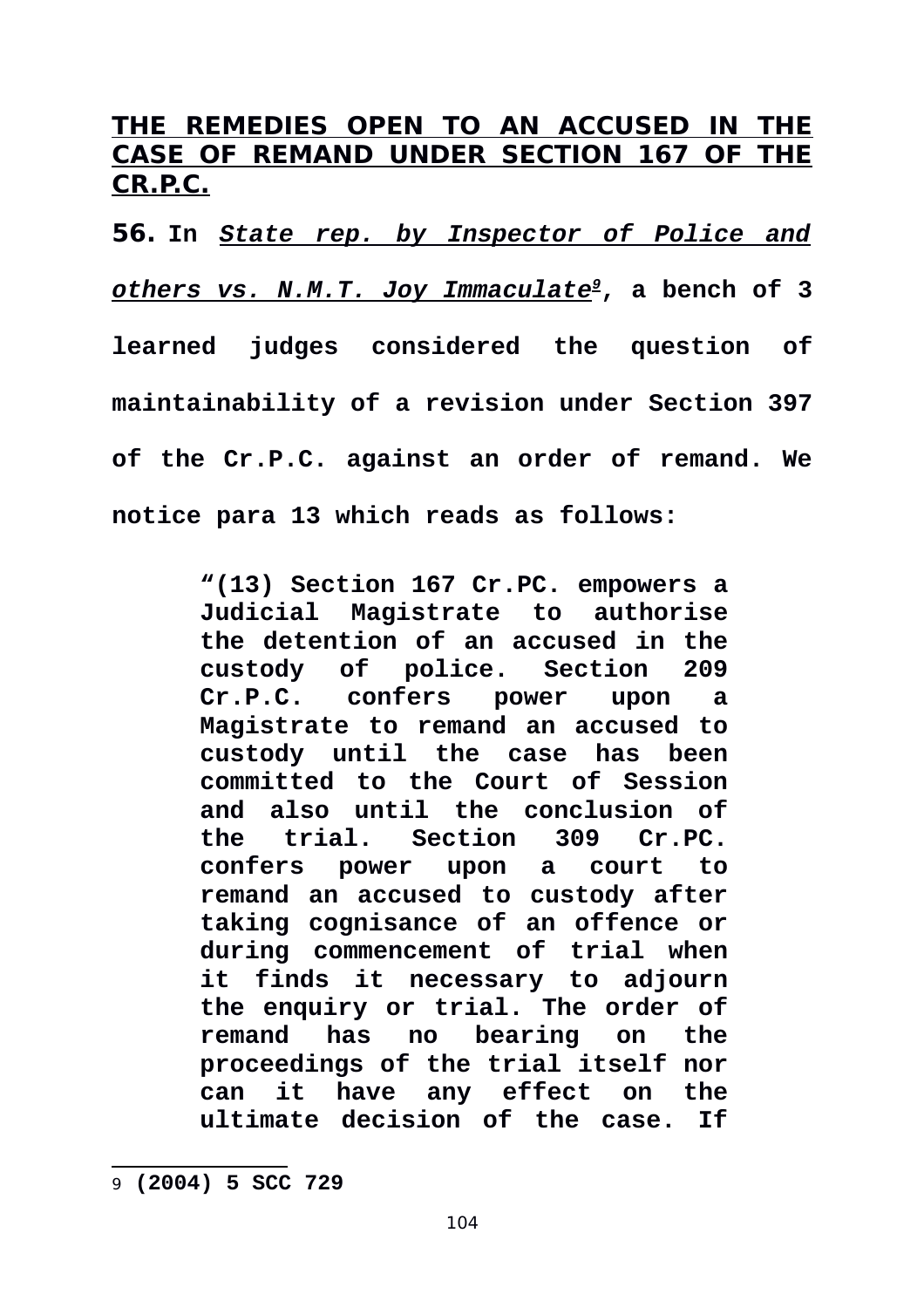**an order of remand is found to be illegal, it cannot result in acquittal of the accused or in termination of proceedings. A remand order cannot affect the progress of the trial or its decision in any manner. Therefore, applying the test laid down in Madhu Limaye case [(1977) 4 SCC 551 : 1978 SCC (Cri) 10 : AIR 1978 SC 47] it cannot be categorised even as an "intermediate order". The order is, therefore, a pure and simple interlocutory order and in view of the bar created by subsection (2) of Section 397 Cr.P.C, a revision against the said order is not maintainable. The High Court, therefore, erred in entertaining the revision against the order dated 6-11-2001 of the Metropolitan Magistrate granting police custody of the accused Joy Immaculate for one day."** 

**57. Thus, an order under Section 167 is purely an interlocutory order. No revision is maintainable. A petition under Section 482 cannot be ruled out. Now at this juncture we must notice the following dimension. When a person arrested in a non-bailable offence is in**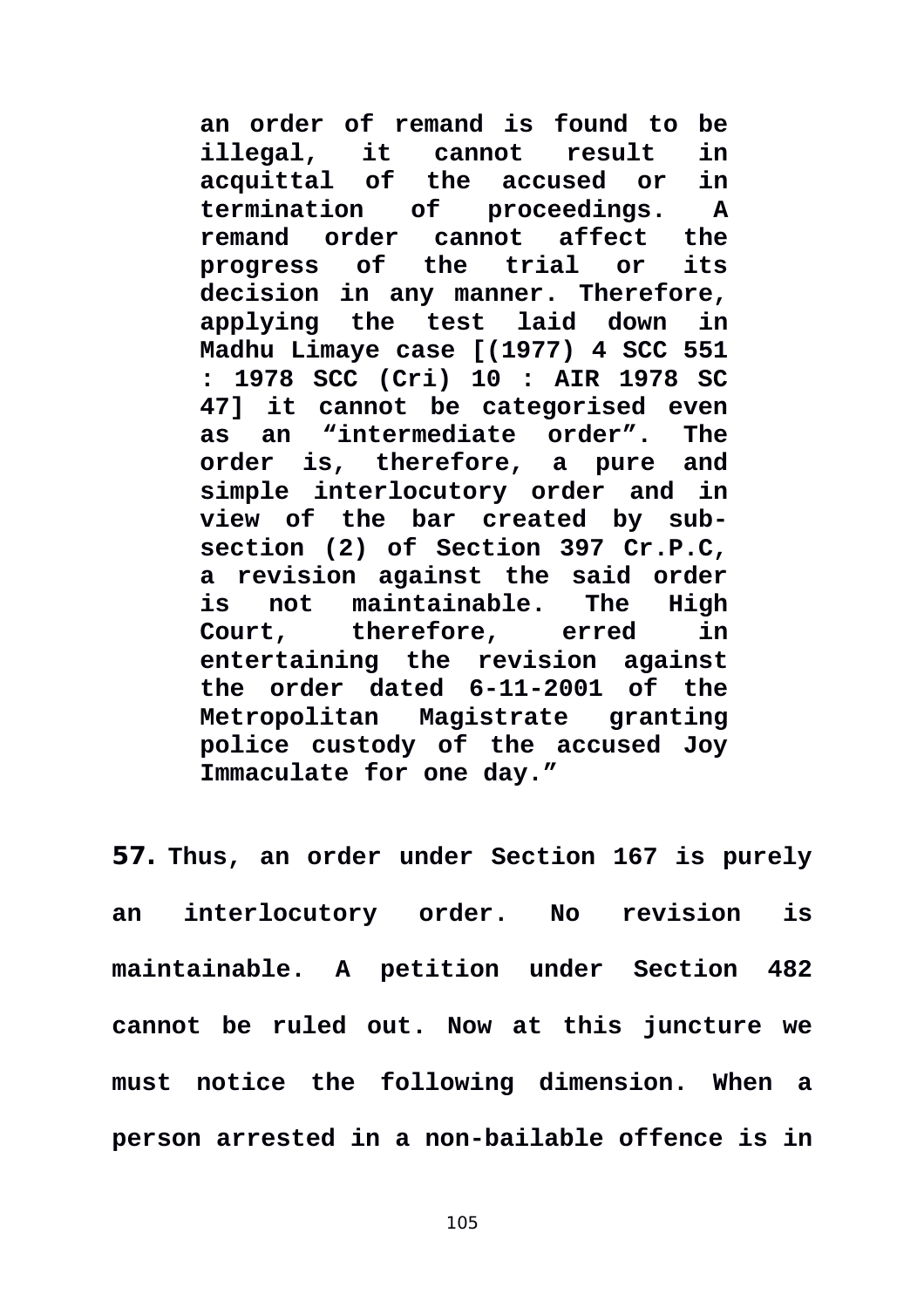**custody, subject to the restrictions, contained therein, a court other than High Court or Court of Session, before whom he is brought inter alia, can release him on bail under Section 437 of the Cr.P.C. Section 439 of the Cr.P.C. deals with special powers of High Court and court of session to grant bail to a person in custody. The said courts may also set aside or modify any condition in an order by a Magistrate. 58. In** *Central Bureau of Investigation, Special*

 *Investigation Cell v. Anupam J. Kulkarni<sup>10</sup> [,](#page-105-0)* **we**

**may notice the following statement: -** 

**"Now coming to the object and scope of Section 167 it is well-settled that it is supplementary to Section 57. It is clear from Section 57 that the investigation should be completed in the first instance within 24 hours; if not the arrested person should be brought by the police before a Magistrate as provided under Section 167. The law does not authorise a police officer to detain an arrested person for more than 24 hours exclusive of the time necessary for**

<span id="page-105-0"></span><sup>10</sup> **(1992) 3 SCC 141**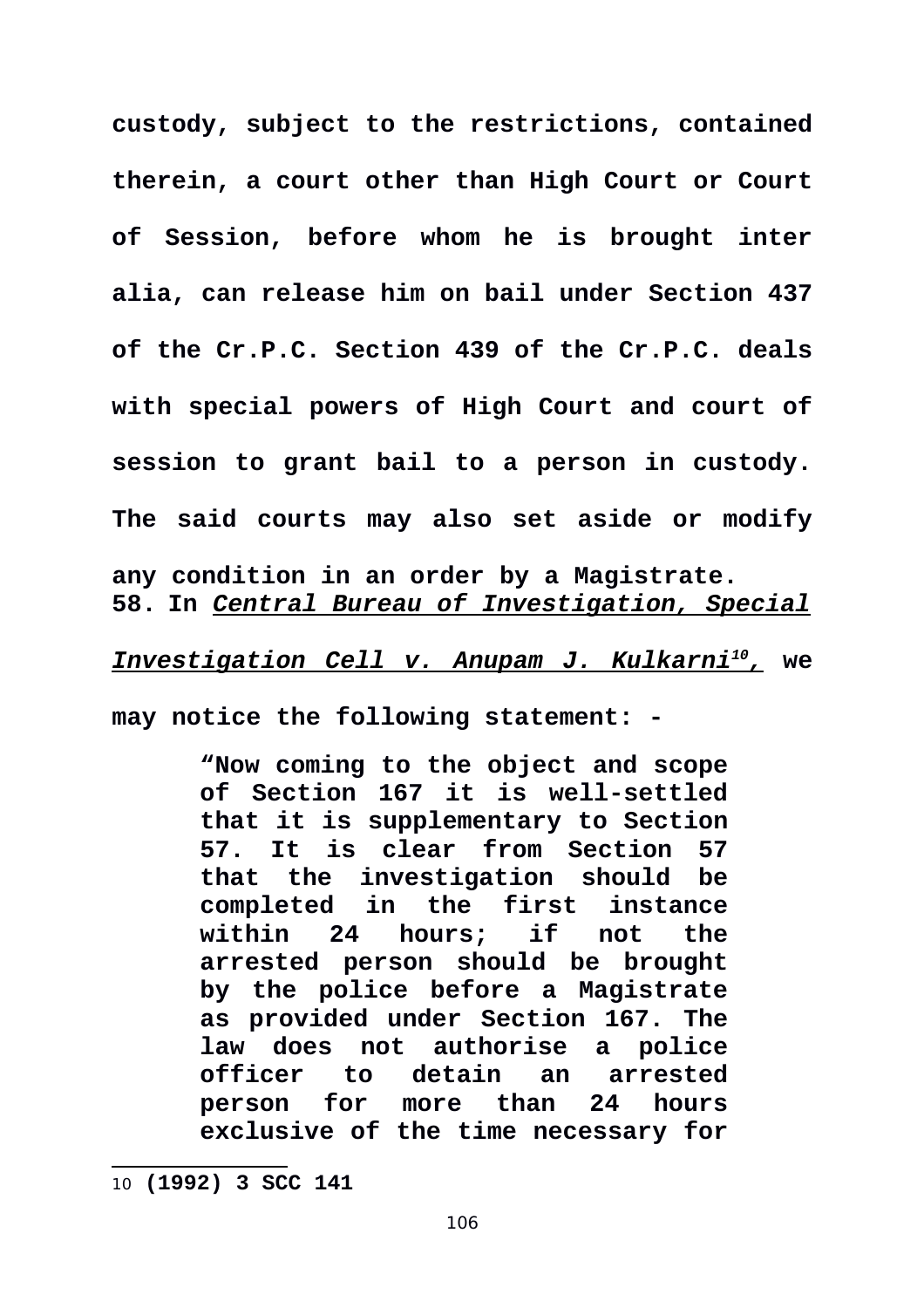**the journey from the place of arrest to the Magistrate court. Sub-section (1) of Section 167 covers all this procedure and also lays down that the police officer while forwarding the accused to the nearest Magistrate should also transmit a copy of the entries in the diary relating to the case. The entries in the diary are meant to afford to the Magistrate the necessary information upon which he can take the decision whether the accused should be detained in the custody further or not. It may be noted even at this stage the Magistrate can release him on bail if an application is made and if he is satisfied that there are no grounds to remand him to custody but if he is satisfied that further remand is necessary then he should act as provided under Section 167."**

**59. Thus, ordinarily, when the court considers a request for remand there would be an application for bail. It is for the court to grant bail failing which an order of remand would follow.** 

**60. No doubt, while the remand report is considered by the Magistrate the application**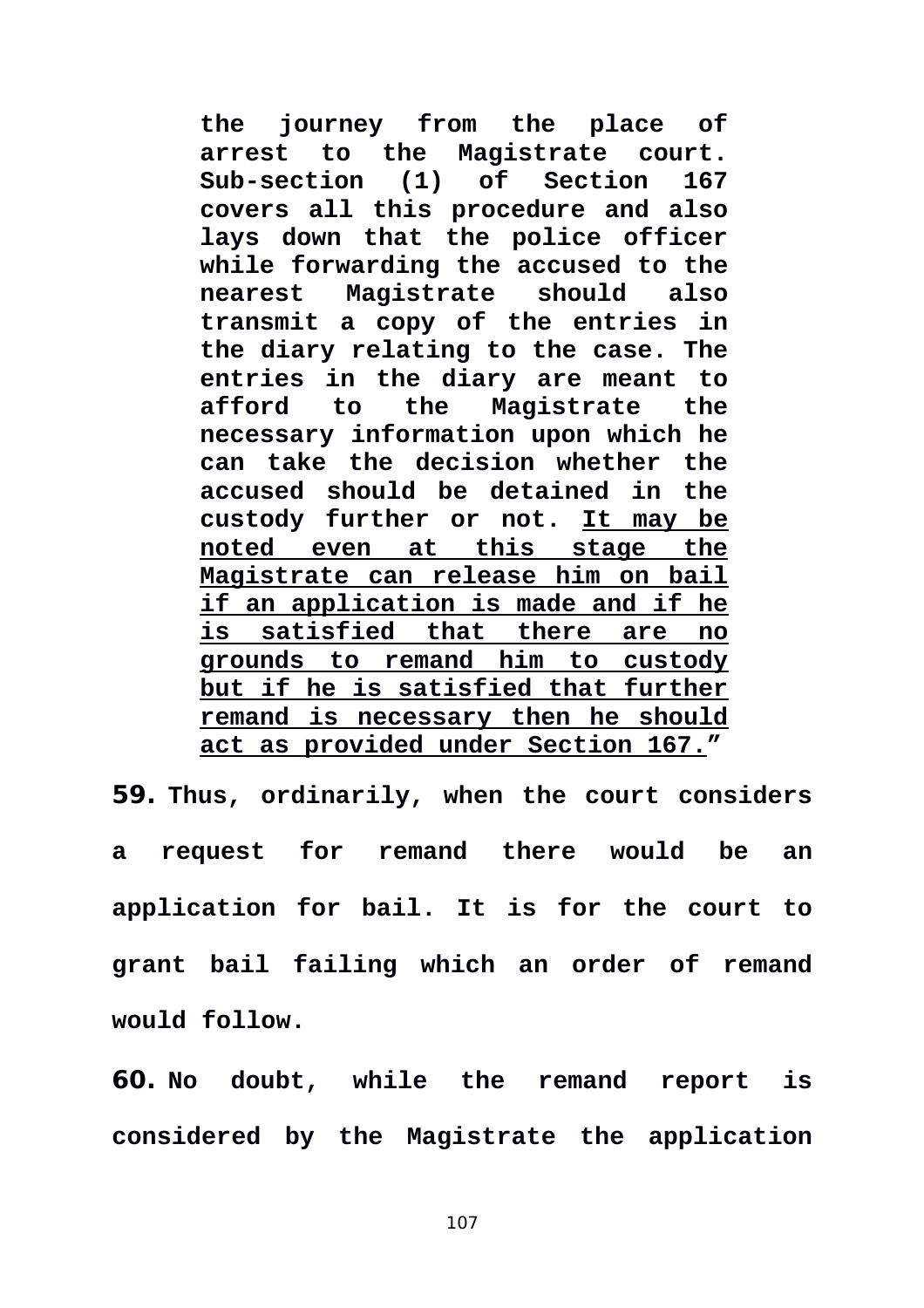**for bail may be moved under Section 439 instead of moving under Section 437 in view of the restrictions contained therein. Though an application under Section 397 would not lie against the remand, as already noticed, an application for bail would lie under Section 439. Therefore, ordinarily the accused would seek bail and legality and the need for remand would also be considered by the High Court or court of session in an application under Section 439. No doubt the additional restrictions under section 43 (D) (5) of UAPA are applicable to citizens of India in cases under the said law.** 

# **WHETHER A WRIT OF HABEAS CORPUS LIES AGAINST AN ORDER OF REMAND UNDER SECTION (167) OF CR.P.C.**

**61. A Habeas Corpus petition is one seeking redress in the case of illegal detention. It is intended to be a most expeditious remedy as**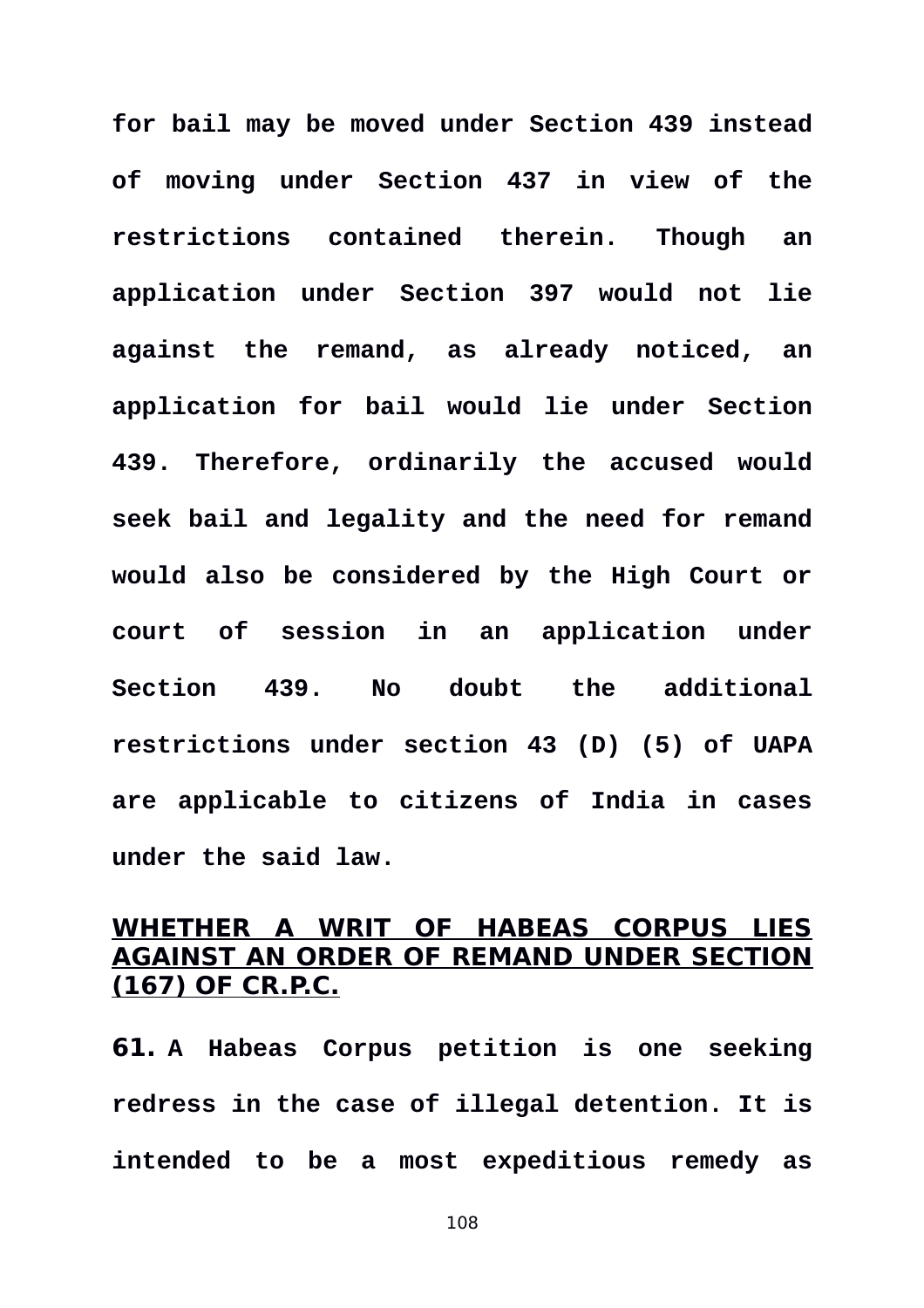**liberty is at stake. Whether a Habeas Corpus petition lies when a person is remanded to judicial custody or police custody is not res integra. We may notice only two judgments of this court. In** *Manubhai Ratilal Patel v. State of Gujarat and others,[11](#page-108-0)***. We may notice paragraph 24.** 

> **"(24) The act of directing remand of an accused is fundamentally a judicial function. The Magistrate does not act in executive capacity while ordering the detention of an accused. While exercising this judicial act, it is obligatory on the part of the Magistrate to satisfy himself whether the materials placed before him justify such a remand or, to put it differently, whether there exist reasonable grounds to commit the accused to custody and extend his remand. The purpose of remand as postulated under Section 167 is that investigation cannot be completed within 24 hours. It enables the Magistrate to see that the remand is really necessary. This requires the investigating agency to send the case diary along**

<span id="page-108-0"></span>11 **(2013) 1 SCC 314**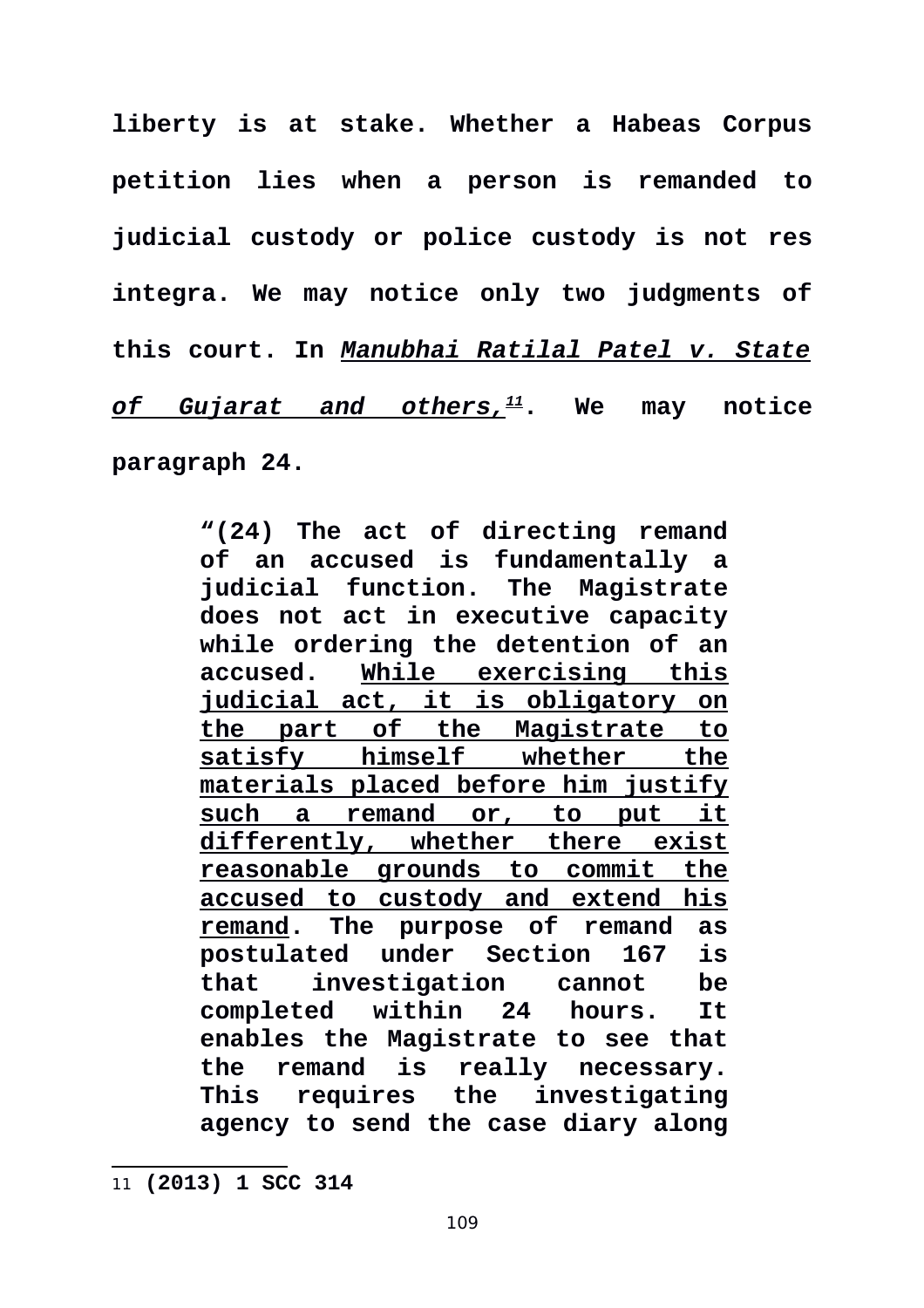**with the remand report so that the Magistrate can appreciate the factual scenario and apply his mind whether there is a warrant for police remand or justification for judicial remand or there is no need for any remand at all. It is obligatory on the part of the Magistrate to apply his mind and not to pass an order of remand automatically or in a mechanical manner."**

**However, the Court also held as follows:**

**"31. It is well-accepted principle that a writ of habeas corpus is not to be entertained when a person is committed to judicial custody or police custody by the competent court by an order which prima facie does not appear to be without jurisdiction or passed in an absolutely mechanical manner or wholly illegal. As has been stated in** *B. Ramachandra Rao* **[(1972) 3 SCC 256 : 1972 SCC (Cri) 481 : AIR 1971 SC 2197] and** *Kanu Sanyal* **[(1974) 4 SCC 141 : 1974 SCC (Cri) 280] , the court is required to scrutinise the legality or otherwise of the order of detention which has been passed. Unless the court is satisfied that a person has been committed to jail custody by virtue of an order that suffers from the vice of lack of jurisdiction or or**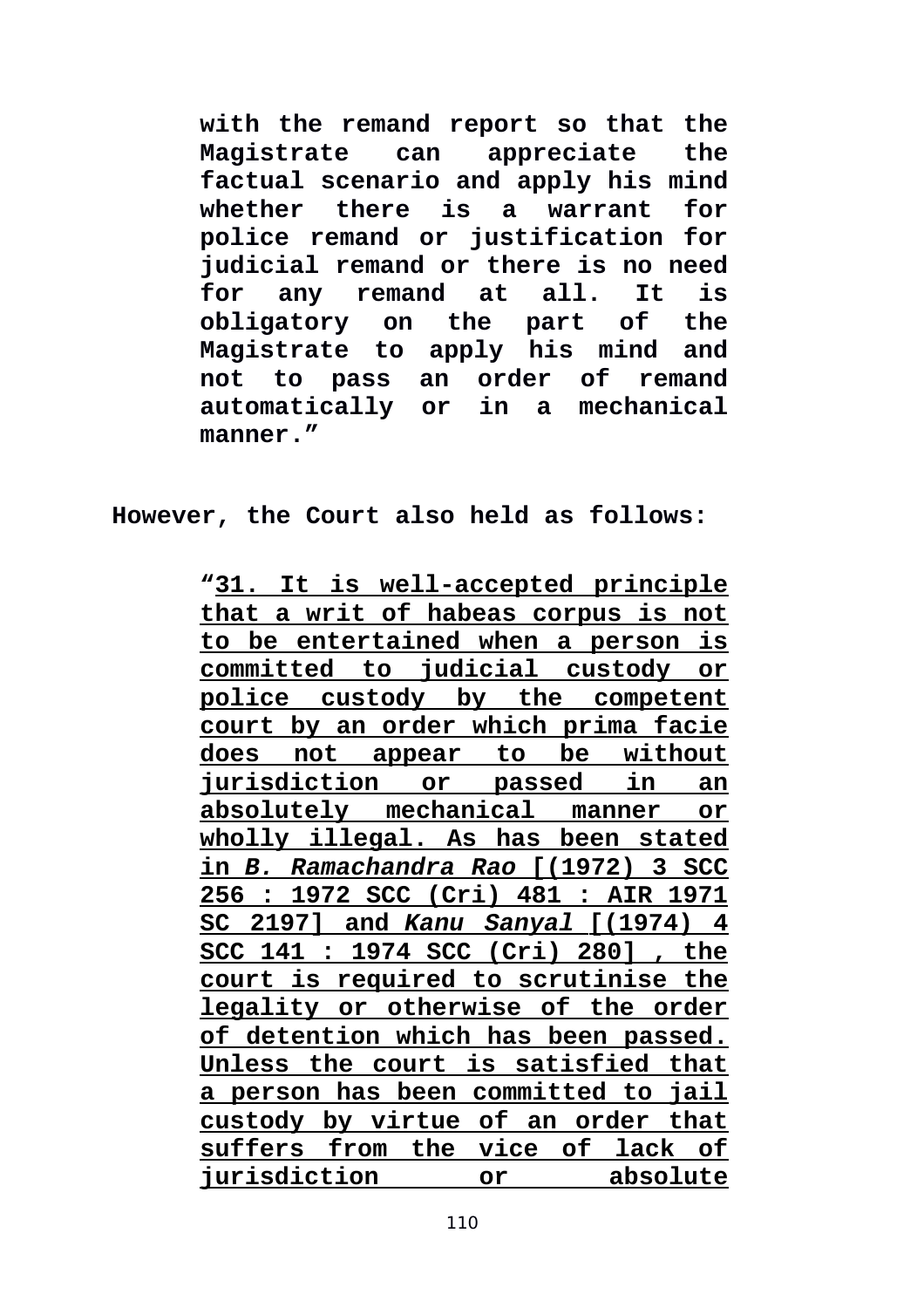**illegality, a writ of habeas corpus cannot be granted."**

**62. One of us (U.U. Lalit, J.) speaking for a Bench of two, followed the aforesaid line of thought in the decision of** *Serious Fraud Investigation Office and Ors. vs. Rahul Modi and Ors.[12](#page-110-0)* **and held as follows:** 

> **"(21) The act of directing remand of an accused is thus held to be a judicial function and the challenge to the order of remand is not to be entertained in a habeas corpus petition."**

**We may also notice paragraph 19 from the same judgment.** 

> **"(19) The law is thus clear that "in habeas corpus proceedings a court is to have regard to the legality or otherwise of the detention at the time of the return and not with reference to the institution of the proceedings".**

**63. Thus, we would hold as follows:** 

<span id="page-110-0"></span><sup>12</sup> **(2019) 5 SCC 266**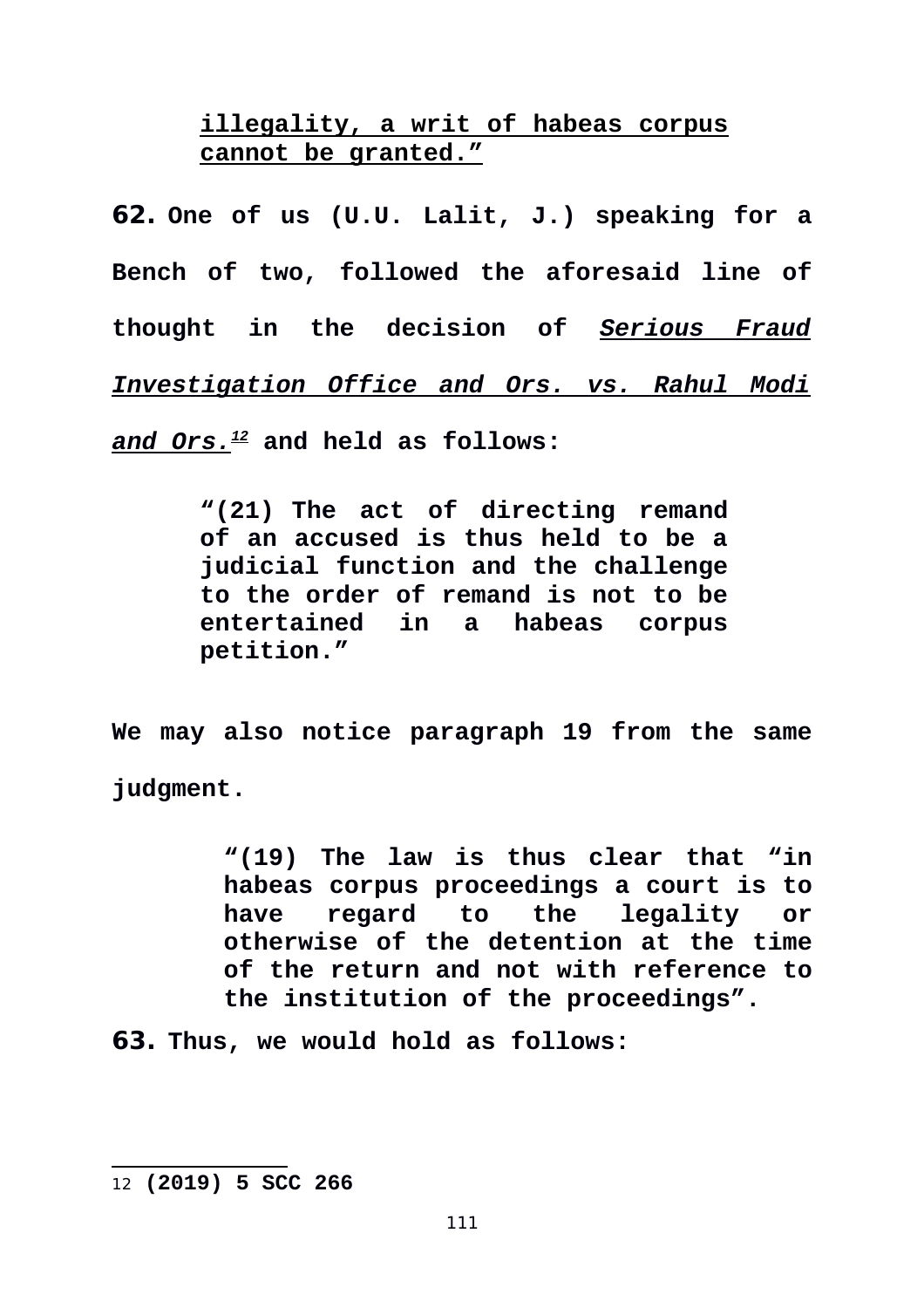**If the remand is absolutely illegal or the remand is afflicted with the vice of lack of jurisdiction, a Habeas Corpus petition would indeed lie. Equally, if an order of remand is passed in an absolutely mechanical manner, the person affected can seek the remedy of Habeas Corpus. Barring such situations, a Habeas Corpus petition will not lie.** 

# **WHETHER SUPERIOR COURTS (INCLUDING A HIGH COURT) CAN EXERCISE POWER UNDER SECTION (167) OF CR.P.C.? CAN BROKEN PERIODS OF CUSTODY COUNT FOR THE PURPOSE OF DEFAULT BAIL?**

**64. One of the contentions raised is that the order passed by the High Court of Delhi, is not one passed under Section 167 of the Cr.P.C., for the reason that what the Cr.P.C. contemplates is an order passed by a Magistrate. It, therefore, becomes necessary to consider whether a Court other than a**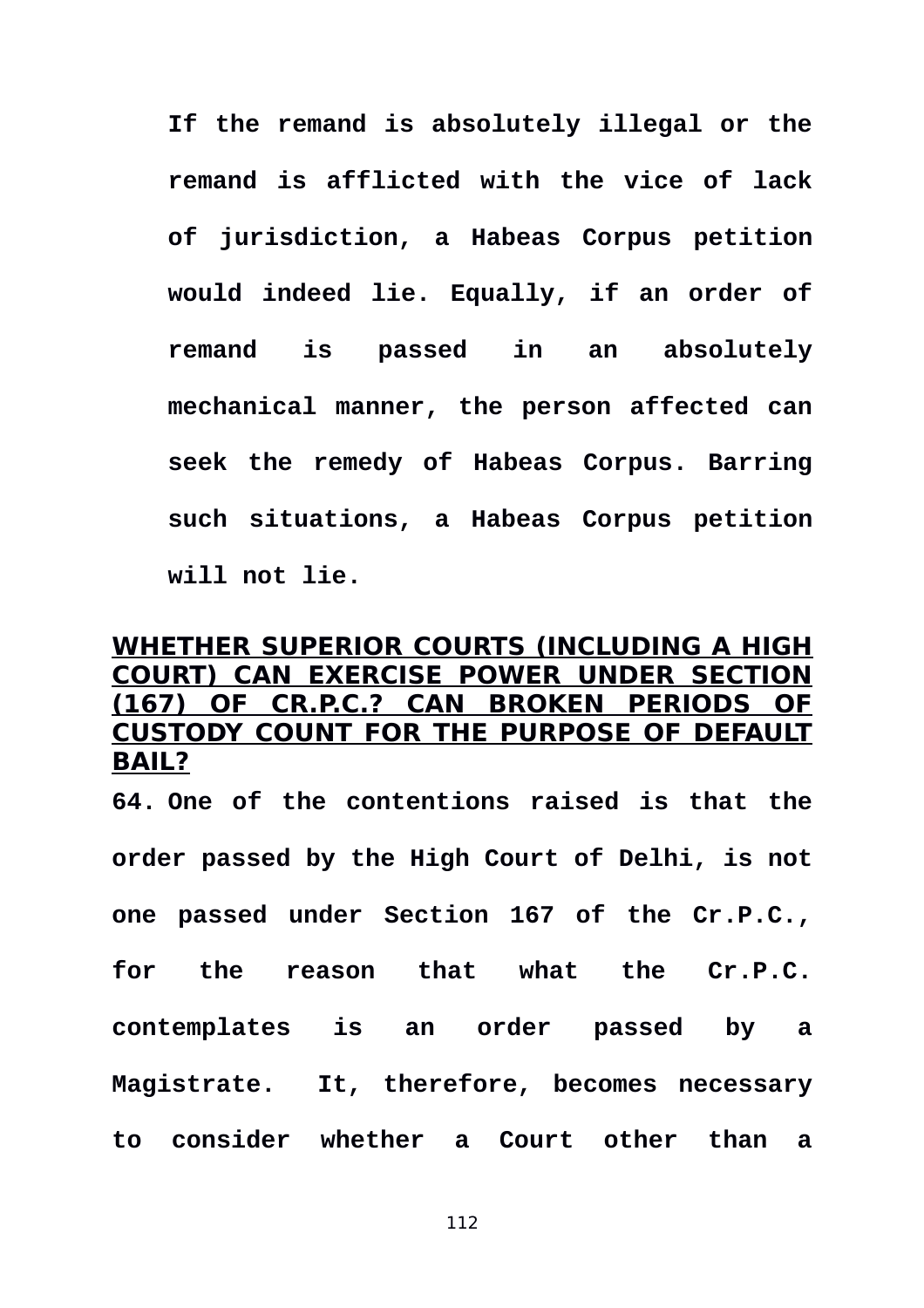**Magistrate can order remand under Section 167. In the first place, going by the words used in Section 167, what is contemplated is that Magistrate orders remand under Section 167(2). 65. Let us, however, delve a little more into the issue. Let us take a case where a Magistrate orders a remand under Section 167 and at the same time, he also rejects the application for bail preferred by the accused. The accused approaches the High Court under Section 439 of the Cr.P.C. The court reverses the order and grants him bail. The accused who was sent to custody means police custody or judicial custody is brought out of his custody and is released on bail pursuing to the order of the High Court. This order is challenged before the Apex Court. The Apex Court reverses the order granting bail. The original order passed by the Magistrate is revived. It is**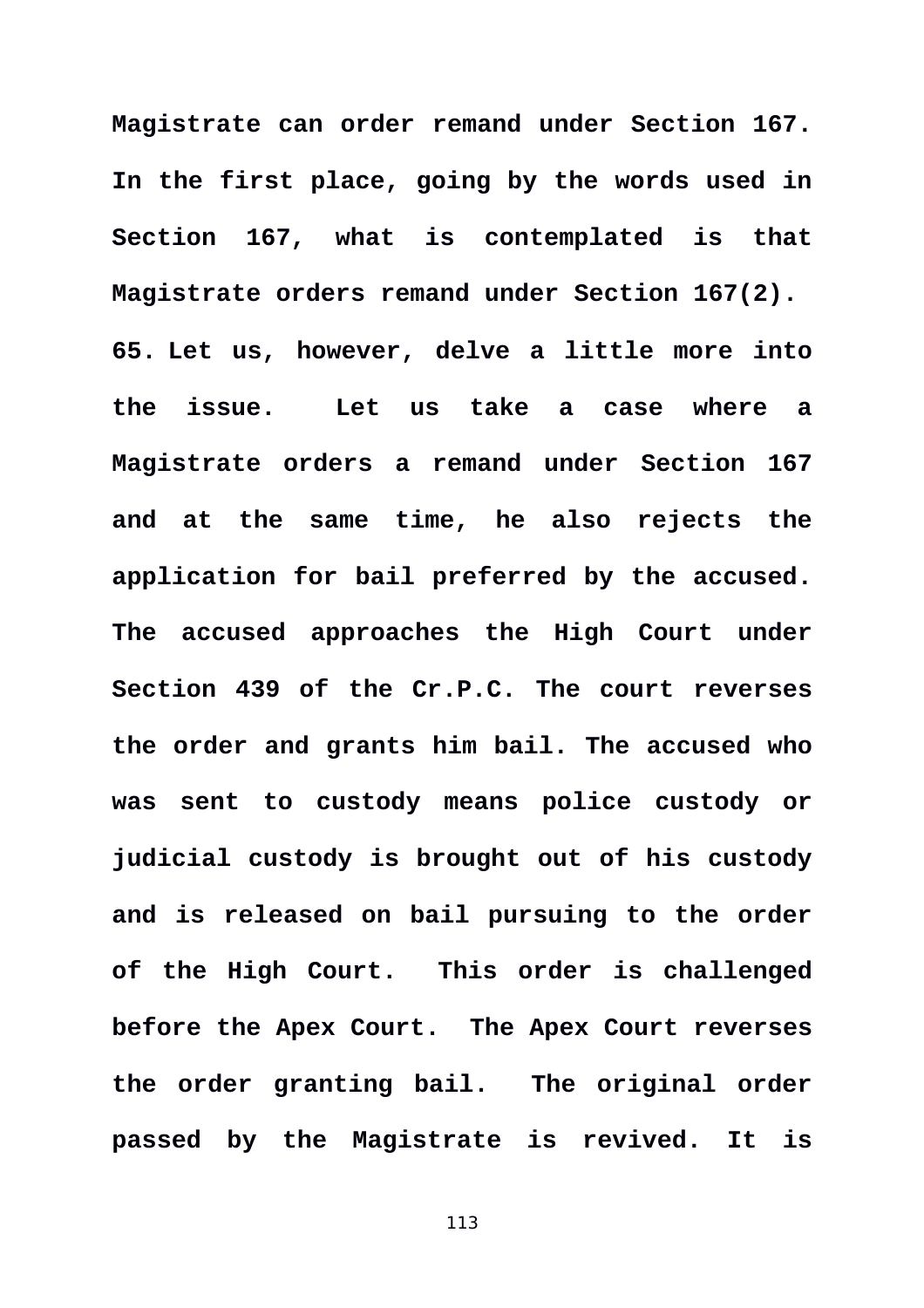**apparent that the accused goes back to custody. Since assuming that the period of 15 days is over and police custody is not permissible, he is sent back to judicial custody. Equally if he was already in judicial custody, the order granting judicial custody is revived. Let us assume in the illustration that the accused was in custody only for a period of 10 days and after the order passed by this Court and the accused who spent another 80 days, he completes, in other words, a total period of custody of 90 days adding the period of custody, he suffered consequent upon the remand by the Magistrate. That is by piecing up these broken periods of custody, the statutory period of 90 days entitling the accused to default bail, is reached. Can it be said that the order of this Court granting custody should not be taken into consideration for calculating the**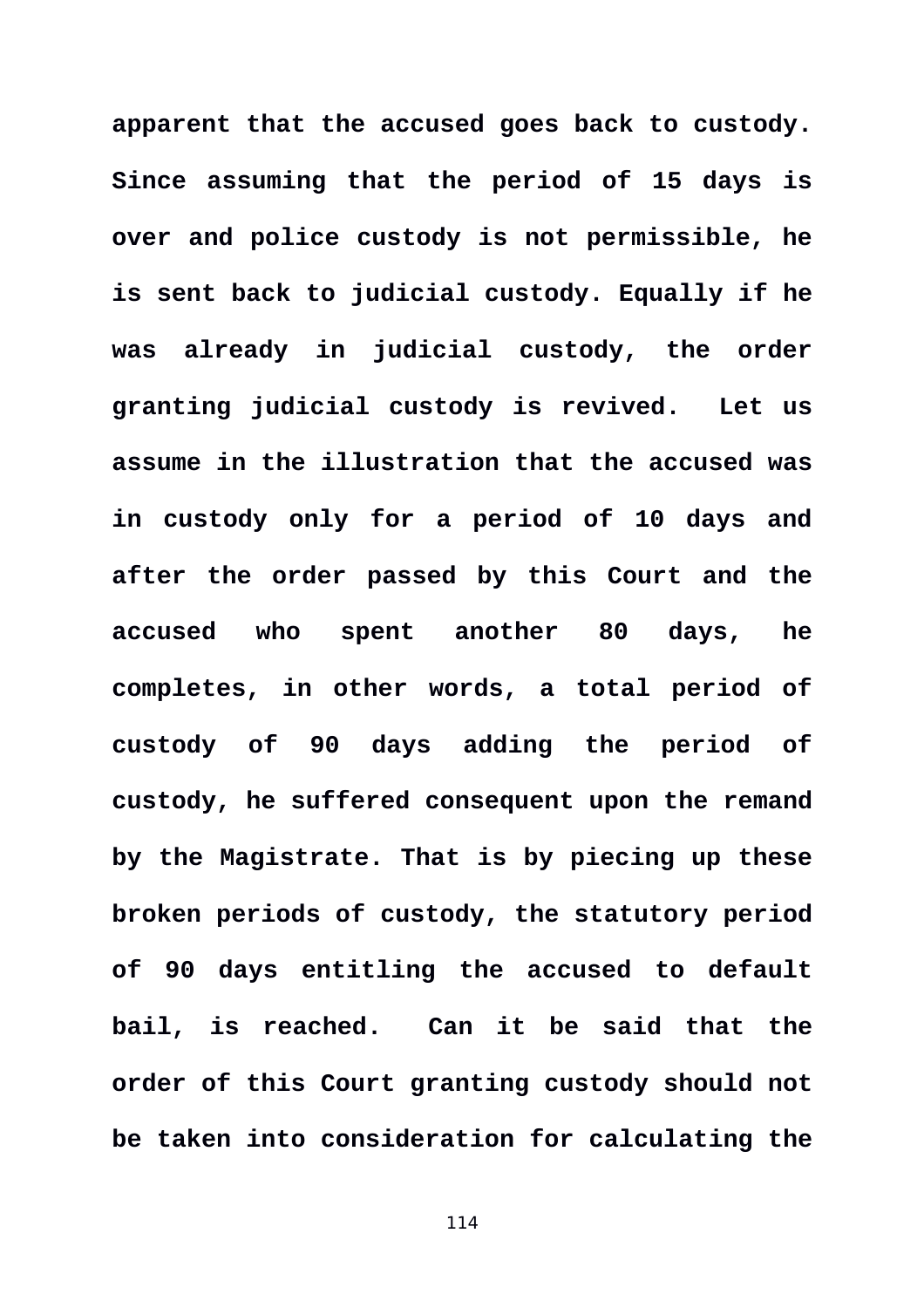**period of 90 days, upon completion of which the accused can set up a case for default bail. We would think that the mere fact is that it is the Apex Court which exercised the power to remand, which was wrongly appreciated by the High Court in the illustration, would not detract from the custody being authorized under Section 167.** 

**66. Let us take another example. After ordering remand, initially for a period of 15 days of which 10 days is by way of police custody and 5 days by way of judicial custody, the Magistrate enlarges an accused on bail. The High Court interferes with the order granting bail on the basis that the bail ought not to have been granted. Resultantly, the person who on the basis of the order of bail, has come out of jail custody, is put back into the judicial custody or jail custody. The order is one**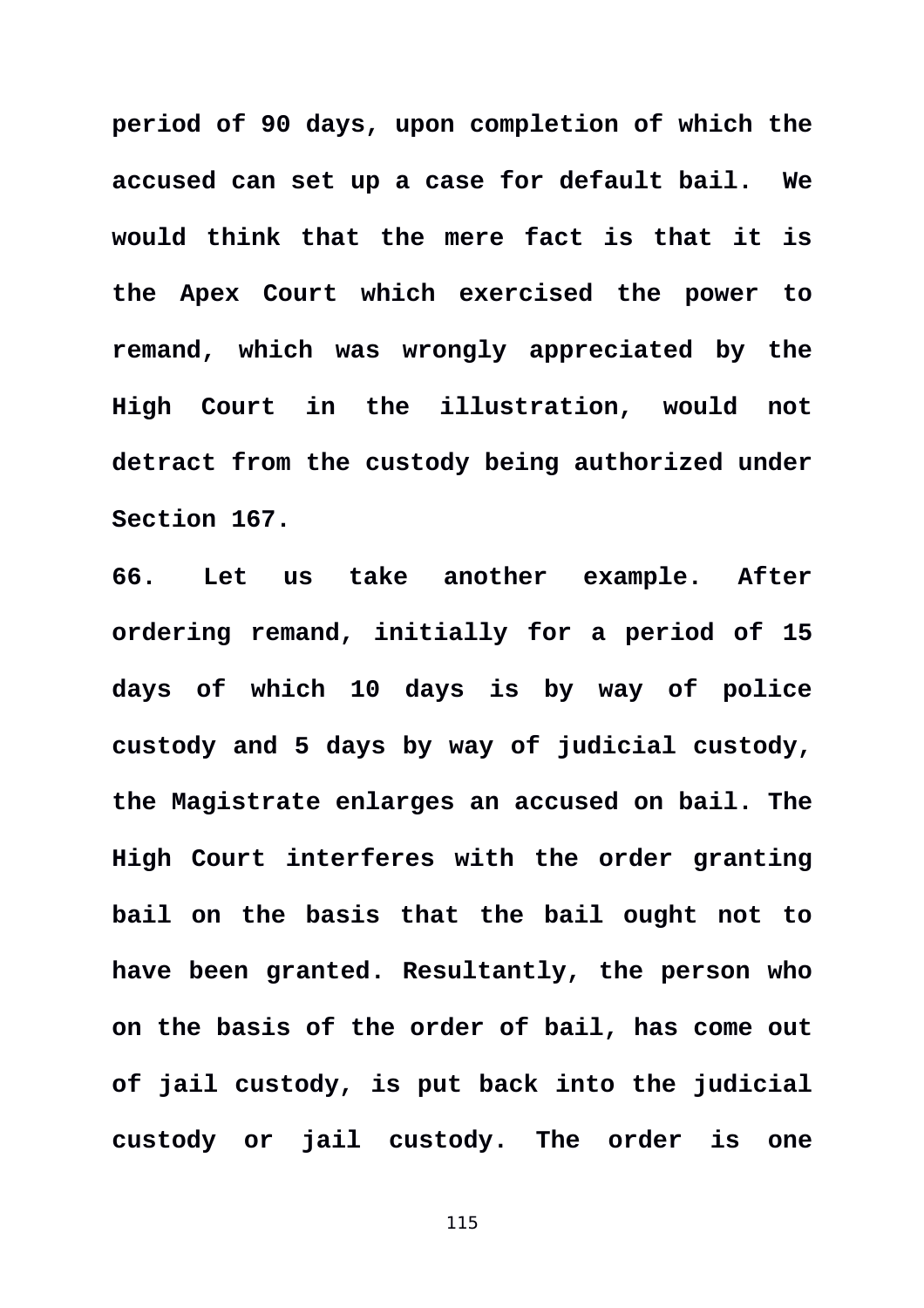**passed by the High Court. The order granting custody by the High Court cannot be treated as one which is not anchored in Section 167 of the Cr.P.C. Therefore, we would think that though the power is vested with the Magistrate to order remand by way, of appropriate jurisdiction exercised by the superior Courts, (it would, in fact, include the Court of Sessions acting under Section 439) the power under Section 167 could also be exercised by Courts which are superior to the Magistrate. 67. Therefore, while ordinarily, the Magistrate is the original Court which would exercise power to remand under Section 167, the exercise of power by the superior Courts which would result in custody being ordered ordinarily (police or judicial custody) by the superior Courts which includes the High Court, would**

**indeed be the custody for the purpose of**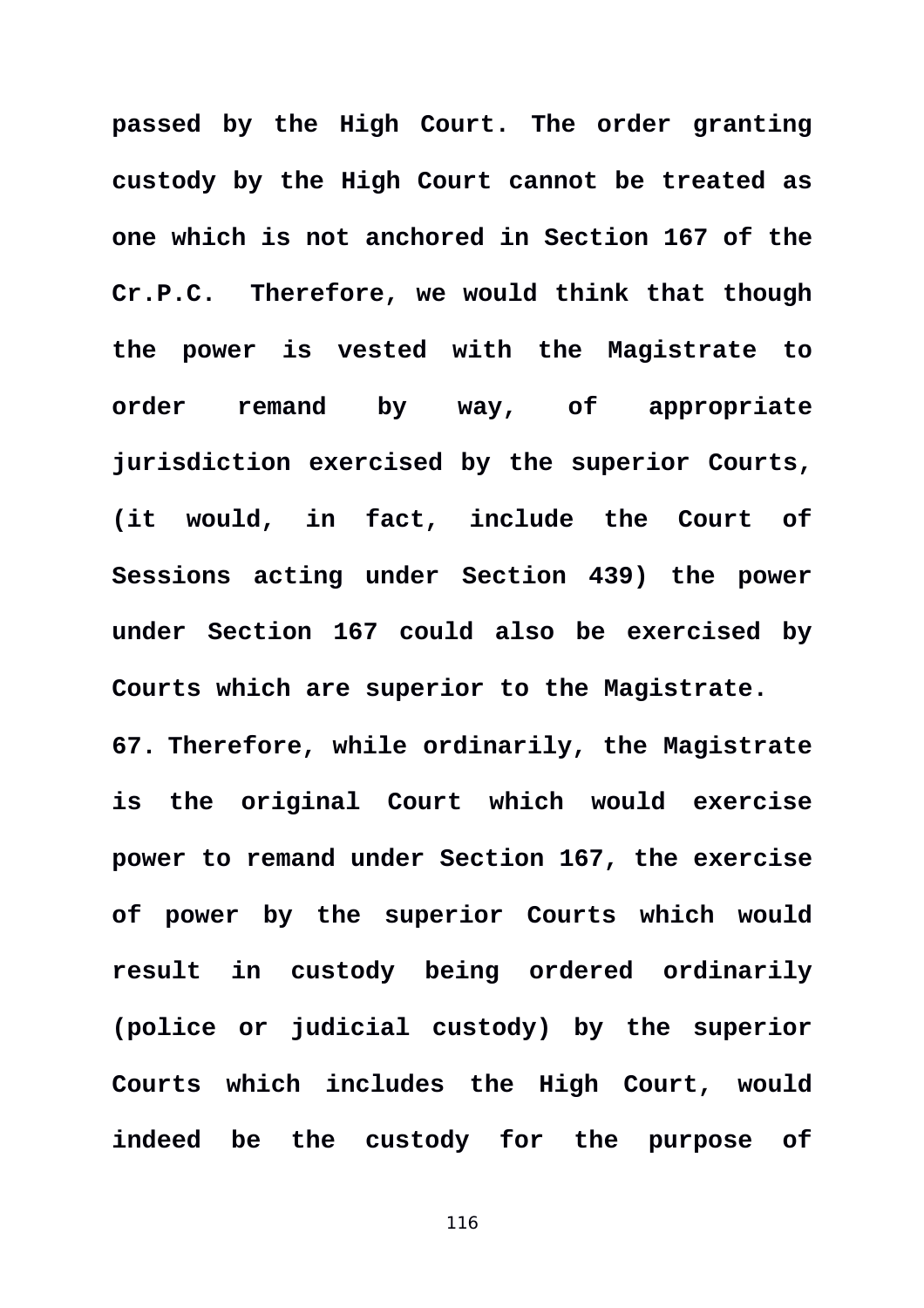**calculating the period within which the charge sheet must be filed, failing with the accused acquires the statutory right to default bail. We have also noticed the observations of this Court in AIR 1962 SC 1506 (supra). In such circumstances broken periods of custody can be counted whether custody is suffered by the order of the Magistrate or superior courts, if investigation remains incomplete after the custody, whether continuous or broken periods pieced together reaches the requisite period; default bail becomes the right of the detained person.** 

**68. Equally when an order in bail application is put in issue, orders passed resulting in detaining the accused would if passed by a superior court be under Section 167.** 

# **THE EFFECT OF TRANSIT ORDER? IS IT A PRODUCTION ORDER THOUGH SOURCED UNDER SECTION 167 CR.P.C.?**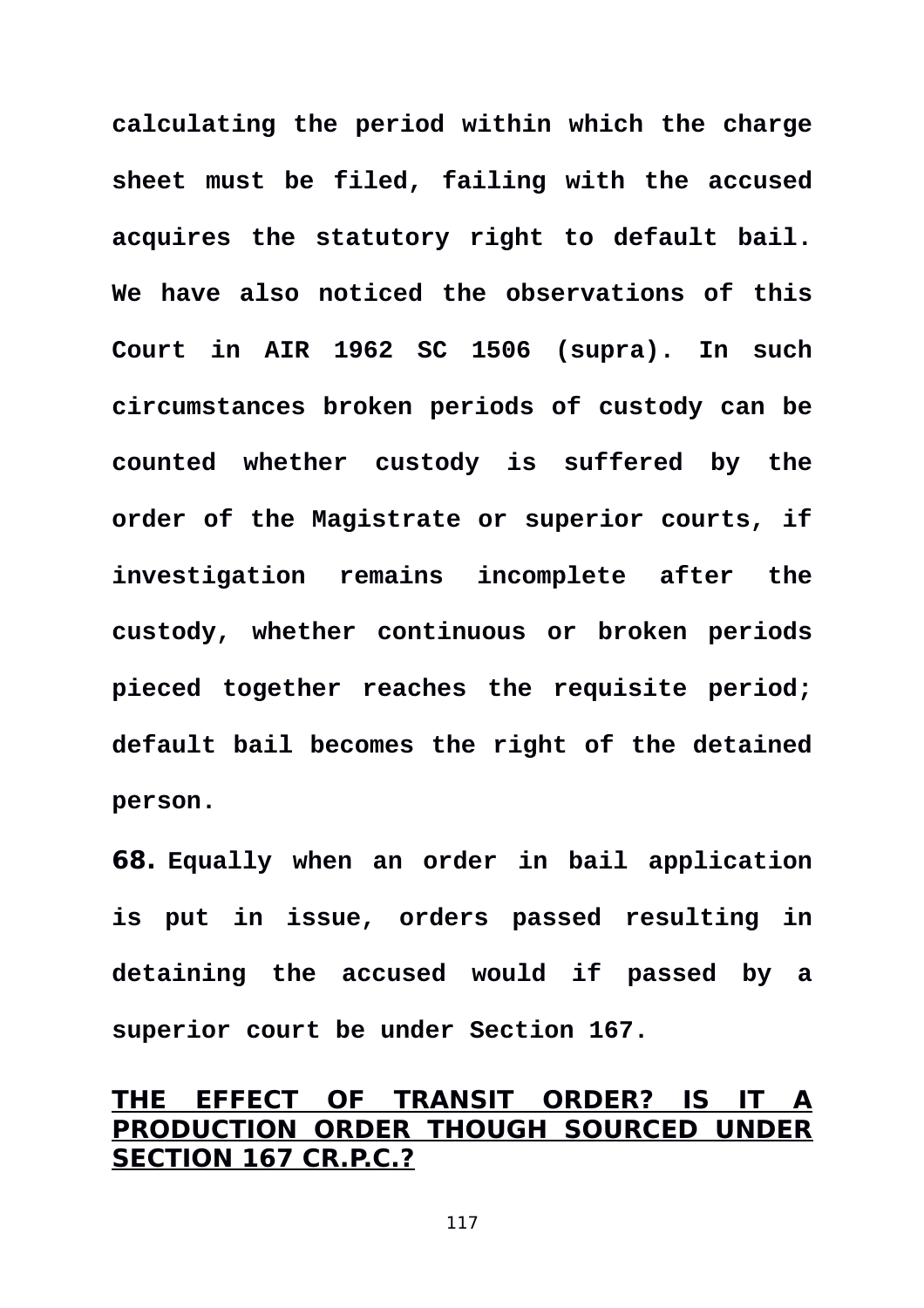**69. The Respondent contends that the transit remand order is not a remand for detention under Section 167 of the Cr.P.C. but only one for production. Reliance is placed on Section 57. It is in other words, pointed out that Section 57 contemplates that in the absence of 'special order' under Section 167, a person arrested without warrant must be produced withing 24 hours excluding the time taken for journey from the place of arrest to the place where the Magistrate is located. Therefore, if a 'special order' under Section 167 is obtained, it is for the purpose of extending the time in Section 57 for production of the arrestee.** 

**70. Per contra, Appellant contends that Section 167 specially covers cases where a judicial Magistrate who has no jurisdiction to try a**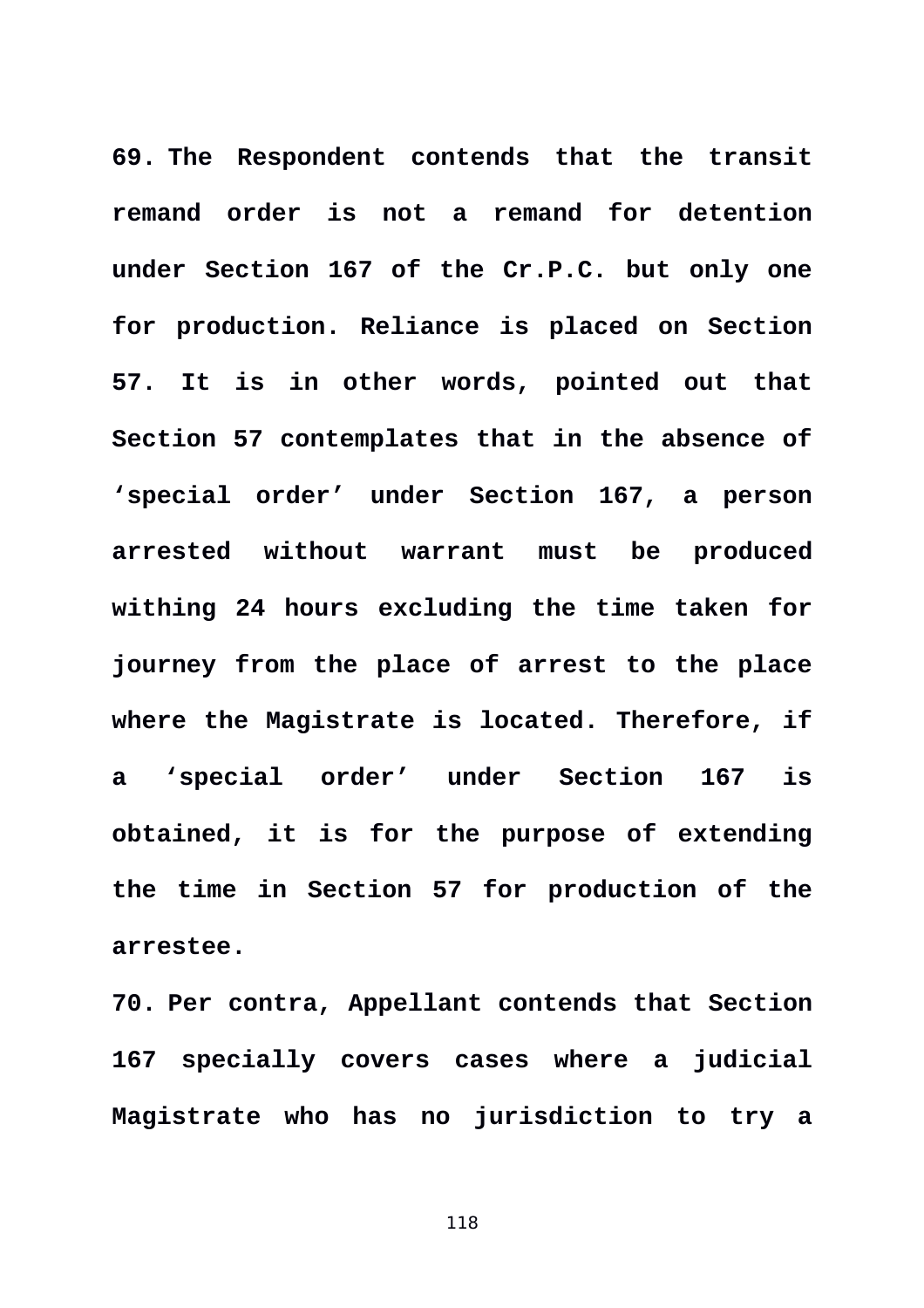**case, can order a remand. There is no other provision for ordering transit remand.** 

**71. In this case the transit remand was ordered on 28.08.2018. The Appellant was to be produced under the same on 30.08.2018 before the Magistrate in Pune. A person may be arrested by a police officer in any part of India (Section 48 of Cr.P.C.). Under Section 56 the person arrested without warrant is to be sent before the Magistrate having jurisdiction or before the officer in charge of a police station. It is thereafter, that Section 57 forbids the person so arrested:** 

- **i. from being detained for a period more than what is reasonable.**
- **ii. from being detained beyond 24 hours from the time of arrest, excluding the time necessary for the journey from the place of arrest to the Magistrate Court.**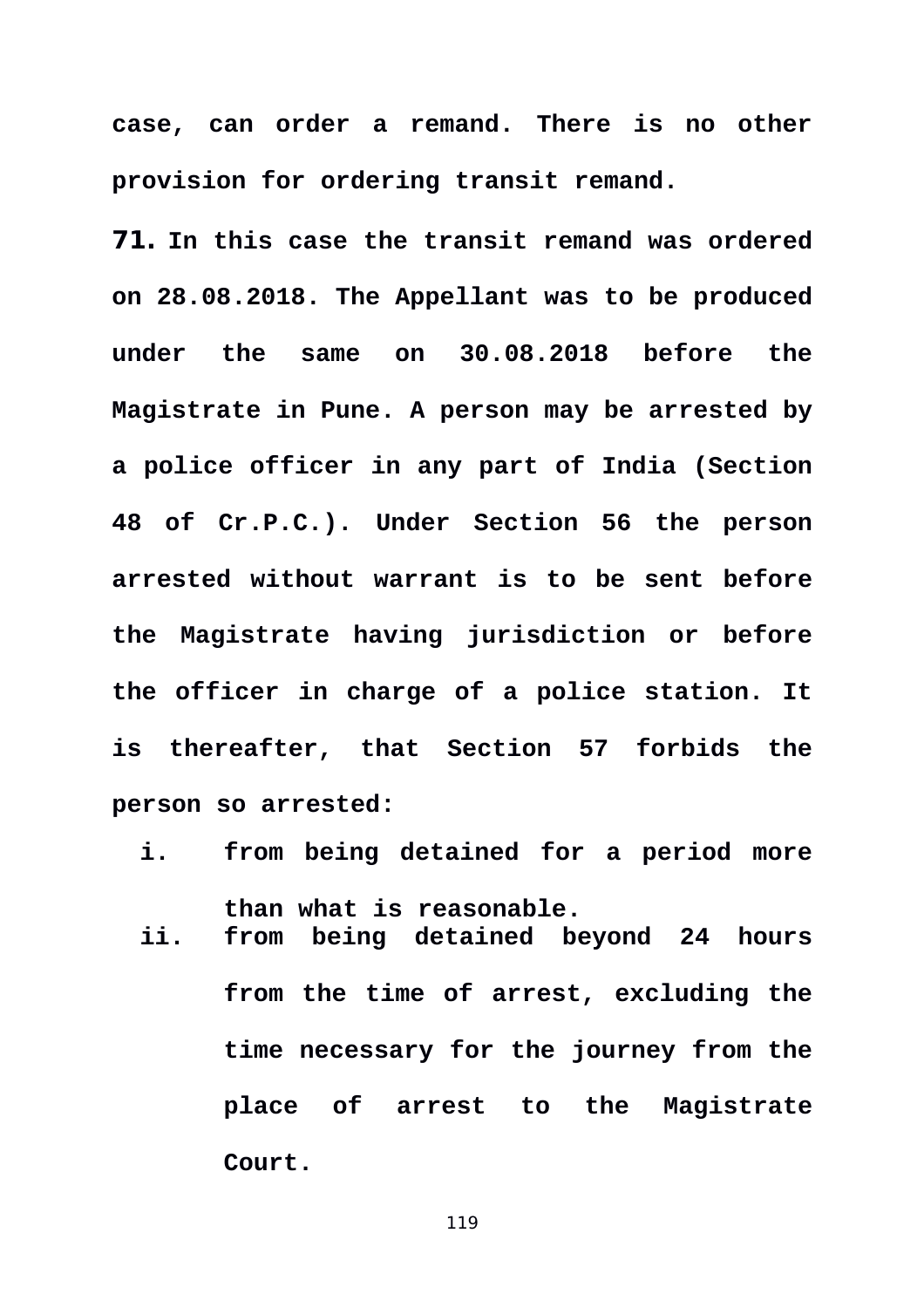**72. Now, the 'Magistrate Court' referred to in Section 57 is the Magistrate competent to try the case. Section 57 contains the peremptory limit of 24 hours exclusive of the period for journey, in the absence of 'special order' under Section 167.** 

**73. The words 'special order' is not found in Section 167 of the Cr.P.C. Therefore, could it not be said that but for Section 57 permitting the Magistrate to allowing time by passing an order under Section 167, detention in violation of Section 57 would be rendered illegal? What is the nature of the custody on the basis of the special order under Section 167 referred to in Section 57? Is it police custody or is it judicial custody? Is it any other custody? Will the period of remand for statutory bail begin from the date of this 'special order'? Will it**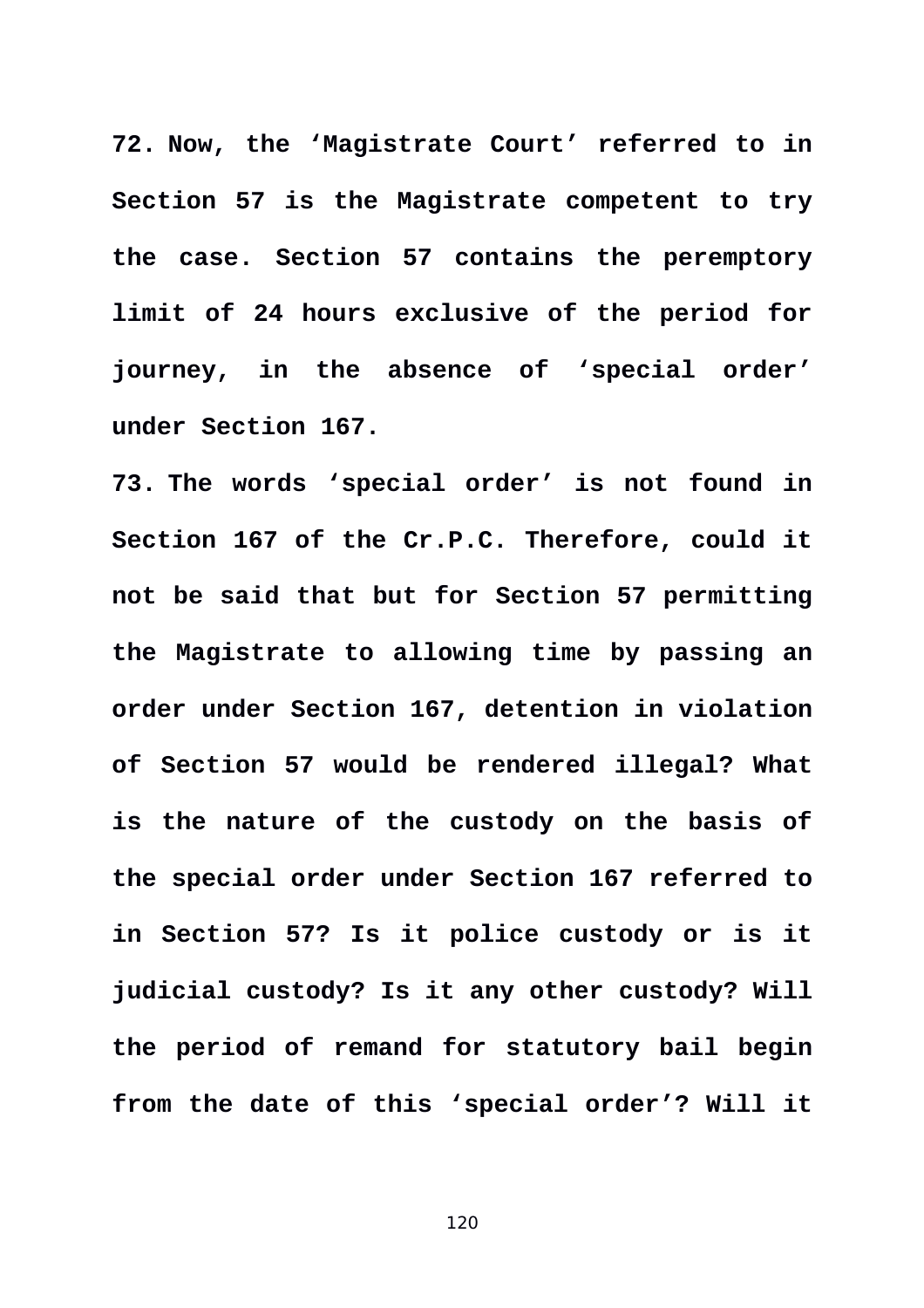**begin only when the competent Magistrate orders remand?** 

**74. Now as far as this case is concerned, we notice findings of the High Court of Delhi as follows: (para 11 and para 15)** 

> **"(11) Mr. Navare next tried to draw a distinction between the scope of the function of a Magistrate before whom an application for transit remand is moved and the jurisdictional Magistrate who should be approached for an order of remand in terms of Section 56 of the Cr.P.C. According to Mr. Navare, at the stage of transit remand the concerned Magistrate would not be required to satisfy himself anything more than whether an offence is made out and whether the Police Officer seeking the remand is in fact the one authorized to do so."**

> **"(15) Therefore, when a person who after arrest is required to be produced before a jurisdiction Judicial Magistrate is detained in a place which is away from that jurisdiction, and therefore cannot be produced before the jurisdictional Magistrate within 24 hours, as mandated both by Article 22(2) of the Constitution and by**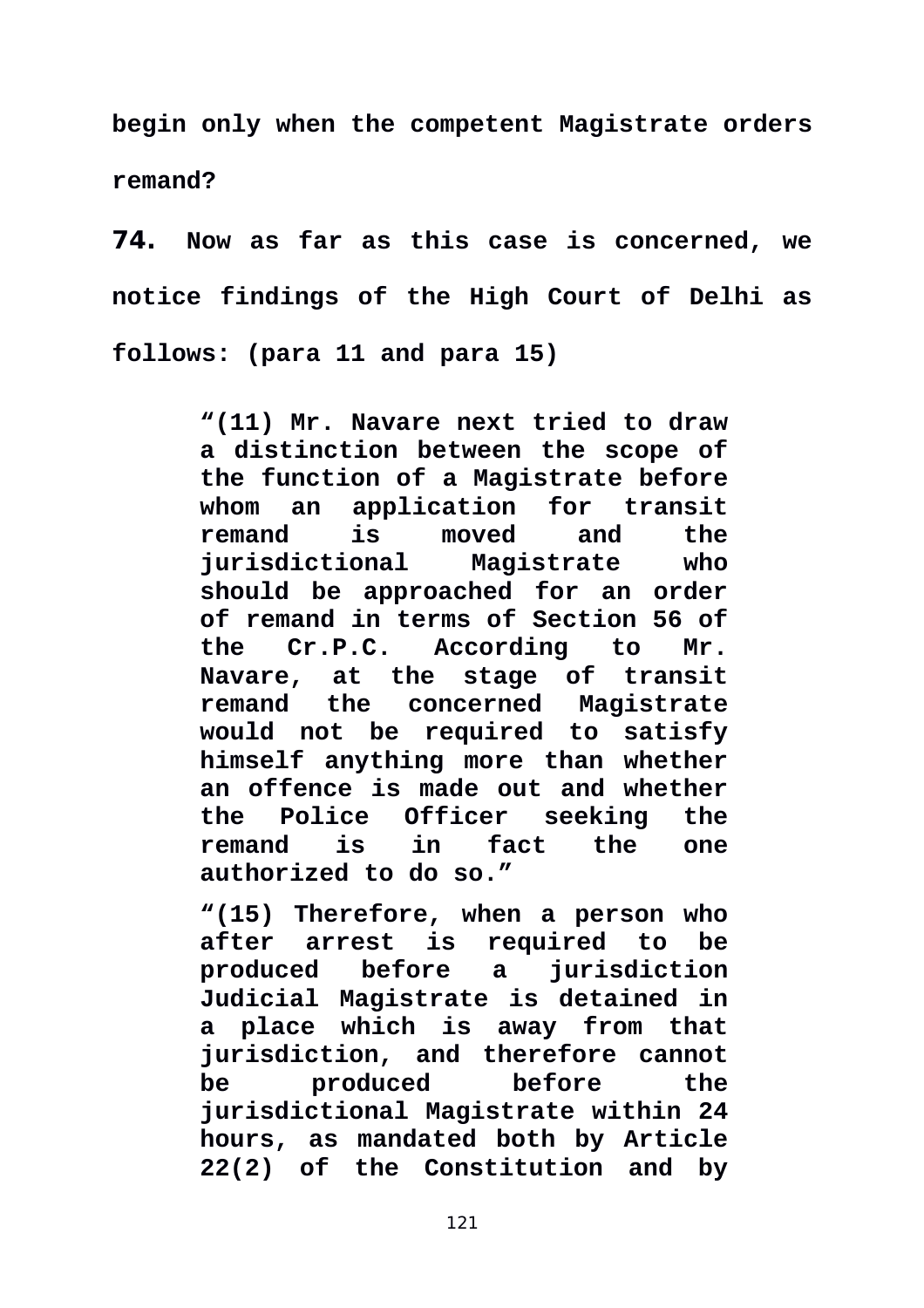**Section 57 Cr.P.C., he will be before** the 'nearest **Judicial Magistrate' together with 'a copy of the entries in the diary'. Therefore, even before a Magistrate before whom a transit remand application is filed, the mandatory requirement of Section 167 (1) Cr.P.C. is that a copy of the entries in the case diary should also be produced. It is on that basis that under Section 167 (2) such 'nearest Judicial Magistrate' will pass an order authorising the detention of the person arrested for a term not exceeding 15 days in the whole. Where he has no jurisdiction to try the case and he finds further detention unnecessary, he may order the accused to be forwarded to the jurisdictional Magistrate."** 

**75. In fact, as already noticed the submission of the State of Maharashtra was also that once a person was in judicial custody a writ of habeas corpus would not lie which also was rejected.** 

**76. Now, the question may persist as to whether the remand pursuant to a transit remand is to police custody or judicial custody. It cannot**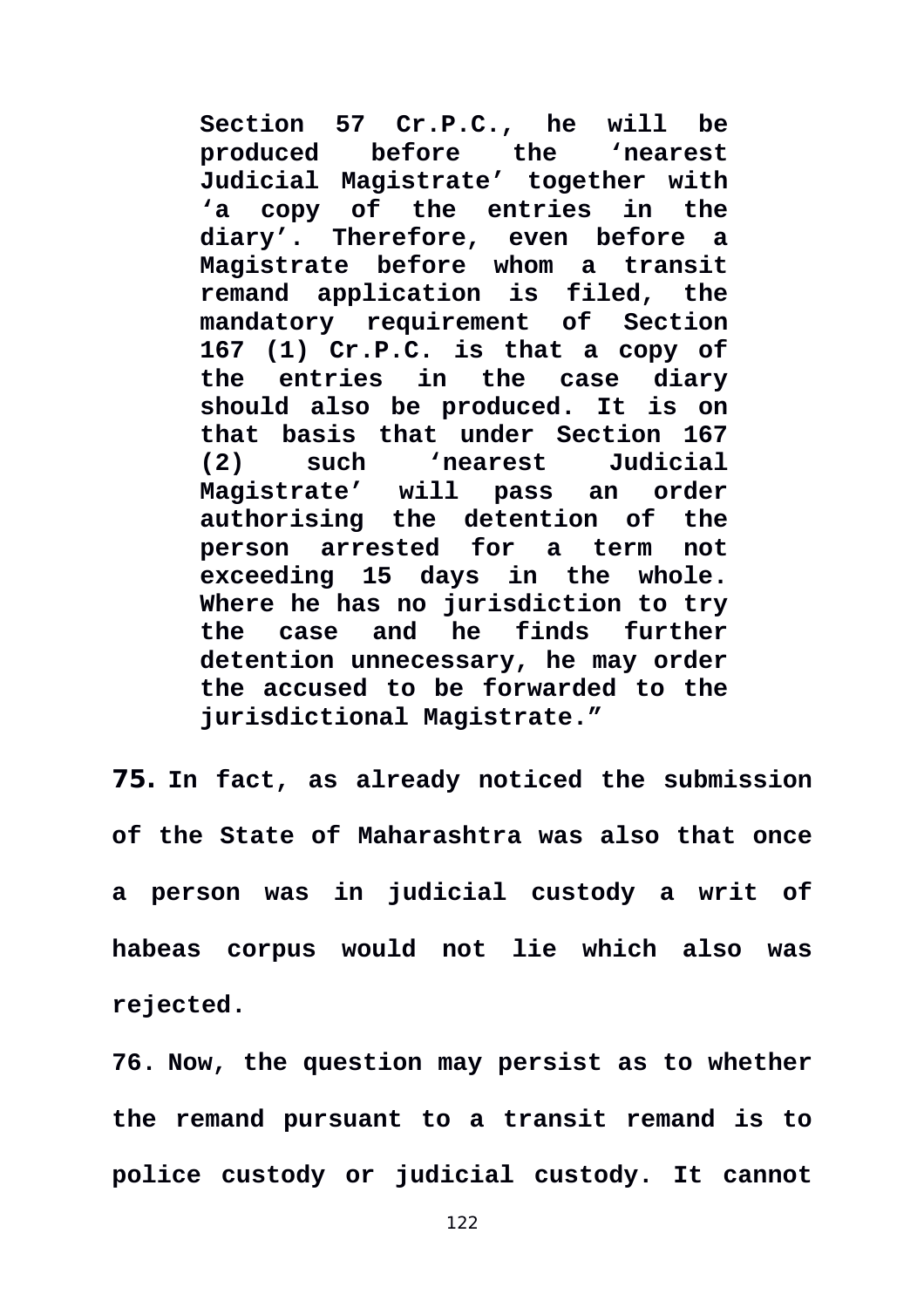**be judicial custody as the police is exclusively entrusted with the man no doubt to produce him before the Magistrate having jurisdiction. It is therefore, police custody. Could the police be engaged in questioning/ investigating the case by interrogating the accused on the basis of the transit order either before, embarking on the journey or during the course of the journey and after the journey before producing him? If it is thought that during the journey it is impermissible, then such interrogation would equally be impermissible during the time of journey permitted without obtaining an order under Section 167. If also during such journey the accused volunteers with a statement otherwise falling under Section 27 of Evidence Act, it would be one when the accused is in the custody of the police. If it is police custody then,**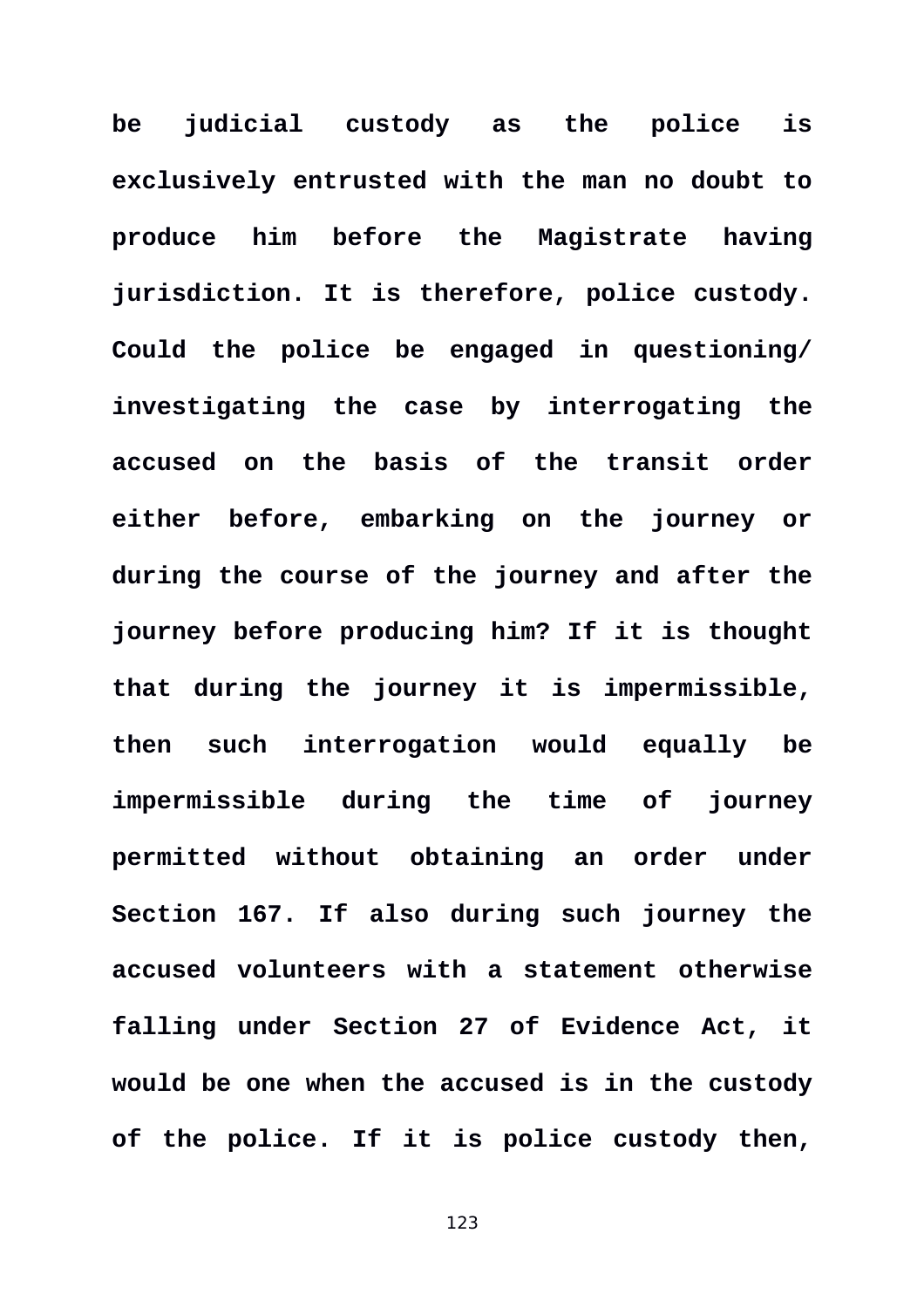**the order of the Magistrate granting transit remand would set the clock ticking in terms of (1986) 3 SCC 141 to complete the period for the purpose of default bail.** 

**77. We may also notice that the interplay of Section 57 and 167 was considered in the judgment of this Court in** *Chaganti Satyanarayana (supra)***. It was held as follows:** 

> **"(12) On a reading of the subsections (1) and (2) it may be seen that sub-section (1) is a mandatory provision governing what a police officer should do when a person is arrested and detained in custody and it appears that the investigation cannot be completed withing the period of 24 hours fixed by Section 57. Sub-section (2) on the other hand pertains to the powers of remand available to a Magistrate and the manner in which such powers should be exercised. The terms of sub-section (1) of Section 167 have to be read in conjunction with Section 57. Section 57 interdicts a police officer from keeping in custody a person without warrant for a longer period than 24 hours without**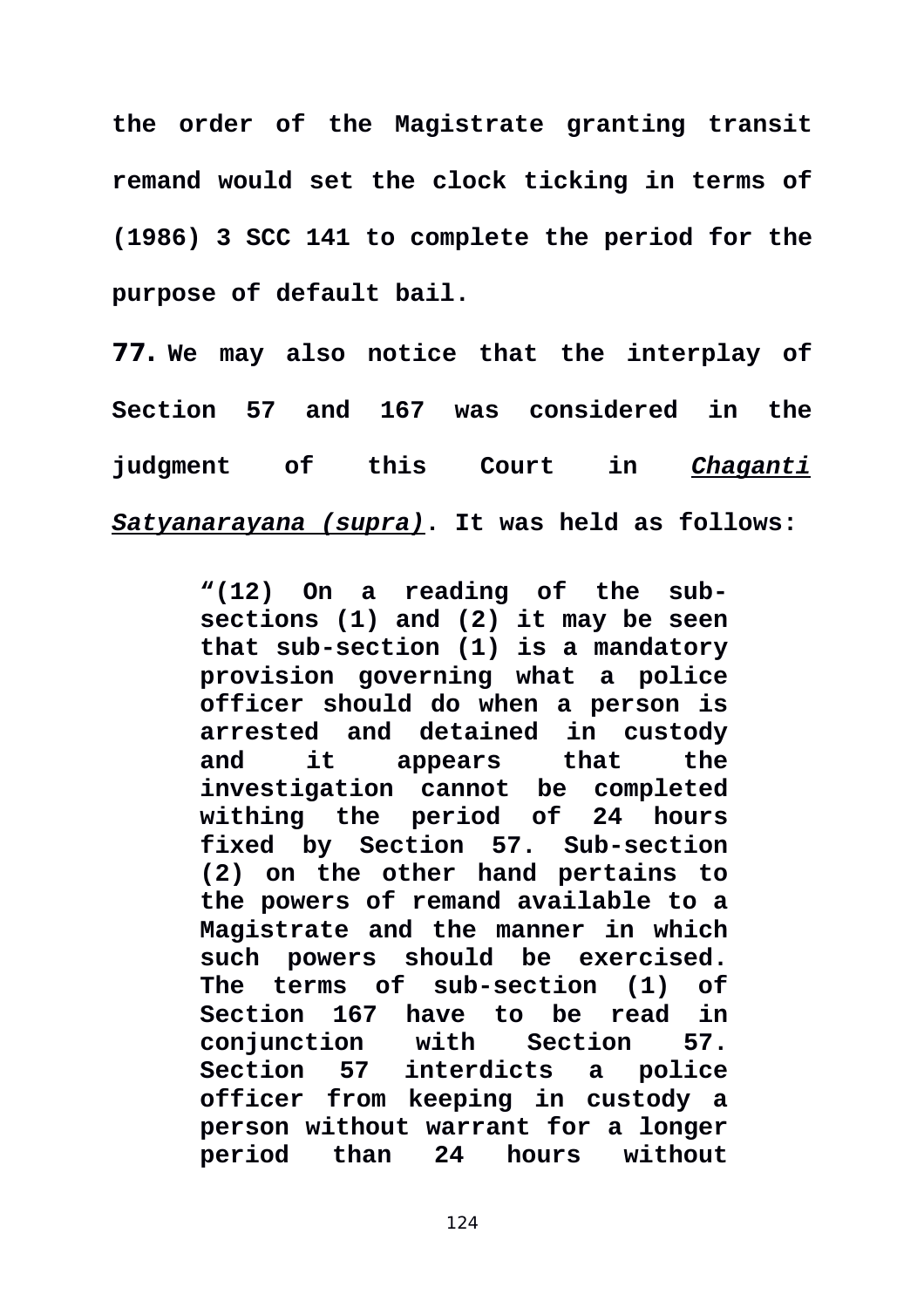**production before a Magistrate, subject to the exception that the time taken for performing the journey from the place of arrest to the magistrate's court can be excluded from the prescribed period of 24 hours. Since sub-section (1) provides that if the investigation cannot be completed within the period of 24 hours fixed by Section 57 the accused has to be forwarded to the magistrate along with the entries in the diary, it follows that a police officer is entitled to keep an arrested person in custody for a maximum period of 24 hours for purposes of investigation. The resultant position is that the initial period of custody of an arrested person till he is produced before a Magistrate is neither referable to nor in pursuance of an order of remand passed by a magistrate. In fact the powers of remand given to a magistrate become exercisable only after an accused is produced before him in terms of sub-section (1) of Section 167."**

**"(13) Keeping proviso (a) out of mind for some time let us look at the wording of sub-section (2) of Section 167. This sub-section empowers the magistrate before whom an accused is produced for purpose of remand, whether he has jurisdiction or not to try the case, to order the detention of the**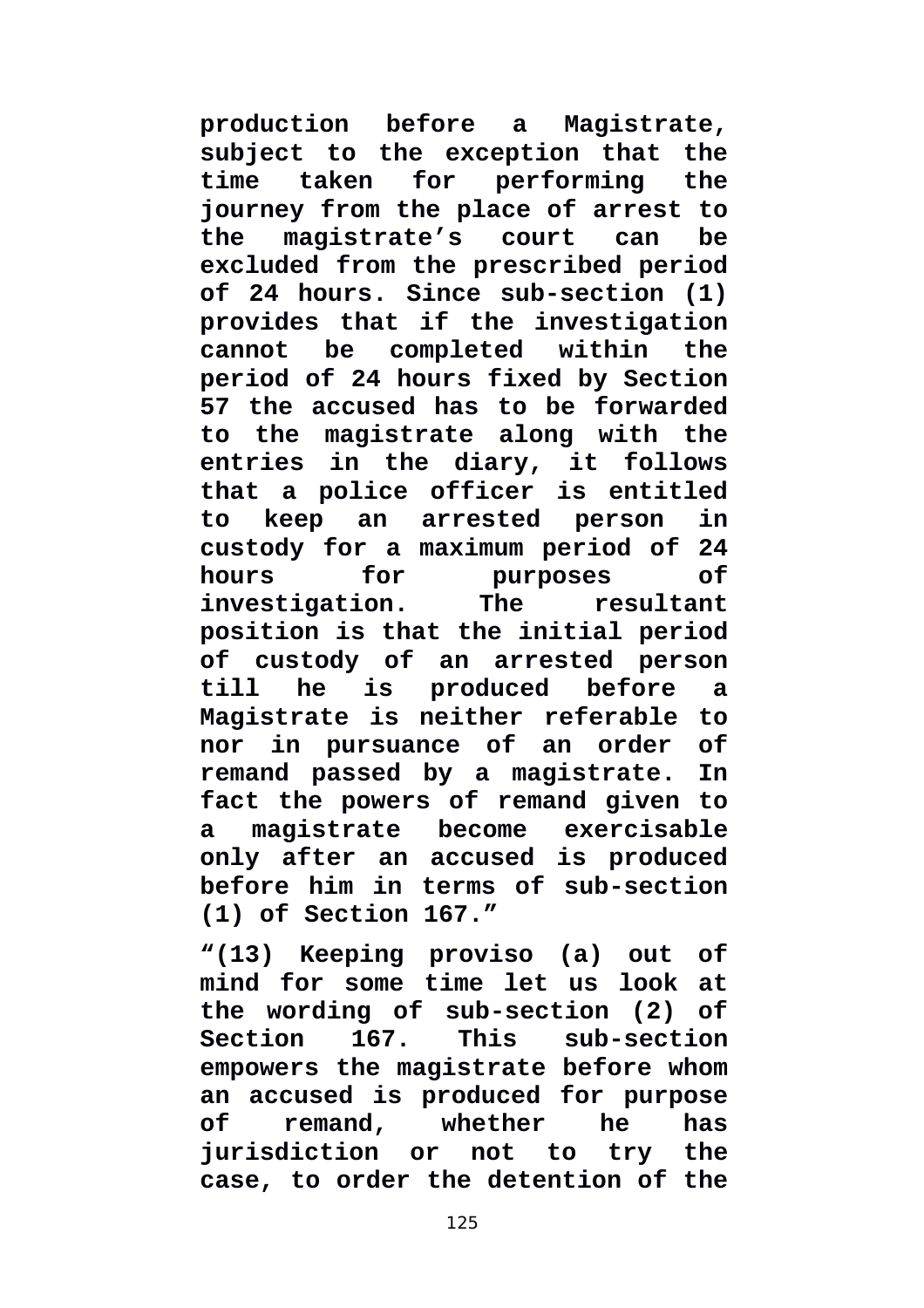**accused, either in police custody or in judicial custody, for a term not exceeding 15 days in the whole."** 

**78. We would hold that the remand order be it a transit remand order is one which is passed under Section 167 of the Cr.P.C. and though it may be for the production of the Appellant, it involved authorising continued detention within the meaning of Section 167.** 

# **THE IMPACT OF SECTION 428 OF CR.P.C.**

**79. Section 428 of the Code of Criminal Procedure reads as follows:-** 

> **"(428) Period of detention undergone by the accused to be setoff against the sentence of imprisonment.—Where an accused person has, on conviction, been sentenced to imprisonment for a term [, not being imprisonment in default of payment of fine,] the period of detention, if any, undergone by him during the investigation, inquiry or trial of the same case and before the date of such conviction, shall be set**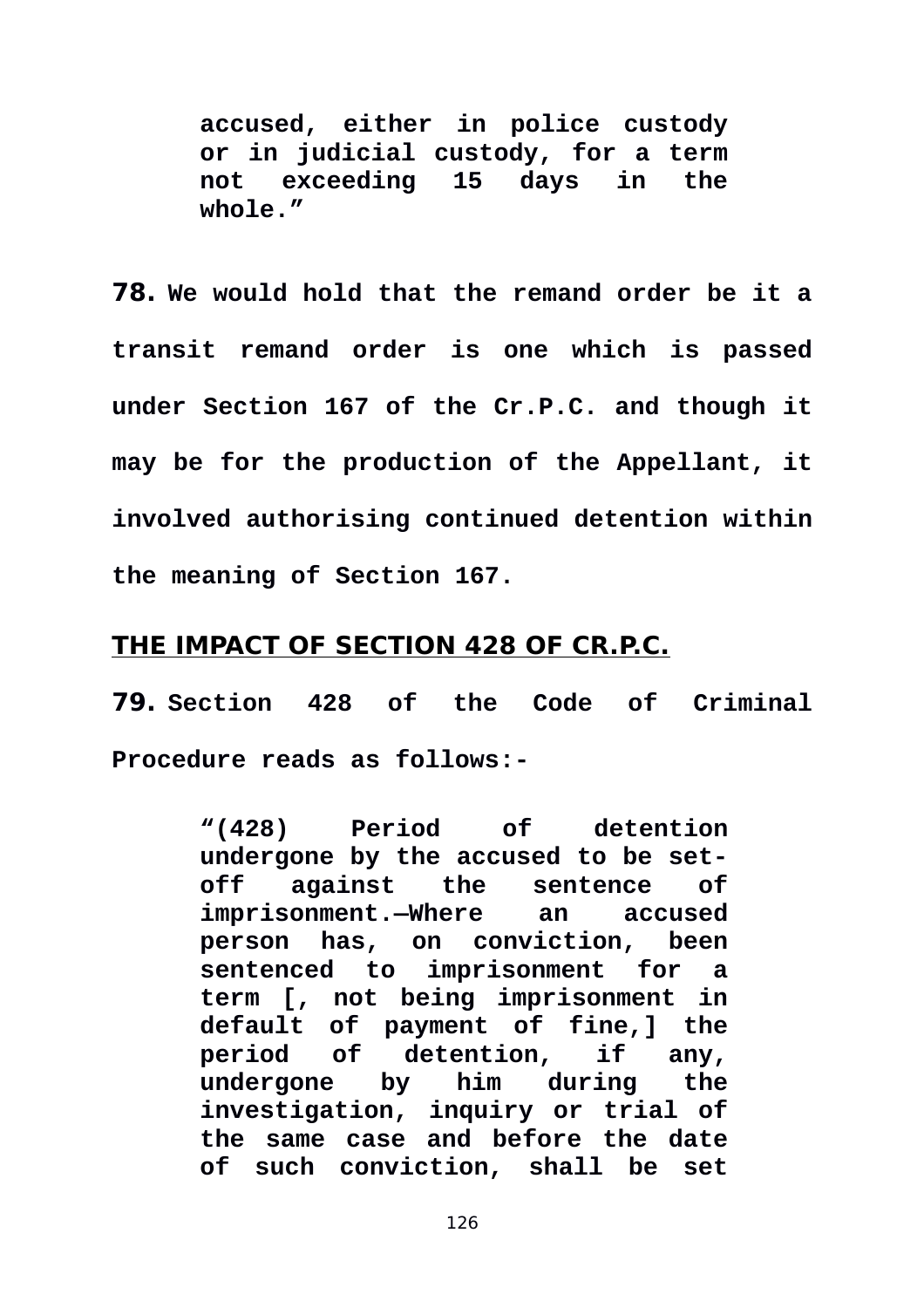**off against the term of imprisonment imposed on him on such conviction, and the liability of such person to undergo imprisonment on such conviction shall be restricted to the remainder, if any, of the term of imprisonment imposed on him:** 

**[Provided that in cases referred to in Section 433-A, such period of detention shall be set off against the period of fourteen years referred to in that section.]"**

**80. If house arrest as ordered in this case is to be treated as custody within the meaning of section 167 of the Cr.P.C. would it not entail the period of house arrest being treated as part of the detention within the meaning of Section 428 in case there is a conviction followed by a sentence?** 

**81. Do the provisions of Section 428 throw light on the issues which we are called upon to decide?** 

**82. Section 428 enables a person convicted to have the period of detention which he has**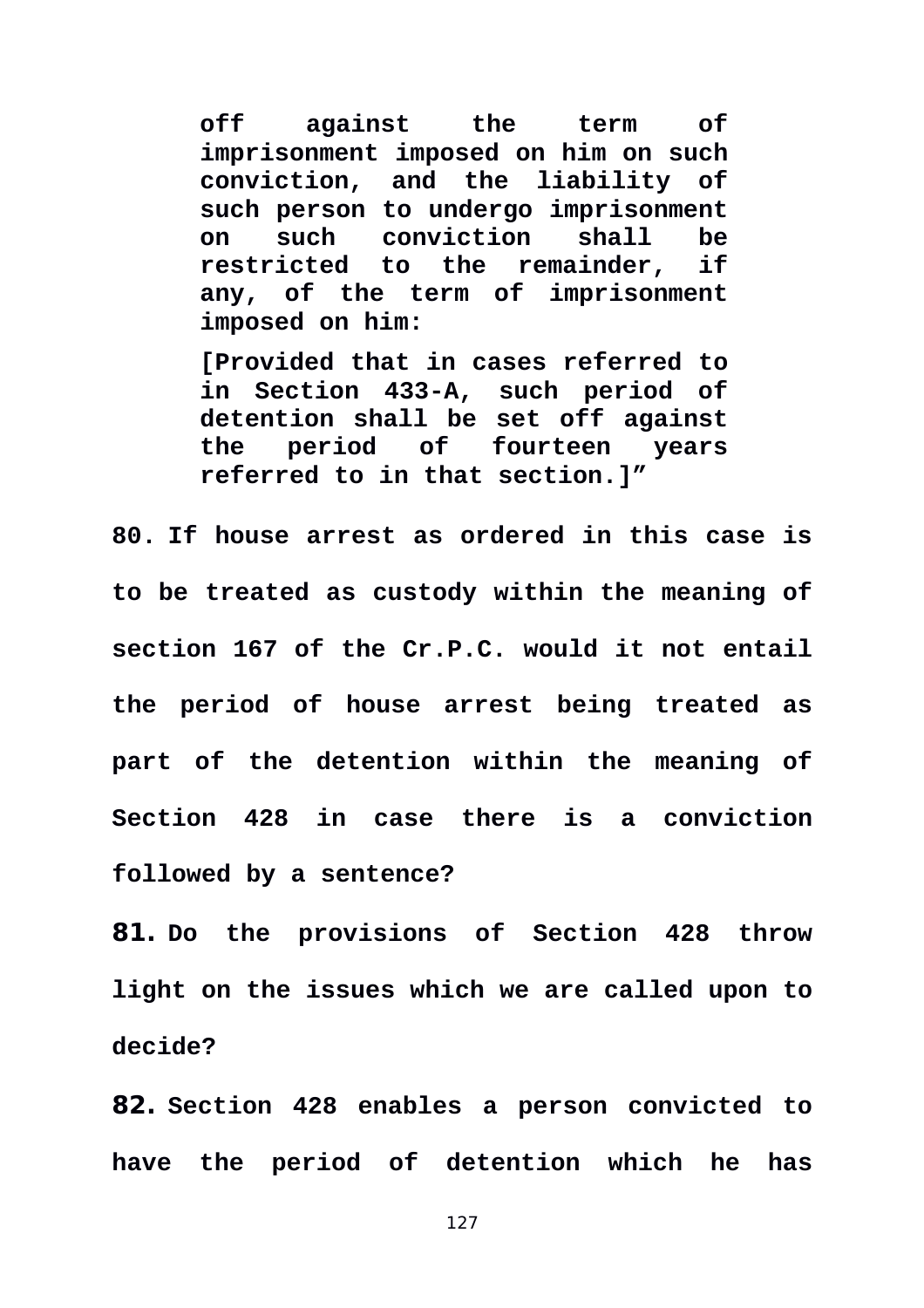**undergone during the investigation, enquiry or trial set off against the term of imprisonment. 83. In this context, we may notice the judgment of this court reported in** *Govt. of Andhra Pradesh and another etc. v. Anne Venkateswara Rao etc. etc.[13](#page-127-0)* **. In the said case the Appellant in one of the appeals had been detained under the Preventive Detention Act on 18.12.1969. He was produced before the Magistrate sometime in April, 1970 in connection with certain offences after he had been released from preventive detention. He was later convicted. This Court while dealing with the contention that the benefit of provisions of Section 428 must ennure to the Appellant held:-** 

> **"The argument is that the expression period of detention in Section 428 includes detention under the Preventive Detention Act**

<span id="page-127-0"></span><sup>13</sup>**AIR 1977 SC 1096**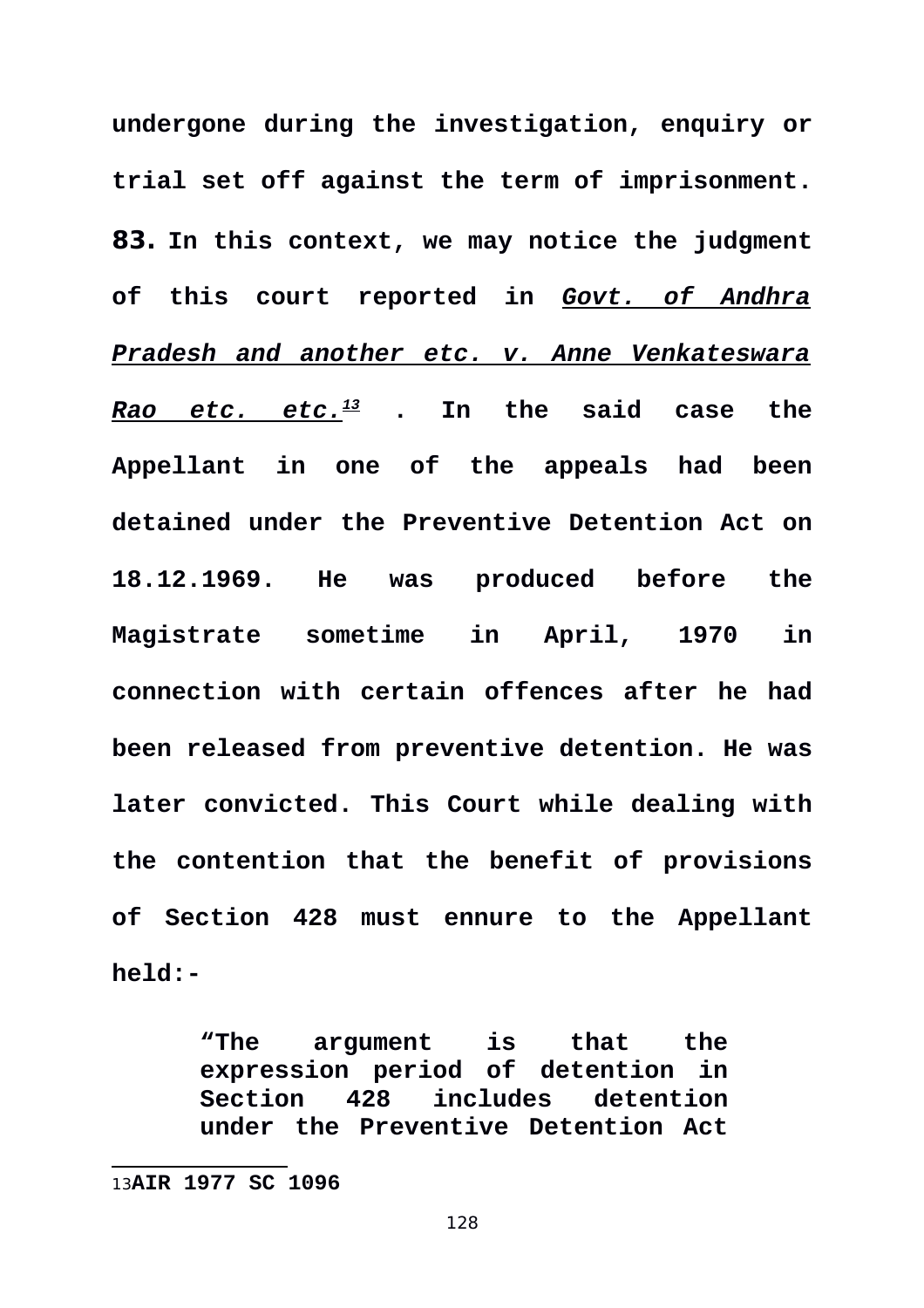**or the Maintenance of Internal Security Act. It is true that the section speaks of the 'period of detention' undergone by an accused person, but it expressly says that the detention mentioned refers to the detention during the investigation, enquiry or trial of the case in which the accused person has been convicted. The section makes it clear that the period of detention which it allows to be set off against the term of imprisonment imposed on the accused on conviction must be during the investigation, enquiry or trial in connection with the 'same case' in which he has been convicted. We therefore agree with the High Court that the period during which the writ petitioners were in preventive detention cannot be set off under Section 428 against the term of imprisonment imposed on them."**

<span id="page-128-0"></span>**84. We may also notice that in** *Ajmer Singh and others v. Union of India and others[14](#page-128-0)* **dealing with the question as to whether the benefit of Section 428 of the Cr.PC. was available to a person convicted and sentenced by court martial**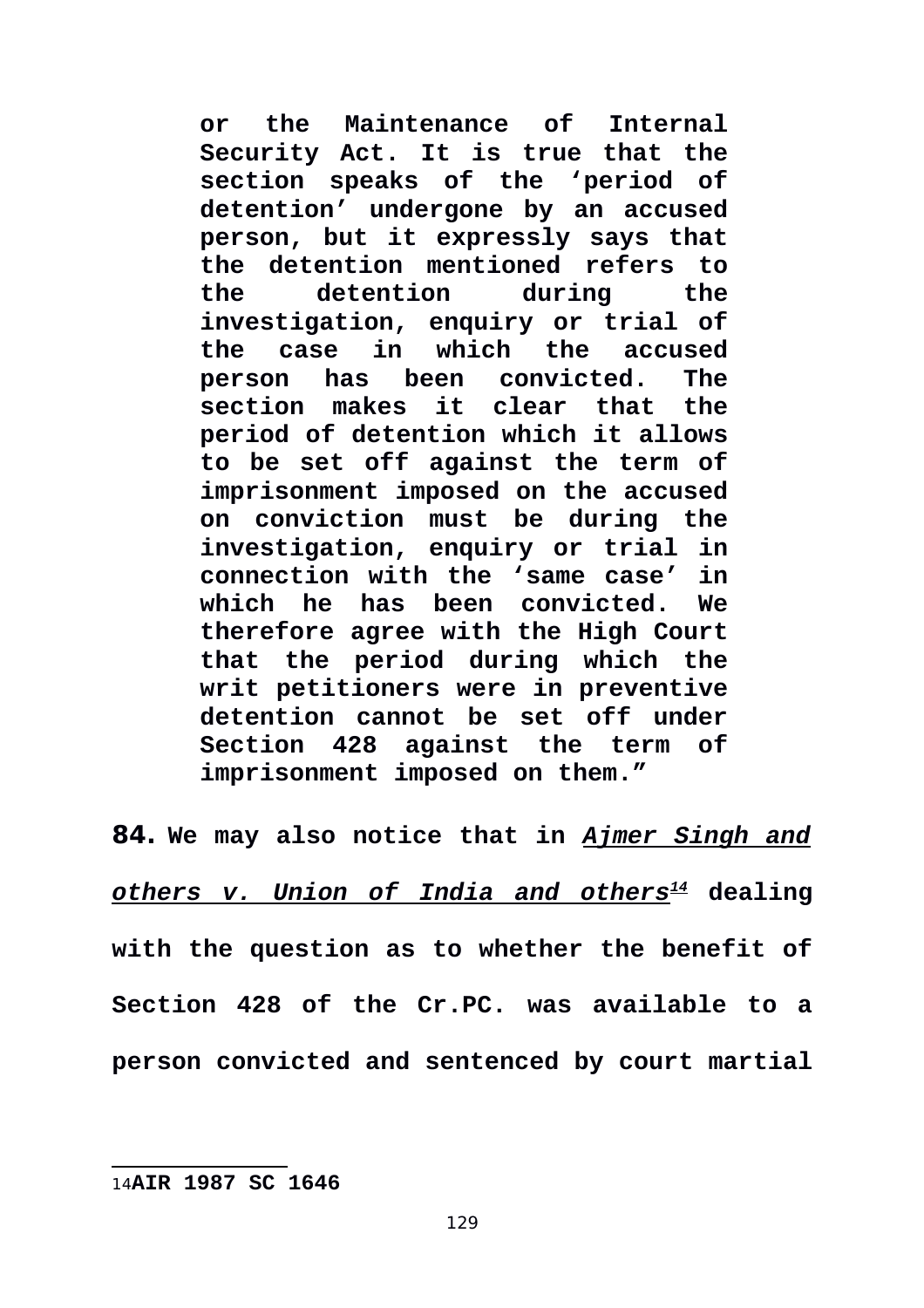**under the Army Act** *inter alia***, this court took**

**the view that the benefit is not available.** 

**The Court held: -** 

**"(12) The section provides for setoff of the period of detention undergone by an accused person during the 'investigation, inquiry or trial' of the same case before the date of conviction. The expression 'investigation' has been defined in Section 2 (h) of the Code as follows:-**

**'2(h) 'investigation' includes all the proceedings under this Code for the collection of evidence conducted by a police officer or by any person (other than a Magistrate) who is authorised by a Magistrate in this behalf'. In the case of persons tried by Courts-Martial there is no investigation conducted by any police officer under the Code or by any person authorised by Magistrate in that behalf."**

**85. There is a scheme which is unravelled by the Code regarding detention of an accused. The starting point appears to be the arrest and detention of the person in connection with the**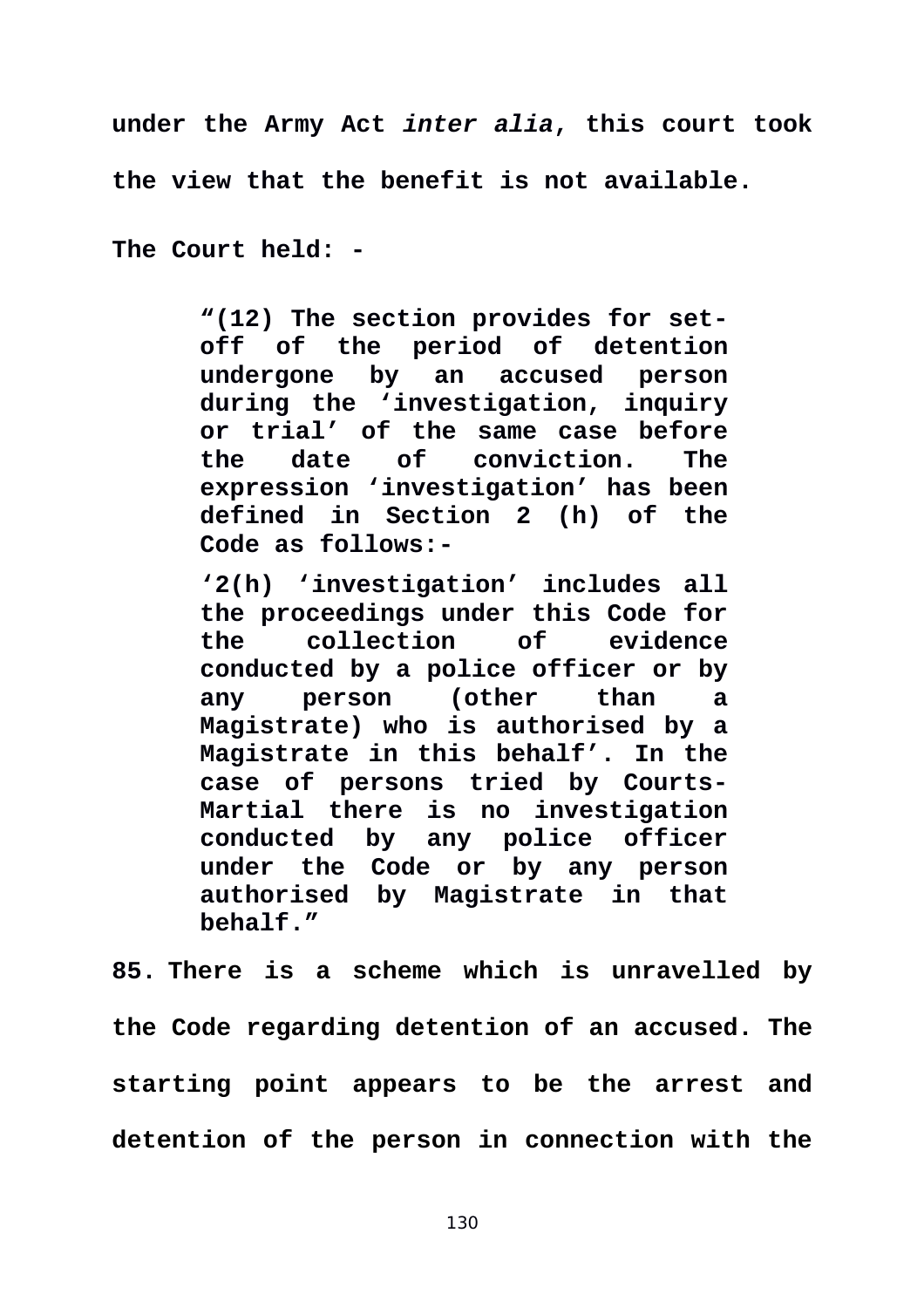**cognizable offence by a police officer without a warrant. He can detain him and question him in the course of the investigation. However, the officer cannot detain the accused beyond 24 hours excluding the time taken for the journey from the place of arrest to the place where the Magistrate who is competent to try the case sits. If he cannot so produce the accused and the investigation is incomplete, the officer is duty bound to produce the arrested person before the nearest Magistrate. The nearest Magistrate may or may not have jurisdiction. He may order the continued detention of the arrested person based on the request for remand. He would largely rely on the entries in the case diary and on being satisfied of the need for such remand which must be manifested by reasons. The Magistrate can order police custody during the first 15 days (in cases**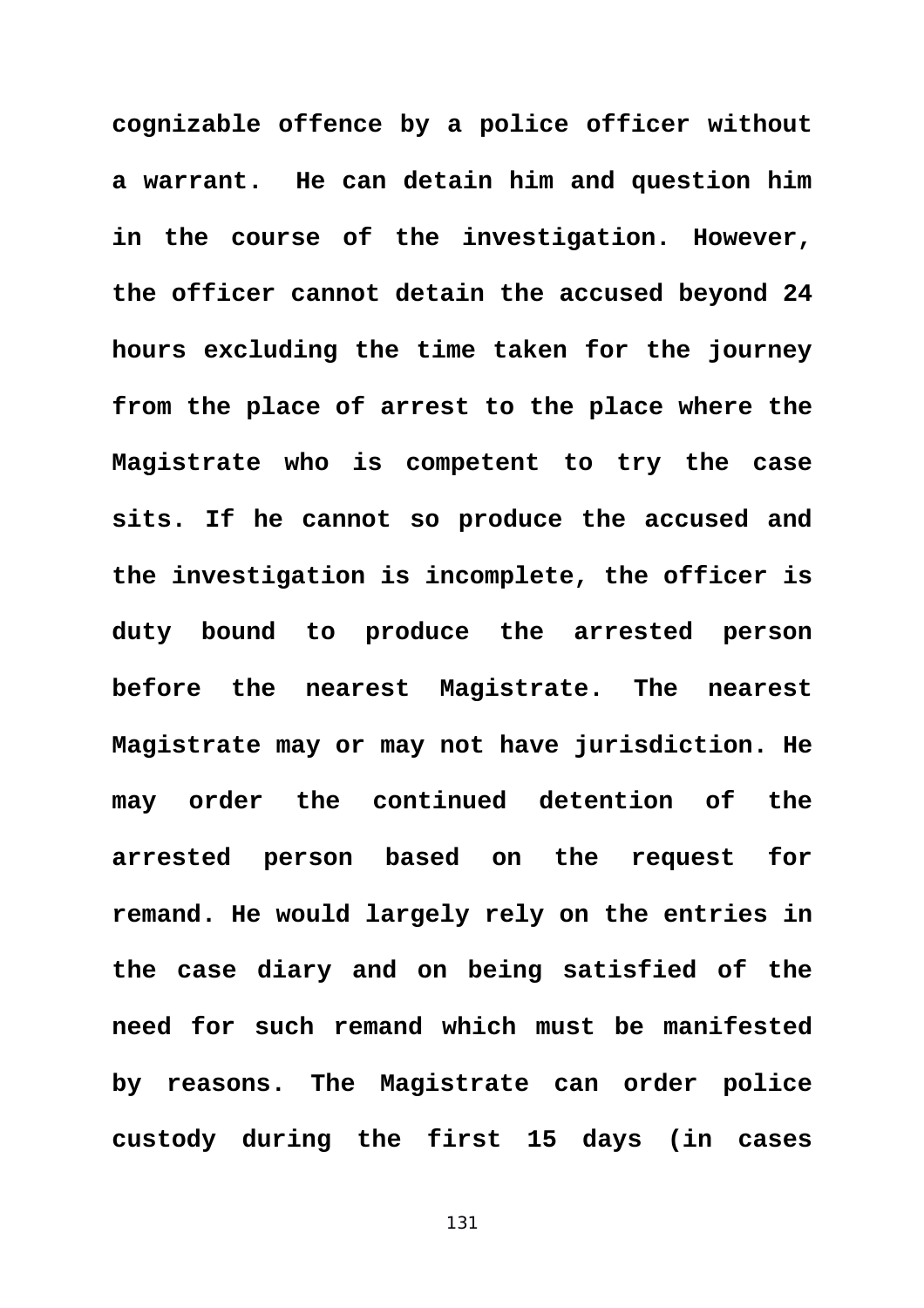**under UAPA, the first 30 days). Beyond such period, the Magistrate may direct detention which is described as judicial custody or such other custody as he may think fit. It is, no doubt, open to a Magistrate to refuse police custody completely during the first 15 days. He may give police custody during the first 15 days not in one go but in instalments. It is also open to the Magistrate to release the arrested person on bail.** 

**86. The arrested person if detained during the period of investigation can count this period, if he is ultimately charged, tried and convicted by virtue of the provisions of Section 428 of Cr.P.C. We are not concerned with custody of the accused during the period of an inquiry or trial which is a matter governed essentially by Section 309 of the Cr.P.C. In this context, it must be remembered**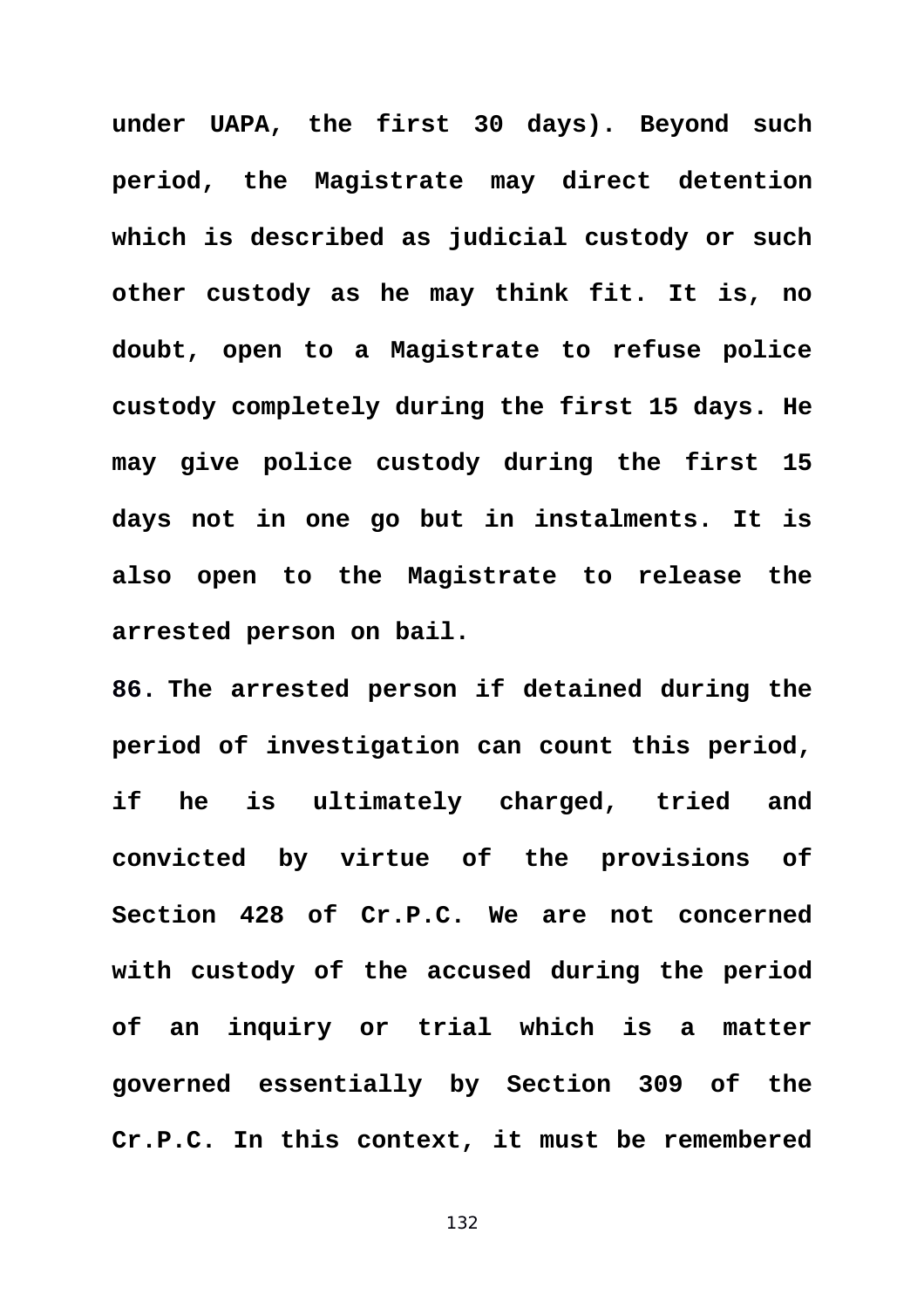**that it is not every detention which can be relied upon to get the benefit of set-off under Section 428. A period spent under an order of preventive detention being not in connection with the investigation into an offence cannot be counted. (See AIR 1977 SC 1096)** 

**87. Detention pursuant to proceedings under the Army Act** *inter alia* **does not count. (See AIR 1987 SC 1646)** 

**88. Thus, detention 'during investigation' under Section 428 is integrally connected with detention as ordered under Section 167. 89. The scheme further under Section 167 is that custody (detention/ custody) as authorized under such provisions, if it exceeds the limit**

**as to maximum period without the charge sheet being filed, entitles the person in detention to be released on default bail. In fact, the person may on account of his inability to offer the bail languish in custody but he would**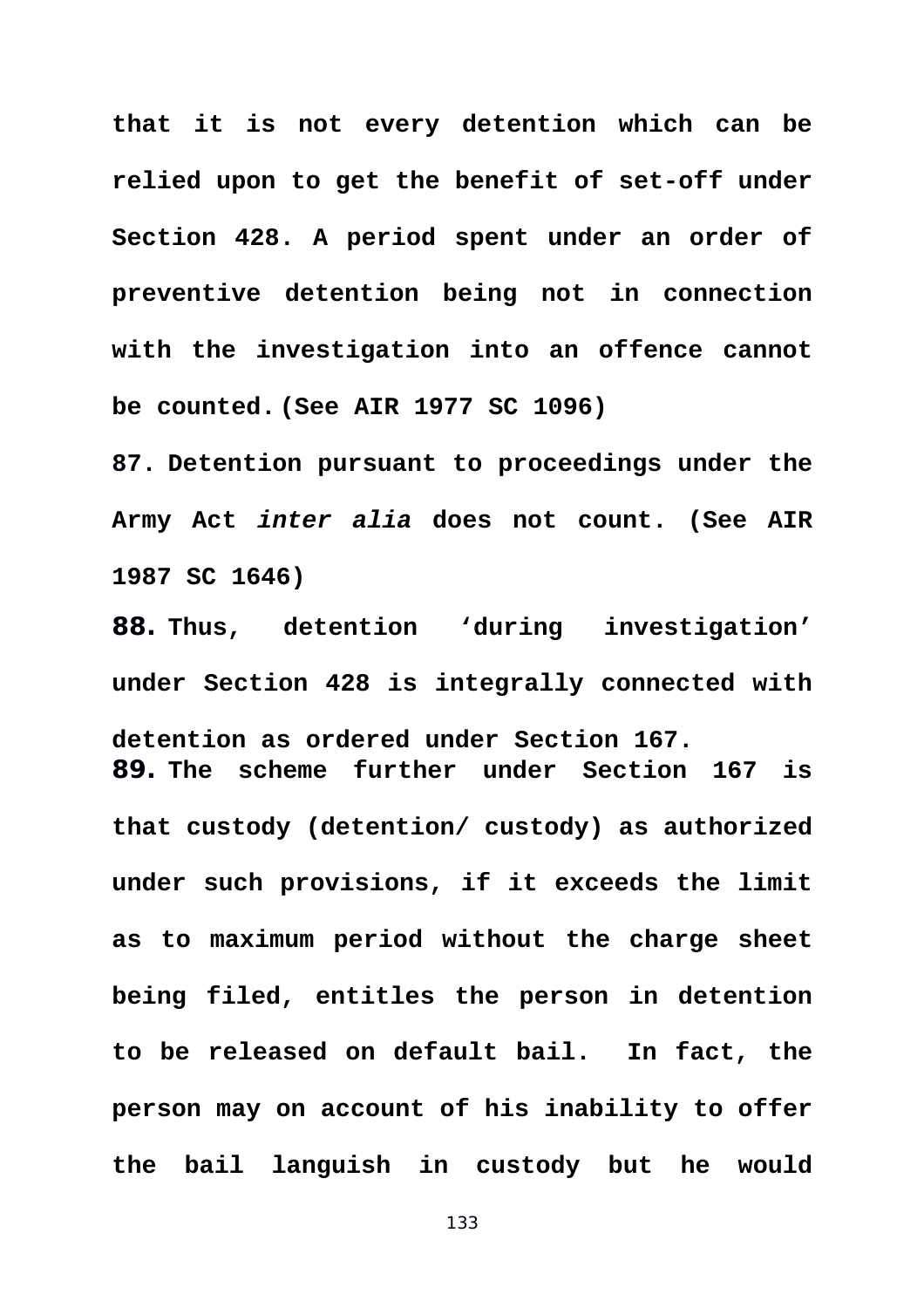**undoubtedly be entitled to count the entire period he has spent in detention under orders of the Magistrate/ Superior Court exercising powers under Section 167 for the purpose of set off under Section 428.** 

### **EFFECT OF ILLEGALITY IN THE ORDER UNDER SECTION 167 CR.PC.**

**90. Now, it is necessary to make one aspect clear. An order purports to remand a person under Section 167. It is made without complying with mandatory requirements thereunder. It results in actual custody. The period of custody will count towards default bail. Section 167(3) mandates reasons be recorded if police custody is ordered. There has to be application of mind. If there is complete nonapplication of mind or reasons are not recorded, while it may render the exercise illegal and liable to be interfered with, the actual detention undergone under the order,**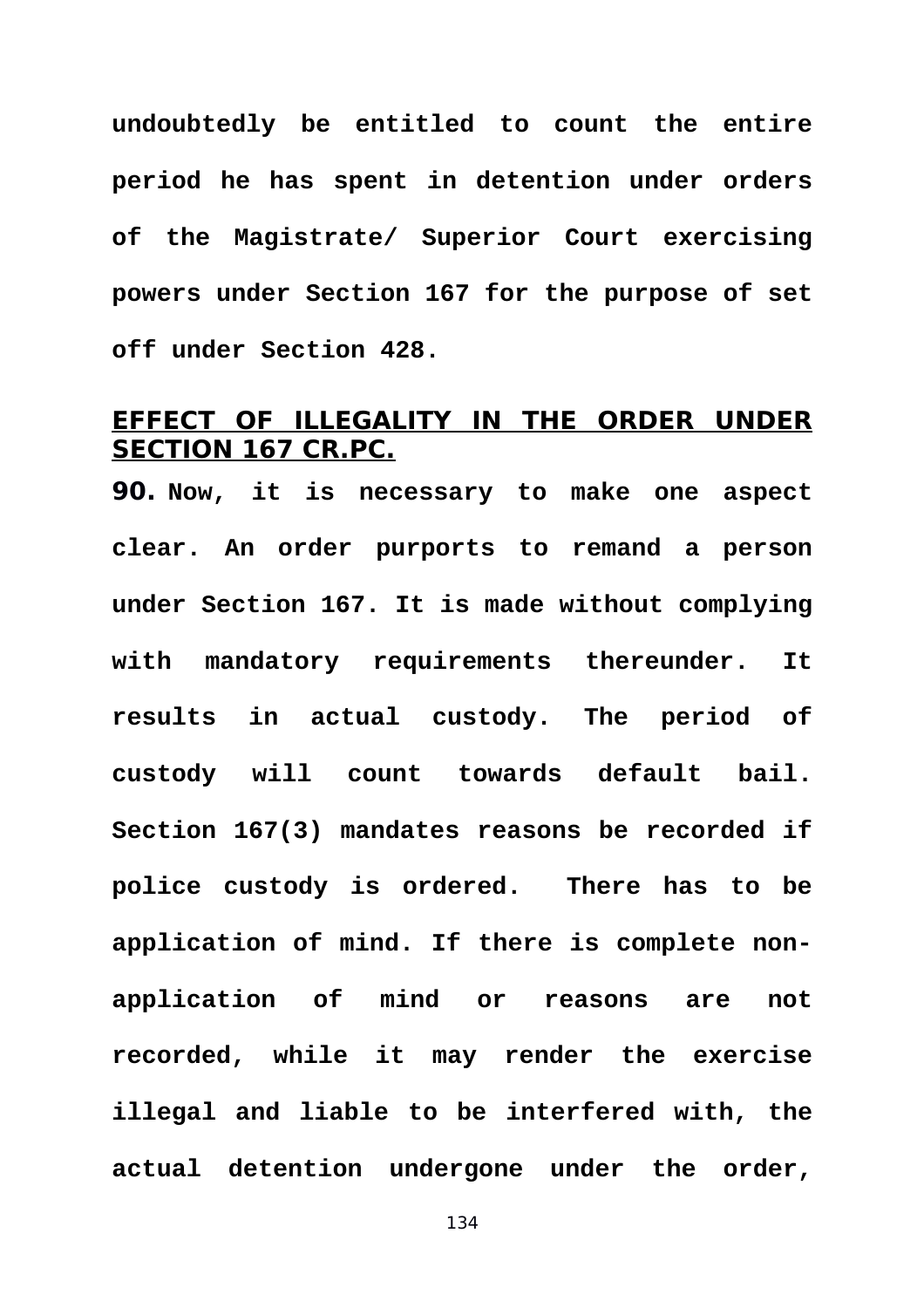**will certainly count towards default bail. Likewise, unlike the previous Code (1898), the present Code mandates the production of the accused before the Magistrate as provided in clause (b) of the proviso to Section 167 (2). Custody ordered without complying with the said provision, may be illegal. But actual custody undergone will again count towards default bail.** 

**91. Take another example. The Magistrate gives police custody for 15 days but after the first 15 days, (Not in a case covered by UAPA). It is not challenged. Actual custody is undergone. Will it not count? Undoubtedly, it will. The power was illegally exercised but is nonetheless purportedly under Section 167. What matters is 'detention' suffered. The view taken in the impugned judgment that sans any valid authorisation/ order of the Magistrate**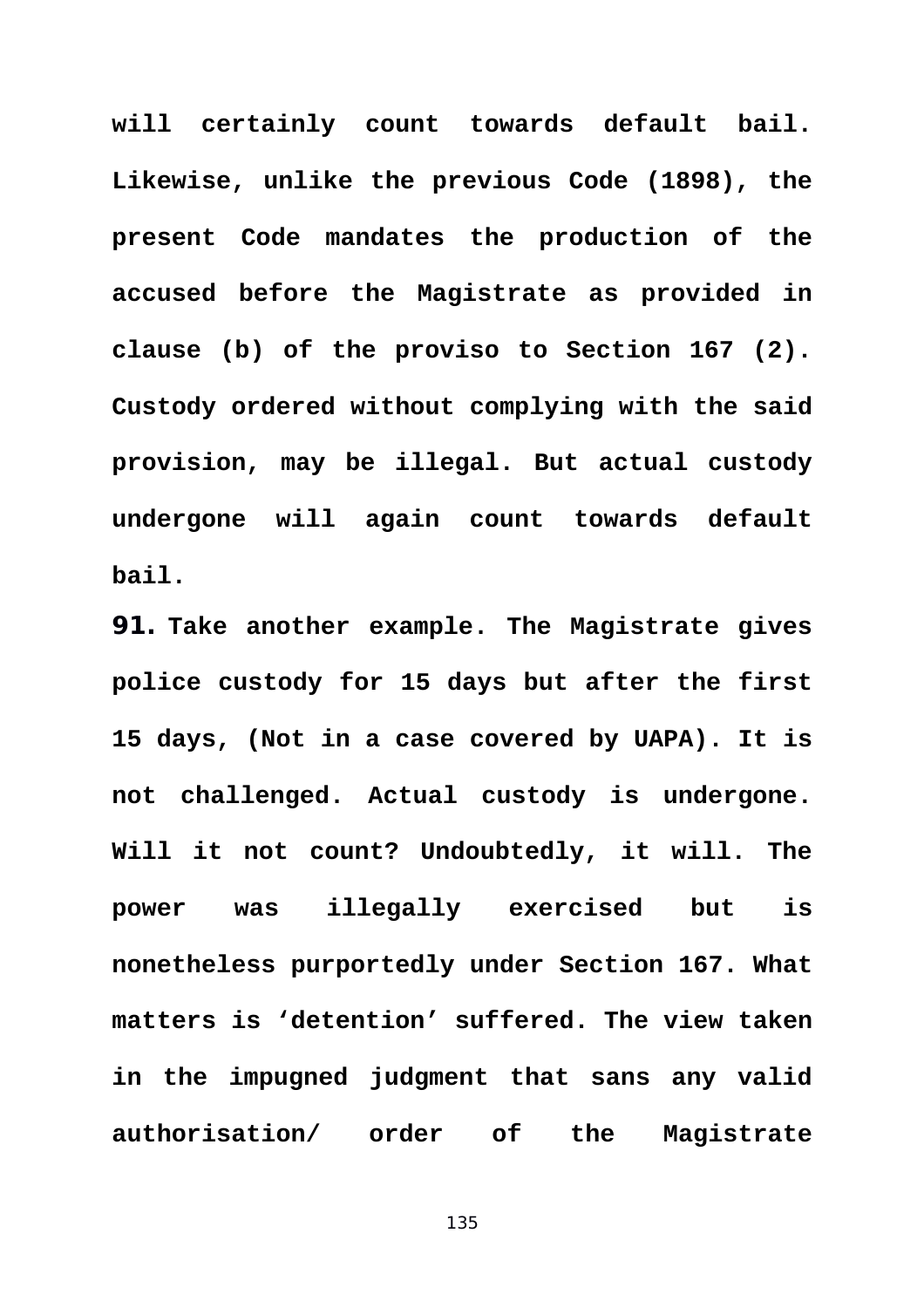**detaining the Appellant there cannot be custody for the purpose of Section 167 does not appear to us to be correct. The finding that if any illegality afflicts the authorisation, it will render the 'detention' not authorised is inconsistent with our conclusion as aforesaid. 92. Therefore, if the Court purports to invoke and act under Section 167, the detention will qualify even if there is illegality in the passing of the order. What matter in such cases is the actual custody.** 

**93. However, when the Court does not purport to act under Section 167, then the detention involved pursuant to the order of the Court cannot qualify as detention under Section 167.**

### **JUDICIAL CUSTODY AND POLICE CUSTODY**

**94. Now, we must squarely deal with the question as to whether house arrest as ordered by the High Court amounts to custody within the**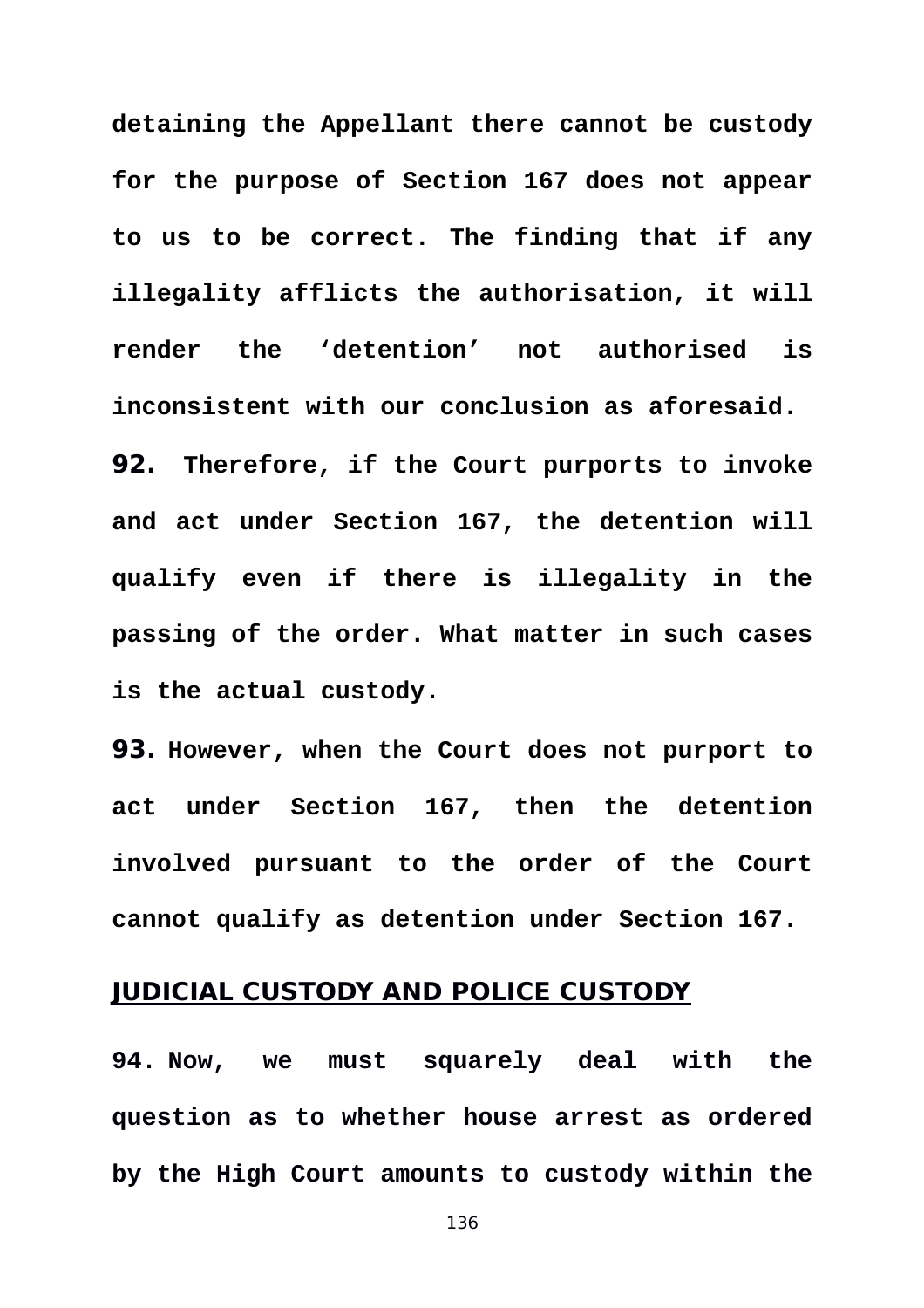**meaning of Section 167 of the Cr.P.C. Undoubtedly custody in the said provision is understood as ordinarily meaning police custody and judicial custody. The period of custody begins not from the time of arrest but from time the accused is first remanded (1986 (3) SCC 141). Police custody can, in a case falling under the Cr.P.C. (not under the UAPA), be given only during the first 15 days ((1992) 3 SCC 141). During the first 15 days no doubt the Court may order judicial custody or police custody. No doubt the last proviso to Section 167 (2) provides that detention of a woman under eighteen years of age, the detention shall be authorised to be in the custody of a remand home or recognised social institution**. **95. What is the distinction between police custody and judicial custody? When a person is remanded to police custody, he passes into the**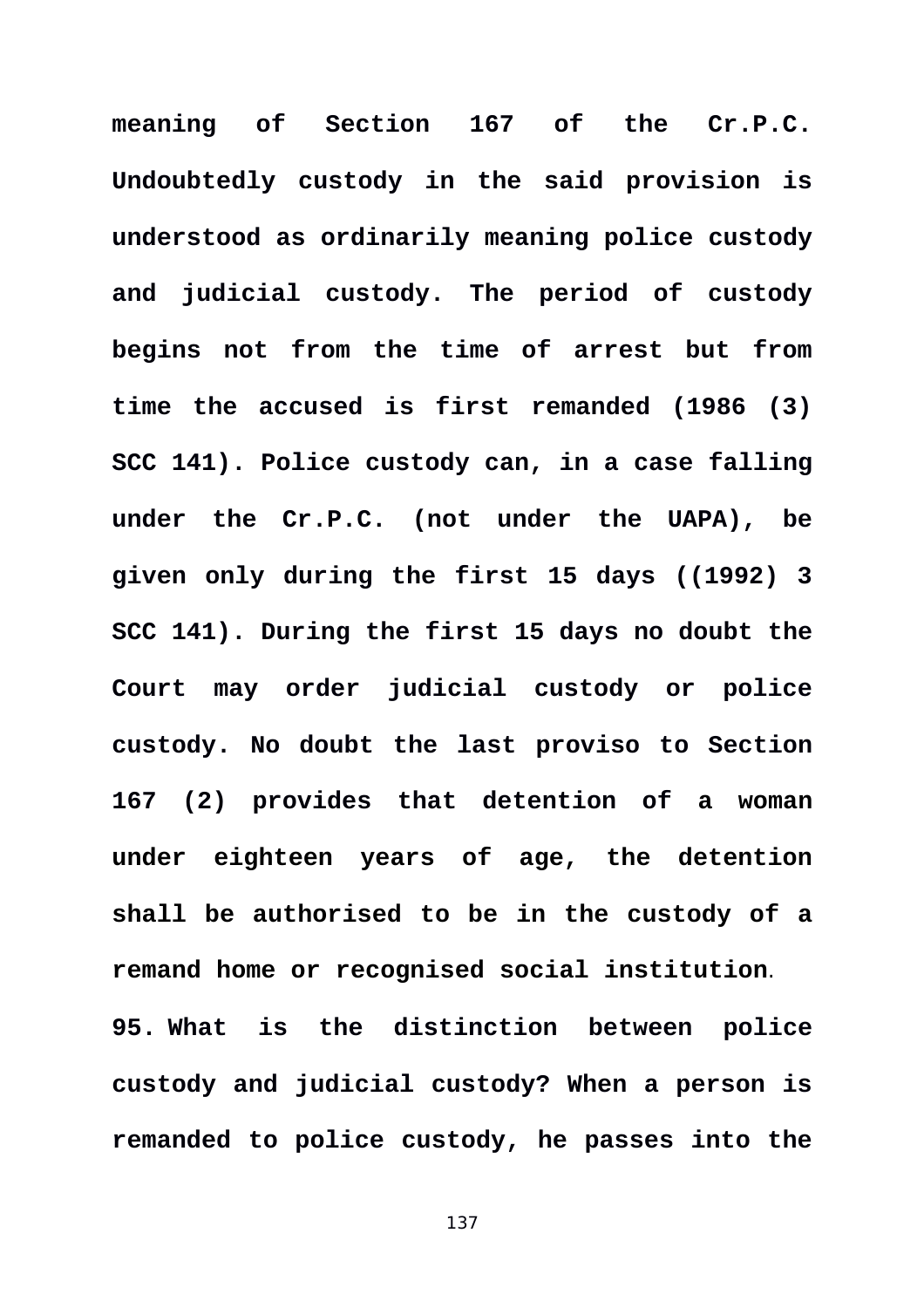**exclusive custody of the police officers. 'Custodial Interrogation' as is indispensable to unearth the truth in a given case is the substantial premise for such custody. The Magistrate must undoubtedly be convinced about the need for remand to such custody. Reasons must be recorded. Judicial custody is ordinarily custody in a jail. It is referred to also as jail custody. Thus, jail custody and judicial custody are the same. The jails come under the Department of Jails and staffed by the employees of the said department. The person in jail custody is therefore indirectly, through the jail authorities, under the custody of the Court. The police officer does not have access to a person in judicial custody as he would have in the case of a person in police custody. Unless permission is sought and obtained which would apparently be subject to**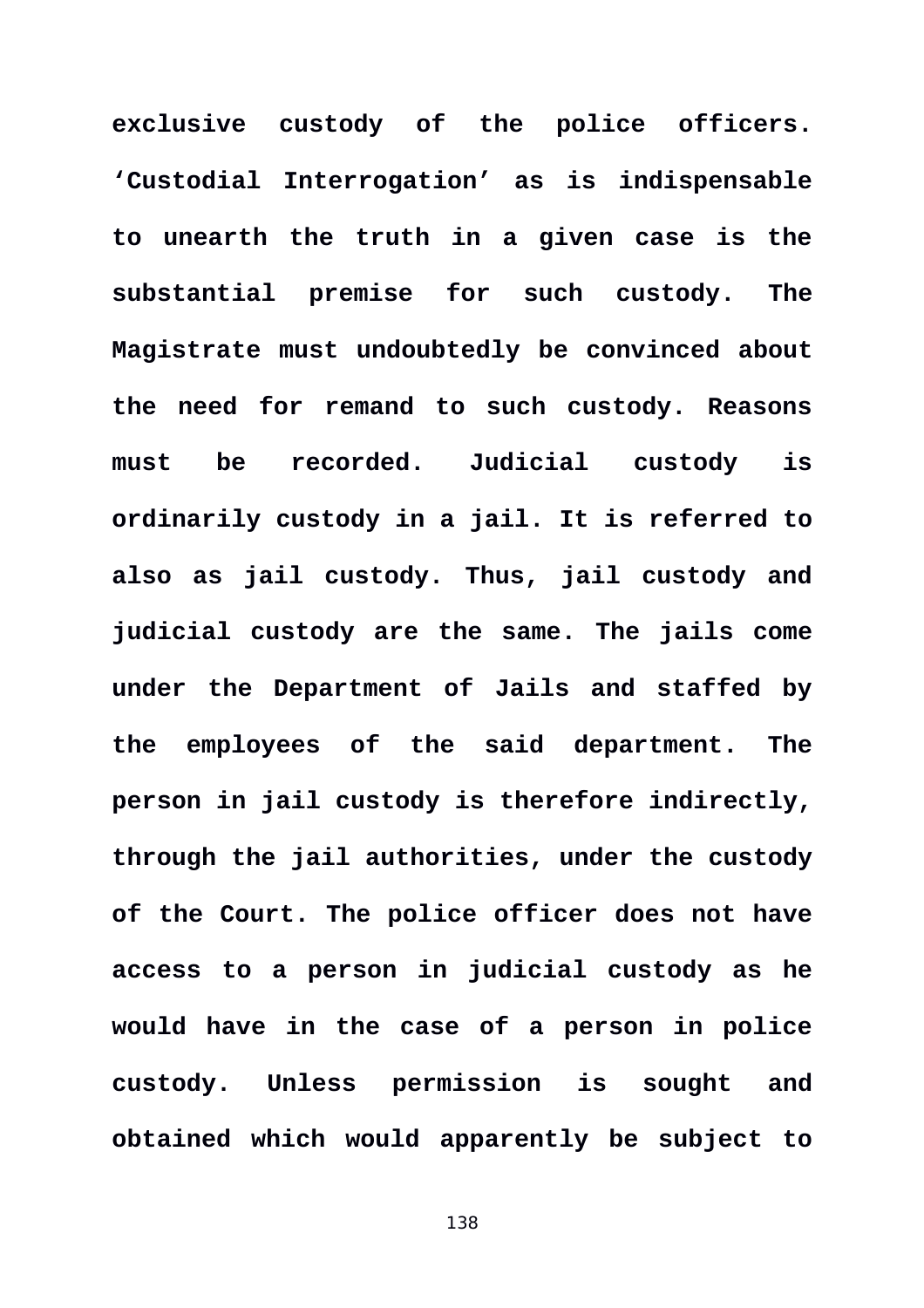**such conditions as a court places the person in judicial custody cannot be questioned by the police officers. Now in a case, ordinarily, instead of ordering a remand a person can be released on bail. As to whether a case is made out is a question to be decided in the facts of each case. There may be restrictions put in regard to the grant of bail by law which must be observed. But if bail is not granted then a person arrested by the police in connection with the cognizable offence must be remanded to custody. This is inevitable from the reading of Section 167 of the Cr.P.C.** 

**96. In re.** *M.R. Venkataraman and Others<sup>15</sup> [,](#page-138-0)* **a petition was filed seeking a writ of Habeas Corpus inter alia on the ground that the petitioners were remanded to a central jail of a district which was other than the one in**

<span id="page-138-0"></span><sup>15</sup> **AIR 1948 Mad 100**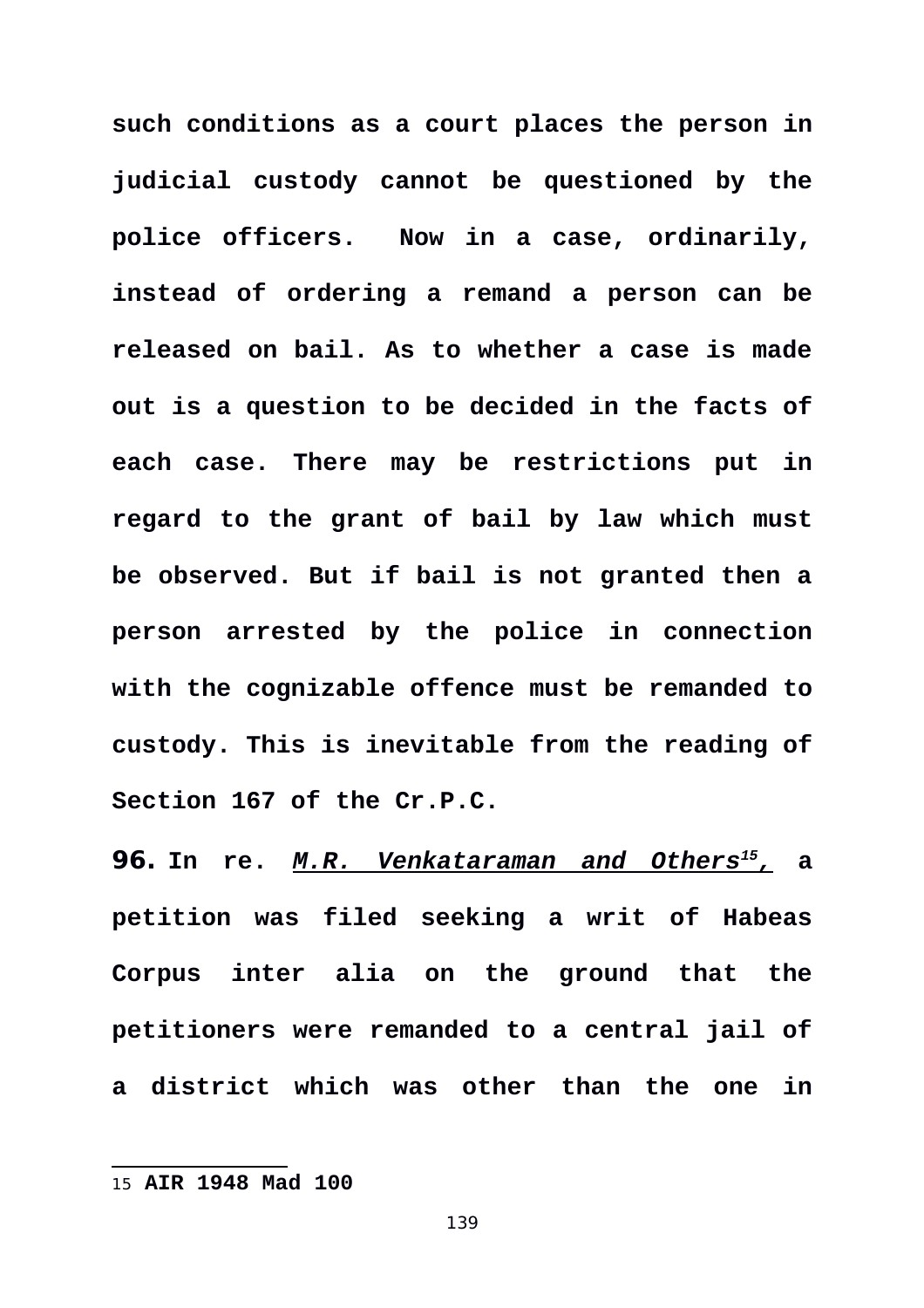**which there were being tried. The court inter alia held as follows:-** 

> **"On the first point, it seems to us that no illegality or irregularity was** committed. **empowers a Magistrate having jurisdiction to remand a prisoner to such custody as he thinks fit. Section 344 does not use the words "as he thinks fit" with regard to the order of remand; but there is nothing in the section which suggests that after a charge-sheet has been filed, the Magistrate has not the same freedom with regard to the custody to which he commits the accused as he had before a chargesheet was filed. The learned Advocate for the petitioners has referred to the wording of Section 29 of the Prisoners' Act, as indicating that the only person who can transfer a prisoner from one Jail to another within the same province is the Inspector-General of Prisons; but by its very wording Section 29 of the Prisoners' Act does not apply to an under-trial prisoner; nor are we dealing with a transfer of a prisoner. Whenever an accused is brought before the Court and the Court issues an order of remand, the Magistrate has complete freedom, as far as we can see, to remand the accused to whatever custody he thinks fit."**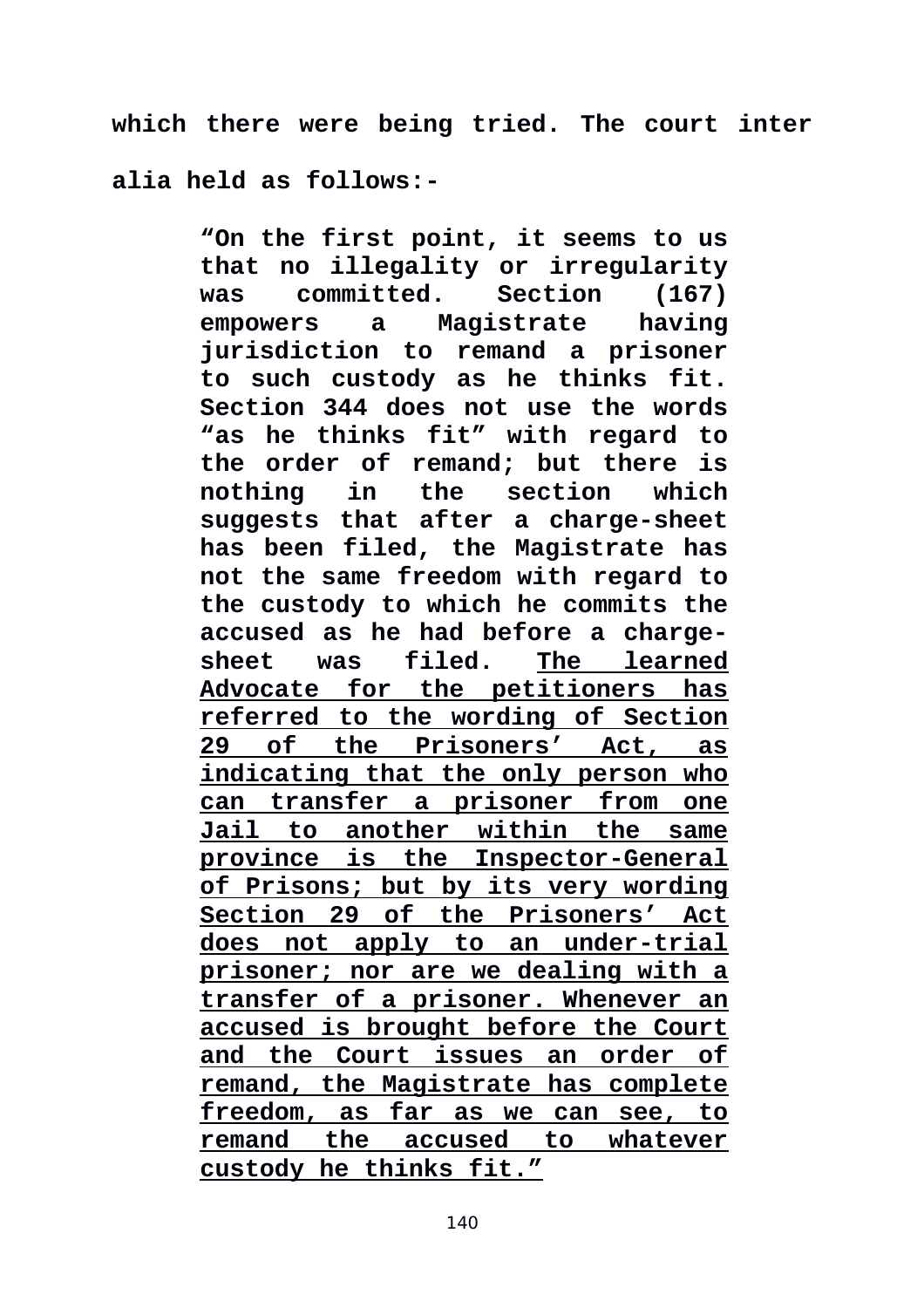### **[Emphasis**

#### **supplied]**

**97. The concept of house arrest though familiar in the law relating to preventive detention, therein the underpinnings are different. House arrest in the law of preventive detention is one which is permitted under the law itself and such orders are made in fact by the executive. Also, detention under Section (167) would not embrace preventive detention in the form of house arrest as noticed by us in the discussion relating to impact of Section 428 of Cr.P.C. 98. However, taking the ingredients of house arrest as are present in the order passed by the High Court of Delhi in its order dated 28.08.2018, if it is found to be one passed under Section 167, then it would be detention thereunder. The concept of house arrest as ordered in this case with the complete prohibition on stepping out of the Appellants**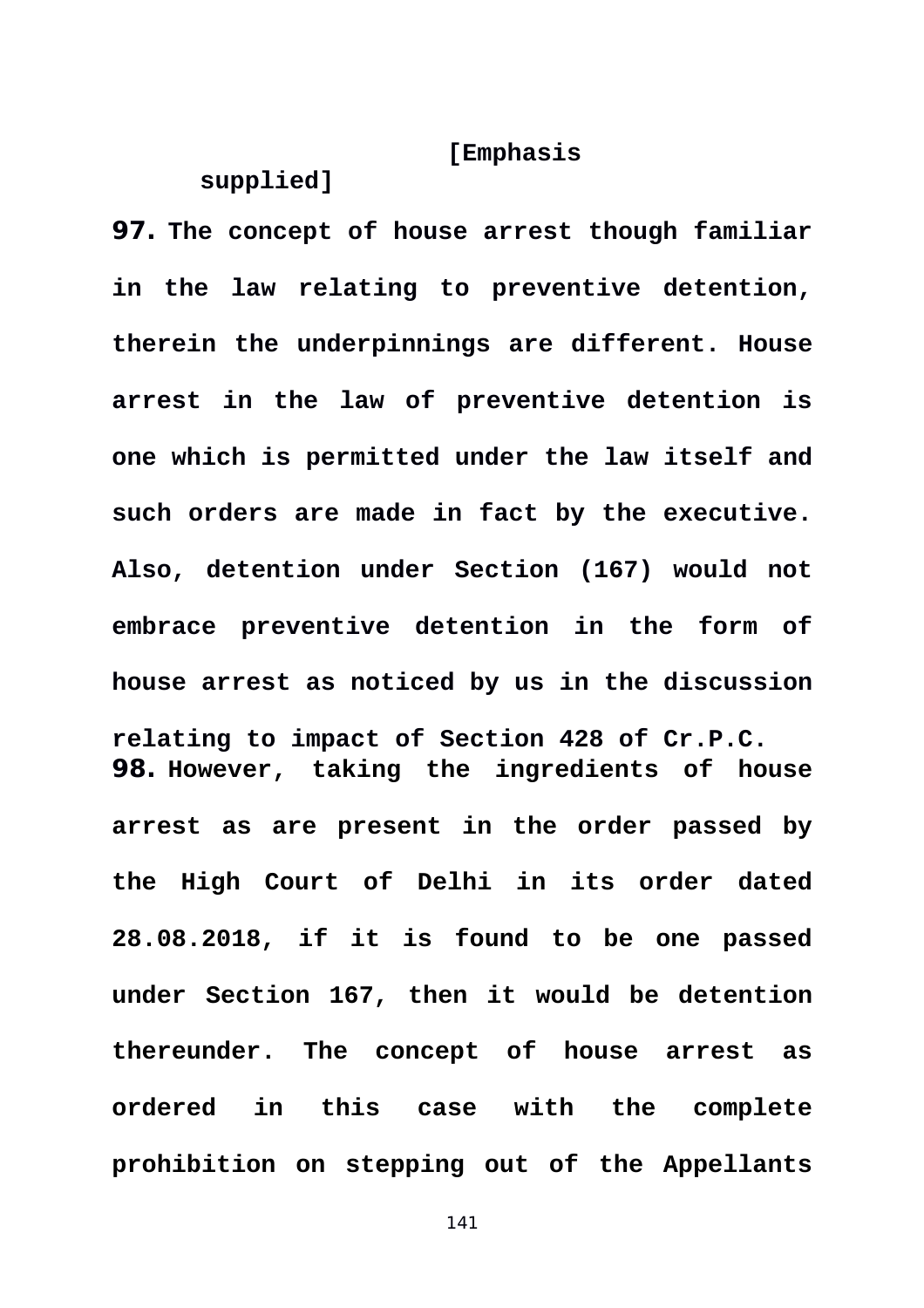**premises and the injunction against interacting with persons other than ordinary residents, and the standing of guard not to protect him but to enforce the condition would place the Appellant under judicial custody. Section 167 speaks of 'such custody as it thinks fit'. If it is found ordered under Section 167 it will count. 99. In the impugned judgment the High Court**

**reasons as follows to deny default bail:** 

- **(1) The transit remand order came to be stayed by the Delhi High Court on 28/10/2018.**
- **(2) The appellant was placed under house arrest pursuant to the directions of the Delhi High court during which period the investigating officer did not get the opportunity of interrogating him.**
- **(3) The High court of Delhi quashed the appellant's arrest holding that the appellant's detention is illegal.**
- **(4) Pursuant to the declaration of the detention as illegal, the appellant was set at liberty. It is not as if the appellant was released on bail but after being set at liberty, the**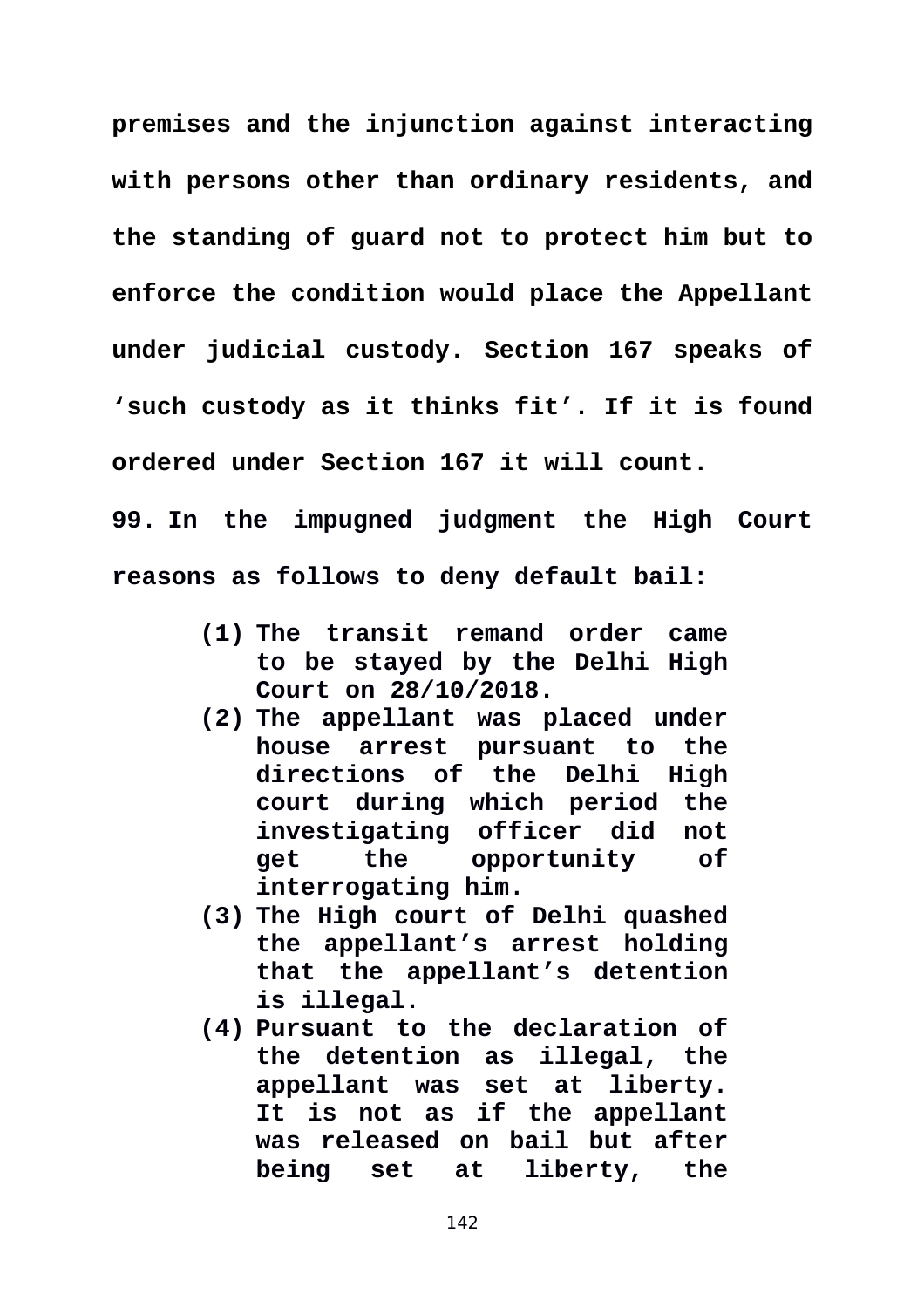**appellant is protected by an order of this Court restraining the investigating agency from taking coercive steps during the pendency of appellant's**

**challenge to the FIR.**<br>5) The Hon'ble Supre **(5) The Hon'ble Supreme Court having dismissed the challenge of the appellant to quash FIR granted 4 weeks protection with liberty to seek pre arrest bail/protection before the Sessions Court. The Hon'ble Supreme Court granted the appellant time to surrender after the appellant failed to serve pre arrest bail. The appellant ultimately surrendered to NIA Delhi on 14/04/2020. Only after the appellant surrendered, the Magistrate authorised the police custody whereupon the appellant was interrogated.**

#### **It further held:**

**"The CMM granted transit remand on 28.08.2018. The High Court of Delhi by an interim order having stayed the transit remand and then having finally set aside the order of transit remand thereby holding the detention during the period 28.08.2018 upto 01.10,2018 (period of house arrest) as illegal, then, in our opinion, in the absence of**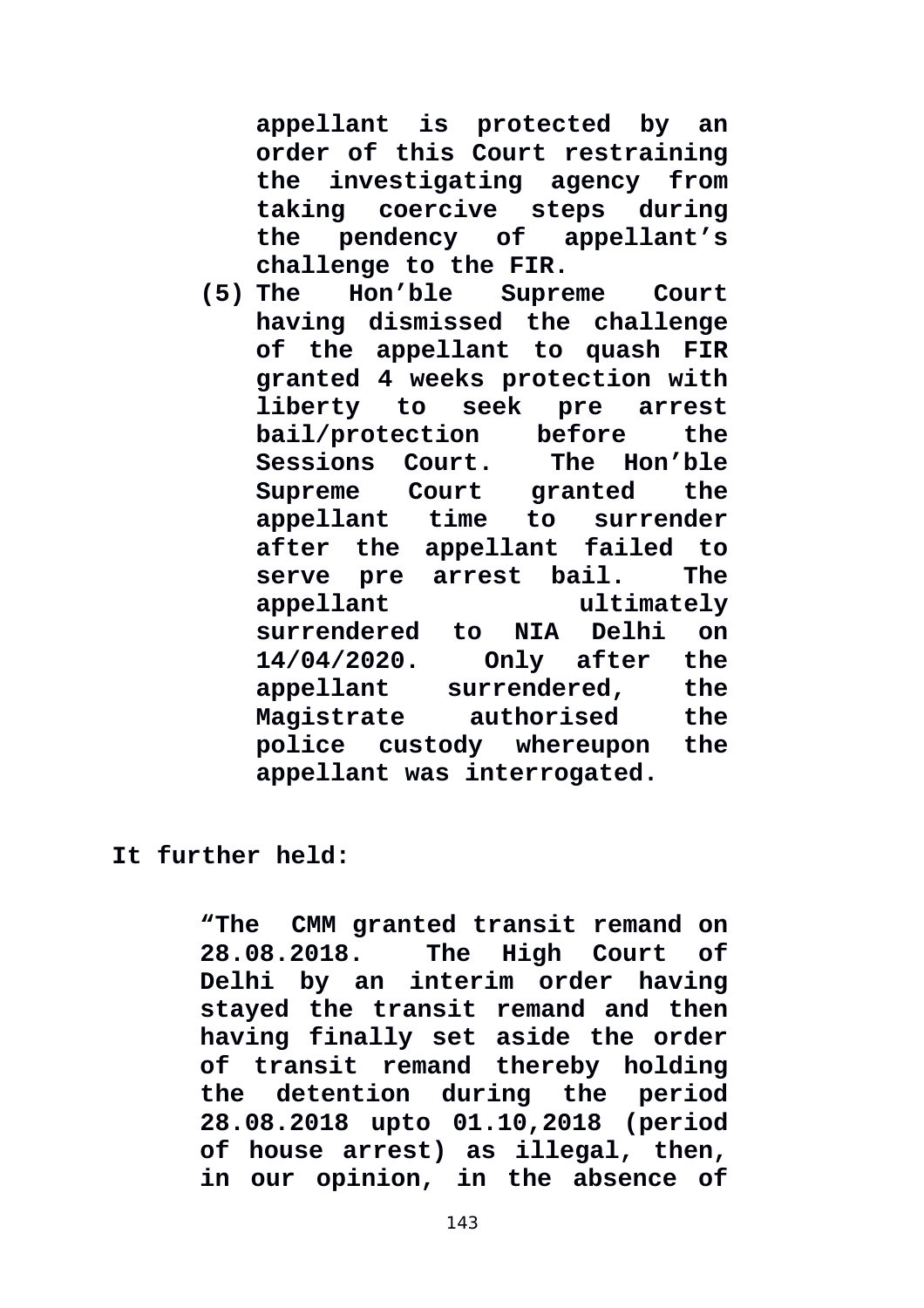**there being an authorised detention by an order of Magistrate, the Appellant cannot claim entitlement to statutory default bail under Sub-Section (2) of Section 167 of Cr.PC…"**

**It goes on to hold:**

**"It is not possible for us to fathom a situation where detention of the Appellant though held to be illegal & unlawful rendering the authorisation by the Magistrate untenable should still be construed as an authorised detention for the purpose of Sub-Section (2) of Section 167 of the Cr.P.C. In our view sans any valid authorisation/ order of the Magistrate detaining the appellant, the incumbent will not be entitled to a default bail…"**

**Finally, it holds:**

**"Resultantly, we hold that the period from 28.08.2018 to 01.10.2018 has to be excluded from computing the period of 90 days as the said custody has been held to be unsustainable in law by the High Court of Delhi."**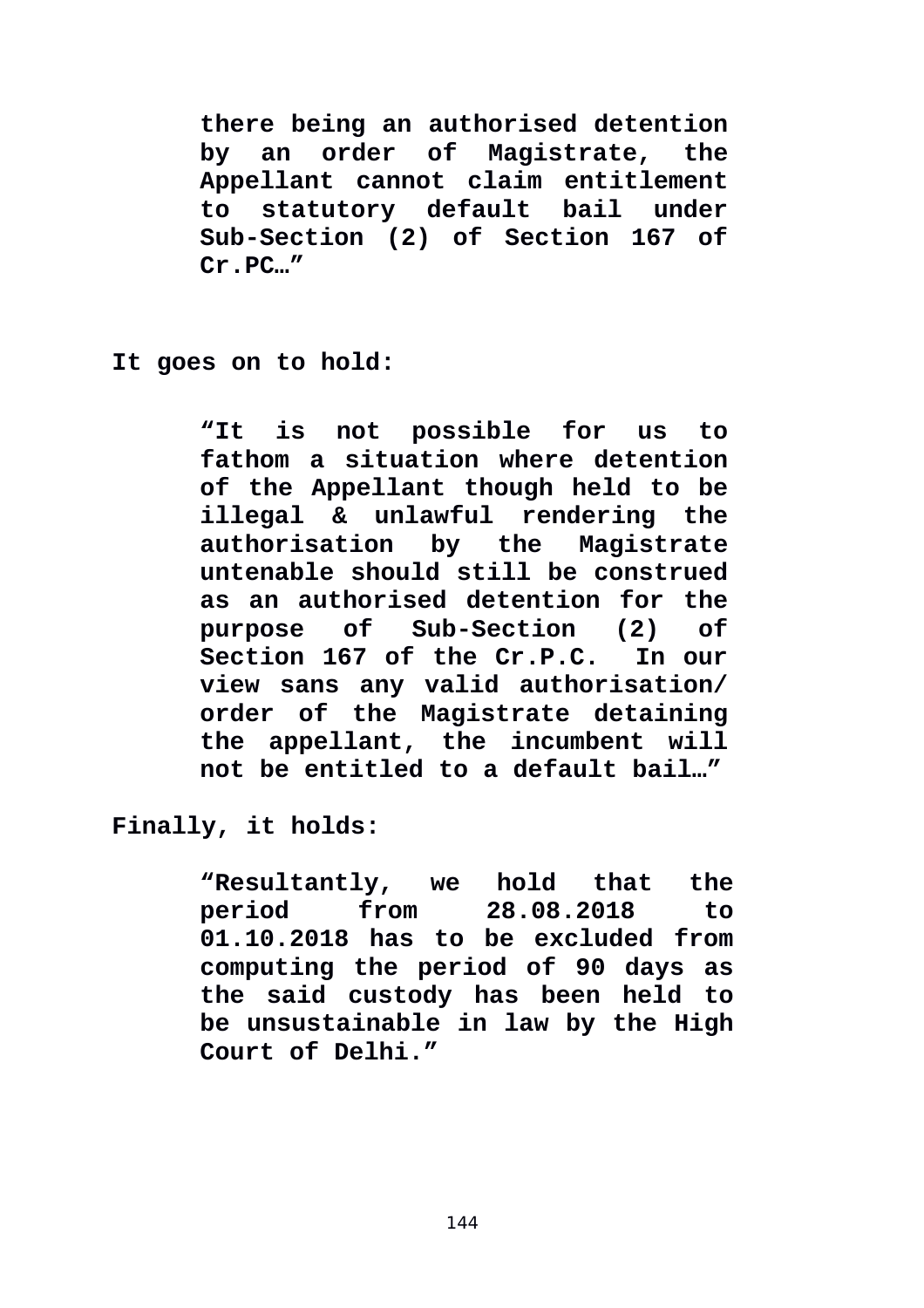## **DOES THE MAGISTRATE/ COURT CONSIDER THE LEGALITY OF ARREST/ DETENTION WHILE ACTING UNDER SECTION (167).**

**100. The High Court of Delhi in its judgment dated 01.10.2018 has found that the order of remand is illegal as there was violation of Article 22(1). Article 22(1) creates a fundamental right on a person arrested to be not detained without being informed as soon as may be of the grounds for such arrest. It also declares it a fundamental right for the detained person to consult and be defended by a legal practitioner of his choice. Now, detention follows arrest. What Article 22(1) is concerned with is that the detention must be supported by the fulfilment of the rights referred to therein. Strictly speaking, therefore, Article 22(1) does not go to the legality of the arrest.**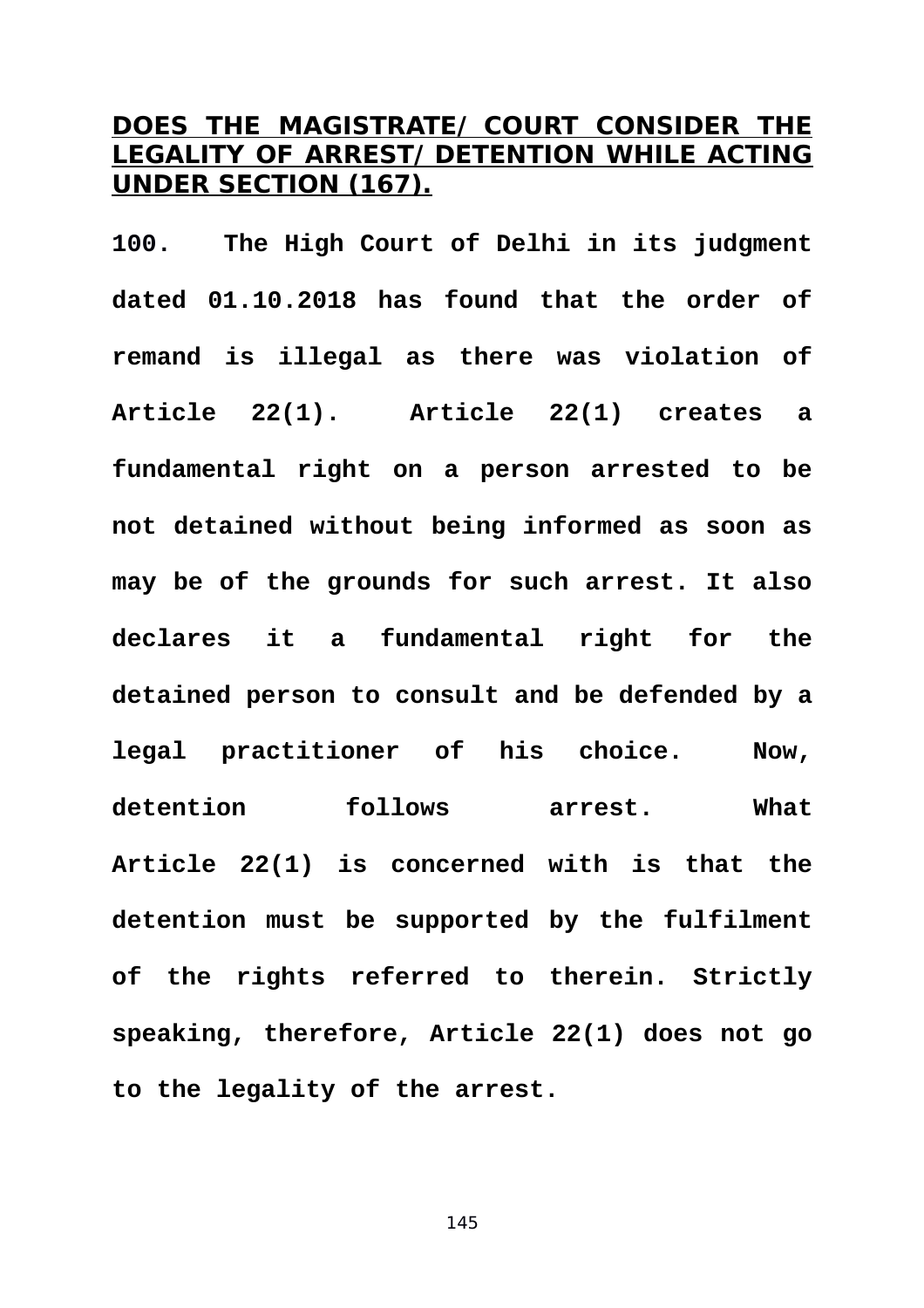<span id="page-145-0"></span>**101. Now, as far as the non-fulfilment of the conditions under Article 22(1) and the duty of a Magistrate exercising power to remand, we notice the judgment of this Court rendered by a Bench of three learned Judges in** *The matter of: Madhu Limaye and Others***; [16](#page-145-0). Therein, the petitioners were arrested apparently for offence under Section 188 of the IPC which was non-cognizable. The officer did not give the arrested persons the reasons for their arrest or information about the offences for which they had been taken into custody. this was a case where the Magistrate offered to release the petitioners on bail but on the petitioners refusing to furnish bail, the Magistrate remanded them to custody. The proceeding before this Court was under Article 32. It was in fact, initiated on a letter complaining that the arrest and detention were illegal. It was** 16**(1969)1 SCC 292**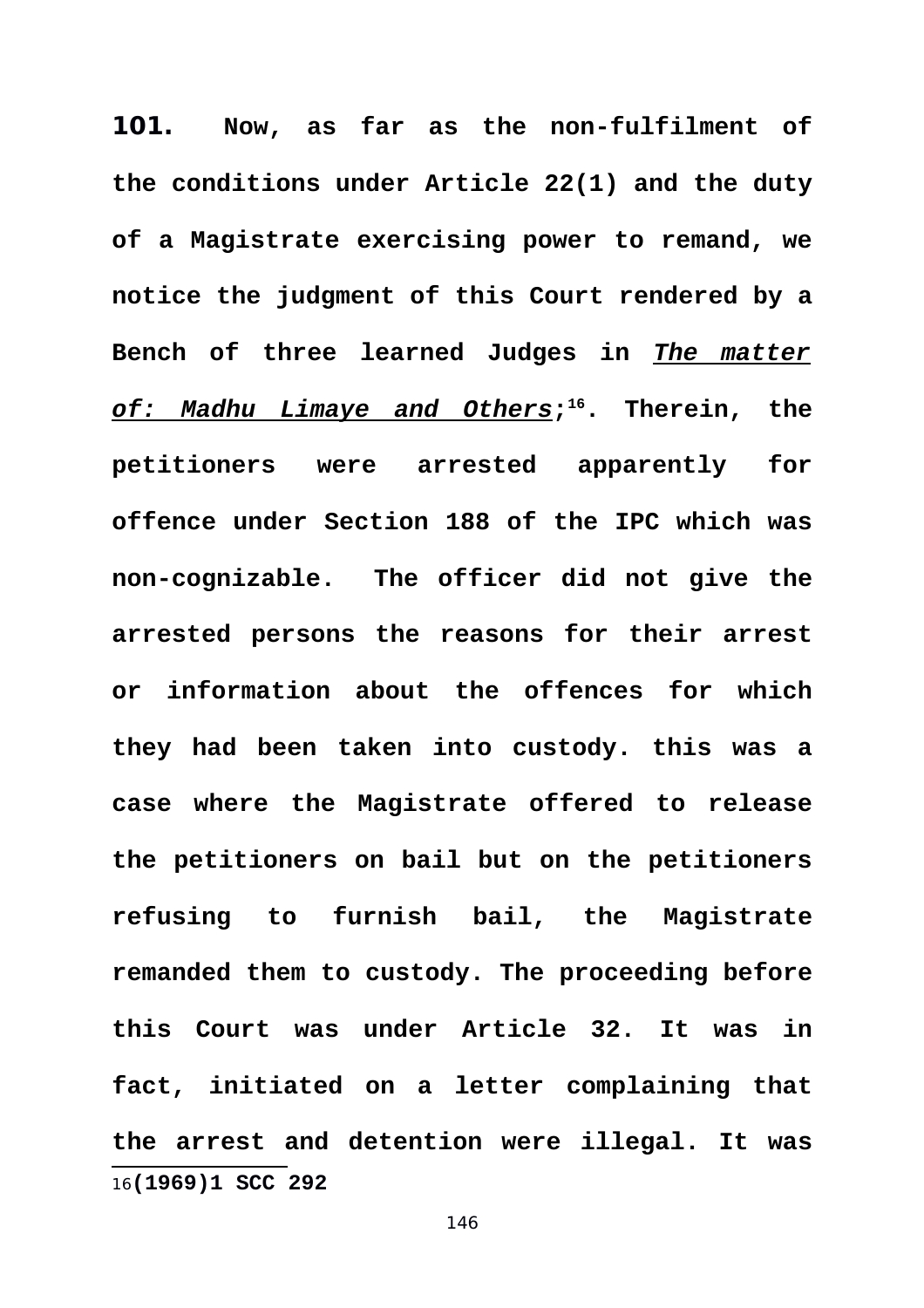**contended that the arrests were illegal as they were arrested for offences which were noncognizable. In fact, it was found that the arrest were effected without specific order of Magistrate. It was also contended that Article 22(1) was violated. What is relevant is the following discussion:-** 

> **"12. Once it is shown that the arrests made by the police officers were illegal, it was necessary for the State to establish that at the stage of remand the Magistrate directed detention in jail custody after applying his mind to all relevant matters. This the State has failed to do. The remand orders are patently routine and appear to have been made mechanically. All that Mr Chagla has said is that if the arrested persons wanted to challenge their legality the High Court should have been moved under appropriate provisions of the Criminal Procedure Code. But it must be remembered that Madhu Limaye and others have, by moving this Court under Article 32 of the Constitution, complained of detention or confinement in jail**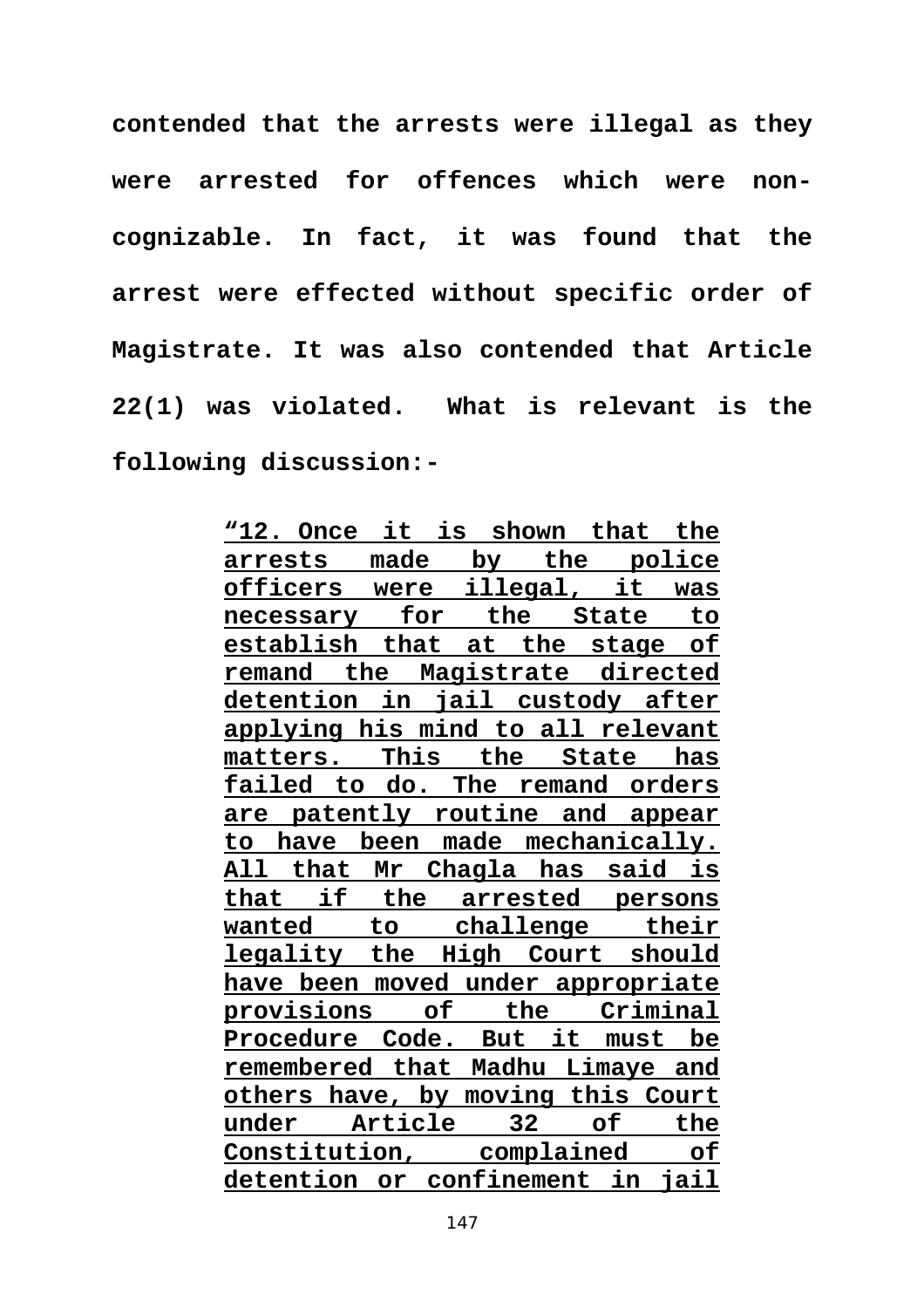**without compliance with the constitutional and legal provisions. If their detention in custody could not continue after their arrest because of the violation of Article 22(1) of the Constitution they were entitled to be released forthwith. The orders of remand are not such as would cure the constitutional infirmities. This disposes of the third contention of Madhu Limaye."**

**102. We may further notice that in In** *Arnesh Kumar vs. State of Bihar and Another***; [17](#page-147-0), this Court taking note of indiscriminate arrests issued certain directions. We may notice: -** 

> **"8.2. Before a Magistrate authorises detention under Section 167 CrPC, he has to be first satisfied that the arrest made is legal and in accordance with law and all the constitutional rights of the person arrested are satisfied. If the arrest effected by the police officer does not satisfy the requirements of Section 41 of the Code, Magistrate is dutybound not to authorise his further detention and release the accused. In other words, when an accused is**

<span id="page-147-0"></span><sup>17</sup> **(2014) 8 SCC 273**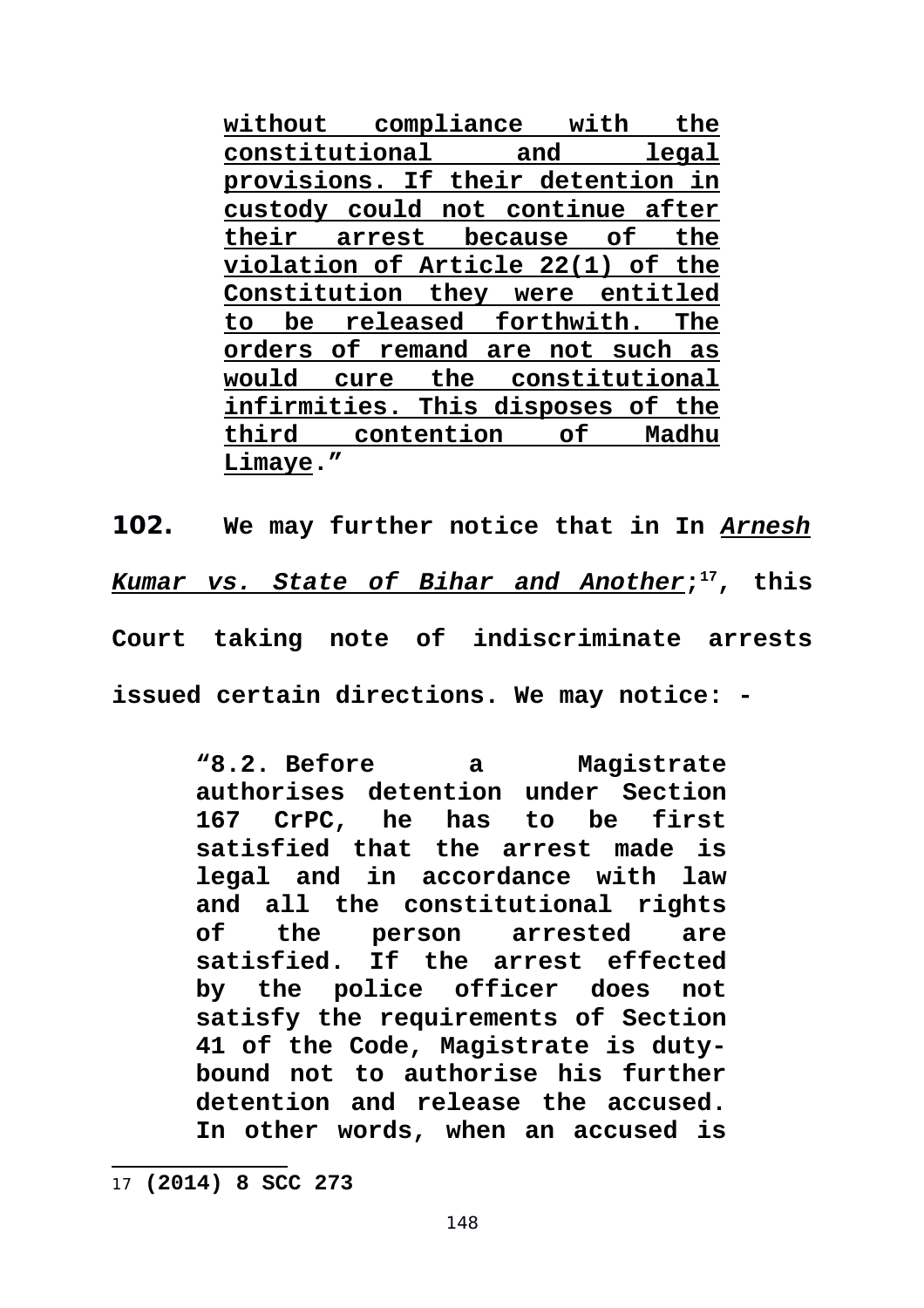**produced before the Magistrate, the police officer effecting the arrest is required to furnish to the Magistrate, the facts, reasons and its conclusions for arrest and the Magistrate in turn is to be satisfied that the condition precedent for arrest under Section 41 CrPC has been satisfied and it is only thereafter that he will authorise the detention of an accused.**

**8.3. The Magistrate before authorising detention will record his own satisfaction, may be in brief but the said satisfaction must reflect from his order. It shall never be based upon the ipse dixit of the police officer, for example, in case the police officer considers the arrest necessary to prevent such person from committing any further offence or for proper investigation of the case or for preventing an accused from tampering with evidence or making inducement, etc. the police officer shall furnish to the Magistrate the facts, the reasons and materials on the basis of which the police officer had reached its conclusion. Those shall be perused by the Magistrate while authorising the detention and only after recording his satisfaction in writing that the Magistrate will authorise the detention of the accused."**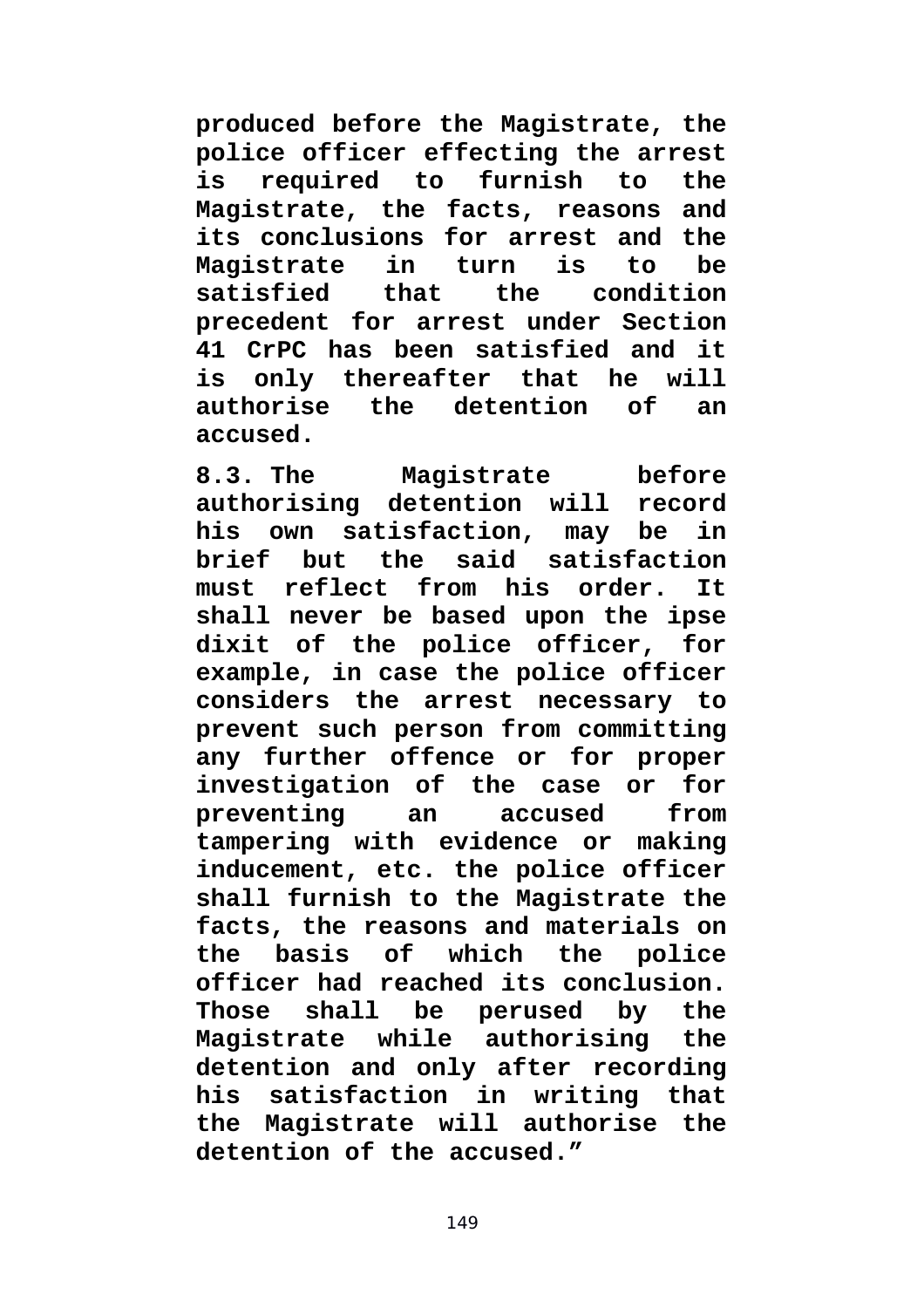**103. In terms of paragraph 8.2, it is clear that if the arrest does not satisfy the requirements of Section 41, the Magistrate is duty bound not to authorize further detention. The Magistrate is to be satisfied that the condition precedent for arrest under Section 41 of the CrPC has being satisfied. He must also be satisfied that all the constitutional rights of the person arrested are satisfied. Therefore, it is not as if an arrest becomes a** *fait accompli*, **however, illegal it may be, and the Magistrate mechanically and routinely orders remand. On the other hand, the Magistrate is to be alive to the need to preserve the liberty of the accused guaranteed under law even in the matter of arrest and detention before he orders remand. This is no doubt apart from being satisfied about the continued need to detain the accused.**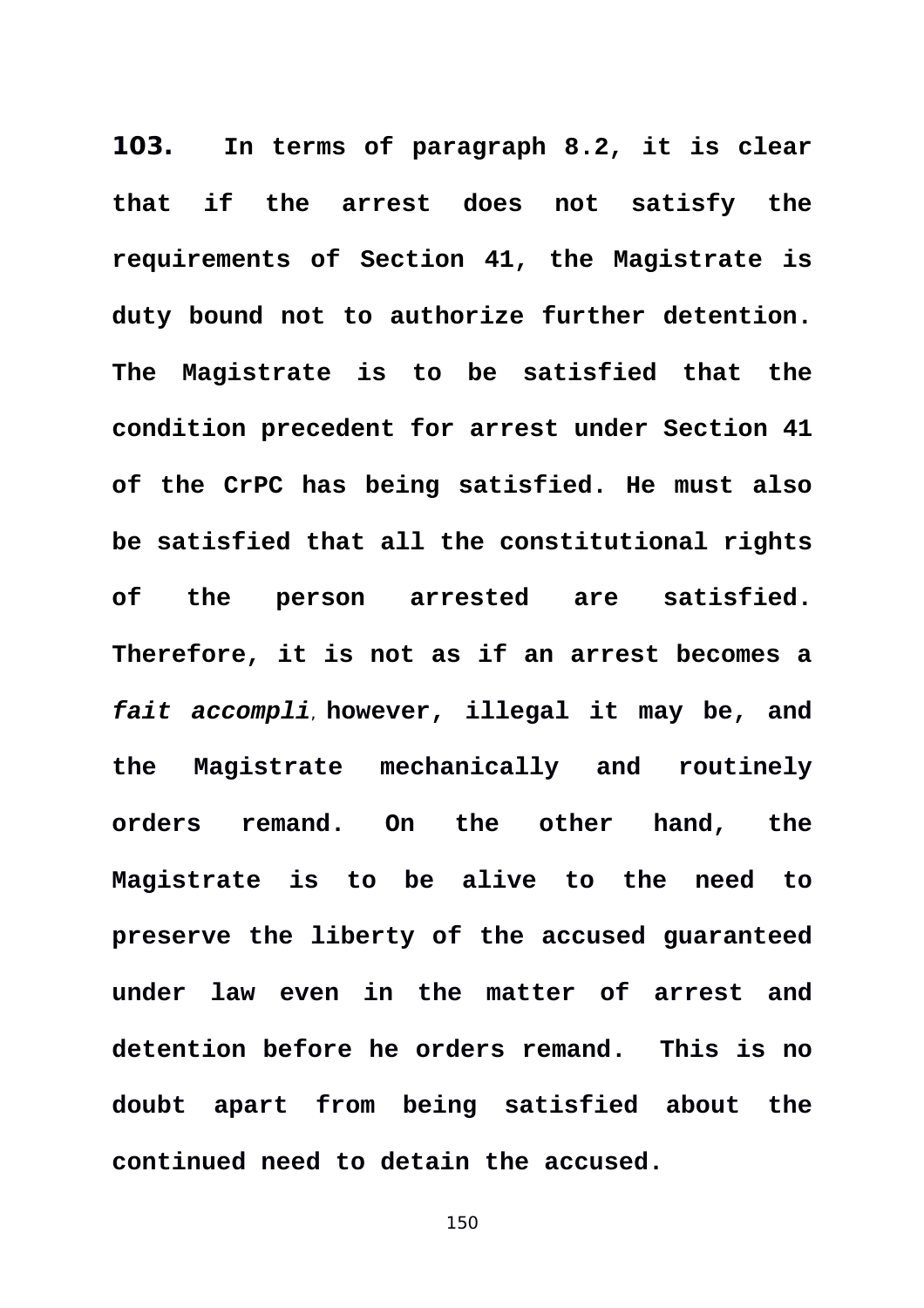## **CUSTODY UNDERGONE UNDER ORDERS OF SUPERIOR COURTS IN HABEAS CORPUS PETITIONS. IS THE CR.P.C APPLICABLE TO WRIT PETITIONS?**

**104. We have noticed that there is no absolute taboo against an order of remand being challenged in a habeas corpus petition. Should the remand be absolutely illegal or be afflicted with vice of lack of jurisdiction such a writ would lie? If it is established in a case that the order of remand is passed in an absolutely mechanical manner again it would lie. Now in such cases the person would be in custody pursuant to the remand ordinarily. What would be the position if the writ court were to modify the order of remand passed by the magistrate. Take a case where police custody is ordered by the Magistrate. By an interim order of the High court let us take it the High Court provides for judicial custody. It is done after the accused undergoes police custody for 5**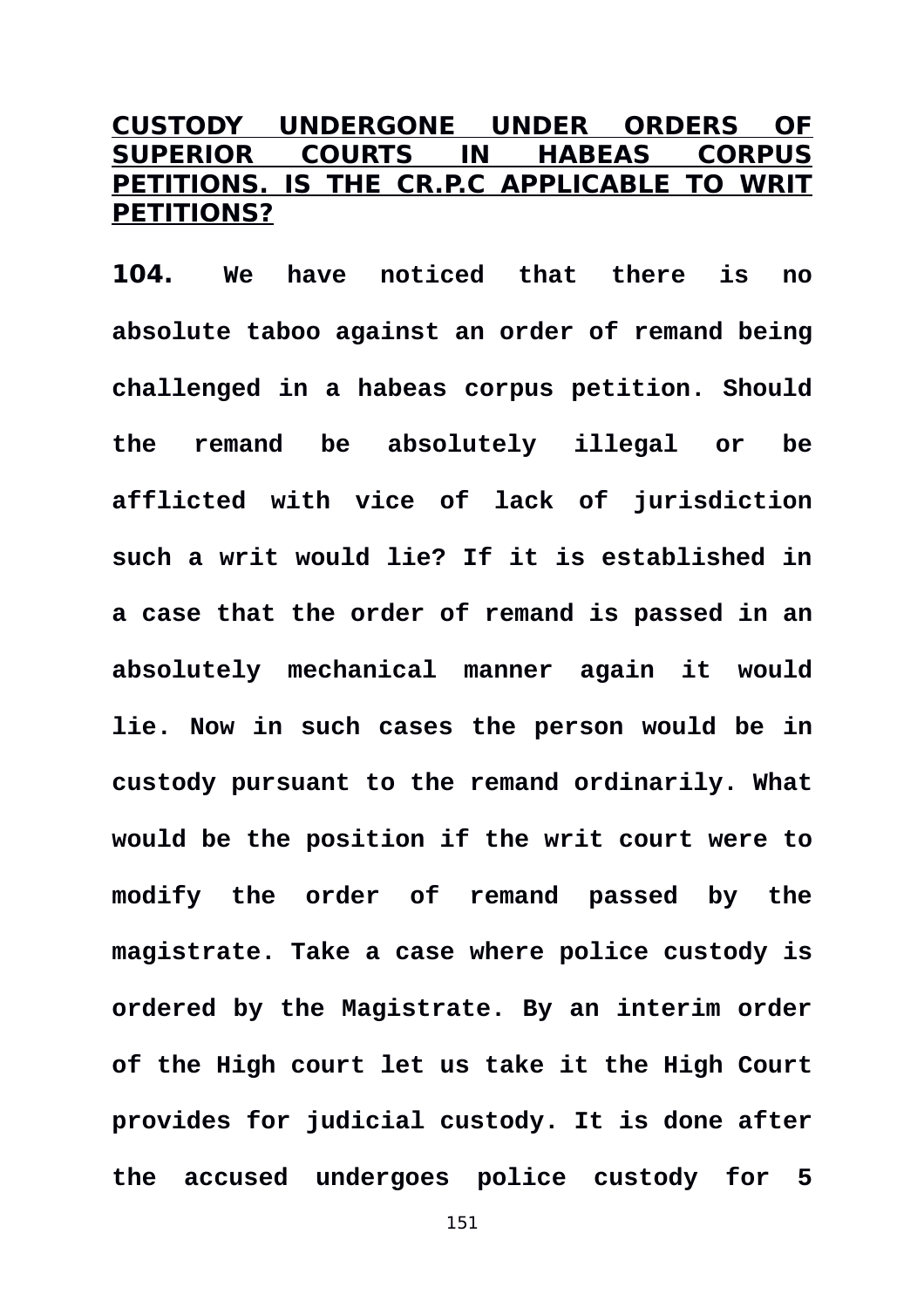**days. Finally, the writ petition is however dismissed. What would happen to the period of judicial custody? Will it be excluded from the period undergone for the purpose of grant of default bail? Another pertinent question which arises is whether Section 167 of the Cr.P.C. is applicable in writ proceedings. If a writ petition is not a criminal proceeding, Will Section 167 apply or does the provision apply only to the proceedings which arise under the Code? In the example, we have given if we hold that irrespective of facts which otherwise justified including the period of jail custody as part of the custody under one Section 167, it will not be reckoned it may produce anomalous and unjust results. We expatiate as follows:** 

**In the example we have given the High Court does not stay the investigation. The petitioner who**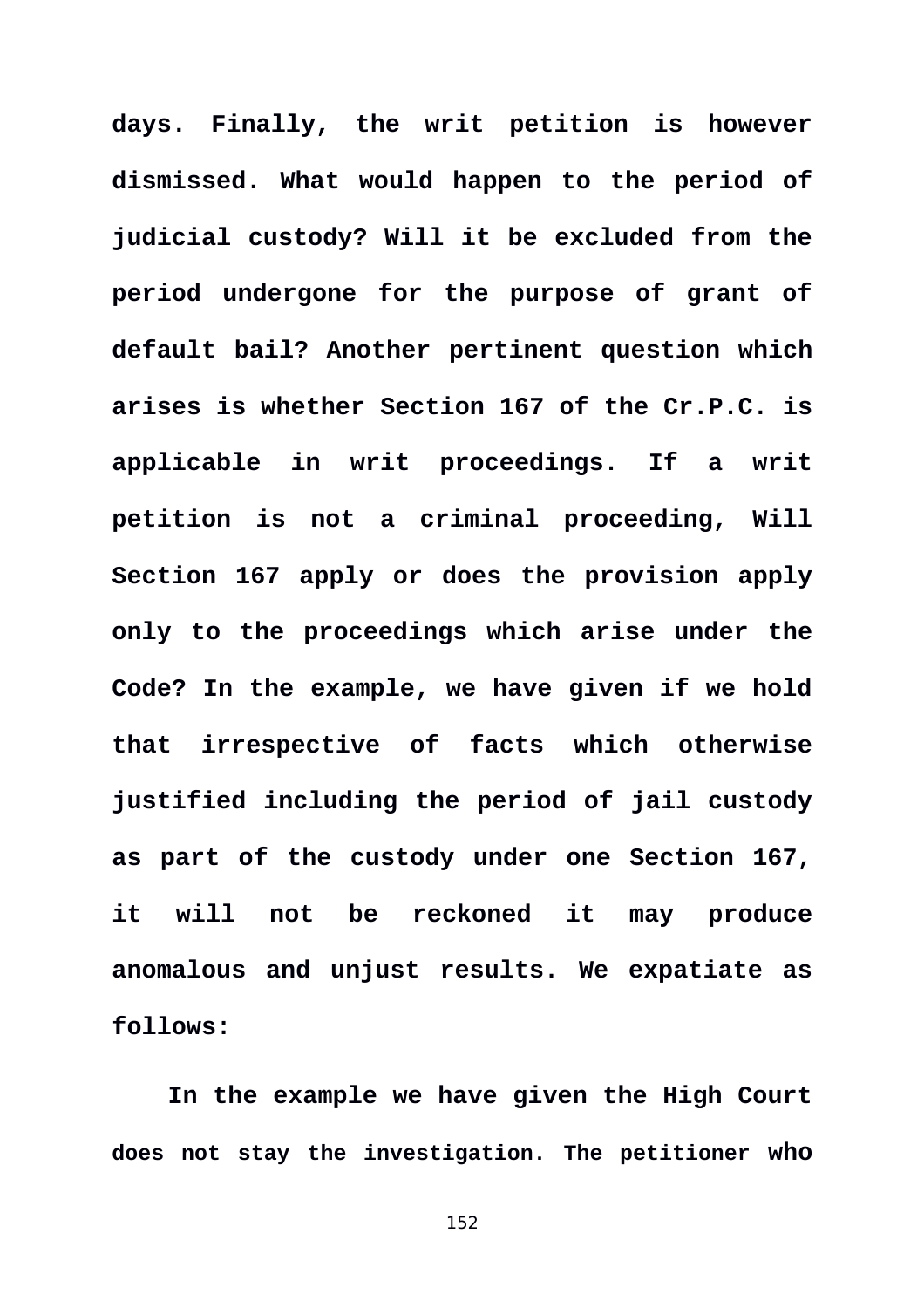**has been in police custody is made over to judicial custody by the interim order of the High Court. The High Court also applies its mind and finds that no case is made out at any rate for continuing the writ petitioner in police custody and then passes the order to continue the petitioner in judicial custody. Finally, the writ petition is dismissed. In such a case where there is no stay of investigation and in fact even the police custody was obtained and thereafter the High Court after looking into the records also find that the petitioner should only be continued in the modified form of remand, the custody, which is undergone under an order of the court being also 'during the investigation' which the investigation is also not stayed, ought to be counted.**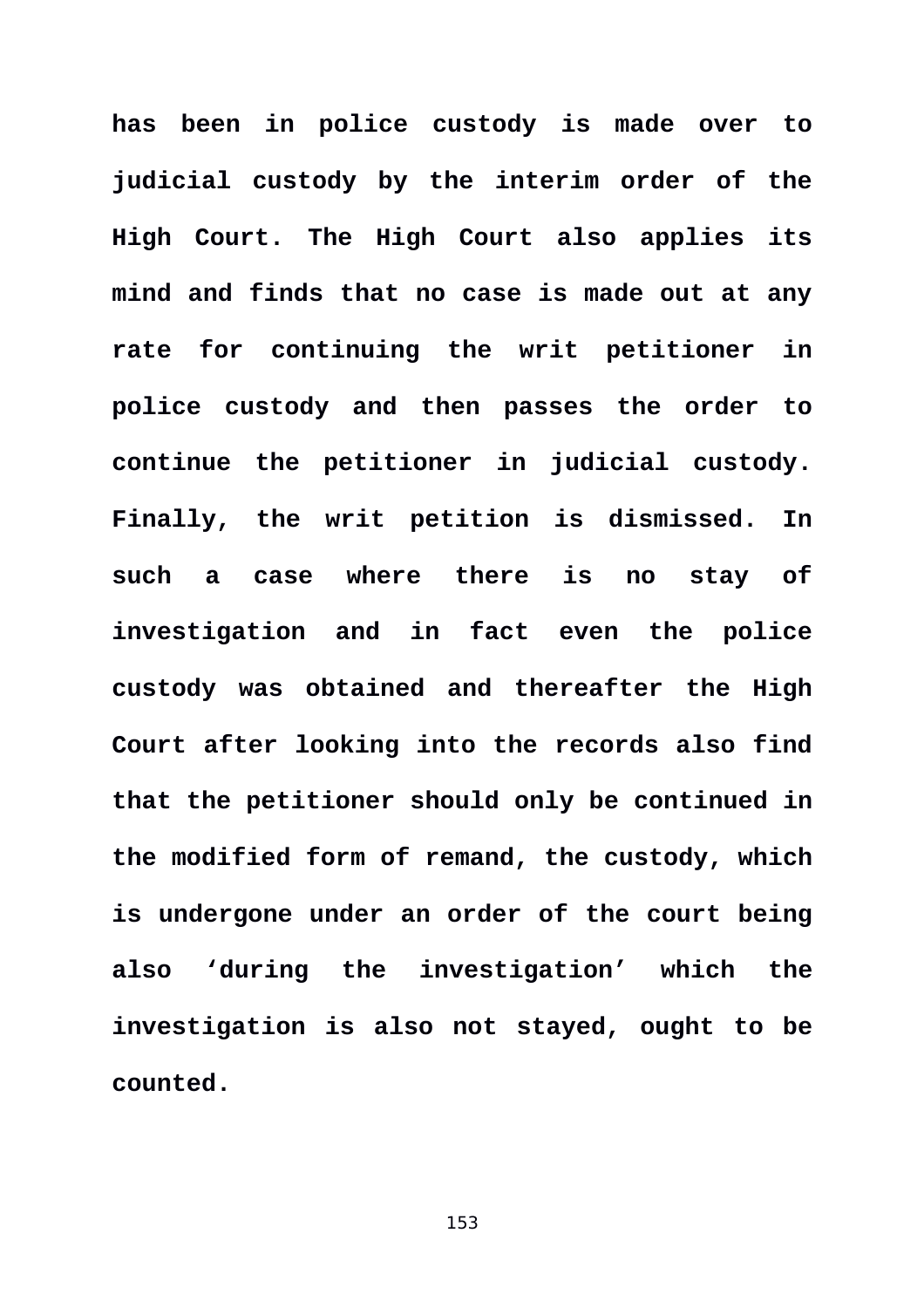**105. Now though the Cr.P.C. will not apply to a writ petition, what is required to include custody under Section 167 is that the detention brought about by the court ordering it during the investigation into an offence. It is a matter which will turn on the facts.** 

**106. The crucial question to be answered is whether the High Court of Delhi was exercising power under Section 167 when it ordered house arrest. The proceeding in the High Court was a writ petition. At the time when the writ petition was filed, the relief sought was that a writ of Habeas Corpus be issued to set him at liberty. The further relief sought was that the Appellant may not be arrested without prior notice to enable him to seek appropriate remedies. As far as the prayer that the Appellant may not be arrested is concerned, it is a relief which does not go hand in hand with**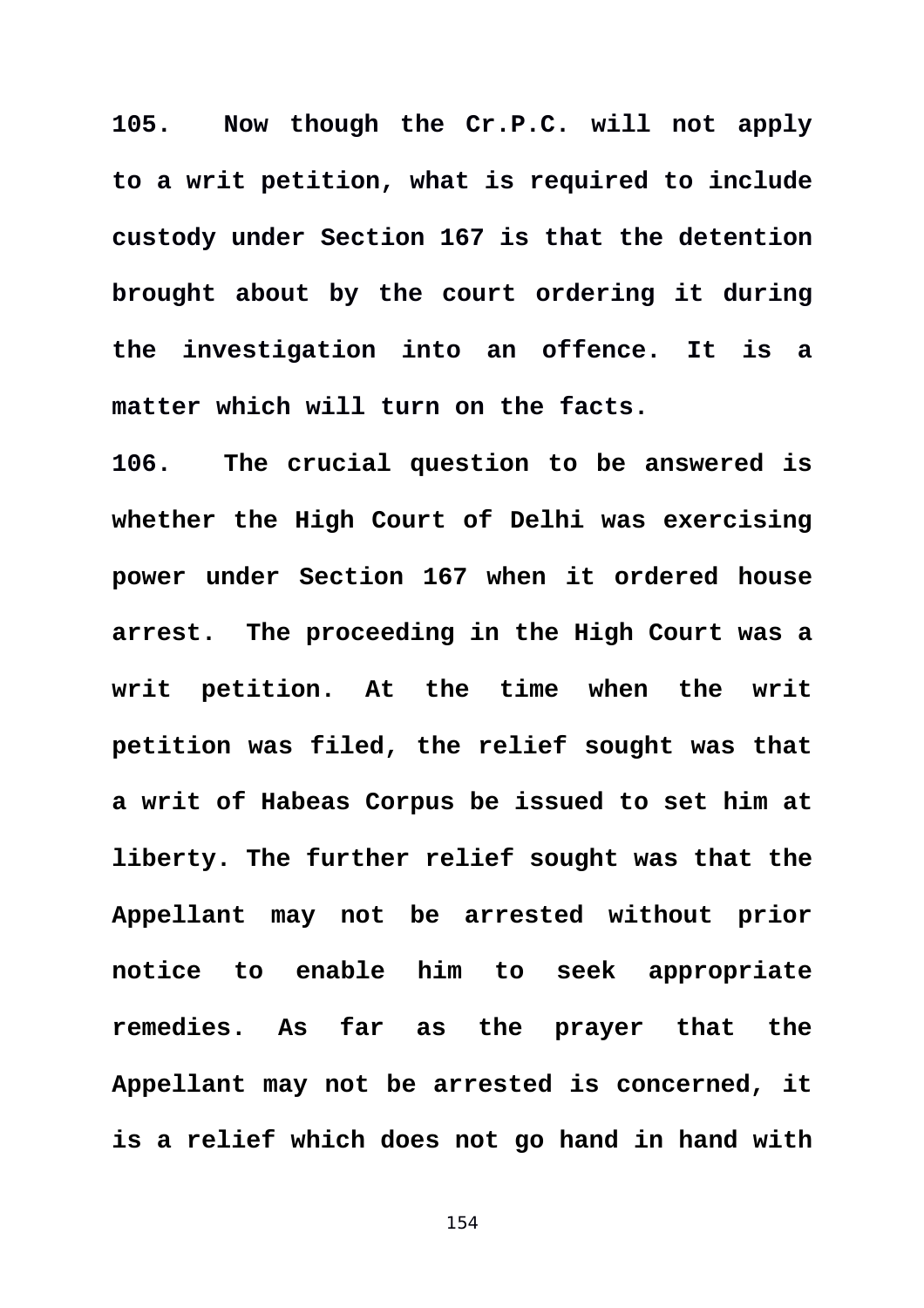**Section 167 of the Cr.P.C. This is for the reason that the power under Section 167 is invoked only after there has been an arrest and what is sought is the extension of the detention of the person arrested.** 

**107. Though, this was the position when the writ petition was filed, by the time, the writ petition came up for consideration at 2:45 p.m. on 28.08.2018, the Appellant stood arrested at 2:15 p.m. The Court initially at 2:45 p.m. passed the following order: -** 

> **"4. When the matter was taken up at 2:25 pm yesterday, Mr. Rahul Mehra, learned Standing Counsel (Criminal) for the State of NCT of Delhi appeared. The Court then passed the following order at around 2:45 pm:**

> **"1. The petition complains of the Petitioner and his companion Sehba Husain being restrained in his house by the Maharashtra Police pursuant to FIR No. 4/2018, registered at P.S. Vishrambagh, Pune.**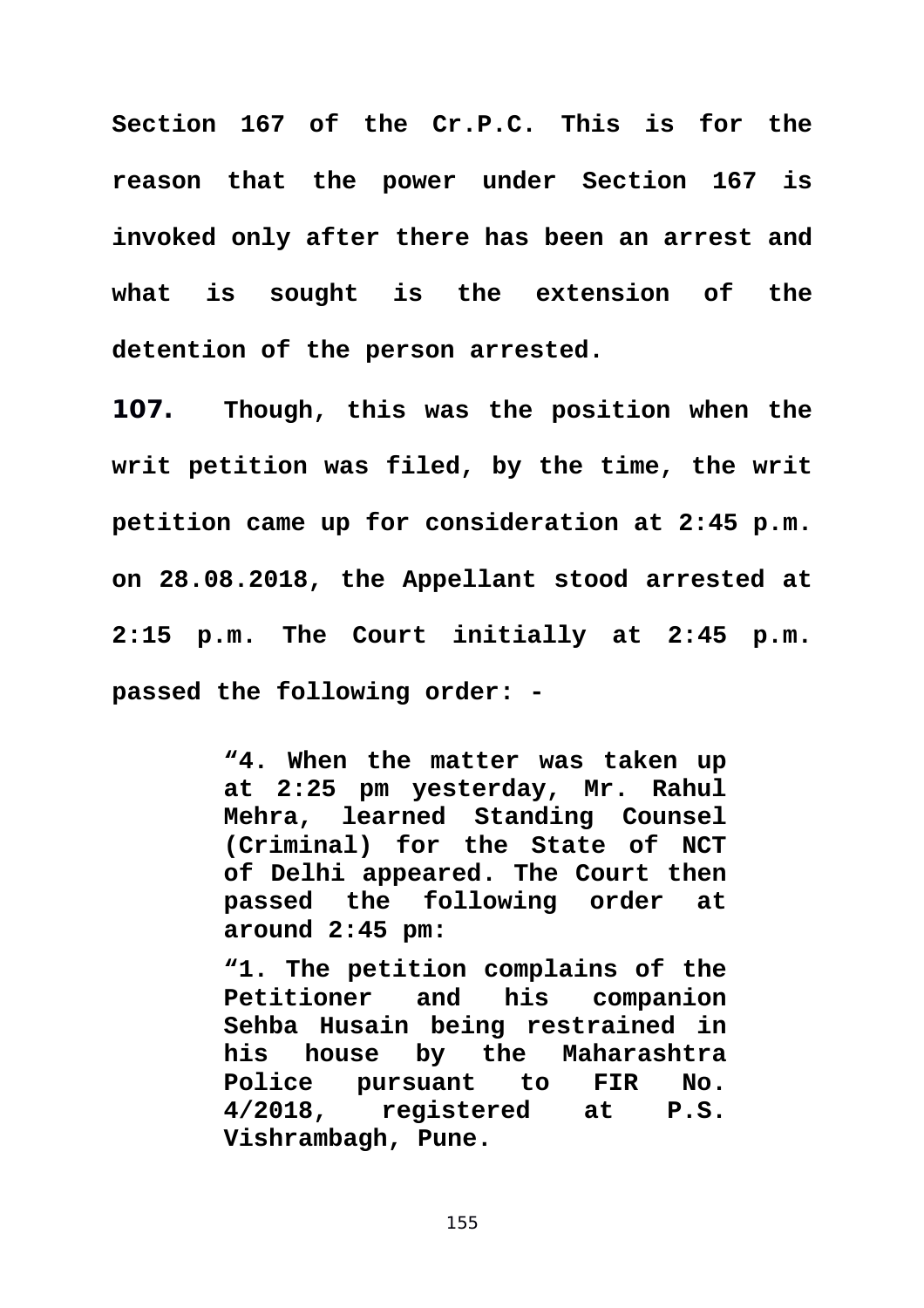**2. Notice. Mr. Rahul Mehra, who appears and accepts notice and informs that he will take some instructions.**

**3. The Court is informed by Ms. Nitya Ramakrishnan, learned counsel appearing for the Petitioner, that her information is that the Petitioner is just being taken away from his house. No further precipitate action of removing the Petitioner from Delhi be taken till the matter is taken up again at 4 pm."**

**[This is taken from order dated 29.08.2018 extracted in the judgment.]** 

**108. It would appear, in the meantime, the appellant was produced before the Magistrate who passed the transit remand order. Thereafter when the matter was taken up for consideration at 4:00 p.m. and on noticing the transit remand, order, dated 28.08.2018,** *inter alia,* **ordering house arrest came to be passed. Therefore, at the time (4PM) when the order was passed, the Court was dealing with the matter**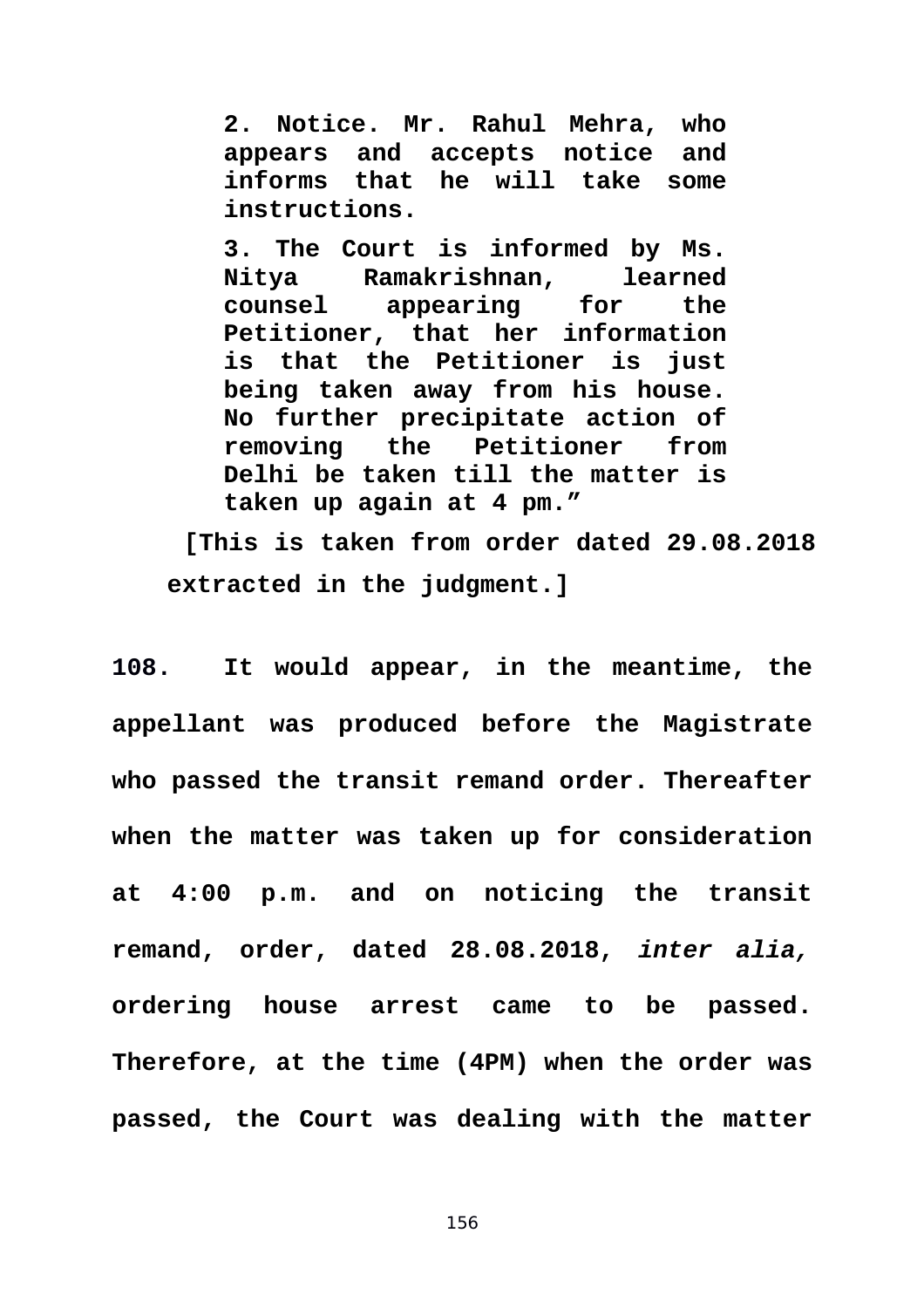**when the Appellant stood arrested and also remanded by way of the transit remand order.** 

**109. One way to look at the matter is to remind ourselves of the contents of the order dated 28.08.2018. In the said order, we notice the following portion which we recapture at this juncture: -** 

> **"The Court is also shown the documents produced before the learned CMM most of which (including FIR No. 4 of 2018 registered at Police Station, Vishrambagh, Pune) are in Marathi language and only the application filed for transit remand before the learned CMM is in Hindi. However, it is not possible to make out from these documents what precisely the case against the Petitioner is."**

**110. The Court further proceeded to direct that the translations of all the documents be provided to the Court on the next date (29.8.2018).**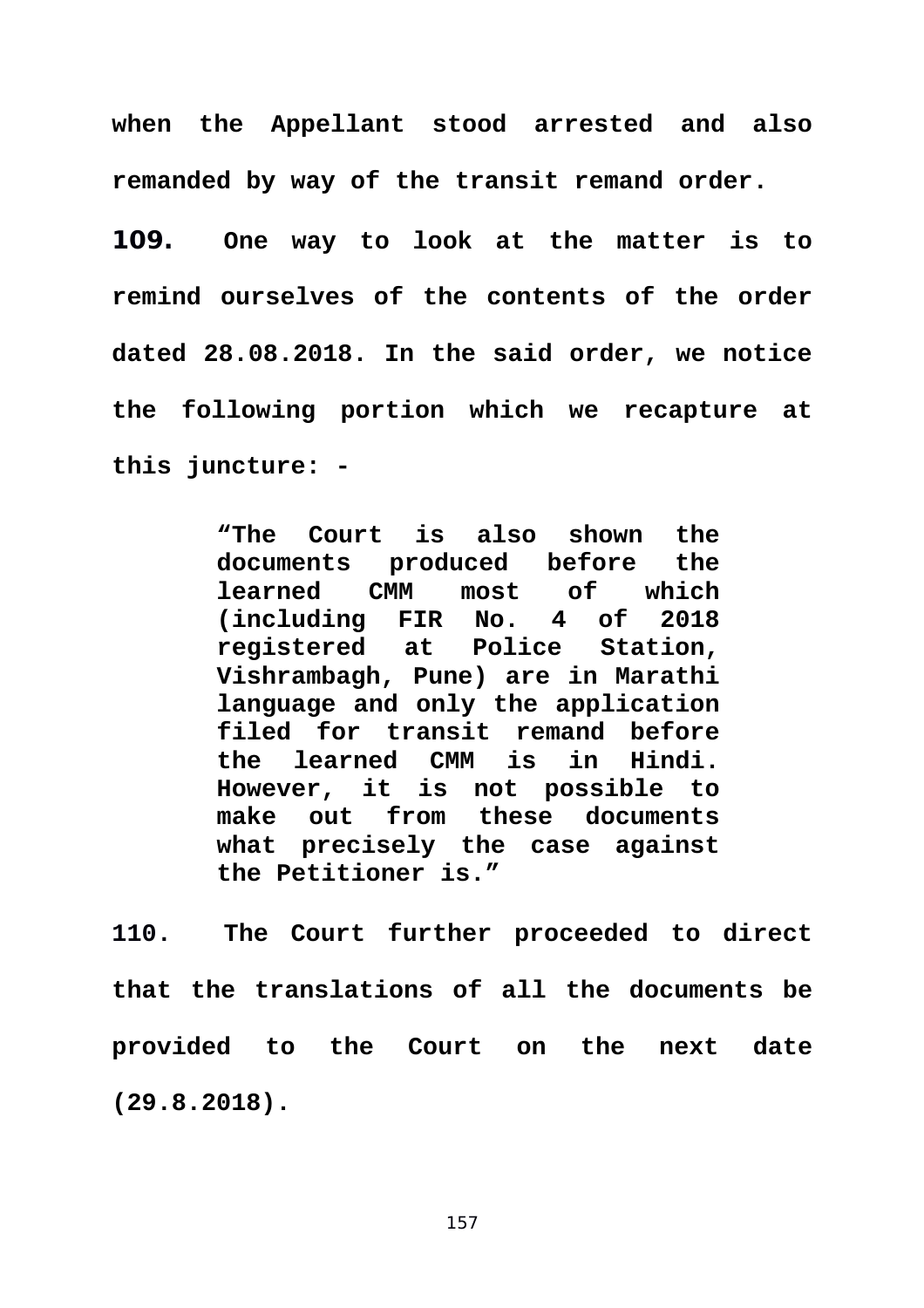**111. Now, the direction to supply the translation could not be complied with as is the evident from the order dated 29.08.2018 (See para 6 of the said order) as reproduced in the judgment.** 

**112. Finally, we may notice paragraphs 18 and 19 of the order dated 29.08.2018 reproduced in the judgment:-** 

> **"He is informed that the Supreme Court has in the said petition passed an interim order today staying the transit remand orders, including the one passed by the CMM in respect of the Petitioner, and has ordered that all those who have been arrested including the Petitioner shall continue under house arrest.**

> **In view of the above development, it would not be appropriate for this Court to continue considering the validity of the transit remand order passed by the learned CMM. The Court considers it appropriate to list this matter tomorrow at 2:15 pm by which time the order of Supreme Court would be available.**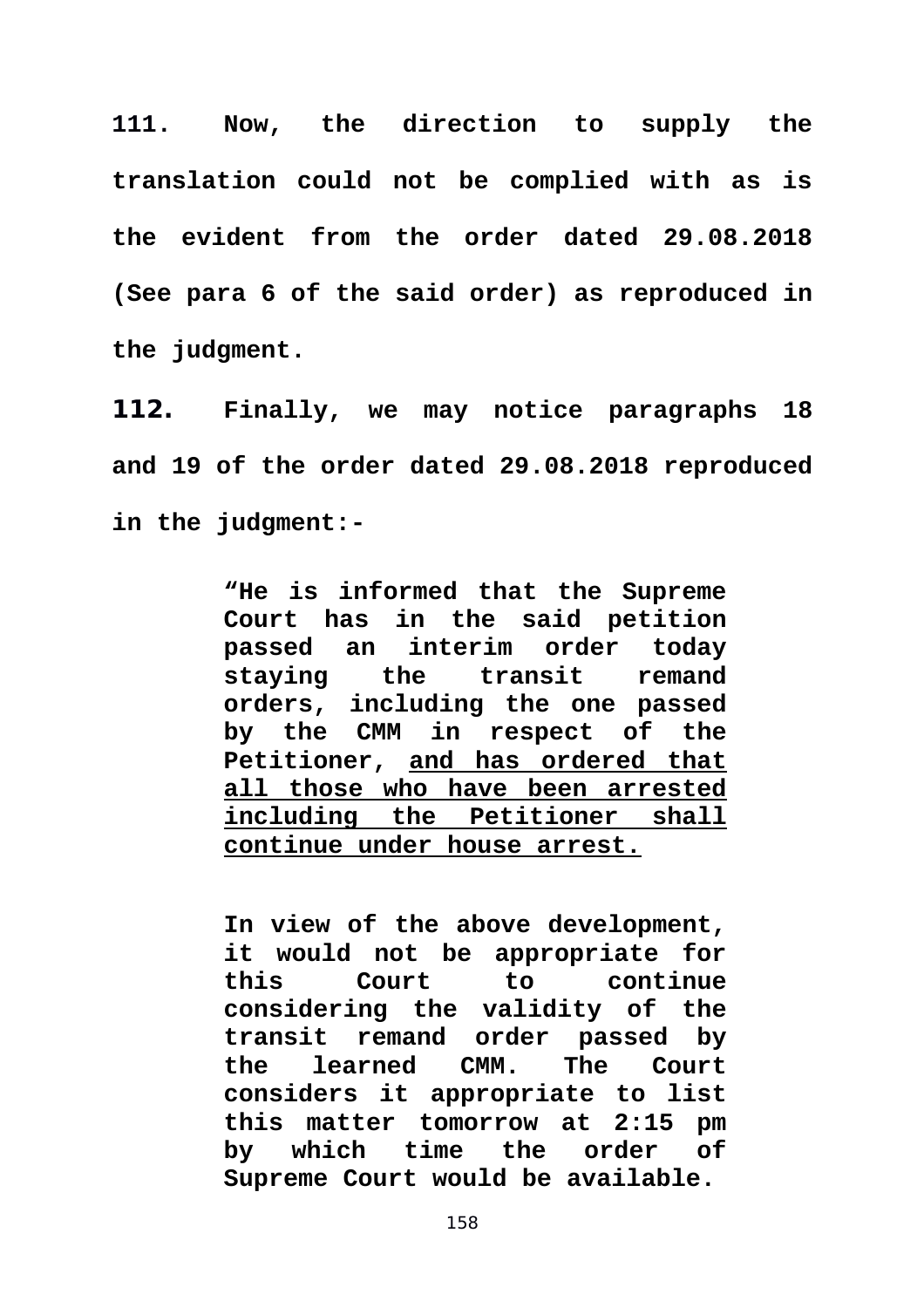**List on 30th August 2018 at 2:15pm."**

**113. On the next day i.e., on 30.08.2018, the Court passed a further order. Therein, in fact the order recites that the Court was in the process of pronouncement an order on the validity of the transit remand and consequently on the validity of the arrest of the appellant. It is further stated that the court was informed by the counsel for the State of Maharashtra that an interim order continuing the house arrest of the appellant and some other similarly situated had been passed. It is specifically recorded that the dictation of the order was then halted in order to peruse the order passed by the Supreme Court. Thereafter, it is stated that as the Supreme Court as per the interim order extended the house arrest of the appellant, the court did not consider it**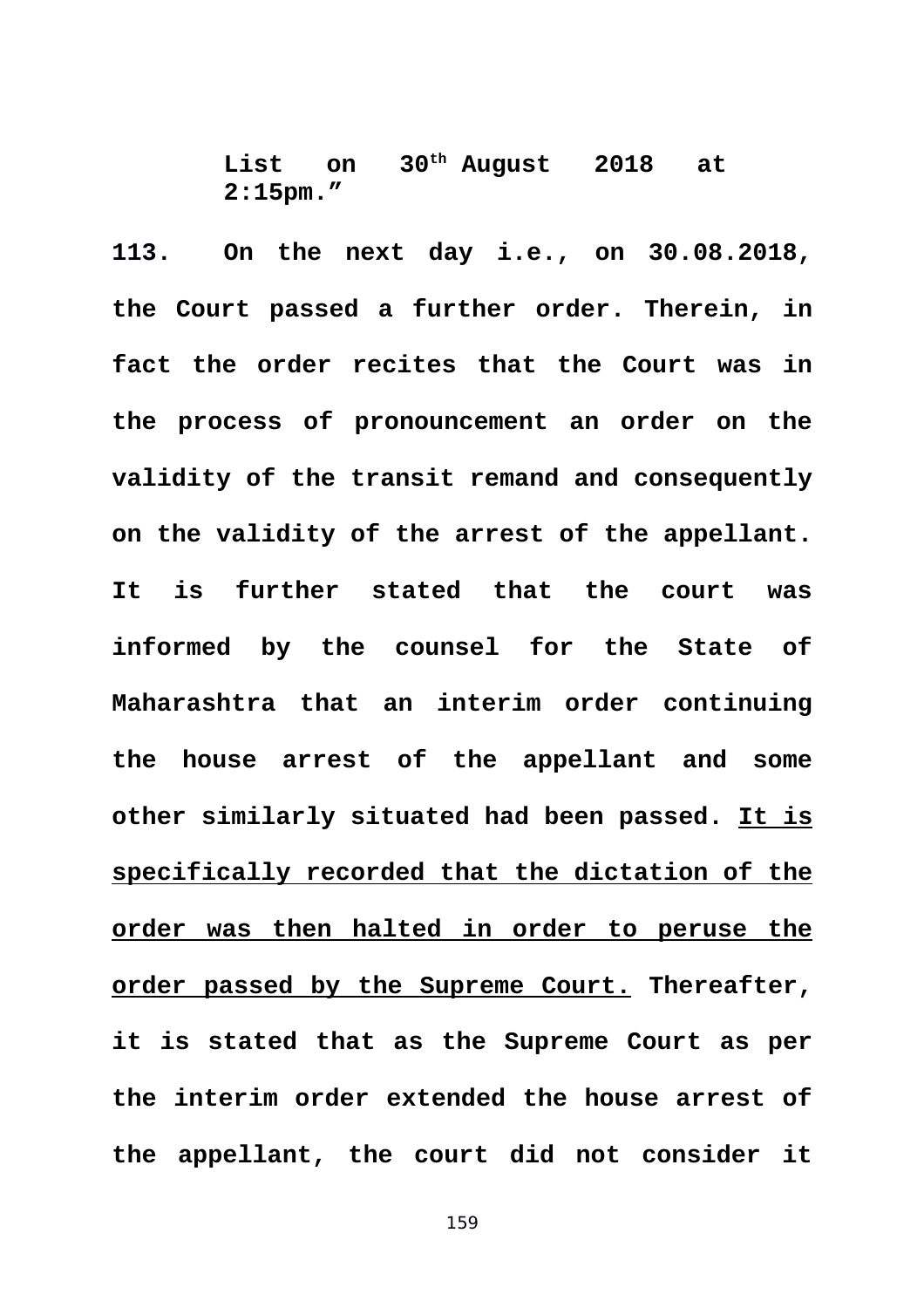**appropriate to proceed with the matter. Orders of the Supreme Court were awaited.** 

**114. It was further adjourned. Thereafter, this Court pronounced the judgment on 28.09.2018 and finally, the judgment was pronounced on 01.10.2018 by the High Court. We may also notice: - para 5** 

> **"5. This writ petition was listed for hearing today at 2:15 pm before this Court. It is noted that the Supreme Court in para 7 of the majority judgment notes that the Petitioner has filed the present petition on 28th August 2018 "challenging the transit remand order passed by the Chief Metropolitan Magistrate (CMM) on 28th August 2018". At this stage it is required to be noted that although when the writ petition was originally filed the ground of challenge was that the arrest of the Petitioner was in violation of Section 165 and 166 Cr PC, during the course of arguments on 28th August 2018 in light of the developments that took place subsequent to the filing of the petition, challenge was laid to the remand order of**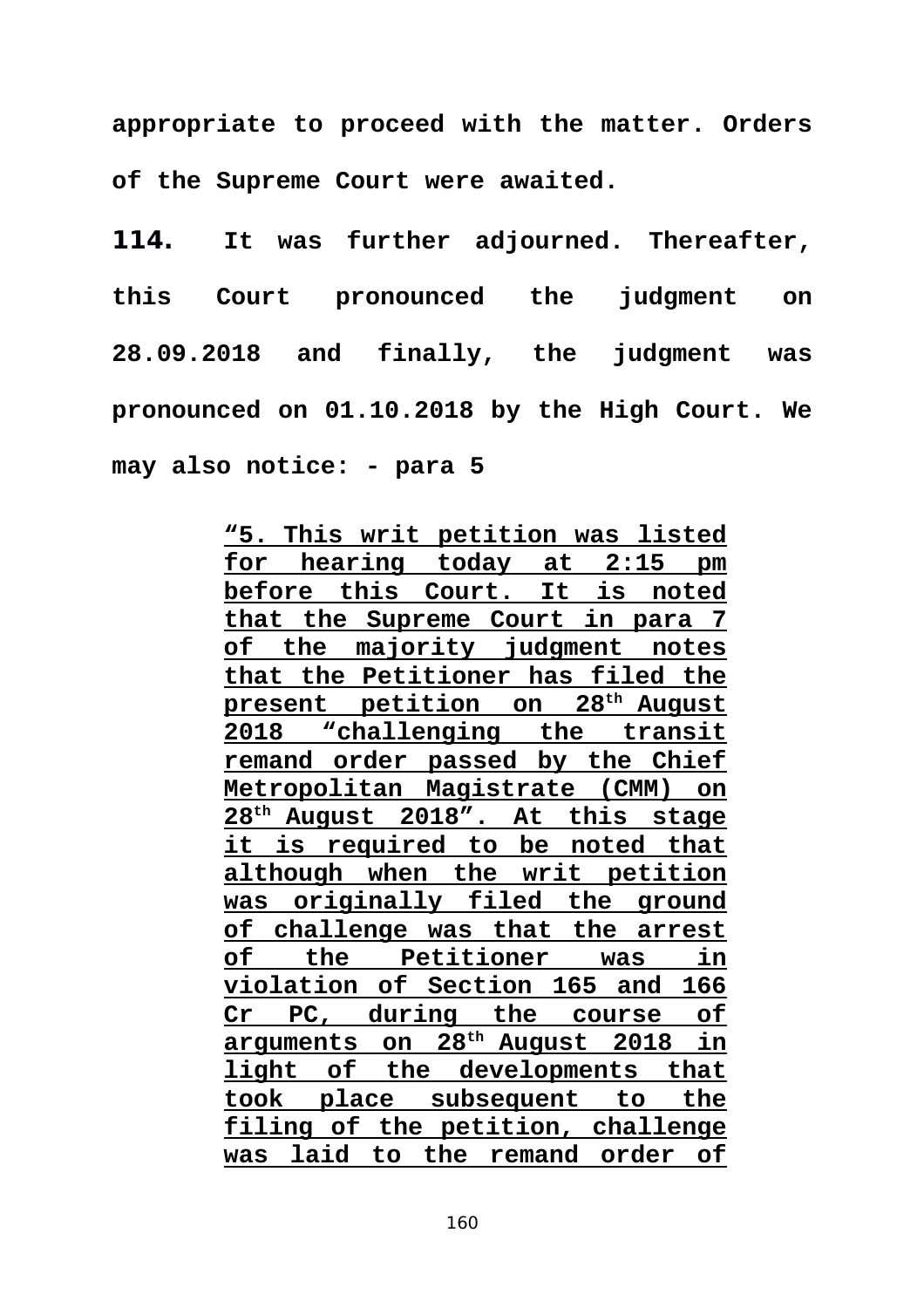| the learned CMM. It was further |                                |  |  |  |
|---------------------------------|--------------------------------|--|--|--|
| contended that there had been a |                                |  |  |  |
| violation of the mandatory      |                                |  |  |  |
|                                 | provision contained in Section |  |  |  |
| $41(1)(ba)$ Cr PC."             |                                |  |  |  |

**115. The Court went on to find that the writ petition was maintainable as the writ petition was entertained at a time when the transit remand order had not been passed. The Court finally proceeds to find violations of Articles 22(1) and 22(2)of the Constitution and Section 167 read with Section 57 and also Section 41(1) (ba) of the Cr.P.C. The remand order is set aside. The continued detention beyond 24 hours of the arrest of the appellant, in the absence of the remand order which stood set aside, was found untenable. Consequently, the house arrest of the appellant was pronounced as having "come to an end as of now".** 

**116. We have already found that the superior Courts including the High Court can exercise**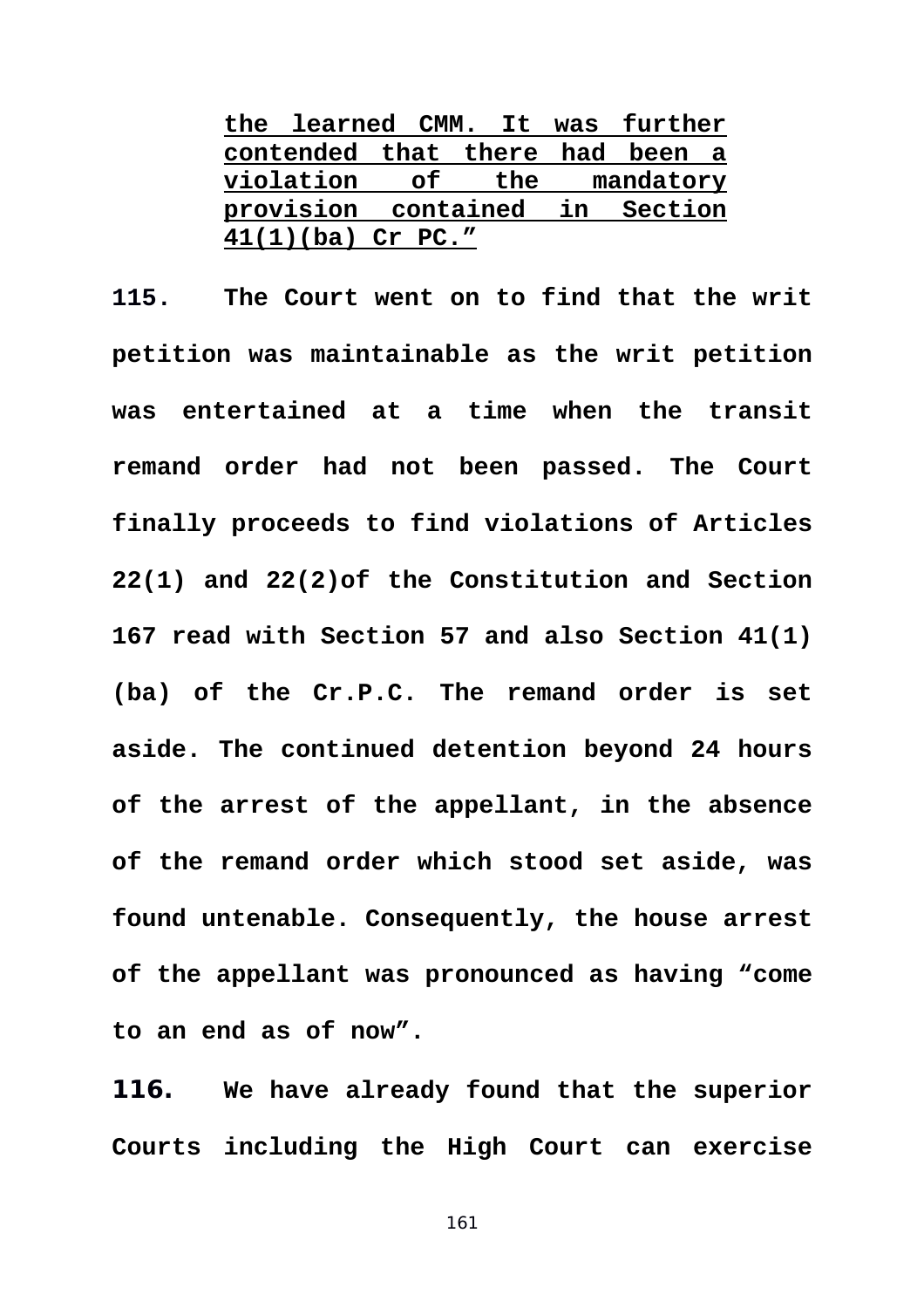**power under Section 167. The finding of the High Court in the impugned judgment appears to proceed on the basis that only a Magistrate can order remand, does not appear to be correct.** 

**117. Undoubtedly, as pointed out by the appellant, he came to be detained on the basis of an arrest carried out by the police officer from the State of Maharashtra in connection with FIR No. 84 of 2018 disclosing the commission of cognizable offences. The arrest is apparently effected in view of the powers available under Section 48 of the Cr.P.C. Finding that an order under Section 167 was required to produce the appellant before the competent Court in Maharashtra, he produced the appellant-in-person before the nearest Magistrate in Delhi and the Magistrate passed an order which we have found to be an order of remand under Section 167. The High Court came**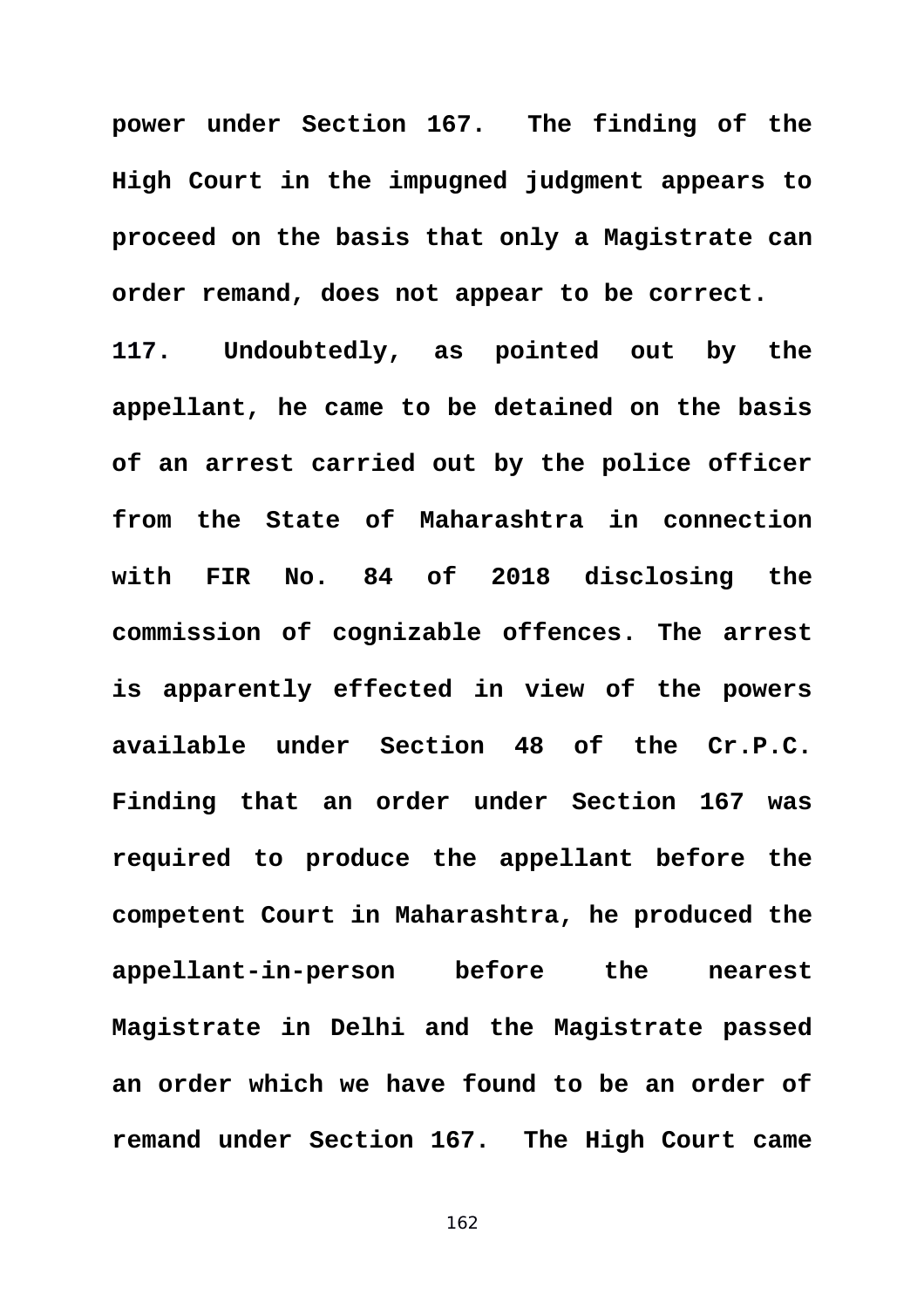**to be concerned with the validity of the remand order and detention of the appellant. A writ of habeas corpus does lie in certain exceptional cases even by way of challenging the orders of remand. If there is non-compliance with Article 22(1) and the person is detained it is an aspect which has to be borne in mind by the Magistrate when ordering remand. Detention is the result of an arrest. Article 22(1) applies at this stage after arrest. If fundamental rights are violated in the matter of continued detention, the Magistrate is not expected to be oblivious to it. It is in this sense that the High Court has found violation of Article 22(1)** *inter alia* **and the Magistrate over-looking it as rendering the transit remand illegal. As far as the arrest being made in violation of Section 41(1)(ba), undoubtedly, it is a matter which related to the legality of the arrest**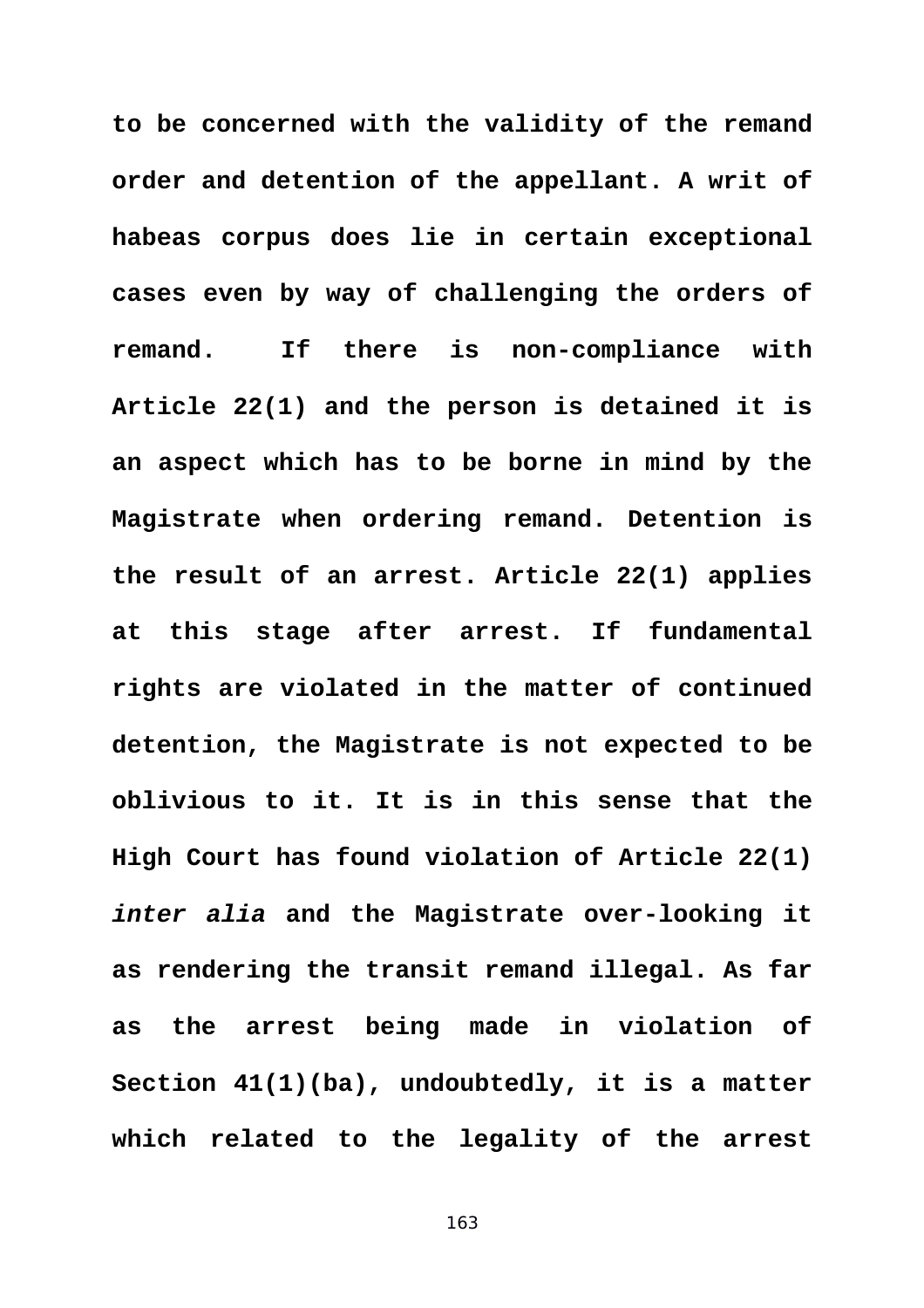**itself which is the stage prior to detention. The High Court finds that the Magistrate had not applied his mind to the question as to whether the arrest was in compliance with Section 41 (1) (ba) of Cr.P.C.** 

**118. This is unlike the decision in Madhu** *Limaye***(supra) where this court found that there was a violation of Article 22(1) and even during the course of arguments before this court, it could not be explained to the court as to why the arrested persons were not told of the reasons for their arrest or of the offences for which they had been taken into custody. In the said case in fact one of the specific issues was about the legality of the arrest both on the ground that the offences being non cognizable arrest which was illegally effected by the police officer and also there was violation of Article 22(1).**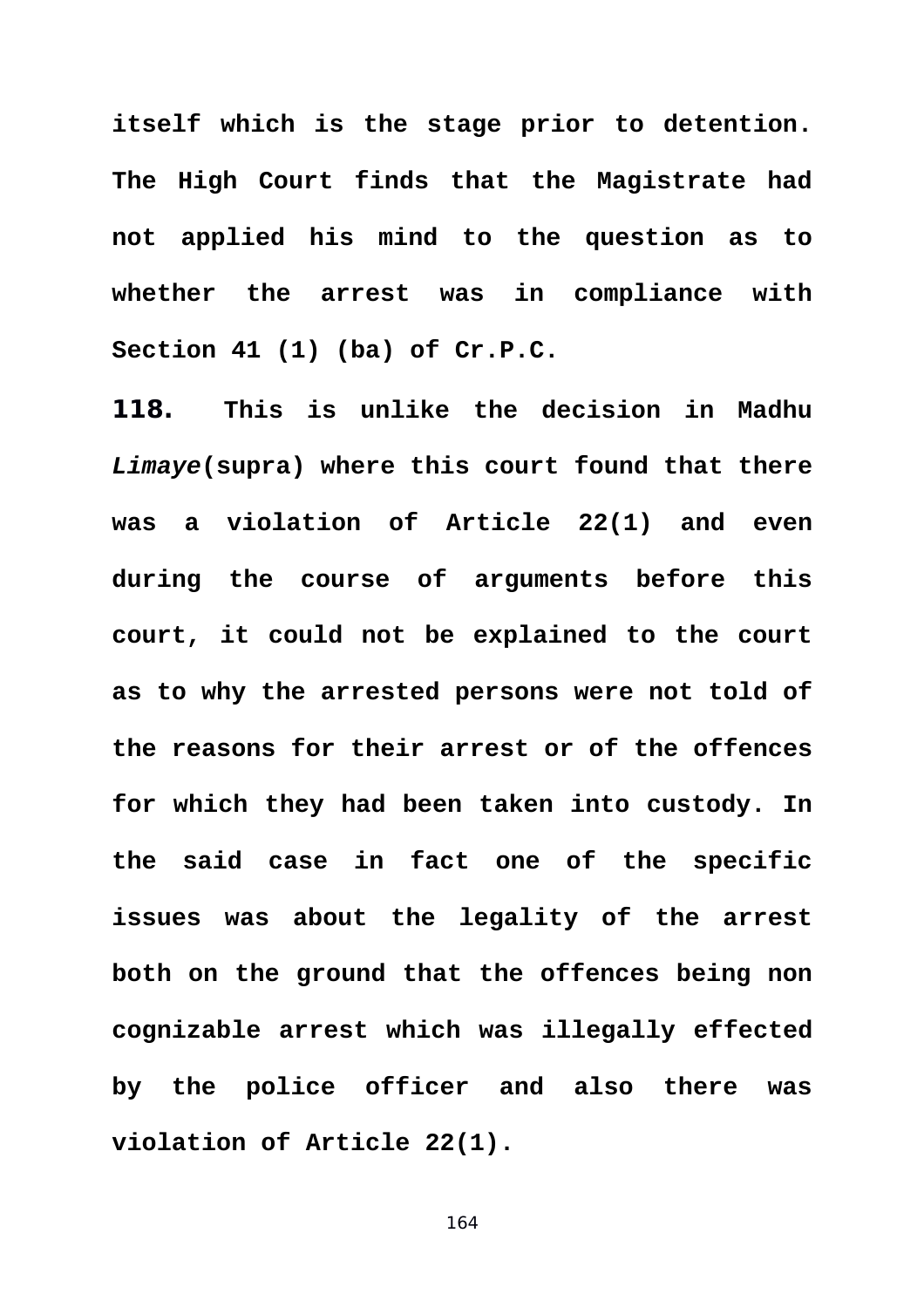## **THE IMPACT OF THE NON-ACCESSIBILITY TO THE APPELLANT FOR THE INVESTIGATING AGENCY DURING HOUSE ARREST AND THE EFFECT OF THE APPELLANT BEING IN POLICE CUSTODY FROM 14.4.2020 TO 25.4.2020.**

**119. This is the most serious contention raised by the respondent to exclude the period of house arrest. The contention is that having regard to the nature of the proceedings in the High Court of Delhi during the period of house arrest, no investigation could be carried out. The very purpose of custody under Section 167 is to enable the police to interrogate the accused and if that opportunity is not present then such period of custody as alleged would not qualify for the purpose of Section 167. In other words, the argument appears to be that the object and scheme of Section 167 is that an investigation is carried out with opportunity to question the accused and still it is not completed within the period of 90 days**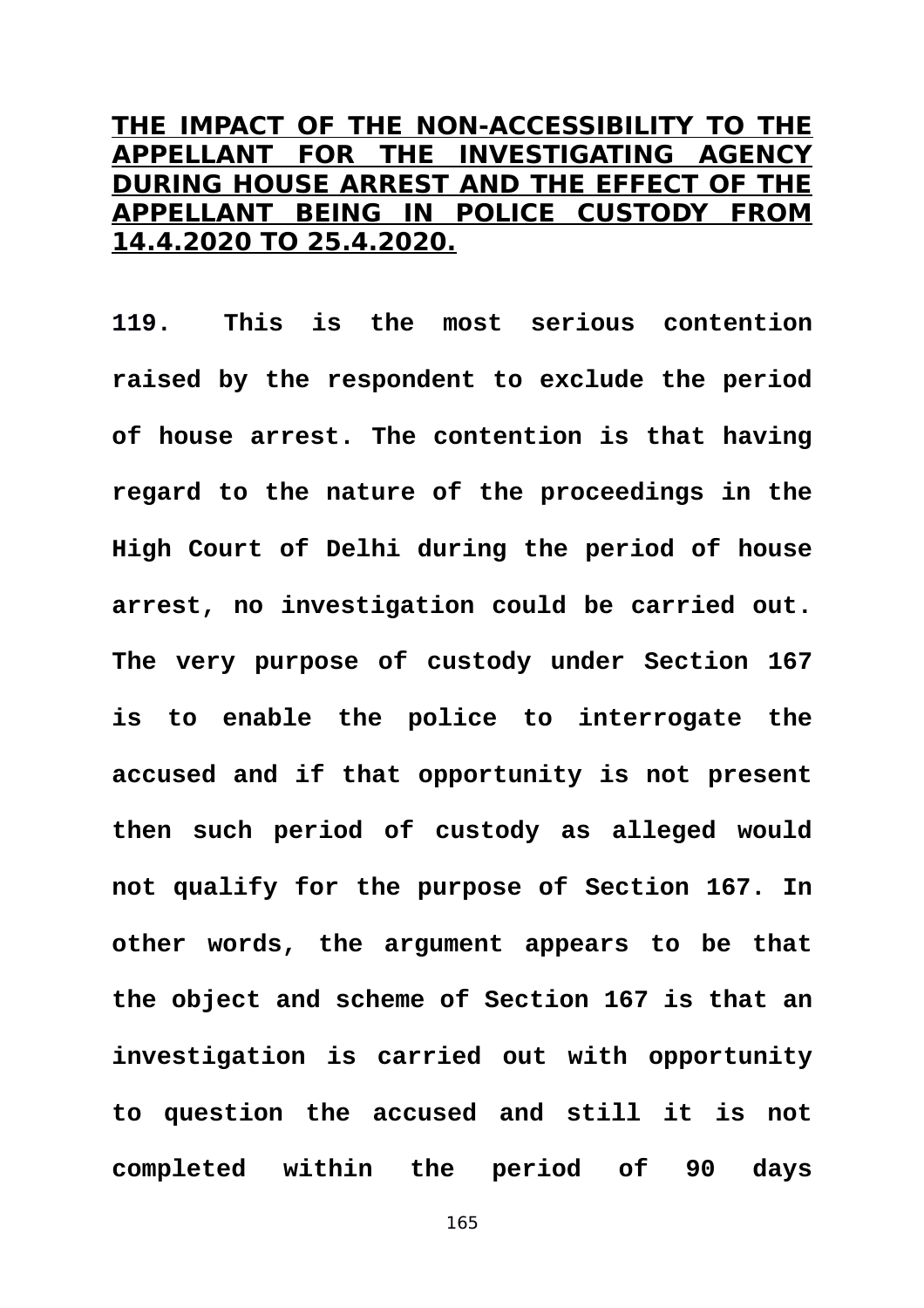**whereupon right to default bail arises. By the proceedings on 28.08.2018 when the petition was filed, the High Court stayed the transit remand and the appellant could not be taken to Maharashtra. By the very same order, the High Court placed the Appellant under house arrest. No access was provided to the investigating agencies to question the Appellant. In such circumstances, the period undergone as house arrest should be excluded. It is appropriate that the allied argument, namely, the effect of the Appellant surrendering on 14.04.2020, being produced on 15.04.2020 and being remanded to police custody in which he remained till 25.04.2020, is considered. The argument is that under the general law, namely, the Cr.P.C. without the modification effected under Section 43(D) of UAPA, police custody can be sought and given only during the first 15 days,**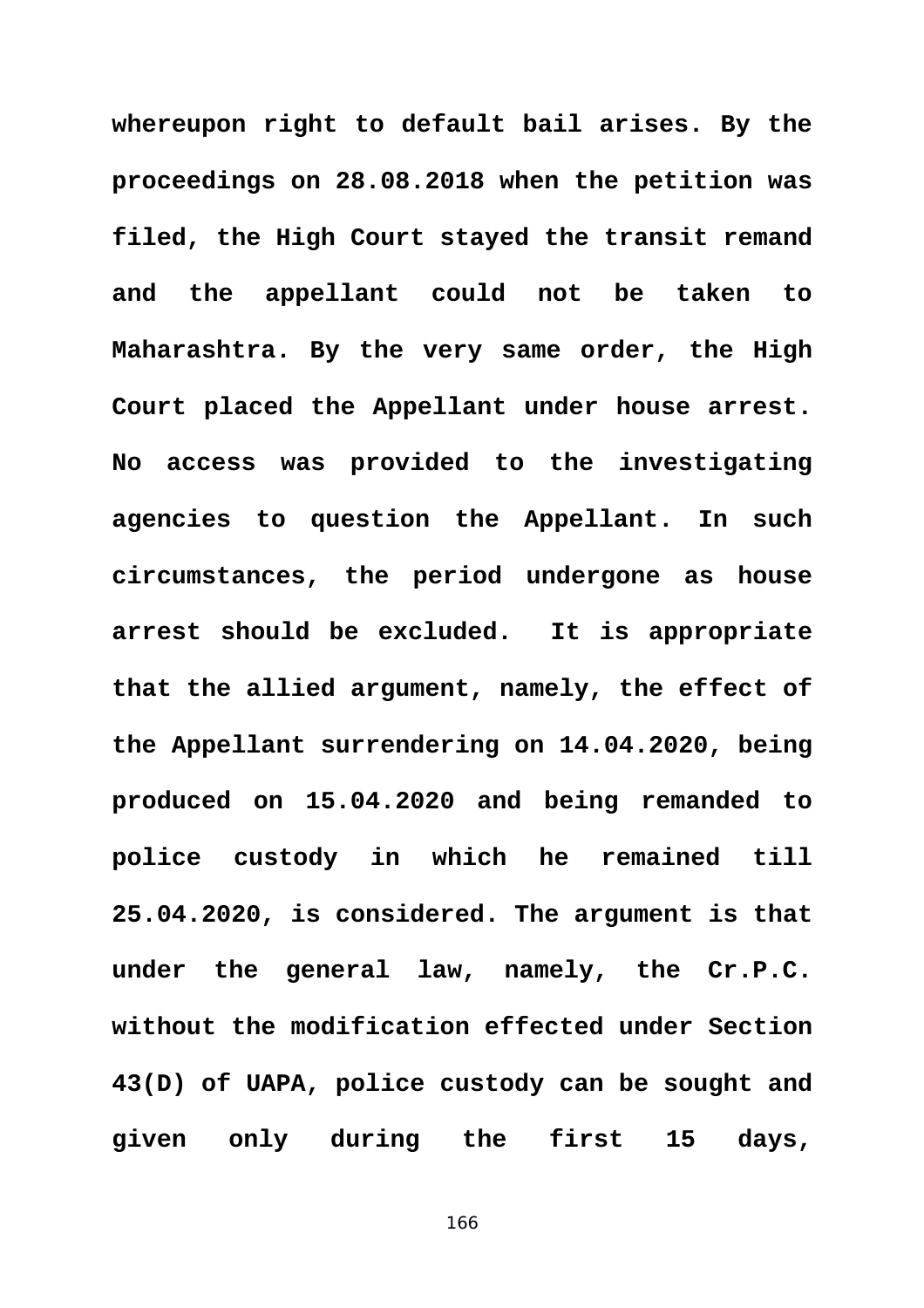**thereafter, police custody cannot be given. In the case of UAPA, in view of the modified application of the Cr.P.C. under Section 43(D) (2), the period of 15 days stands enhanced to 30 days. Thus, police custody by the Magistrate can be given on production for a period of 30 days. The argument further runs that if it is on the basis of the Appellant having surrendered on 14.04.2020 and upon being produced before the Court, he stood remanded to police custody, the period of 90 days would begin to run only from the date of the remand i.e. 15.04.2020. If the contention of the appellant is that the period of remand commenced with the house arrest i.e., 28.08.2018, is accepted, it would result in the police custody given on 15.04.2020 as impermissible. In this regard, the fact that the appellant did not object to the police**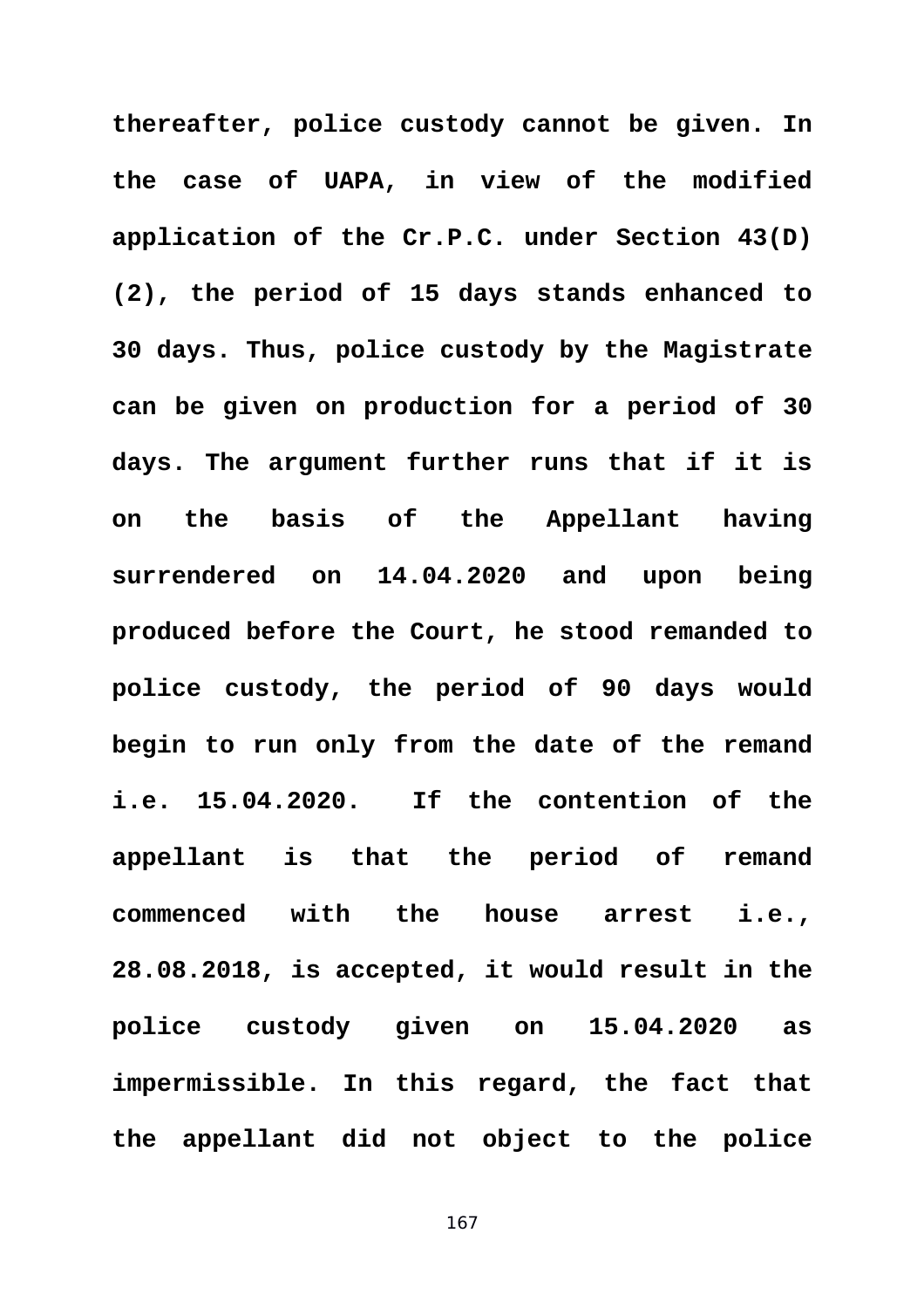**custody being given on 15.04.2020 is emphasized. The appellant acquiesced in the police custody commencing from 15.04.2020. This is possible only on the basis that the period of 90 days would commence only on 15.04.2020 in terms of the law laid down in** *Chaganti Satyanarayana(supra).* 

**120. Per contra, the case of the appellant is as follows: -** 

**There is no requirement in law that the person should be granted police custody in all cases. Section 167 of Cr.P.C. confers a power with the Magistrate to grant either police or other custody (judicial custody) during the first 15 days in a case not covered by UAPA. After the first period of 15 days, undoubtedly, custody cannot be police custody but there is no requirement that any police custody at all should be given. It is entirely with the**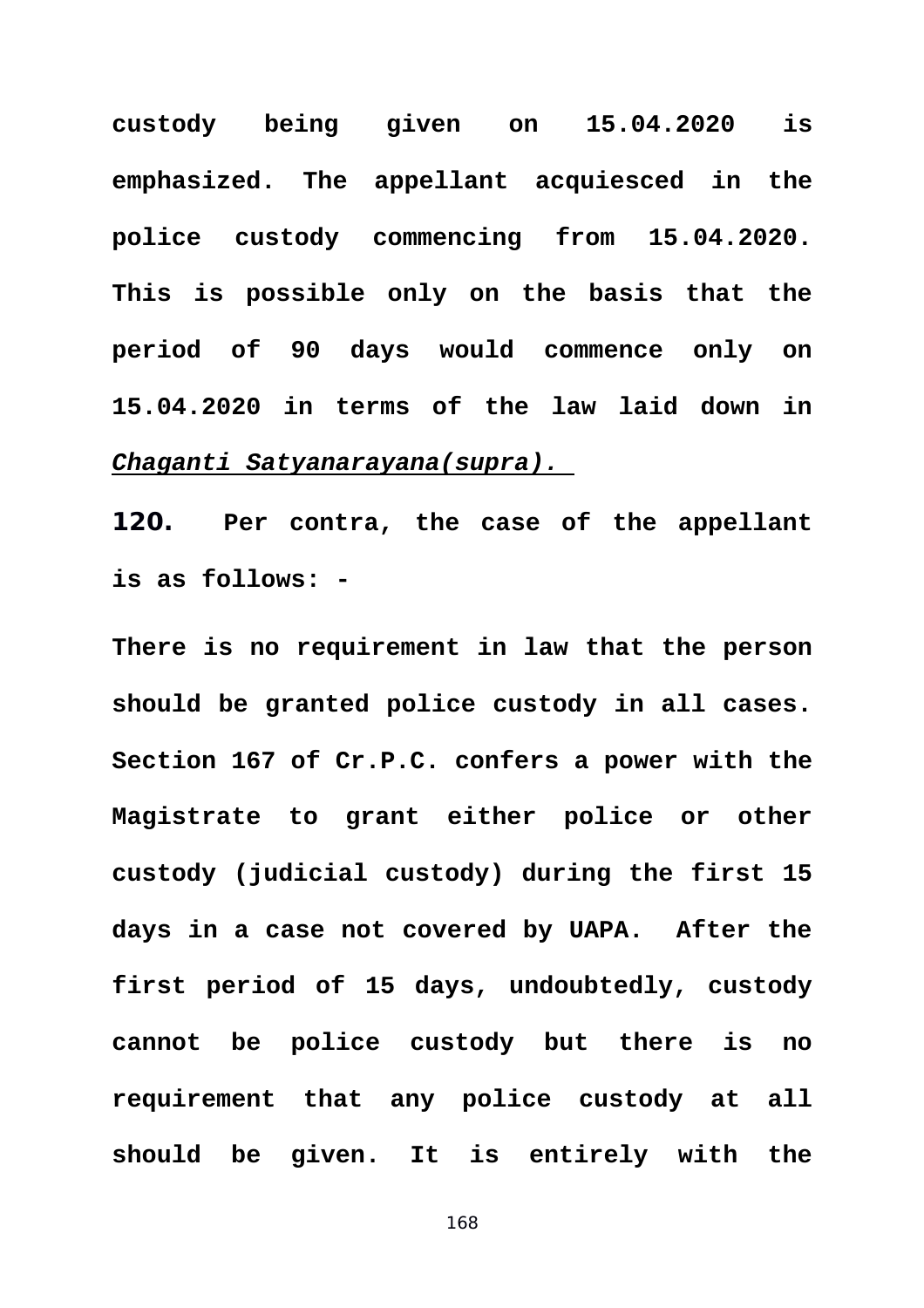**Magistrate/ Court to determine as to whether the custody should be police or judicial. Furthermore, it is contended that in this case, the offences under UAPA are the main offences. A period of 30 days is available by way of police custody. It is open to the investigator to seek police custody at any time.** 

**It is contended that in any event, a reading of the second proviso under Section 43(D)(2)(b) of the UAPA shows that in cases under the said act for the purpose of investigation, police custody can be sought any time and is not limited by 30 days/ 15 days period. It is submitted that the principle in** *Central Bureau of Investigation,Special Investigation Cell(supra)* **that police custody is limited to the first 15 days of remand, does not apply. It is further contended that there was no stay of investigation and police could**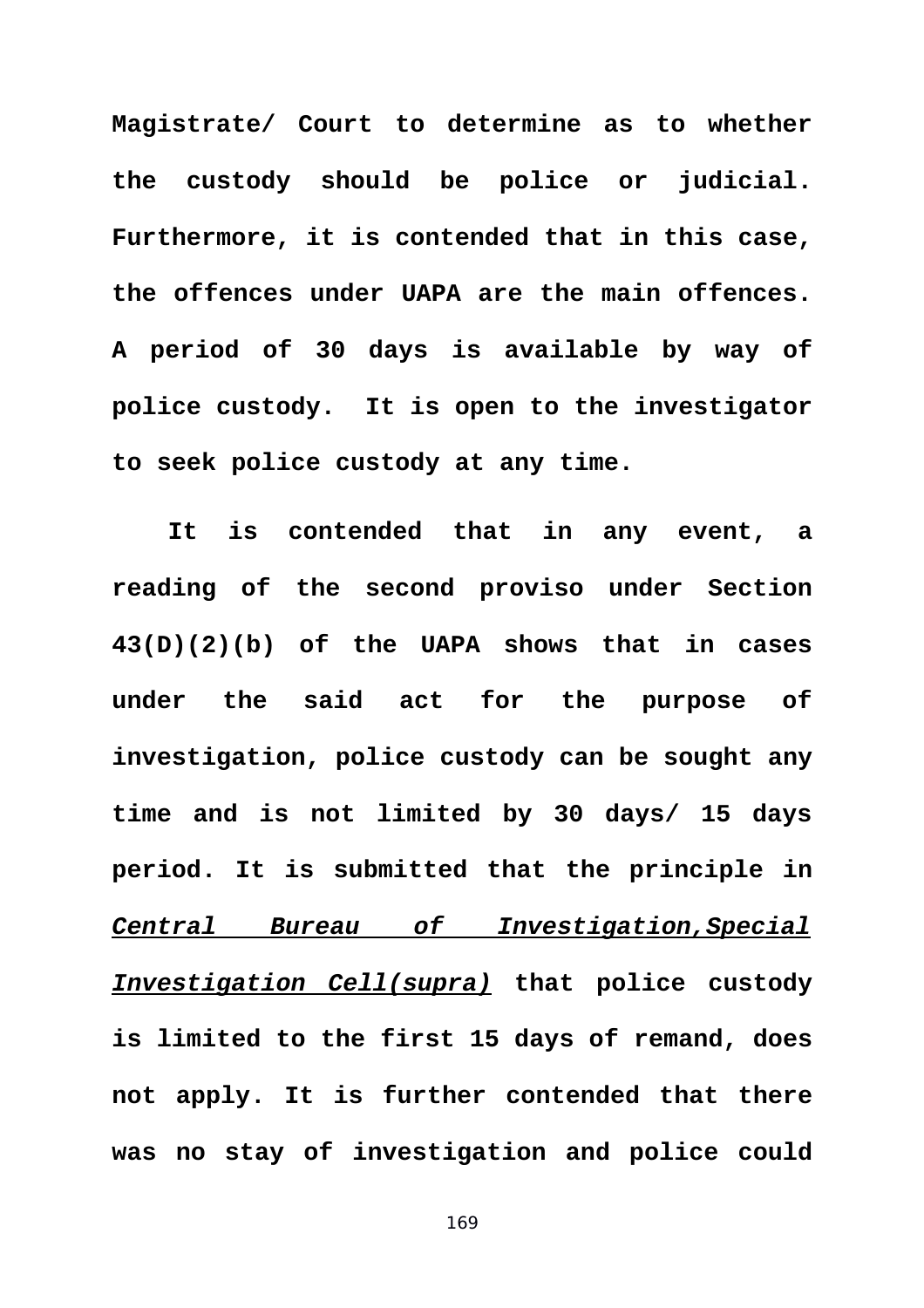**have sought access to the appellant during the 30 days period of interrogation or investigation but this was not done. It is also seen contended in the written submissions that the second proviso to Section 43(2)(D) of UAPA nullifies the judgment in Anupam Kulkarni (supra) in UAPA cases and custody can, therefore, be sought at any time even from judicial custody without the limit of first 15 days or even 30 days. The requirement of an affidavit in terms of the proviso arises only when custody is taken by the police from judicial custody. It was open to the investigating agency to file such an affidavit and seek such custody or even the permission to interrogate during the period of house arrest which was not done. It is seen further contended that on 14.04.2020, the appellant surrendered before the NIA i.e. police custody.**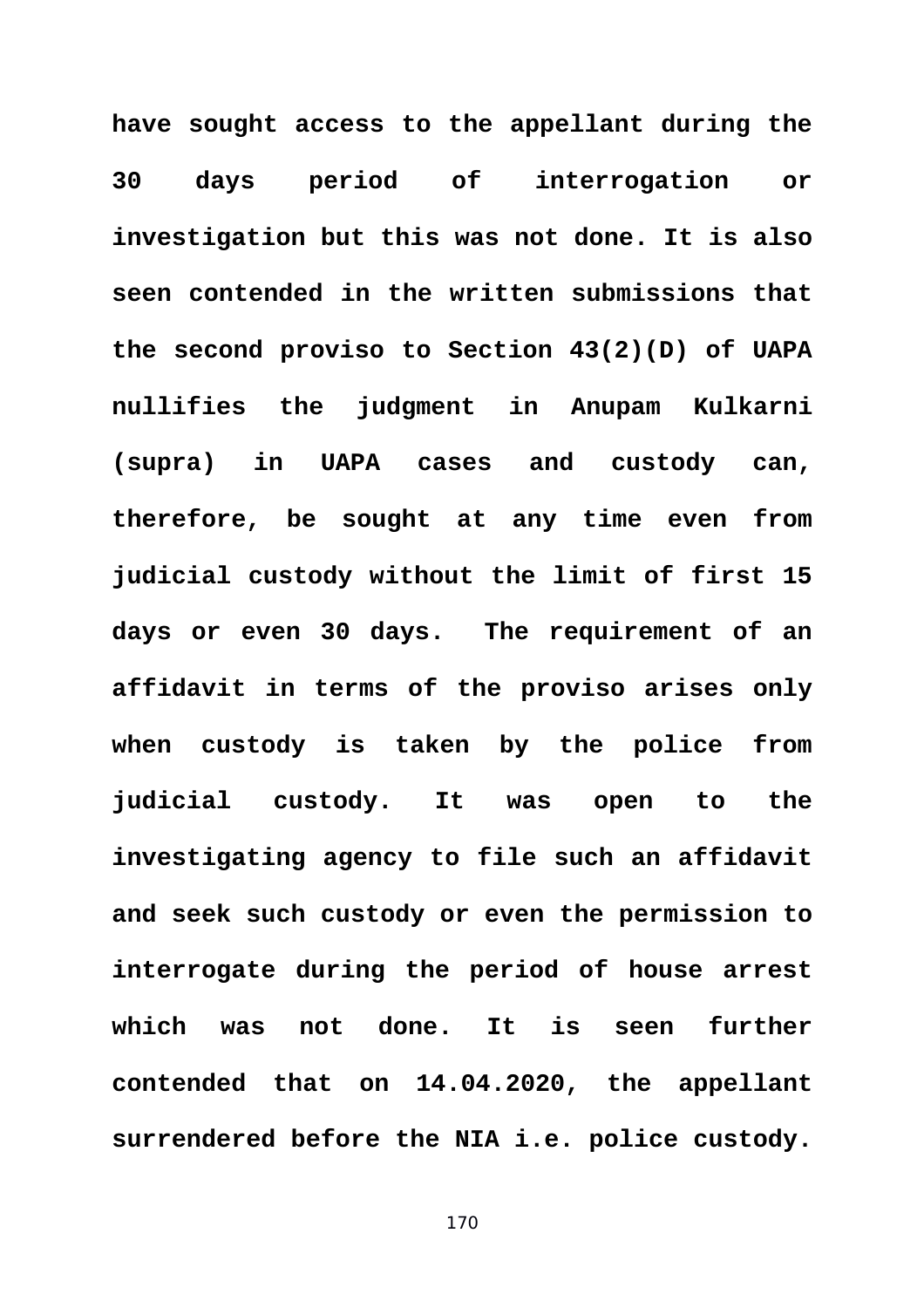**Therefore, when the police custody was sought on 15.04.2020 and extended again on 21.04.2020, there is no transfer from judicial custody to police custody. Therefore, it is contended that the police custody was not under the second proviso to Section 43(D)(2)(b). This explains why no affidavit as required thereunder was filed by the police. The conduct of the appellant in not objecting to the application seeking police custody cannot defeat the case for counting the period of 34 days of house arrest. The appellant was indeed in police custody on 28.08.2018 for the purpose of investigation. All his devices were seized by the investigating agency who had spent several hours at his house and restrained him from morning till 2:15 P.M. when they proceeded with him to the Magistrate.**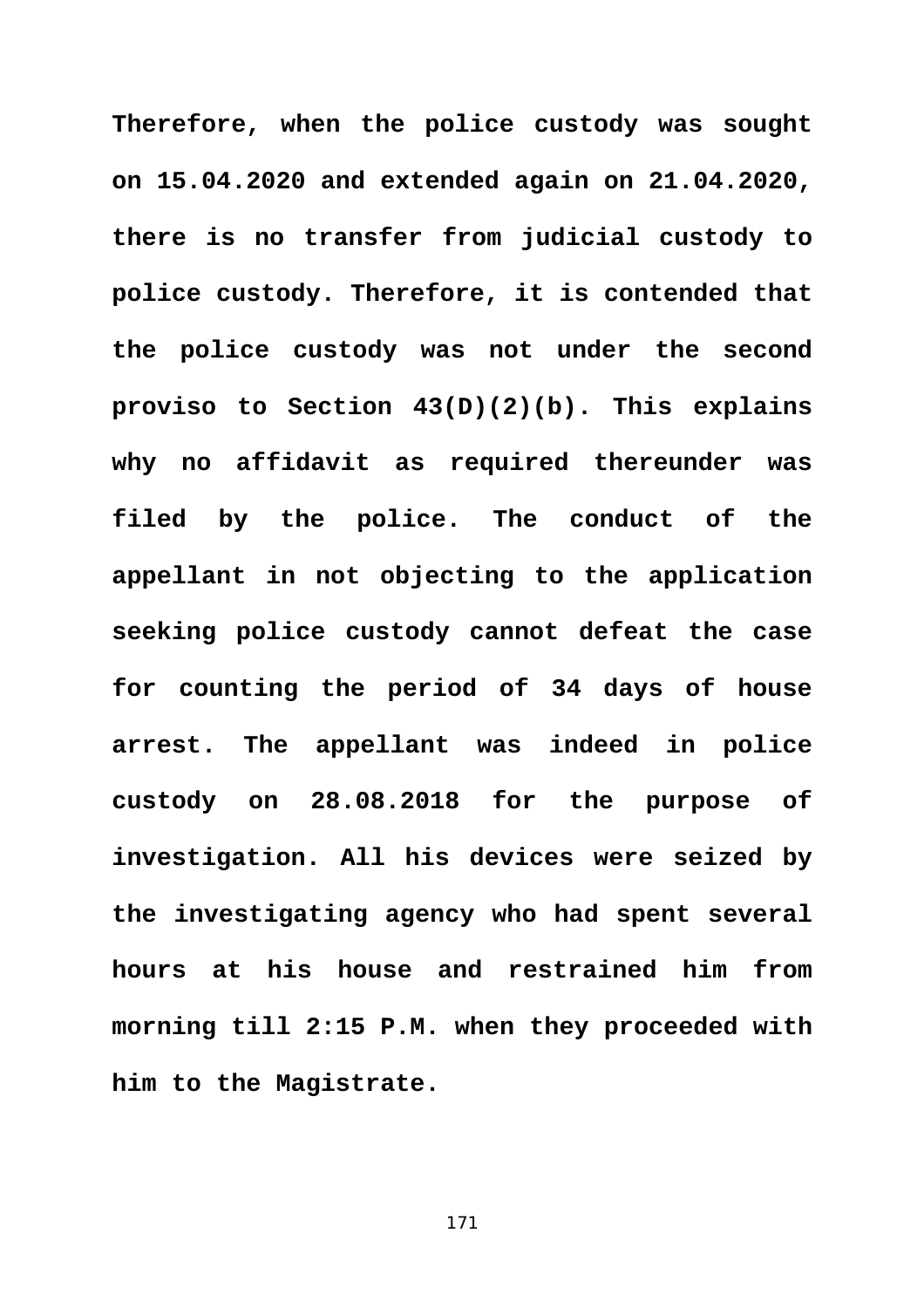**121. The scheme of the law (Cr.P.C.) is that when a person is arrested without warrant in connection with a cognizable offence, investigation is expected to be completed within 24 hours from his arrest. If the investigation is not completed, as is ordinarily the case, the accused must be produced before the Magistrate who is nearest from the place of arrest irrespective of whether he is having jurisdiction or not. The Magistrate on the basis of the entries in the case diary maintained by the officer is expected to apply his mind and decide whether the accused is to be remanded or not. If the police makes a request for police custody which is accepted then an order is to be passed and reasons are to be recorded under Section 167(3). Police custody is an important tool in appropriate cases to carry on an effective**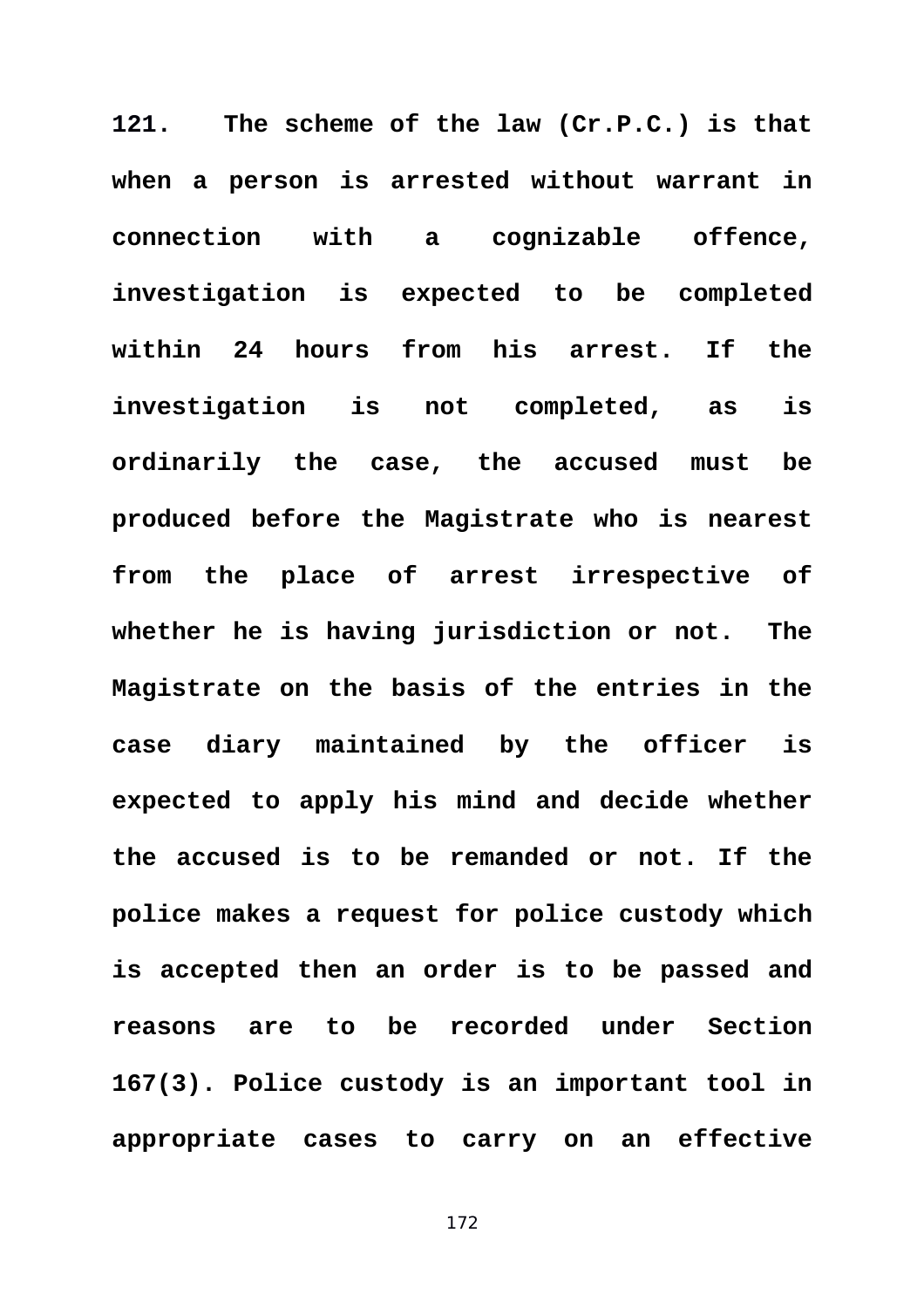**investigation. It has several uses. It includes questioning the accused with reference to the circumstances, and obtaining if possible, statements which are relevant in the future prosecution. Custodial interrogation in some cases is clearly a dire need to give a prosecution and therefore the courts a complete picture. The contention of the appellant that it is always open to Magistrate to order only judicial custody and even exclusively with 90 days of judicial custody alone, an application for default bail would lie cannot be disputed. Whatever be the nature of the custody as long as it falls within four walls of Section 167, if the requisite number of days are spent in police/ judicial custody/ police and judicial custody that suffices.** 

**122. However, that may not mean applying the functional test or bearing in mind the object**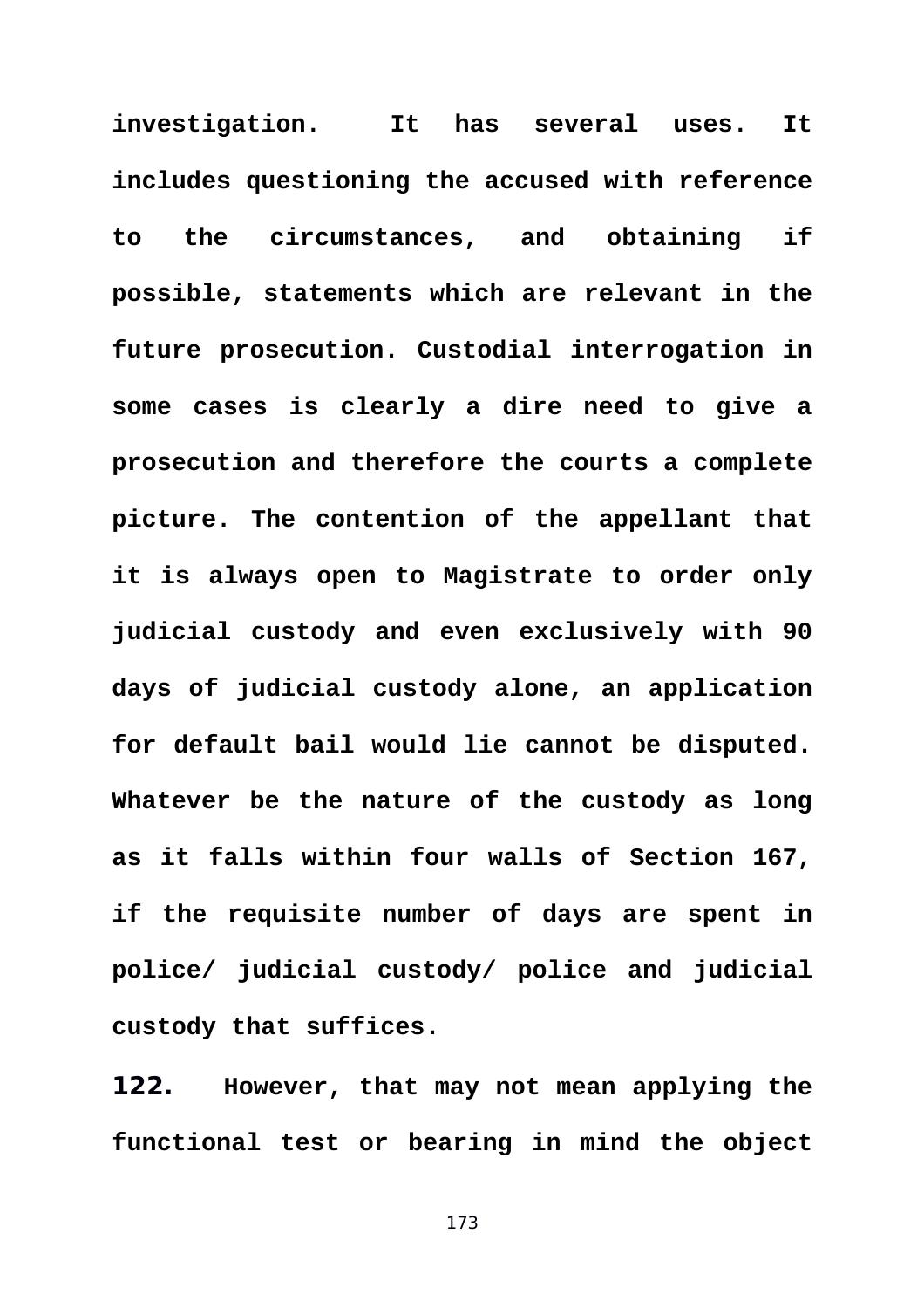**of the law that the purpose of obtaining police custody is lost sight of. According to the appellant, the period of house arrest is to be treated as judicial custody on the terms of the order dated 28.08.2018 as subsequently extended. Investigating officers, undoubtedly, could go to the house of the appellant and question him. It is, however, true that if the High Court had been approached, it may have directed the appellant to cooperate with the officers in the investigation. It however remains in the region of conjecture. The impact of this aspect, will be further considered later. 123. We must, in this regard, also consider**

**the impact of the police custody, admittedly, obtained on 15.04.2020. The order which is produced before us would show that police custody was sought for 10 days. Custodial interrogation was necessary, it is seen**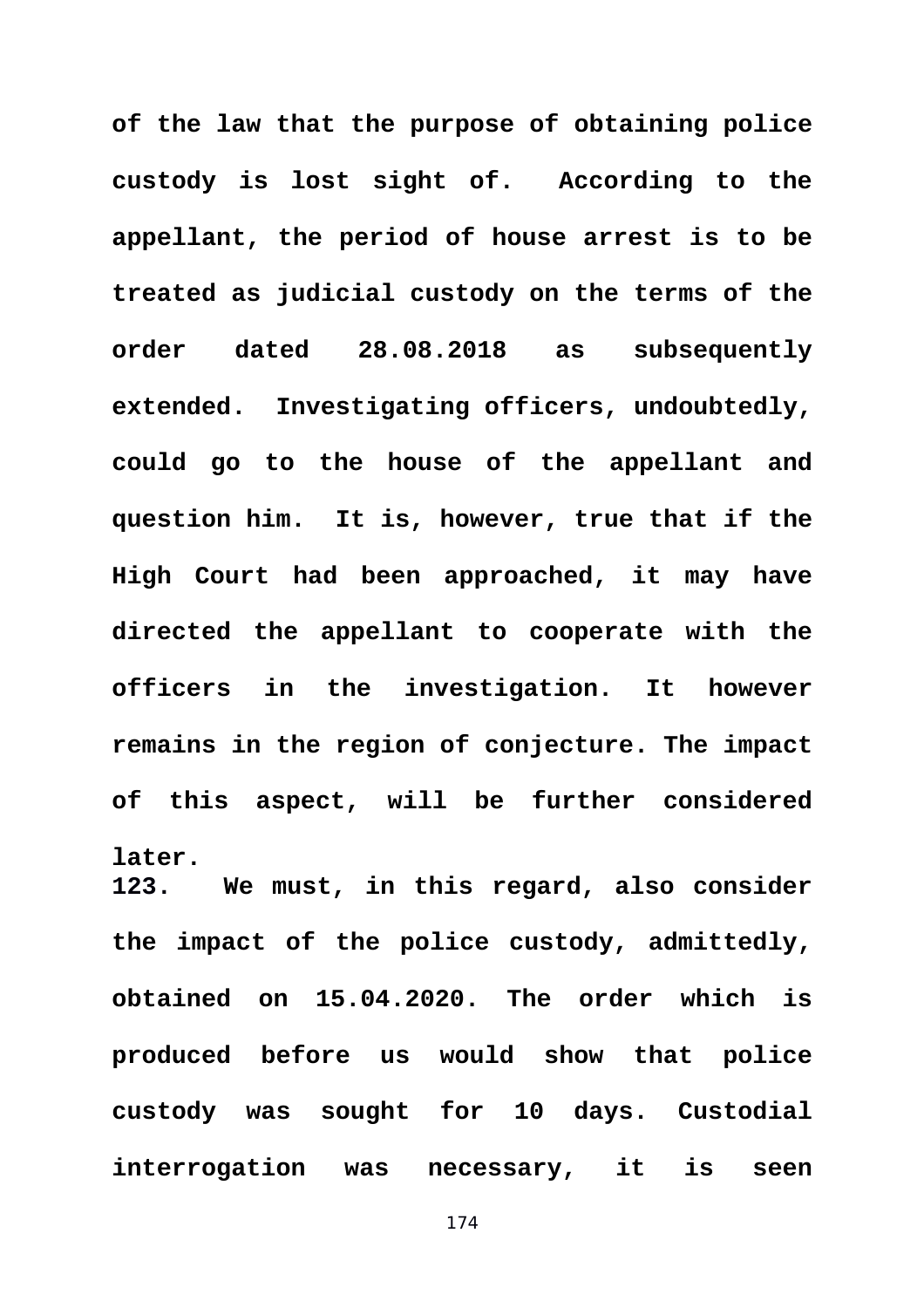**pleaded, for analysing the retrieved electronic data/ documents from the electronic devices recovered during the investigation.** 

**124. The special Judge ordered remand for 7 days. Thereafter, a period of 7 days further remand to police custody was granted by the order dated 21.04.2020. Still further, it appears on 25.04.2020, the Appellant was remanded in judicial custody in which he continued. The question would arise that all else being answered in favour of the Appellant whether his case is inconsistent with the police remand initially granted for 7 days on 15.04.2020 and further extended on 21.04.2020 which was, no doubt, cut short on 25.04.2020. The point to be noted is police custody can be given only for 15 days and that too, the first 15 days, ordinarily. In the case of persons accused of offences, under UAPA, the maximum**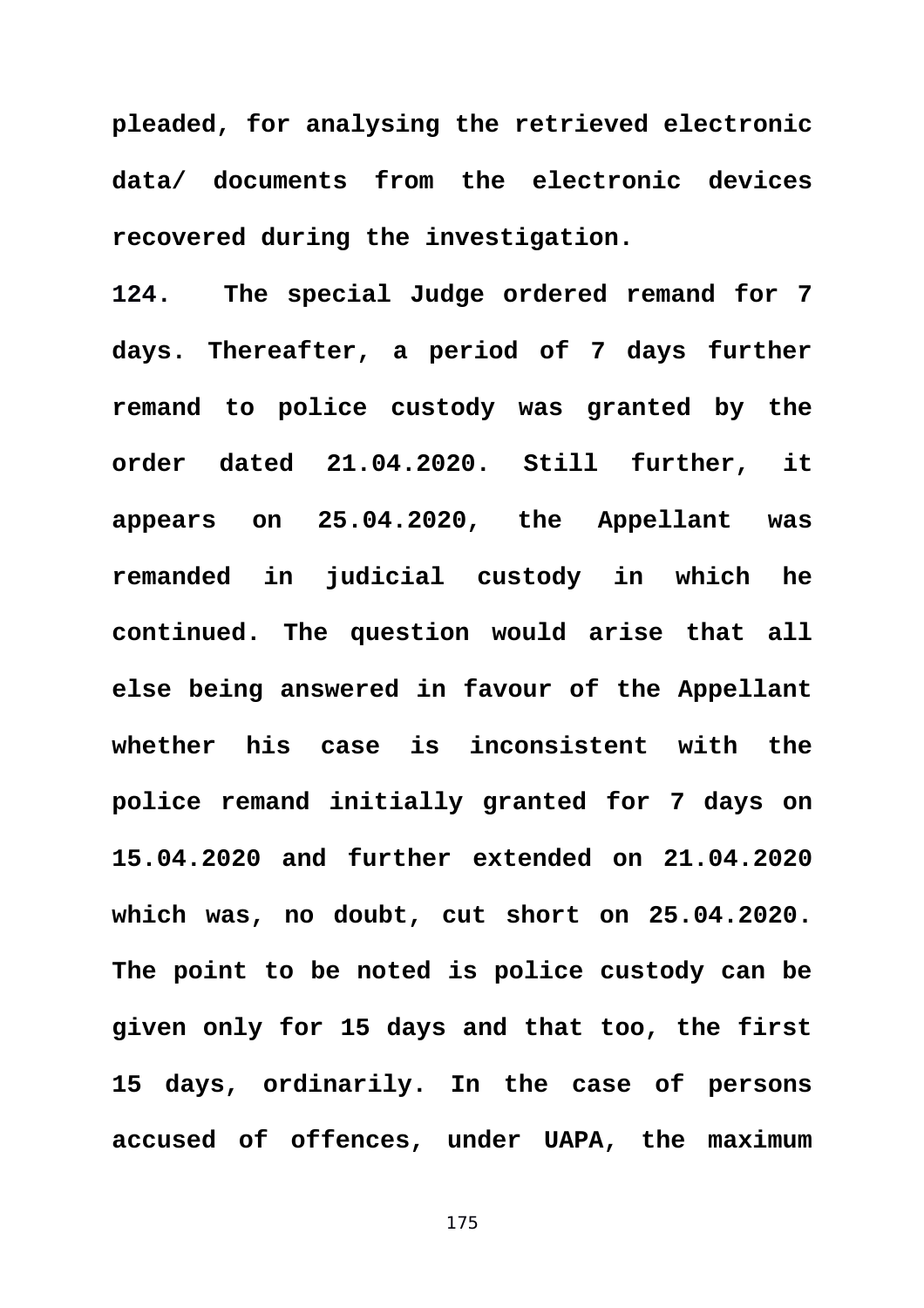**period of police custody is 30 days. If the case of the appellant is to be accepted then it must be consistent with the subsequent proceedings, namely, police custody vide orders dated 15.04.2020 and 21.04.2020. In other words, Section 167 of the Cr.P.C. as modified by Section 43(D)(2) of UAPA, contemplates that remand to police custody on production of the accused can be given only during the first 30 days from the date of production and it advances the case of the respondent that remand on production of the accused before the Special Judge took place only with the production of the accused on 15.04.2020. If the remand in the case of the appellant took place in the year 2018 then it would be completely inconsistent with the remand to police custody well beyond the first 30 days of the remand in the year 2018.**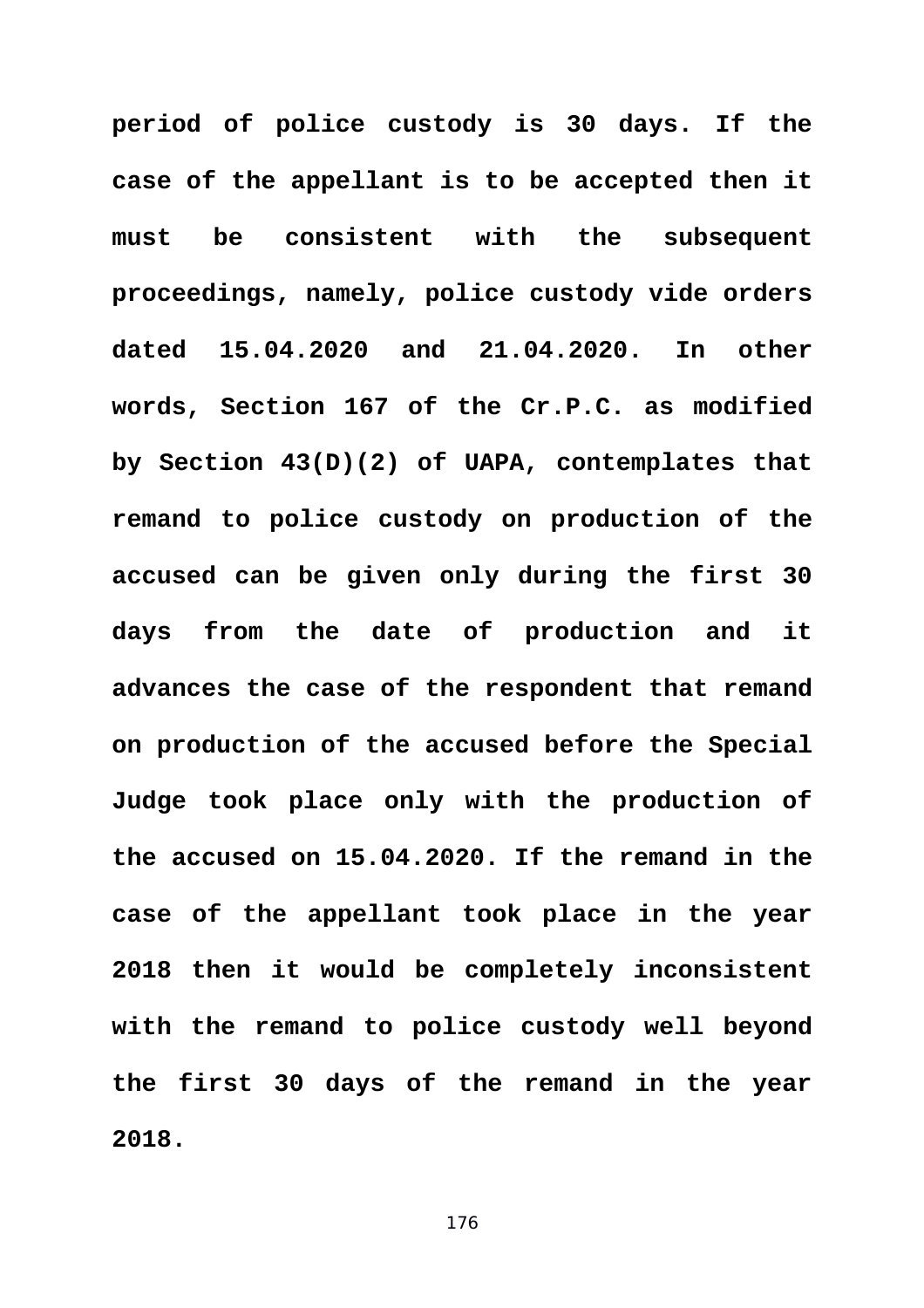**125. The answer of the Appellant is that apart from the period of 15 days being supplanted by 30 days under UAPA, police custody can be sought and granted at any time in cases involving UAPA. It appears to be the Appellants case in one breath that this is possible under the second proviso contemplated in Section 43(2)(b) of UAPA. It is seen contended, that unlike the cases generally covered by the Cr.P.C., police custody can be sought in cases under UAPA at any time. It is also contended however that, it is only if a person is in judicial custody and the investigator wants to get police custody in place of judicial custody that an affidavit is required. In this case, it is the case of the appellant that there is no such affidavit. This is for the reason that when police custody was sought on 15.04.2020, the appellant was not in**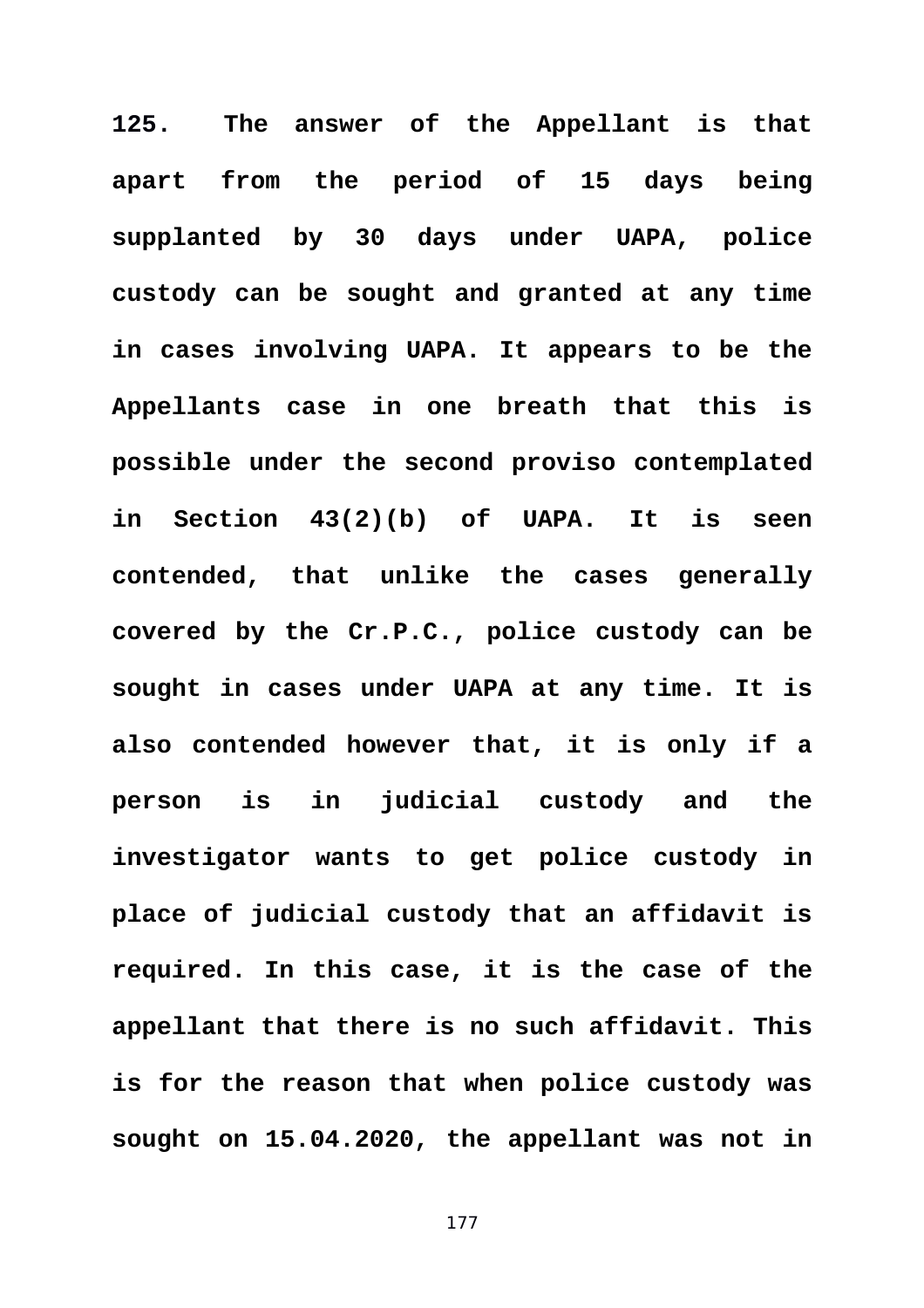**judicial custody. He had surrendered on the previous day i.e. on 14.04.2020 before the NIA. It is, therefore, to resolve this controversy necessary to find out whether the case of the Appellant that the police custody can be sought at any time in cases falling under UAPA is tenable.** 

**126. Section 43 D(2) of UAPA reads as follows:-** 

> **" (2) Section 167 of the Code shall apply in relation to a case involving an offence punishable under this Act subject to the modification that in sub-section (2), —**

> **(***a***) the references to "fifteen days", "ninety days" and "sixty days", wherever they occur, shall be construed as references to "thirty days", "ninety days" and "ninety days" respectively; and**

> **(***b***) after the proviso, the following provisos shall be** *inserted***, namely:—**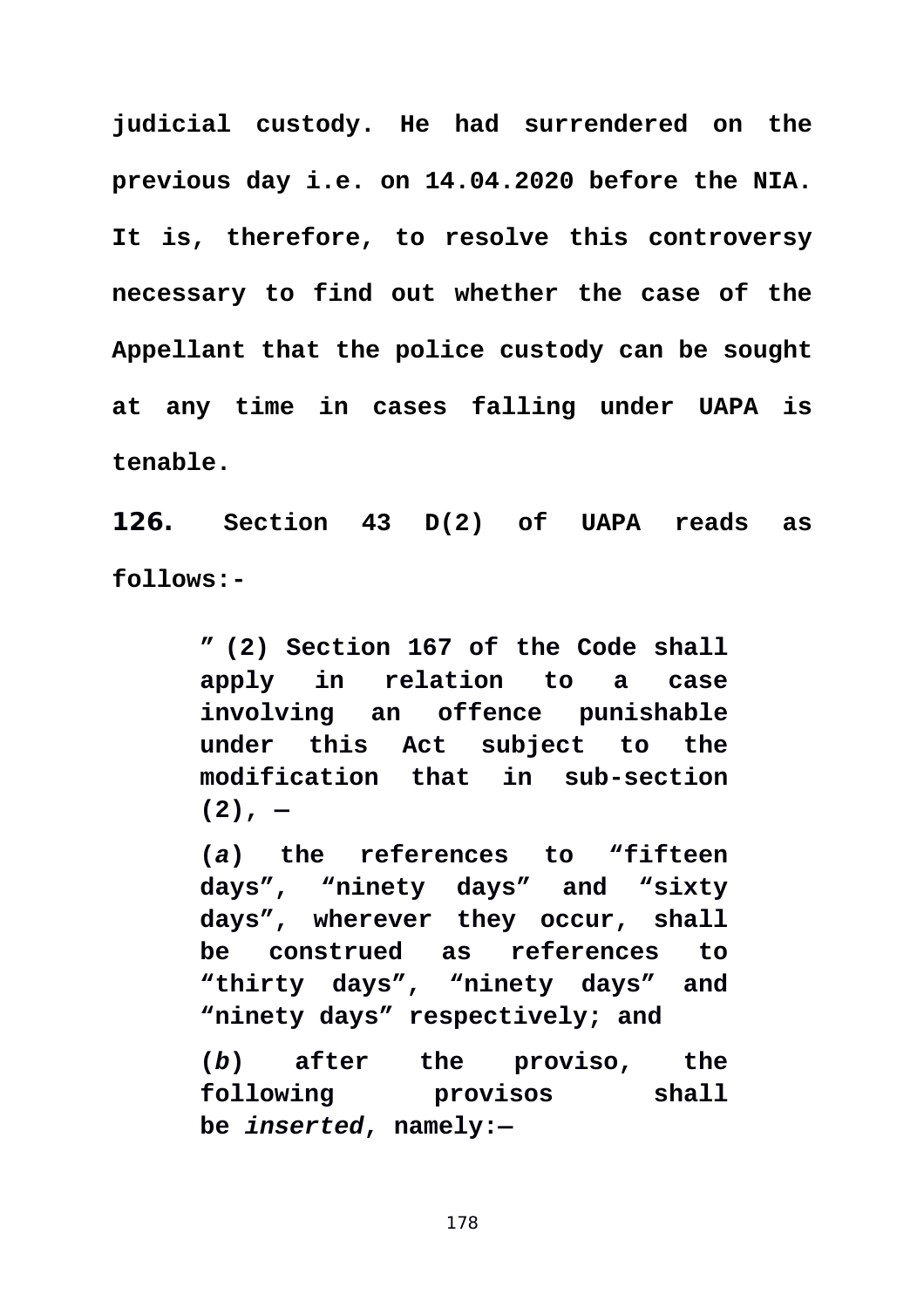**"Provided further that if it is not possible to complete the investigation within the said period of ninety days, the Court may if it is satisfied with the report of the Public Prosecutor indicating the progress of the investigation and the specific reasons for the detention of the accused beyond the said period of ninety days, extend the said period up to one hundred and eighty days:**

**Provided also that if the police officer making the investigation under this Act, requests, for the purposes of investigation, for police custody from judicial custody of any person in judicial custody, he shall file an affidavit stating the reasons for doing so and shall also explain the delay, if any, for requesting such police custody".** 

**127. Under Section 43(D)(2)(a), it is clear that the maximum period of police custody which is permissible has been increased from 15 days to 30 days. The further modification is that which is relevant which is incorporated in the**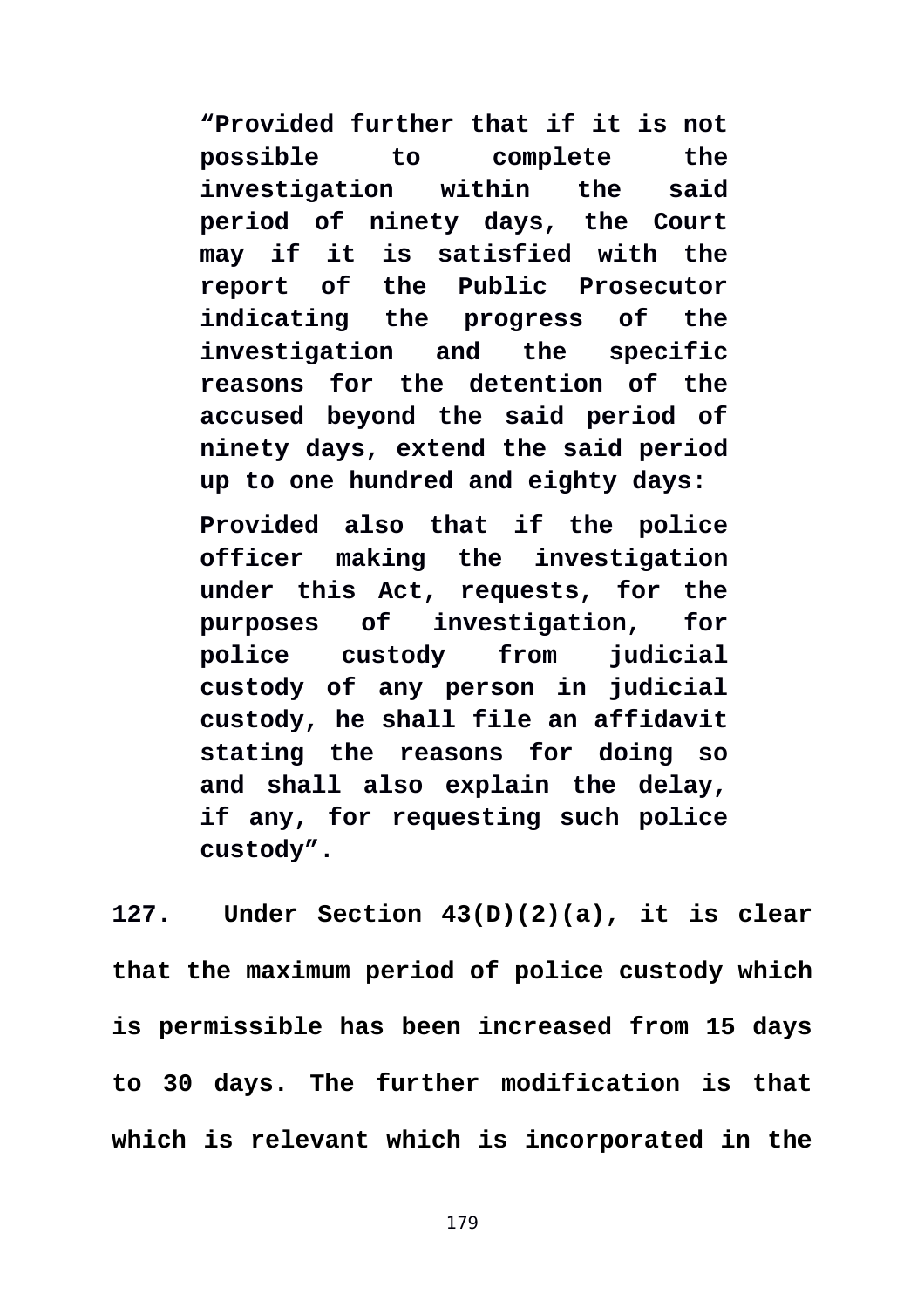**second proviso. It contemplates that the investigating officer can seek with reasons and explaining the delay obtain the police custody of a person who is in judicial custody.** 

**128. We would think that the position under Section 167 as applicable in cases under UAPA is as follows:-** 

**Undoubtedly, the period of 30 days is permissible by way of police custody. This Court will proceed on the basis that the legislature is aware of the existing law when it brings the changes in the law. In other words, this Court had laid down in Anupam Kulkarni (supra), inter alia, that under Section 167 which provides for 15 days as the maximum period of police custody, the custody of an accused with the police can be given only during the first 15 days from the date of the remand by the Magistrate. Beyond 15**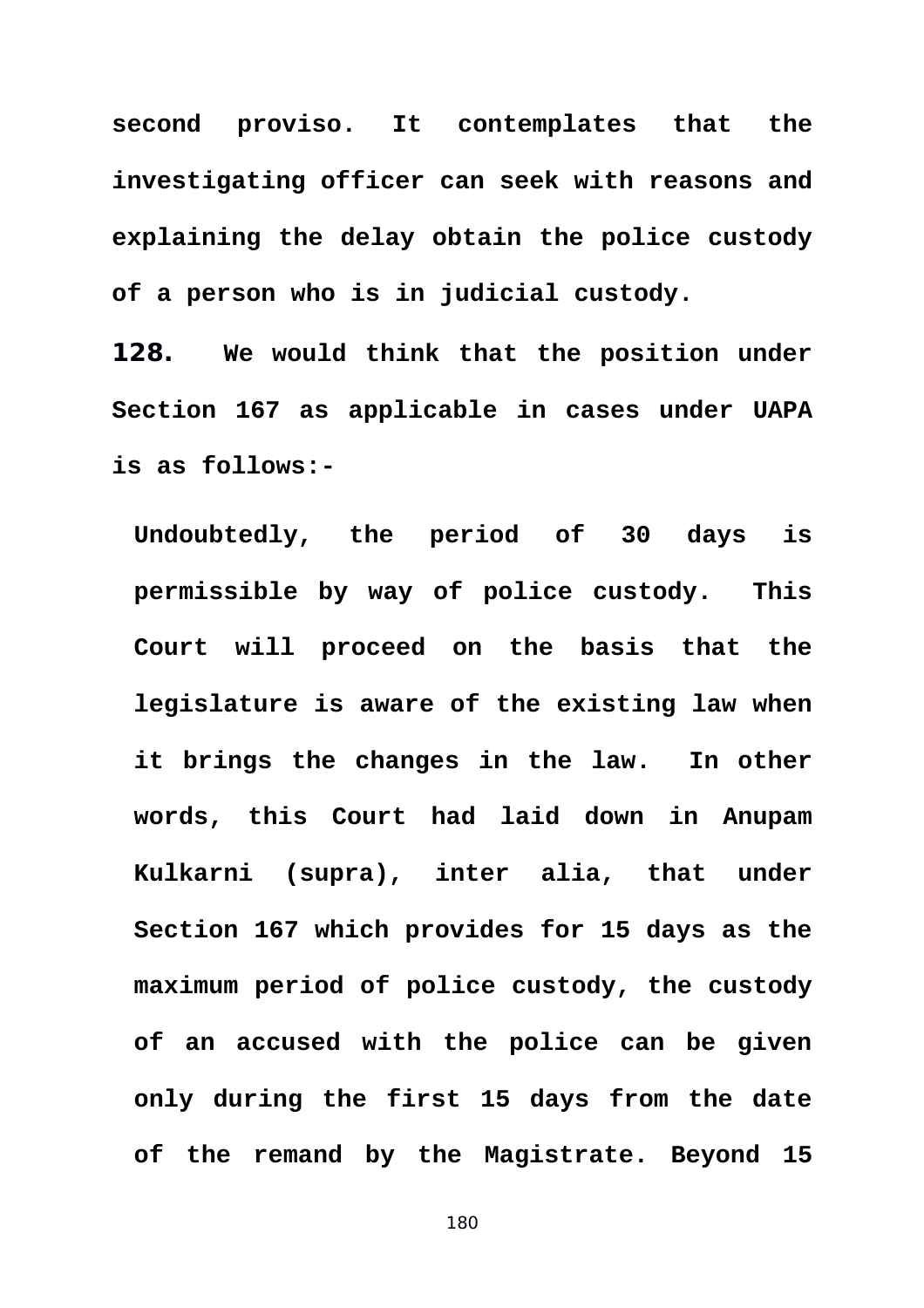**days, the remand can only be given to judicial custody. Ordinarily, since the period of 15 days has been increased to 30 days, the effect would be that in cases falling under UAPA applying the principle declared in (1992) 3 SCC 141, the investigating officer in a case under UAPA, can get police custody for a maximum period of 30 days but it must be within the first 30 days of the remand. In this regard, the number of days alone is increased for granting remand to police custody. The principle that it should be the first 30 days has not been altered in cases under UAPA.** 

**As far as the second proviso in Section 43(D)(2)(b) is concerned, it does bring about an alteration of the law in Anupam Kulkarni (supra). It is contemplated that a person who is remanded to judicial custody and NIA has not**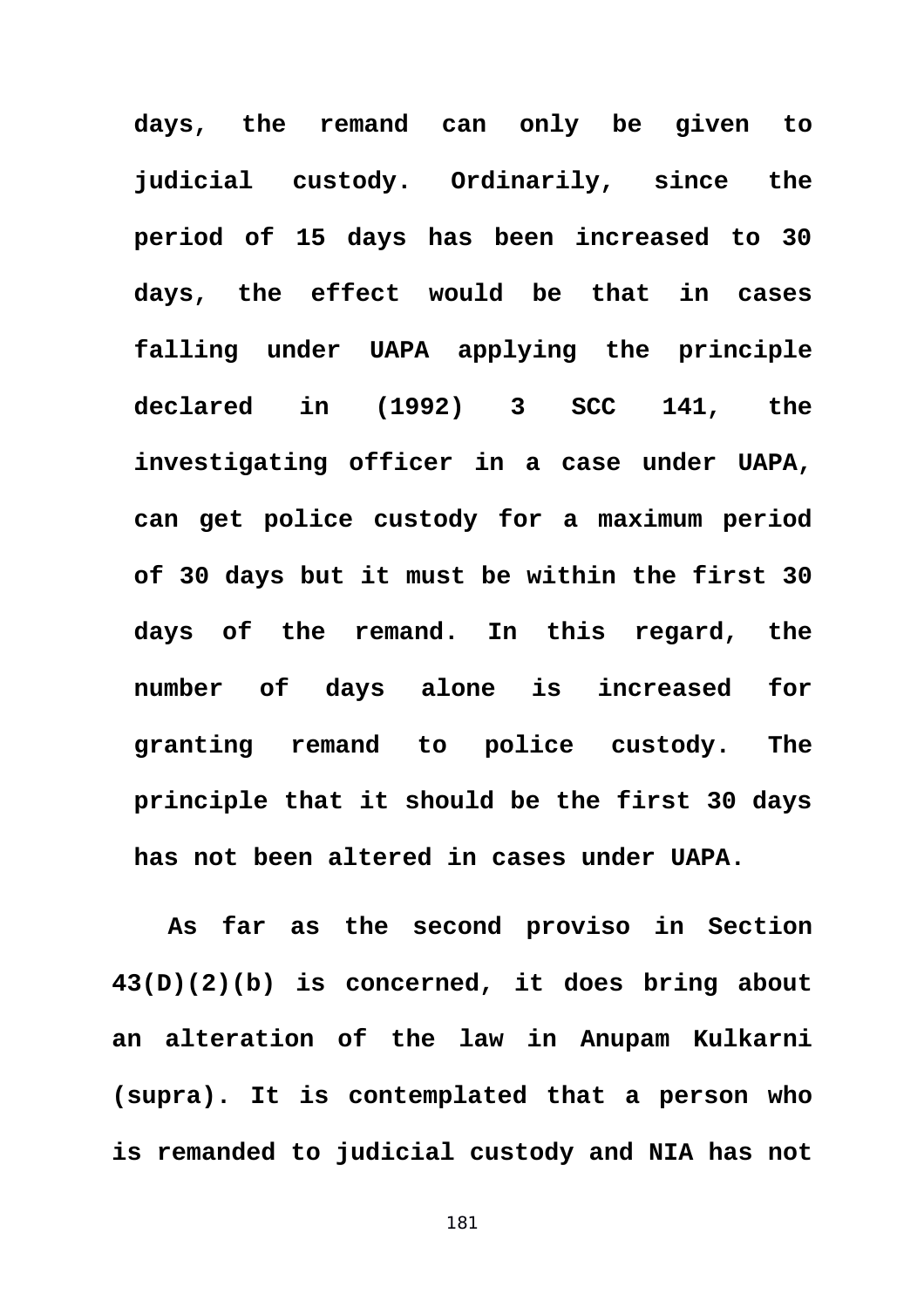**been given police custody during the first 30 days, on reasons being given and also on explaining the delay, Court may grant police custody. The proviso brings about the change in the law to the extent that if a person is in judicial custody on the basis of the remand, then on reasons given, explaining the delay, it is open to the Court to give police custody even beyond 30 days from the date of the first remand. We may notice that Section 49 (2) of Prevention of Terrorism Act is pari materia which has been interpreted by this Court in AIR 2004 SC 3946 and the decision does not advance the case of Appellant though that was a case where the police custody was sought of a person in judicial custody but beyond 30 days.** 

**In this regard, it would appear that the appellant had surrendered on 14.04.2020. He was not in judicial custody. He was produced**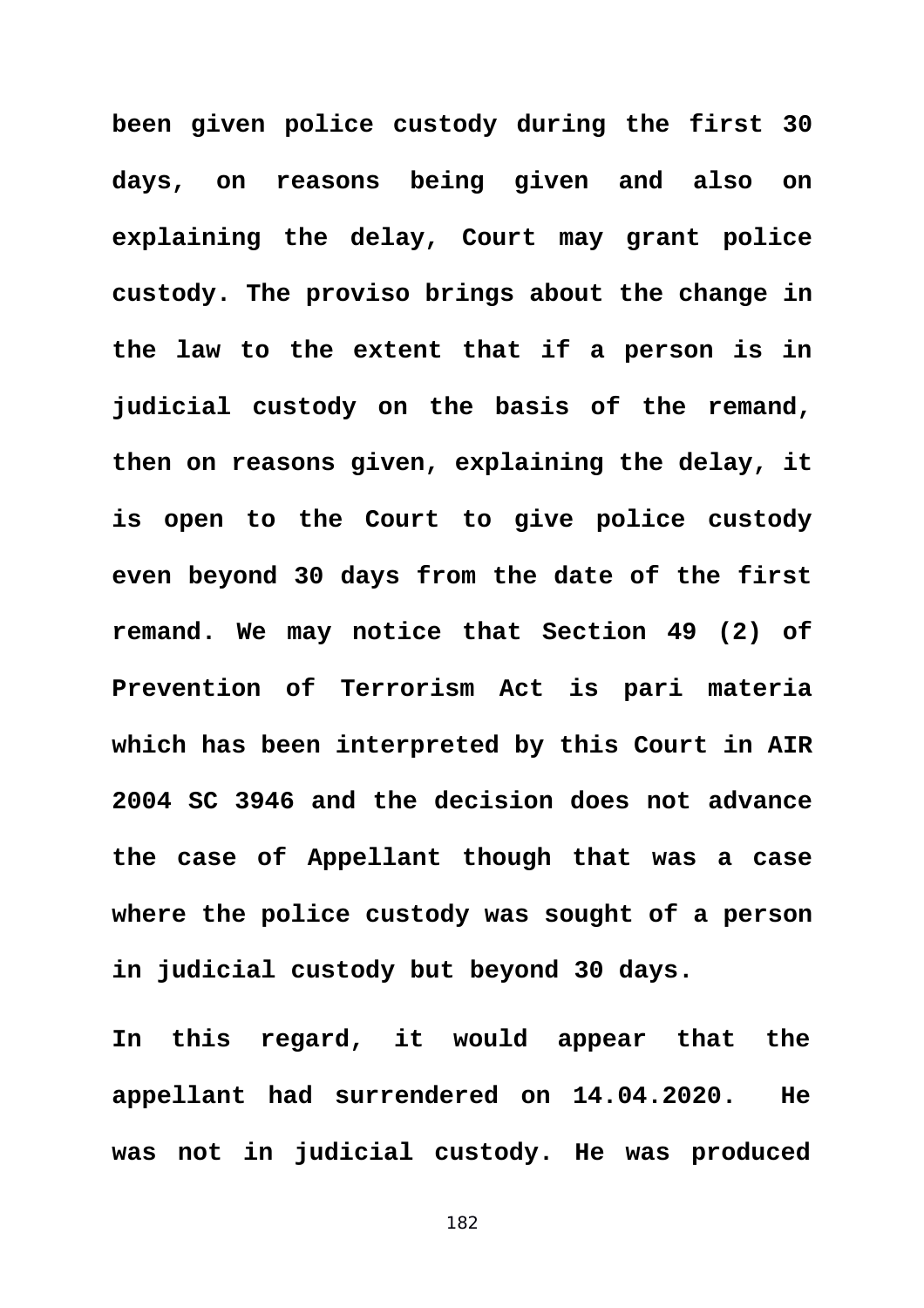**with a remand report seeking police custody on 15.04.2020. Treating this as a remand sought within the first 30 days, a remand is ordered for a period of 7 days initially. There is no dispute that the period was police custody. We may notice that an accused under UAPA may be sent to judicial custody, police custody or granted bail. If the argument that the police custody can be sought at any time and it is not limited to cases where there is judicial custody, it will go against the clear terms of the proviso and even a person who is bailed out can after 30 days be remanded to police custody. This is untenable. The case of the appellant that the police custody granted on 15.04.2020 was permissible and consistent with his case does not appear to be correct.**

## **THE DECISION IN (2007) 5 SCC 773**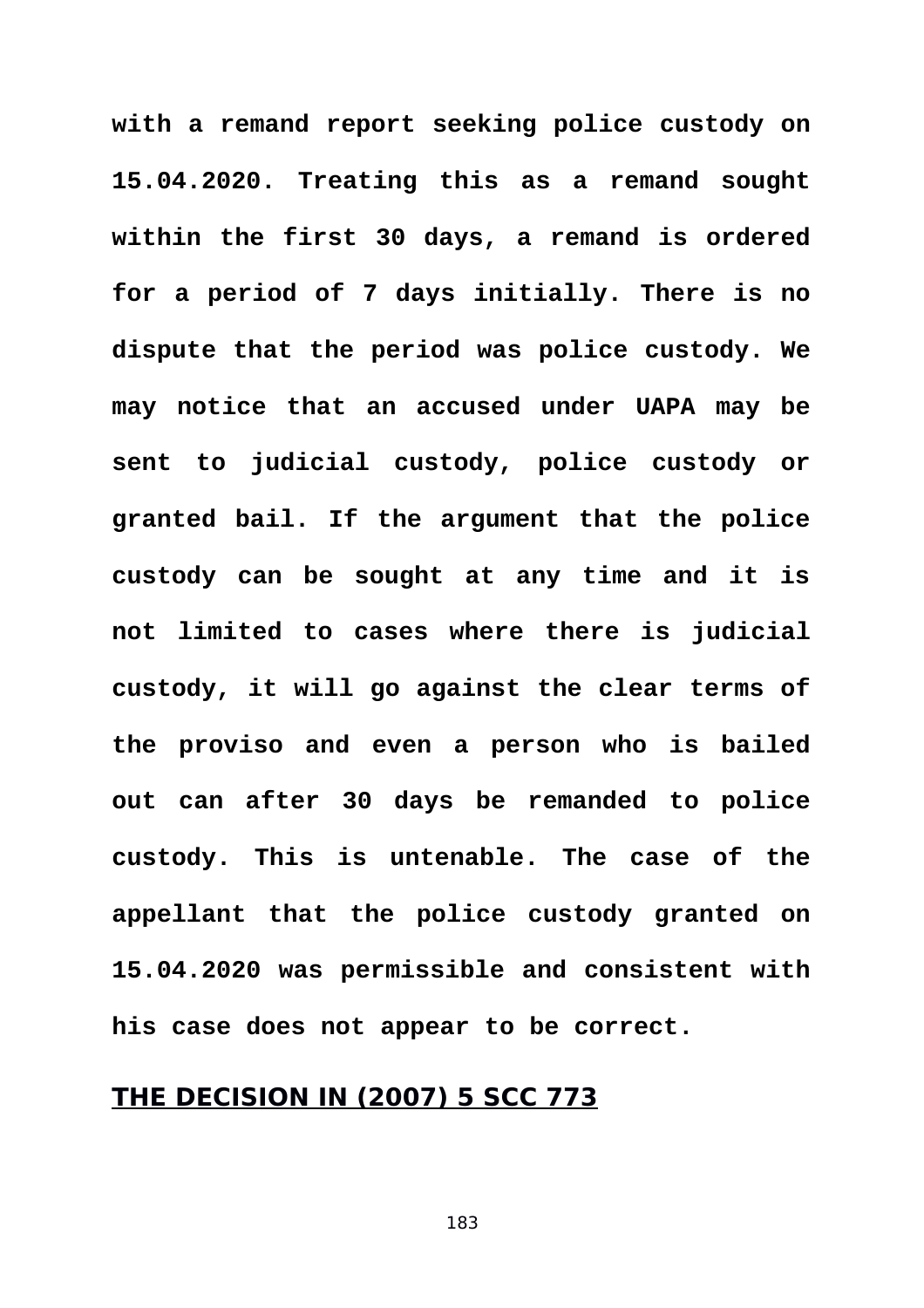<span id="page-183-0"></span>**129. The High Court placed considerable reliance on the judgment reported in** *State of West Bengal v. Dinesh Dalmia[18](#page-183-0)***. So also the Additional Solicitor General, Shri Raju. In the said case, the Respondent was arrested in New Delhi. He was produced before the Magistrate on transit remand in Chennai. The Investigating Officer, in cases in Calcutta, prayed for production warrant before the Court at Calcutta as the Respondent was arrested and detained in the CBI case before the Magistrate at Chennai. The said prayer was allowed and the order was sent to the Court at Chennai. There was a further order by the Calcutta Court issued that the Respondent should not be released in the CBI cases in Chennai. The Respondent also came to know that he was wanted in two more cases pending in Calcutta. He voluntarily surrendered before the Magistrate in Chennai. It was on the** 18**(2007) 5 SC 773**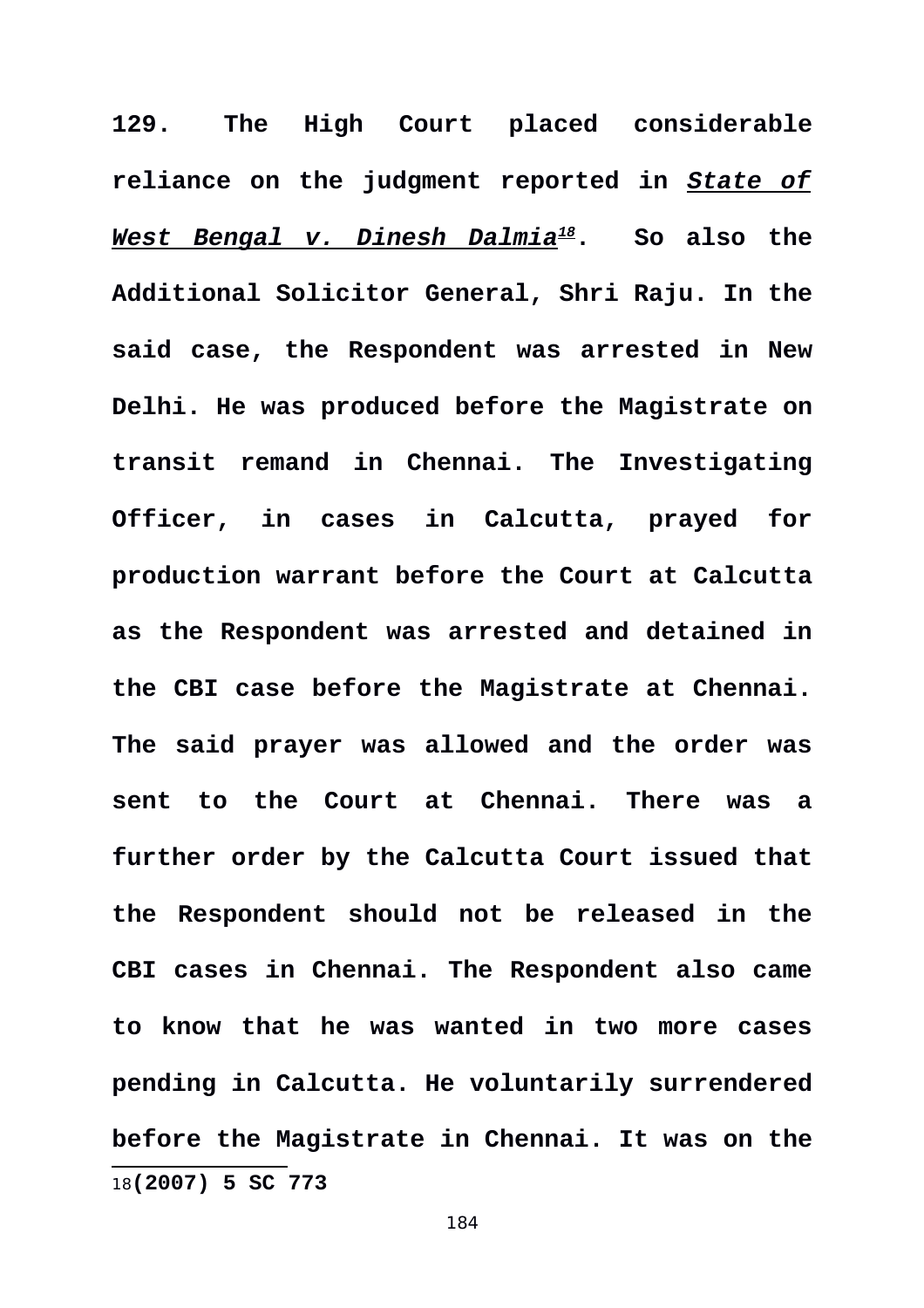**basis of the cases at Calcutta. The Respondent stood remanded to judicial custody till 13.03.2006. Finally, after the procedures were under gone the Respondent was produced before the Magistrate at Calcutta. The Investigating Officer in the case at Calcutta sought police custody of 15 days. The Respondent moved for bail contending that he had surrendered in the Court at Chennai and the period of 15 days had elapsed from the date of surrender. Finally, the matter reached before the Calcutta High Court against the order of the Magistrate rejecting the application for bail and ordering police custody. The Calcutta High Court in the revision filed by the Respondent found that more than 90 days, had expired from the time of the detention which should have been counted from 27.02.2006 when the Respondent had surrendered before the Court at Chennai.**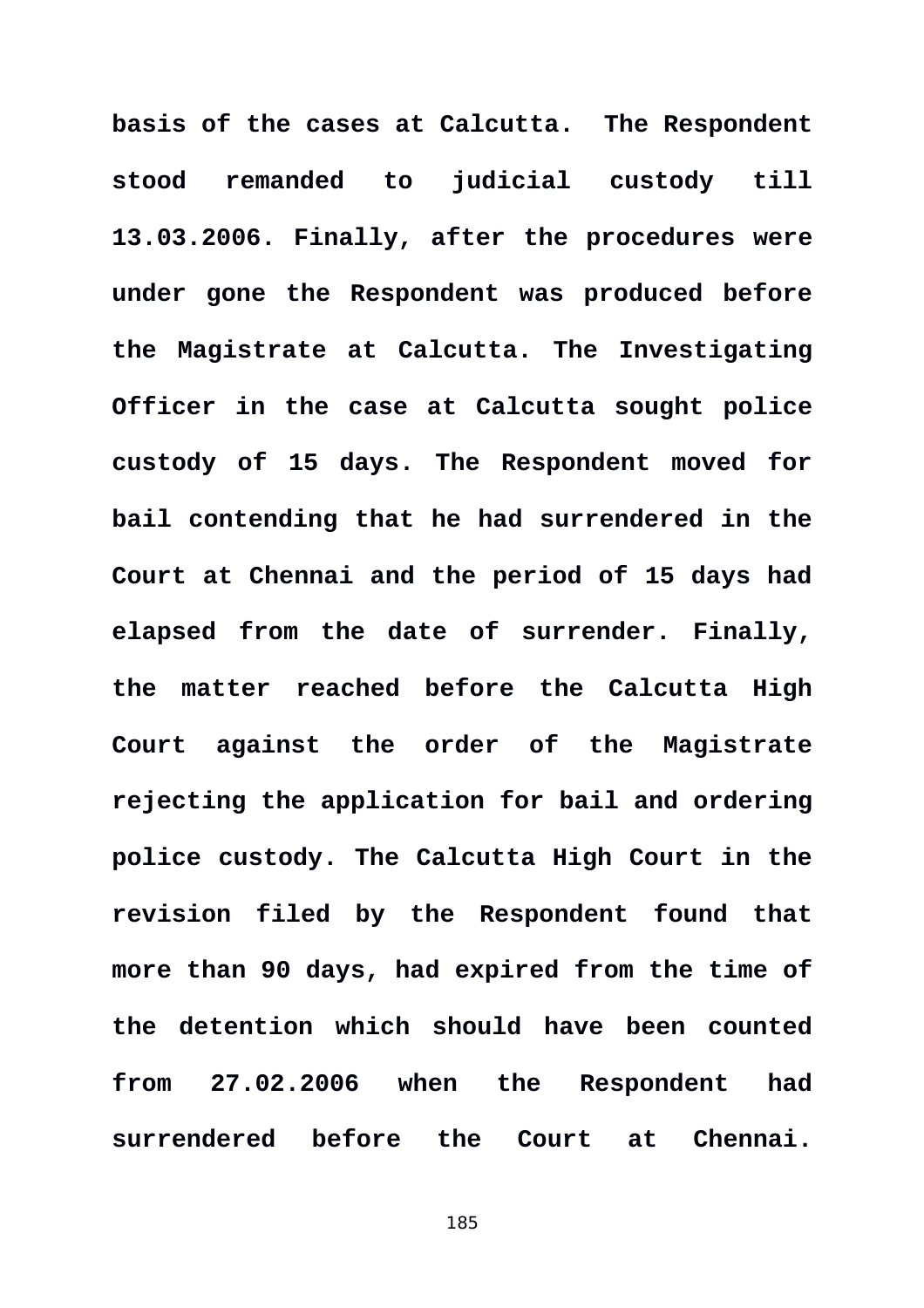<span id="page-185-0"></span>**Therefore, the question for consideration before this Court was whether the period of detention started from 27.02.2006 when the Respondent had surrendered before the Court at Chennai in connection with the CBI case or whether it should be counted from 13.03.2006 when the Respondent was actually taken into custody by the police and produced before the Magistrate at Calcutta. This Court held that the respondent having voluntarily surrendered before the Court at Chennai could not be treated as being in detention under the cases registered at Calcutta. The accused, in fact, it was found continued to be under the judicial custody in relation with the CBI case in Chennai. The Court referred to the decision of this Court in Niranjan Singh & Anr. vs. Prabhakar Rajaram Kharote & Ors.[19](#page-185-0) and reiterated that if there is a totally different** 19**(1980) 2 SCC 559**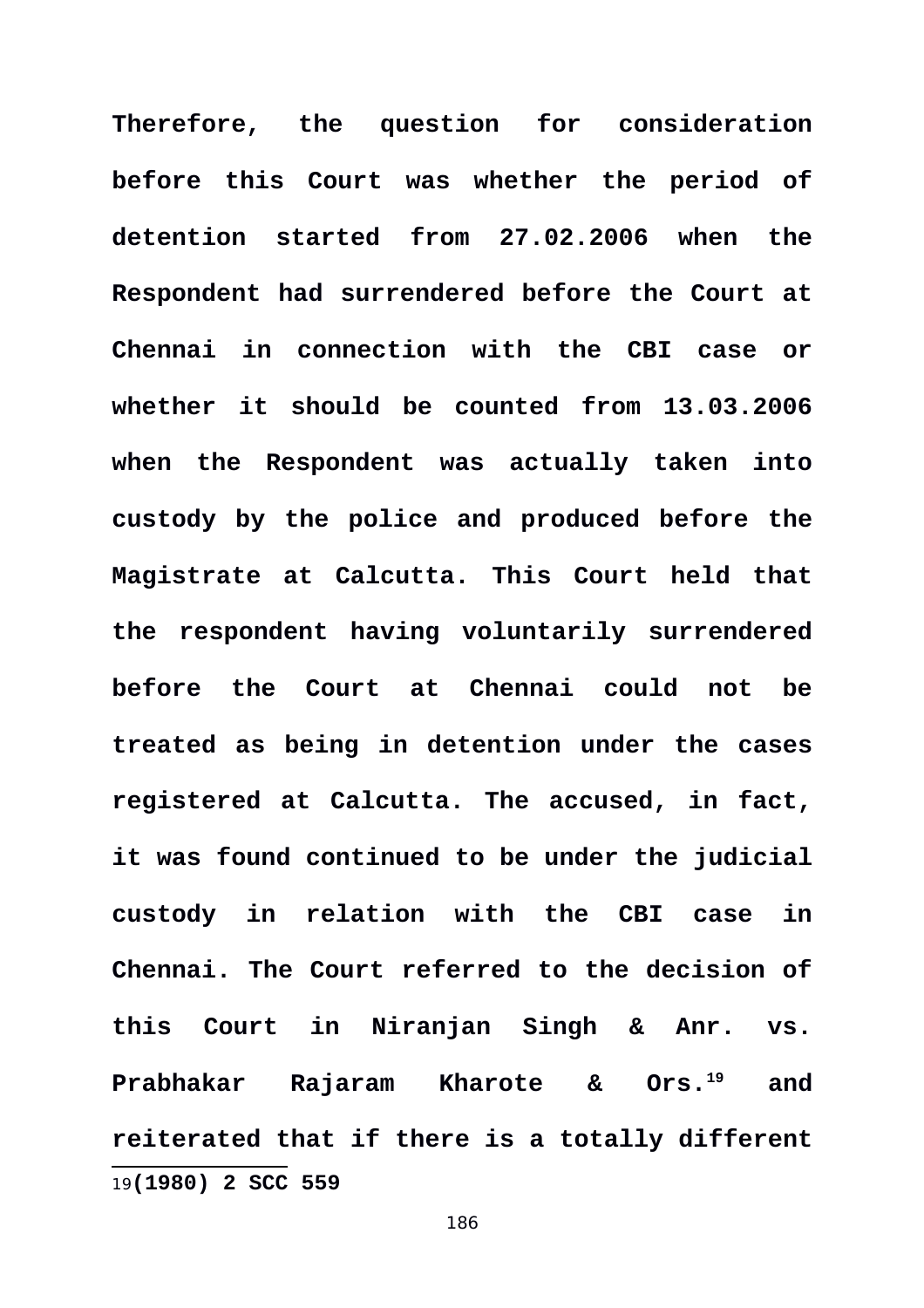**offence then it will be a separate offence for which the detention in the previous case cannot be counted for the purpose Section 167.** 

**130. The present is a case where there is only one FIR, one case. This is a case where following arrest and production before the Magistrate a remand is made which is then questioned. The High Court orders house arrest. 131. THE CIRCUMSTANCES THAT MILITATE AGAINST THE ORDER OF HOUSE ARREST BEING ONE UNDER SECTION 167.** 

- **1. The High Court entertains the writ petition on 28.08.2018. It intended to dispose of the matter on the very next day. The order of house arrest was passed in such circumstances. But there was custody and what is more, it went on for 34 days.**
- **2. The High Court was unable to go through the entries in the case diary as the**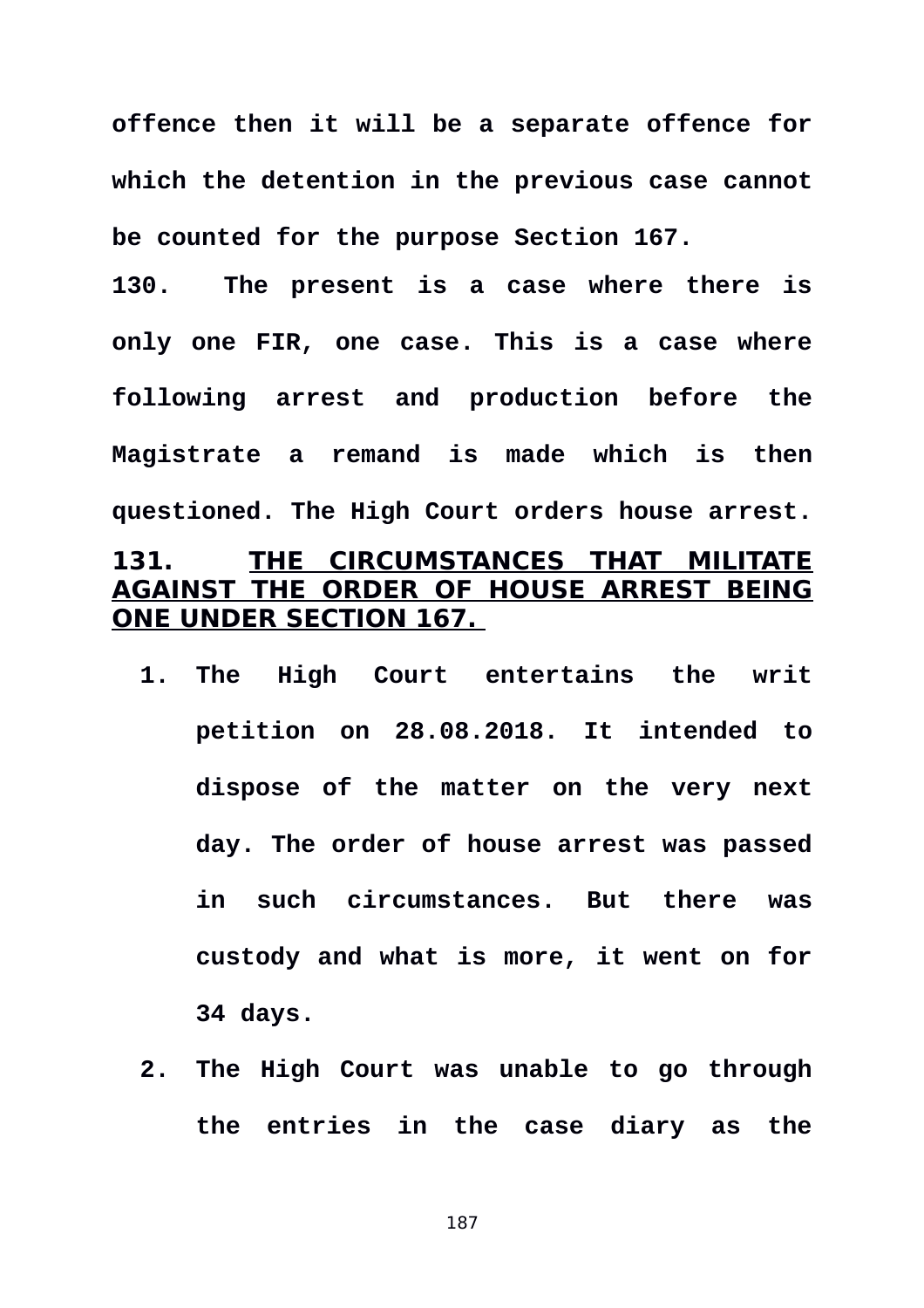**entries were in the Marathi language. In fact, the court expresses inability to make out from the documents what precisely the case against the appellant was. Translation of the documents were to be made available on the next day. The translations were not made available. Yet the house arrest was ordered until further orders on 28.08.2018. What is pertinent is that by the standards in law applicable to a Magistrate acting under Section 167, the High Court did not purport to act under Section 167. This is different from saying that it acted in violation of the mandate of law.** 

**3. It is true that there was no stay of investigation as such. However, what was challenged was the transit remand. The FIR was lodged in another state.**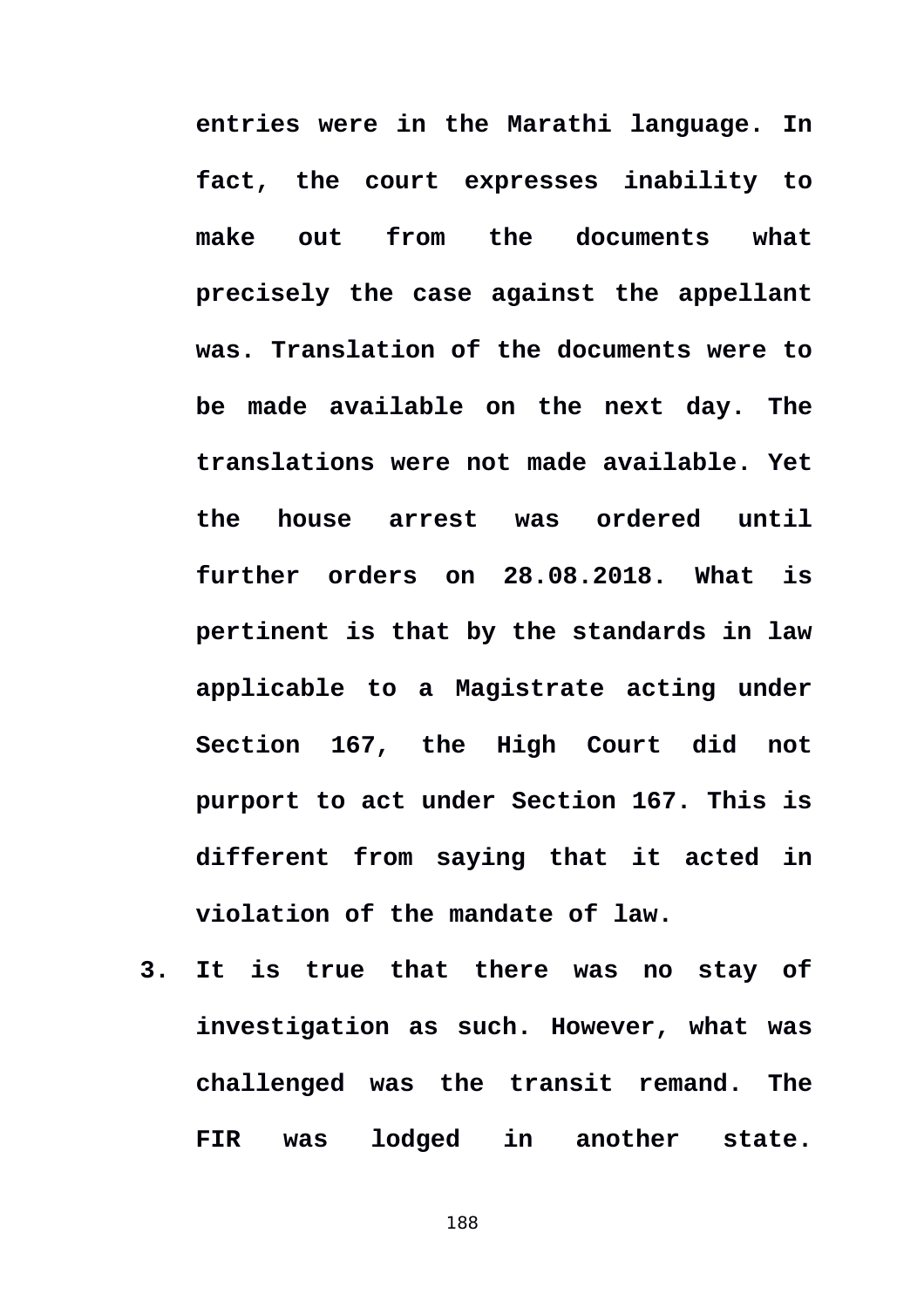**Interrogation of the appellant would be integral to the investigation. On the terms imposed by the High Court in regard to house arrest it was not possible for such interrogation to take place. It appears that the parties did not contemplate as it is presently projected. It is no doubt true that the respondent could have moved the High Court.**

4. **The house arrest according to the appellant is by way of modification of the order of remand. In other words, the contention is that the High Court stayed the transit. But the High Court when it passed the order of house arrest on 28.08.2018, it modified the remand from police custody to house arrest. Subject to what follows we proceed on the basis that the High Court modified the order of**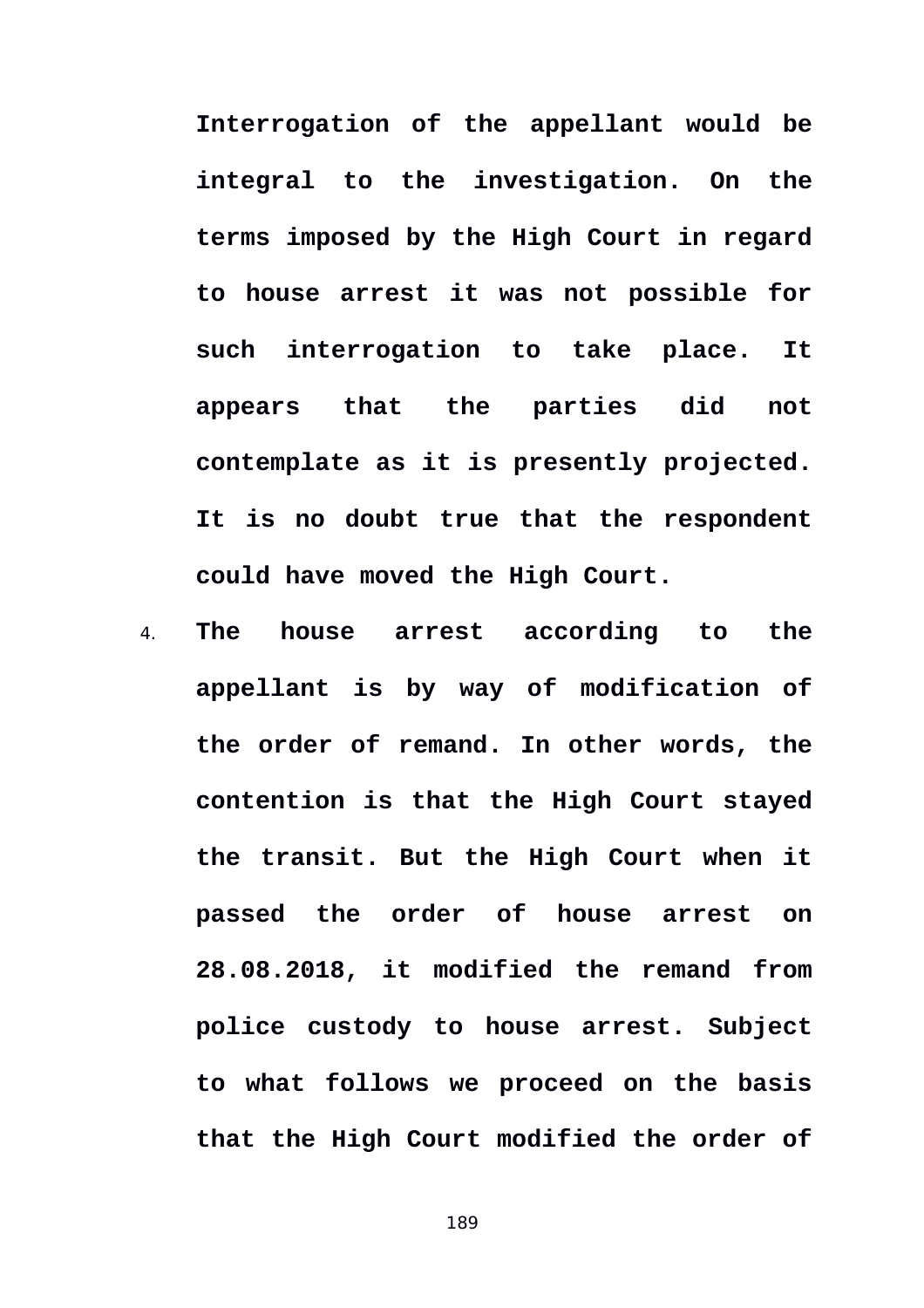**remand. The transit remand order of the CMM Saket provided for police custody which was to last for two days. But on the basis of the house arrest ordered by the High Court by interim order the appellant underwent house arrest for 34 days. By the judgment dated 01.10.2018 the High Court of Delhi set aside the transit remand, as the transit remand ordered by the magistrate was found illegal. On the said basis the High Court of Delhi finds that detention beyond 24 hours was clearly impermissible. Now it is relevant to notice that the CMM Saket had not ordered detention for the period after 30.08.2018. Detention was ordered by him only for two days and the appellant was to be produced on 30.08.2018. By the order of the High**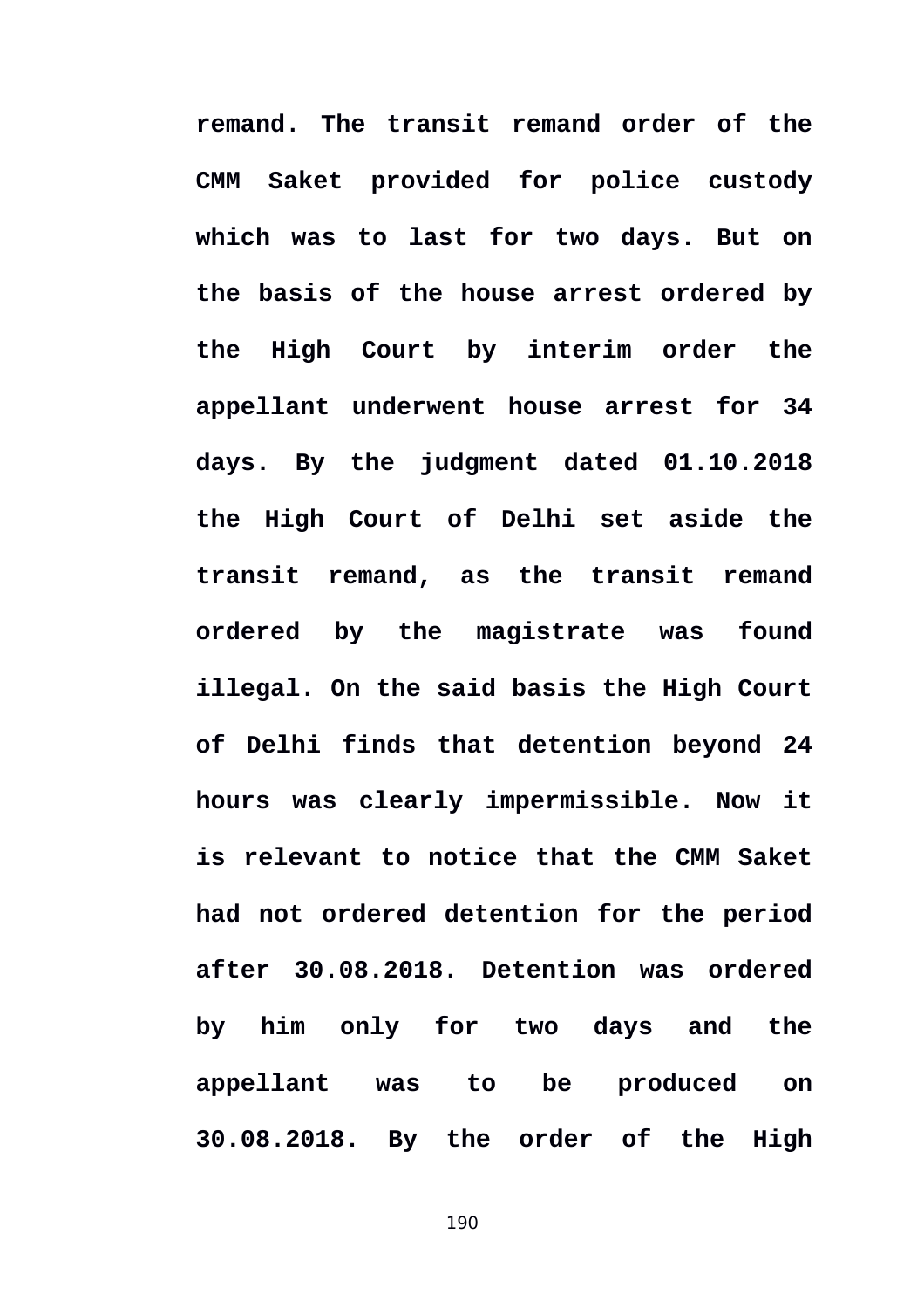**Court of Delhi, the transit could not take effect. Therefore, the entire period after 30.08.2018 till 01.10.2018 cannot be said to be based on the order of the magistrate. The said period in fact is covered by the order of house arrest. The period of house arrest covered the period from 28.08.2018 based on the order of the High Court. The arrest was effected at 2.15PM on 28.08.2018. The order of the CMM was passed within the next hour or so. The order of the High Court was passed at about 4.30PM. No doubt, it is the order of the magistrate which originated the remand under Section 167 to police custody. The High Court of Delhi proceeded to find that without the support of a valid remand order by the magistrate, the detention exceeded 24**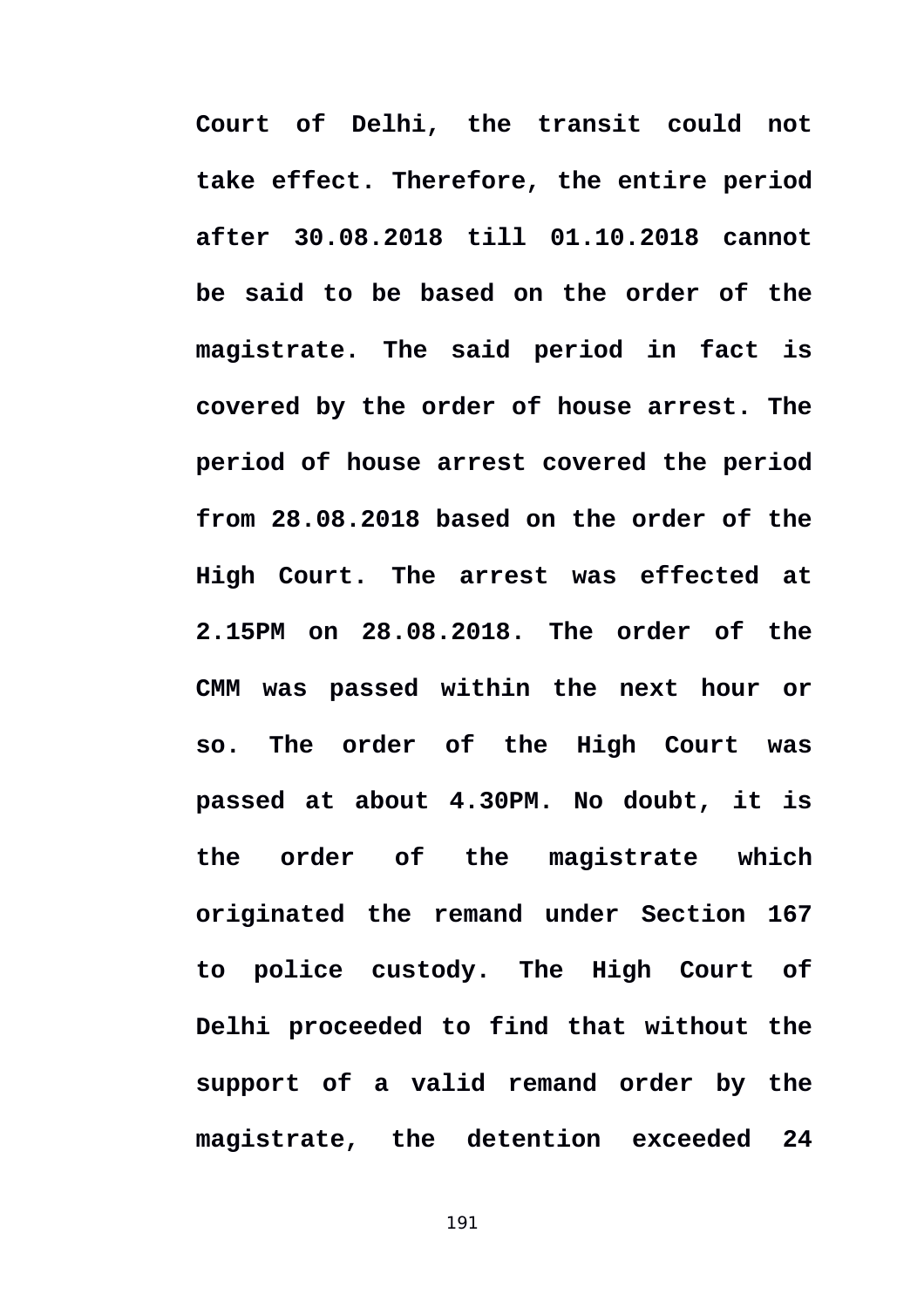**hours rendering it untenable in law and the further finding however is that consequently the house arrest came to an end as of then (01.10.2018). Therefore, the High Court did not proceed to pronounce the house arrest as non est or illegal. On the other hand, when it is pronounced, it as having come to an end on 01.10.2018 and no part of it is found to be illegal, it meant that it was valid from the point of time it was passed till 01.10.2018. If this is perceived as an order passed under Section 167 then there would not be any detention beyond 24 hours of the arrest which could be illegal. The illegality of the detention is based on the transit order being found illegal. If the transit order has been modified as claimed by the appellant,**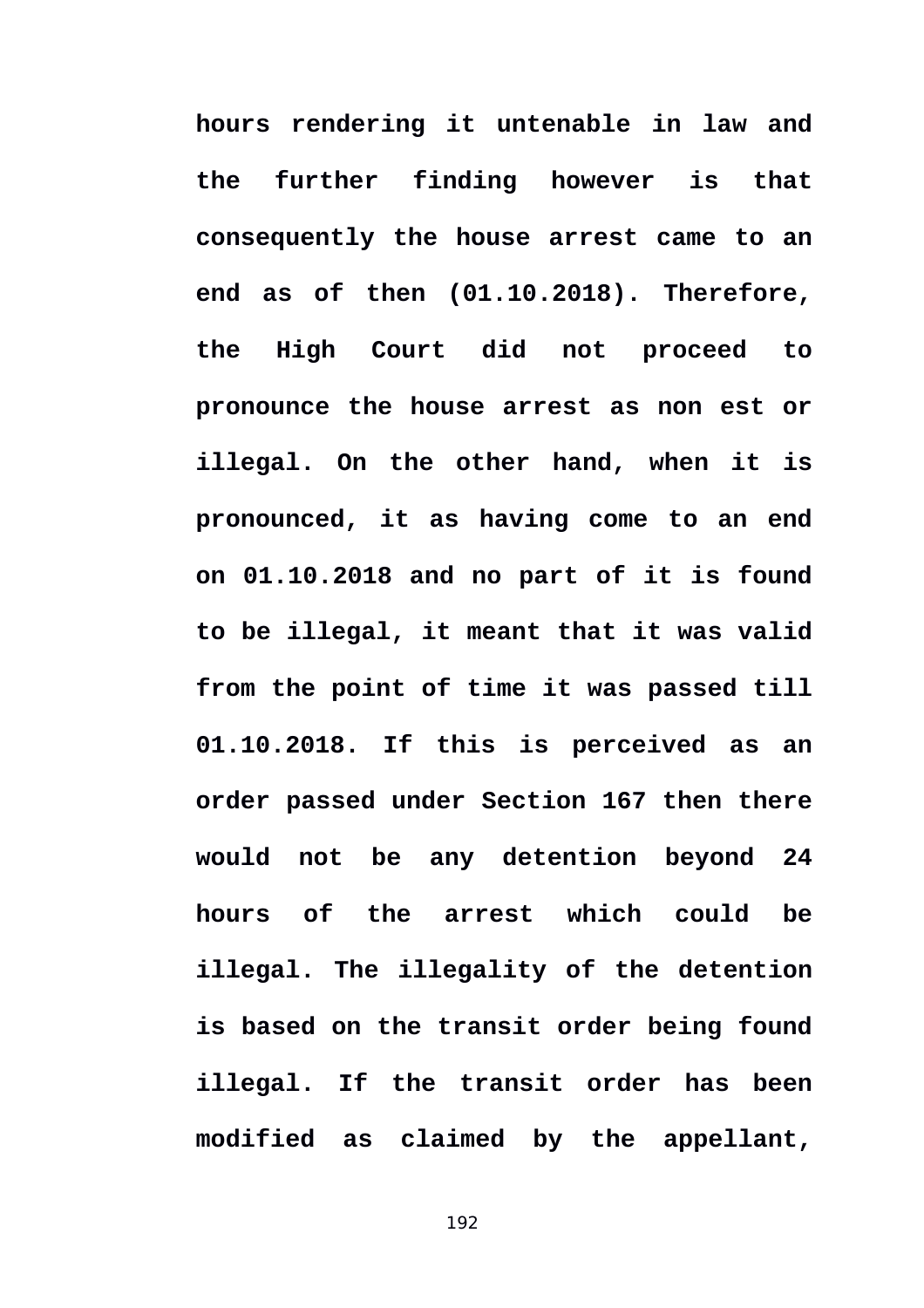**then the detention would be lawful as the order of house arrest is passed well within 24 hours of the arrest. We are highlighting this aspect to emphasize this as a circumstance to show that the High Court of Delhi also did not contemplate that the order of house arrest was passed by way of custody under Section 167. No doubt, the foundational order, the transit remand, being set aside it could be said that the interim order will not survive. But then the order should have been so understood by the High Court.** 

5. **Undoubtedly, the appellant was placed in police custody from 15.04.2020 to 25.04.2020. Even the enhanced period of 30 days of police custody, permissible under Section 43 (D) (2) of UAPA, must be**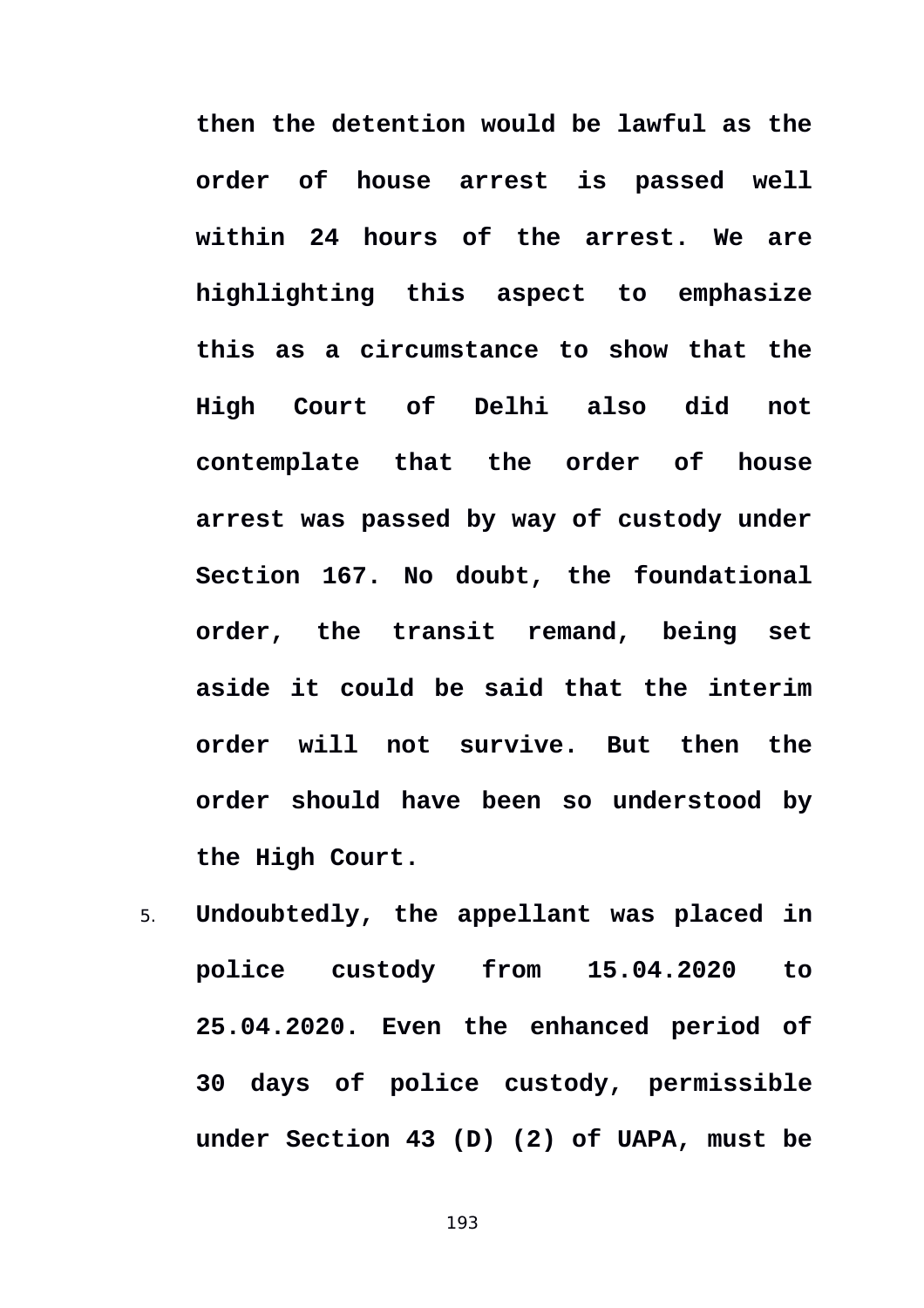**acquired within the first 30 days of the remand. Proceeding on the basis of the case of the appellant that the first remand took place on 28.08.2018, the appellant being in police custody for a period of 11 days in 2020 is inconsistent with appellants case and the law. Though police custody can be had under UAPA beyond the first 30 days under the Second Proviso to Section 43(D)(2), it is permissible only in a situation, where the accused is in judicial custody. The appellant was, admittedly, not in judicial custody, having surrendered to the NIA on 14.04.2020, which is on the eve of the first order directing police custody.** 

6. **One of the contentions raised by the respondent is that if the order of house**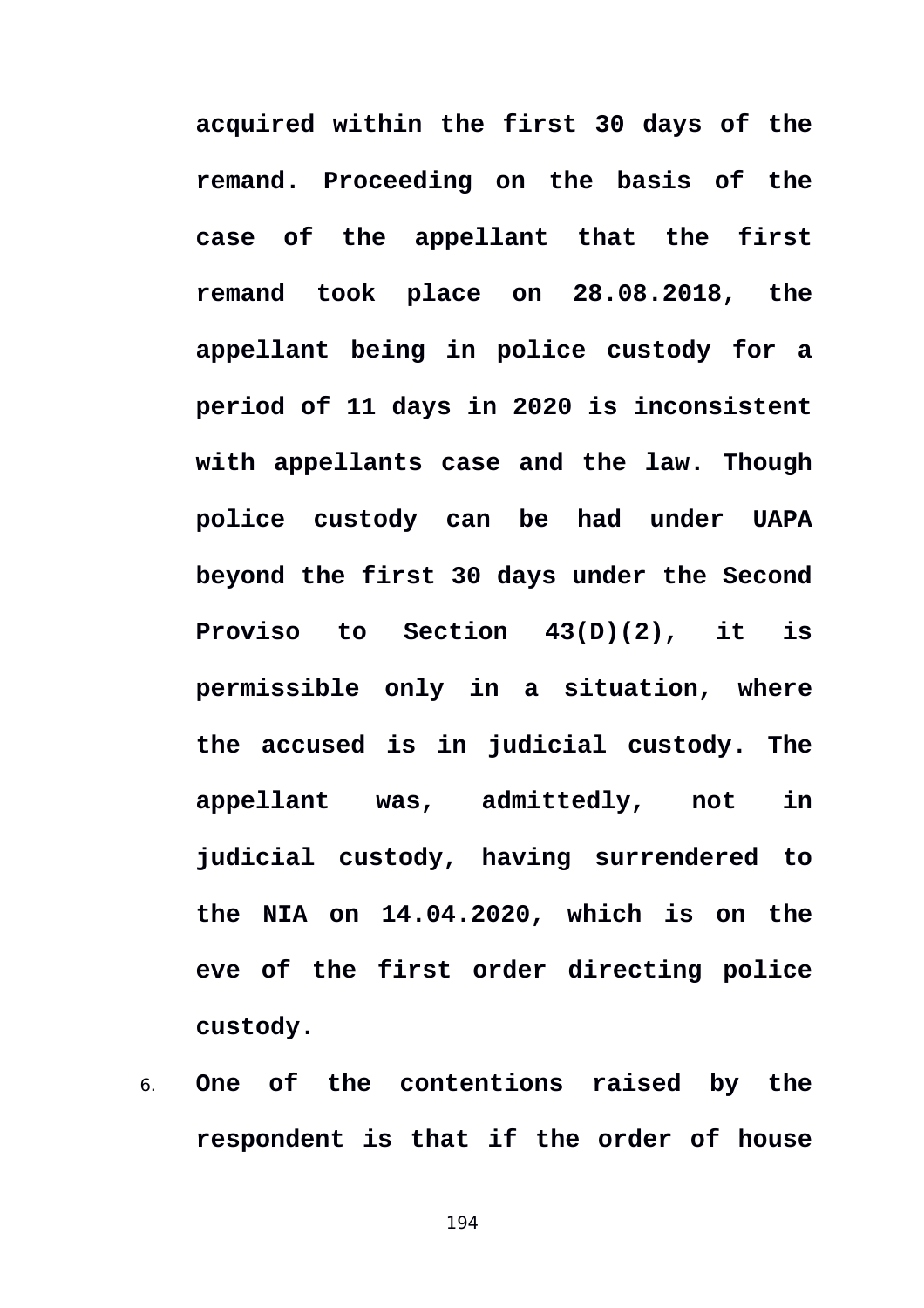**arrest was passed under Section 167 Cr.PC then the High Court of Delhi would have after setting aside the transit remand, either released the appellant on bail or remanded him to custody. Instead, the High Court released the appellant on the basis that as the remand order was illegal and set aside, in view of Section 56 and Section 57 the detention beyond 24 hours, cannot be sustained. Now in a proceeding under Section 167 where a remand order is put in issue before a superior court it presupposes an arrest in connection with a cognizable offence. Now if the remand is set aside by the superior court, we are of the view that in a proceeding which originated from a remand under Section 167, then the order that would follow on setting aside the**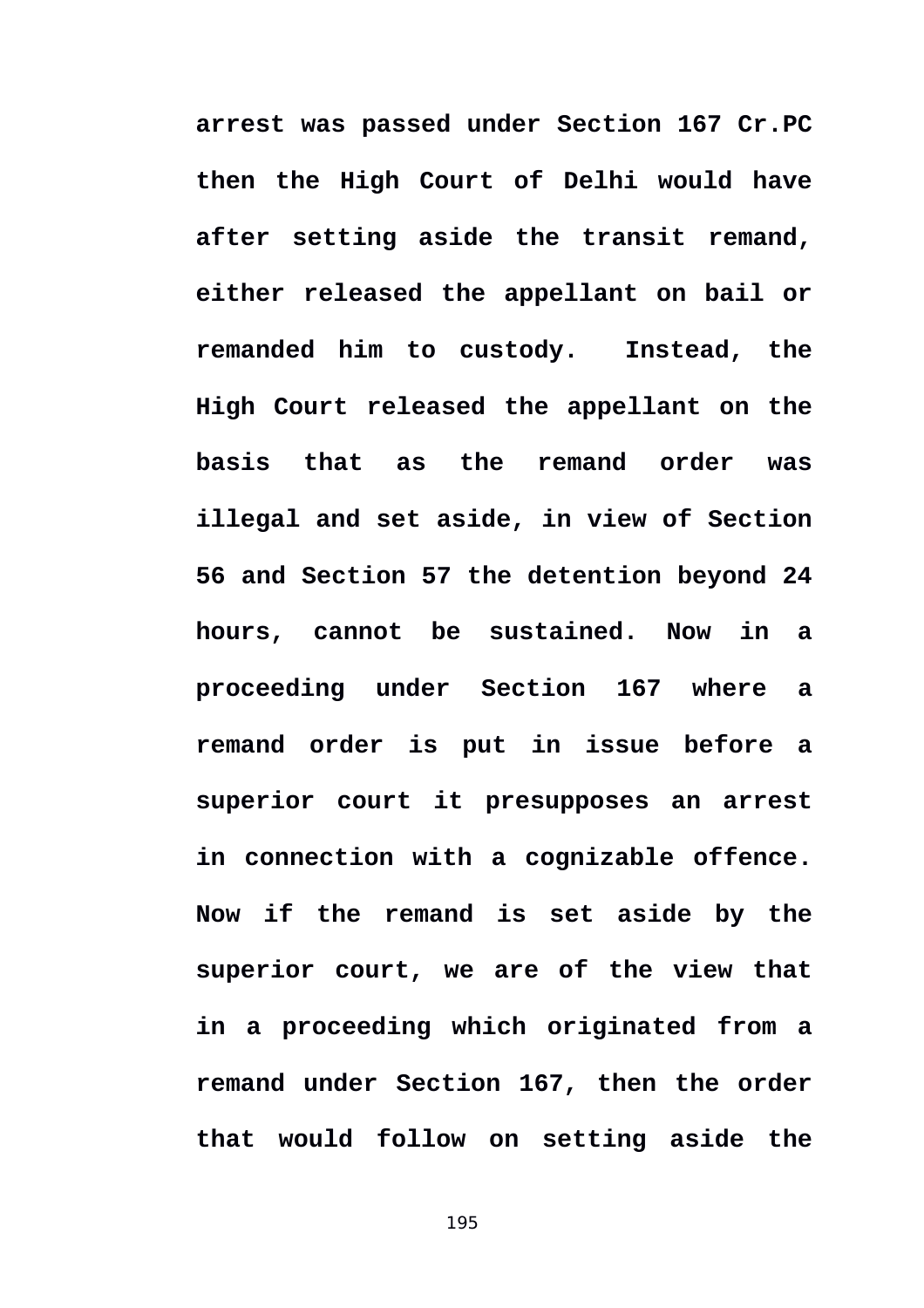**remand, would be to grant him bail or to modify the remand. This is for the reason that there is an arrest which in the first place sets the ball rolling. Therefore, he has either to be released on bail, if not, he would have to be remanded. It is here that we may remember the decision of this Court in (1969) 1 SCC 292 (supra). There was a remand. Violation of Article 22(1) was found in a Writ Petition under Article 32. It was, in fact, a non-cognizable offence, which was involved. The Court released the petitioners. The remand orders were found patently routine and were not such as would cure the constitutional infirmities. In the said case, arrest was put in issue and found bad in law.**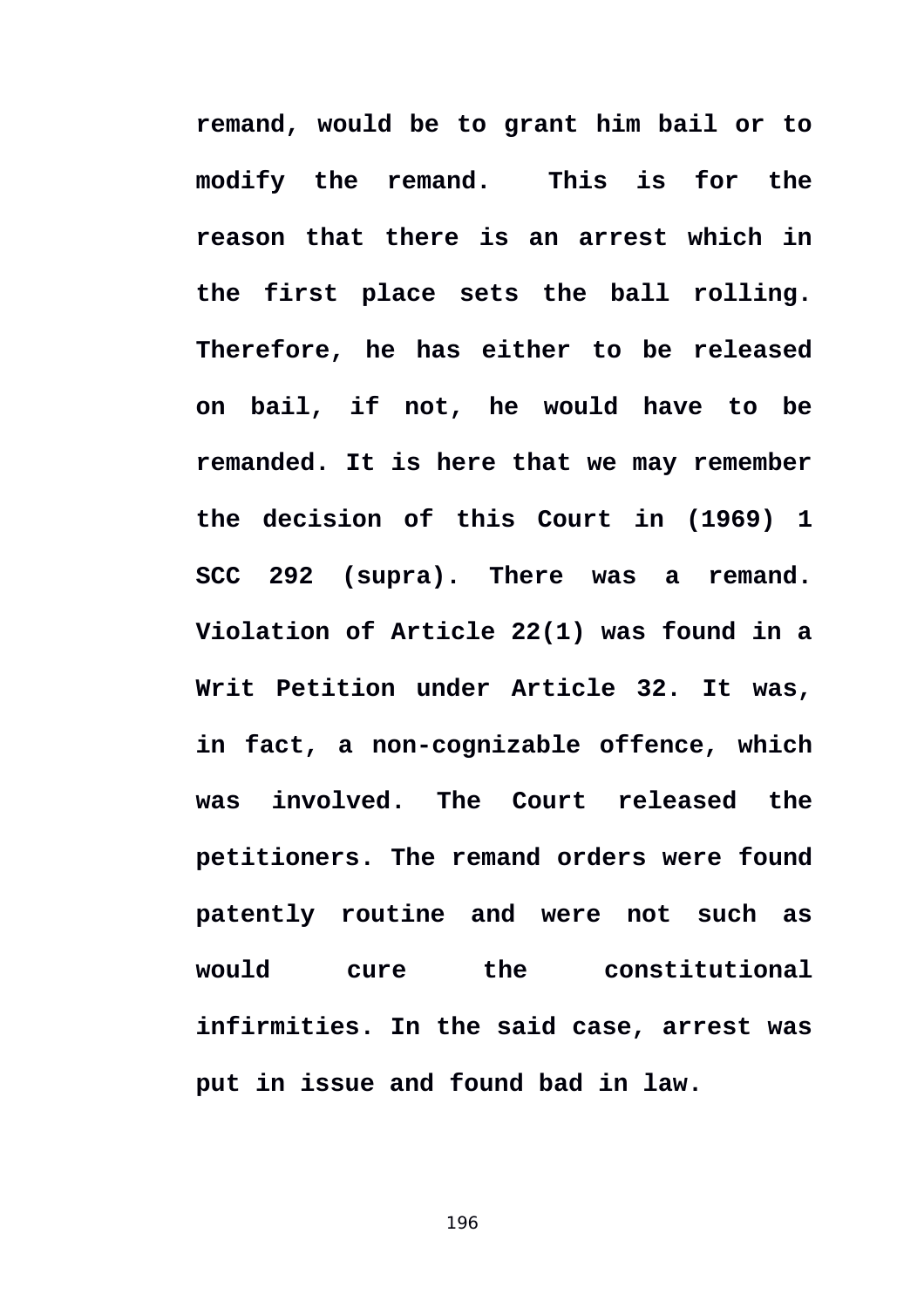**7. No doubt there is the filing of application for anticipatory bail wherein the appellant has clearly projected the period of house arrest as protection of this liberty. It was also sought to be rested under the extraordinary power of this Court. [We would observe that while his conduct is not irrelevant in appreciating the matter, the contours of personal liberty would better rest on surer foundation. Estoppel, may not apply to deprive a person from asserting his fundamental right. A right to default bail is fundamental right [See Bikramjit Singh vs. The State of Punjab[20](#page-196-0)]. But hereagain, it must depends upon fulfilment of conditions in Section 167.**

<span id="page-196-0"></span>20**(2020) 10 SCC 616**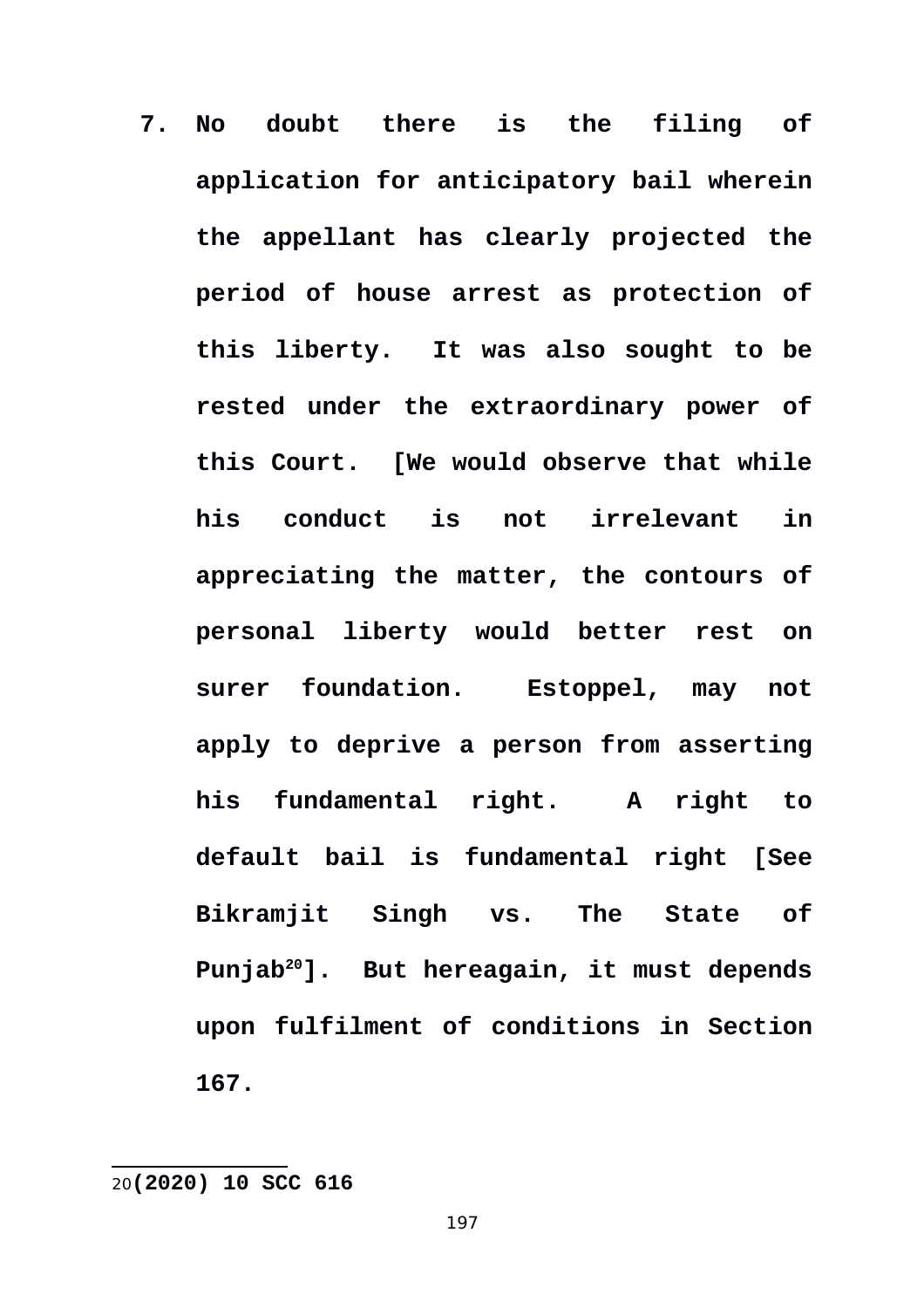## **THE KNOT TIGHTENED**

**132. Now, the argument, which survives is as follows:** 

> **What mattered was that the appellant actually underwent the actual custody of 34 days by way of house arrest. The fact that there may have been illegality in the Order of the Magistrate, will not take away, the factum of actual custody. The fact that the appellant was given in Police custody and he did not object, cannot defeat appellant's right. What is relevant is that a period of 90 days had run out. It is emphasised before us that be it the High Court, it could not have ordered the detention of the appellant without authority of the law. The only law, which supports the house arrest, is Section 167 of the CrPC.**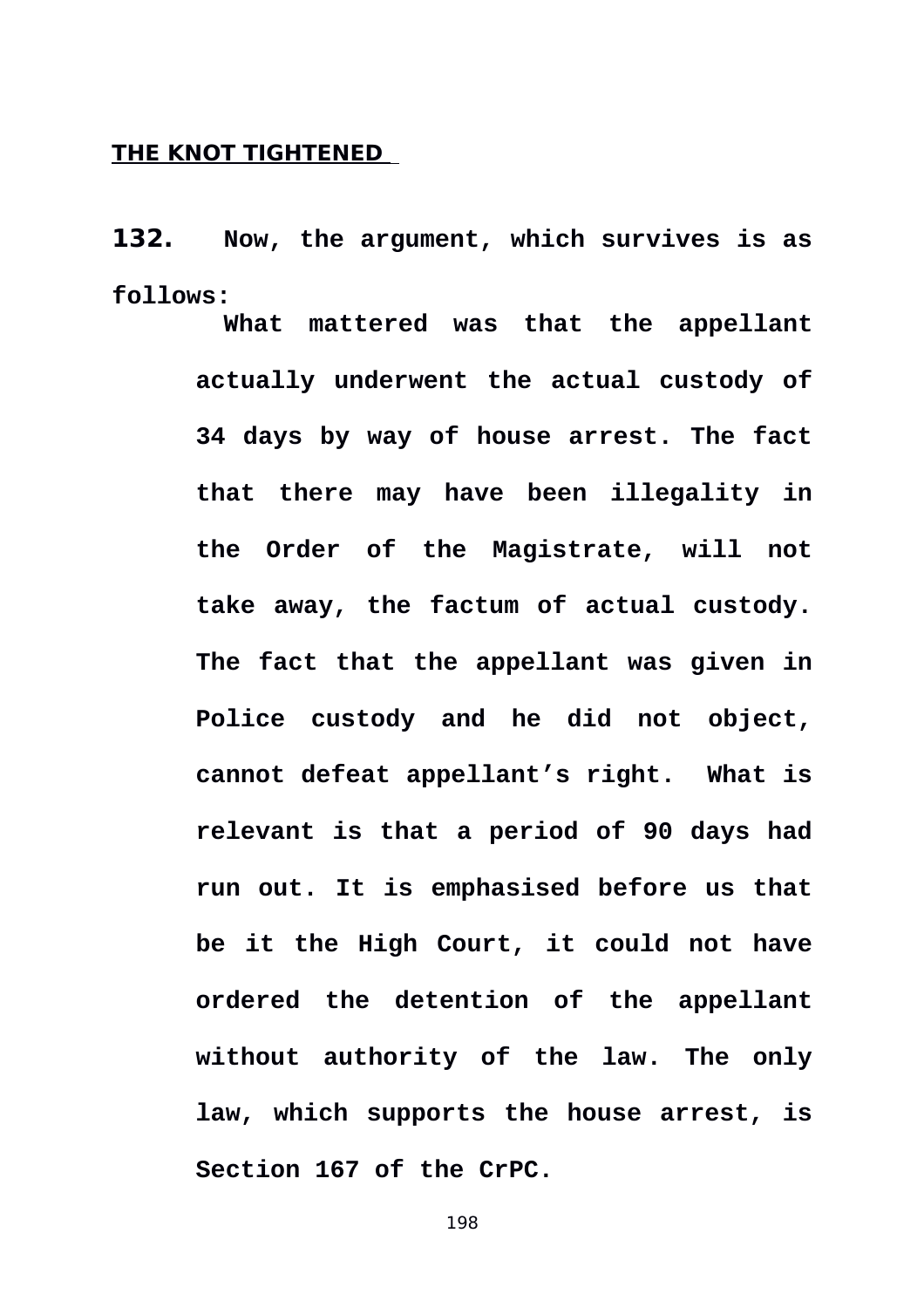**133. We have already noticed the circumstances surrounding the Order passed by the High Court. We would also, at this juncture, again capture the Order dated 29.08.2018, passed by this Court:** 

**"Taken on Board.**

**Issue notice.**

**Mr. Tushar Mehta and Mr. Maninder Singh, learned Additional Solicitor Generals being assisted by Mr. R. Balasubramanian, learned counsel shall file the counter affidavit by 5.9.2018. Rejoinder thereto, if any, be filed within three days therefrom.**

**We have considered the prayer for interim relief. It is submitted by Dr. Abhishek Manu Singhvi, learned senior counsel appearing for the petitioners that in pursuance of the order of the High Court, Mr. Gautam Navalakha and Ms. Sudha Bharadwaj have been kept under house arrest. It is suggested by him that as an interim measure, he has no objection if this Court orders that Mr. Varavara Rao, Mr. Arun Ferreira and Mr. Vernon Gonsalves, if arrested, they are kept under house arrest at their own homes. We order accordingly. The house arrest of Mr. Gautam Navalakha and Ms. Sudha Bharadwaj may be extended in terms of our orders.**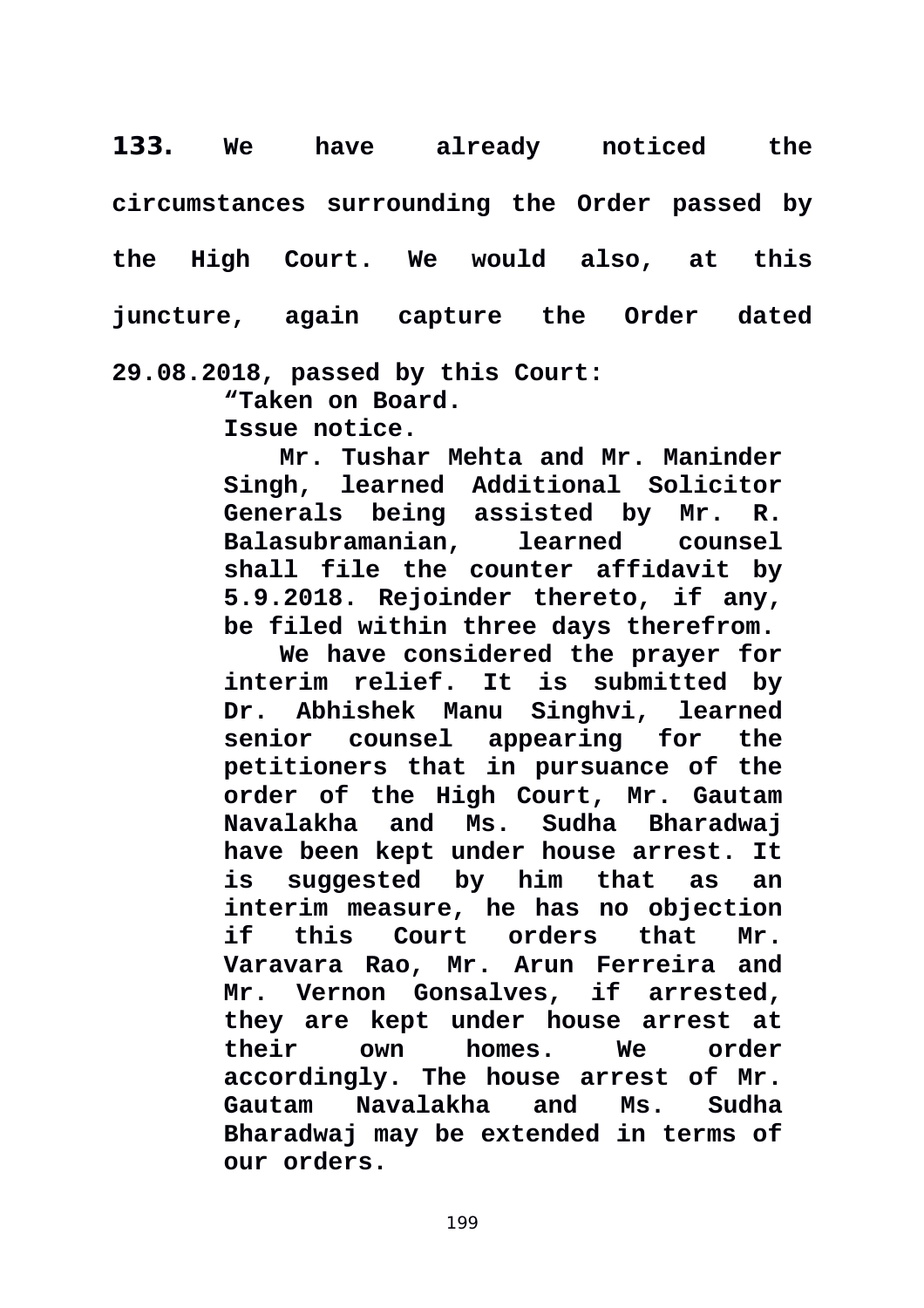**Needless to say, an interim order is an interim order and all contentions are kept open. Let the matter be listed on 6.9.2018."**

**134. We would think that the reality of the situation is explained by the said Order. Upon being informed that the appellant and another were kept under house arrest, on the suggestion of the Counsel for the petitioners in the Public Interest Litigation before this Court, that he had no objection in three others, if arrested, they be kept under house arrest, at their own homes, it was so ordered. It is not a case where this Court even had in its mind the duty to go through the entries in the case diaries relating to them, leave alone actually going through them. Quite clearly, in respect of those persons, house arrest even was the result of the choice exercised by the Senior Counsel for the Writ Petitioners, who were not**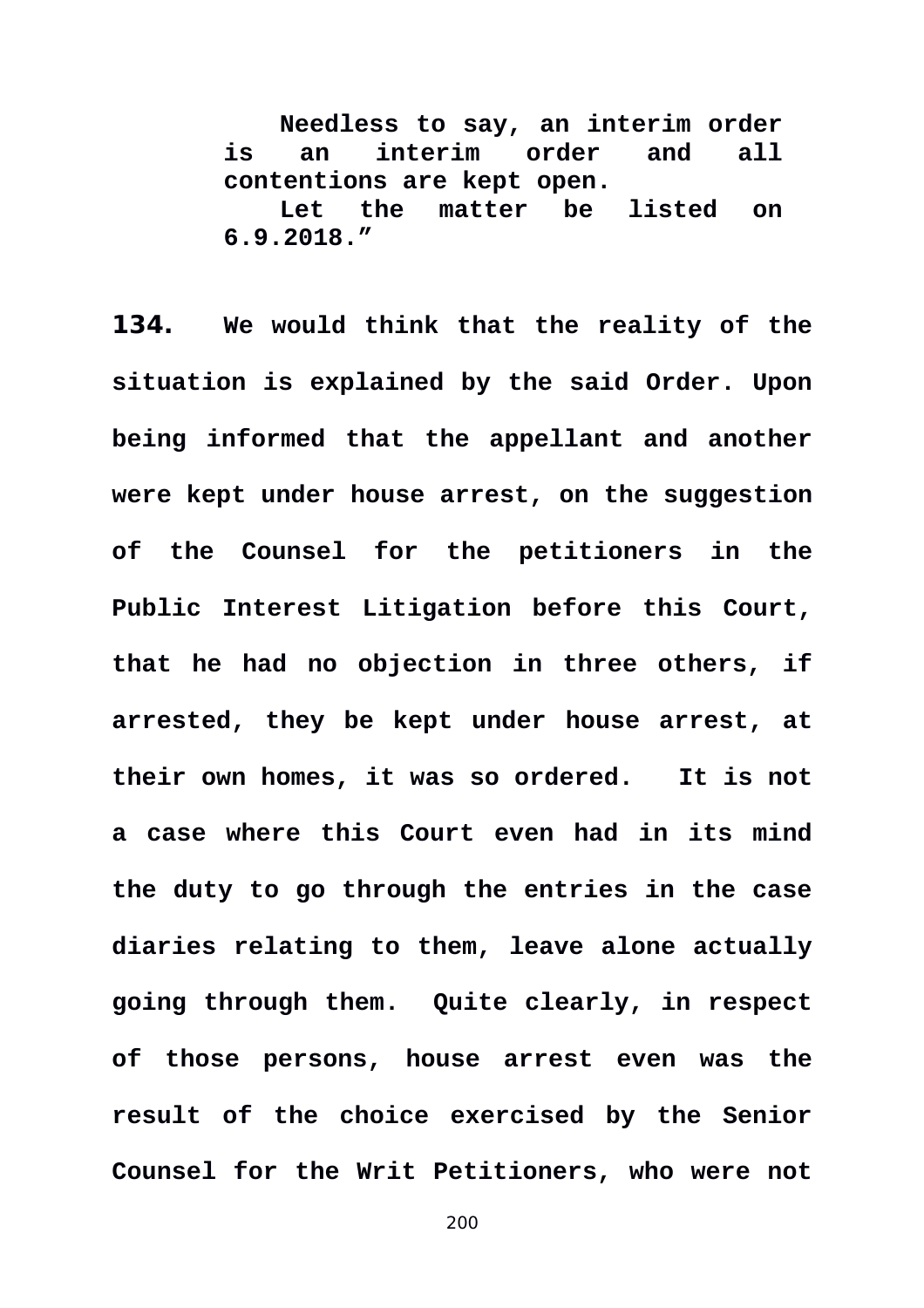**the persons to undergo the house arrest. No doubt, the Public Interest Litigation was launched to have an impartial enquiry regarding their arrests. It is thereafter that it was ordered that the house arrest of appellant and other (Sudha Bharadwaj), may be extended in terms of the order. House arrest was, undoubtedly, perceived as the softer alternative to actual incarceration. It was in that light that the Court proceeded in the matter. That house arrest, in turn, involved, deprivation of liberty and will fall within the embrace of custody under Section 167 of the CrPC, was not apparently in the minds of both this Court and the High Court of Delhi. This is our understanding of the orders passed by the court.** 

**135. Now, here, we are confronted with a clash between the two values. On the one hand,**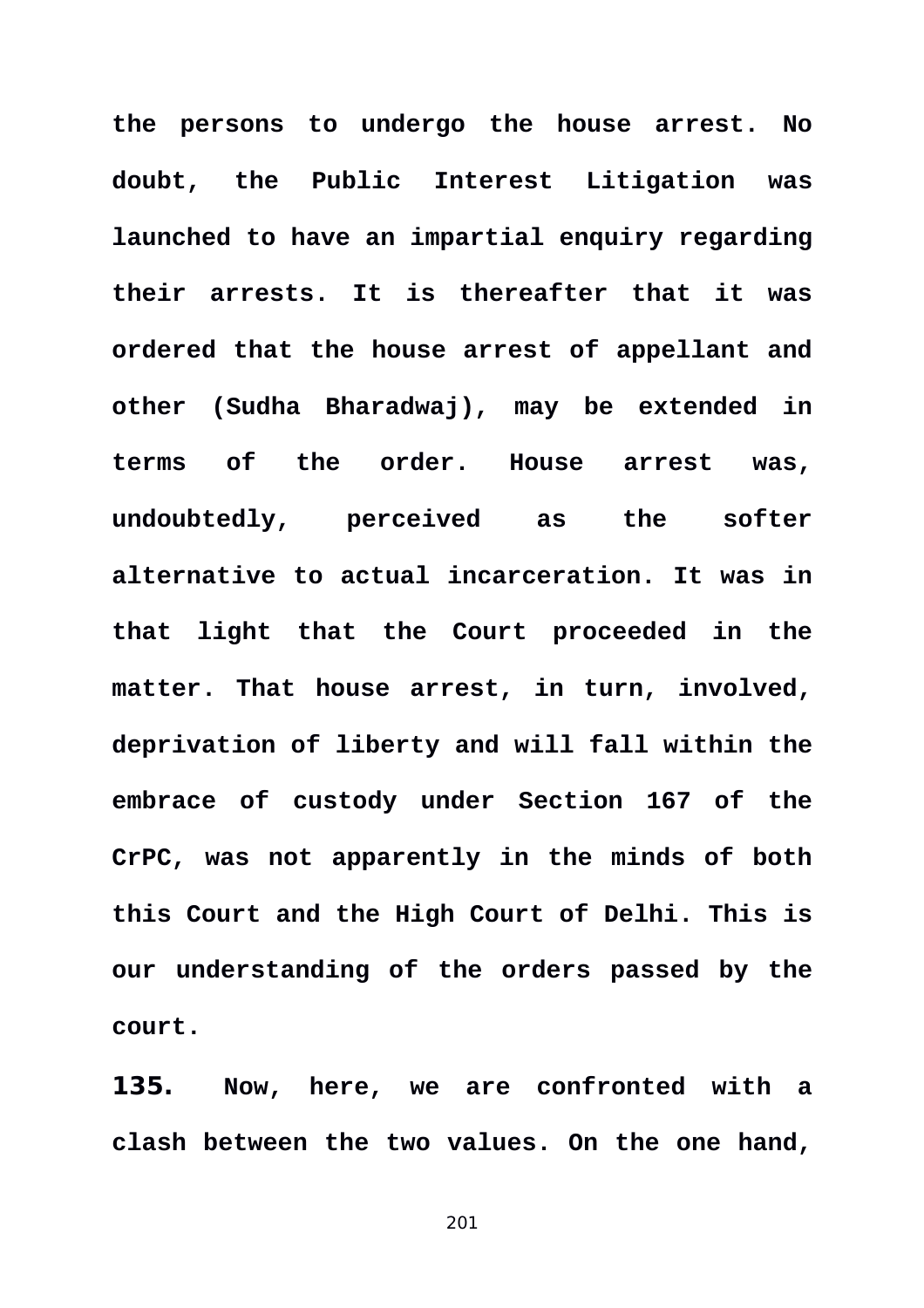**there is the deprivation, in law, of the liberty of the appellant, by way of house arrest for 34 days. On the other hand, it does not fall actually in the facts of this case within the ambit of Section 167 of the CrPC, for the reasons, which have been discussed earlier. While, the Right to Default Bail is a Fundamental Right, it is subject to the conditions, obtaining in Section 167 of the CrPC, being satisfied. It must be purported to be passed under Section 167 CrPC. The right to statutory bail arises dehors the merits of the case. The fundamental right arises when the conditions are fulfilled. The nature of detention, being one under Section 167 is indispensable to count the period.** 

**136. On the other hand, Article 21 of the Constitution of India, provides that no person shall be deprived of his life or personal**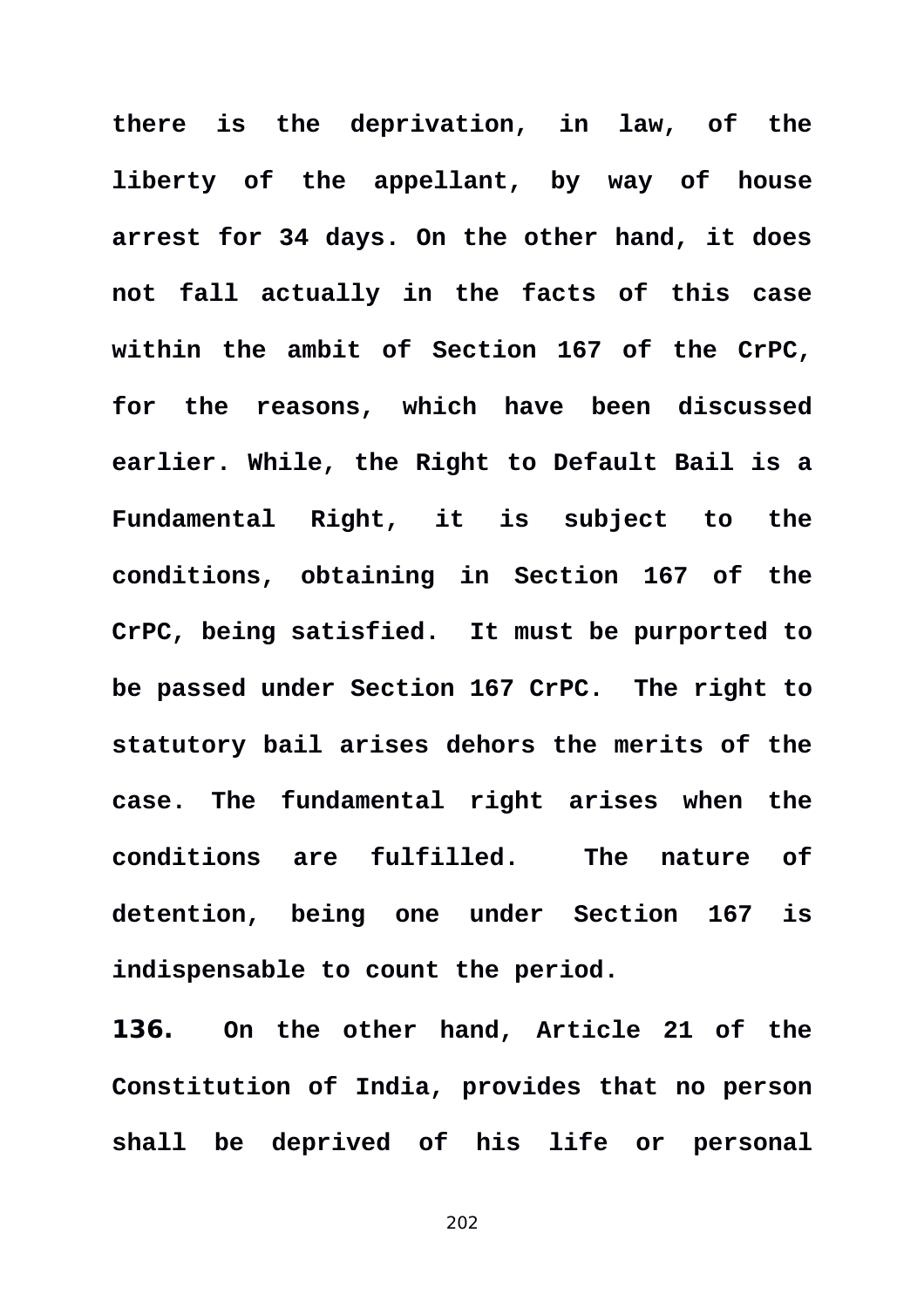**liberty except in accordance with the procedure prescribed by law. This Article, creates a Fundamental Right, which cannot be waived. Moreover, unlike the persons, who apparently underwent house arrest on the basis of the offer made on their behalf, in the case of the appellant, even prior to the order dated 29.08.2018, the High Court had ordered house arrest, which constituted house arrest. The appellant was an accused in a FIR invoking cognizable offences. He stood arrested by a Police Officer. He was produced before a Magistrate. A transit remand, which was a remand, under Section 167, was passed. Police custody followed. The High Court ordered that the appellant be kept in house arrest. The setting aside of the Order of transit remand will not wipe out the Police custody or the house arrest. We agree that illegality in order**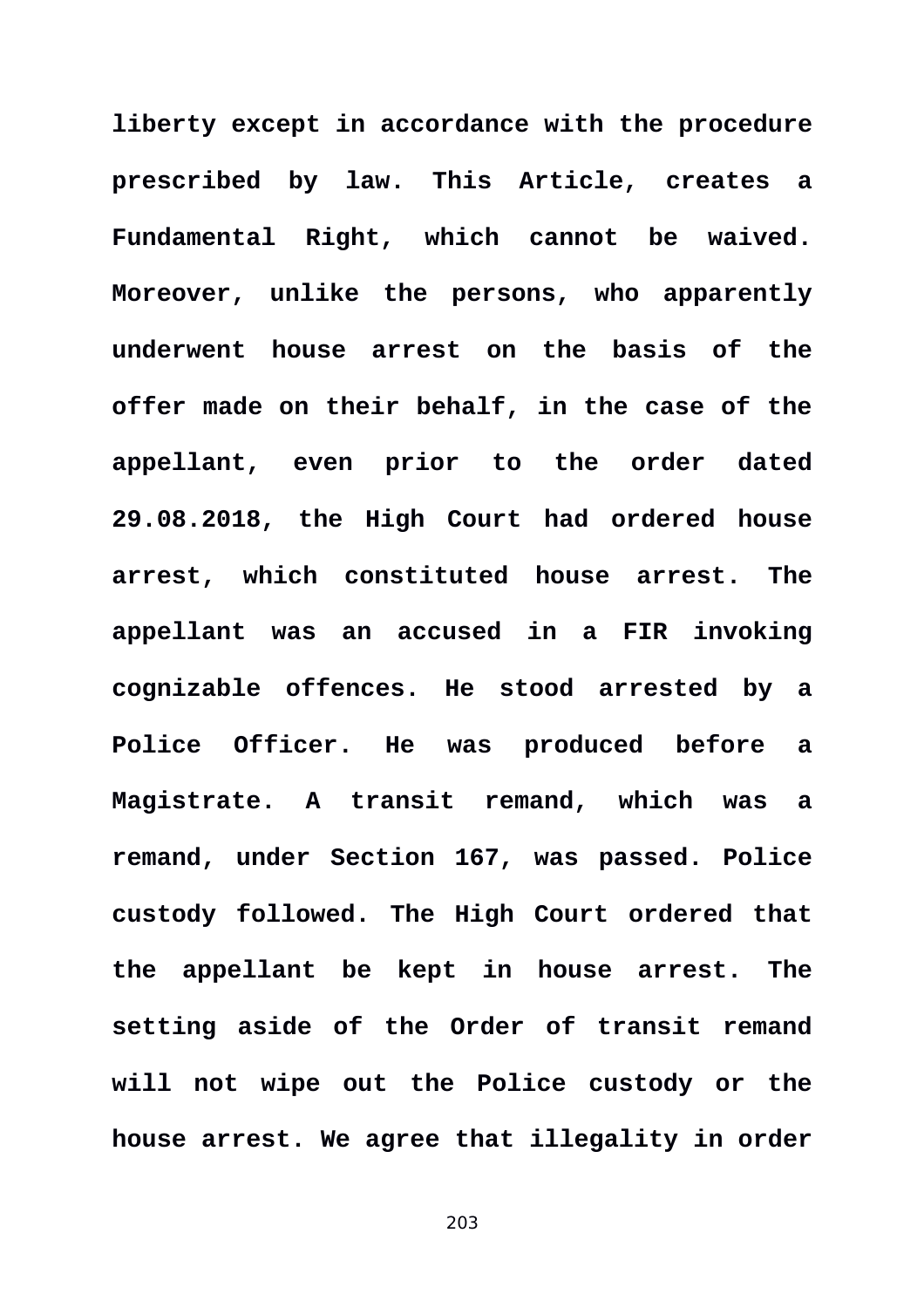**of the CMM, Saket, will not erase the deprivation of liberty. But other aspects already discussed militate against the order being treated as passed purportedly under Section 167. There can be no quarrel with the proposition that a court cannot remand a person unless the court is authorised to do so by law. However, we are in this case not sitting in appeal over the legality of the house arrest. But we are here to find whether the house arrest fell under Section 167. We are of the view, that in the facts of this case, the house arrest was not ordered purporting to be under Section 167. It cannot be treated as having being passed under Section 167.** 

**137. There is one aspect which stands out. Custody under Section 167 has been understood hitherto as police custody and judicial**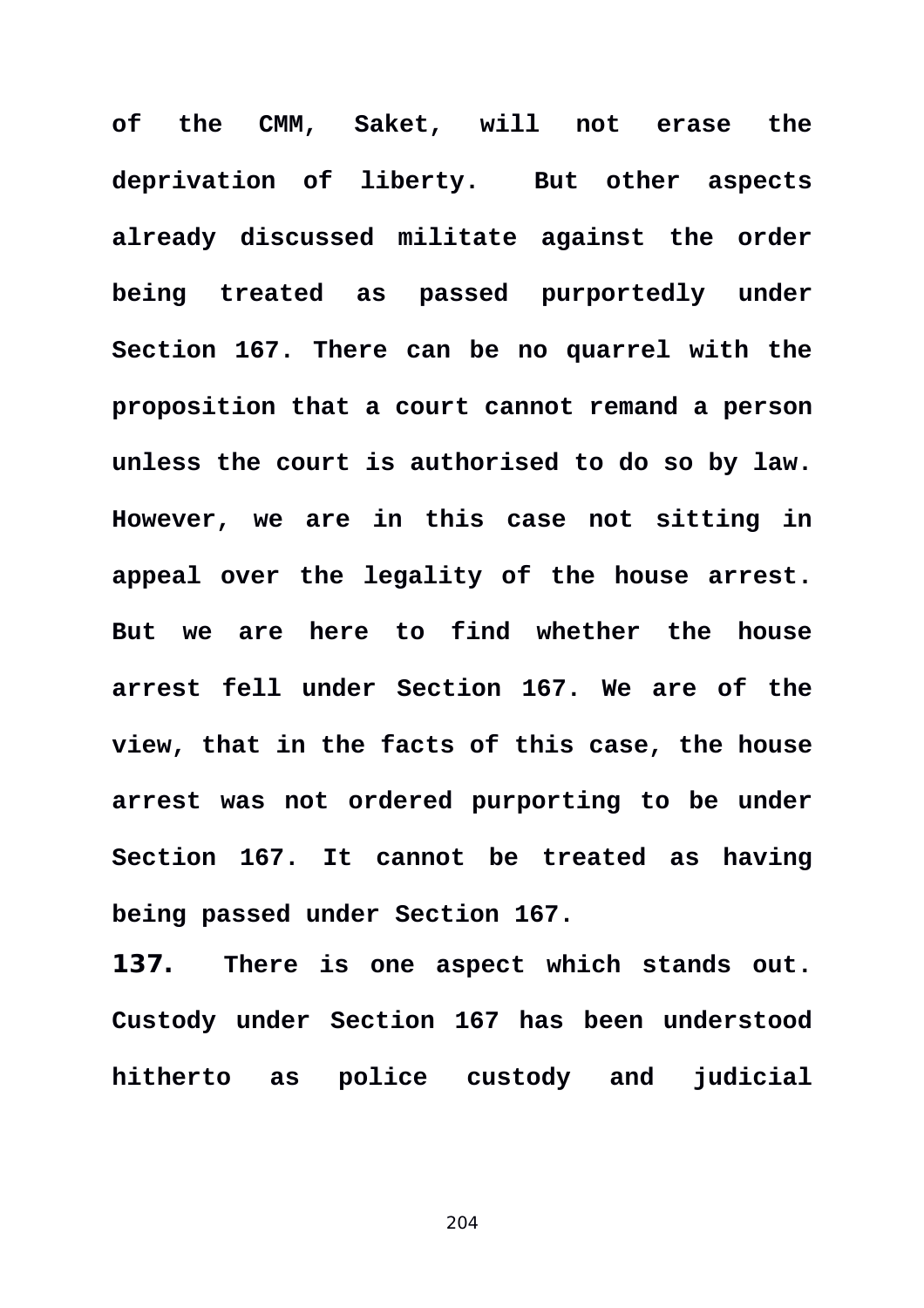**custody, with judicial custody being conflated to jail custody ordinarily.** 

**138. The concept of house arrest as part of custody under Section 167 has not engaged the courts including this Court. However, when the issue has come into focus, and noticing its ingredients we have formed the view that it involves custody which falls under Section 167. 139. We observe that under Section 167 in appropriate cases it will be open to courts to order house arrest. As to its employment, without being exhaustive, we may indicate criteria like age, health condition and the antecedents of the accused, the nature of the crime, the need for other forms of custody and the ability to enforce the terms of the house arrest. We would also indicate under Section 309 also that judicial custody being custody ordered, subject to following the criteria, the**